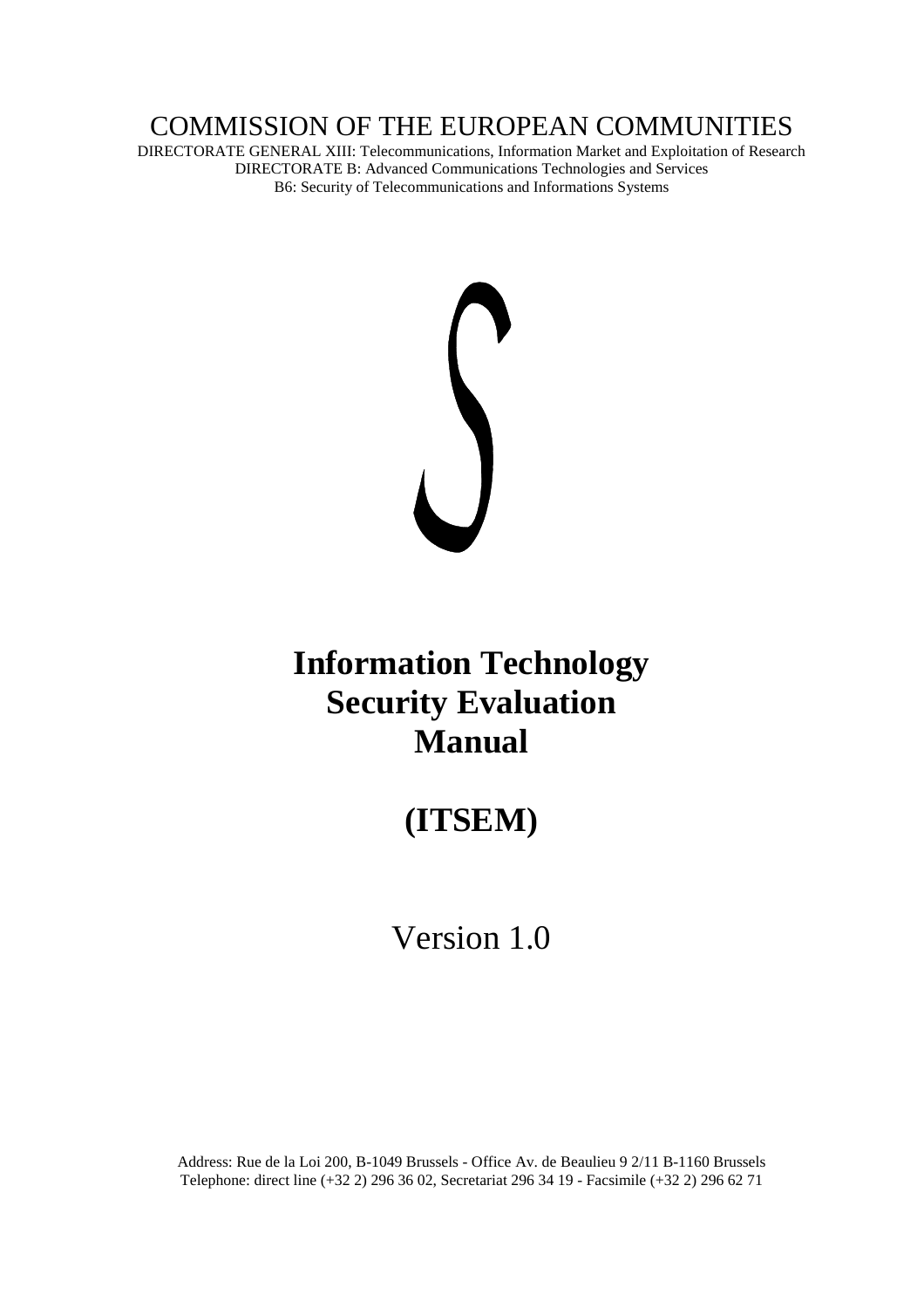Electronic Mail: dhe@postman.dg13.cec.be - ISCO @postman.dg13.cec.be Compuserve 1000137.1072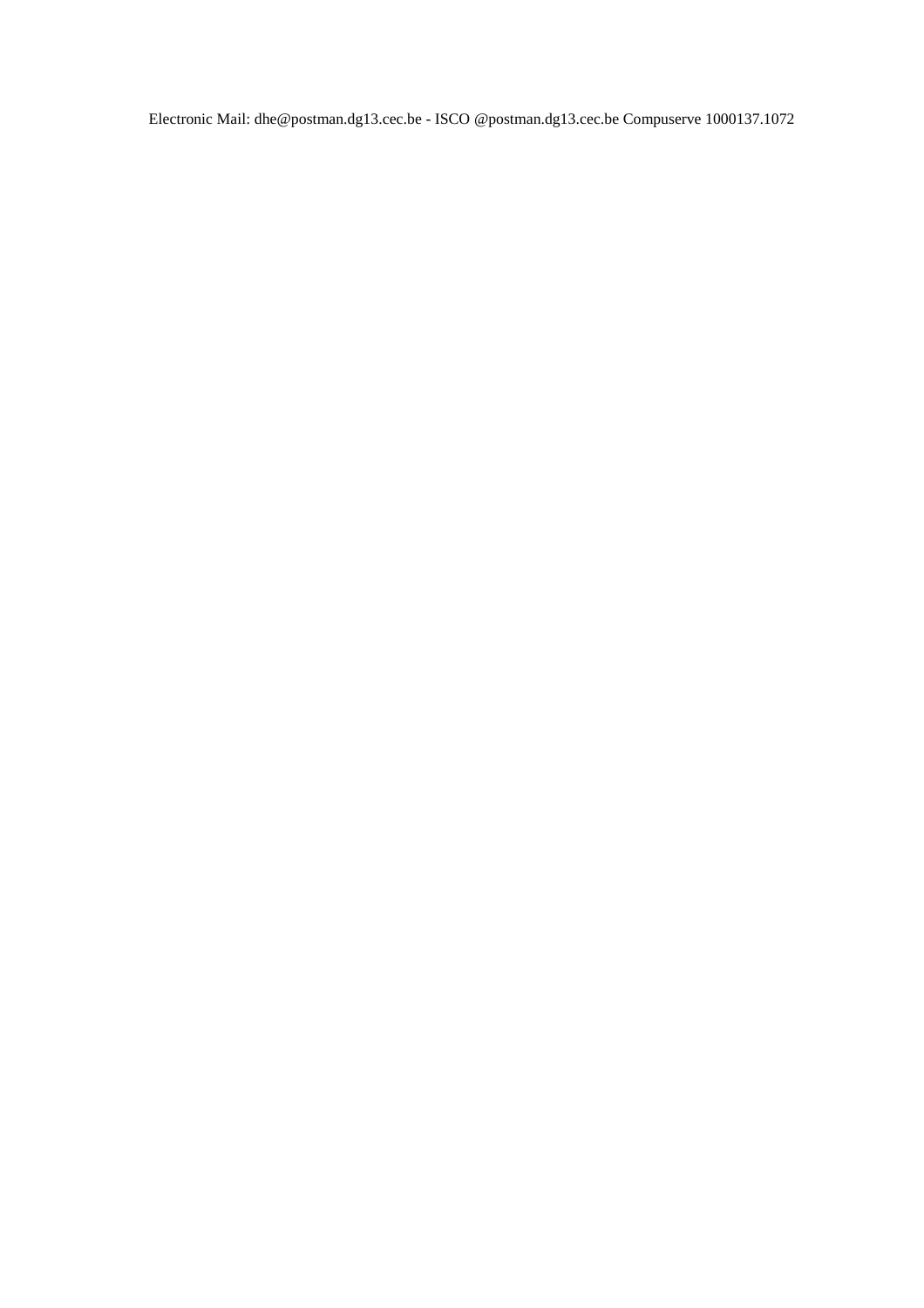© ECSC-EEC-EAEC, Brussels - Luxembourg 1992, 1993.

Reproduction is authorised for the purpose of dissemination and review, provided the source is acknowledged.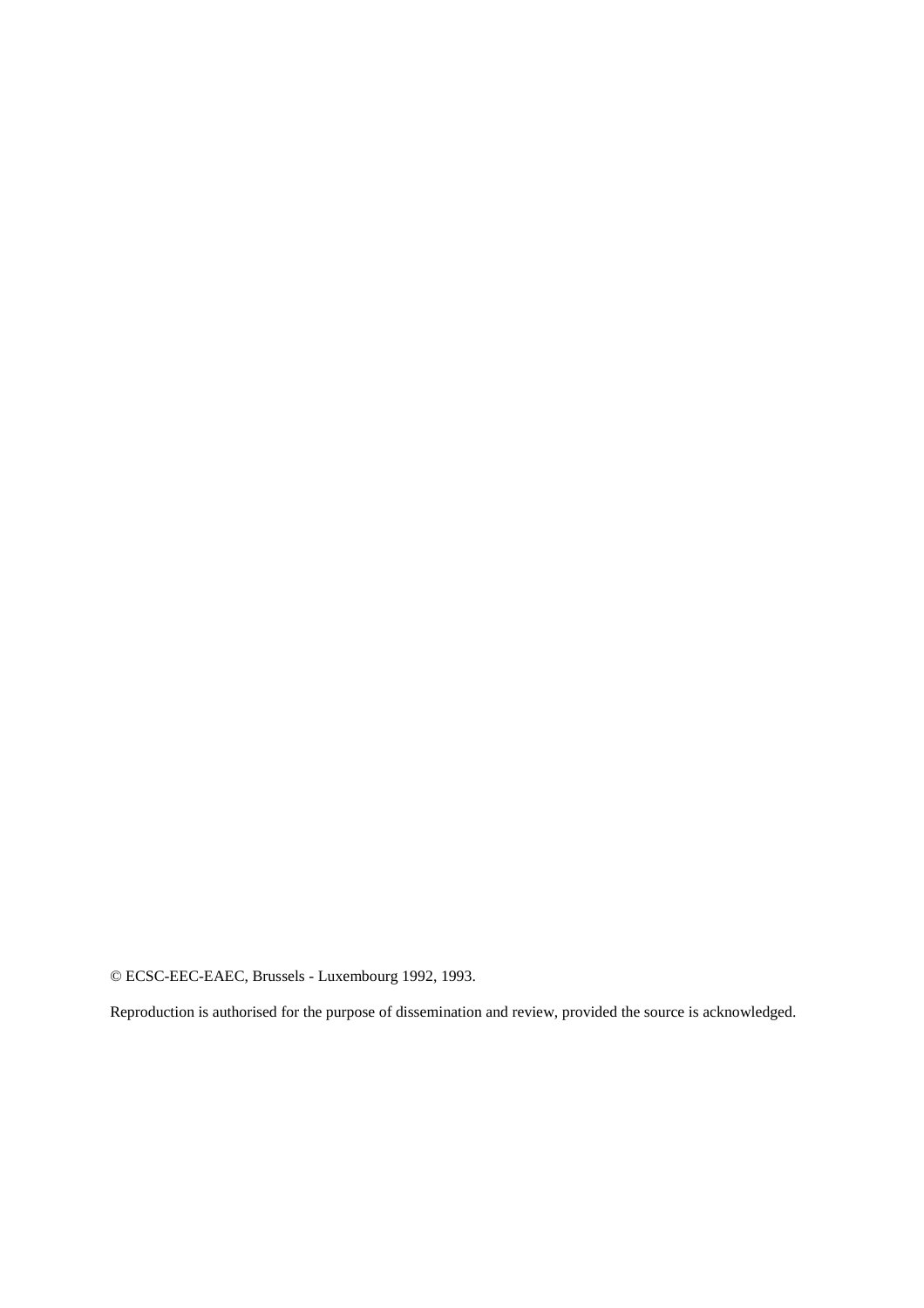### **Contents**

### *Part 0 Introduction*

### *Part 1 IT Security Framework*

## *Part 2 Certification Schemes*

| Chapter 2.1 |                                                            |  |
|-------------|------------------------------------------------------------|--|
| Chapter 2.2 |                                                            |  |
| Chapter 2.3 |                                                            |  |
| Chapter 2.4 | Evaluation and Certification: Objectives and Benefits 28   |  |
| Chapter 2.5 |                                                            |  |
| Chapter 2.6 | Contents of Product Certificates/Certification Reports  31 |  |
| Chapter 2.7 |                                                            |  |

### *Part 3 Philosophy, Concepts, and Principles*

| Chapter 3.1 |  |
|-------------|--|
|             |  |
|             |  |
|             |  |
|             |  |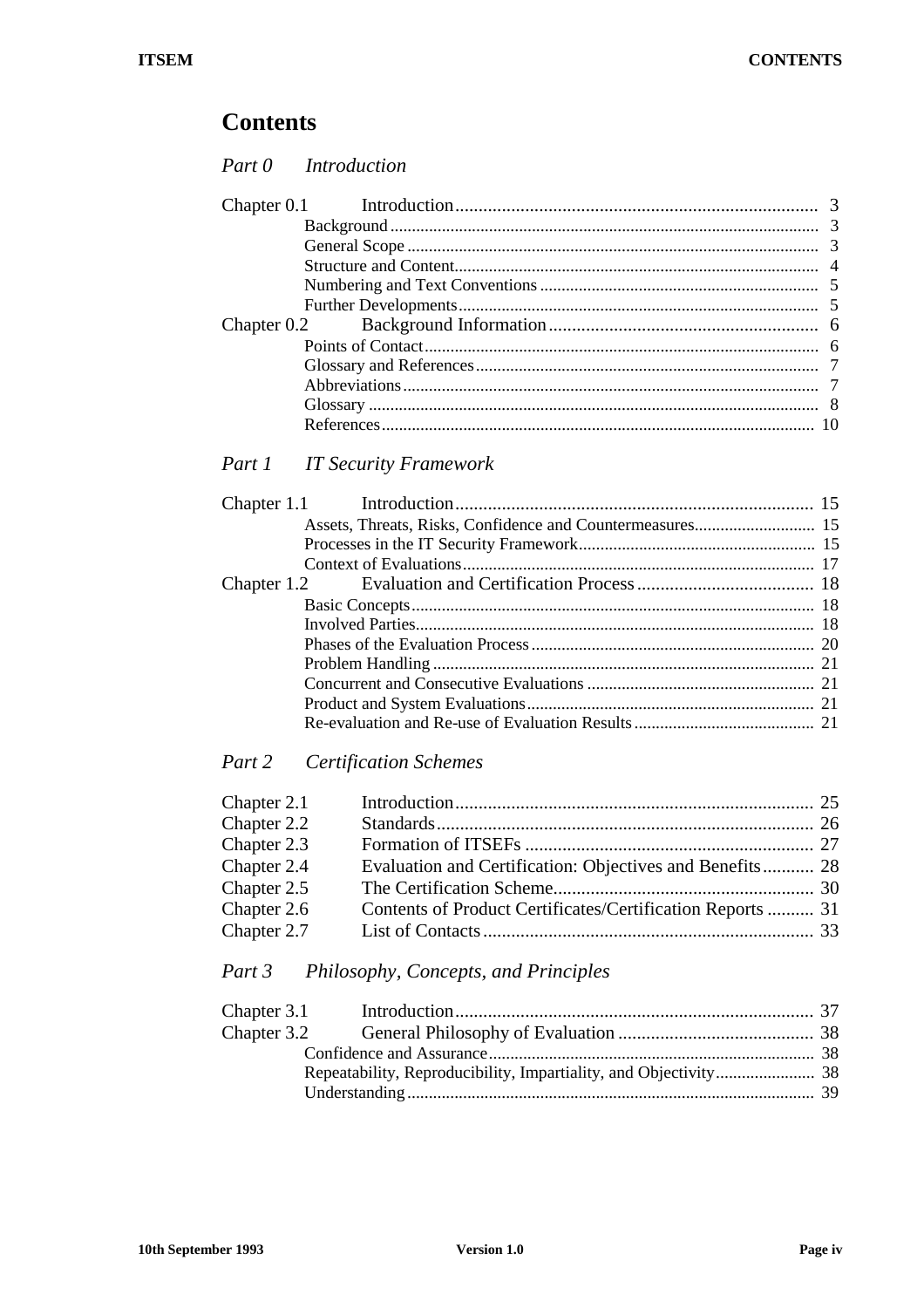| Chapter 3.3 |                                                           |  |
|-------------|-----------------------------------------------------------|--|
|             |                                                           |  |
|             |                                                           |  |
|             |                                                           |  |
|             | Security Enforcing, Relevant and Irrelevant Functions and |  |
|             |                                                           |  |
|             |                                                           |  |
|             |                                                           |  |
|             |                                                           |  |
|             |                                                           |  |
|             |                                                           |  |
|             |                                                           |  |
| Chapter 3.4 |                                                           |  |
|             |                                                           |  |
|             |                                                           |  |
|             |                                                           |  |
|             |                                                           |  |
|             |                                                           |  |
|             |                                                           |  |
|             |                                                           |  |
|             |                                                           |  |
|             |                                                           |  |
|             |                                                           |  |
|             |                                                           |  |
|             |                                                           |  |
|             |                                                           |  |
|             |                                                           |  |
|             |                                                           |  |
| Part 4      | <b>Evaluation Process</b>                                 |  |
|             |                                                           |  |
| Chapter 4.1 |                                                           |  |
|             |                                                           |  |
|             |                                                           |  |
| Chapter 4.2 |                                                           |  |
|             |                                                           |  |
|             |                                                           |  |
|             |                                                           |  |
| Chapter 4.3 |                                                           |  |
|             |                                                           |  |
|             |                                                           |  |
|             |                                                           |  |
|             |                                                           |  |
| Chapter 4.4 |                                                           |  |
|             |                                                           |  |
|             |                                                           |  |
|             | Application of ITSEC                                      |  |
|             |                                                           |  |
| Chapter 4.5 |                                                           |  |
|             |                                                           |  |
|             |                                                           |  |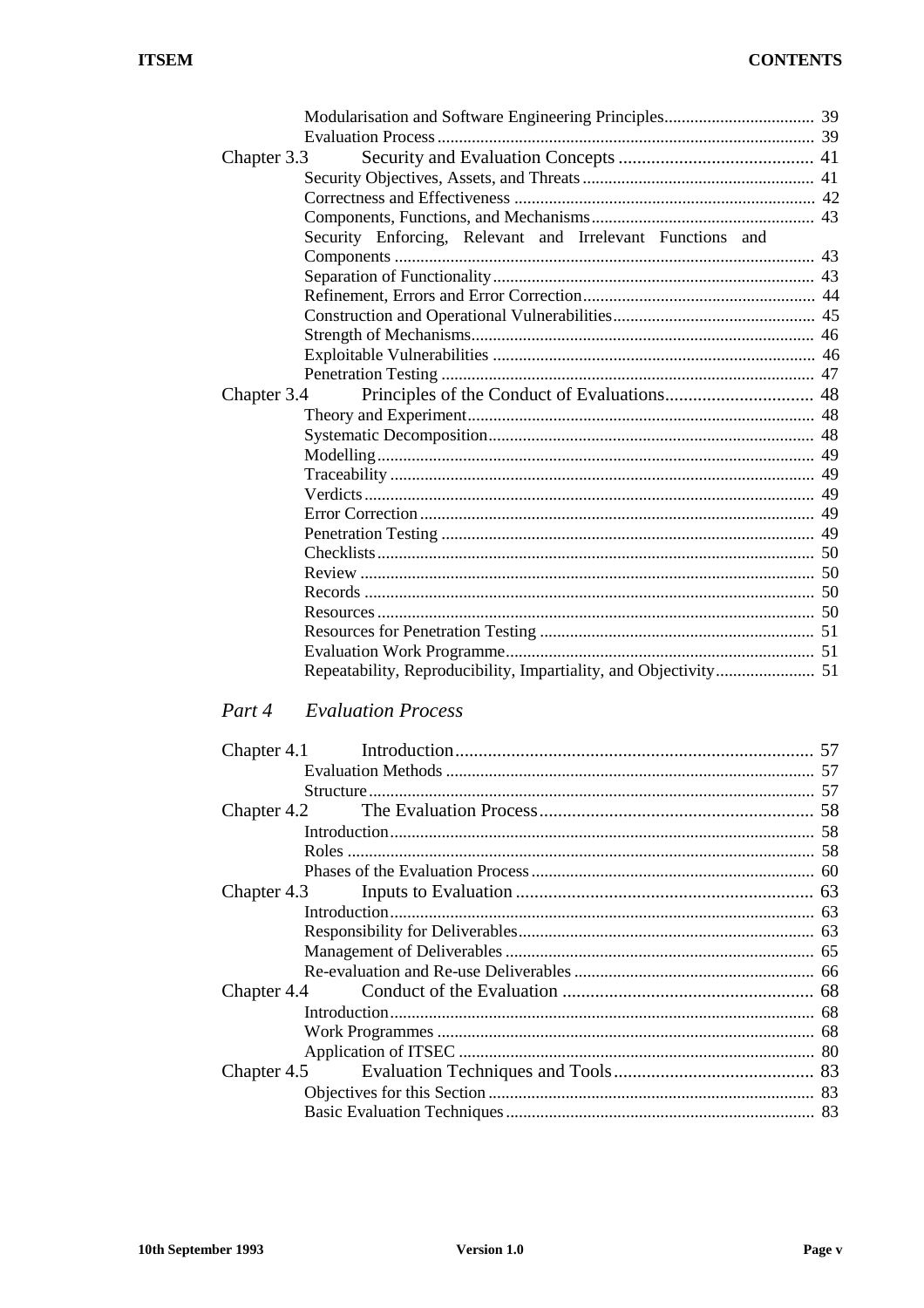| Chapter 4.6                                                            |  |
|------------------------------------------------------------------------|--|
|                                                                        |  |
|                                                                        |  |
|                                                                        |  |
| Chapter 4.7                                                            |  |
|                                                                        |  |
| Content and Structure of the Evaluation Technical Report  105          |  |
|                                                                        |  |
|                                                                        |  |
|                                                                        |  |
|                                                                        |  |
|                                                                        |  |
| ETR Chapter 6 - Summary of Results of the Evaluation  109              |  |
| ETR Chapter 7 - Guidance for Re-evaluation and Impact Analysis  112    |  |
| ETR Chapter 8 - Conclusions and Recommendations 112                    |  |
|                                                                        |  |
| ETR Annex B - List of Acronyms/Glossary of Terms 113                   |  |
|                                                                        |  |
|                                                                        |  |
|                                                                        |  |
| Part 5<br><b>Example Applications of ITSEC</b>                         |  |
|                                                                        |  |
| Chapter 5.1                                                            |  |
|                                                                        |  |
|                                                                        |  |
| Example 1, Examine the Development Environment<br>Chapter 5.2          |  |
|                                                                        |  |
|                                                                        |  |
| Example 1(a) - Examine the Configuration Control Sub-activity          |  |
|                                                                        |  |
| Example 1(b) - Examine the Programming Languages and                   |  |
|                                                                        |  |
| Chapter 5.3<br>Example 2, Examine the Requirements for                 |  |
|                                                                        |  |
|                                                                        |  |
|                                                                        |  |
|                                                                        |  |
| Example 3, Examine the Architecture for Correctness<br>Chapter 5.4     |  |
|                                                                        |  |
|                                                                        |  |
|                                                                        |  |
|                                                                        |  |
|                                                                        |  |
| Example 4, Examine the Design for Correctness (E2)  138<br>Chapter 5.5 |  |
|                                                                        |  |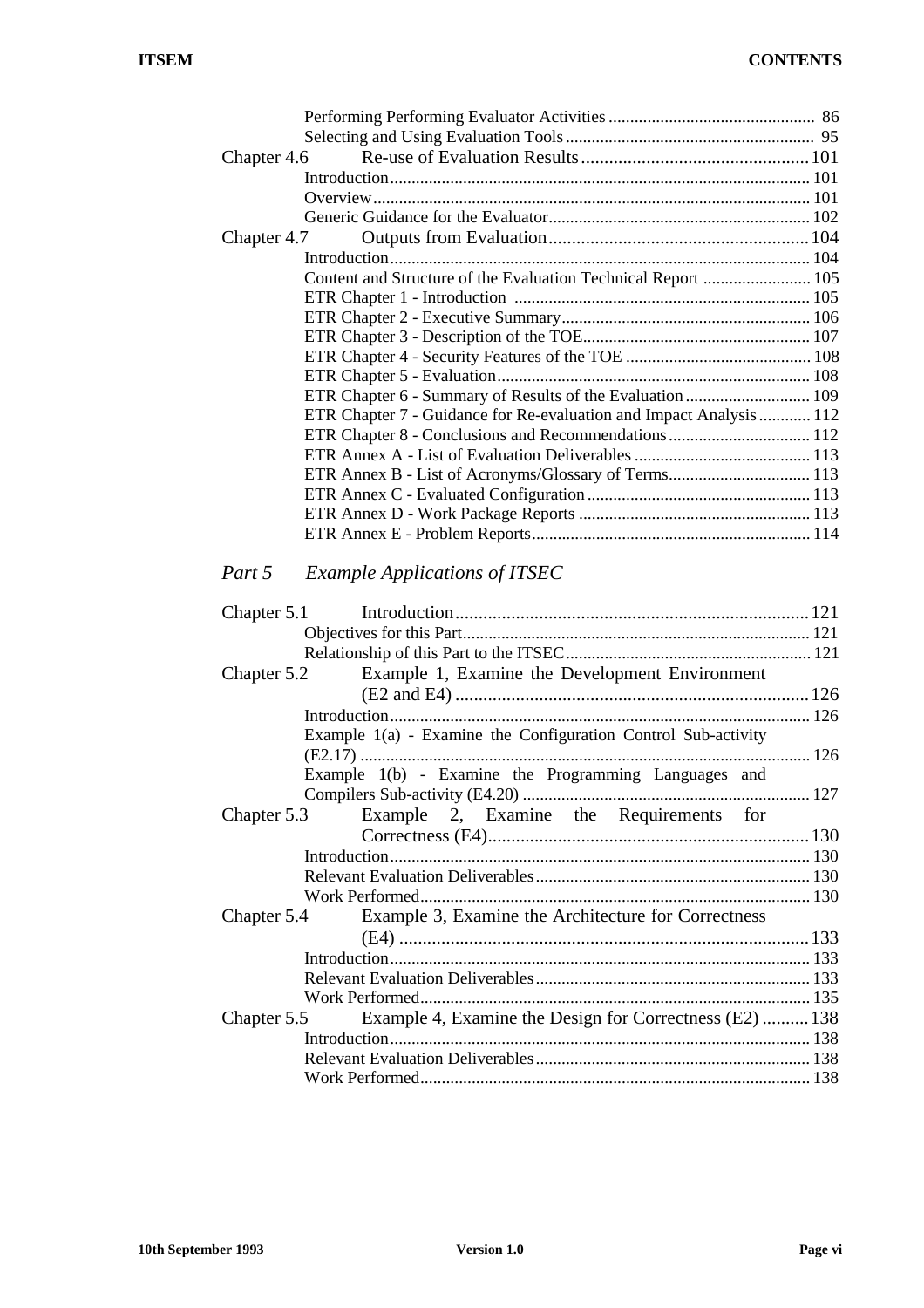| Chapter 5.6 | Example 5, Examine the Implementation for                      |  |
|-------------|----------------------------------------------------------------|--|
|             |                                                                |  |
|             |                                                                |  |
|             |                                                                |  |
|             |                                                                |  |
| Chapter 5.7 | Example 6, Examine the Operation for Correctness               |  |
|             |                                                                |  |
|             |                                                                |  |
|             | Example 6(a) - Examine the User Documentation Sub-Activity     |  |
|             | Example 6(b) - Examine the Administration Documentation Sub-   |  |
|             |                                                                |  |
|             | Example 6(c) - Examine the Delivery and Configuration Sub-     |  |
|             |                                                                |  |
|             | Example 6(d) - Examine the Start-up and Operation Sub-activity |  |
|             |                                                                |  |
| Chapter 5.8 |                                                                |  |
|             |                                                                |  |
|             |                                                                |  |
|             |                                                                |  |
|             |                                                                |  |
| Chapter 5.9 | Example 8, Examine the Developer's Security (E2                |  |
|             |                                                                |  |
|             |                                                                |  |
|             | Example 8(a) - Examine the Developer's Security (E2)  166      |  |
|             | Example 8(b) - Examine the Developer's Security (E4)  167      |  |
|             |                                                                |  |
| Part 6      | <b>Guidance to Other Parties</b>                               |  |
| Chapter 6.1 |                                                                |  |
|             |                                                                |  |
|             | Relationship of this Part to the other Parts of ITSEM  174     |  |
|             |                                                                |  |
| Chapter 6.2 |                                                                |  |
|             |                                                                |  |
|             |                                                                |  |
| Chapter 6.3 | Guidance for Sponsors, Developers and Vendors                  |  |
|             |                                                                |  |
|             |                                                                |  |
|             |                                                                |  |
|             |                                                                |  |
|             |                                                                |  |
|             |                                                                |  |
|             |                                                                |  |
|             |                                                                |  |
|             |                                                                |  |
|             |                                                                |  |
|             |                                                                |  |
|             |                                                                |  |
|             |                                                                |  |
|             |                                                                |  |
| Chapter 6.4 |                                                                |  |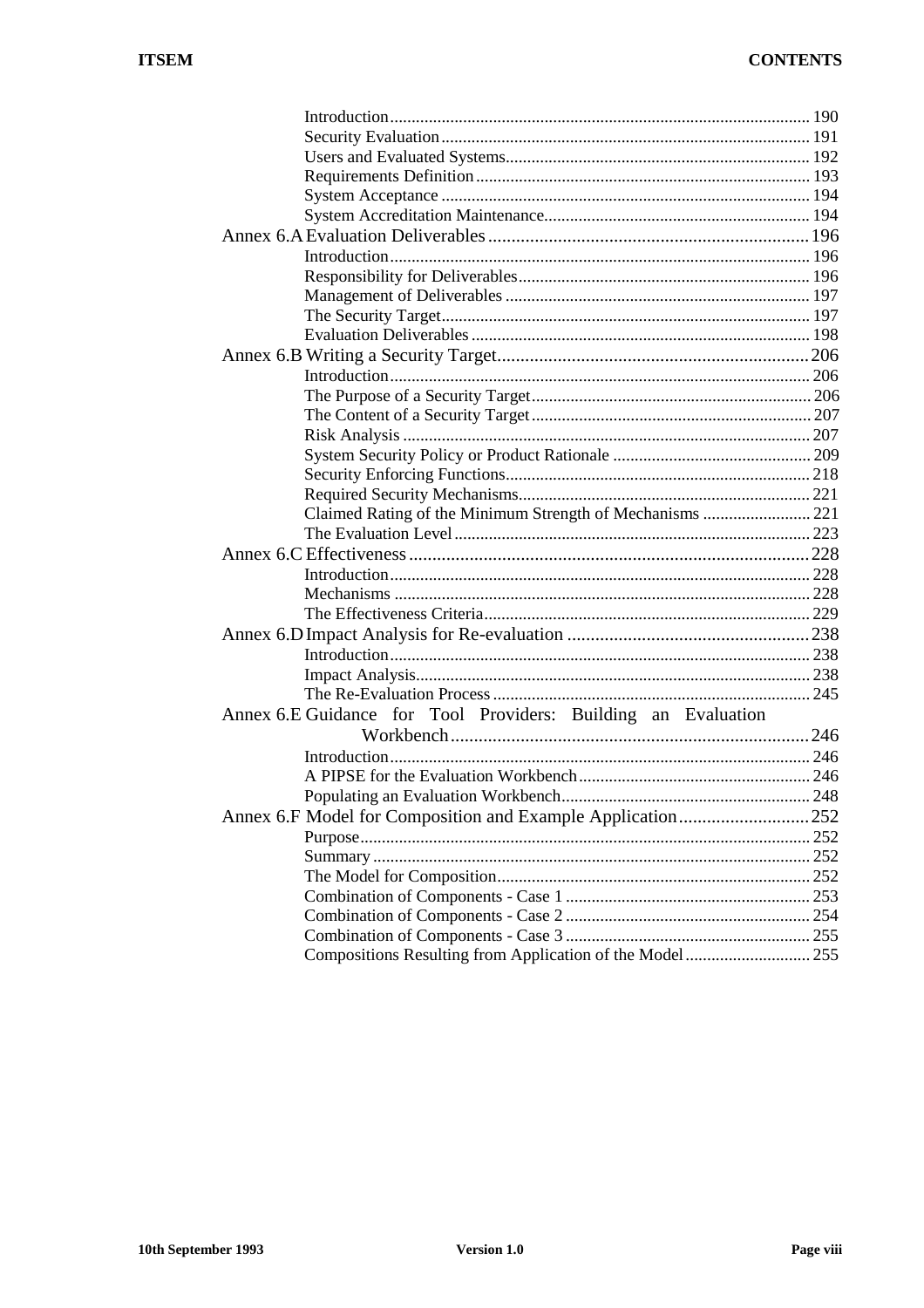This page is intentionally left blank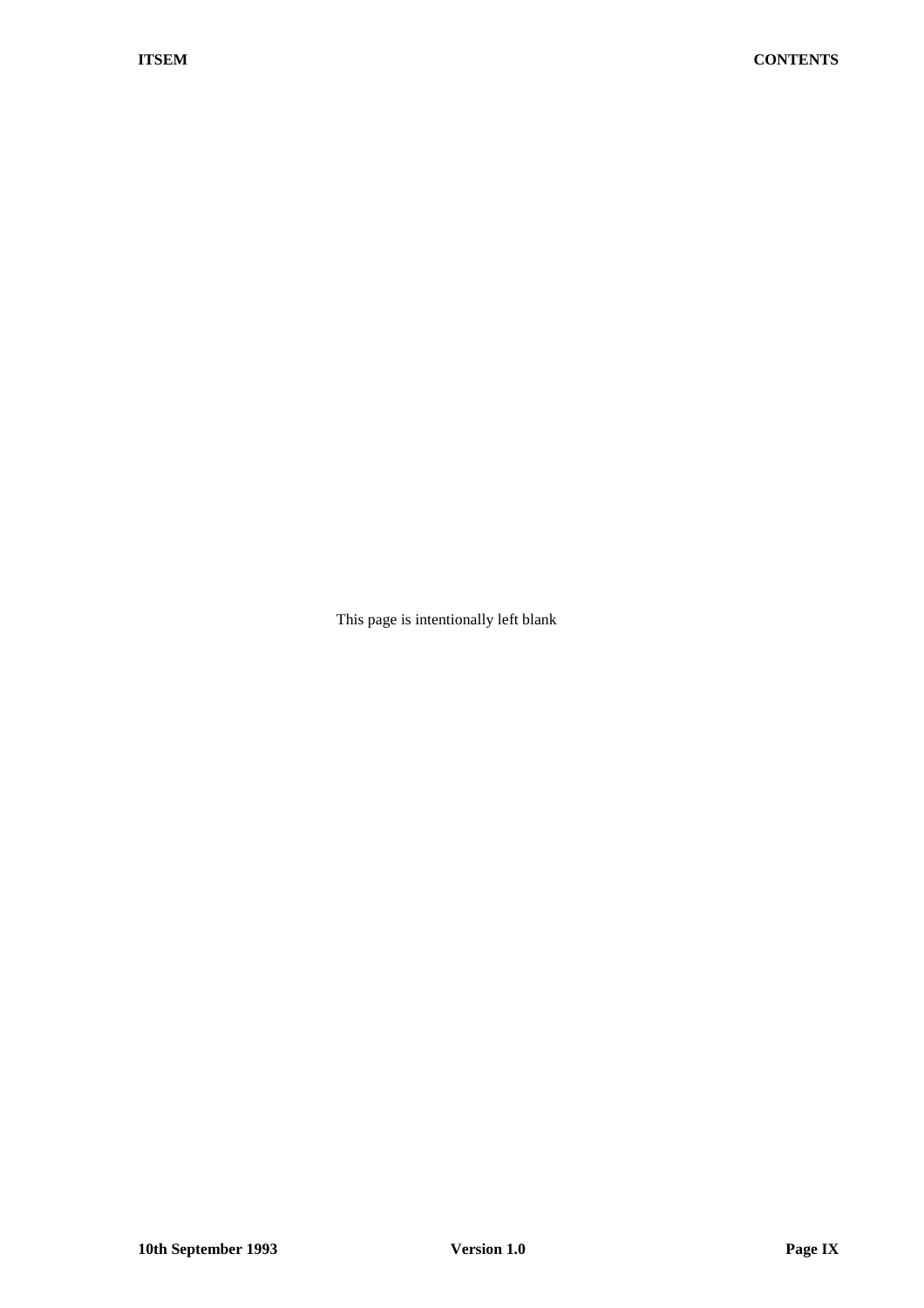**Part 0 Introduction**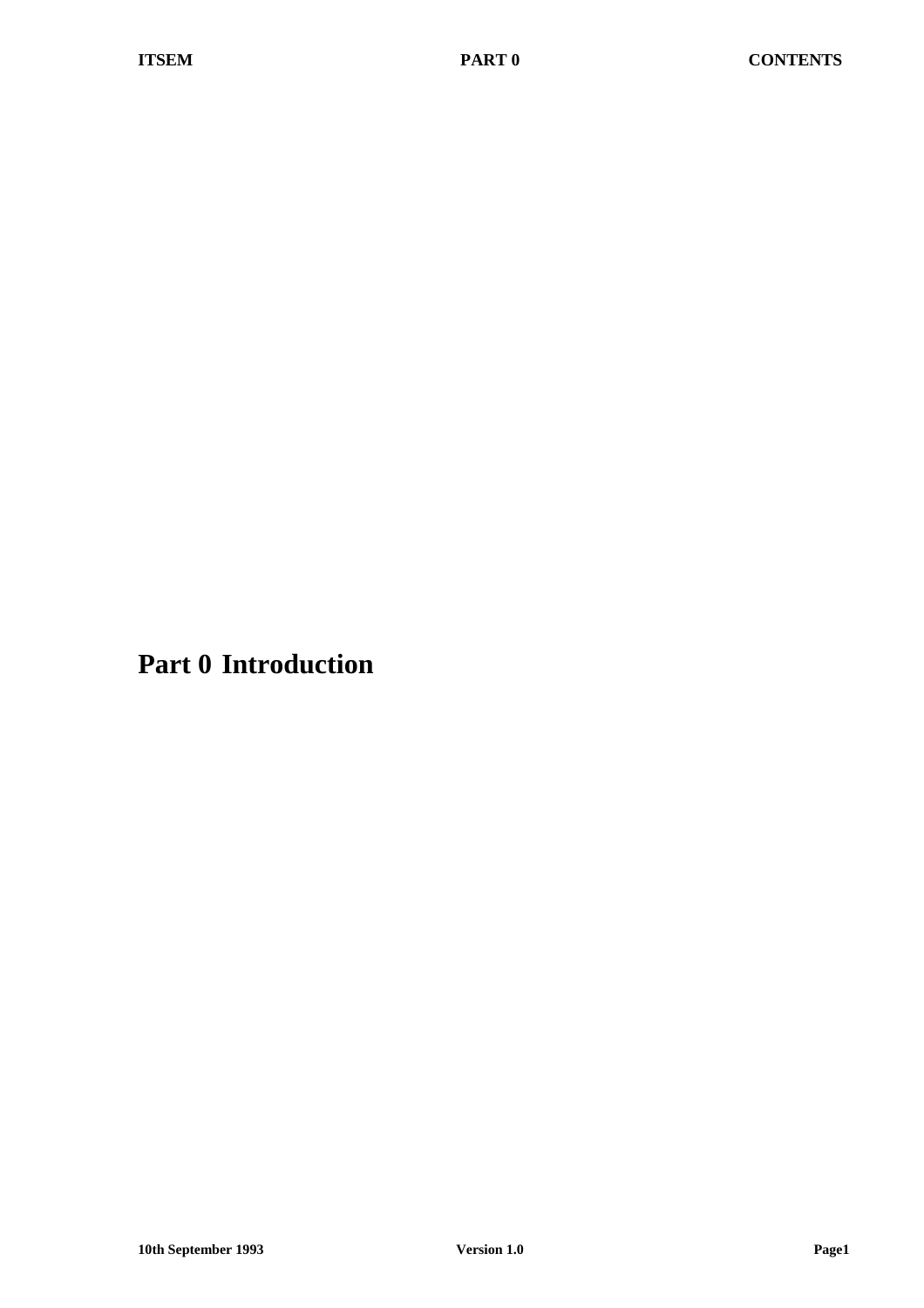## **Contents**

| Glossary 8    |  |
|---------------|--|
| References 10 |  |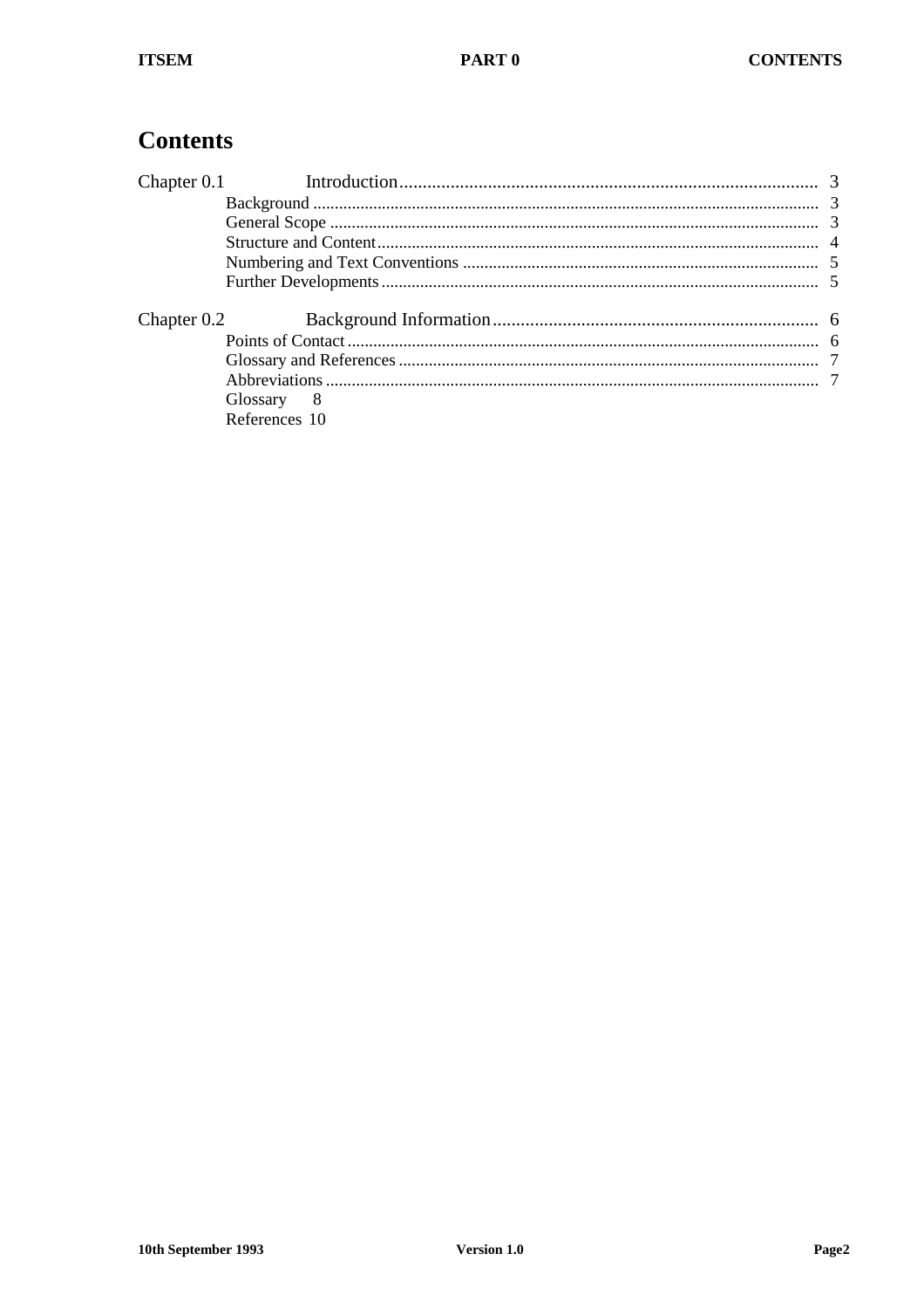### **Chapter 0.1 Introduction**

#### **Background**

- 0.1.1 In May 1990 France, Germany, the Netherlands and the United Kingdom published the *Information Technology Security Evaluation Criteria* [ITSEC] based on existing national work in their respective countries. After widespread international review the ITSEC has been developed in two further versions of which the current version 1.2 is the basis for this document.
- 0.1.2 An important reason for wishing to produce these international harmonised criteria was that such harmonisation is one of the prerequisites of international mutual recognition of the certificates which summarise the results of Information Technology (IT) security evaluations and confirm that the evaluations have been properly carried out. It is also a prerequisite of mutual recognition that the methods used to apply these harmonised criteria should themselves be harmonised. On completion of the ITSEC therefore, the four countries continued to co-operate, with the aim of agreeing a common approach to the conduct of IT security evaluations, at least to the extent necessary to provide the required confidence to facilitate mutual recognition.
- 0.1.3 Much work had already been done and some of this published on the development of IT security evaluation methods. In the UK this included CESG Memorandum Number 2 [CESG2], developed for government use, and the "Green Books" series of the Department of Trade and Industry, including V23- Evaluation and Certification Manual [DTI23], for commercial IT security products. In Germany, the German Information Security Agency published their IT Evaluation Manual [GISA1].
- 0.1.4 The basic approach was to harmonise existing security evaluation methods in each of the four countries to the extent necessary to ensure that national evaluation methods conform to a single philosophy. It was initially felt that the work should be limited to harmonisation of existing methods. However, it has been necessary to extend the existing work and to develop some new ideas in order to achieve these objectives.

### **General Scope**

- 0.1.5 This IT Security Evaluation Manual (ITSEM) builds on the ITSEC Version 1.2, describing how a Target Of Evaluation (TOE) should be evaluated according to these criteria. The specific objective of the ITSEM is to ensure that there exists a harmonised set of evaluation methods which complements the ITSEC.
- 0.1.6 The ITSEM is a technical document, aimed predominantly at partners in evaluation (primarily evaluators but also sponsors and certifiers), but it is also of interest to vendors, developers, system accreditors and users. It contains sufficient detail of evaluation methods and procedures to enable technical equivalence of evaluations performed in different environments to be demonstrated. The document will be freely available. The ITSEM will apply to evaluations carried out both in commercial and government sectors.
- 0.1.7 For the purposes of mutual recognition it is necessary that some parts of the ITSEM be prescriptive on evaluators. However most of the ITSEM is descriptive or intended to provide guidance.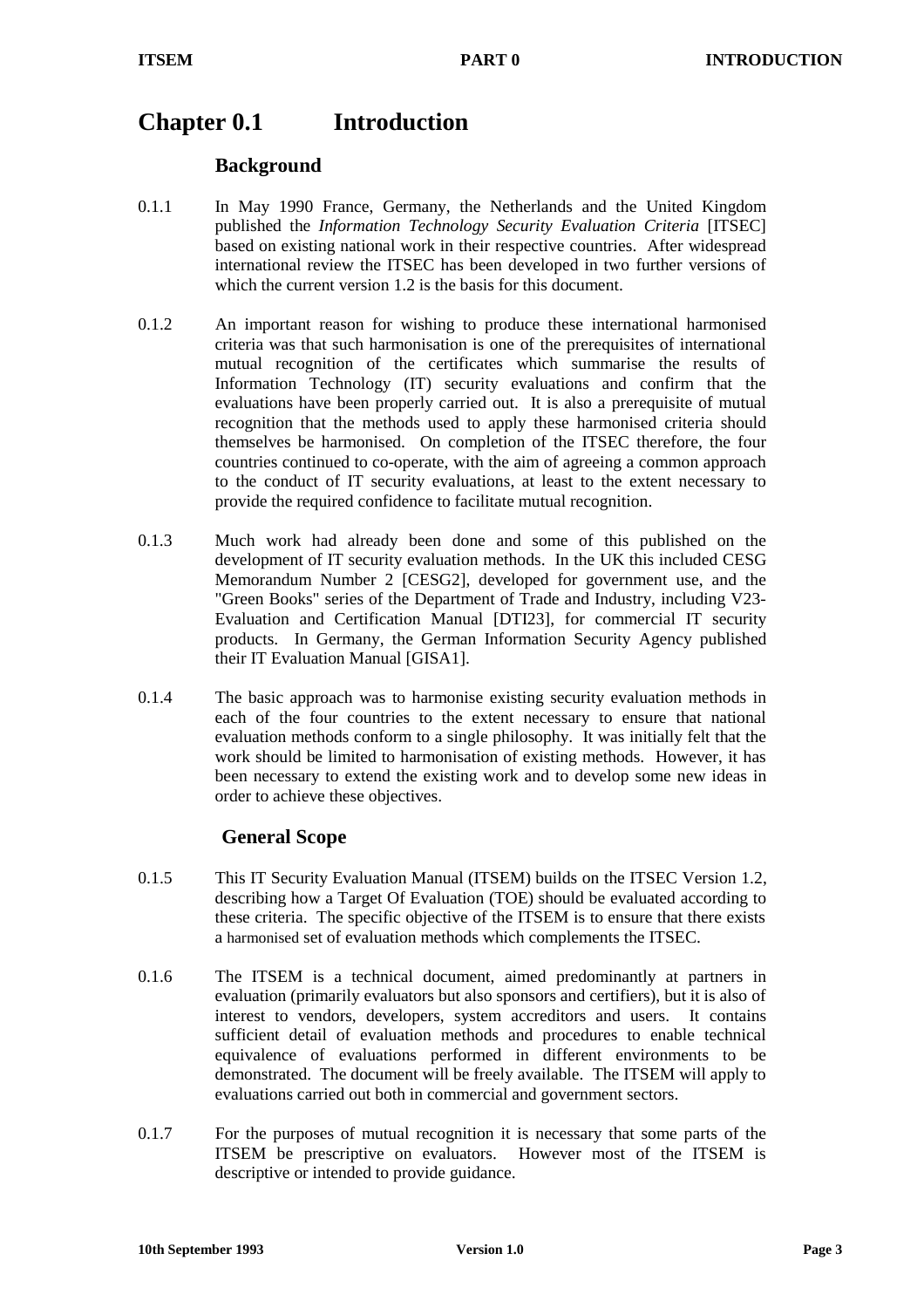- 0.1.8 In order to put the evaluation methods prescribed and described into a context, it is necessary to include in the ITSEM some outline information on certification and how it may be organised.
- 0.1.9 This document stresses the importance of independence of evaluation from any commercial pressures from a sponsor or developer of a TOE. However first party evaluation, in the sense of evaluation performed by another part of the sponsoring or developing organisation, is not precluded provided that the requirements of the national scheme are fulfilled.
- 0.1.10 The ITSEM has been written from the perspective that certification follows the evaluation. The case that an evaluation is followed by a supplier's declaration is outside the scope of this document although, even in this case, use of the ITSEM may still be helpful.

#### **Structure and Content**

- 0.1.11 The rest of this document consists of six parts, one of which has annexes. Each part has been written from the perspective of the targeted audience for that part. Some subjects are handled in more than one part, but with a different level of detail.
- 0.1.12 Part 1 of the ITSEM describes an IT security framework providing background and rationale for IT security, evaluation, certification and system accreditation. This part is of a general nature. It is intended for a management audience.
- 0.1.13 Part 2 of the ITSEM gives basic information on the establishment and running of an evaluation and certification scheme, describing the general features of the certification process and the organisation of it. It is of interest to those wishing to understand the certification process.
- 0.1.14 Part 3 of the ITSEM explains the evaluation philosophy which underlies the ITSEC. It contains the principles which must be followed by the evaluators when evaluations are performed. It gives further explanation and clarification of the ITSEC concepts to provide a better basis for understanding the technical issues underlying evaluation.
- 0.1.15 Part 4 of the ITSEM is the key part for those closely involved in evaluation. All mandatory text is in this part. It gives an overview of how evaluation is performed and describes evaluation in terms of input, process, output. However it does not provide guidance for all details of evaluation.
- 0.1.16 Part 5 of the ITSEM provides examples of the application of ITSEC, demonstrating how the ITSEC can be applied to the evaluation of systems and products.
- 0.1.17 Part 6 of the ITSEM gives guidance on evaluation to sponsors, vendors, developers, system accreditors and users. It is particularly concerned with preparing the inputs, and using the outputs, from evaluation.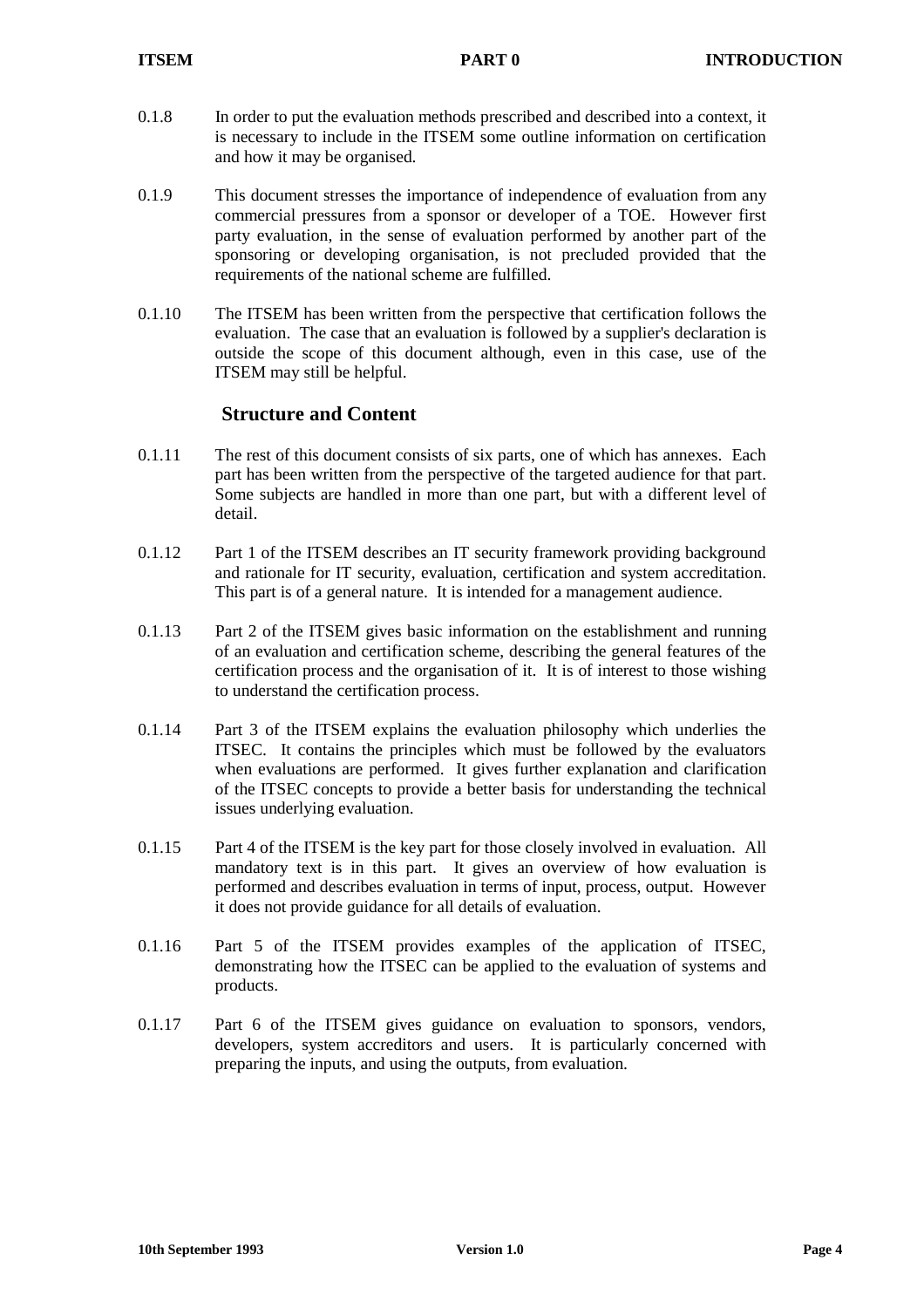### **Numbering and Text Conventions**

0.1.18 Each paragraph within a part is uniquely identified by the combination of part number, chapter number and paragraph number within the chapter. The first use of an ITSEM glossary term within a part is shown in bold type. Italics are used to signify emphasis or quotation. In part 4 of the ITSEM prescriptive text has been highlighted by shading and bolding complete sentences or paragraphs.

### **Further Developments**

- 0.1.19 The ITSEC version 1.2 is currently being used for a trial period. During this period it is expected that improvements to the ITSEC will be proposed in the light of practical experience. The ITSEM also draws upon other documents ([CESG2], [DTI23], [GISA1]) that have already been extensively discussed and used in practice in national schemes; it is considered that the ideas and concepts have been carefully balanced and that the structure chosen for the document is the right one for maximum consistency and usability.
- 0.1.20 The current version of the ITSEM benefits from significant revisions arising from widespread international review. The review process has been assisted by the Commission of the European Communities who organised an international workshop in September 1992, at which version 0.2 was discussed. This event was supplemented by written comments and contributions from reviewers, which the authors have sought to take into account in preparing version 1.0. It is recognised by the authors of the ITSEM that in some are as of the ITSEM detailed guidance is still lacking, but that where appropriate, additional information in those areas will appear in later versions, as both this document and the ITSEC evolve in line with experience.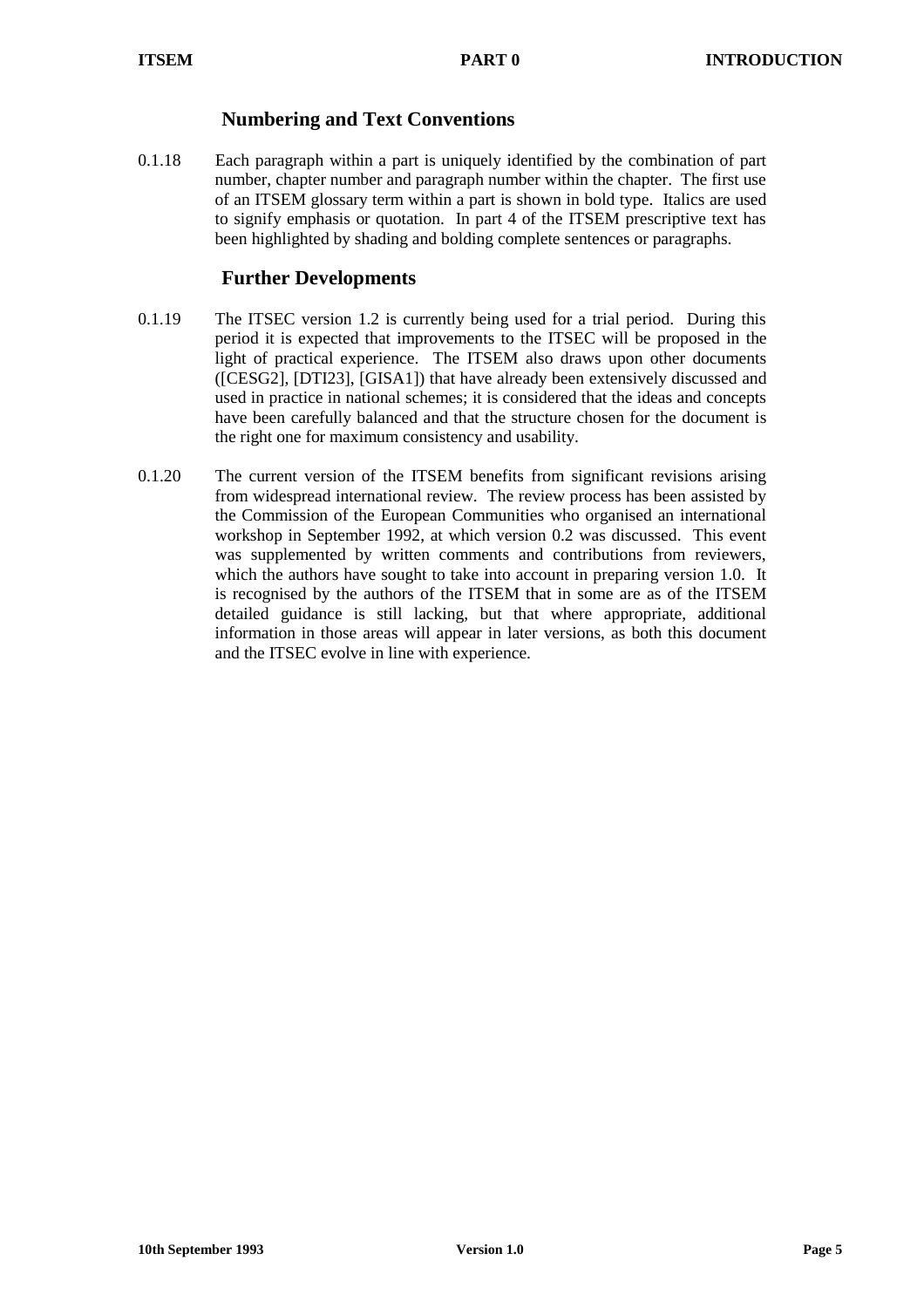## **Chapter 0.2 Background Information**

### **Points of Contact**

0.2.1 Comments and suggestions are invited, and may be sent to any of the following addresses, bearing the marking "ITSEM Comments":

> Commission of the European Communities DIRECTORATE GENERAL XIII: Telecommunications, Information Market and Exploitation of Research DIRECTORATE B: Advanced Communications Technologies and Services Rue de la Loi 200 B-1049 BRUSSELS Belgium

For France:

Service Central de la Sécurité des Systèmes d'Information 18 Rue du Docteur Zamenhof F-92131 ISSY LES MOULINEAUX

For Germany:

Bundesamt für Sicherheit in der Informationstechnik Postfach 20 03 63 D-53133 BONN

For the Netherlands:

Netherlands National Comsec Agency Bezuidenhoutseweg 67 P.O. Box 20061 NL-2500 EB THE HAGUE

National Security Service P.O. Box 20010 NL-2500 EA THE HAGUE

For the United Kingdom:

Head of the Certification Body UK IT Security Evaluation and Certification Scheme Certification Body PO Box 152 CHELTENHAM Glos GL52 5UF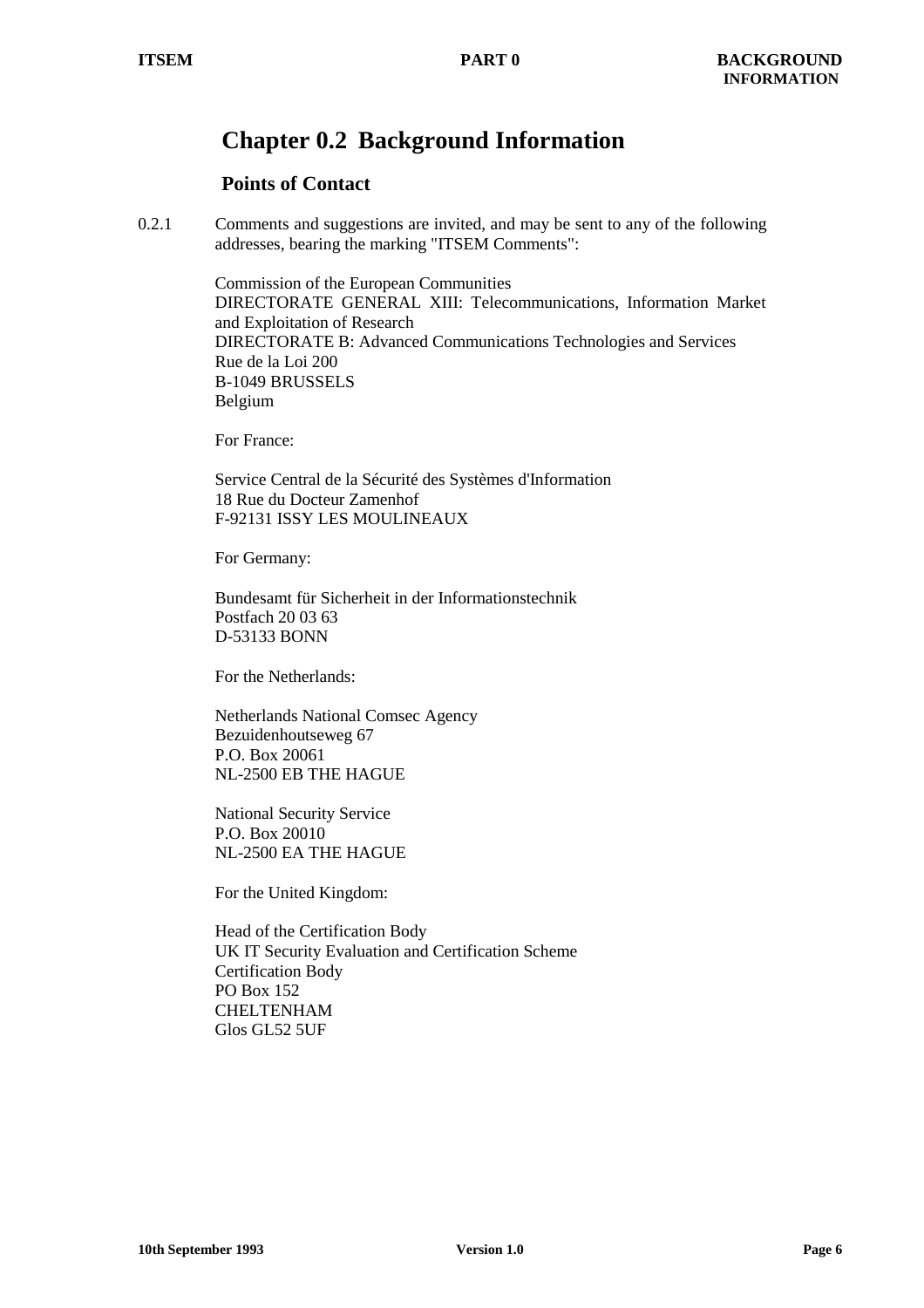### **Glossary and References**

0.2.2 The glossary contains definitions of technical terms that are used with a meaning specific to this document. Technical terms used within this document that are not defined here are used throughout this document in a manner consistent with the ITSEC glossary. If they are neither defined here or in the ITSEC then they are used with their generally accepted meaning.

### **Abbreviations**

| 0.2.3  | ANSI          |                          | American National Standards Institute                                      |
|--------|---------------|--------------------------|----------------------------------------------------------------------------|
| 0.2.4  | CAD           | -                        | <b>Computer Aided Design</b>                                               |
| 0.2.5  | CASE          | -                        | <b>Computer Aided Software Engineering</b>                                 |
| 0.2.6  | CB            |                          | <b>Certification Body</b>                                                  |
| 0.2.7  | <b>CRC</b>    |                          | <b>Cyclic Redundancy Check</b>                                             |
| 0.2.8  | <b>DAC</b>    |                          | Discretionary Access Control                                               |
| 0.2.9  | <b>ETR</b>    |                          | <b>Evaluation Technical Report</b>                                         |
| 0.2.10 | <b>EWP</b>    | -                        | <b>Evaluation Work Programme</b>                                           |
| 0.2.11 | <b>FMEA</b>   | $\overline{\phantom{0}}$ | Failure Mode and Effects Analysis                                          |
| 0.2.12 | <b>FMSP</b>   | -                        | Formal Model of Security Policy                                            |
| 0.2.13 | I&A           |                          | Identification and Authentication                                          |
| 0.2.14 | <b>IPSE</b>   | -                        | <b>Integrated Project Support Environment</b>                              |
| 0.2.15 | <b>ISO</b>    | $\overline{\phantom{0}}$ | <b>International Standards Organisation</b>                                |
| 0.2.16 | <b>ITSEC</b>  | $\overline{\phantom{0}}$ | <b>Information Technology Security Evaluation Criteria</b>                 |
| 0.2.17 | <b>ITSEF</b>  | -                        | <b>Information Technology Security Evaluation Facility</b>                 |
| 0.2.18 | <b>ITSEM</b>  |                          | <b>Information Technology Security Evaluation Manual</b>                   |
| 0.2.19 | <b>MAC</b>    | $\overline{\phantom{0}}$ | <b>Mandatory Access Control</b>                                            |
| 0.2.20 | <b>MARION</b> | $\overline{\phantom{0}}$ | Méthode d'Analyse de Risques Informatiques et d'Optimisation par<br>Niveau |
| 0.2.21 | <b>MELISA</b> |                          | Méthode d'Evaluation de la Vulnérabilité Résiduelle des Systèmes           |
| 0.2.22 | <b>MMI</b>    |                          | Man Machine Interface                                                      |
| 0.2.23 | <b>PCB</b>    |                          | <b>Printed Circuit Board</b>                                               |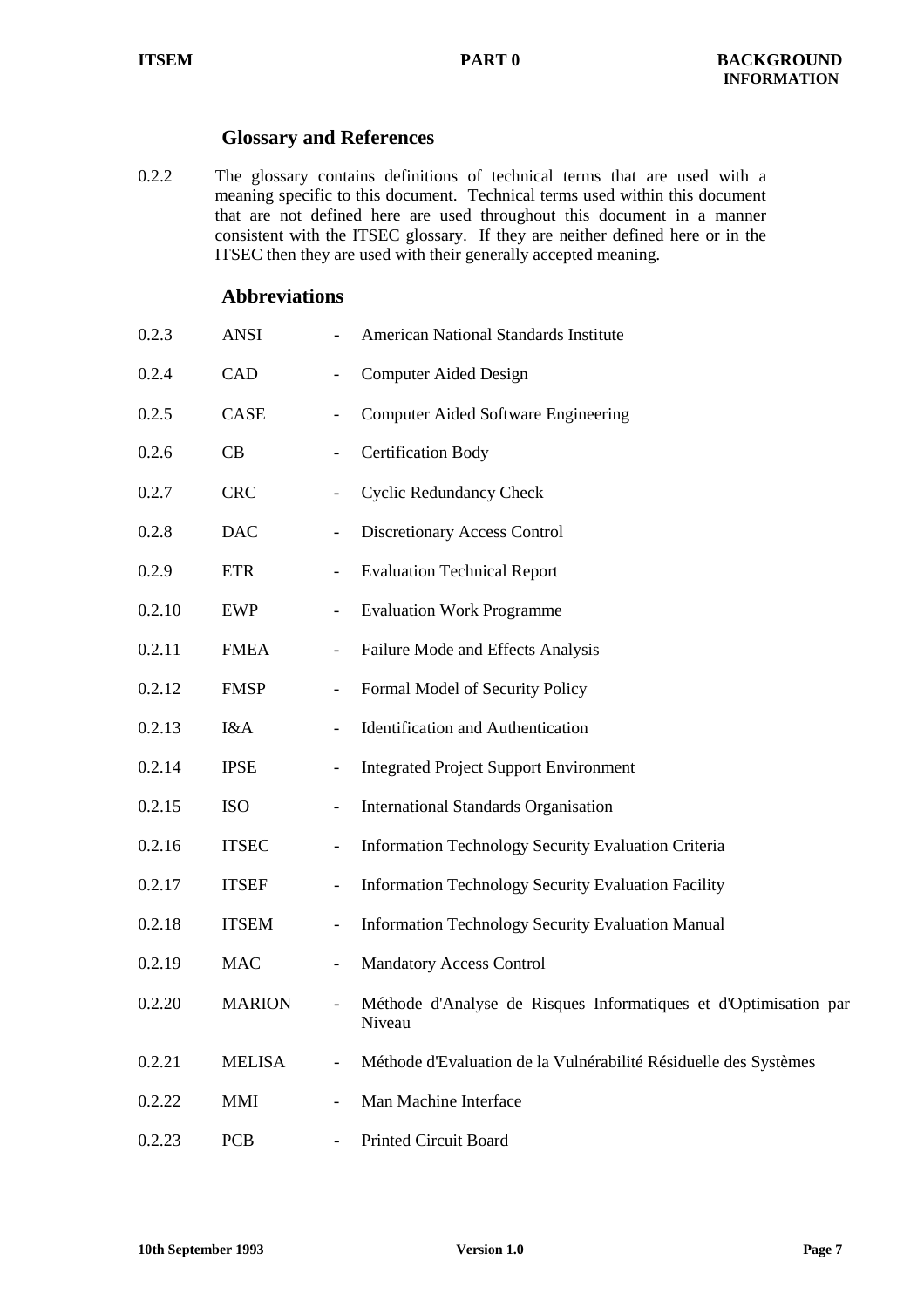| 0.2.24 | PDL          |                          | <b>Program Description Language</b>                       |
|--------|--------------|--------------------------|-----------------------------------------------------------|
| 0.2.25 | <b>PID</b>   |                          | Personal Identification Device                            |
| 0.2.26 | <b>PIPSE</b> |                          | Populated Integrated Project Support Environment          |
| 0.2.27 | <b>SSADM</b> |                          | <b>Structured Systems Analysis and Design Methodology</b> |
| 0.2.28 | <b>SEISP</b> | $\overline{\phantom{a}}$ | <b>System Electronic Information Security Policy</b>      |
| 0.2.29 | SEF          |                          | <b>Security Enforcing Function</b>                        |
| 0.2.30 | SoM          |                          | <b>Strength of Mechanisms</b>                             |
| 0.2.31 | <b>SPM</b>   |                          | <b>Security Policy Model</b>                              |
| 0.2.32 | <b>SSP</b>   |                          | <b>System Security Policy</b>                             |
| 0.2.33 | <b>TCB</b>   |                          | <b>Trusted Computing Base</b>                             |
| 0.2.34 | <b>TOE</b>   |                          | <b>Target of Evaluation</b>                               |
| 0.2.35 | T&T          |                          | Technique and Tool                                        |

### **Glossary**

- 0.2.36 **Asset**: information or resources to be protected by the technical and nontechnical countermeasures of a TOE
- 0.2.37 **Audit Trail**: the set of records generated by a TOE in response to accountable operations, providing the basis for audit
- 0.2.38 **Authentication**: the verification of a claimed identity
- 0.2.39 **Binding Analysis**: the determination of whether the totality of security enforcing functions, together with the description of their inter-working as described in the architectural design, fulfils the totality of security objectives, i.e. covers all threats enumerated in the security target
- 0.2.40 **Certificate/Certification Report**: the public document issued by a CB as a formal statement confirming the results of the evaluation and that the evaluation criteria, methods and procedures were correctly applied; including appropriate details about the evaluation based on the ETR
- 0.2.41 **Certification Body**: a national organisation, often the National Security Authority, responsible for administering ITSEC evaluations within that country
- 0.2.42 **Construction Vulnerability**: vulnerabilities which take advantage of some property of the TOE which was introduced during its construction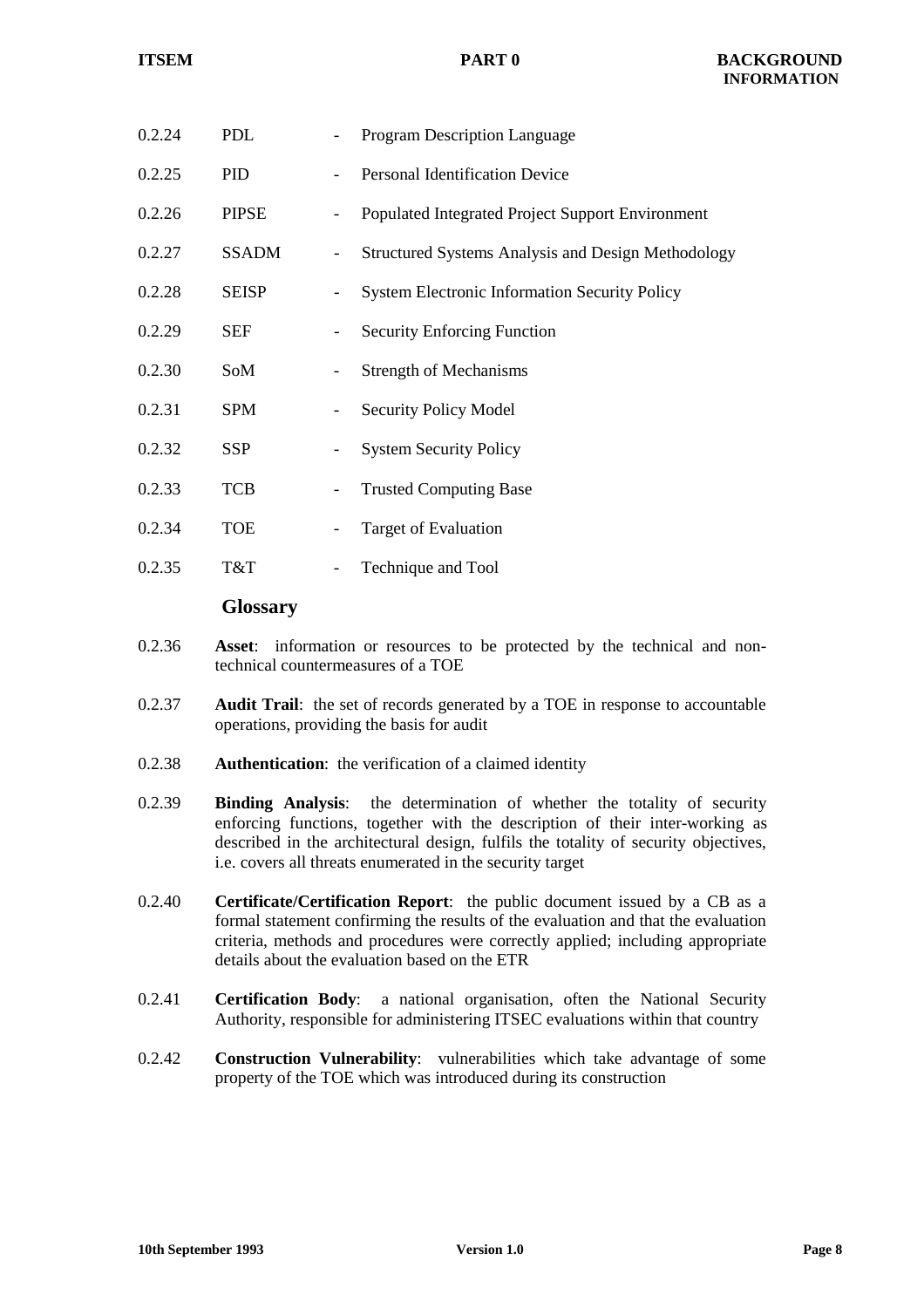- 0.2.43 **Correct Refinement**: the refinement of a function described at one abstraction level is said to be correct if the totality of effects described at the lower abstraction level at least exhibits all the effects described at the higher abstraction level
- 0.2.44 **Countermeasure**: a technical or non-technical security measure which contributes to meeting the security objective(s) of a TOE
- 0.2.45 **Deliverable**: an item or resource that is required to be made available to the evaluators for the purpose of evaluation
- 0.2.46 **Error**: a failure to meet the correctness criteria
- 0.2.47 **Evaluation Technical Report**: a report produced by an ITSEF and submitted to the CB detailing the findings of an evaluation and forming the basis of the certification of a TOE
- 0.2.48 **Evaluation Work Programme**: a description of how the work required for evaluations is organised; that is it is a description of the work packages involved in the evaluation and the relationships between them
- 0.2.49 **Exploitable Vulnerability**: a vulnerability which can be exploited in practice to defeat a security objective of a TOE
- 0.2.50 **Impact Analysis**: an activity performed by a sponsor to determine if a reevaluation of a changed TOE is necessary
- 0.2.51 **Impartiality**: freedom from bias towards achieving any particular result
- 0.2.52 **Information Technology Security Evaluation Facility**: an organisation accredited in accordance with some agreed rules (e.g. [EN45]) and licensed by the CB to perform ITSEC security evaluations
- 0.2.53 **Information Technology Security Evaluation Manual**: a technical document containing sufficient detail of evaluation methods and procedures to enable mutual recognition
- 0.2.54 **National Scheme**: a set of national rules and regulations for evaluation and certification in accordance with the ITSEC and ITSEM
- 0.2.55 **Object**: a passive entity that contains or receives information
- 0.2.56 **Objectivity**: a property of a test whereby the result is obtained with the minimum of subjective judgement or opinion
- 0.2.57 **Operational Vulnerability**: vulnerabilities which take advantage of weaknesses in non-technical countermeasures to violate the security of the TOE
- 0.2.58 **Potential Vulnerability**: a suspected vulnerability which may be used to defeat a security objective of a TOE, but the exploitability or existence of which has not yet been demonstrated
- 0.2.59 **Problem Report**: a concise report, produced by the evaluators, sent to the CB outlining an error, a potential or actual vulnerability in the TOE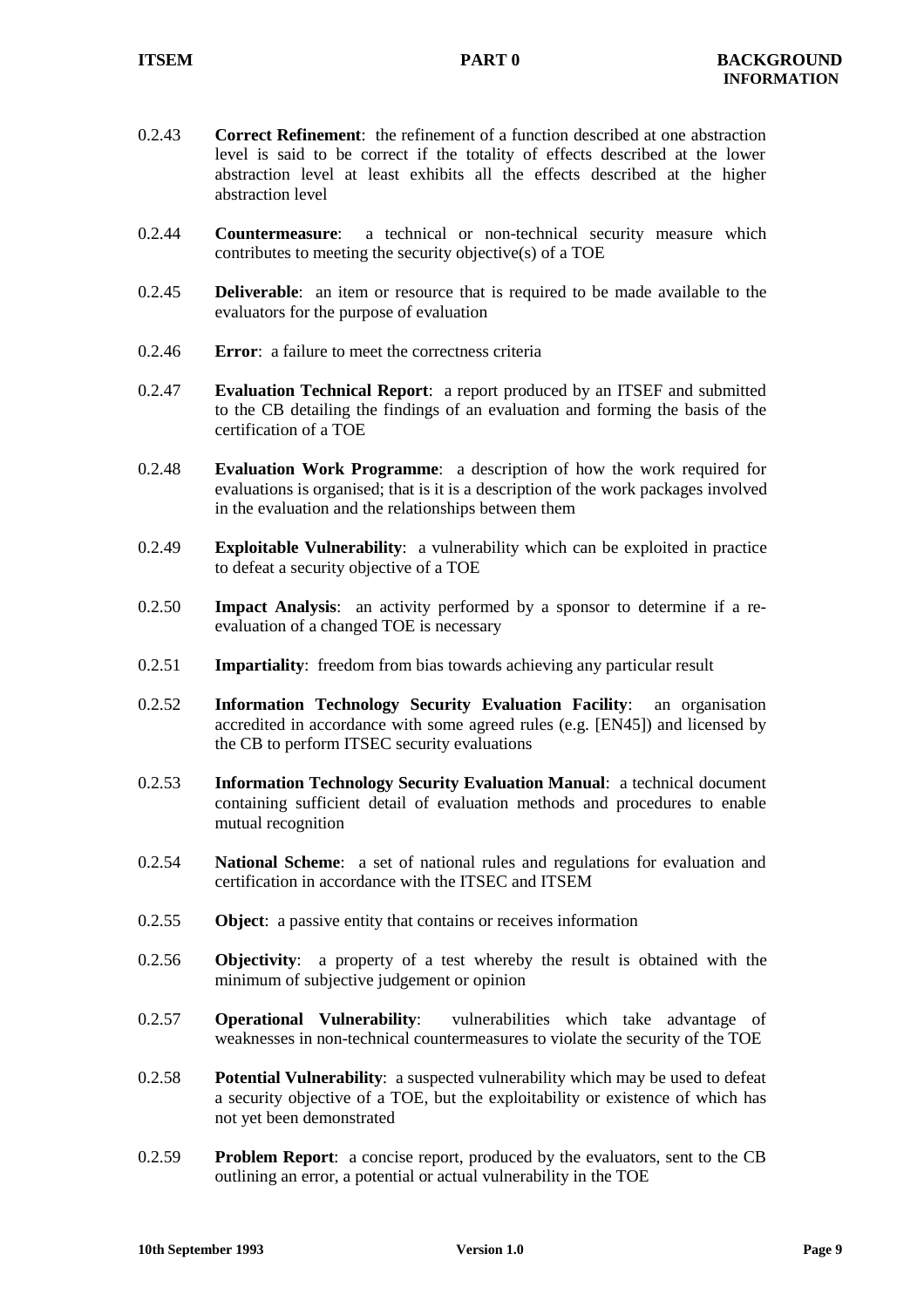- 0.2.60 **Re-evaluation**: an evaluation of a previously evaluated TOE after changes have been made
- 0.2.61 **Re-use**: the use of previous evaluation results when one or more previously evaluated components are incorporated into a system or product
- 0.2.62 **Repeatability**: a repeated evaluation of the same TOE to the same security target by the same ITSEF yields the same overall verdict as the first evaluation (e.g. E0 or E5)
- 0.2.63 **Representation**: the specification of a TOE at a particular phase of the development process (one of requirements, architectural design, a level of detailed design, implementation)
- 0.2.64 **Reproducibility**: evaluation of the same TOE to the same security target by a different ITSEF yields the same overall verdict as the first ITSEF (e.g. E0 or E5)
- 0.2.65 **Subject**: an active entity, generally in the form of a person, process, or device [TCSEC]
- 0.2.66 **Suitability Analysis**: the determination that the security enforcing functions described in the security target are able to act as countermeasures to the threat(s) identified in the security target (suitability is only assessed at this level)
- 0.2.67 **Vulnerability**: a security weakness in a TOE (for example, due to failures in analysis, design, implementation or operation).

#### **References**

- 0.2.68 The following books and papers are referenced in the text:
- BDSS Risk Quantification Problems and Bayesian Decision Support System Solutions, Will Ozier, Information Age, Vol. 11, No. 4, October 1989.
- BOE Characteristics of Software Quality TRW North Holland, B.W. Boehm, Software Engineering Economics - Prentice Hall, 1975.
- CESG2 Handbook of Security Evaluation, CESG Memorandum No. 2, Communications-Electronics Security Group, United Kingdom, November 1989.
- CRAMM CCTA Risk Analysis and Management Methodology, Guidance on CRAMM for Management, Version 2.0, CCTA, February 1991.
- DTI23 Evaluation and Certification Manual, V23 Department of Trade and Industry, United Kingdom, Version 3.0, February 1989
- ECMA A Reference Model for Frameworks of Computer-Assisted Software Engineering Environments, ECMA TR/55.
- EN45 General Criteria for the Operating of Testing Laboratories, EN 45001.
- GASSER Building a Secure Computer System, Morrie Gasser, Van Nostrand Reinhold.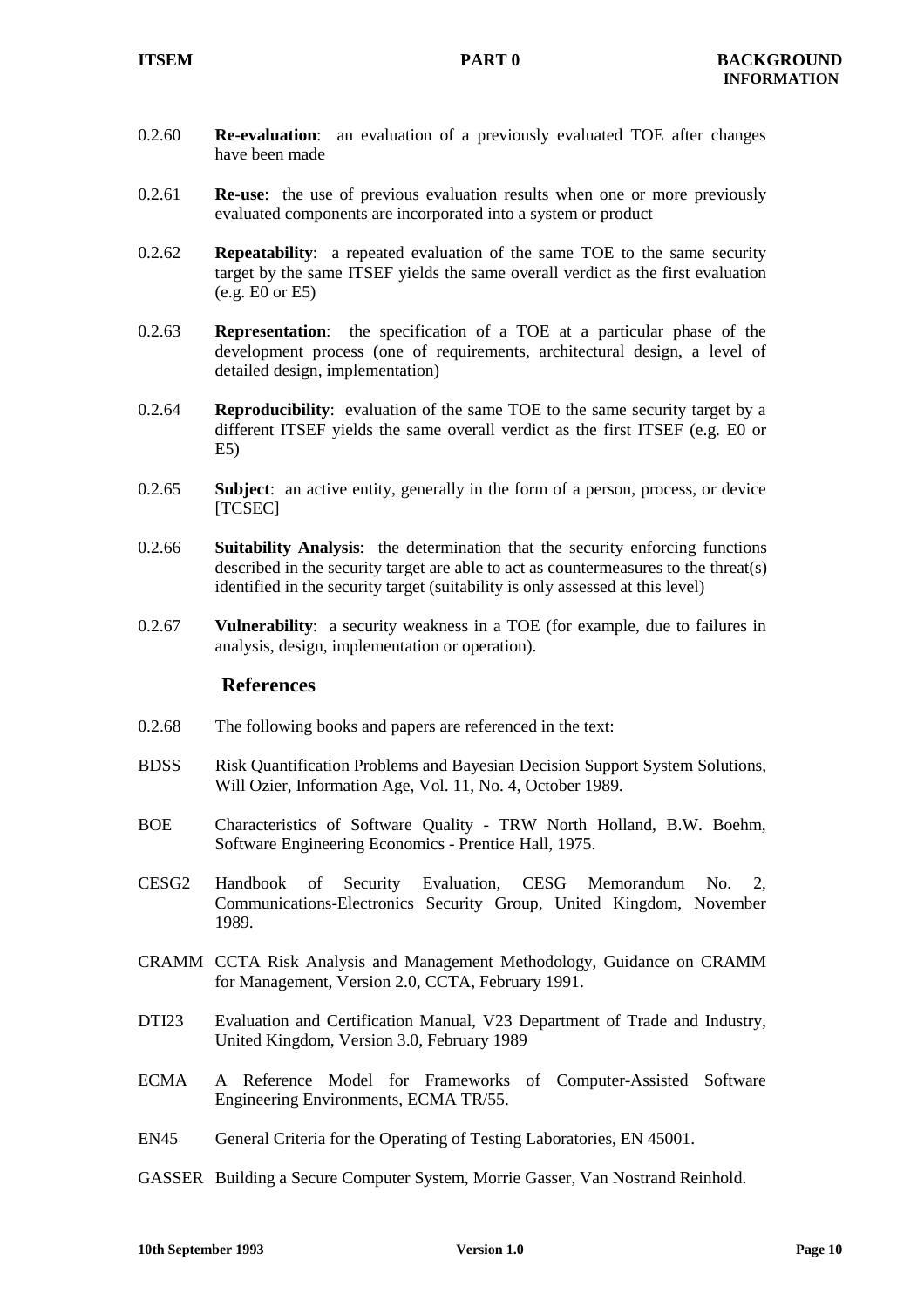- GISA1 IT Evaluation Manual, GISA 1990.
- GISA2 IT Sicherheitshandbuch, BSI 7105, Version 1.0, March 1992.
- GUI25 General Requirements for the Technical Competence of Testing Laboratories, International Standards Organisation, ISO Guide 25, 1982.
- ISO65A Software for Computers in the Application of Industrial Safety Related Systems, ISO/IEC JTC1/SC27 N381, November 1991.
- ITSEC Information Technology Security Evaluation Criteria Harmonised Criteria of France, Germany, the Netherlands, and the United Kingdom, Version 1.2, June 1991.
- LINDE Operating System Penetration, R Linde, Proceedings of the AFIPS, NCC, pp 361-368, 1975.
- MCC Factors in Software Quality, J A McCall, General Electric n.77C1502, June 1977.
- MS1629A Procedures for performing a failure mode, effects and criticality analysis, MIL-STD-1629A, US DoD, November 1980.
- NIS35 Interpretation of Accreditation Requirements for IT Test Laboratories for Software and Communications Testing Services, NAMAS Information Sheet NIS35, NAMAS Executive, National Physics Laboratory, United Kingdom, November 1990.
- OSI OSI Basic Reference Model, Part 2 Security Architecture, ISO 7498  $(1988(E)).$
- PCTE Portable Common Tool Environment Abstract Specification (December 1990; ECMA 149).
- PCTE+ Portable Common Tool Environment (Extended) Definition Team Final Report (14 December 1992).
- SRMM Shared Resource Matrix Methodology: An Approach to Identifying Storage and Timing Channels, R A Kemmerer, ACM Transactions on Computer Systems, Vol. 1, No. 3, August 1983.
- TCSEC Trusted Computer Systems Evaluation Criteria, DoD 5200.28-STD, Department of Defense, United States of America, December 1985.
- TNI Trusted Network Interpretation of the TCSEC, National Computer Security Center, United States of America, NCSC-TG-005, Version 1, 31 July 1987.
- TDI Trusted Database Interpretation of the TCSEC, National Computer Security Center, United States of America, NCSC-TG-021, April 1991.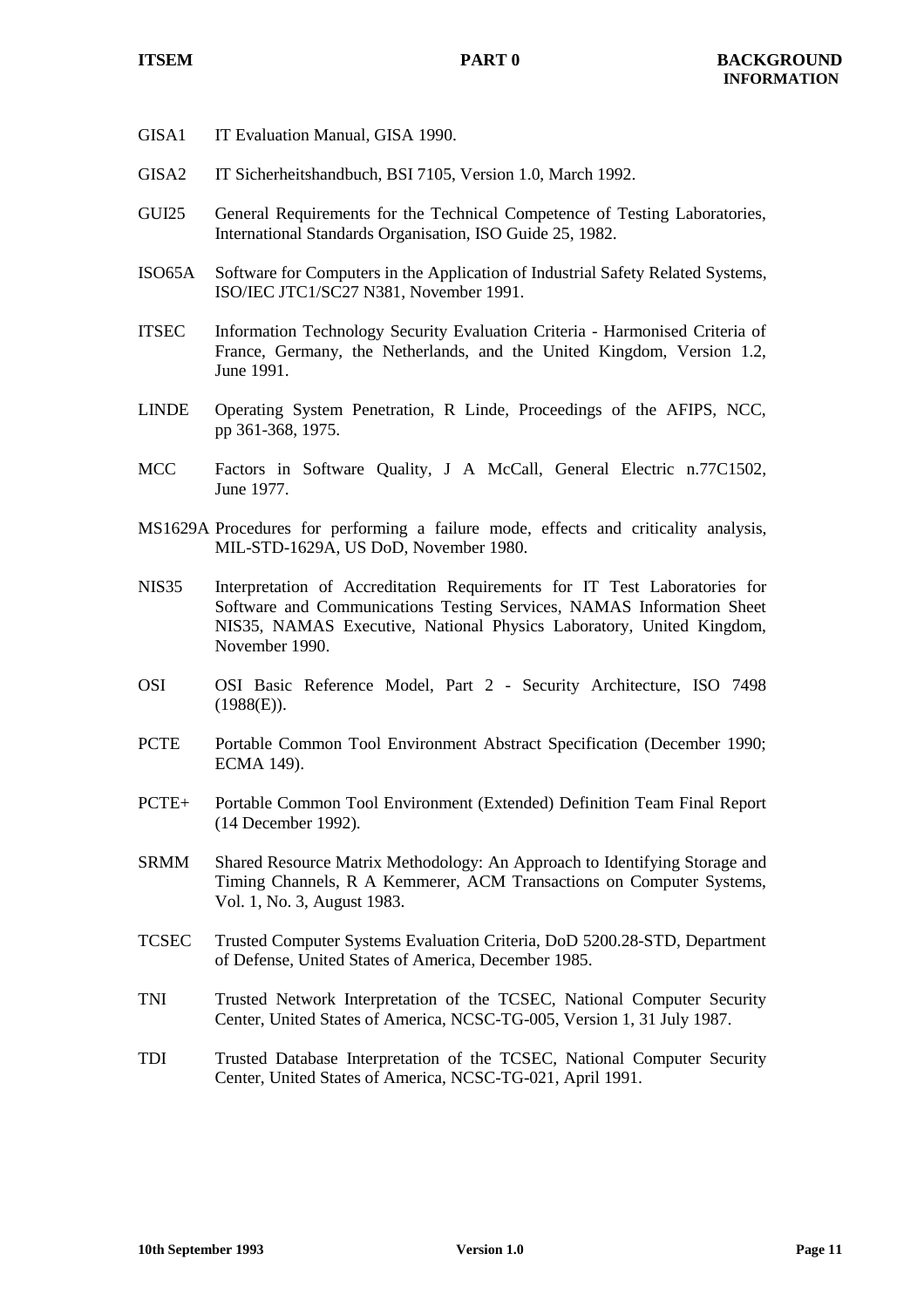This page is intentionally left blank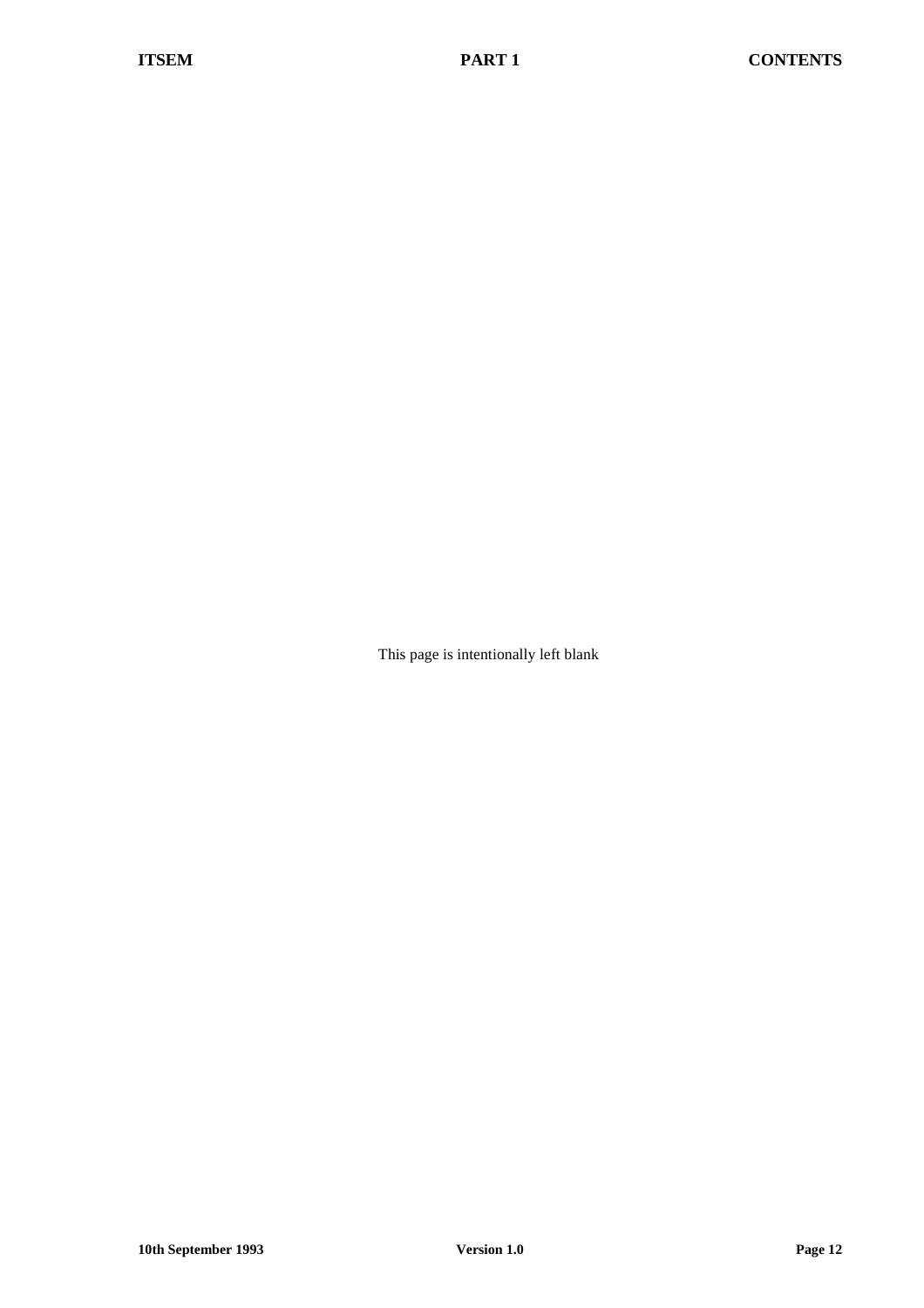**Part 1 IT Security Framework**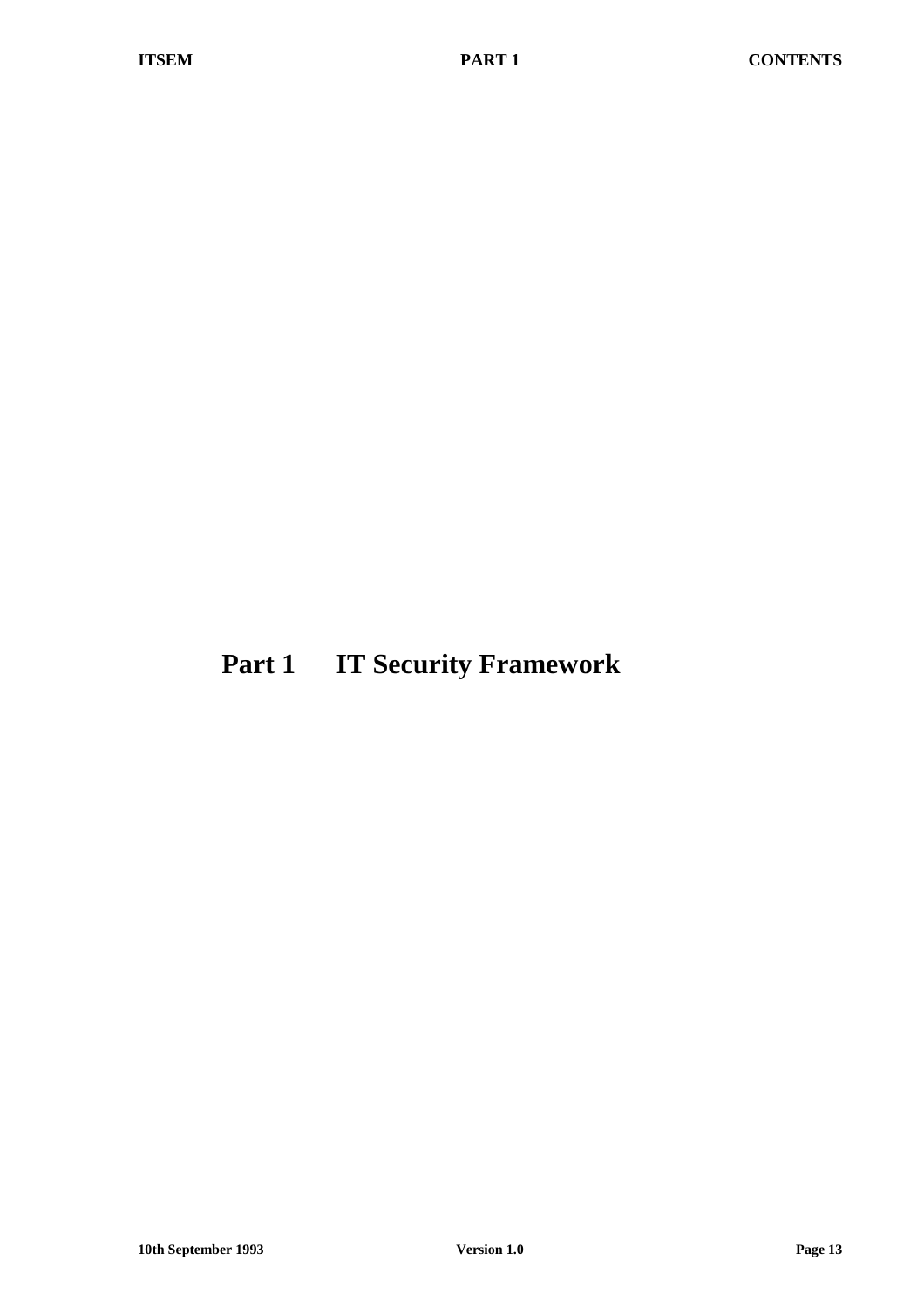## **Contents**

| Assets, Threats, Risks, Confidence and Countermeasures 15 |  |
|-----------------------------------------------------------|--|
|                                                           |  |
|                                                           |  |
|                                                           |  |
|                                                           |  |
|                                                           |  |
|                                                           |  |
|                                                           |  |
|                                                           |  |
|                                                           |  |
|                                                           |  |

## **Figures**

| Figure $1.1.1$ |                                                        |  |
|----------------|--------------------------------------------------------|--|
| Figure $1.2.1$ | Parties involved in, or concerned with, evaluation and |  |
|                |                                                        |  |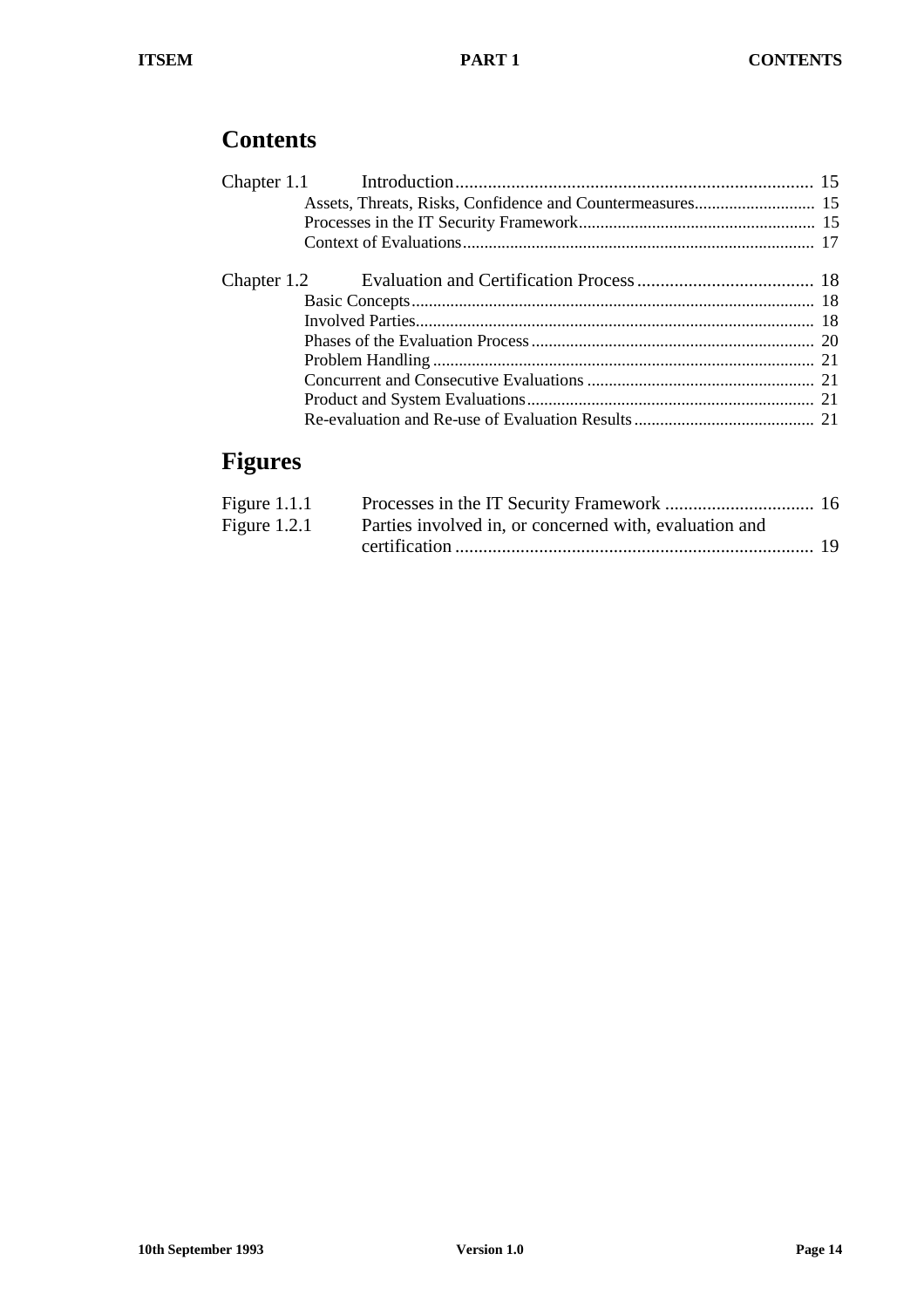### **Chapter 1.1 Introduction**

#### **Assets, Threats, Risks, Confidence and Countermeasures**

- 1.1.1 Information Technology (IT) has become essential to the effective conduct of business and the affairs of state, and is becoming increasingly important to the affairs of private individuals affected by the use of IT. Information is something to be gained and protected in order to advance one's business or private affairs, and should therefore be regarded as an **asset**. The importance of such assets is usually expressed in terms of the consequential damage resulting from the manifestation of threats. Damage may be caused directly or indirectly, by disclosure, improper modification, destruction or abuse of information. Risk increases with the size of the likely damage and the likelihood of the threats being manifested.
- 1.1.2 The information in IT systems has to be protected against threats which lead to harmful impacts on assets. Threats can be deliberate (e.g. attacks) or inadvertent (e.g. mistakes or failures).
- 1.1.3 In order to reduce risk, specific **countermeasures** will be selected. These countermeasures will be physical, personnel, procedural or technical in nature. *Technical countermeasures* or *IT countermeasures* are the security enforcing functions and mechanisms of the IT system; *non-technical countermeasures* or *non-IT countermeasures* are the physical, personnel and procedural countermeasures. ITSEC evaluation is principally concerned with technical countermeasures.
- 1.1.4 The primary security objective of an IT system is to reduce the associated risks to a level acceptable to the organisation concerned. This can be achieved by security functions and features of the IT system.
- 1.1.5 The confidence that may be held in the security provided by the IT system is referred to as assurance. The greater the assurance, the greater the confidence that the system will protect its assets against the threat with an acceptable level of residual risk.
- 1.1.6 The higher the ITSEC evaluation level and strength of mechanisms, the greater the assurance the user can have in the countermeasures built into the IT system or product. The evaluation level required by a user depends on the acceptable level of known residual risk and can only be determined by means of a threat and risk analysis for a specific case. Security and costs have to be balanced. Products or systems with higher evaluation levels will usually be more expensive, as the costs for development and evaluation are likely to increase with increasing evaluation level. Guidance on how to determine an evaluation level as a function of environmental parameters is given in, for example, [GISA2]. Specific advice can be sought from the national organisations mentioned in part 2 of the ITSEM.

#### **Processes in the IT Security Framework**

1.1.7 Several processes contribute to the goal of IT security. These are illustrated in figure 1.1.1.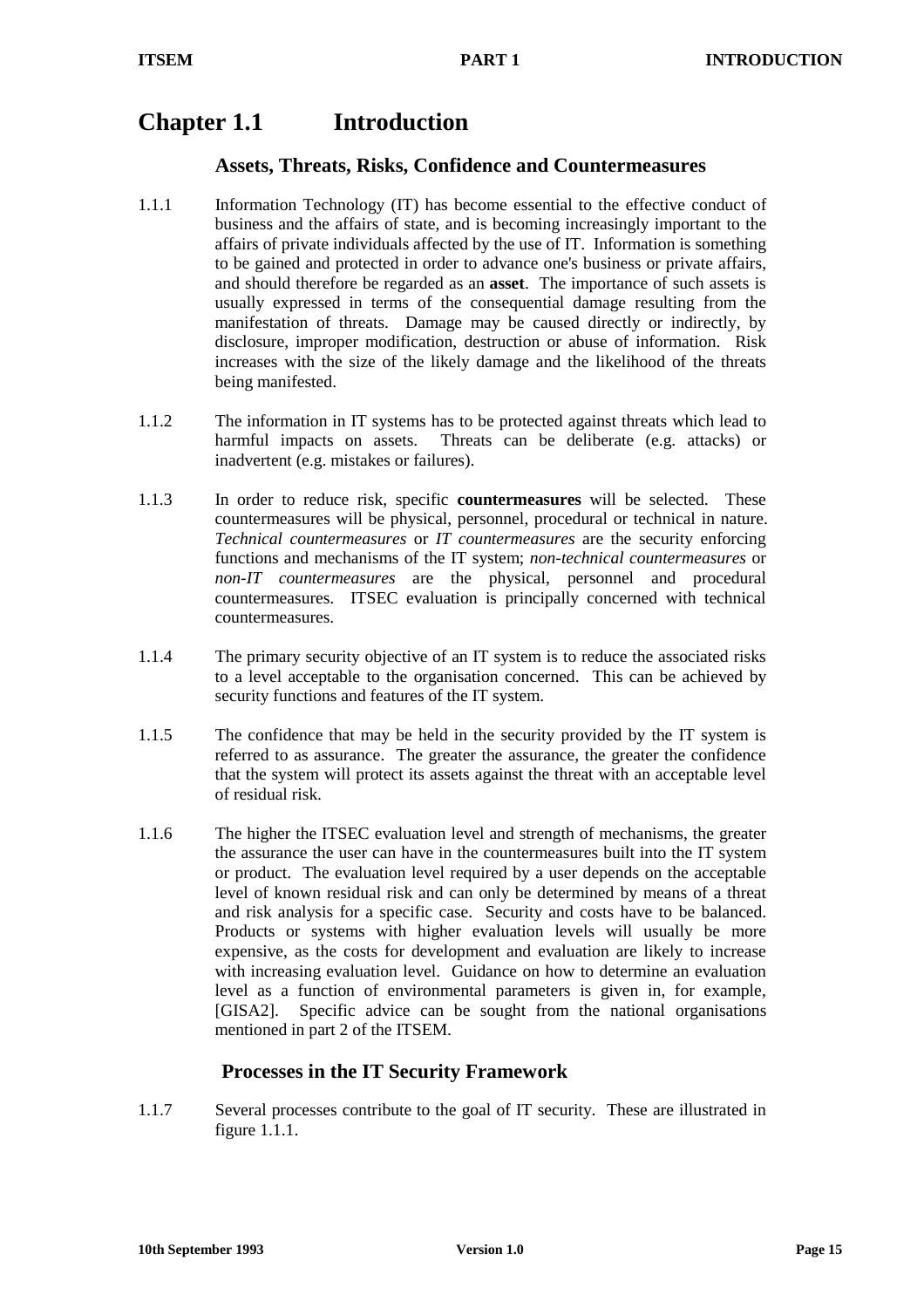

**Figure 1.1.1 Processes in the IT Security Framework**

- 1.1.8 This figure shows the idealised context into which IT security evaluation and certification are embedded. The arrows in the figure indicate that one process provides input for another. The processes may be partially interleaved. The sequence of processes is likely to be iterative and permanently ongoing.
- 1.1.9 In the development process an IT system or product is built. In the evaluation process it is assessed against defined security evaluation criteria. In the certification process it is confirmed that the results of an evaluation are valid and the evaluation criteria have been applied correctly. In the system accreditation process it will be confirmed that the use of an IT system is acceptable within a particular environment and for a particular purpose. In the secure operation process an accredited system is operated according to approved procedures, but changes to the environment may require changes which provide input to the development process.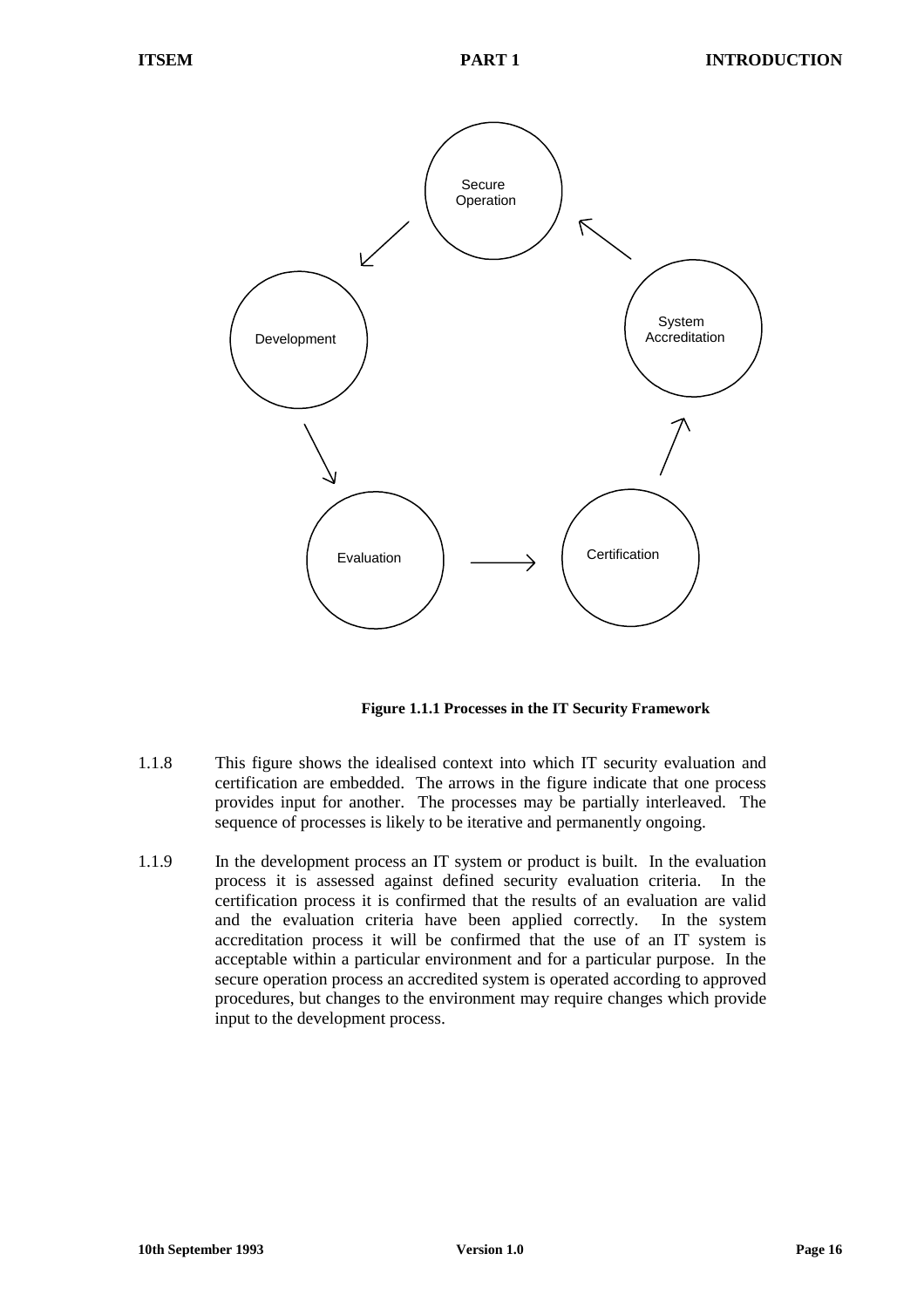1.1.10 The term accreditation is used in two different contexts. Accreditation of an IT security evaluation facility (ITSEF) is the procedure for recognising both its **impartiality** and its technical competence to carry out evaluations. Accreditation of an IT system (as defined in the introduction of the ITSEC) is a procedure for accepting an IT system for use within a particular environment. System accreditation is concerned with IT and non-IT countermeasures, whereas the ITSEM is principally concerned with IT countermeasures. System accreditation is outside the scope of the ITSEC/ITSEM.

#### **Context of Evaluations**

- 1.1.11 The context of evaluations has three aspects:
	- a) criteria;
	- b) methodology;
	- c) **national schemes**.
- 1.1.12 The criteria represent the scale against which the security of an IT system or product may be measured for its evaluation, development, and procurement. The criteria state what has to be evaluated. The methodology advises how the evaluation should be performed on the basis of the criteria. The national schemes provide organisational rules for the processes of evaluation, certification, and laboratory accreditation in terms of roles, procedures, rights, and obligations. The criteria are contained in the ITSEC and the associated methodology in the ITSEM, only to a level of detail to facilitate mutual recognition between national schemes. Issues of the national schemes are addressed in part 2 of the ITSEM and in the scheme documentation of individual countries.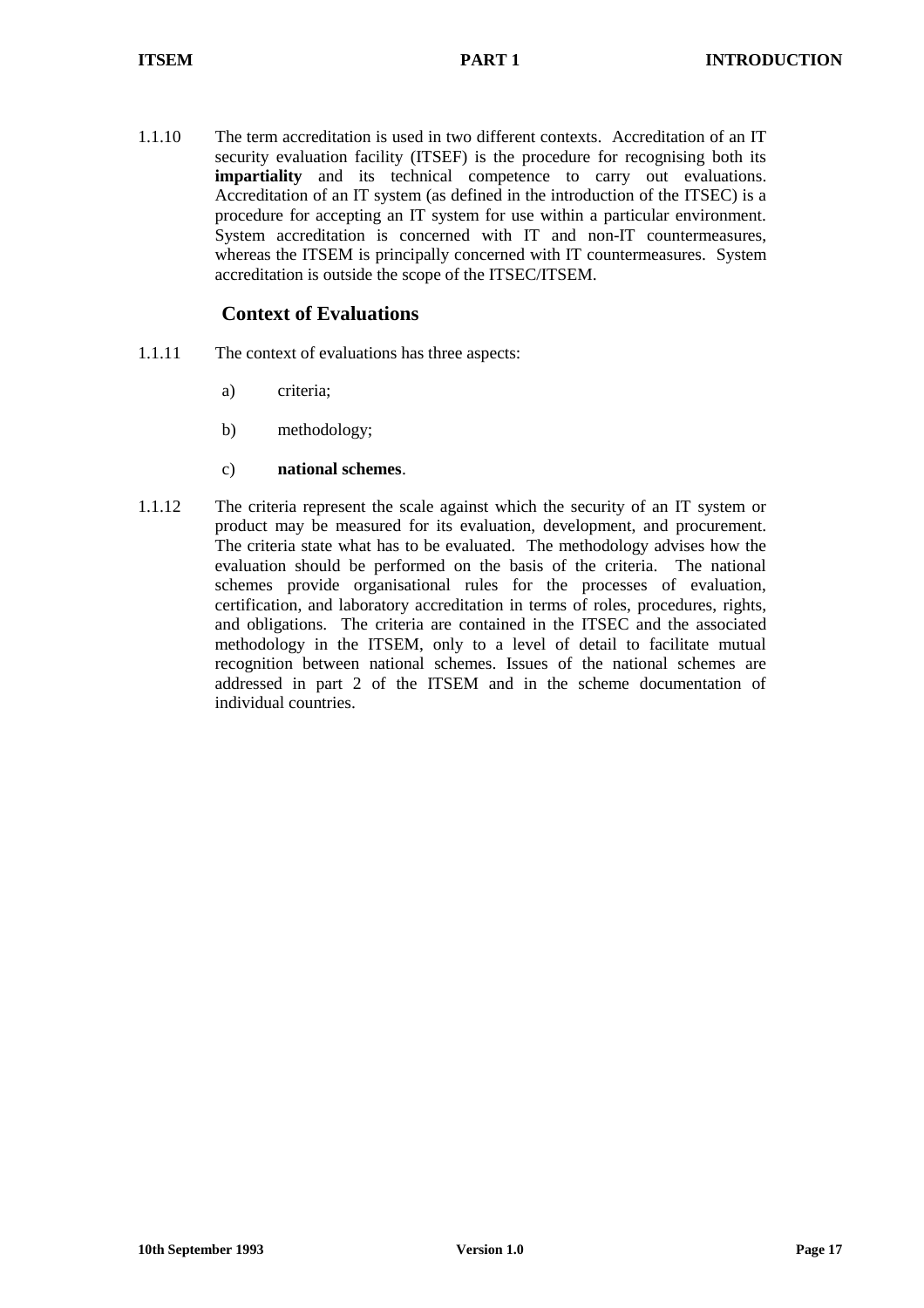### **Chapter 1.2 Evaluation and Certification Process**

### **Basic Concepts**

- 1.2.1 The evaluation process outlined in this chapter is a framework which describes organisational and procedural aspects of the conduct of an evaluation. There are many matters surrounding an evaluation which are treated differently in different nations for reasons of e.g. jurisdiction or national security. The rules of the national scheme take precedence in each of the countries. Matters of national schemes are addressed in part 2 of the ITSEM.
- 1.2.2 When performed as commercial activities, evaluations according to the ITSEC are subject to economic conditions of the IT market. They must be commercially feasible, i.e. affordable and timely. This goal has to be balanced against the benefits of the evaluation. Principles guiding the evaluation and certification process are presented in part 3 of the ITSEM.
- 1.2.3 In this type of evaluation:
	- a) sponsors can set the objectives for the evaluation process;
	- b) resources from the ITSEF can be made available at the sponsor's request, and;
	- c) maintenance of **certificates/certification reports** through **re-evaluation** is easily supported.

#### **Involved Parties**

- 1.2.4 The following parties are directly involved in the evaluation process:
	- a) the sponsor of an evaluation;
	- b) the developers of an IT product or system;
	- c) the IT Security Evaluation Facility (ITSEF);
	- d) the **Certification Body** (CB).
- 1.2.5 Other parties concerned with evaluation and certification are users and system accreditors. They are mainly concerned with procurement and secure operation.
- 1.2.6 Figure 1.2.1 indicates that all parties involved look at the evaluation and certification process from a different angle depending on their roles.
- 1.2.7 The ITSEM contains descriptive information and guidance for sponsors, developers, ITSEFs, system accreditors and certification bodies, and additionally in part 4 of the ITSEM prescriptive information is provided to the evaluators.
- 1.2.8 The sponsor of an evaluation is the party which initiates and funds the evaluation. In the case of a system evaluation it is likely that the sponsor and system accreditor will be the same organisation.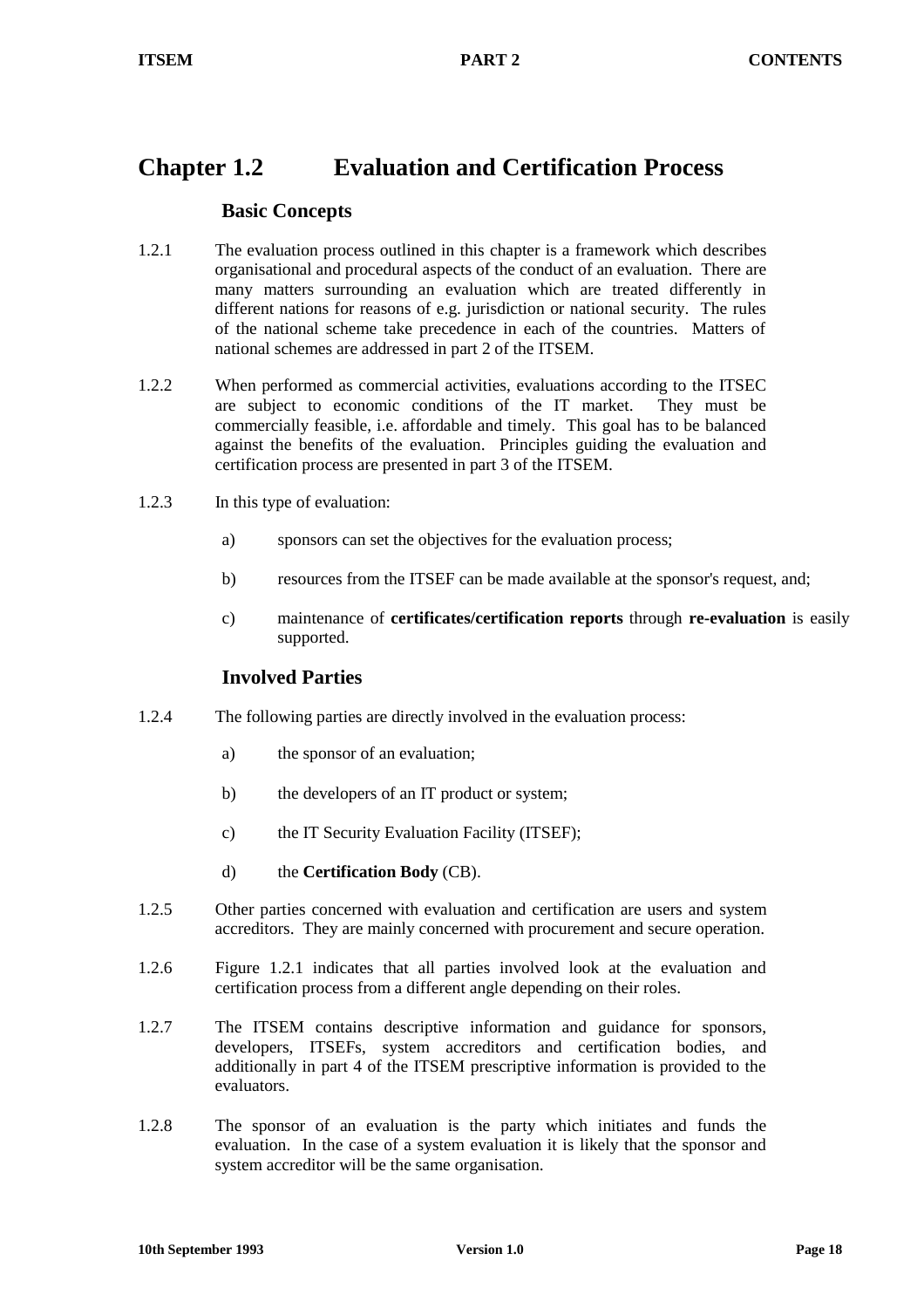1.2.9 The ITSEF performs the evaluation, usually as a commercial activity. The evaluation, in accordance with the ITSEM and ITSEC, includes detailed examination of a TOE, searching for **vulnerabilities** and determining the extent to which the TOE's security target is met by its implementation.



**Figure 1.2.1 Parties involved in, or concerned with, evaluation and certification**

- 1.2.10 The independence of the ITSEF from commercial or other pressures from the sponsor or developer of a TOE is regarded as a key issue. However this does not preclude self evaluation or first party evaluation, in the sense of the evaluation being performed by another part of the sponsoring or developing organisation, provided that the requirements of the national scheme are fulfilled.
- 1.2.11 It is likely that evaluation work is performed under a non-disclosure agreement with the sponsor or developer. An ITSEF should preserve commercial confidentiality.
- 1.2.12 Another important issue is the impartiality of the ITSEF with regard to evaluations performed. National schemes may impose requirements to be fulfilled by an ITSEF.
- 1.2.13 The CB checks whether the results of an evaluation are valid and whether the evaluation criteria have been applied correctly. This is to ensure uniformity and correctness of evaluation procedures according to the ITSEM and the ITSEC, and the consistency and compatibility of evaluation results. The CB prepares and issues the certificate/certification report for those TOEs which are found to meet their security target and therefore fulfil the requirements of Chapter 5 of the ITSEC.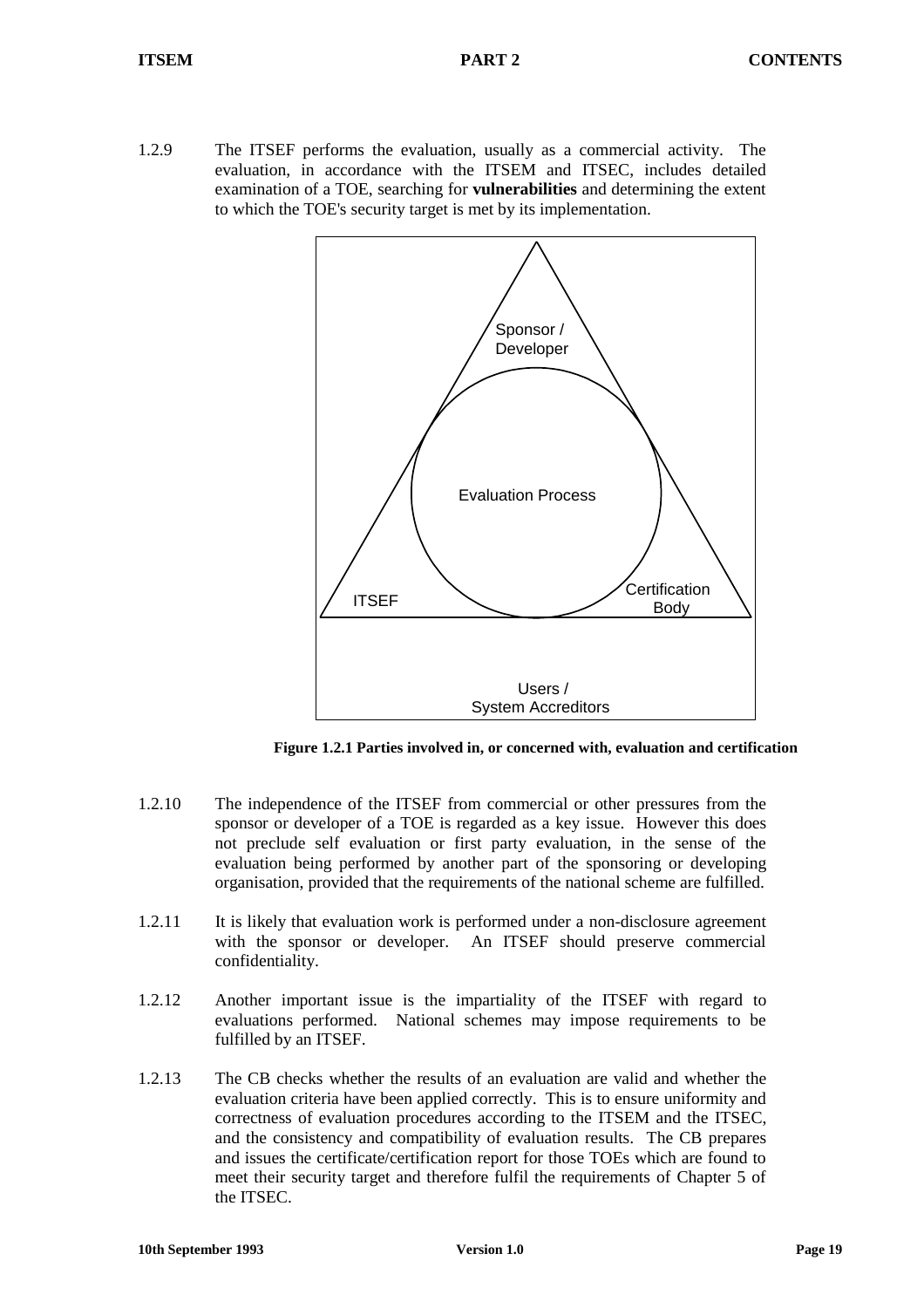1.2.14 The certificate/certification report will be published. Information on their format and content is provided in part 2 of the ITSEM.

### **Phases of the Evaluation Process**

- 1.2.15 The evaluation process is divided into three phases:
	- a) Phase I Preparation;
	- b) Phase II Conduct;
	- c) Phase III Conclusion.
- 1.2.16 The process is outlined here for a typical evaluation. In practice there are a number of options, in particular when the evaluation is performed in parallel with the development process. The three phases are described in more detail in part 4 of the ITSEM.
- 1.2.17 Phase I includes the initial contact between the sponsor and an ITSEF, any feasibility study and preparation for the evaluation. The feasibility study is optional but is particularly recommended for sponsors and developers without prior evaluation experience. The feasibility study will confirm that the sponsor and the developer are well prepared for the conduct of an evaluation and will at least involve a review of the security target. When a successful evaluation seems to be feasible, a list of required evaluation **deliverables**, a plan for their delivery, and an **evaluation work programme** are established. It is sensible to contact the CB to establish a schedule agreed by the sponsor, the developer, the ITSEF, and the CB.
- 1.2.18 A contract between the sponsor and an ITSEF is normally signed during Phase I. The contract takes account of national regulations and usually includes a nondisclosure agreement.
- 1.2.19 The evaluation work programme for a specific TOE is based on the deliverables, their delivery schedule and the ITSEC criteria. The required work is divided into evaluation activities to be performed by evaluators according to a time schedule. The task of developing the evaluation work programme is similar to the task of planning in the software development life cycle. No fixed order of applying the criteria is prescribed in the ITSEC, but some sequences of activities are more reasonable and efficient than others. Details on this issue are provided in part 4 of the ITSEM.
- 1.2.20 Phase II is the main part of the evaluation process. The evaluators perform the ITSEC evaluator actions. This includes penetration testing based on the list of **potential vulnerabilities** and other testing. The **Evaluation Technical Report** (ETR) is prepared in this phase.
- 1.2.21 In Phase III the ITSEF will provide the final output of the evaluation process, the ETR, to the sponsor/developer, and to the CB as basic input to the certification process. Obligations for confidentiality may require different handling. As the ETR contains sensitive information, the ETR is not a public document and is subject to the rules of the national scheme. It might become necessary for the ITSEF to provide technical support to the CB concerning the ETR.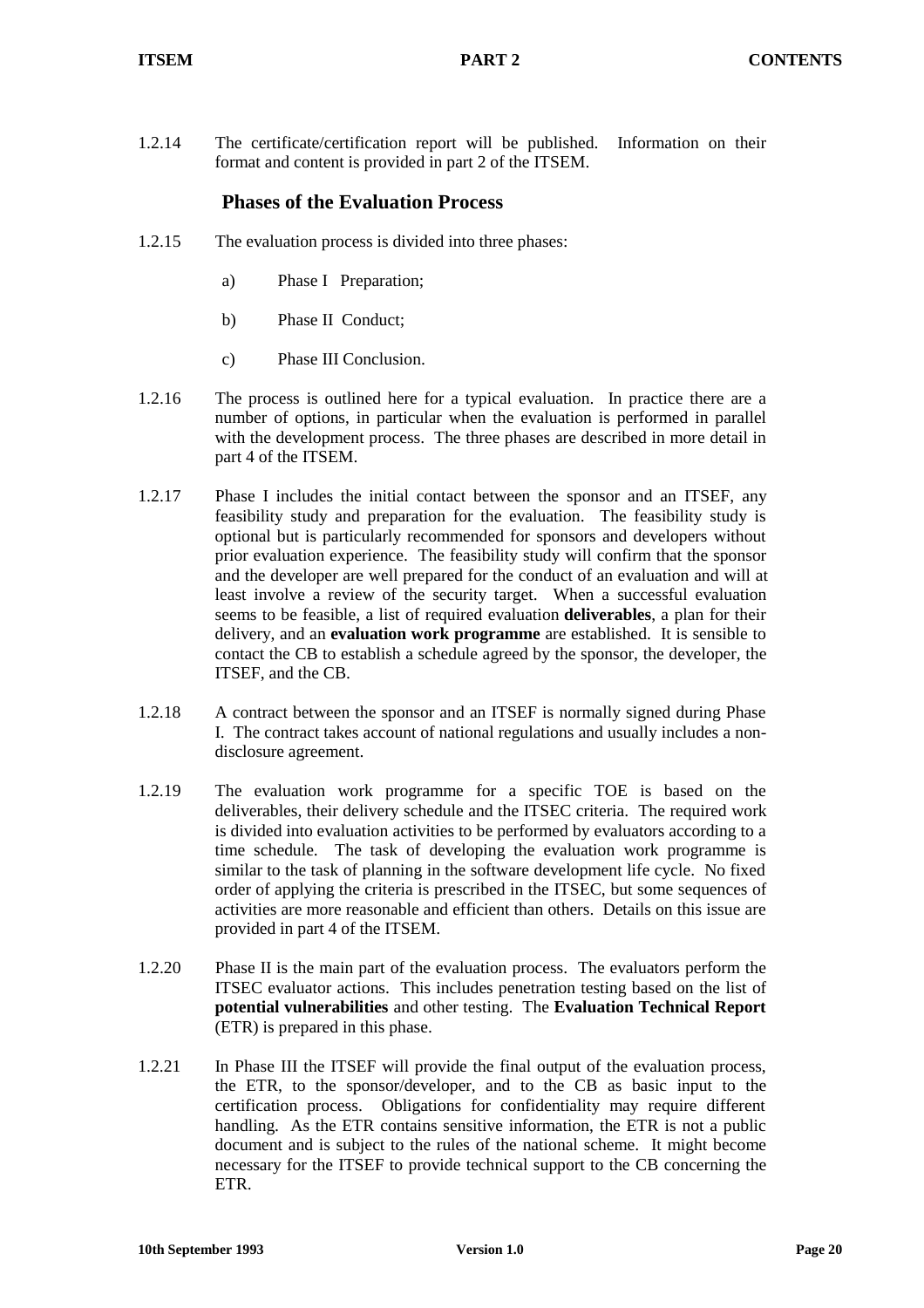1.2.22 Certification is outlined in part 2 of the ITSEM.

#### **Problem Handling**

1.2.23 Problems identified by the ITSEF during an evaluation are usually discussed between the sponsor, developer and the ITSEF. In the case of severe problems advice should be sought from the CB. If problems cannot be solved, the sponsor may decide to abandon the evaluation. The rules of the national scheme apply in all cases.

#### **Concurrent and Consecutive Evaluations**

- 1.2.24 An evaluation might be performed after development of the TOE has been completed, which is called *consecutive evaluation*, or in parallel with the development of the TOE, which is called *concurrent evaluation*.
- 1.2.25 The main difference between concurrent and consecutive evaluations is the availability of the various **representations** of the TOE provided as deliverables. In a consecutive evaluation all deliverables required by the ITSEC, from the security target to the operational TOE, are normally available right from the start of the evaluation. In a concurrent evaluation the deliverables will be provided by the sponsor/developer as the development progresses. Concurrent evaluations provide the opportunity for sponsor/developers to react rapidly to problems discovered.
- 1.2.26 The difference between the two types of evaluations does not have any technical impact, but affects the organisation of an evaluation, i.e. the evaluation work programme. In the concurrent evaluation the order and the time scale of the evaluation activities has to be oriented towards the delivery of the deliverables. Penetration and other testing cannot be performed before the operational TOE is available. The potential consequences of delays and iterations need to be considered.

### **Product and System Evaluations**

- 1.2.27 According to the ITSEC a product is *a package of IT software and/or hardware, providing functionality designed for use or incorporation within a multiplicity of systems*, and a system is *a specific IT installation, with a particular purpose and operational environment*.
- 1.2.28 Product and system evaluations are similar; both might be concurrent or consecutive. The main difference concerns the security target. In the case of a system the environment is known and the threats or security objectives are real and can be specified in detail. In the case of a product the threats or security objectives have to be assumed by anticipating the operational purpose and environment of the product, and can only be expressed in generic terms.

#### **Re-evaluation and Re-use of Evaluation Results**

1.2.29 When a product or system is evaluated and certified, the certificate/certification report applies to the evaluated version and configuration only. It is likely that security requirements and evaluated products or systems will be subject to change. The certificate/certification report may not apply to the changed product or system and re-evaluation may be required. This is covered in more detail in part 6, annex 6.D.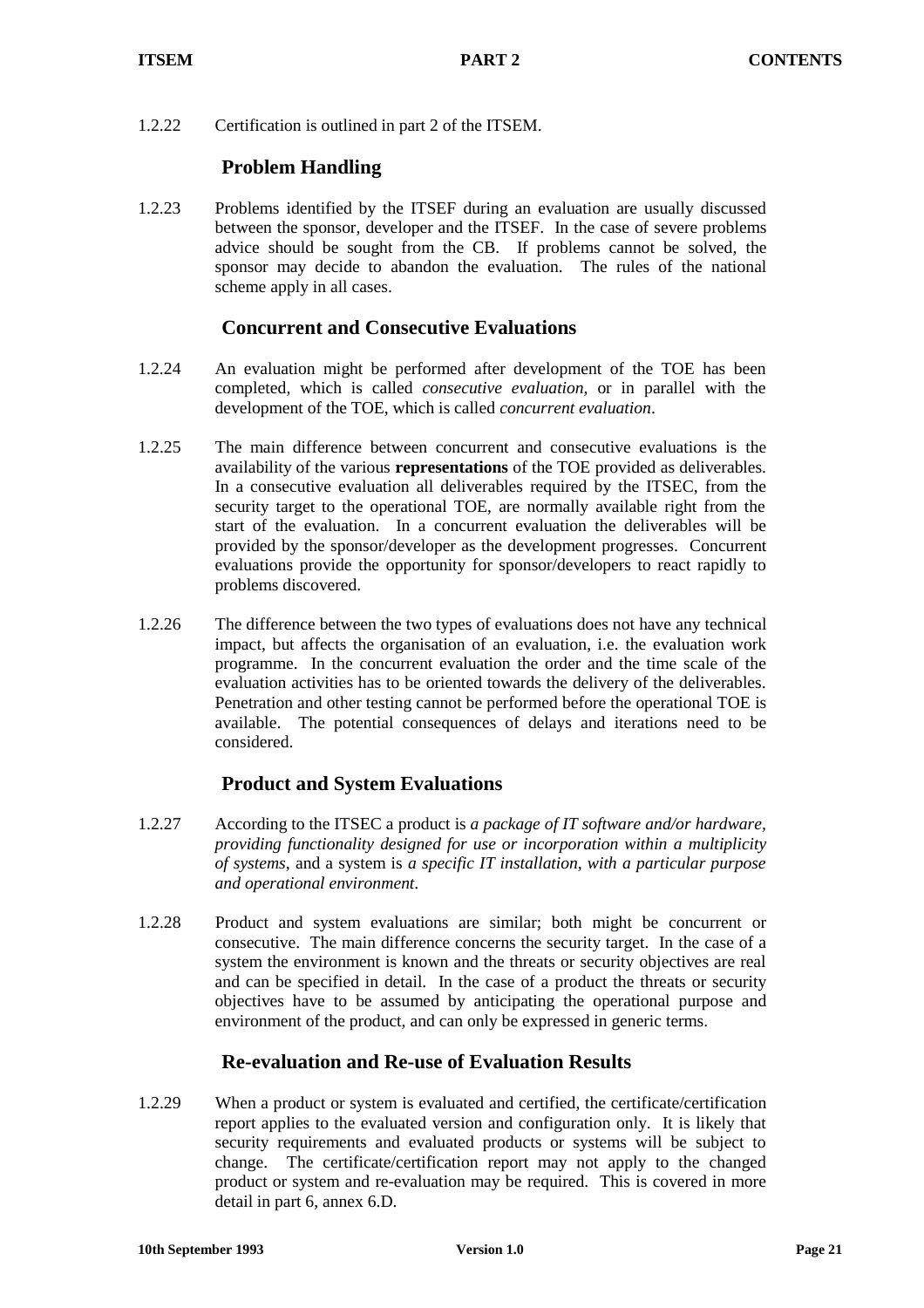1.2.30 During the process of re-evaluation it may be desirable to **re-use** the results of the previous evaluation of the TOE. This issue is addressed in part 4, chapter 4.6 and part 6, annex 6.F.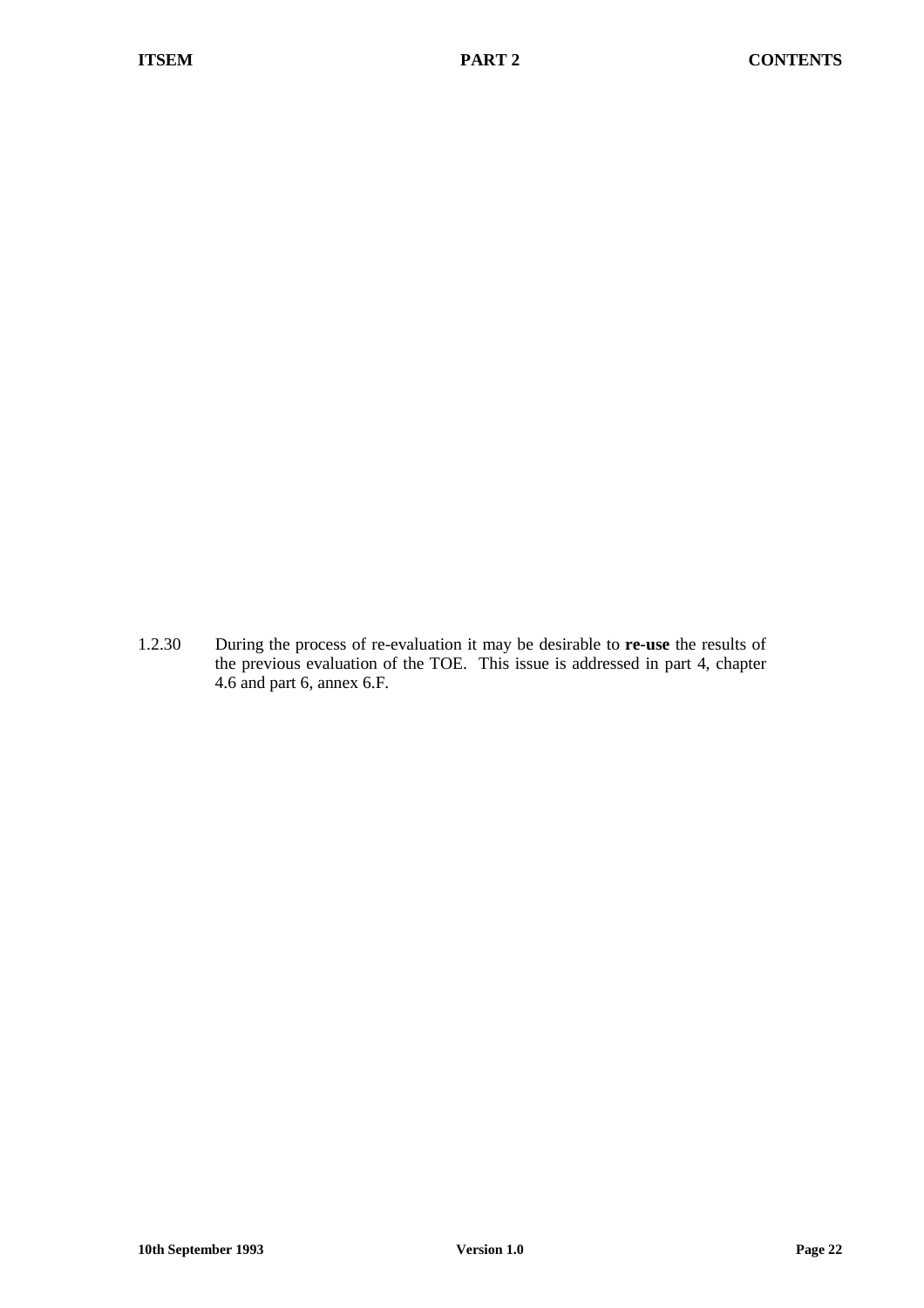**Part 2 Certification Schemes**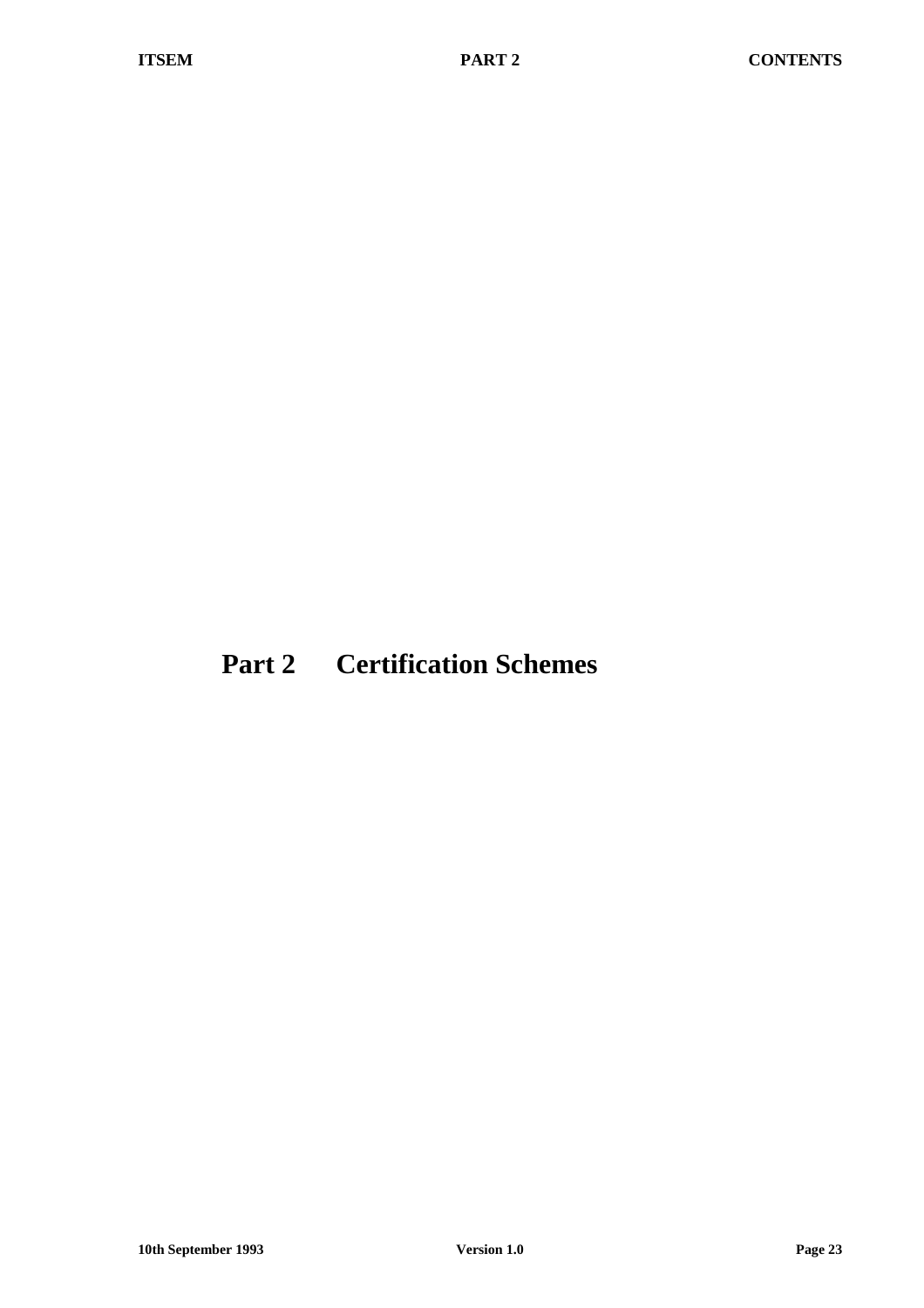## **Contents**

| Chapter 2.1 |  |
|-------------|--|
| Chapter 2.2 |  |
| Chapter 2.3 |  |
| Chapter 2.4 |  |
| Chapter 2.5 |  |
| Chapter 2.6 |  |
| Chapter 2.7 |  |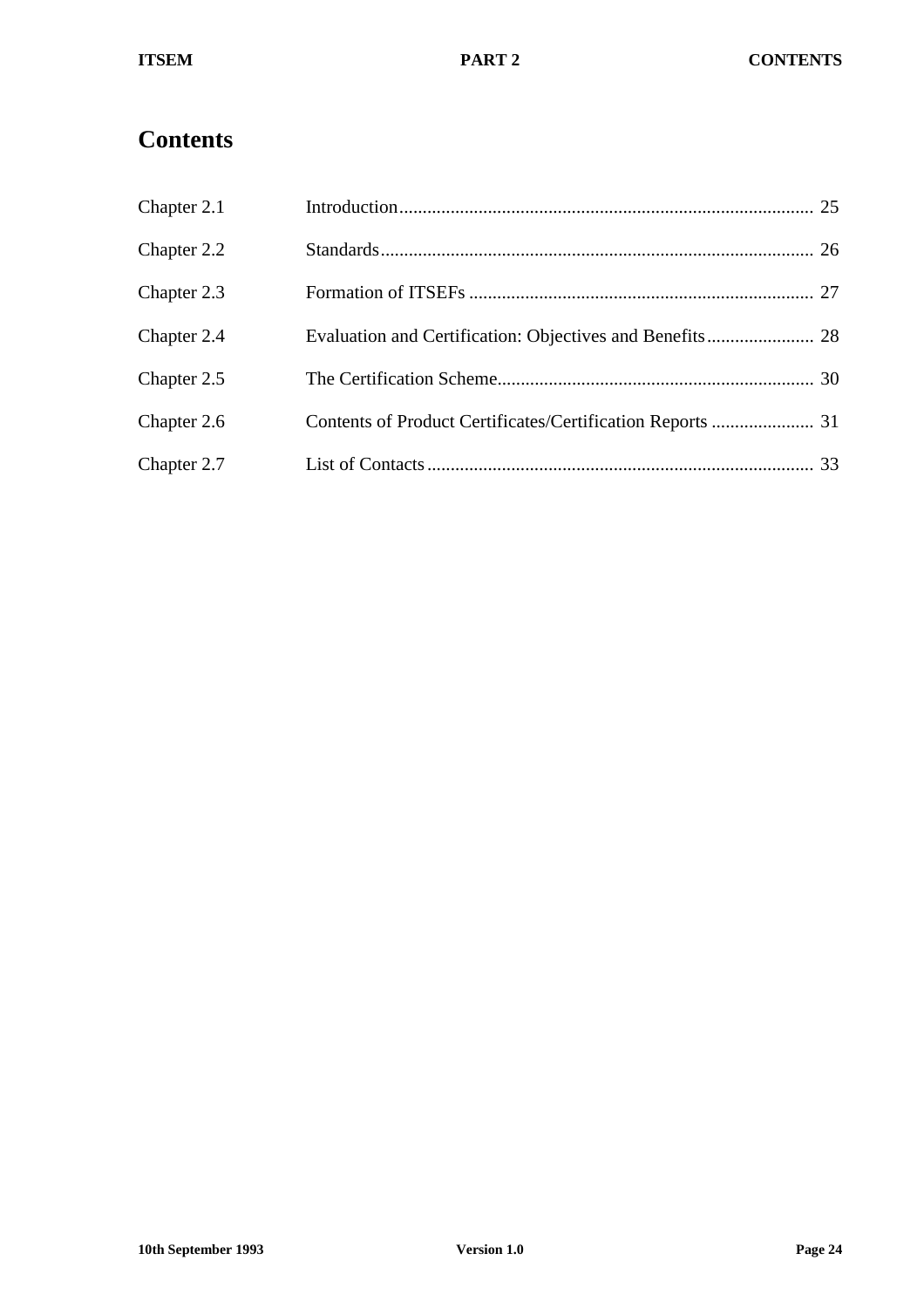### **Chapter 2.1 Introduction**

- 2.1.1 The ITSEC Version 1.2, in addressing the Certification Process at paragraph 1.31, states: *In order for these criteria to be of practical value, they will need to be supported by practical schemes for the provision and control of independent evaluations, run by appropriately qualified and recognised national certification bodies. These bodies will award certificates to confirm the rating of the security of TOEs, as determined by properly conducted independent evaluations*.
- 2.1.2 Such schemes, by ensuring that the methodology set out in the ITSEM is applied consistently and correctly in assessing TOEs against the ITSEC, are a pre-requisite for international mutual recognition of the certificates awarded by their certification bodies.
- 2.1.3 Provided that all schemes ensure the compliance of evaluations with the ITSEM in performing the evaluator actions set out in the ITSEC, it should be possible to accept that the result from an evaluation under one scheme will be the same as that obtained under any other scheme.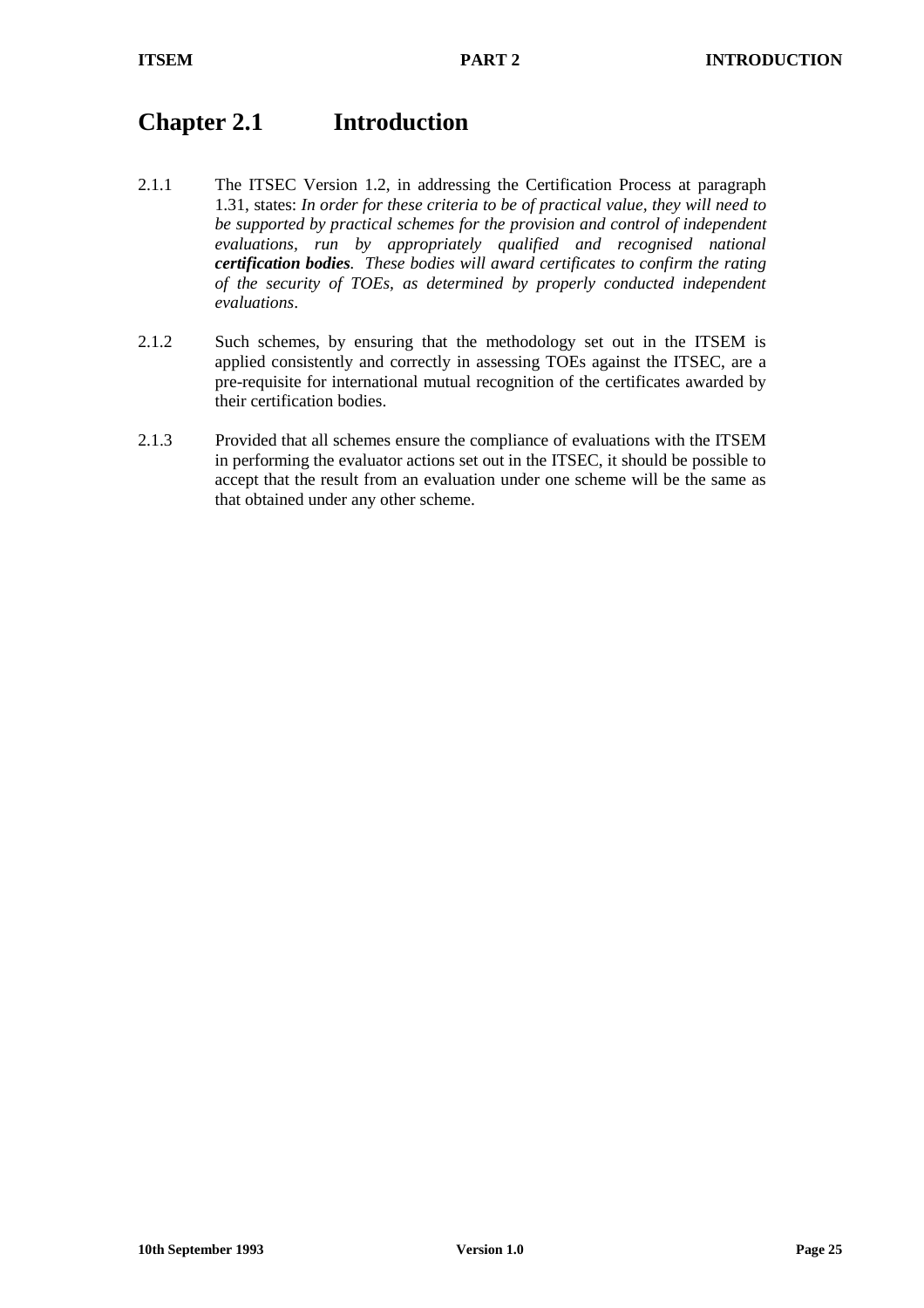### **Chapter 2.2 Standards**

- 2.2.1 International and European Standards (ISO Guide 25 [GUI25] and EN45001 [EN45]) have been established to provide general guidance for accreditation and operation of test laboratories. These standards create a framework for the objective testing of all types of products, not simply those in the IT field. Where IT security evaluation and certification are concerned, compliance with these standards is a worthwhile goal, particularly because it would make it easier for any mutual recognition agreement to be recognised by the European Committee for IT Testing and Certification (ECITC).
- 2.2.2 However, there are factors peculiar to IT security which may make compliance to every detail of the letter of such standards undesirable or difficult to achieve. Therefore, interpretations of EN45001 for the area of IT security evaluation are being prepared in different countries to become part of the national regulations for evaluation, certification and evaluation facility accreditation and licensing, respecting the spirit of those standards. Even with the interpretations, there are some aspects of IT security evaluation which a certification body has to oversee in order to ensure comparable evaluation results.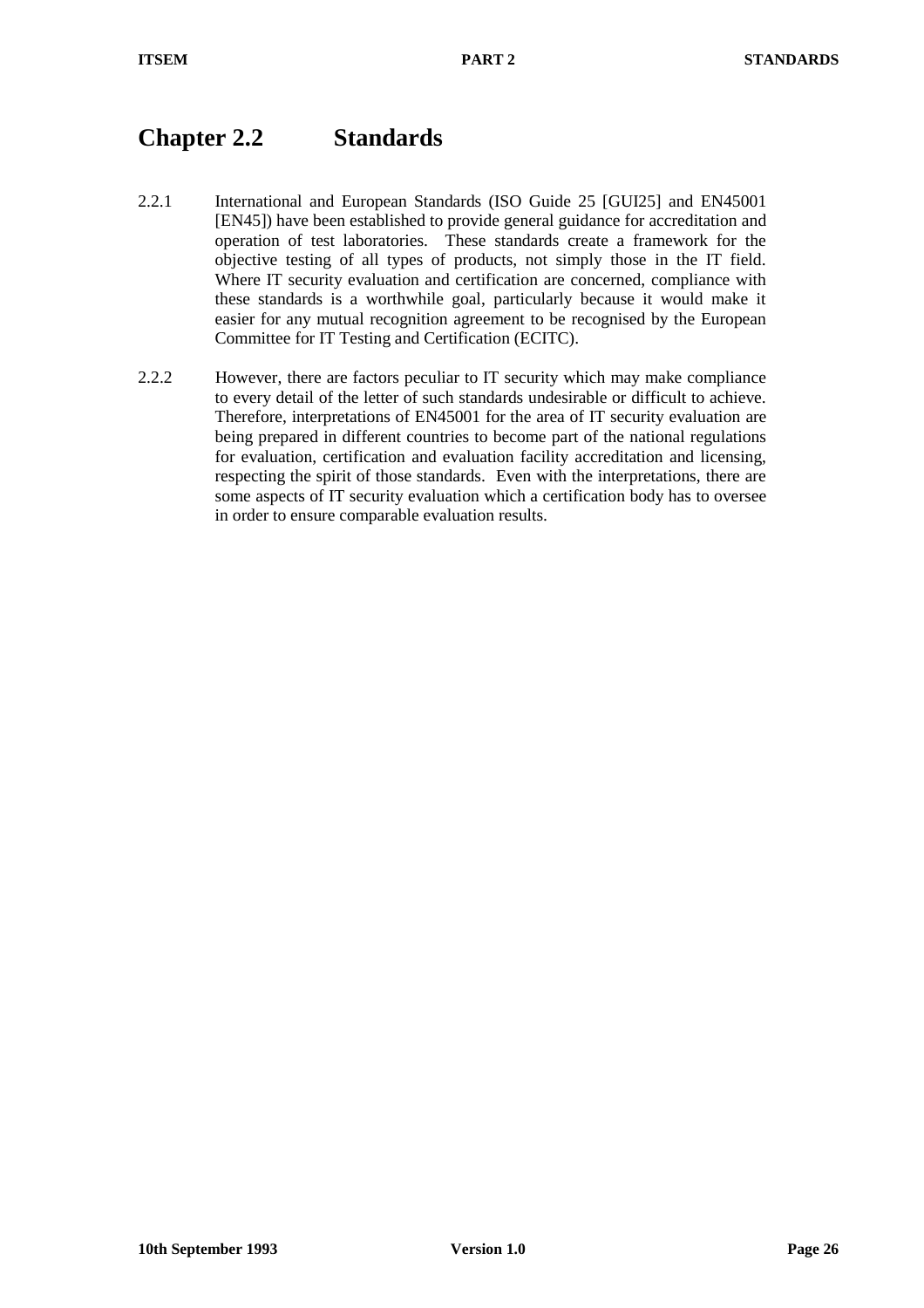## **Chapter 2.3 Formation of ITSEFs**

- 2.3.1 It is essential that evaluations are conducted by evaluation facilities experienced in IT security and in the ITSEC/ITSEM methodology. These facilities should therefore seek compliance with the requirements of EN45001 and their appropriate interpretations with respect to IT security. However, a formal accreditation procedure to this standard is not mandated. This has led to the definition of ITSEF licensing schemes in some countries which have added requirements, especially IT security aspects, to accreditation based on EN45001. These additional requirements are outside of the scope of ITSEM and are not considered further. However these aspects are either not relevant to mutual recognition or would be expected to be the subject of any mutual recognition agreements.
- 2.3.2 Some national accreditation or licensing schemes are already installed and subject to the above mentioned requirements. Facilities interested in further information, especially on such additional requirements, should seek advice from the appropriate national body (see chapter 2.7).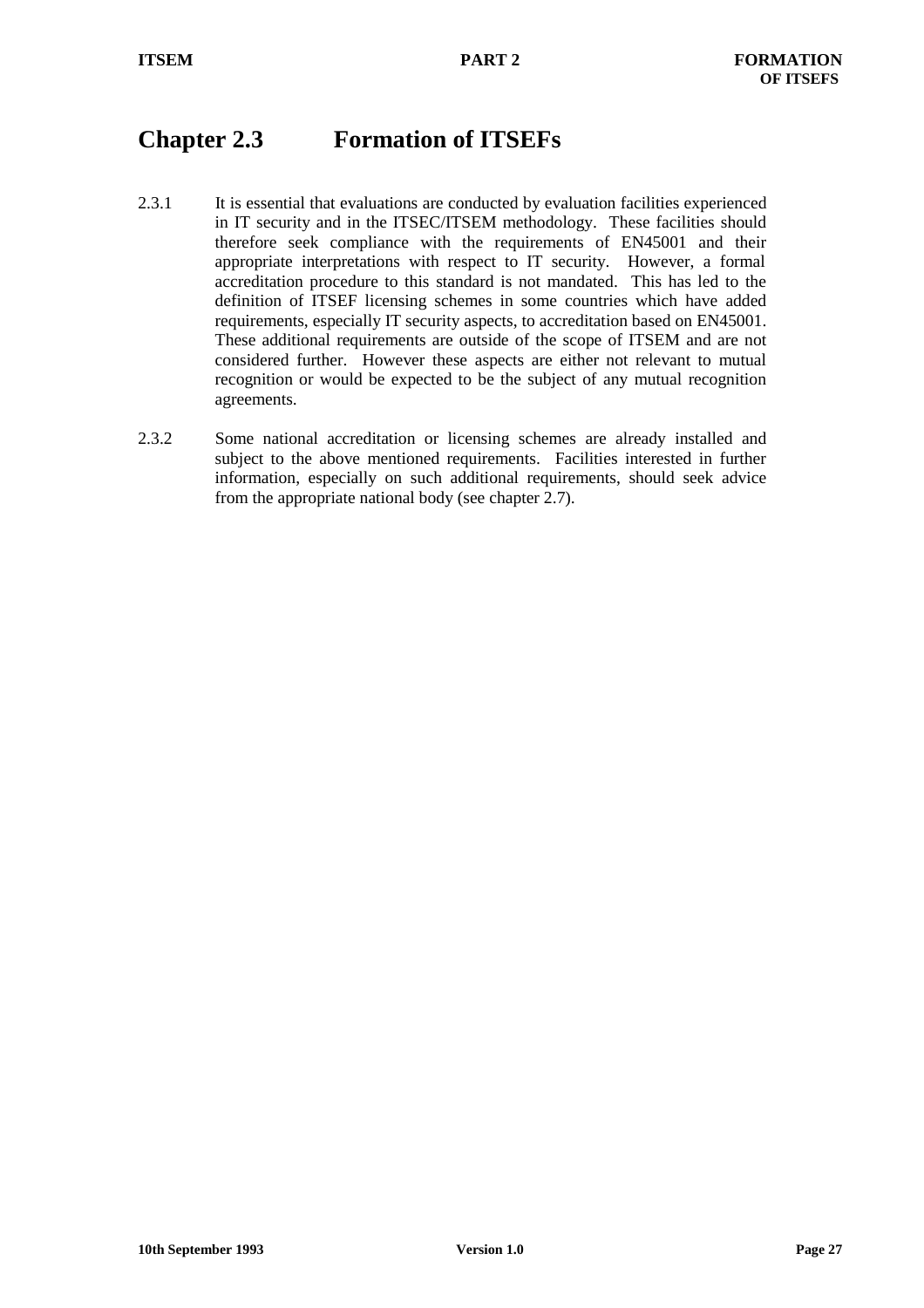## **Chapter 2.4 Evaluation and Certification: Objectives and Benefits**

- 2.4.1 The main objective of certification is to provide independent confirmation that evaluations have been properly carried out in accordance with the approved criteria, methods and procedures and that the conclusions of the evaluations are consistent with the facts presented. Within the context of a scheme operated by a single certification body, this in turn helps to provide grounds for confidence that different evaluation facilities belonging to the scheme are operating to the same standards and that the conclusions of any two evaluation facilities will be equally reliable. Important aspects for these grounds for confidence are summed up in four principles:
	- a) **Impartiality:** All evaluations must be free from bias.
	- b) **Objectivity:** The property of a test whereby the result is obtained with the minimum of subjective judgement or opinion.
	- c) **Repeatability:** The repeated evaluation of the same TOE to the same security target by the same ITSEF yields the same overall verdict as the first evaluation.
	- d) **Reproducibility:** The evaluation of the same TOE to the same security target by a different ITSEF yields the same overall verdict as by the first ITSEF.
- 2.4.2 There are a number of benefits in the evaluation and certification process by which the various partners in the process stand to gain. Some of these are outlined below:
	- a) The Vendor/Developer/Sponsor gains from evaluation and certification in that:
		- customers are aware that a successful independent third party evaluation has agreed with the claims made in respect of the product;
		- an appropriate certificate will permit entry and acceptability in specialised markets;
		- certified products may be used as building blocks for certified systems;
		- certification also provides a statement about the quality of a product or system and its development;
	- b) Users/System Accreditors gain from evaluation and certification in that:
		- they can have confidence that a third party assessment has confirmed the security claims of a vendor;
		- a certificate provides a useful basis for comparison between different products;
		- they get guidance to ensure that the secure configuration of a certified TOE is not compromised;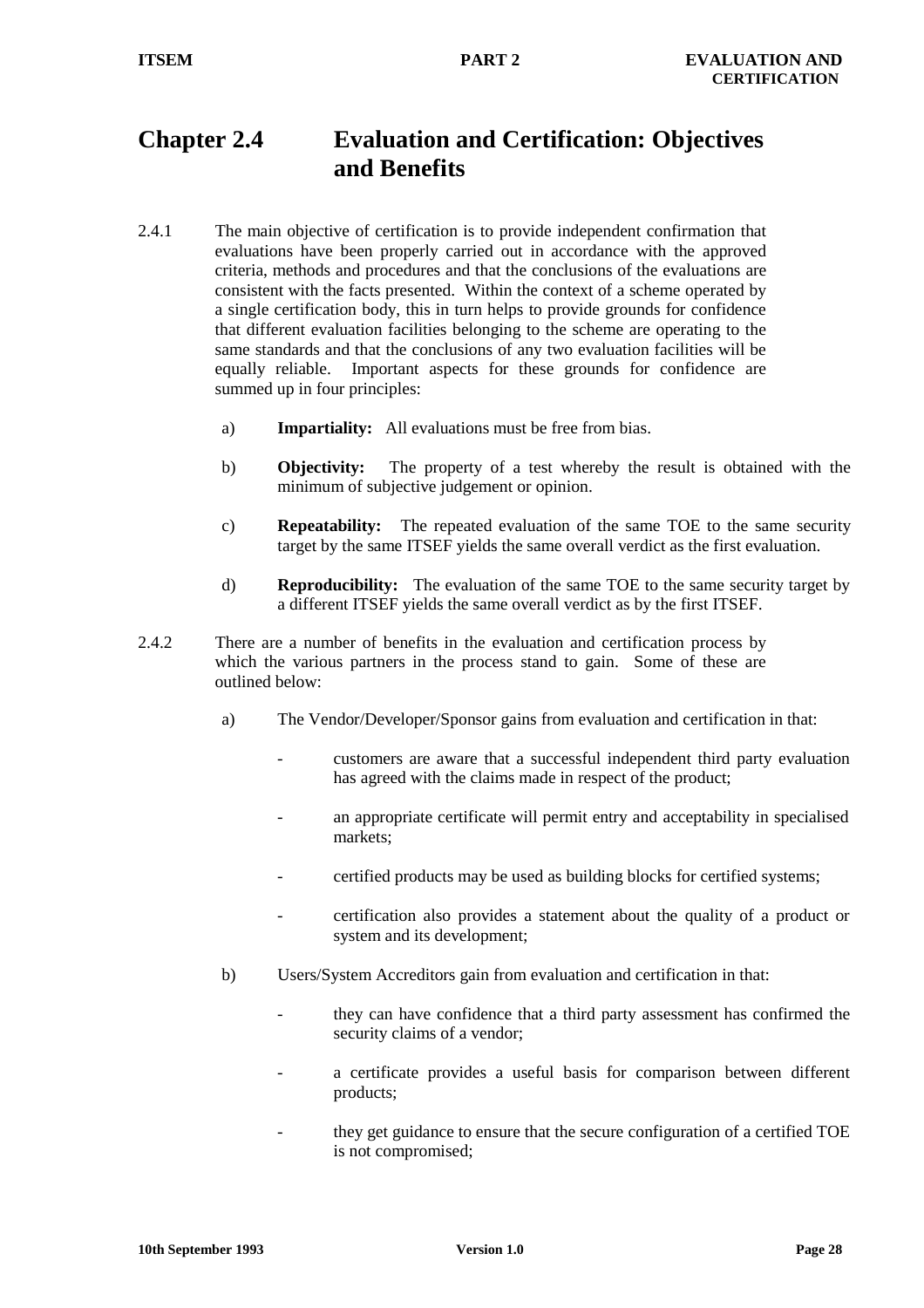- c) The evaluators gain from evaluation and certification in that:
	- they benefit from a wider customer base;
	- the independent oversight by the CB provides guidance to the evaluators to ensure they fulfil their obligations;
- d) The Certification Schemes benefit in that they allow for:
	- comparison, development and maintenance of international standards;
	- measurement of internal standards against a set of international criteria;
	- encouragement of sponsors by providing wider markets for their products.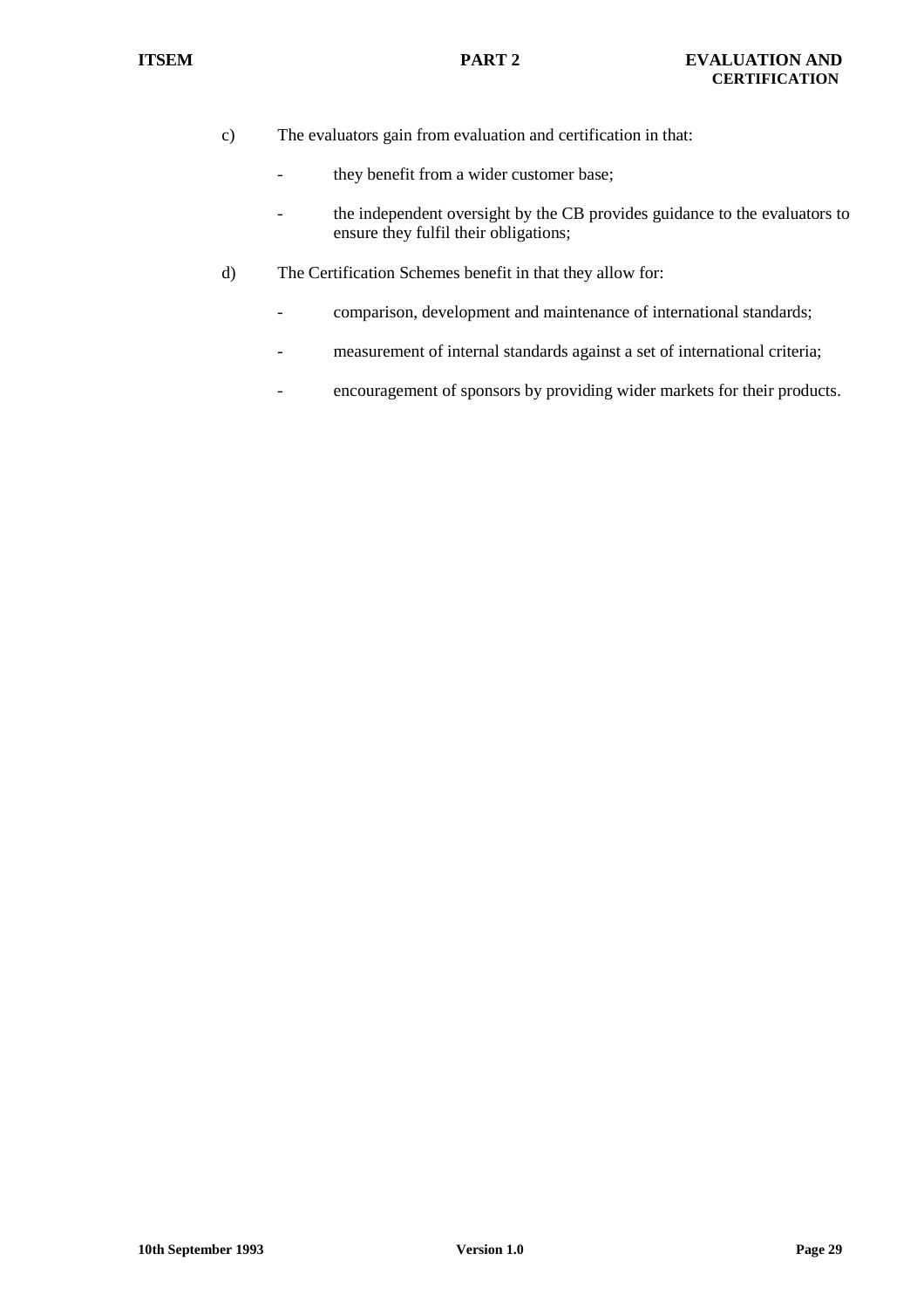## **Chapter 2.5 The Certification Scheme**

- 2.5.1 The main aims of a certification body are, firstly, to create the conditions under which the work of all the ITSEFs in a scheme will be accurate and consistent and their conclusions valid, repeatable and reproducible and, secondly, in the case of individual evaluations, to provide independent confirmation that they have been carried out in accordance with approved criteria, methods and procedures. In order to fulfil these aims, the CB must perform the following functions (among others):
	- a) authorise the participation of ITSEFs in the scheme, ensuring compliance with the requirements of the scheme in question;
	- b) monitor the performance of ITSEFs and their adherence to, and application of ITSEC and ITSEM, issuing additional guidance as necessary;
	- c) monitor every evaluation carried out by an ITSEF;
	- d) review all evaluation reports to assess the implications of the results for security and to ensure that they conform to the ITSEC and ITSEM;
	- e) produce certification reports;
	- f) publish certificates and certification reports.
- 2.5.2 All these activities are carried out within the context of a certification scheme. The allimportant consistency of standards (and so of the validity and reliability of results) between different ITSEFs can be achieved only in the context of such a scheme. Such consistency is important not only from the point of view of the individual customer and his confidence in an evaluation (and so in the product or system evaluated), but also because it is a prerequisite for achieving international mutual recognition.
- 2.5.3 Among other functions covered by a certification scheme are: the definition of types of products and systems which can be evaluated; the release of certificates and certification reports and their subsequent maintenance (including the prevention of abuse); the issuing of documents relating to the scheme and its operation; and other aspects of the scheme's dayto-day administration.
- 2.5.4 Any special national requirements imposed in particular schemes are outside the scope of the ITSEM. Those who require further information on particular **national schemes** should seek advice from the appropriate body among the points of contact listed in chapter 2.7.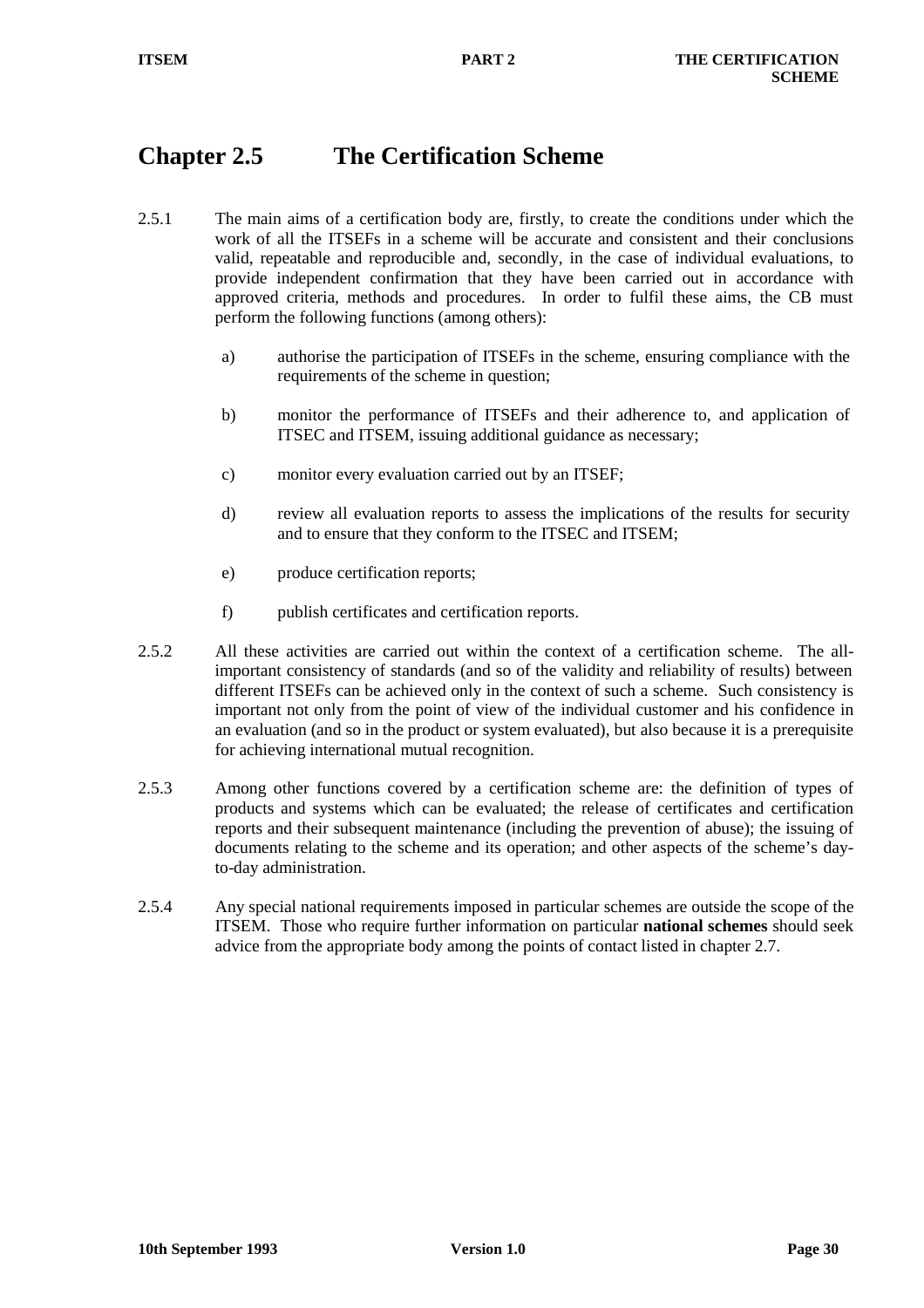## **Chapter 2.6 Contents of Product Certificates/Certification Reports**

- 2.6.1 Certificates and certification reports will be publicly available.
- 2.6.2 Certificates and certification reports should at least contain:

#### a) **Introduction**:

preliminary material as handled by the national scheme;

#### b) **Summary**:

- the identity of the ITSEF;
- the identifier of the Target of Evaluation (TOE) including issue number/release number;
- the evaluation identifier assigned by the certification body;
- a summary of the main conclusions of the evaluation;
- the identity of the developer (including sub-contractors as applicable);
- the identity of the sponsor;
- actual evaluation level achieved;

#### c) **Product Overview**:

- a description of the evaluated configurations;
- hardware description;
- firmware description;
- software description;
- documentation description;

#### d) **The Evaluation**:

- a brief description of the security target, including a description of the Target of Evaluation security features;
- reference to the **Evaluation Technical Report**;
- the identity of the IT security evaluation facility;
- summary of the main conclusions of the evaluation;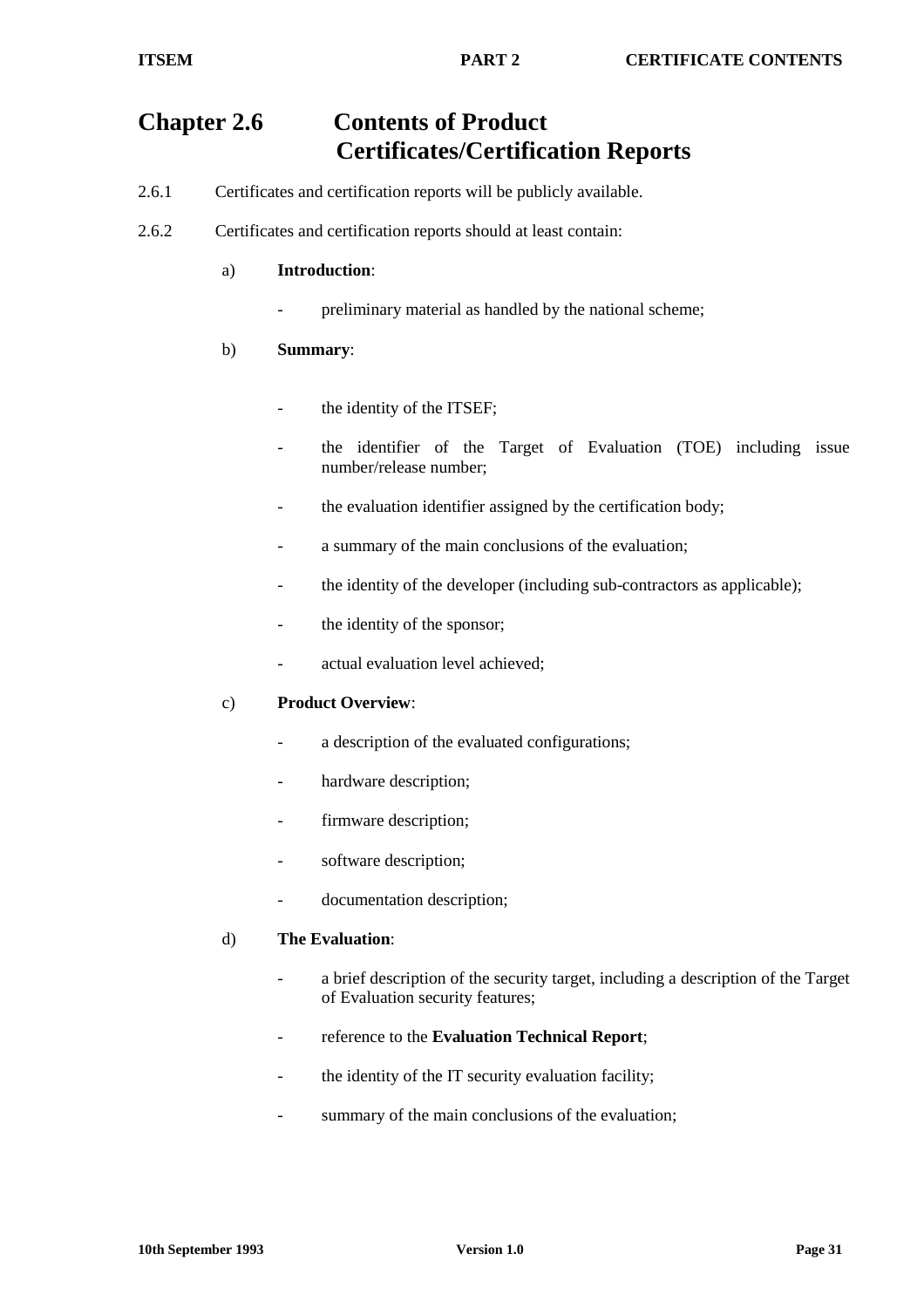#### e) **Certification**

- scope of Certificate (e.g. any limits on the application of the Target of Evaluation).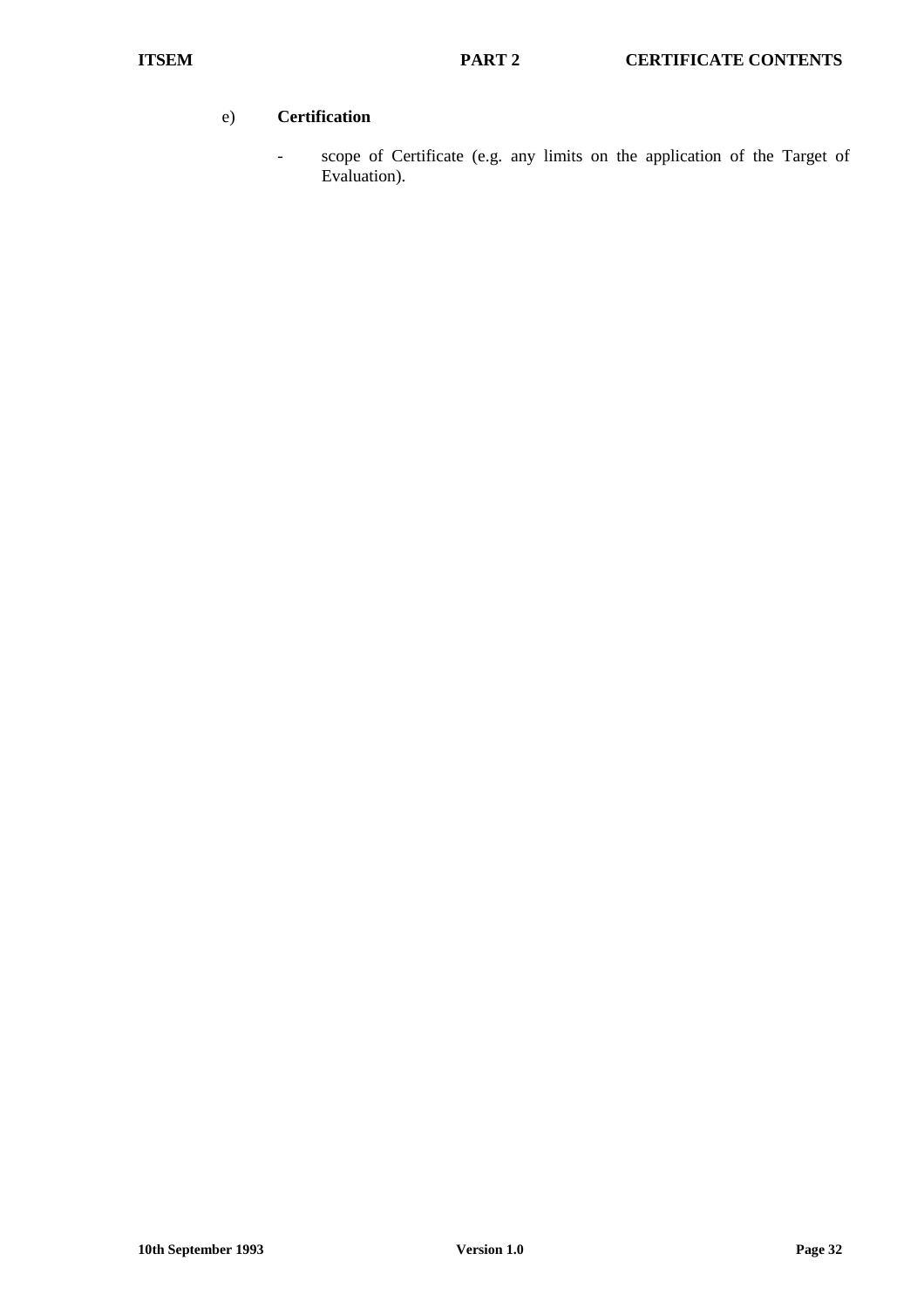## **Chapter 2.7 List of Contacts**

2.7.1 Following is a list of contacts who can provide advice on evaluation and certification:

For France:

Service Central de la Sécurité des Systèmes d'Information 18 Rue du Docteur Zamenhof F-92131 ISSY LES MOULINEAUX

For Germany:

Accreditation Body:

Bundesamt für Sicherheit in der Informationstechnik Referat II 4 Postfach 20 03 63 D-53133 BONN

Certification Body:

Bundesamt für Sicherheit in der Informationstechnik Referat II 3 Postfach 20 03 63 D-53133 BONN

For the Netherlands:

National Security Service P.O. Box 20010 NL-2500 EA THE HAGUE

Netherlands National Comsec Agency Bezuidenhoutseweg 67 P.O. Box 20061 NL-2500 EB THE HAGUE

For the United Kingdom:

Head of the Certification Body UK IT Security Evaluation and Certification Scheme Certification Body PO Box 152 CHELTENHAM Glos GL52 5UF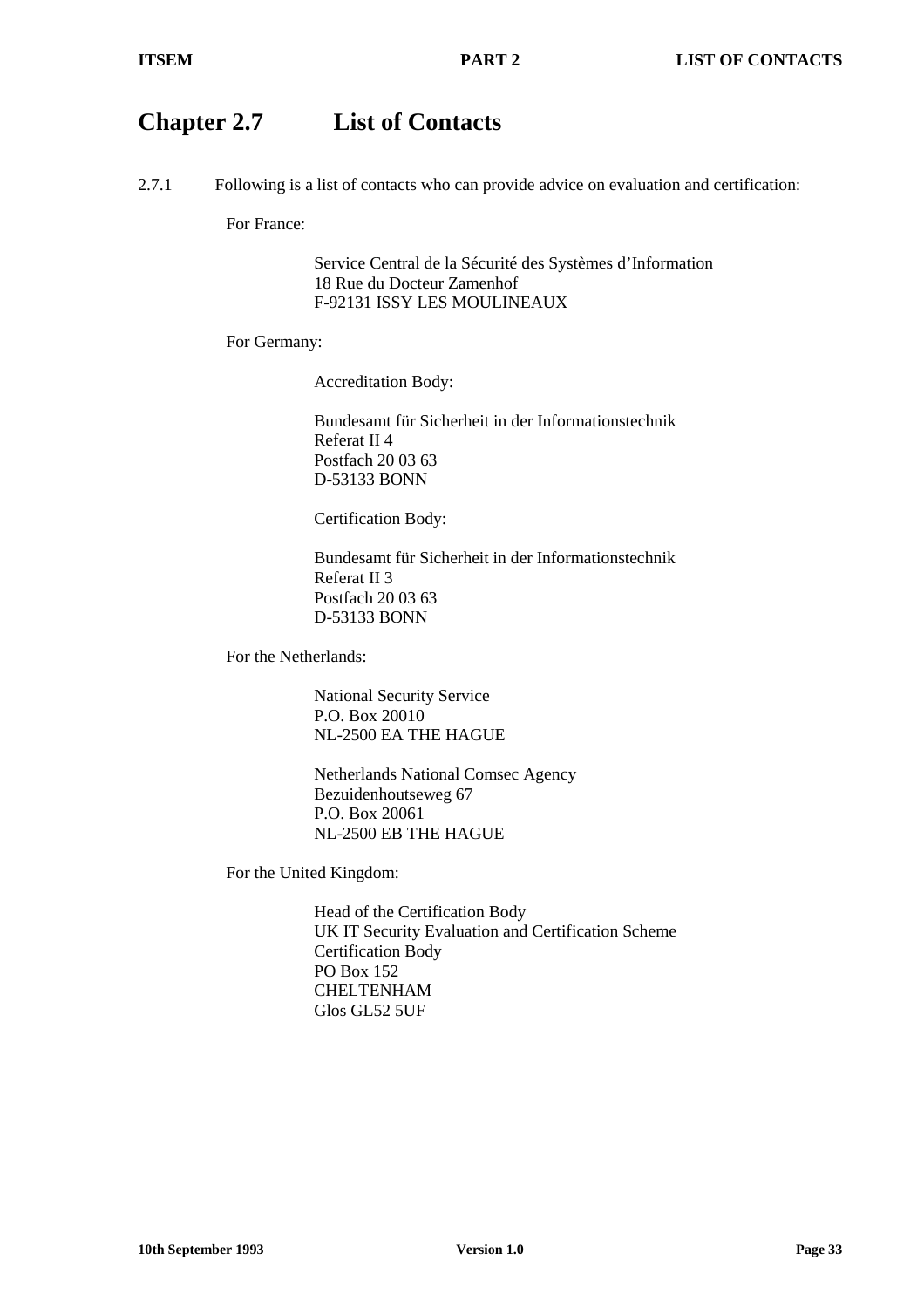This page is intentionally left blank.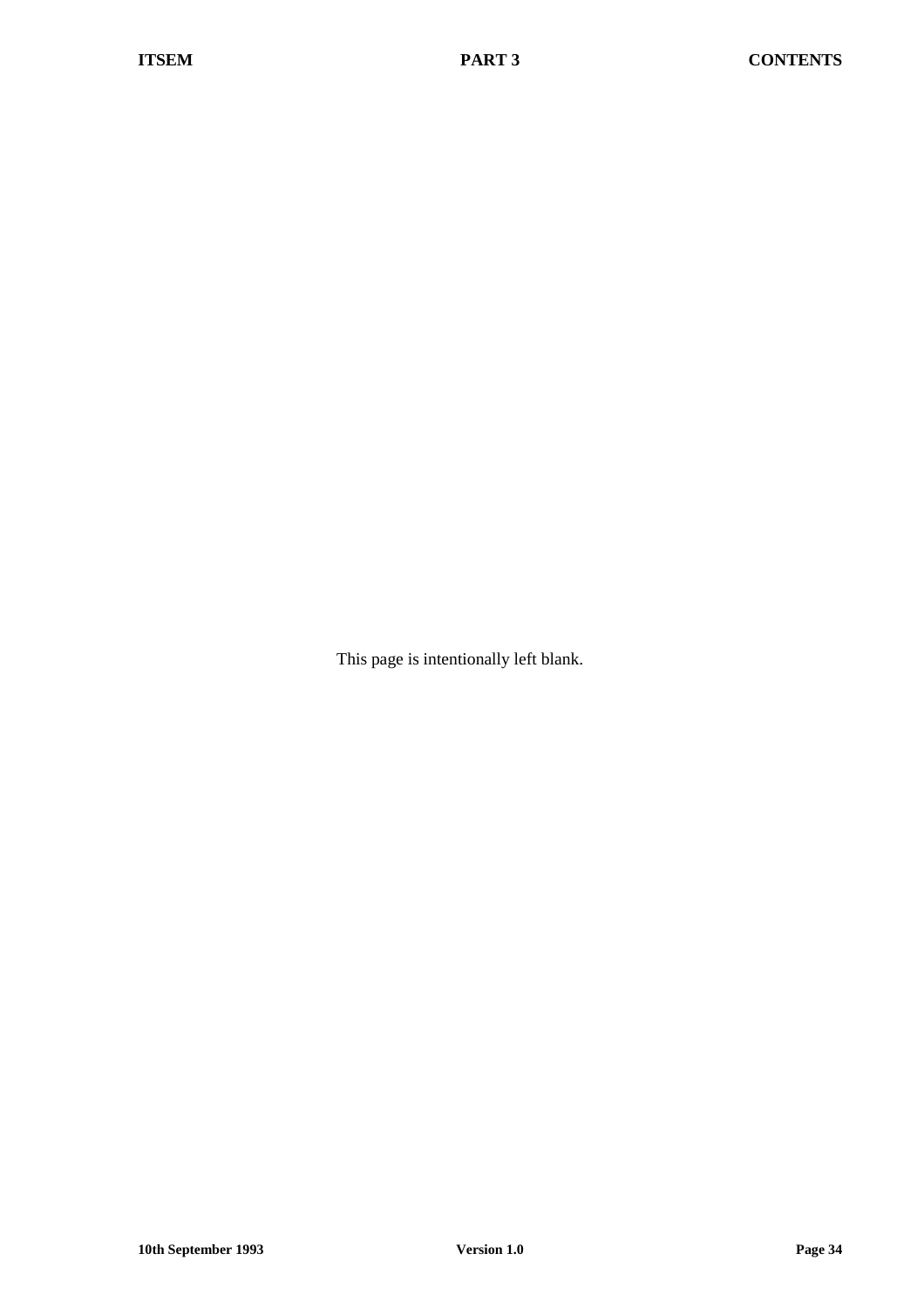# **Part 3 Philosophy, Concepts, and Principles**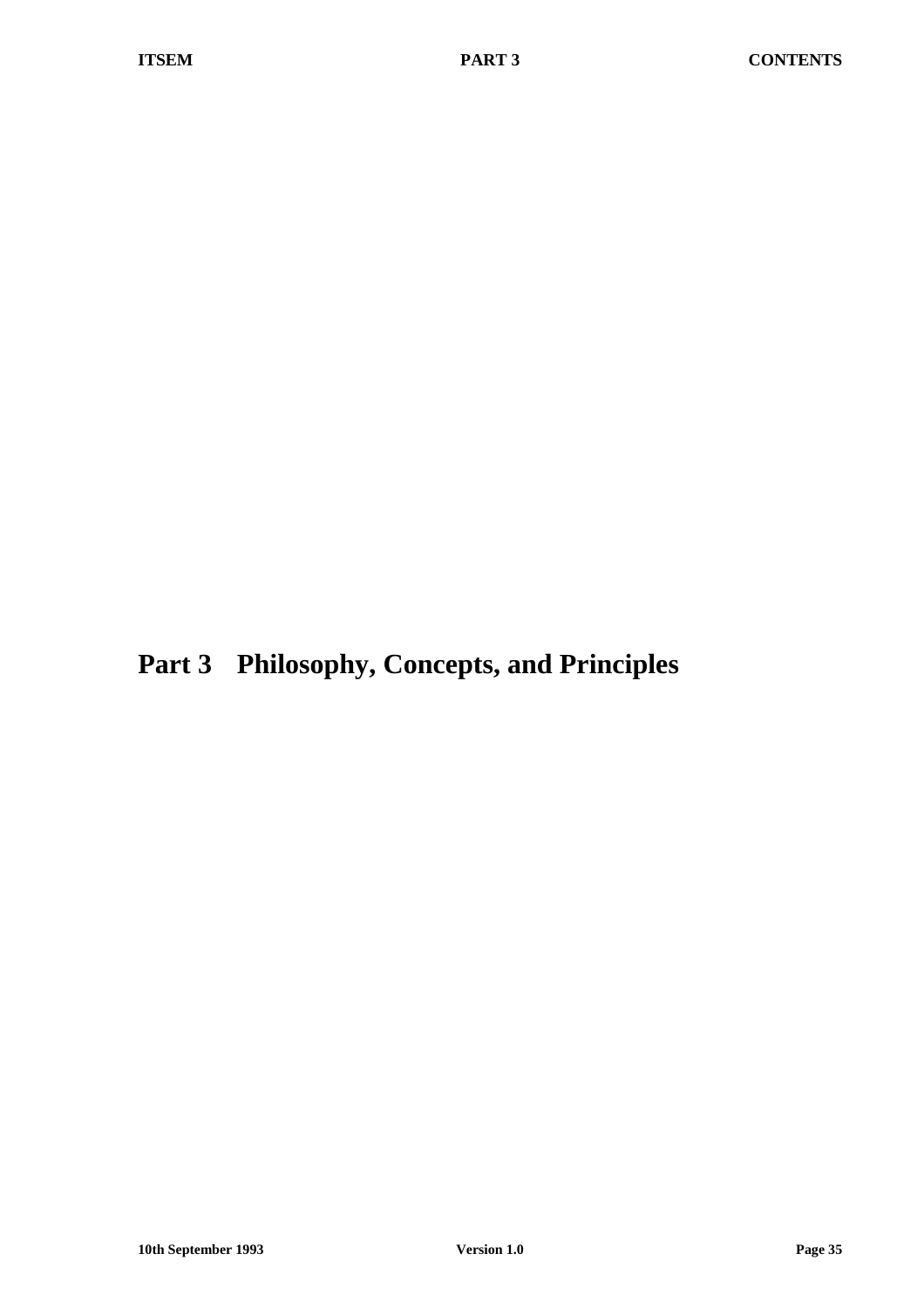## **Contents**

| Chapter 3.1 |                                                                         |  |
|-------------|-------------------------------------------------------------------------|--|
| Chapter 3.2 |                                                                         |  |
|             |                                                                         |  |
|             |                                                                         |  |
|             |                                                                         |  |
|             |                                                                         |  |
|             |                                                                         |  |
| Chapter 3.3 |                                                                         |  |
|             |                                                                         |  |
|             |                                                                         |  |
|             |                                                                         |  |
|             | Security Enforcing, Relevant and Irrelevant Functions and Components 43 |  |
|             |                                                                         |  |
|             |                                                                         |  |
|             |                                                                         |  |
|             |                                                                         |  |
|             |                                                                         |  |
|             |                                                                         |  |
| Chapter 3.4 |                                                                         |  |
|             |                                                                         |  |
|             |                                                                         |  |
|             | Modelling 49                                                            |  |
|             |                                                                         |  |
|             | Verdicts<br>49                                                          |  |
|             |                                                                         |  |
|             |                                                                         |  |
|             | Checklists 50                                                           |  |
|             | Review<br>50                                                            |  |
|             | Records<br>50                                                           |  |
|             | Resources 50                                                            |  |
|             |                                                                         |  |
|             |                                                                         |  |
|             |                                                                         |  |

# **Figures**

| Figure $3.2.1$ |  |
|----------------|--|
| Figure $3.3.1$ |  |
| Figure $3.4.1$ |  |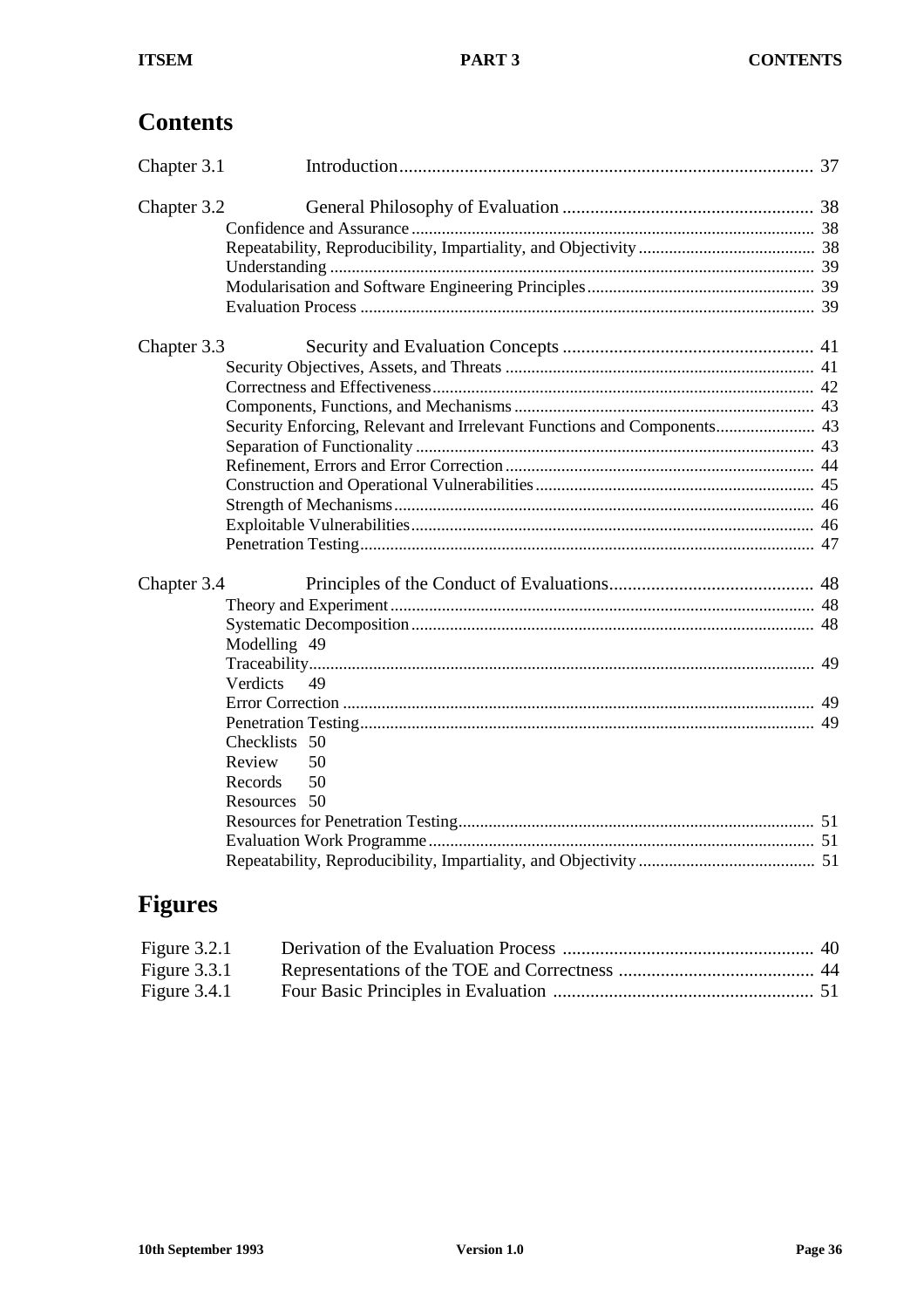## **Chapter 3.1 Introduction**

3.1.1 This part describes the evaluation philosophy which underlies the ITSEC, and introduces basic principles of the evaluation work. It presents concepts and notions used in the evaluation process. It provides the technical basis for the national evaluation and certification schemes (part 2 of the ITSEM) and the evaluation process (part 4 of the ITSEM). The principles will be discussed in detail and implemented in part 4 of the ITSEM.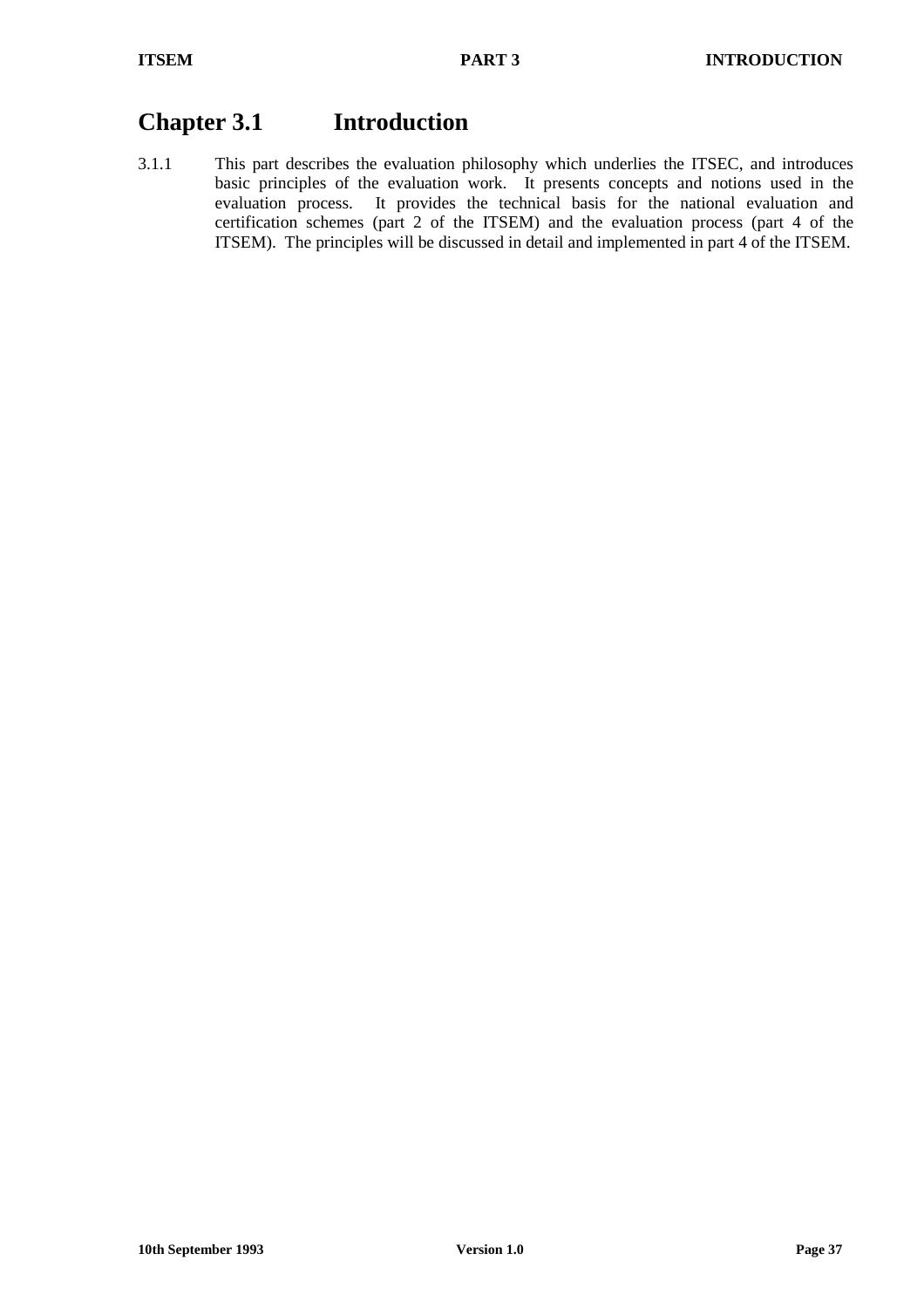## **Chapter 3.2 General Philosophy of Evaluation**

#### **Confidence and Assurance**

- 3.2.1 The main goal of evaluation is to gain confidence that the TOE satisfies its security target. The evaluation provides a particular degree of confidence that there are no **exploitable vulnerabilities**. The benefits provided by the security objectives in the security target are not assessed during evaluation as these depend on the particular application of the TOE.
- 3.2.2 The degree of confidence gained by an evaluation depends on the evaluation level and strength of mechanisms. The higher the evaluation level, the larger is the amount of relevant information provided and used, the greater is the effort required for evaluation, and the higher is the resulting assurance. Thus, evaluation may be regarded as a single but complex measurement performed with a degree of accuracy characterised by the evaluation level. Consequently, the more one has to rely on **countermeasures** provided by a TOE, e.g. to reduce a high risk to an acceptable level, the higher should be the evaluation level and the strength of mechanisms. There is an increased likelihood that the TOE will behave as expected and counter the threats adequately.
- 3.2.3 Assurance in the security provided by a product or system is derived both from examining the product or system and its **representations**, and from understanding the process by which it was developed.
- 3.2.4 The greatest contribution to assurance derives from examination of representations of the product or system itself. A developer accredited to a quality standard such as ISO 9001 is more likely to be able to produce adequate representations, but such accreditation can in no way substitute for any part of the evaluation.

#### **Repeatability, Reproducibility, Impartiality, and Objectivity**

- 3.2.5 In the context of IT security evaluation and certification, as in the fields of science and testing, *repeatability*, *reproducibility*, *impartiality*, and *objectivity* are considered to be important principles.
- 3.2.6 An evaluation is repeatable, if the repeated evaluation of the same TOE to the same security target by the same ITSEF yields the same overall verdict as the first evaluation.
- 3.2.7 An evaluation result is reproducible, if the evaluation of the same TOE to the same security target by a different ITSEF yields the same overall verdict as by the first ITSEF.
- 3.2.8 An evaluation is performed impartially, if the evaluation is not biased towards any particular result.
- 3.2.9 An evaluation is performed objectively if the result is based on actual facts uncoloured by the evaluators' feelings or opinions.
- 3.2.10 These four principles are enforced by a certification body within a national scheme. In particular, the certification body ensures that the repeatability and reproducibility of test results is extended to the evaluation result as a whole.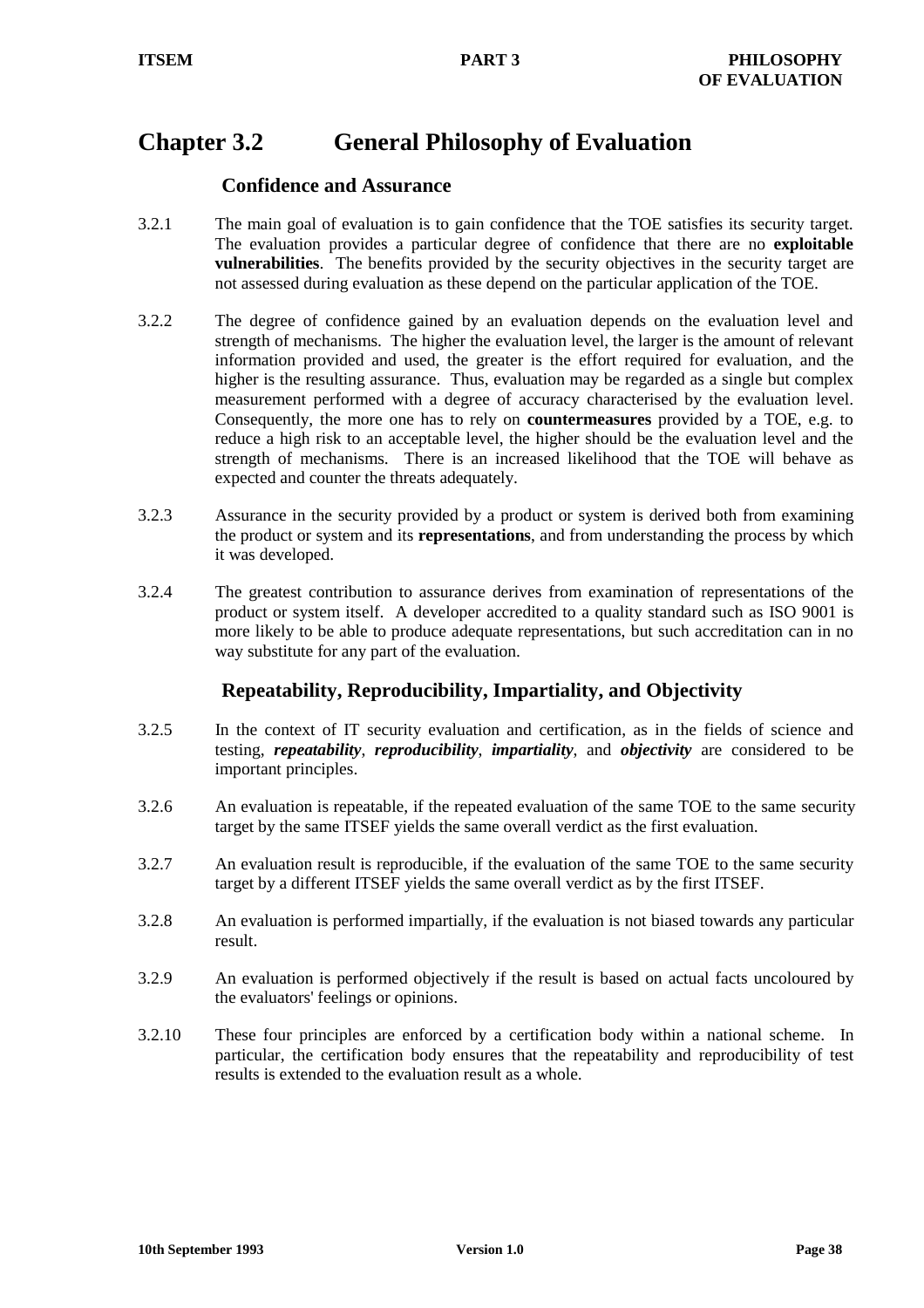#### **Understanding**

- 3.2.11 The evaluation criteria describe the evidence an evaluation sponsor/developer must produce, and the points the evaluators must check. The evaluation is based on the information provided by the sponsor/developer. Assurance gained by evaluation depends on knowledge about the TOE and its behaviour. The more appropriate and complete the information is about the TOE, the better one is able to understand the TOE. The result is greater confidence that the TOE satisfies its security target. These facts are reflected by the ITSEC requirements for the sponsors/developers to provide construction phase **deliverables** as a set of specifications of the TOE at different levels of abstraction.
- 3.2.12 Evaluation consists of a combination of observation, theory and experiment. Understanding the TOE is the first prerequisite of good evaluation work. Understanding is gained by assessing the security target and the other deliverables with regard to the correctness criteria. On the basis of their understanding of the TOE and its security target, the evaluators can investigate the TOE with regard to the effectiveness criteria, i.e. whether the TOE can behave in any way contrary to the requirements of the security target or whether the TOE is vulnerable to anticipated threats.
- 3.2.13 In general, TOEs are far too complex for testing alone to prove that they meet their security target. Exhaustive testing is not feasible. Therefore, evaluation confidence is achieved by evaluators understanding the TOE through analysis of documentation about its construction and operation as well as through testing. There will always remain some doubt about the conformance of the TOE with its security target. There can never be complete assurance but only the evidence of an increased likelihood that the TOE satisfies its security requirements. In general it is desirable to minimise the residual uncertainty. The higher the evaluation level is, the better the evaluators need to understand the TOE.

#### **Modularisation and Software Engineering Principles**

3.2.14 Modularisation and other software engineering principles like information hiding etc. usually provide a good starting point for supporting and limiting the necessary evaluation work. Such principles contribute to identifying **potential vulnerabilities**. A well-documented development using well-defined notations will ease the understanding of the TOE by the evaluator. Programming languages with well-defined syntax and semantics are an example relevant to the implementation phase. Development based on good software engineering practice will ease the evaluators' work.

#### **Evaluation Process**

3.2.15 A well-defined evaluation method clearly understood by all parties should be employed. Individual evaluation processes for particular TOEs are developed based on the ITSEC criteria, the evaluation philosophy and principles, the **national scheme**, and the evaluation processes described in part 4 of the ITSEM (see figure 3.2.1). The evaluation process should be standardised in order to make monitoring and comparison of results easy and efficient. In practice, the evaluation method is implemented in the **evaluation work programme** and the performance of the identified evaluator activities. The enormous variety of possible security targets and TOEs precludes a detailed prescription. Elaboration of the evaluation method is described in part 4 of the ITSEM, and in national schemes.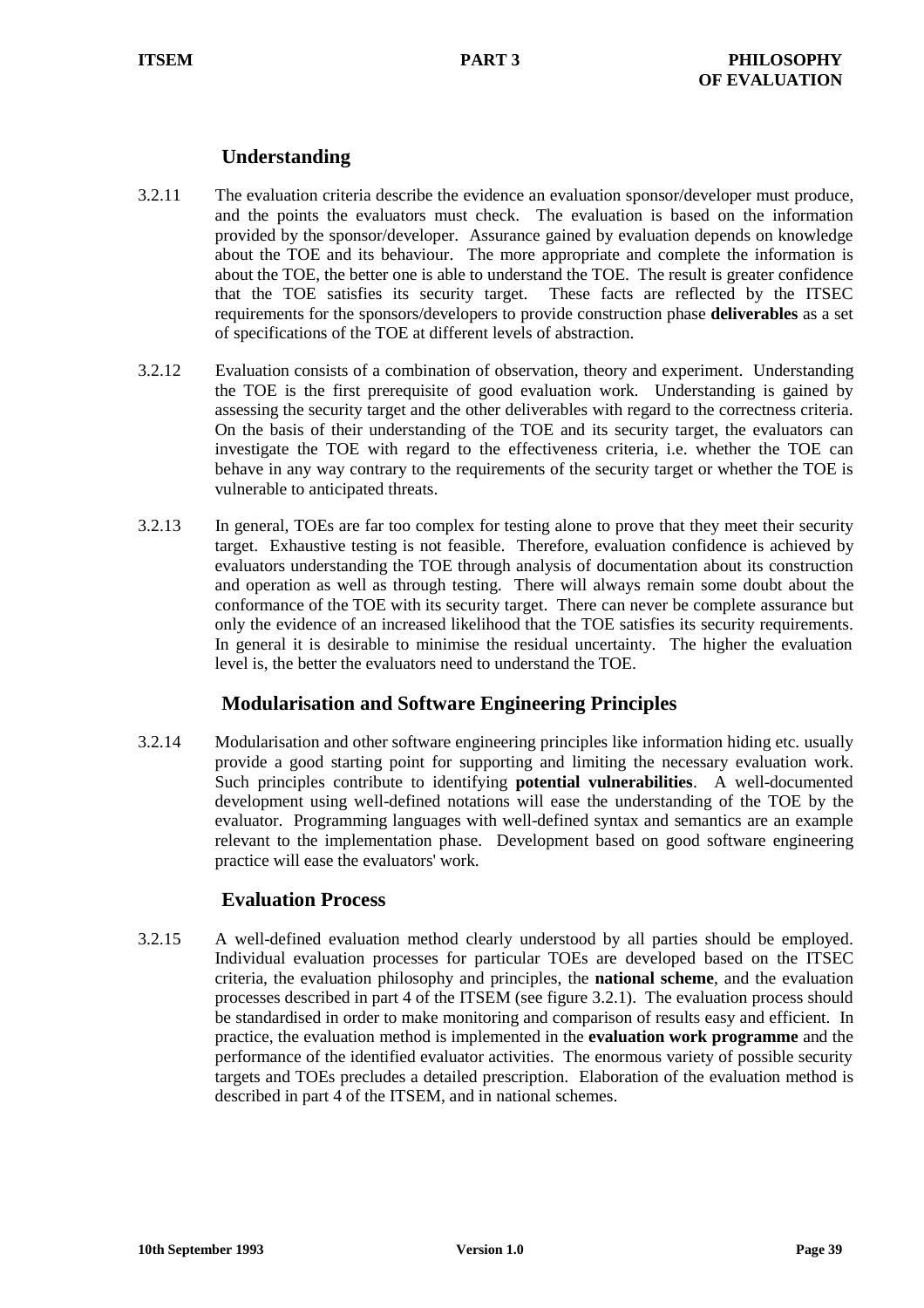

# **Figure 3.2.1 Derivation of the Evaluation Process**

- 3.2.16 The instantiation of the evaluation method in a particular evaluation process is affected by:
- a) evaluation attributes (concurrent or consecutive evaluation);
- b) TOE attributes (system or product).
- 3.2.17 These attributes are described in part 1 of the ITSEM  $(1.2.24 - 1.2.28).$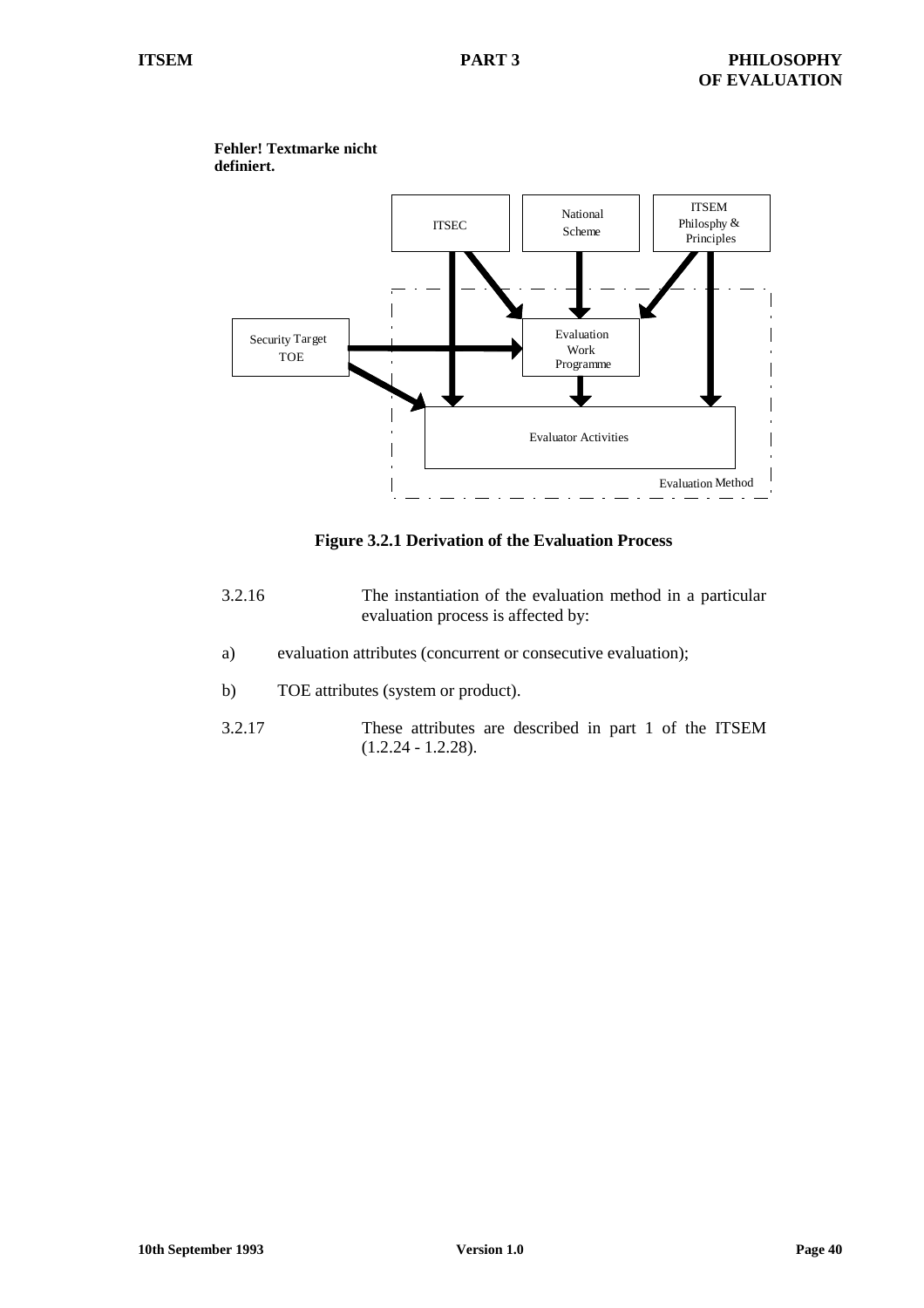## **Chapter 3.3 Security and Evaluation Concepts**

- 3.3.1 In this chapter a number of ITSEC concepts and terms are further explained, in addition to the concepts introduced in part 1 of the ITSEM, to guide the interpretation of certain evaluator activities. The concepts and terms are:
	- a) security objectives, **assets**, and threats;
	- b) correctness and effectiveness;
	- c) components, functions and mechanisms;
	- d) security enforcing, relevant and irrelevant functions and components;
	- e) separation of functionality;
	- f) refinement, **errors**, and error correction;
	- g) construction and **operational vulnerabilities**;
	- h) strength of mechanisms;
	- i) exploitable vulnerabilities;
	- j) penetration testing.
- 3.3.2 It should be noted that national schemes may provide further interpretation of these and other terms.

#### **Security Objectives, Assets, and Threats**

- 3.3.3 The security target specifies the security objectives of the TOE, relating threats and assets to each objective (there must be at least one security objective). An example objective might be:
	- a) The TOE shall prevent the disclosure of sensitive information to personnel with insufficient clearance to access that information.
	- b) The TOE shall ensure that supervisors charged with cross-checking of customers' data do not abuse their authority in order, for example, to commit fraud.
- 3.3.4 The security target enumerates the threats to the TOE and the assets that the TOE shall protect. The ITSEC requires threats and assets to be identified so that the evaluators can check that the security objectives and the individual lists of threats and assets are consistent with each other.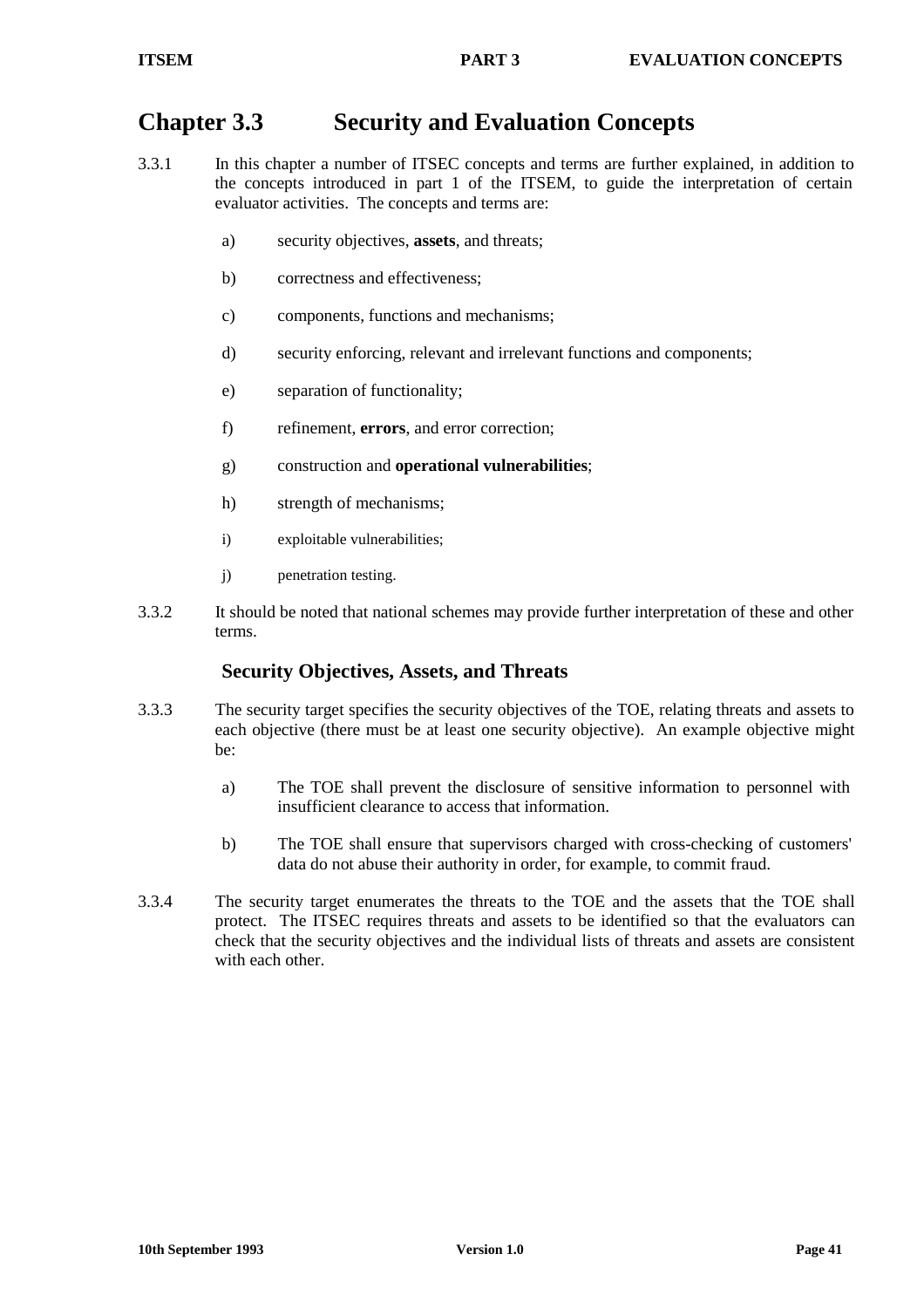- 3.3.5 The security target also identifies the countermeasures that are to be implemented to protect the assets from the threats in order to satisfy the security objectives. Where the countermeasures are to be enforced by technical means, i.e. within the computer system itself, they are referred to as security enforcing functions. Such functions specify the security functionality of the TOE (rather than the mechanisms that will be used to implement security functions). The ITSEC recommends that such functions are described under the generic headings specified in Chapter 2 of the ITSEC, or by use of a predefined functionality class. The security target also identifies the particular objectives of each countermeasure, e.g. the TOE employs an identification and **authentication** function to establish and verify a claimed identity.
- 3.3.6 Specific threats and assets are more difficult to specify in the security target for a product than for a system. The product rationale may therefore be used by a purchaser to determine how his actual assets can be protected from his actual threats through the use of the countermeasures supplied in the product. The product rationale is therefore more likely to detail security objectives than known threats and assets.

#### **Correctness and Effectiveness**

- 3.3.7 Fundamental to the ITSEC criteria is the separation between functionality and assurance and the further split of assurance into confidence in the correctness of the security enforcing functions and confidence in the effectiveness of those functions.
- 3.3.8 Two key questions have to be answered during evaluation:
	- a) Do the deliverables demonstrate that the TOE correctly implements the security target? (correctness)
	- b) Are the security measures implemented in the TOE effective against the identified threats and free from exploitable vulnerabilities? (effectiveness)
- 3.3.9 Correctness is concerned with two main issues:
	- a) Is there an adequate description of the security enforcing functions in the security target, and do the deliverables provide evidence that these functions are correctly implemented in the TOE?
	- b) Has a disciplined development approach been followed, such that an adequate level of confidence in the **correct refinement** of the requirements can be established?
- 3.3.10 Effectiveness should be considered as a checklist including different aspects on which a TOE may fail. Effectiveness is concerned with the following questions:
	- a) Are the security enforcing functions able to protect the specified assets from the threats specified in the security target? (Suitability of Functionality)
	- b) Is the design such that, given the correct implementation of the individual security enforcing functions, the TOE as a whole will be secure when measured against its security target? (Binding of Functionality)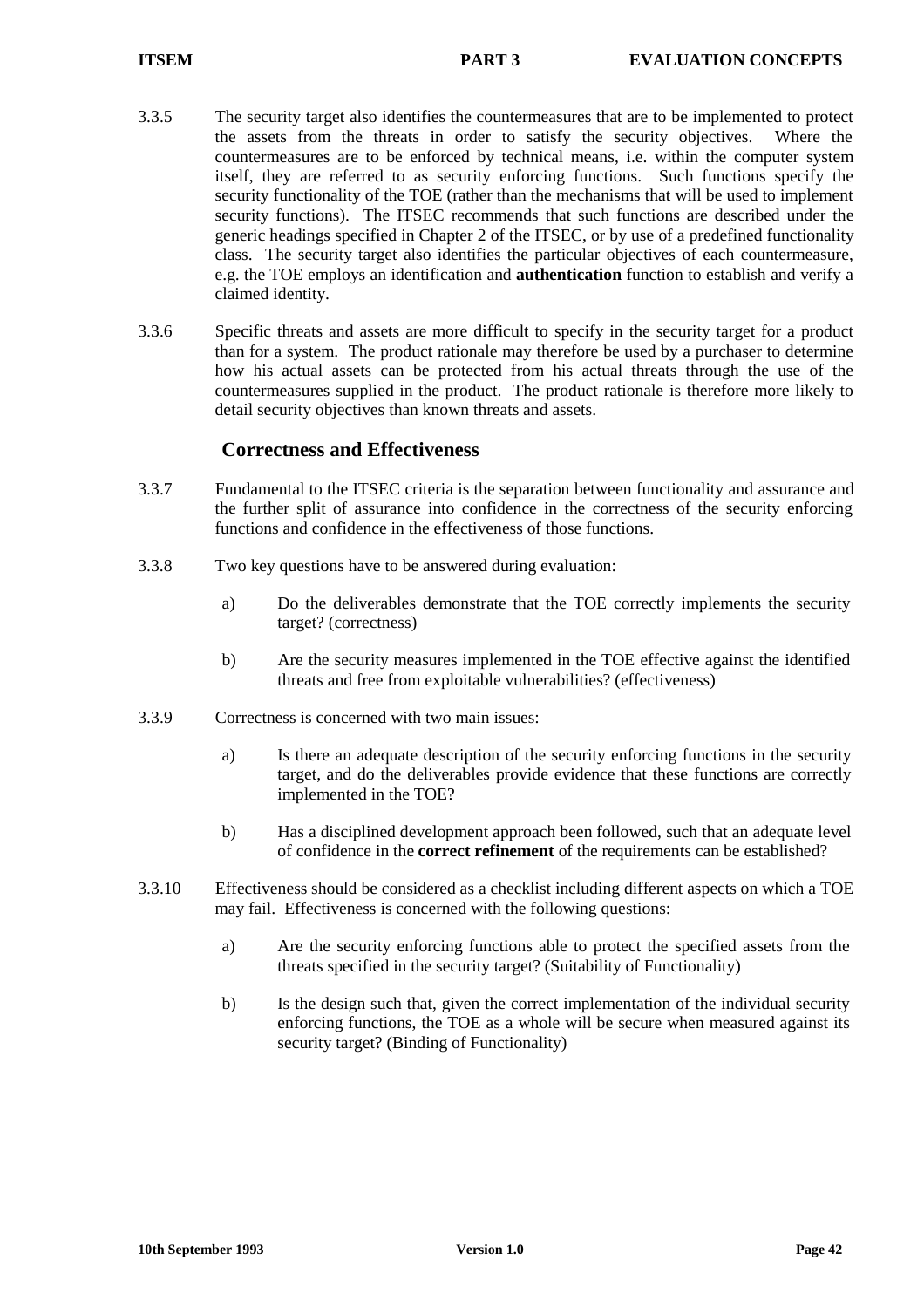c) Does the TOE, as a whole and in its operational environment, have any exploitable vulnerabilities? (Vulnerability Assessments, Strength Of Mechanisms and Ease Of Use)

#### **Components, Functions, and Mechanisms**

- 3.3.11 The TOE is made up of components. Components themselves are made up of components, with the components identified by the developer at the lowest level of design being called basic components, e.g. compilation units.
- 3.3.12 A component may implement more than one function. In the case of a basic component those parts which contain the implementation of each such function are referred to as a functional unit. It is important that the security functions identified in the security target can be mapped to components on all levels of abstraction considered in the evaluation.
- 3.3.13 The logic or algorithm that implements a function is called a mechanism. Evaluation considerations concerning mechanisms are contained in part 6, annex 6.C.

#### **Security Enforcing, Relevant and Irrelevant Functions and Components**

- 3.3.14 The terms security enforcing, security relevant and security irrelevant are mutually exclusive, but all encompassing, i.e. every item of TOE functionality can be assigned to exactly one of these three categories. These three attributes can be applied to functions and components.
- 3.3.15 Functions are security irrelevant, if the fulfilment of the security objectives does not depend on them. Security enforcing functions are all functions of the TOE which directly contribute to the security objectives. Security relevant functions contribute to the secure functioning of the TOE and will often provide services not just to the security enforcing functions but also to non-security related functions. Usually, security enforcing functions rely on the correct operation of the security relevant functions.
- 3.3.16 If at least one of the functions implemented in a component is security enforcing, then that component is security enforcing. If none of its functions is security enforcing or relevant, then the component is security irrelevant.

#### **Separation of Functionality**

- 3.3.17 Separation may be shown by demonstrating (with appropriate rigour) that whatever behaviour the non-security enforcing components exhibit, provided that the security enforcing components function correctly, then the security objectives will be upheld.
- 3.3.18 The separation between security enforcing, security relevant and security irrelevant functions is an architectural issue not solely determined by security considerations. Through the reference monitor concept it is known how to separate functionality supporting confidentiality requirements. However, this concept cannot successfully be extended to cover the areas of integrity and availability.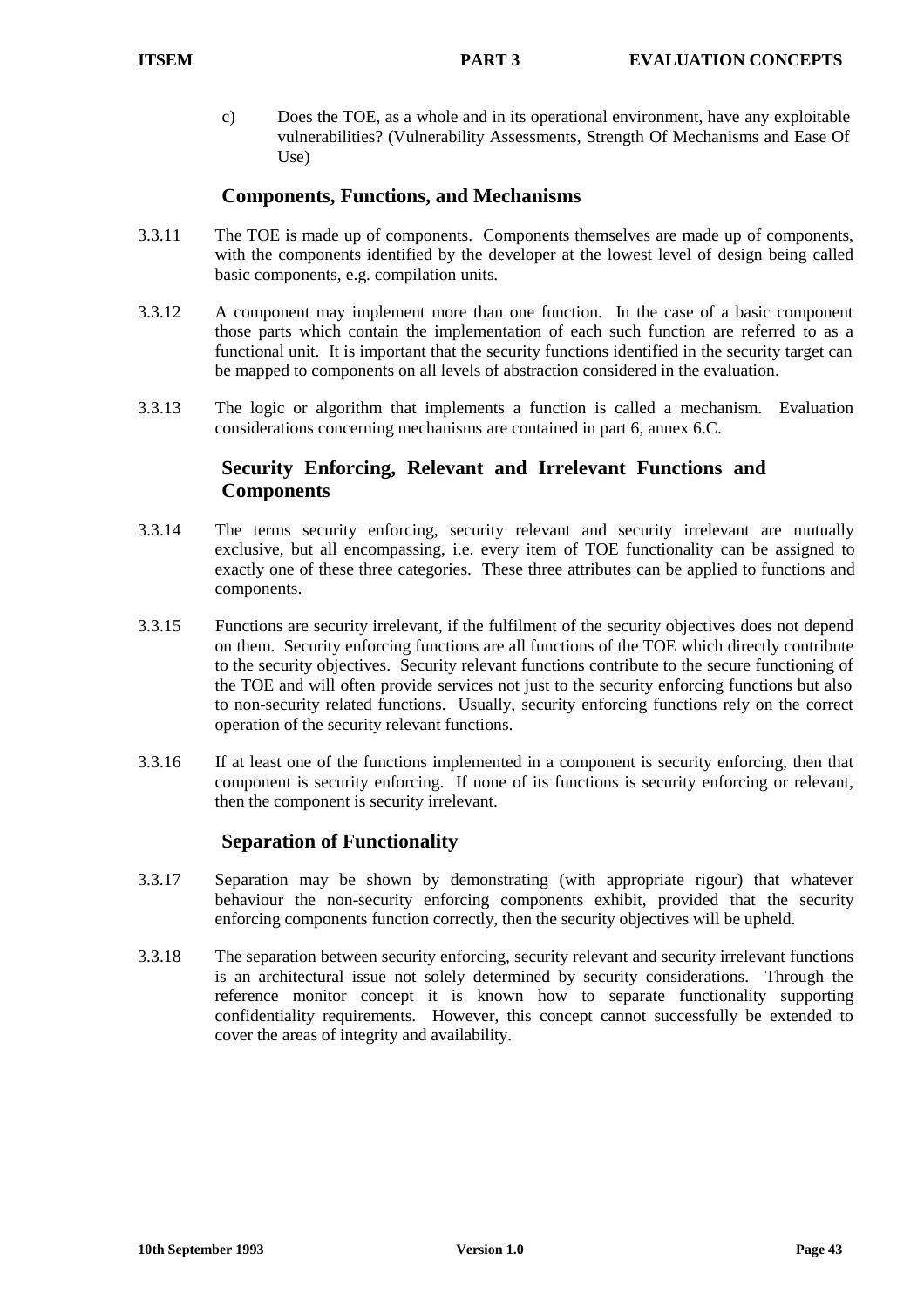#### **Refinement, Errors and Error Correction**

- 3.3.19 The ITSEC criteria do not prescribe any particular development method, but it is assumed that the development of any TOE involves several stages of refinement and integration. At the end of the development process there are representations of the TOE at different levels of abstraction. The security target is on the highest level of abstraction. The operational TOE in the form of executable code or electronic circuitry is the most concrete and detailed representation. In the ITSEC correctness criteria, the terms *security target*, *architectural design*, *detailed design* and *implementation* denote different levels of abstraction. The detailed design, for example, is less abstract and more detailed than the architectural design. Therefore the detailed design is called a refinement of the architectural design.
- 3.3.20 A function described in the security target occurs at different levels of abstraction or detail including its implementation in the TOE. The description of that function at any given abstraction level in this hierarchy is said to be a correct refinement if the totality of effects described at that (lower) level of abstraction exhibits the effects described at the preceding (higher) level of abstraction.
- 3.3.21 A failure to meet the correctness criteria is called an error. A typical cause is an inconsistency with respect to refinement. It could also be considered as a problem of traceability or an inconsistency between two representations of the TOE. The purpose of the ITSEC correctness criteria is to help establish the fact that each representation provided to the evaluators is a correct refinement of its corresponding higher level representation. The ITSEC correctness criteria for construction try to provide evidence that the TOE is a correct refinement of the security target. The mapping between the security target and the TOE is provided by mappings between intermediate levels as illustrated in figure 3.3.1.



**Figure 3.3.1 Representations of the TOE and Correctness**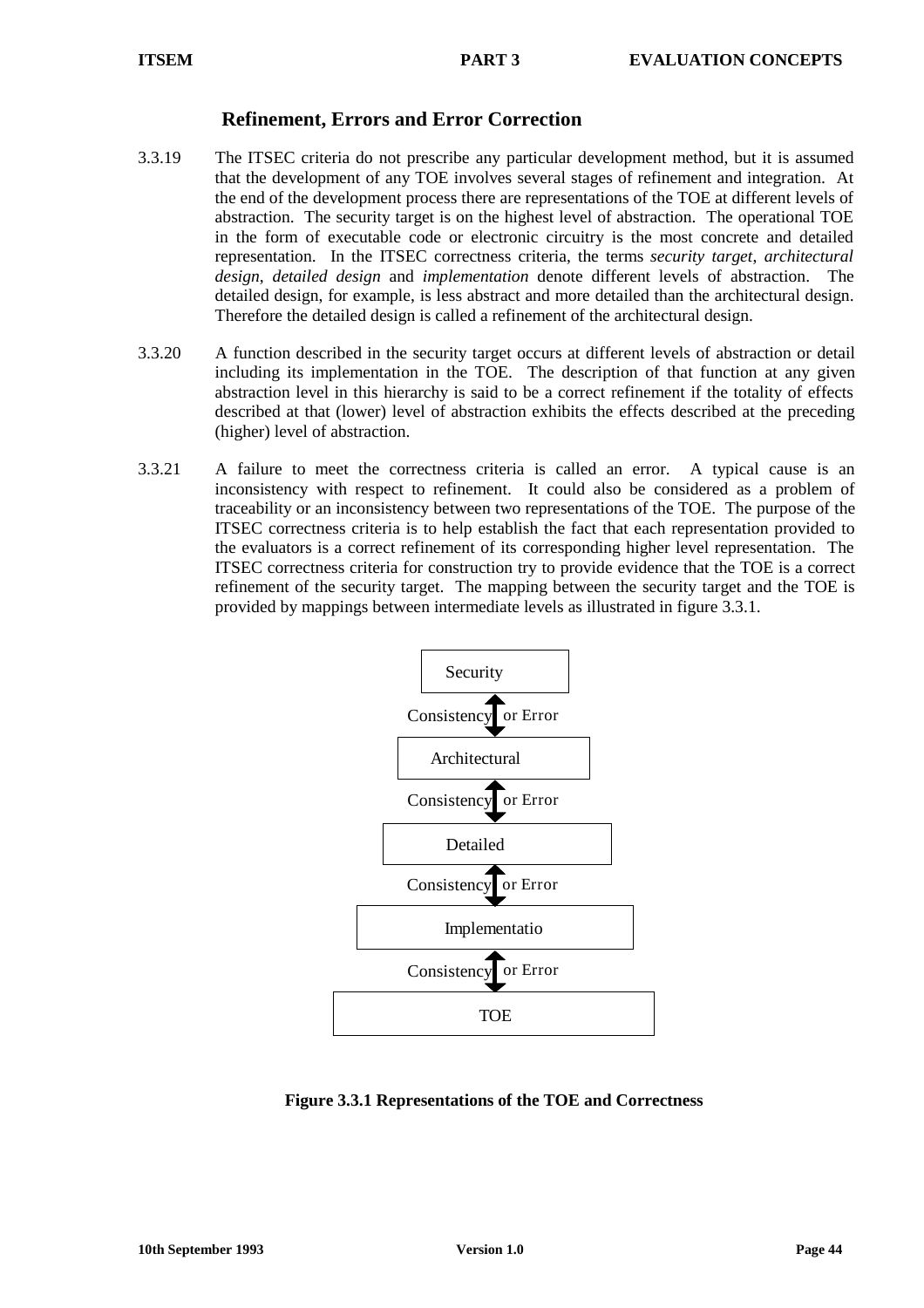- 3.3.22 An error is corrected by modification of at least one of the representations. For example, suppose that at one level of design there is a representation of an identification and authentication function. The design will specify the action to be taken in the event of overflow of the tables holding the user identities and passwords. If at the next lower level of design a different action is taken in the event of overflow of the tables, it is an error since an effect specified on one level is not present on the next level. Therefore:
	- a) Either the design on the first level is modified to specify the action in fact taken on the next level. It may impact higher levels of design, e.g. the architectural design and perhaps the security target.
	- b) Or, the design on the next level is modified to specify the action as required on the first level. This usually affects levels of design and implementation below the next level.
- 3.3.23 Another typical cause of an error is the provision of insufficient evidence by the sponsor/developer. Undetected errors could lead to potential vulnerabilities. Typographical errors in the sponsor/developer documentation are usually not classed as an error in ITSEC terms.

#### **Construction and Operational Vulnerabilities**

- 3.3.24 A **vulnerability** is a security weakness in a TOE which can be used by an attacker to exert a threat and endanger an asset or defeat a countermeasure. There are construction and operational vulnerabilities. **Construction vulnerabilities** take advantage of some property of the TOE which was introduced during its construction, e.g. failure to clear a buffer. Operational vulnerabilities take advantage of weaknesses in non-technical countermeasures to violate the security of the TOE, e.g. disclosure of one's password to someone else.
- 3.3.25 Refinement often generates additional detail at the lower level of abstraction. The effects at the lower level are a "superset" of the effects at the higher level. The added details are sources of potential construction vulnerabilities. For example, the introduction of a lock variable which is not present at the higher abstraction level introduces a potential vulnerability. If information flow control is a security objective in the security target and the lock variable can be used to create a covert channel, the vulnerability may be exploitable.
- 3.3.26 Potential vulnerabilities from refinement are identified by the evaluators while performing the correctness assessment. The construction vulnerability assessment decides whether those vulnerabilities are exploitable or not.
- 3.3.27 Operational vulnerabilities concern the boundary between IT and non-IT countermeasures, e.g. operational procedures concerned with physical security, non-electronic forms of key management, the distribution of security badges. Non-IT measures will be of concern to the evaluators if:
	- a) they appear as part of the operational documentation, or
	- b) the security target is formulated on the basis of a System Security Policy (see ITSEC Paragraphs 2.8 - 2.15), or they appear as part of the Product Rationale (see ITSEC Paragraphs 2.16 - 2.17).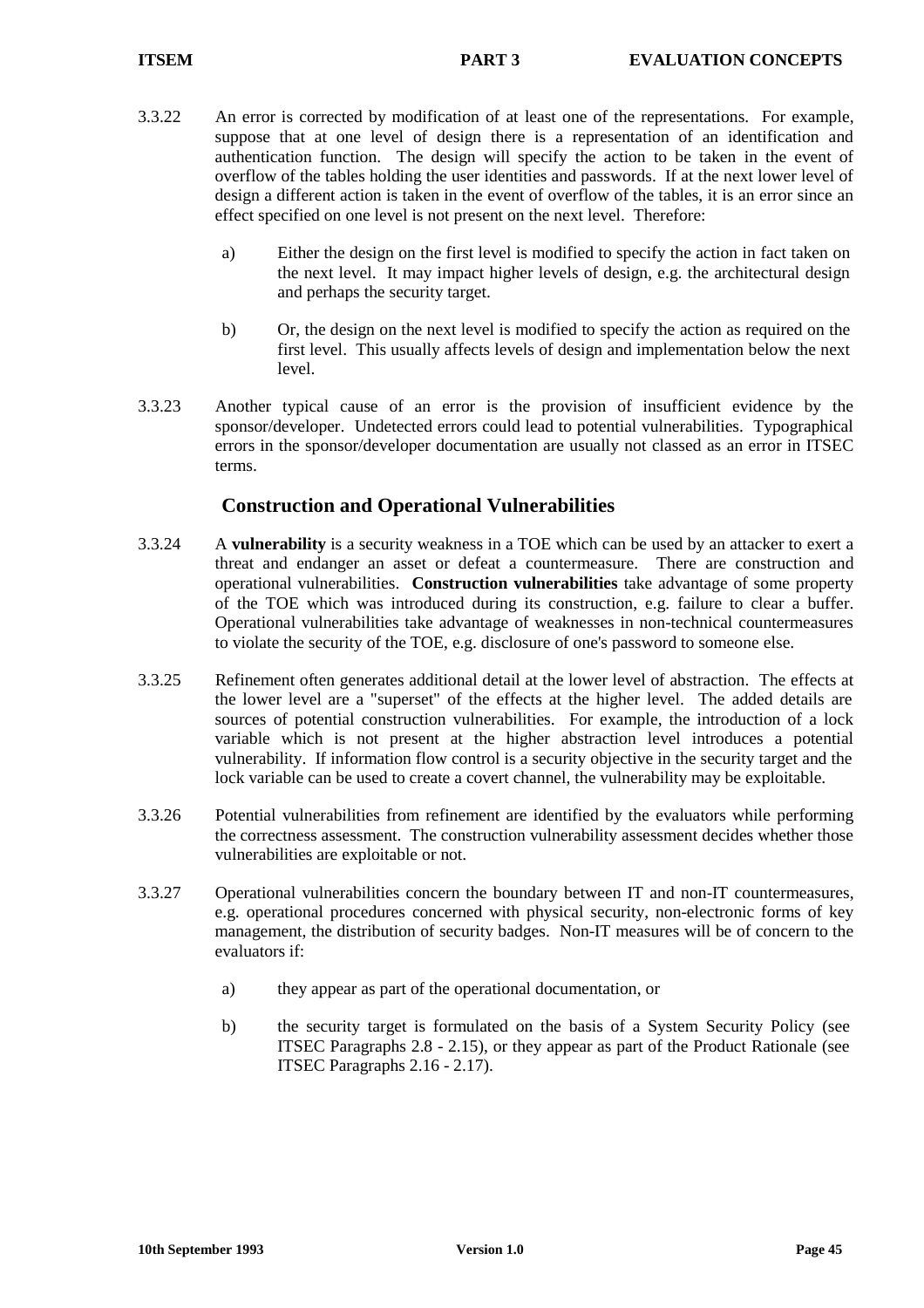3.3.28 The non-IT countermeasures on which the security of the TOE depends are identified as assertions about the environment of the TOE. For example, it may be asserted that only company employees are allowed access to the system and that it is the responsibility of non-IT countermeasures to ensure that this assertion is satisfied. The evaluators assume that this assertion is true. If the combination of IT and non-IT countermeasures are in the scope of the evaluation, the evaluators should determine whether the combination contains any potential vulnerabilities.

#### **Strength of Mechanisms**

- 3.3.29 The ITSEC definitions for the three ratings of the strength of mechanisms *basic*, *medium* and *high* are a coarse scale for expressing user needs. The definitions do not provide a detailed means for assessment during evaluation. A distinction has to be made between the amount of effort needed to discover a vulnerability, to find a description of a vulnerability (e.g. reading about it in a magazine), and finally to exploit a vulnerability based on the description. The emphasis of the rating is on the amount of effort required to exploit a vulnerability.
- 3.3.30 The evaluator rating of the strength of mechanisms is based on the aspects of expertise, opportunity and resources. More practically the four parameters expertise, collusion, time, and equipment can be used.
- 3.3.31 The rating should be calculated for all possible and reasonable combinations of the values for the parameters. This can be accomplished by the use of tables or a set of rules. Details on the assessment of the strength of mechanisms are presented in part 6, annex 6.C.
- 3.3.32 Cryptographic mechanisms are not rated by ITSEFs (see ITSEC Paragraph 3.23).

#### **Exploitable Vulnerabilities**

- 3.3.33 There may be many ways to defeat a particular countermeasure, some ways being easier than others. Usually there is more than one countermeasure that an attacker must defeat in order to successfully attack the TOE. The developer anticipates the ways in which the TOE might be attacked and selects countermeasures accordingly. Based on the developer's analysis, the evaluators independently investigate the TOE from the viewpoint of an attacker to determine any way in which a security objective may be compromised.
- 3.3.34 A successful penetration reveals an exploitable vulnerability or a failure to meet the strength of mechanisms required. If there is a successful attack, the vulnerability is exploitable. In the interests of cost-effective evaluation, vulnerabilities do not have to be demonstrated exploitable by testing if theoretical arguments are enough. Attack scenarios are developed and penetration tests are performed as part of the vulnerability assessment in the evaluation.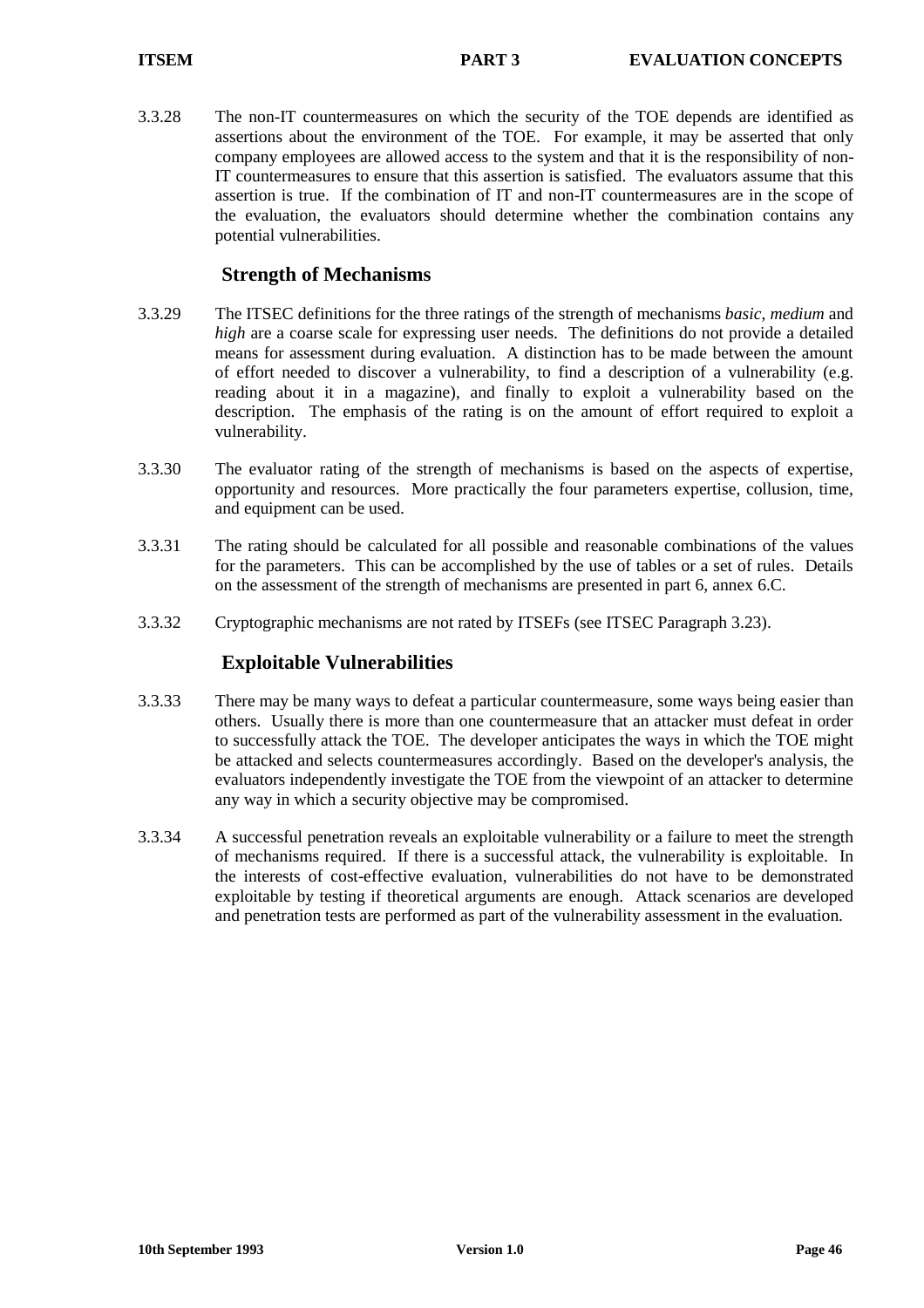#### **Penetration Testing**

- 3.3.35 When the evaluators have established the list of potential vulnerabilities and compared it with the list provided by the developer (ITSEC Paragraph 3.12), the evaluators complete the independent analysis by performing penetration tests to check whether the potential vulnerabilities are exploitable.
- 3.3.36 Penetration testing is different from functional testing, which attempts to demonstrate that the TOE conforms to its specification.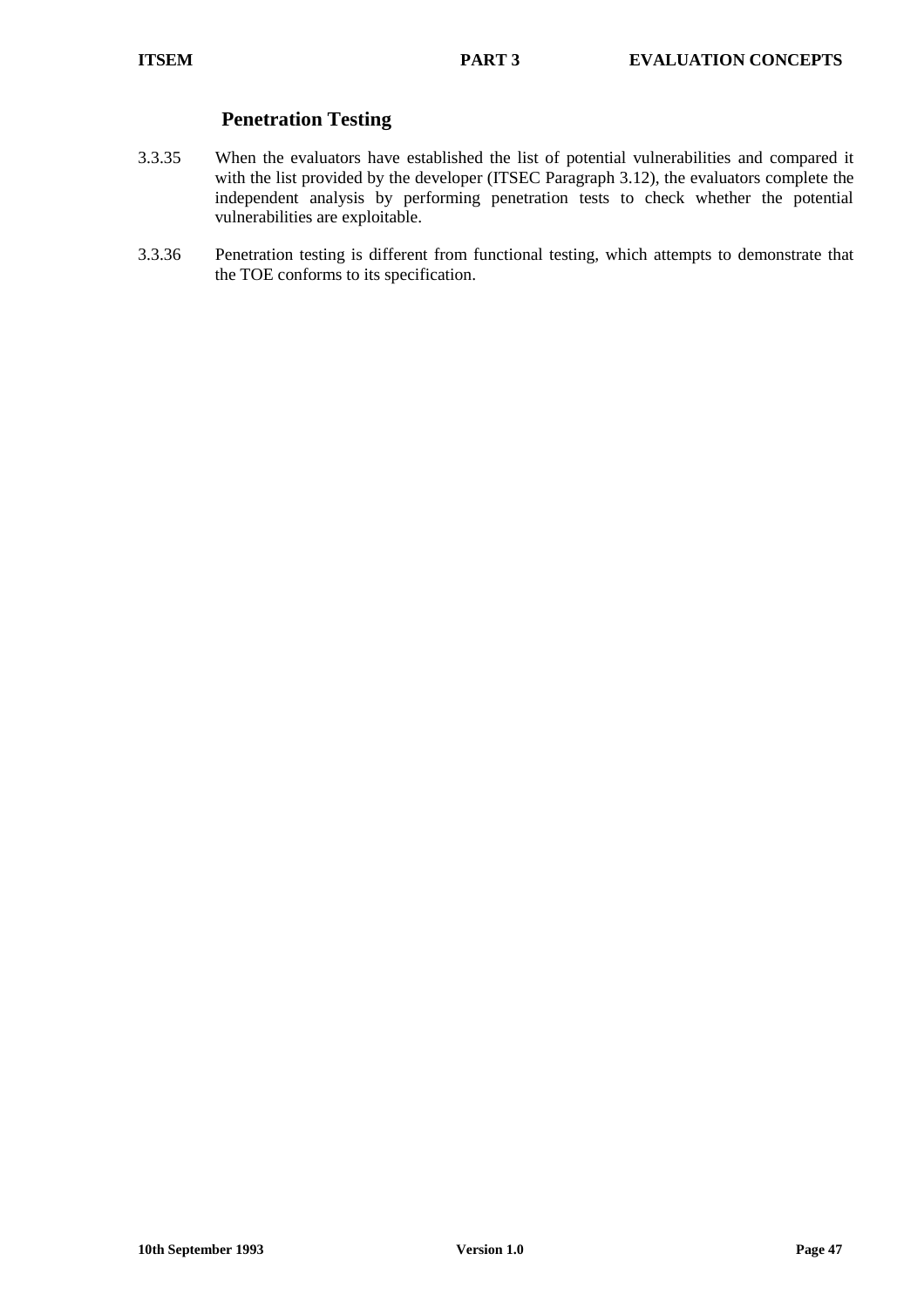### **Chapter 3.4 Principles of the Conduct of Evaluations**

#### **Theory and Experiment**

- 3.4.1 Theories about the TOE and its behaviour may help evaluators to understand how the TOE meets its security target. Evaluators should build and record their theories of the TOEs during the analysis of the deliverables. These theories should be adopted and confirmed, or rejected, by considering other information about the TOE, or experimentally by penetration and other tests.
- 3.4.2 In the field of science, experiment is directed by a hypothesis which is then tested. Such experiments can be classified as one of the following:
	- a) tests to show that the system under consideration does or does not have certain properties;
	- b) attempts to distinguish between competing theories about the system's behaviour by devising and performing experiments to verify or falsify the different theories.
- 3.4.3 This principle on experiments and theories can be applied to the practice of evaluation. Tests of TOEs should not be undertaken at random, but driven by a theory or suspicion to be checked. There are several ways in which evaluators can proceed. From the analysis of the security target the evaluators should come to an understanding of the security properties required of the TOE, and use this information to develop tests. From analysis of the other evaluation deliverables, the evaluators should understand the behaviour of the TOE, and use this information to develop tests to confirm or reject that potential vulnerabilities are exploitable. Another important source for developing tests is knowledge about the behaviour of similar products and systems.

#### **Systematic Decomposition**

- 3.4.4 The complexity of a TOE is practically unlimited. Systematic decomposition is a well known approach to cope with this problem during evaluation. This approach is reflected in various ITSEC requirements on the developer concerning evaluation deliverables and the development process. Examples are:
	- a) division of the statement of required security functionality into security enforcing functions in the security target;
	- b) architectural separation of security functionality from other functionality;
	- c) use of a phased construction process;
	- d) use of structured development approaches;
	- e) use of programming languages which encourage modularisation.
- 3.4.5 The ITSEC criteria also follow the principle of systematic decomposition during evaluation by separating the aspects of correctness from effectiveness and distinguishing different aspects of effectiveness like suitability, binding etc.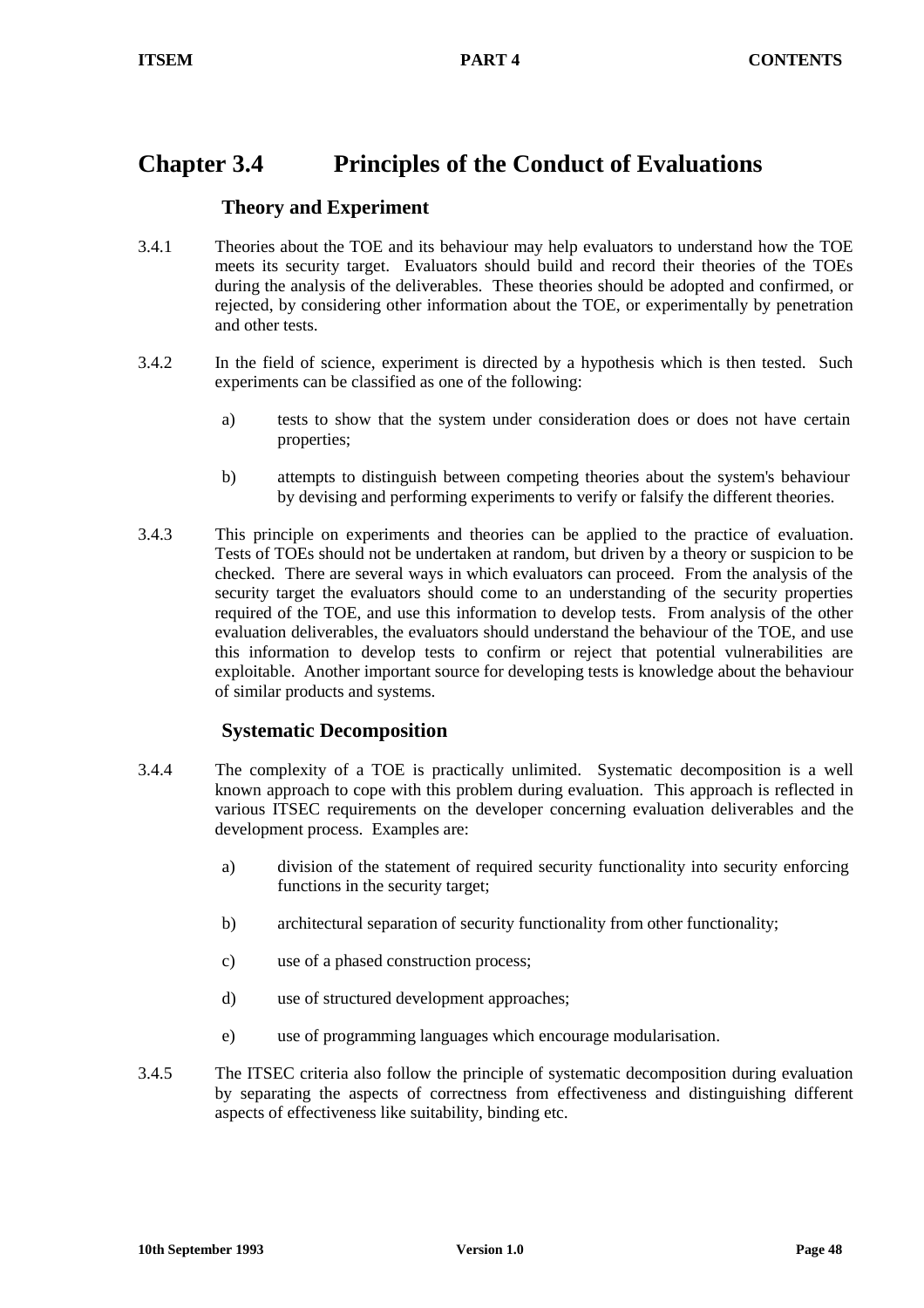#### **Modelling**

3.4.6 Modelling is used as an evaluation technique to support theory and demonstrate understanding. It is particularly relevant for higher evaluation levels. Development of models is often based on experience and intuition. They are described using an informal, semiformal, or formal specification style. Models provided by the sponsor/developer should be used by evaluators as a base for their understanding and modelling.

#### **Traceability**

3.4.7 For higher evaluation levels the fulfilment of the security objectives should be completely traceable down to the operational TOE by the evaluators. This traceability can only be complete if it covers all development phases. This includes the requirements, architectural design, detailed design and implementation phases. The traceability has to be provided by the security target and the other deliverables which provide different representations of the TOE. This also covers source code and executable code if applicable for the evaluation level and the TOE in question.

#### **Verdicts**

- 3.4.8 With regard to the ITSEC criteria a TOE successfully passes the evaluation only if it achieves pass verdicts for all the correctness and effectiveness criteria for the targeted evaluation level. This implies that in the conclusion phase of the evaluation no exploitable vulnerabilities remain in the operational TOE, and the claimed minimum strength of mechanisms has been met. The evaluation fails if in the end at least one of the correctness criteria is not fulfilled or if an exploitable vulnerability remains in the TOE.
- 3.4.9 The starting point for the evaluators to assign a verdict to an ITSEC criterion is the evidence the sponsor provides in the deliverables. It is supplemented by additional evaluator actions according to ITSEC, usually by a cross check or some kind of penetration testing, to provide independent evidence for the satisfaction of the criterion and to check the validity of the sponsor/developer evidence. This principle of independence applies to all results of sponsor/developer analysis and tests, for example, confirming test results by repeating samples. A fail verdict is assigned if no evidence, incomplete evidence (principle of completeness), or incorrect evidence for a relevant criterion is supplied by the sponsor/developer.

#### **Error Correction**

- 3.4.10 If an error is detected during the evaluation, it is necessary to fix it or the evaluation will eventually return a fail verdict on one of the correctness criteria. The same holds for exploitable vulnerabilities.
- 3.4.11 Corrections to previously evaluated deliverables will invalidate some of the previous evaluation work, necessitating repetition of evaluation work.

#### **Penetration Testing**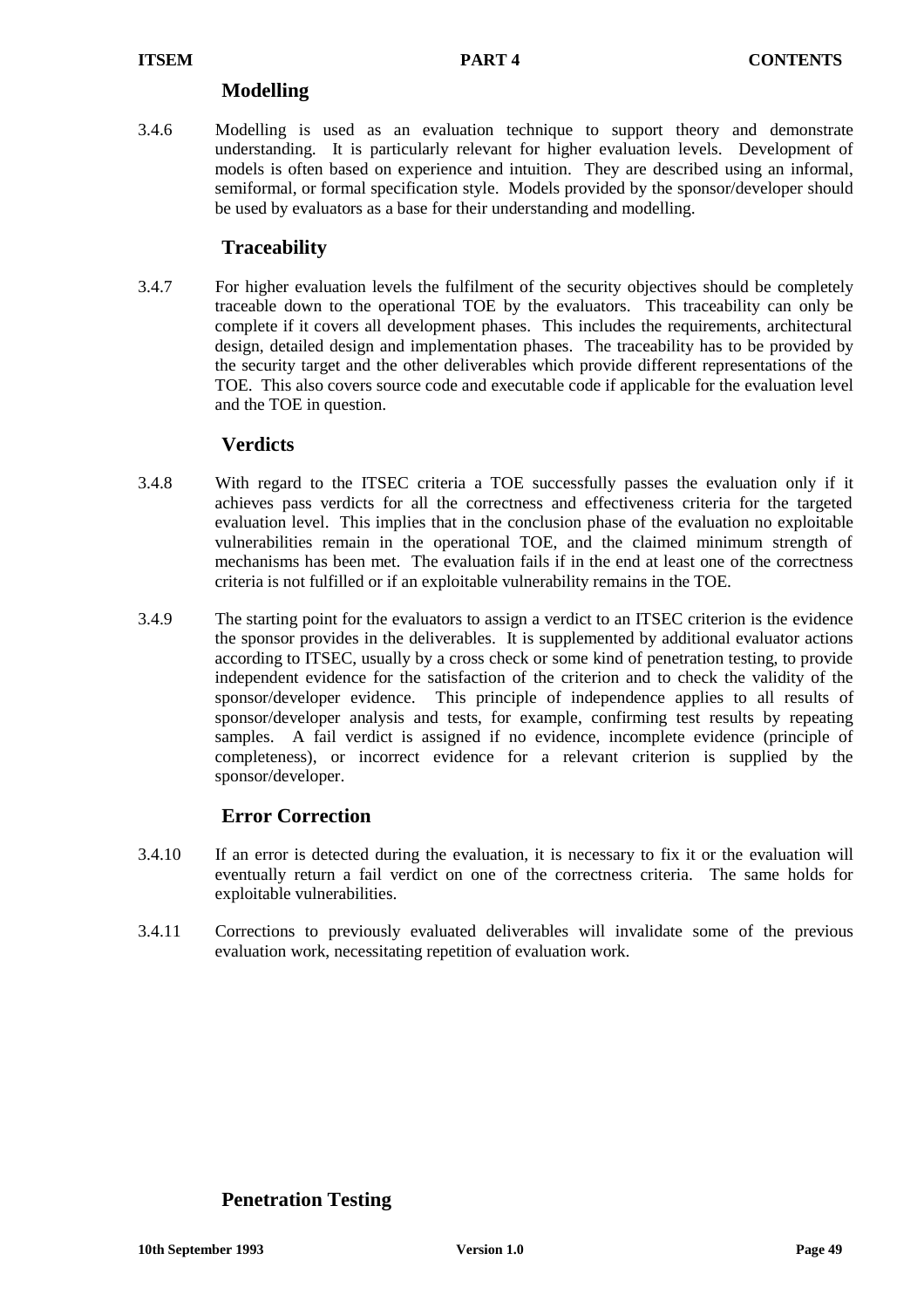- 3.4.12 Penetration testing provides independent assurance that a specific TOE does not contain exploitable vulnerabilities, or critical mechanisms with a strength of mechanisms lower than claimed.
- 3.4.13 Penetration testing is the culmination of the following process:
	- a) gaining an understanding of the TOE and the security target during the correctness evaluator actions;
	- b) searching for vulnerabilities and generating hypotheses about their exploitation during the effectiveness evaluator actions.
- 3.4.14 Penetration testing is performed for all evaluations and is usually the final evaluator activity. Evaluators identify, specify, perform, and record penetration tests.

#### **Checklists**

3.4.15 Checklists used in evaluations can ensure that no relevant standard issue, e.g. well-known vulnerabilities in a certain type of product or system, is forgotten before passing a verdict.

#### **Review**

- 3.4.16 In evaluations, thought and judgement are required. To limit bias and the consequences of mistakes and to ensure the overall quality, the results of evaluation activities should be subject to a review process within the ITSEF. Requirements concerning the review process and the involvement of the **certification body** may be detailed in the national scheme. The review should involve at least one person who has not participated in the production of the result being reviewed.
- 3.4.17 The purpose of the evaluation review process is to ensure that the results of the evaluation are in accordance with the relevant criteria, the requirements of the ITSEM and the national scheme.

#### **Records**

3.4.18 Extensive record-keeping is required to provide evidence of the evaluation work and results. Important decisions, arguments, tests, and their results should be documented e.g. in log books or reports. Documentation of temporary problems and their solution or actions independently performed by the evaluators could be considered as useful and corroborative. The rules of the national evaluation and certification scheme may apply to this aspect.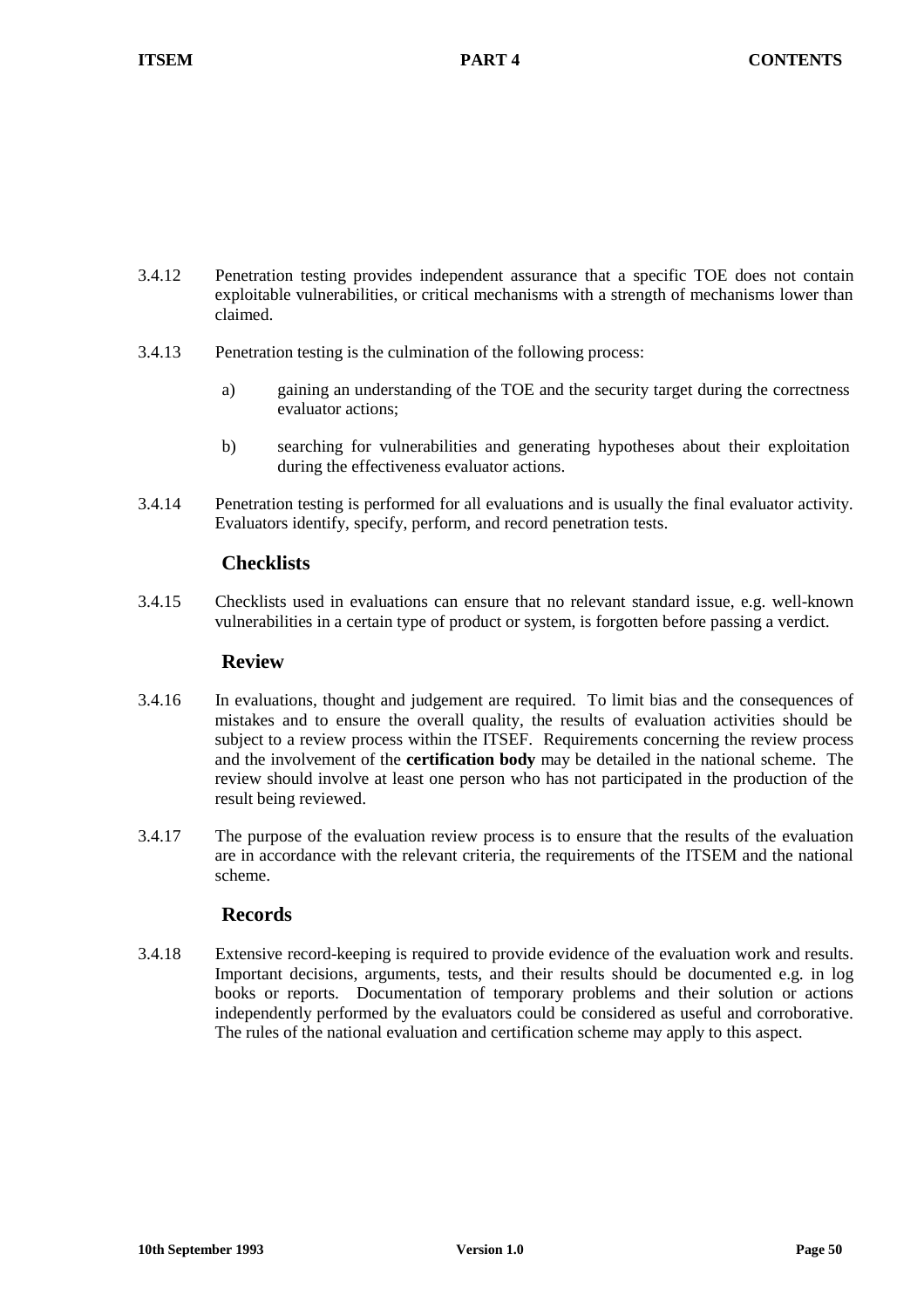#### **Resources**

3.4.19 Resources required for an evaluation mainly depend on the complexity of the TOE, its security target and the evaluation level. Other factors affecting the necessary amount of resources are the competence and experience of evaluators and the use of support tools. The necessary evaluator actions are derived from the relevant set of criteria, the structure of the TOE, and the evaluation deliverables. Efficiency is a concern of the ITSEF. Minimum requirements for resources are a matter of the national scheme and should be based on practical experience.

#### **Resources for Penetration Testing**

3.4.20 The search for exploitable vulnerabilities is limited by the amount of information provided according to the evaluation level and the level of expertise, opportunity, and resources corresponding to the claimed minimum strength of mechanisms.

#### **Evaluation Work Programme**

3.4.21 An evaluation work programme details the evaluator activities, estimates the necessary resources, and establishes a time scale. Guidance for writing an evaluation work programme is given in part 4 of the ITSEM.

#### **Repeatability, Reproducibility, Impartiality, and Objectivity**

3.4.22 Repeatability, reproducibility, impartiality, and objectivity are principles worth striving for in performing evaluations. They are closely related to each other, in particular impartiality to objectivity and reproducibility to repeatability. Impartiality and objectivity are prerequisites for reproducibility and repeatability. This is illustrated in figure 3.4.1.



**Figure 3.4.1 Four Basic Principles in Evaluation**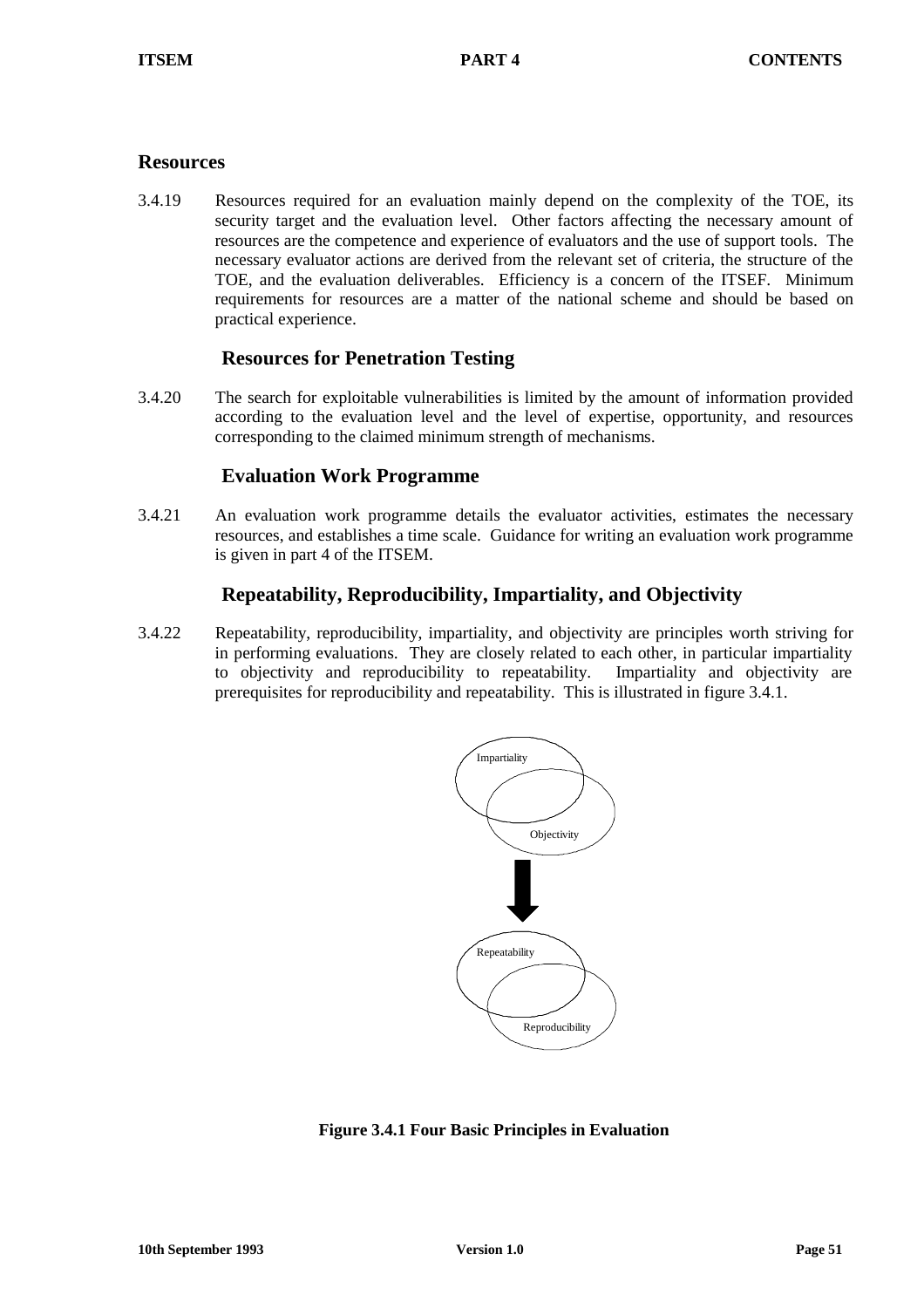3.4.23 The use of standardised documented evaluation procedures, techniques, and tools can support the four basic principles (see part 4 of the ITSEM). The aspects of effectiveness such as identification of vulnerabilities, strength of mechanisms, and exploitability of vulnerabilities are a special concern, as they introduce subjective factors like experience and intuition. Subjectivity cannot completely be countered within the evaluation process. It needs the involvement of a party with independent oversight of evaluations such as a certification body, which will ensure consistency and comparability between the results of different ITSEFs (see part 2 of the ITSEM).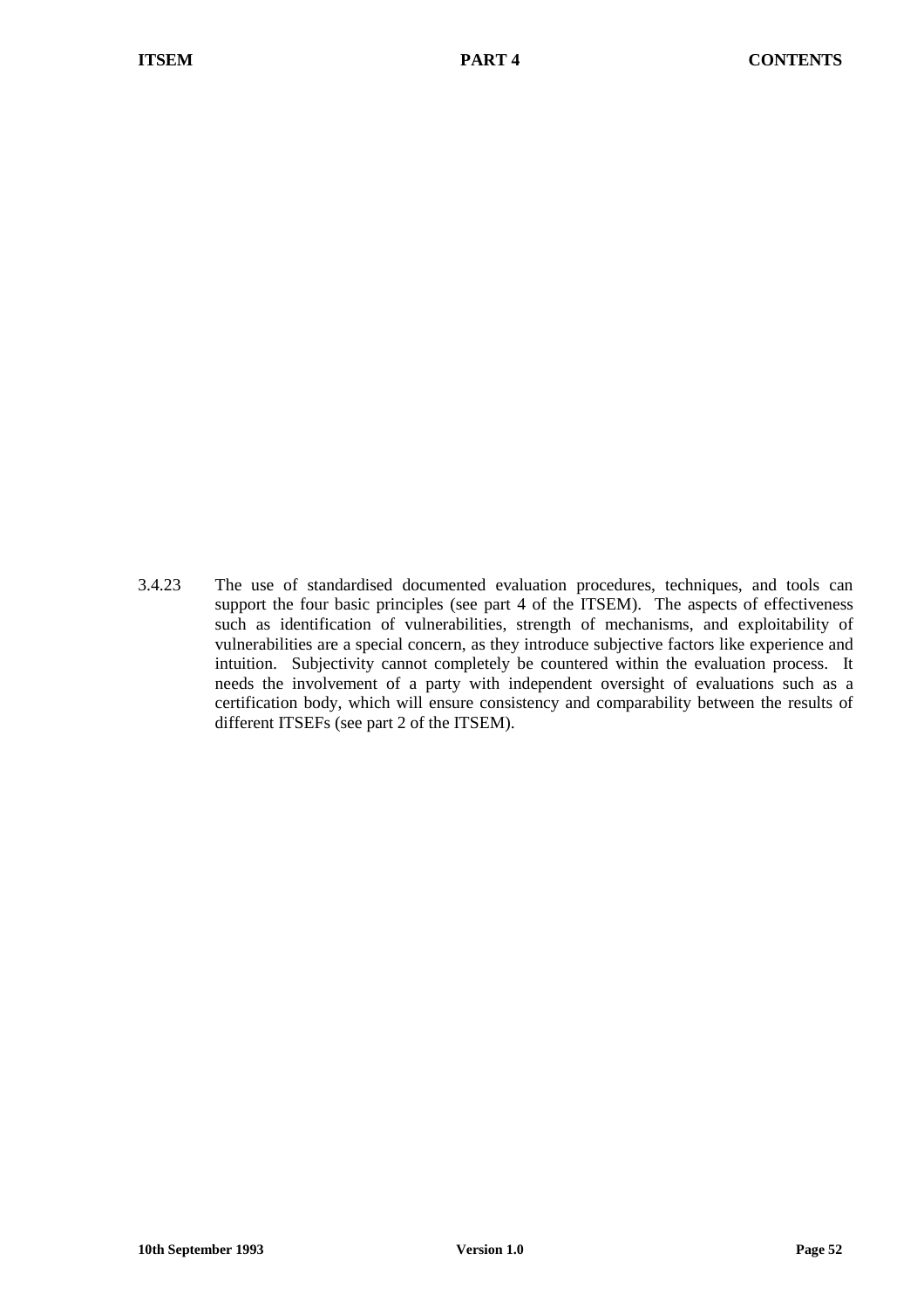**Part 4 Evaluation Process**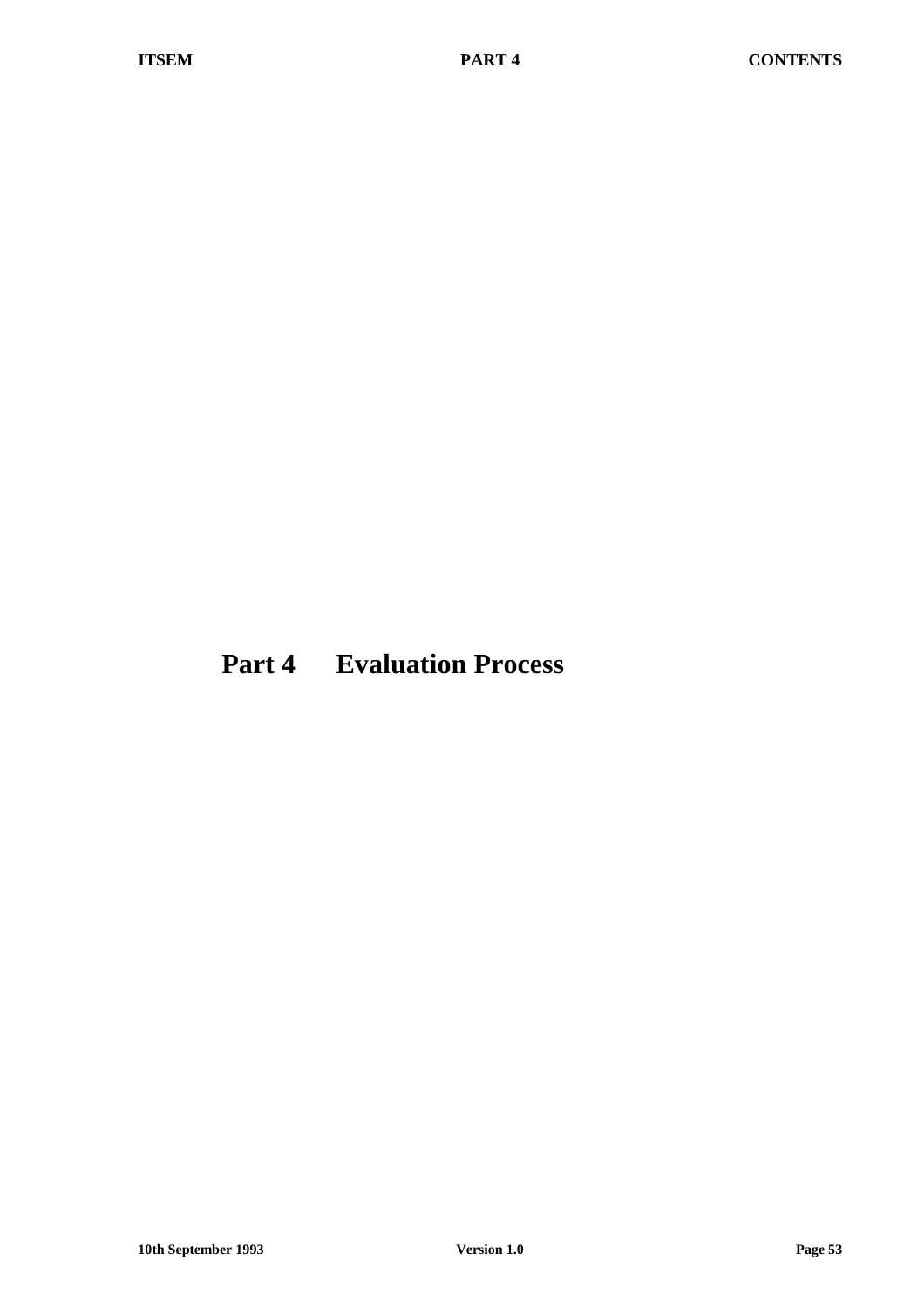### **Contents**

**Fehler! Textmarke nicht definiert.**

# **Figures**

| Figure $4.2.1$ |                                                           |  |
|----------------|-----------------------------------------------------------|--|
| Figure $4.4.1$ | Activities And Their Associated ITSEC Evaluator Actions73 |  |
| Figure $4.4.2$ |                                                           |  |
| Figure $4.4.3$ |                                                           |  |
| Figure 4.4.4   |                                                           |  |
| Figure $4.5.1$ |                                                           |  |
| Figure $4.5.2$ |                                                           |  |
| Figure $4.7.1$ |                                                           |  |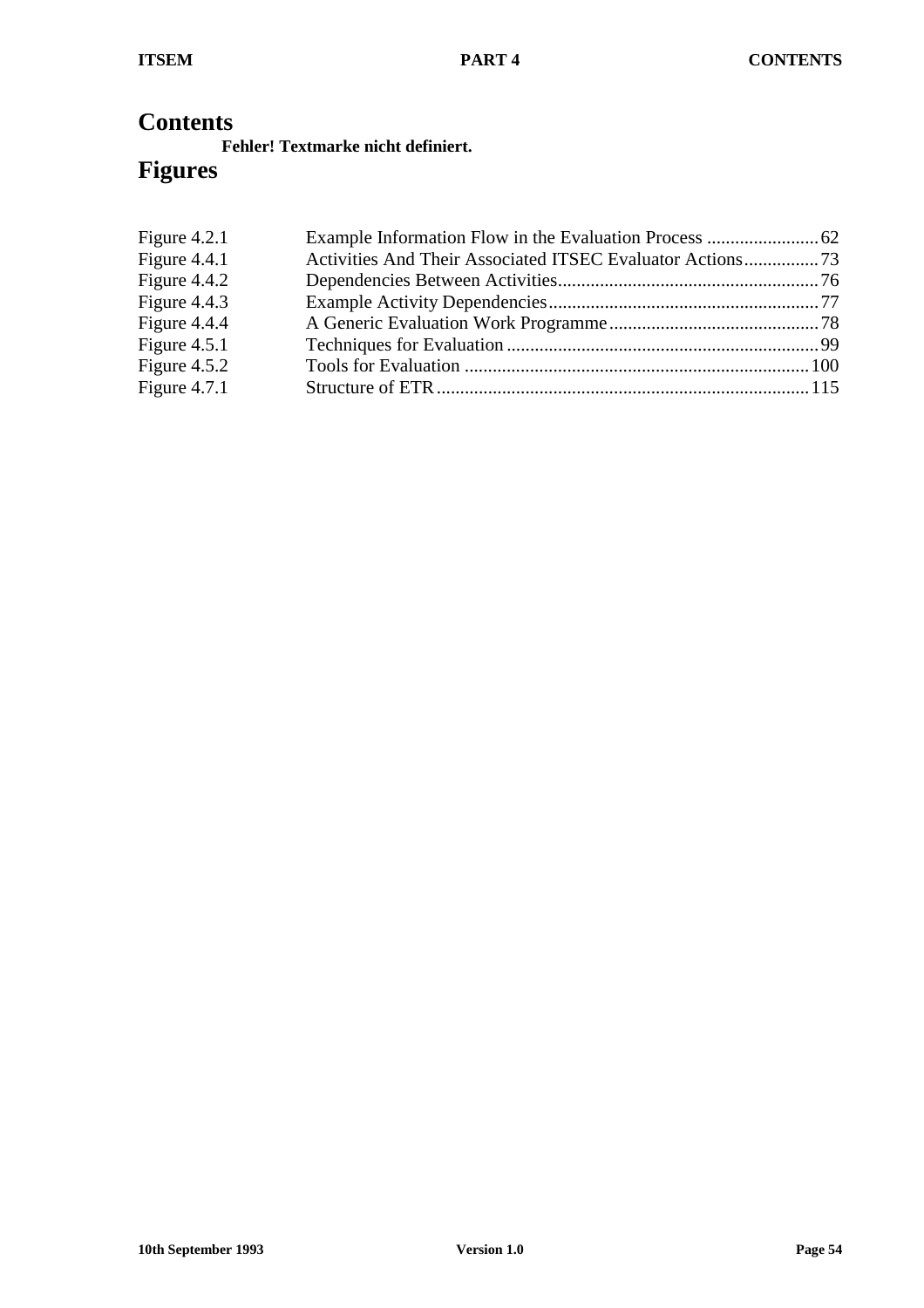## **Chapter 4.1 Introduction**

#### **Evaluation Methods**

- 4.1.1 This part of the ITSEM is addressed specifically to evaluators. The methods used in evaluations are described, both in terms of the organisational framework and in terms of the techniques used to evaluate TOEs against the ITSEC. The evaluation inputs, process and outputs are also described. It does not give an exhaustive description of how every evaluator action is performed.
- 4.1.2 Certain sections of this part of the ITSEM define aspects of evaluation methods which are mandatory - these sections are clearly identified in the text by using bold and grey shading. The objective of this prescriptive material is to ensure that evaluations performed using ITSEC and ITSEM have a common technical basis.

#### **Structure**

- 4.1.3 The structure of this part is a set of chapters, with these introductory remarks forming chapter 4.1.
- 4.1.4 Chapter 4.2 provides an overview of the evaluation process, with an identification of the roles of those involved in evaluation and a description of the phases through which the process passes.
- 4.1.5 Chapter 4.3 describes the arrangements for initiating evaluation and obtaining **deliverables**.
- 4.1.6 Chapter 4.4 contains a detailed description of the process of evaluation from the point of view of the evaluators. The level of detail given is that which is necessary to provide technical equivalence of evaluations.
- 4.1.7 Chapter 4.5 discusses techniques and tools of use to evaluators.
- 4.1.8 Chapter 4.6 advises evaluators on re-using evaluation results.
- 4.1.9 Chapter 4.7 specifies the outputs that an evaluation should produce, that is, **Evaluation Technical Reports** (ETRs).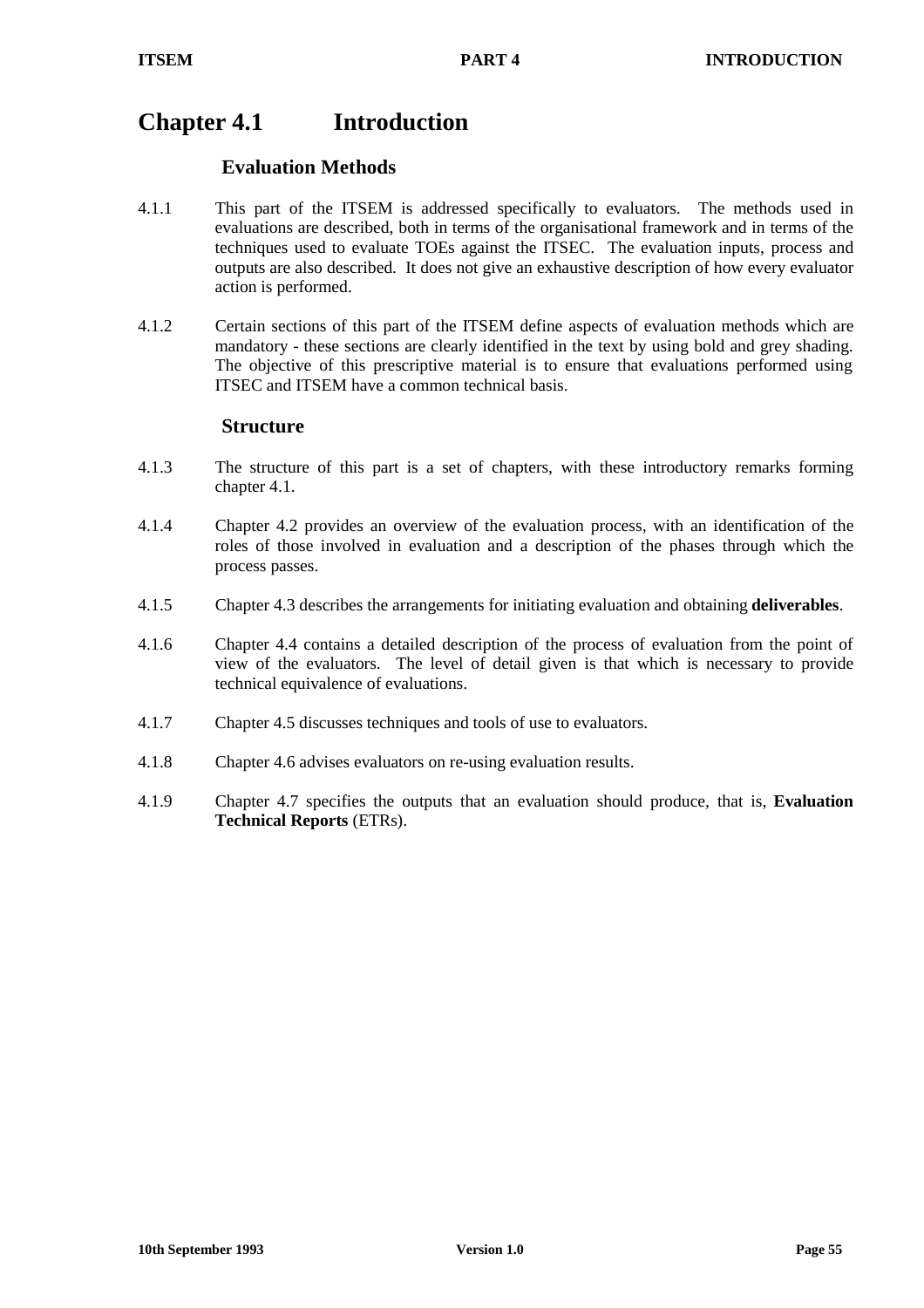# **Chapter 4.2 The Evaluation Process**

#### **Introduction**

- 4.2.1 This chapter provides an overview of the evaluation process, defining the roles of those involved in the process, and the phases and stages that the process goes through.
- 4.2.2 The evaluation process described in this chapter is to be seen as a framework which describes organisational and procedural aspects to be followed during the conduct of an evaluation.

#### **Roles**

#### **Overview**

- 4.2.3 The evaluation process described in this chapter requires the existence of the following bodies:
	- a) ITSEF;
	- b) sponsor;
	- c). developer;
	- d) **certification body**.
- 4.2.4 The role of each of these bodies in the evaluation process is given in the following subsections. Figure 4.2.1 shows these bodies and the types of information which might flow between them during the evaluation process.

#### **ITSEF**

- 4.2.5 The role of the ITSEF is to act as an independent body in which third party evaluations can be performed within the framework of the **national scheme**. The ITSEF supports the organisational, administration and contractual aspects of evaluations.
- 4.2.6 Within the ITSEF, it is the role of the evaluators to perform a detailed impartial examination of a TOE to search for **vulnerabilities** and to determine the extent to which its security target is met by its implementation, in accordance with the ITSEC. The results of the evaluation are supplied to the certification body and to the sponsor.
- 4.2.7 The evaluators perform the evaluation work in accordance with the ITSEC/ITSEM requirements and the practices and procedures laid down by the national scheme. In performing this work, the evaluators shall be responsible for:

#### **a) maintaining a record of all the work performed during the evaluation;**

#### **b) production of evaluation reports;**

#### **c) maintaining confidentiality as necessary on all aspects of the evaluation work.**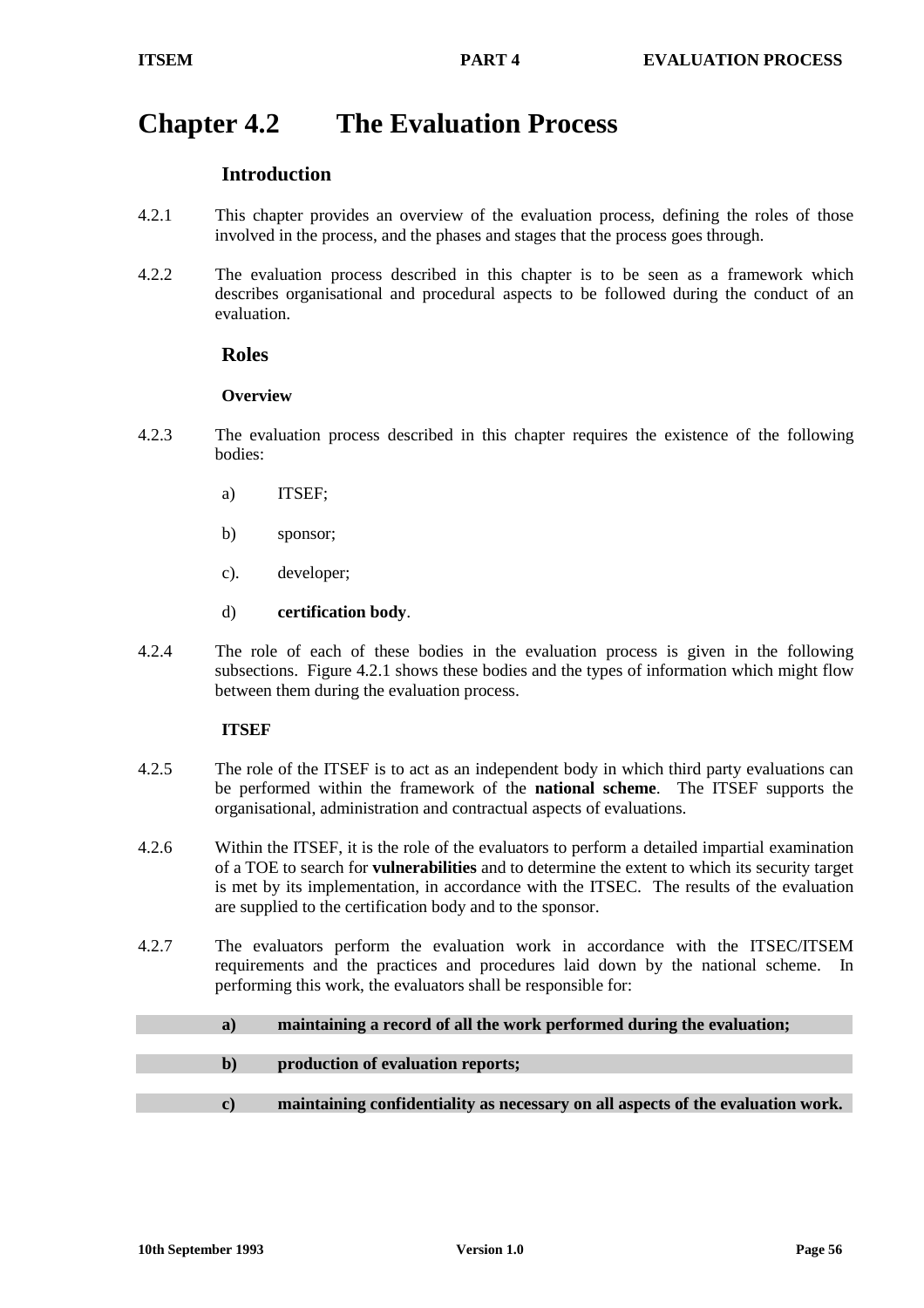- 4.2.8 Evaluators provide support to the certification body during the certification process (see the *Phase III Conclusion* subsection in this chapter).
- 4.2.9 Evaluators liaise with other parties involved in the evaluation, which will include the sponsor of the evaluation, the developer of the TOE and the certification body.
- 4.2.10 The evaluators should ensure that the sponsor and developer(s) are aware of, and fully understand, obligations placed upon them by the national scheme. In particular, the evaluators should ensure that the sponsor is able to supply all the necessary inputs to the evaluation process (deliverables). Therefore, at the start of an evaluation the evaluators should clearly identify what the sponsor must provide.

#### **Sponsor**

- 4.2.11 The sponsor of an evaluation will typically be the Vendor of a product, or the User or Supplier of a system, wishing to demonstrate that the TOE meets the specified security target.
- 4.2.12 The sponsor initiates the evaluation of a TOE by an ITSEF. He defines the security target, commissions the evaluation, receives the ETR and, if the evaluation returns a pass verdict, the **certificate/certification report**.
- 4.2.13 The role of the sponsor is described in more detail in part 6 of the ITSEM.

#### **Developer**

- 4.2.14 The term developer is used to refer to the organisation (or organisations) which produces the TOE (or component parts of the TOE). The developer (if not also sponsoring the evaluation) should be prepared to cooperate with the sponsor and agree to assist in the evaluation, e.g. by providing technical support to the ITSEF.
- 4.2.15 The role of the developer is described in more detail in part 6 of the ITSEM.

#### **Certification Body**

- 4.2.16 The main aims of a certification body are:
	- a) to create the conditions under which the work of all the ITSEFs in a scheme will be accurate and consistent and their conclusions valid, repeatable and reproducible;
	- b) to provide independent confirmation that evaluations have been carried out in accordance with approved criteria, methods and procedures.
- 4.2.17 The role of the certification body is described in more detail in part 2 of the ITSEM.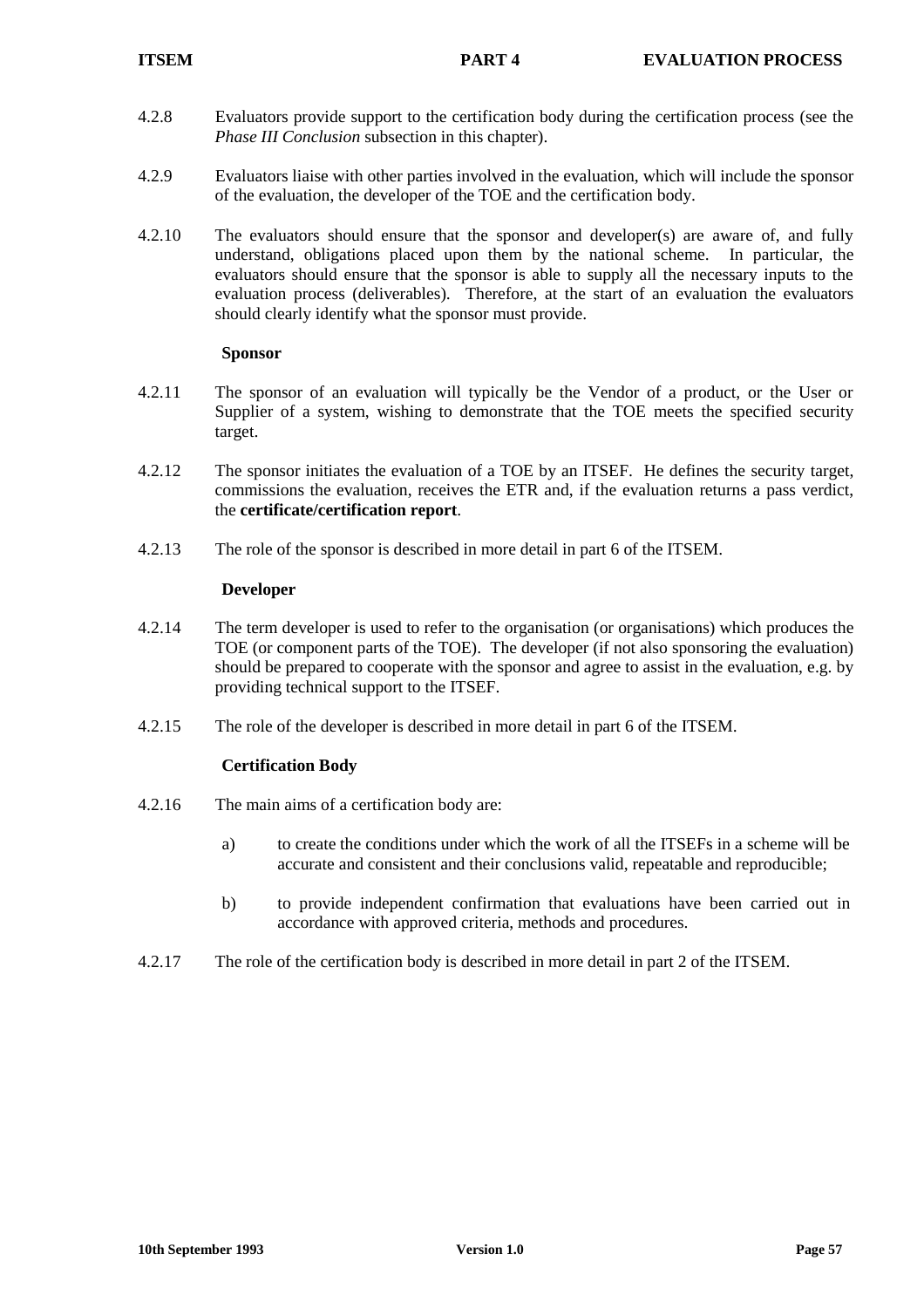#### **Phases of the Evaluation Process**

#### **Overview**

4.2.18 The evaluation process can be divided into three phases: preparation, conduct and conclusion. The three phases are described in detail in the following Subsections.

#### **Phase I - Preparation**

- 4.2.19 The sponsor approaches the relevant body under the national scheme (certification body or ITSEF) and initiates the evaluation of a TOE. An ITSEF to be contracted by the sponsor for Phase I is selected. The sponsor supplies the ITSEF with his security target for the TOE (possibly in draft form), and defines the scope of the evaluation.
- 4.2.20 The ITSEF assesses the likelihood of a successful evaluation, requesting relevant information from the sponsor. If it is satisfied, it will agree a contract with the sponsor to perform the evaluation. Optionally, the ITSEF may review the security target and advise the sponsor about changes necessary to ensure a firm basis for the evaluation.
- 4.2.21 National schemes may require ITSEFs to prepare an **Evaluation Work Programme** (EWP) or a deliverables list before starting the evaluation. An EWP is a description of the work the ITSEF will do during the evaluation. A deliverables list is a description of what the sponsor will be expected to provide to the ITSEF during the evaluation, including the dates when they will be required. The certification body will review the EWP to ensure that the work proposed is adequate. The advantage of EWPs and deliverables lists is that the sponsor and ITSEF can be clear from the outset about what work is required.
- 4.2.22 At the start of an evaluation, an EWP will be based on the information available to the ITSEF at that time. As the evaluation progresses, the information available to the evaluators can be expected to increase, and the EWP will evolve. The certification body will review the modifications of the EWP to ensure that the work proposed is adequate.
- 4.2.23 ITSEFs can provide advice to sponsors and developers about how to produce the necessary evaluation deliverables. Advice can be given by a different ITSEF than that which performs the evaluation. **If an ITSEF gives advice, the advice given must not be such as to affect the ITSEF's independence in any evaluation**. Details will be given by national schemes.
- 4.2.24 During the preparation phase, the sponsor and ITSEF should agree on the necessity for reevaluation information in the ETR.

#### **Phase II - Conduct**

- 4.2.25 By the Conduct phase, a contract should have been agreed between the sponsor and ITSEF, the work required should be understood, and the security target should be stable.
- 4.2.26 For each relevant phase or aspect of the ITSEC, the evaluators perform the required evaluator actions. The deliverables are checked to see if every criterion is addressed. In addition the evaluators produce a list of **potential vulnerabilities**. All problems identified will be discussed between the appropriate parties.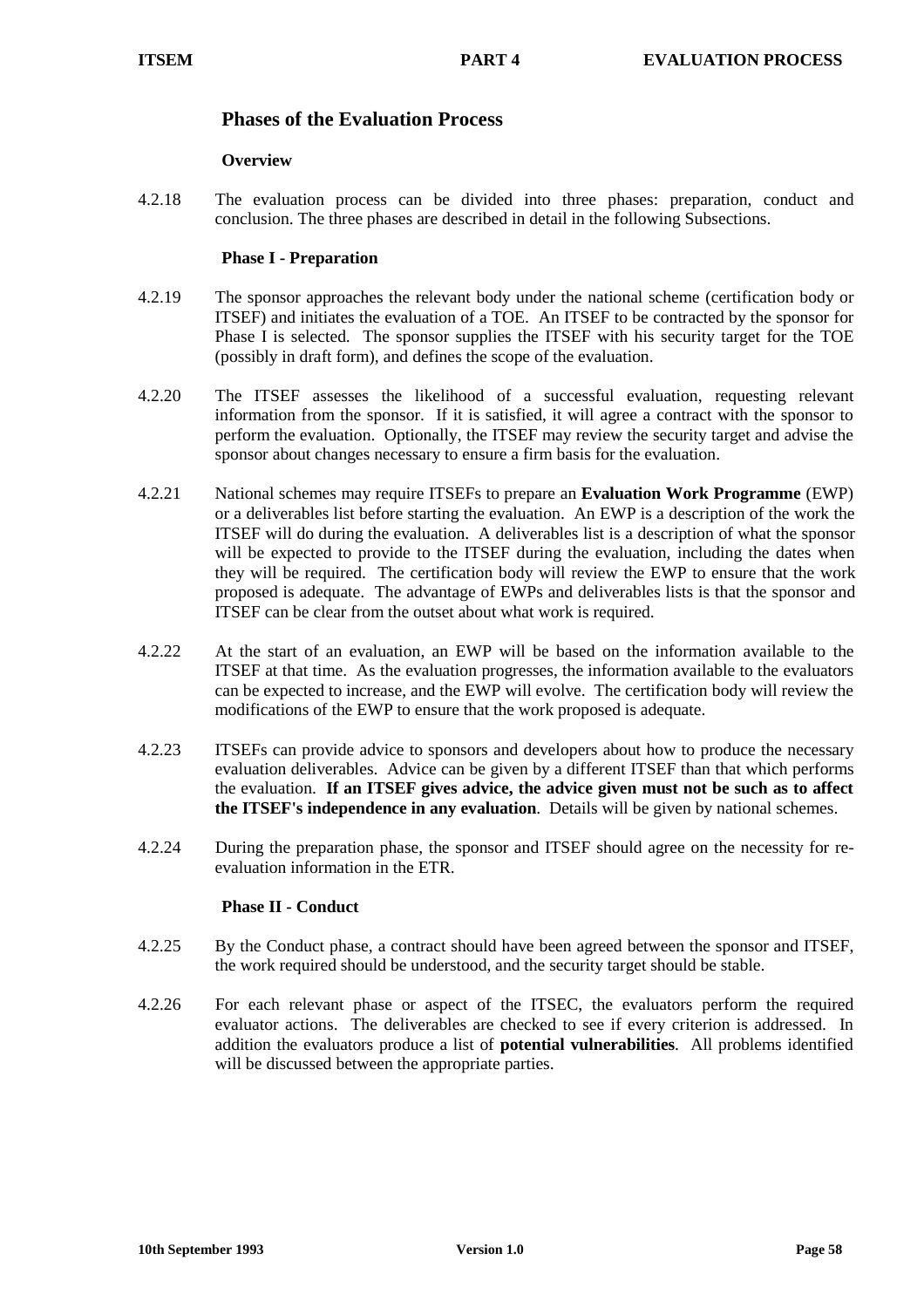- 4.2.27 Problems identified in the conduct phase fall into two different groups. The first group represents problems where the sponsor is able to provide a solution which is acceptable to the ITSEF and certification body. A period of time is agreed between ITSEF and sponsor within which the problem is solved according to the agreed solution. The second group represents problems where the sponsor is unable or unwilling to fix them. The ITSEF and certification body inform the sponsor about the implications if the problem is not fixed. The sponsor may then either abandon the evaluation, or accept the implications for certification.
- 4.2.28 **During an evaluation, the ITSEF must produce its ETR**. The ETR is the final product of the evaluation but it does not represent the final product of the evaluation and certification process. The final draft of the ETR is distributed to the sponsor and to the certification body for approval.

#### **Phase III - Conclusion**

- 4.2.29 In the Conclusion Phase the ITSEF provides the accepted version of the ETR to the certification body and the sponsor as a record of the results of the evaluation. The ETR should also be useful to future evaluators if the TOE is re-evaluated. The ETR, or parts of it, whether in draft or in final form, should be treated in confidence.
- 4.2.30 The certification body may request the ITSEF to provide technical support, and may make reasonable requests for access to specific technical evidence and results, to support conclusions presented in the ETR. This will not normally involve the ITSEF in additional evaluation work.
- 4.2.31 During the certification process, the certification body reviews the ETR to determine whether the security target is met by the TOE, taking account of any factors outside the scope of the evaluation. As part of the process it is able to assign an evaluation level. Its conclusions are recorded in the certificate/certification report.
- 4.2.32 Disposal of deliverables must be done in this phase.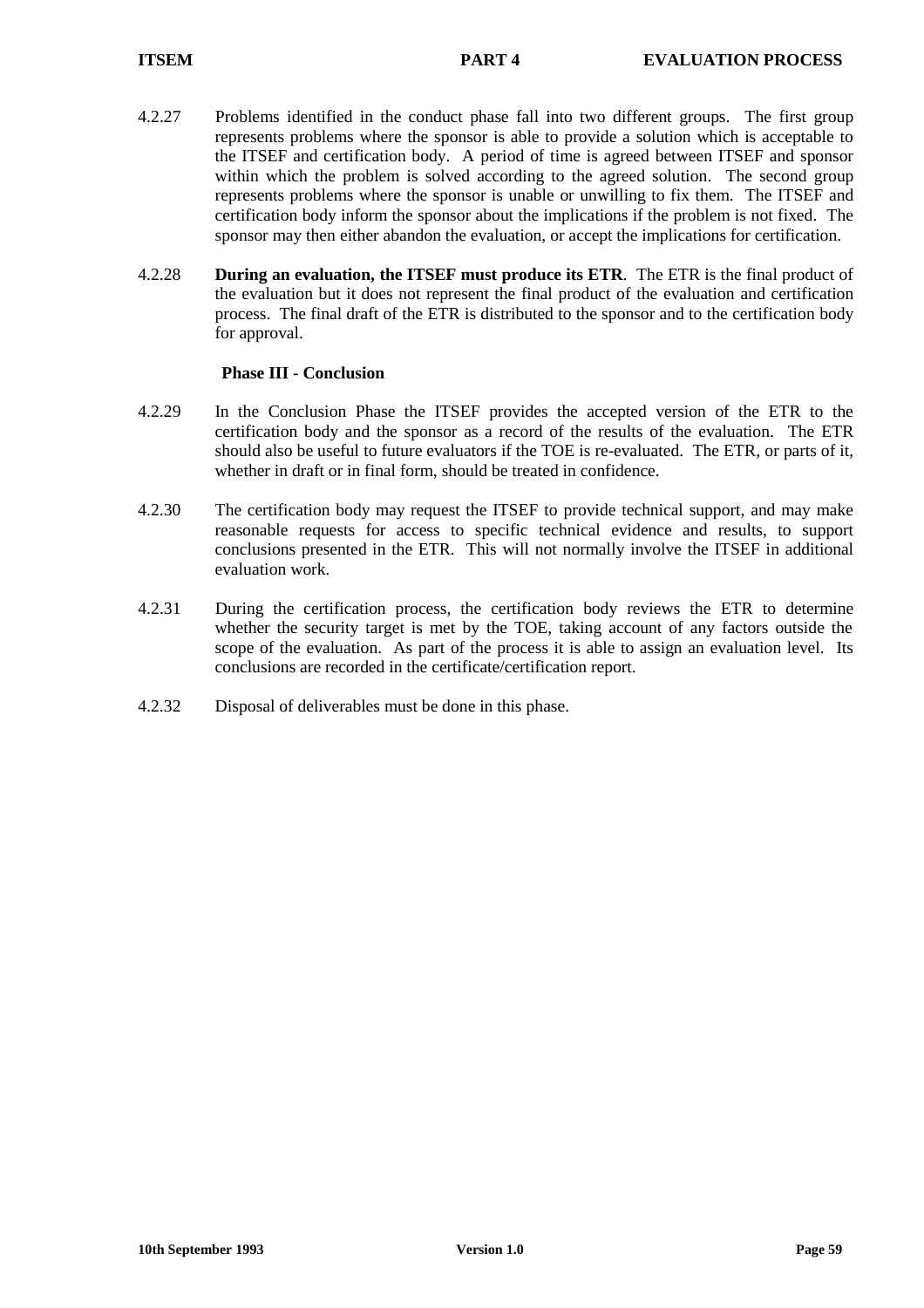

Note: A sponsor may also be a developer

#### **Figure 4.2.1 Example Information Flow in the Evaluation Process**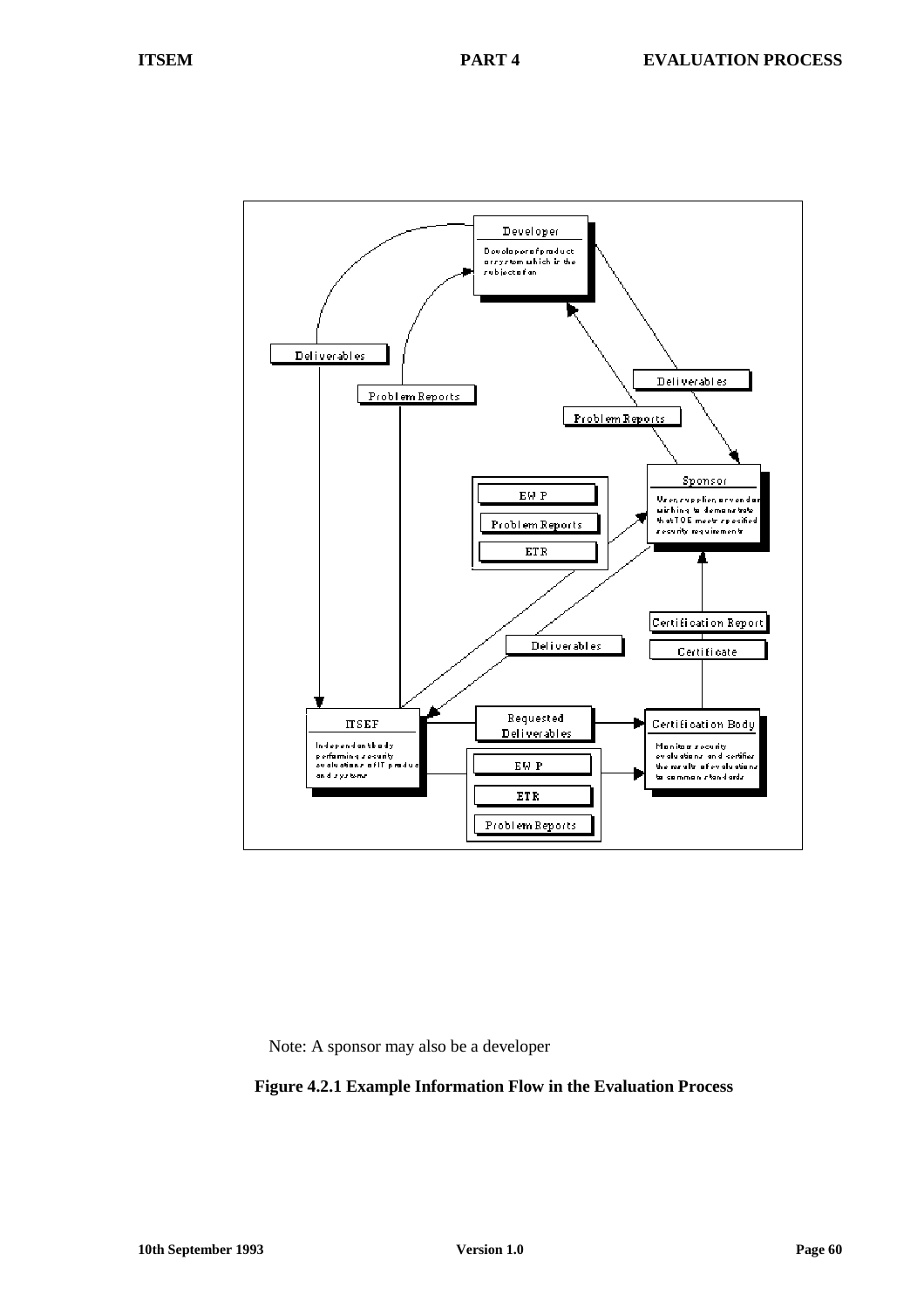## **Chapter 4.3 Inputs to Evaluation**

#### **Introduction**

- 4.3.1 This chapter describes factors that evaluators should take into account before and during the initiation of an evaluation. As such it is concerned with how evaluators assist in the provision of inputs to the evaluation by the sponsor and what evaluators do with the deliverables, in terms of their handling, once they have been received.
- 4.3.2 The purpose of this chapter is not to mandate how national schemes are organised, but rather to provide evaluators with information on how an evaluation will typically be initiated and the evaluation deliverables handled.
- 4.3.3 It should be noted that whilst initiation of an evaluation is not mandated to be through the auspices of the certification body, it is recommended that the certification body be involved in an evaluation as early as is reasonable in order that the technical and commercial risks to the evaluation are minimised.
- 4.3.4 The term *deliverable* is used to refer to any item (including the TOE itself) that is required to be made available to the evaluators for evaluation purposes. This includes intangible items, such as support to the evaluators and access to computers. Part 6, annex 6.A should be consulted for details of the deliverable requirements of the ITSEM/ITSEC.
- 4.3.5 The purpose of deliverables is to allow the evaluators to evaluate the TOE. Different types of deliverables satisfy this purpose in different ways, e.g.:
	- a) Deliverables may provide evidence of effectiveness or correctness, e.g. an informal description of correspondence between source code and detailed design.
	- b) Deliverables may enable the evaluators to establish additional evidence of effectiveness or correctness, e.g. access to the developed TOE.
	- c) Deliverables may improve the overall efficiency of the evaluators' work, e.g. technical support from the developer.

#### **Responsibility for Deliverables**

- 4.3.6 The responsibility to provide all the required deliverables for an evaluation lies with the sponsor. However, most of the deliverables will be produced and supplied by the developer (where the sponsor is not the developer). The evaluators are not concerned with the contractual relationship between the sponsor and developer. The sponsor is the evaluators' client.
- 4.3.7 The running costs and risks (e.g. loss or damage through fire, flood, theft, etc) in all deliverables should be the responsibility of the sponsor, unless specifically agreed otherwise with the evaluators. It should be noted that some deliverables, such as new or special purpose types of hardware may not have an easily identified replacement cost and may well present insurance risks that cannot be transferred to evaluators.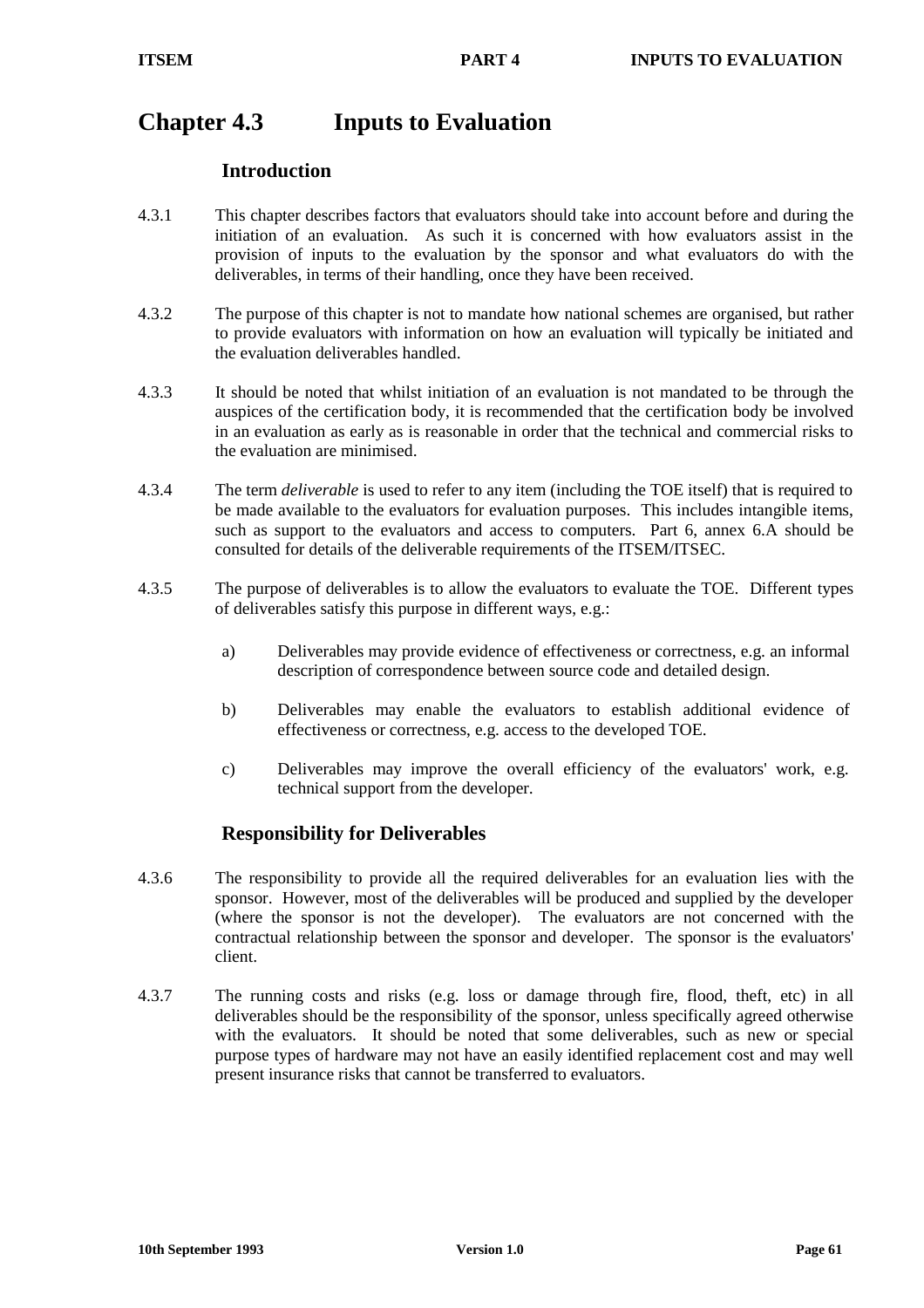- 4.3.8 It is recommended that the evaluators produce a deliverables list. This is a definitive list of the expected evaluation deliverables (for instance as a set of references to the sponsor's documentation) with the dates at which the evaluators expect the deliverables to be available to them. The deliverables list can be referenced in the ETR.
- 4.3.9 It is recommended that the objectives for initiation of the evaluation are clearly understood by the evaluators and promulgated to other parties. Therefore, it is recommended that evaluators ensure that all parties involved in the evaluation have a common understanding of the purpose and scope of the evaluation and are aware of their responsibilities.
- 4.3.10 Examples of issues that may need to be covered with a sponsor include national sensitivity and commercial confidentiality of information, access to or requirements for specialist tools, any limitations imposed on the access of evaluators to the evaluation deliverables, any previous evaluation results and the desired frequency of progress meetings.
- 4.3.11 For a particular arrangement between an ITSEF and a sponsor, the following details may have to be clarified:
	- a) the medium and format of computer-readable deliverables;
	- b) the schedule for the deliverables' production;
	- c) the number of copies of deliverables to be supplied;
	- d) the position regarding draft deliverables;
	- e) the position regarding any products to be used in conjunction with the TOE;
	- f) arrangements for discussing the development environment with the developer;
	- g) access to the operational and development sites;
	- h) type and duration of developer support, including computer access and requirements for office accommodation for evaluators.
- 4.3.12 In many cases the evaluators will require access to information provided by subcontractors, or third parties. The sponsor should take such cases into account.
- 4.3.13 The issue of whether the evaluation is concurrent or consecutive will impact the availability of deliverables and will need to be taken into account while producing a specific EWP (see chapter 4.4).
- 4.3.14 The issue of whether the evaluation is of a system or a product will also impact the provision of evaluation deliverables and hence a specific EWP. For instance, a product may be available for installation and testing at the ITSEF, whereas a system is unlikely to be made available to the ITSEF in this way.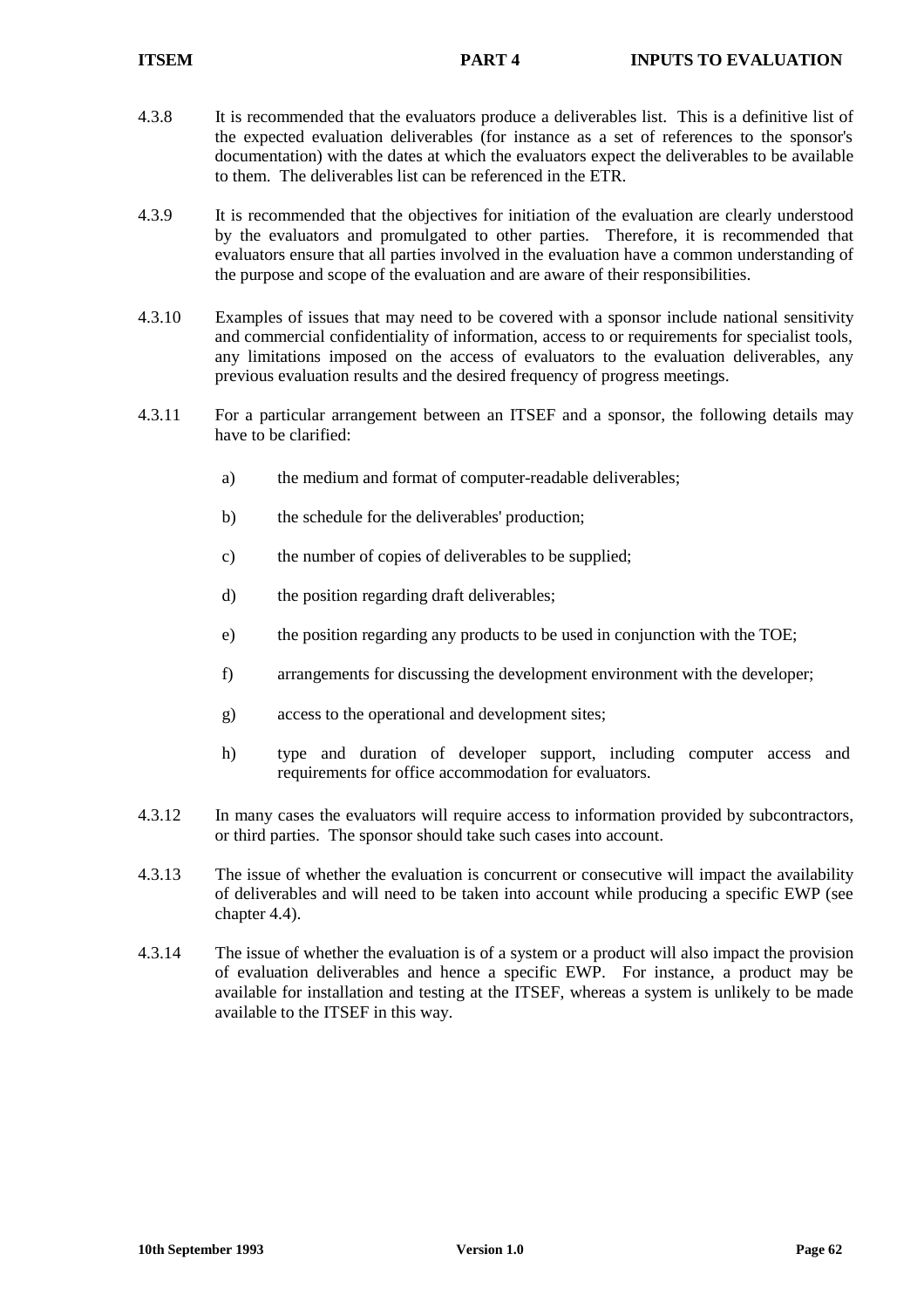#### **Management of Deliverables**

#### **Confidentiality**

- 4.3.15 During their work, ITSEFs will be given access to their clients' commercially sensitive information, and may gain access to nationally sensitive information. Evaluation partners must have confidence that the information given to ITSEFs will not be misused.
- 4.3.16 General requirements for confidentiality are a matter for national schemes. Sponsors and ITSEFs may agree additional requirements as long as these are consistent with the national scheme.
- 4.3.17 Confidentiality requirements will affect many aspects of evaluation work, including the receipt, handling, storage and disposal of deliverables.

#### **Draft Deliverables**

- 4.3.18 Evaluators require stable and formally issued versions of deliverables. There may be occasions, however, when it is helpful for the evaluators to also see draft versions of particular deliverables, e.g.:
	- a) test documentation, to allow the evaluators to make an early assessment of tests and test procedures;
	- b) source code or hardware drawings, to allow the evaluators to assess the application of the developer's standards.
- 4.3.19 Draft deliverables are more likely to be encountered where the evaluation of a TOE is performed concurrently with its development. However, they may also be encountered during the consecutive evaluation of a product or system where the developer has had to perform additional work to address a problem identified by the evaluators (e.g. to correct an error in construction) or to provide evidence of security which is not provided in the existing documentation (e.g. effectiveness deliverables in the case of a product or system not originally developed to meet the requirements of the ITSEC).

#### Configuration Control

4.3.20 **Evaluators must exercise control over evaluation deliverables so that the certification body can assure that the evaluation results are relevant to the (ultimately) operational TOE**. The evaluators should operate a quality system that seeks conformance with [EN45] such that the evaluation deliverables can be controlled and managed in accordance with the sponsor's wishes and the national scheme.

#### **Disposal of Evaluation Deliverables**

4.3.21 Evaluators must dispose of all evaluation deliverables when the evaluation has been completed (at the end of the Conclusion phase). This may be achieved by one or more of:

#### **a) destroying the deliverables;**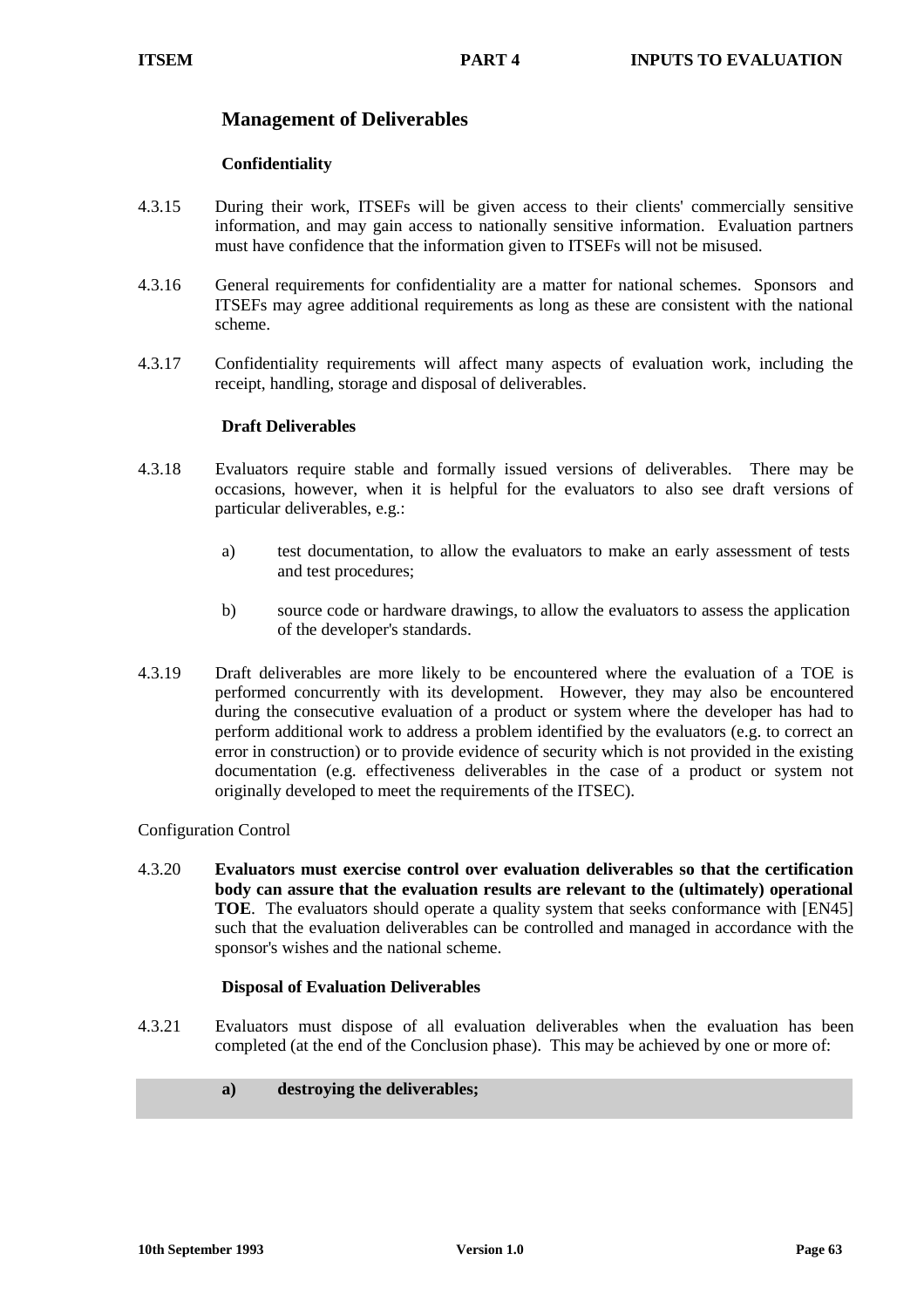| b) | returning the deliverables; |  |
|----|-----------------------------|--|
|    |                             |  |

#### **c) archiving the deliverables.**

- 4.3.22 Any archived material must be kept in accordance with the requirements of the national scheme.
- 4.3.23 The rules for the disposal of the evaluation deliverables should be agreed with the sponsor before the beginning of phase II (Conduct).

# **Re-evaluation and Re-use Deliverables**

#### **Overview**

- 4.3.24 This section provides guidance to evaluators on the inputs required for evaluations where previous evaluation results are part of the input available. Chapter 4.6 describes how these evaluations are performed.
- 4.3.25 **Re-evaluation** of a TOE may be performed when the TOE or its associated evaluation deliverables change. Examples of changes include increasing a TOE's target evaluation level or adding security enforcing functions to a TOE's security target. The sponsor performs an impact assessment and determines the appropriate course of action in order that the previous evaluation results can be re-affirmed according to the guidance contained in part 6, annex 6.D.
- 4.3.26 **Re-use** of evaluation results is a technique for reducing the evaluation effort for an evaluation of a TOE which includes one or more previously evaluated TOEs. The results of the original evaluation may or may not be valid in the context of the evaluation of the new TOE.
- 4.3.27 If the evaluation level(s) of the previously evaluated component(s) is greater than, or equal to, the target evaluation level of the TOE, then the previous correctness results are confirmed by the certificates/certification reports.
- 4.3.28 When a certified product or system is used as a component of a new TOE, the context of its use will have changed. Hence, whilst the correctness of the certified component with respect to its original security target is still valid, its effectiveness with respect to its new security target in the context of its new use needs to be re-affirmed.
- 4.3.29 The sponsor will therefore be expected to provide the new TOE deliverables for the target evaluation level together with the certificates/certification reports for any certified components.
- 4.3.30 However, the correctness deliverables for the TOE's components may be required to support the effectiveness analysis.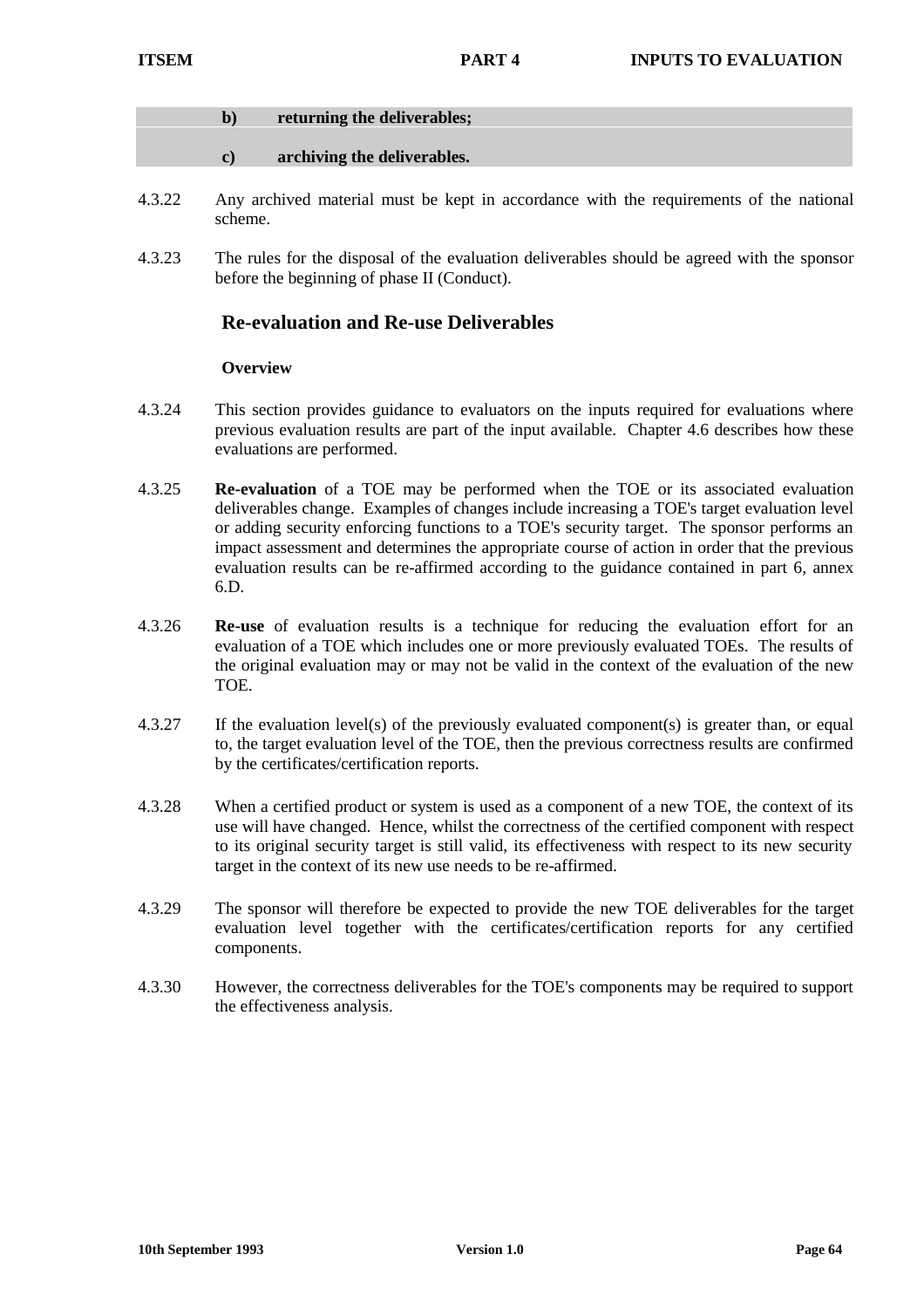4.3.31 The new TOE deliverables for effectiveness will need to cover the effectiveness of the preevaluated product(s) as they are used in their new context. For instance, the security target for the new TOE will have to be demonstrated to make suitable use of the pre-evaluated product(s). Similarly, the binding between *all* the new TOE components will need to be addressed by the sponsor, even when some of these components have certificates/certification reports resulting from their original evaluation(s).

#### **Availability of Evaluation and Certification Results**

- 4.3.32 The certificate/certification report or the ETR (or parts of it) might be input to re-evaluation or re-use. In practice, the extent to which the results of previous evaluations are available, depends on whether they have been performed:
	- a) by the same ITSEF;
	- b) by a different ITSEF under the terms of the same national scheme, and;
	- c) by an ITSEF under the terms of a different national scheme.
- 4.3.33 The ETR may contain commercially and nationally sensitive information that should not be disseminated to a wide audience. Hence, the ETR can only be guaranteed to be available to ITSEFs operating within a particular national scheme. Also, re-evaluation information is optional and may not always be present in the ETR.
- 4.3.34 The certificate/certification report will be publicly available and will provide a summary of the TOE and its evaluation (see part 2 of the ITSEM). Hence, sponsors will always be able to provide certificates/certification reports to ITSEFs.
- 4.3.35 For the availability of evaluation results in all cases the rules of the national schemes will apply..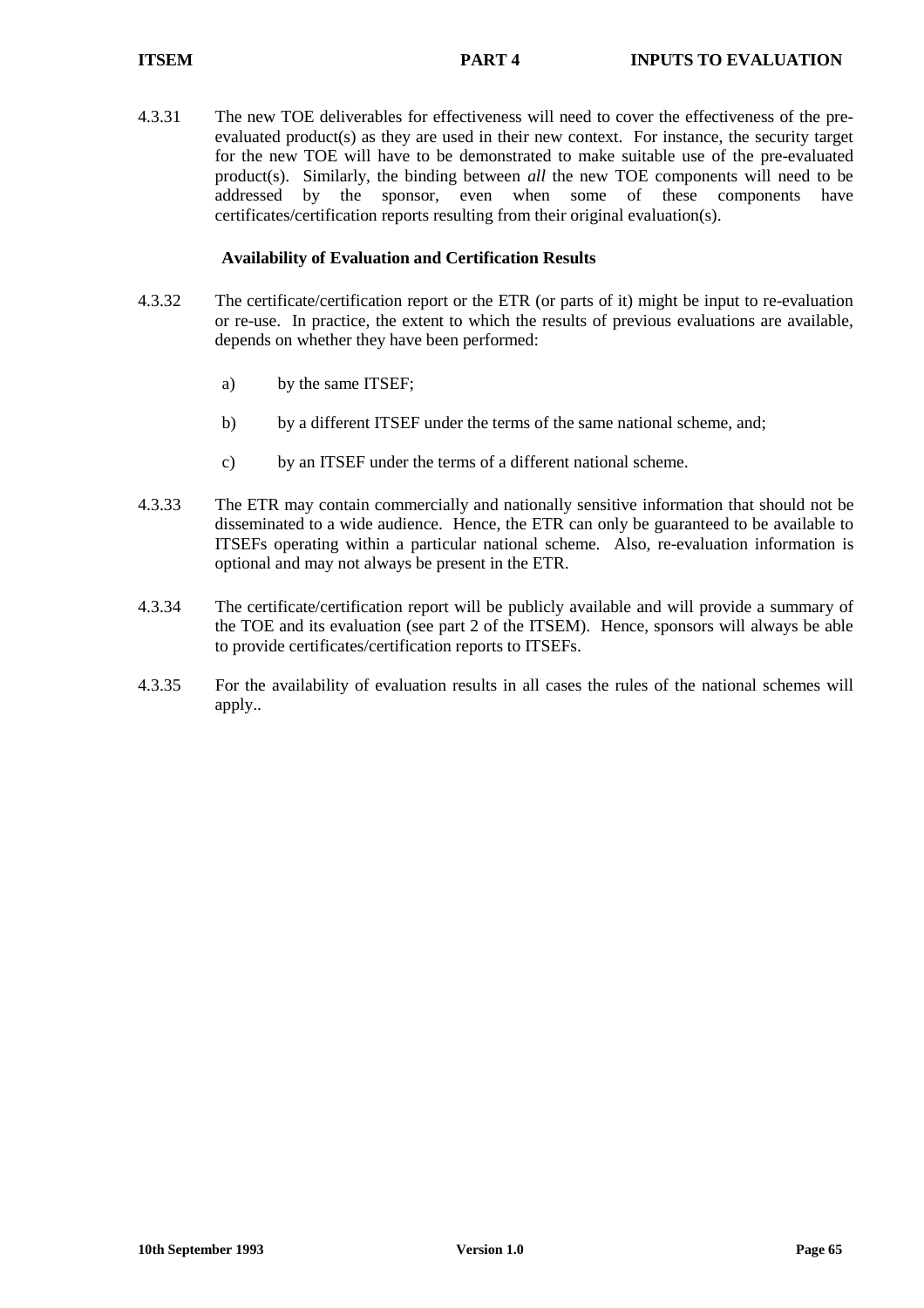# **Chapter 4.4 Conduct of the Evaluation**

# **Introduction**

- 4.4.1 This chapter establishes the process of evaluation that is recommended for all evaluations against the ITSEC, and lays down some mandatory requirements. The procedural aspects of organising this process (for instance the detailed procedures to be followed for problem **reporting** throughout evaluations) are not prescribed in this chapter. These are left to the discretion of national schemes.
- 4.4.2 The process of evaluation is designed to conform to the philosophy and principles established in part 3 of the ITSEM. The process concerns planning, performing and reporting the evaluation in such a way that it is easily shown to conform to the ITSEC and ITSEM.
- 4.4.3 The technical work performed is discussed in the remaining sections entitled *Work Programmes*, *Application of ITSEC* and in chapter 4.5.

# **Work Programmes**

#### **Overview**

- 4.4.4 In order for a TOE to be certified, its evaluation must be conducted in conformance with the ITSEC/ITSEM and national scheme requirements.
- 4.4.5 An evaluation is carried out by performing each of the actions specified by the ITSEC. In order to describe the structure of an evaluation and the dependencies between evaluator actions this section introduces the concept of a generic EWP.
- 4.4.6 A generic EWP is a description of how the work required for evaluations is organised; that is, it is a description of the activities involved in the evaluation and the relationships between them.
- 4.4.7 A generic EWP is designed to be applicable to the evaluation of a wide range of systems and products. It is also designed to be broadly applicable to all the evaluation levels. Many generally applicable EWPs are conceivable; some of these will be more efficient and more flexible than others, but all may, potentially, implement valid interpretations of the ITSEC.
- 4.4.8 The generic EWP provides a simple expression of how an evaluation should be carried out in accordance with the evaluation philosophy and principles of part 3 of the ITSEM.
- 4.4.9 The required deliverables have been listed in part 6, annex 6.A. This section deals with the evaluation of those deliverables. Evaluation to ITSEC criteria involves:
	- a) checking that the deliverables conform to the ITSEC requirements;
	- b) checking that the security requirements specified in the security target are implemented adequately;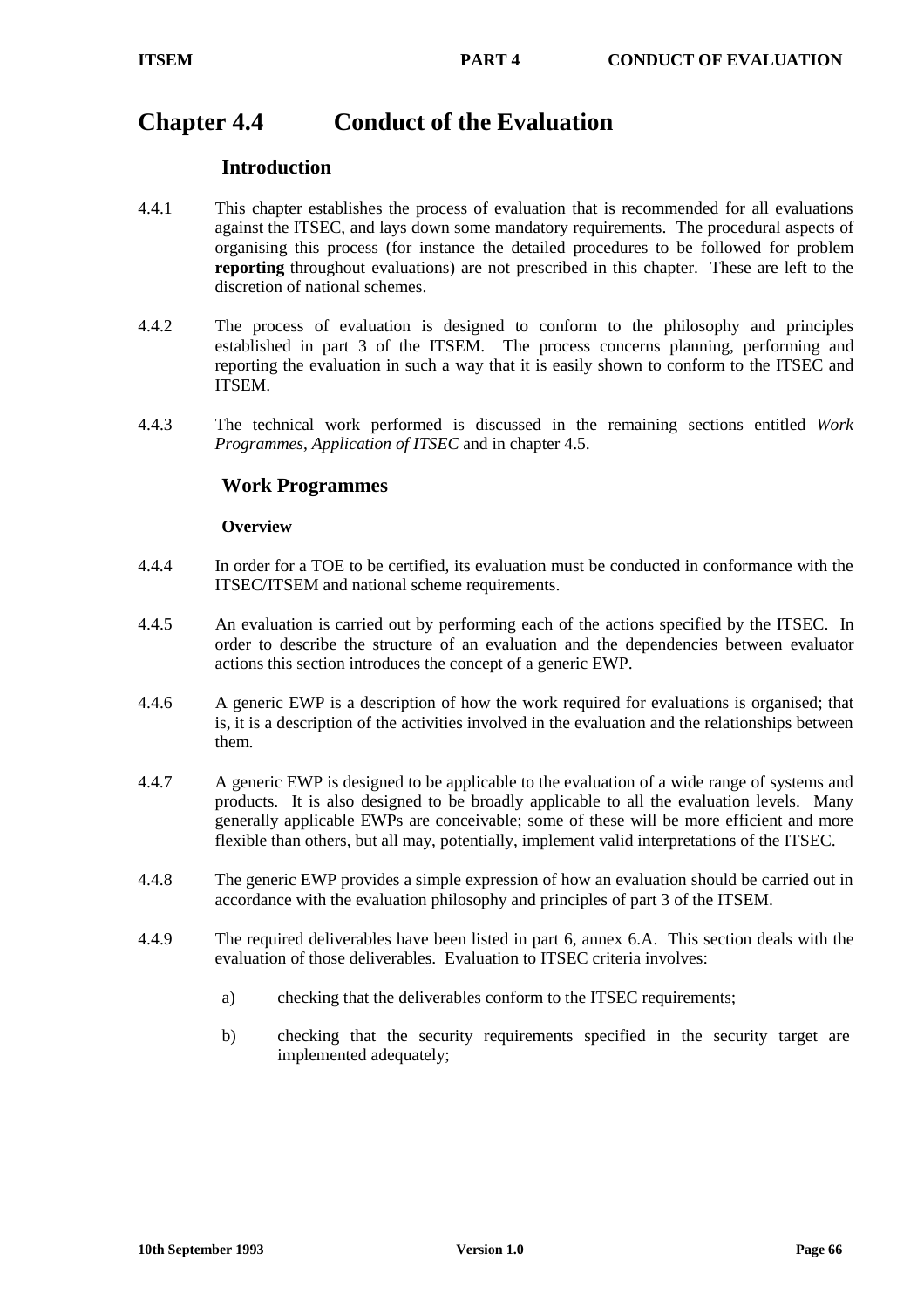- c) checking that no **exploitable vulnerabilities** exist in the operational TOE.
- 4.4.10 The above can be summarised as "Do All Correctness And Effectiveness Actions specified in the ITSEC". However, it is impossible to discuss each evaluator action at such a generic level as a diverse range of TOEs may need to be evaluated to any of the evaluation levels. Hence the concept of an activity is introduced such that the process of evaluation can be discussed generically.
- 4.4.11 It is important to be aware of the distinction between *actions* and *activities*. An *action* is an ITSEC evaluator action. An *activity* is a generic group of actions with some specific purpose, such as assigning a verdict to a particular **representation**.

#### **Generic Evaluation Activities**

4.4.12 The following (unordered) list identifies the names of the generic evaluation activities which will be performed during the evaluation phase. ITSEC paragraph numbers are shown in curly brackets {}; *n* below can be any number in the range 1 to 6:

| <b>Check Suitability Analysis</b>           | $\{3.16\}$                   |
|---------------------------------------------|------------------------------|
| <b>Check Binding Analysis</b>               | $\{3.20\}$                   |
| <b>Examine Strength Of Mechanisms</b>       | ${3.24}$                     |
| <b>Examine Construction Vulnerabilities</b> | ${3.28}$                     |
| Examine Ease Of Use                         | ${3.33}$                     |
| <b>Examine Operational Vulnerabilities</b>  | ${3.37}$                     |
| <b>Check The Requirements</b>               | $\{En.4\}$                   |
| <b>Check The Architectural Design</b>       | ${En.7}$                     |
| <b>Check The Detailed Design</b>            | $\{En.10\}$                  |
| <b>Check The Implementation</b>             | $\{En.13\}$                  |
| <b>Check The Development Environment</b>    | ${En.17, En.20, En.23}$      |
| <b>Check The Operational Documentation</b>  | $\{En.27, En.30\}$           |
| <b>Check The Operational Environment</b>    | ${En.34, En.37}$             |
| <b>Perform Penetration Testing</b>          | $\{3.24, 3.28, 3.33, 3.37\}$ |
| Write Reports                               | ${5.11}$                     |

- 4.4.13 With the exception of *Perform Penetration Testing*, the technical evaluation activities correspond to the application of effectiveness or correctness criteria, as they appear in the ITSEC.
- 4.4.14 Regarding activity names, the only distinction between *Check* and *Examine* is that *check* principally involves analysing deliverables whereas *examine* also provides input into penetration testing. Penetration testing is explicitly related to these activities but has been assigned to a separate activity for two reasons:
	- a) to highlight that the previous analyses are consolidated and the tests devised during this activity;
	- b) to indicate that large sets of actual tests are normally carried out together.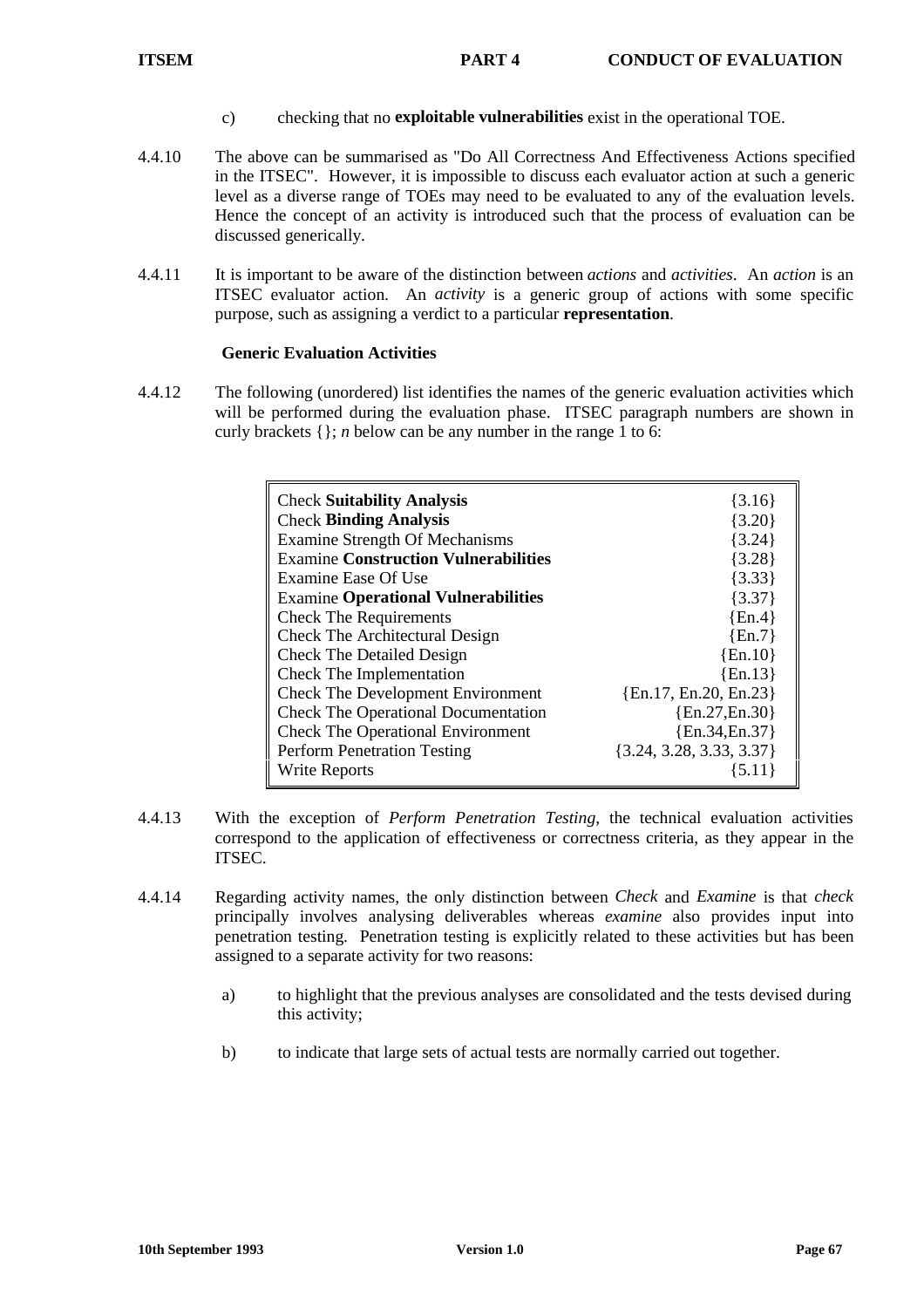- 4.4.15 The activity *Check Suitability Analysis* requires evaluators to check the developer's suitability analysis. This may expose vulnerabilities arising because a security enforcing function fails to uphold a security objective for a threat identified in the security target.
- 4.4.16 The *Check Binding Analysis* activity requires evaluators to examine the developer's binding analysis and establish whether or not the set of security enforcing functions, taken together, will adequately address all of the security objectives.
- 4.4.17 The *Examine Strength Of Mechanisms* activity requires evaluators to identify mechanisms which do not achieve the minimum strength of mechanisms required by the security target. Strength of mechanisms is discussed in part 6, annex 6.C.
- 4.4.18 During the correctness evaluation, the evaluators build up an understanding which is used during the *Examine Construction Vulnerabilities* activity to attempt to identify vulnerabilities in the construction of the TOE.
- 4.4.19 Errors found during correctness evaluation are one source of construction vulnerabilities. However, it is possible for a component to be regarded as correct (in the sense of **correct refinement**), but still to contain vulnerabilities. This is because:
	- a) as the refinement process progresses, new functionality is added;
	- b) the standard refinement verification techniques will not detect certain vulnerabilities such as covert channels.
- 4.4.20 This activity therefore requires evaluators to examine refinement errors, and additional functionality introduced at each development phase, in the search for exploitable vulnerabilities.
- 4.4.21 The *Examine Ease Of Use* activity requires evaluators to examine the insecure modes of operation of the TOE. Consequently, this assessment is closely related to the other operational assessments.
- 4.4.22 The *Examine Operational Vulnerabilities* activity requires evaluators to examine the operation of the TOE. The evaluators attempt to identify vulnerabilities in the way in which the TOE is operated.
- 4.4.23 Operational vulnerabilities concern the boundary between IT and non-IT **countermeasures**, such as operational procedures concerned with physical security, non-electronic forms of key management and the distribution of security badges. Non-IT countermeasures will be of concern to the evaluators if any of the following hold:
	- a) they appear as part of the operational documentation;
	- b) the security target is formulated on the basis of a system security policy (see ITSEC Paragraphs 2.8-2.15);
	- a) they appear as part of the product rationale.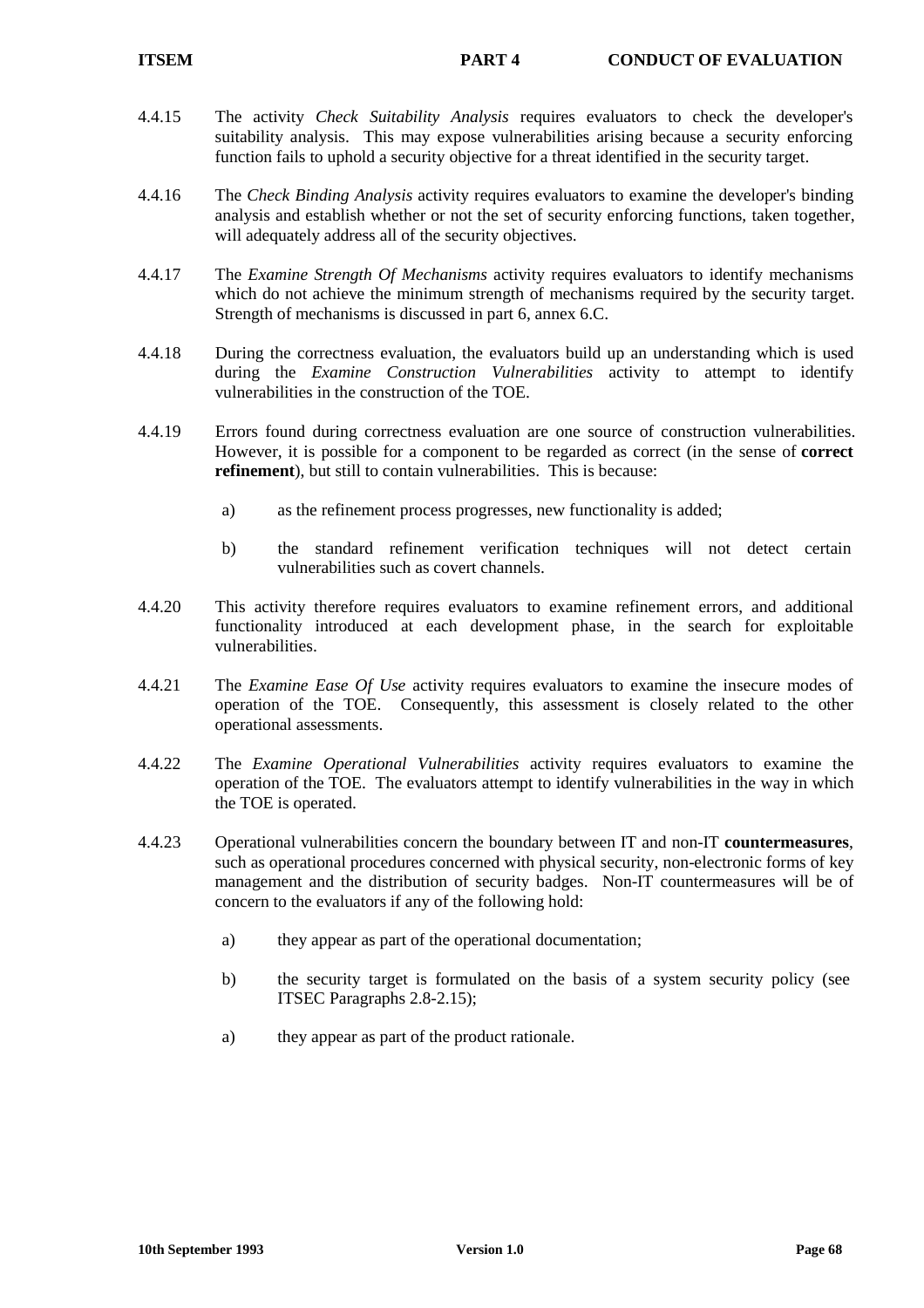- 4.4.24 Non-IT countermeasures generally arise when constructional vulnerabilities necessitate non-IT countermeasures to preserve the security of the TOE. Therefore, when evaluating operational vulnerabilities, evaluators are mainly concerned with ensuring that the non-IT countermeasures do counter the known constructional vulnerabilities.
- 4.4.25 The activity *Check The Requirements* requires evaluators to ensure that the security target adequately defines the security enforcing functions and is not self-contradictory. The security target should clearly identify the security enforcing functions, target evaluation level, strength of mechanisms rating and external security measures to be considered during the evaluation.
- 4.4.26 The first development step, from requirements to architectural design, is of particular importance as it provides the top level assignment of abstract functions to logical and physical components. An important assessment task for the evaluators, performed under the *Check The Architectural Design* activity, is to decide whether the separation of security enforcing from non-security enforcing functionality is `clear and effective', as this *permits evaluation effort to be concentrated on limited areas of the TOE that contribute to security, and enables the implementation of the security target to be easily followed, as the design is refined into further and further detail*. (Taken from Paragraph 4.20 of the ITSEC.)
- 4.4.27 The *Check The Detailed Design* activity requires evaluators to ensure that the separation policy is followed and that the security enforcing components have been correctly implemented. There may be several levels of detailed design.
- 4.4.28 Very similar remarks to the last paragraph apply to the implementation assessment using the activity *Check The Implementation*. The difference is simply level of detail, implementation dealing, by definition, with the further elaboration of the basic components and functional units identified by the last stages of detailed design (and hence functional testing becomes possible).
- 4.4.29 The activity *Check The Development Environment* requires the evaluators to check the development standards, particularly for languages to be used at various stages in the development. The evaluators must have confidence that the evaluated TOE matches the developed TOE, and that the notations used in implementation are unambiguous. This activity therefore addresses:
	- a) configuration control;
	- b) programming languages and compilers;
	- c) developer's security.
- 4.4.30 The *Check The Operational Documentation* activity requires the evaluators to check that the TOE can be administered and used in accordance with its security objectives.
- 4.4.31 The *Check The Operational Environment* activity requires the evaluators to check the TOE's correct delivery; showing that the operational TOE is a faithful copy of the development environment TOE and that it can be generated and operated in accordance with its security objectives.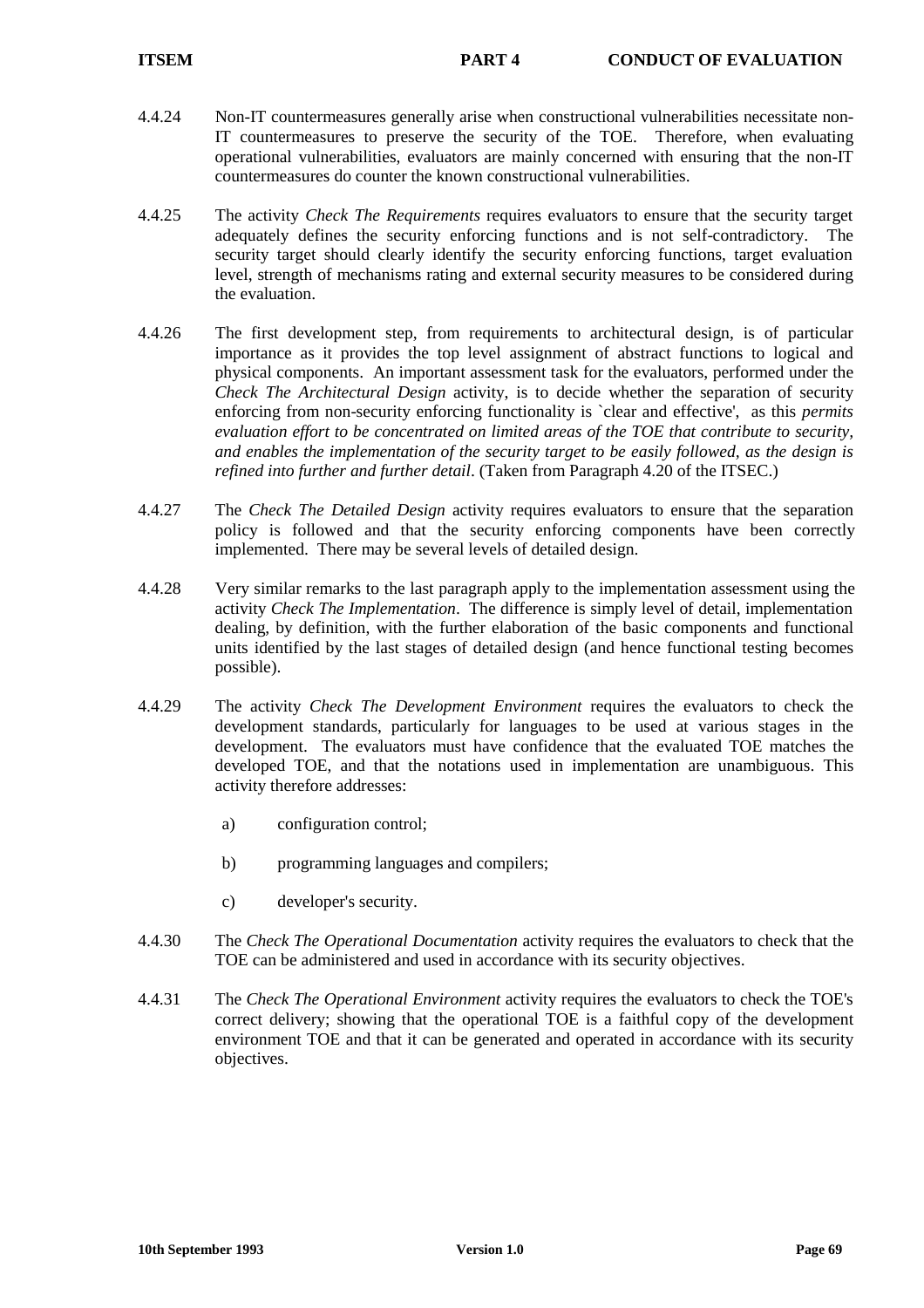- 4.4.32 The *Perform Penetration Tests* activity requires the evaluators to consolidate the `perform penetration tests' actions of the ITSEC (for instance those carried out during the *Examine Construction Vulnerabilities* activity), always for aspects of the effectiveness assessment, and always for the same purpose: to determine whether potential vulnerabilities can be exploited in practice.
- 4.4.33 The results of the evaluation have to be recorded so the activity *Write Reports* has to be introduced. The evaluators produce an ETR that corresponds to the requirements of chapter 4.7.
- 4.4.34 Figure 4.4.1 presents the actions of the ITSEC together with the activity that they relate to. In the figure, *check* \* includes all the relevant checking actions which evaluators must perform according to the ITSEC. The other actions are presented in full.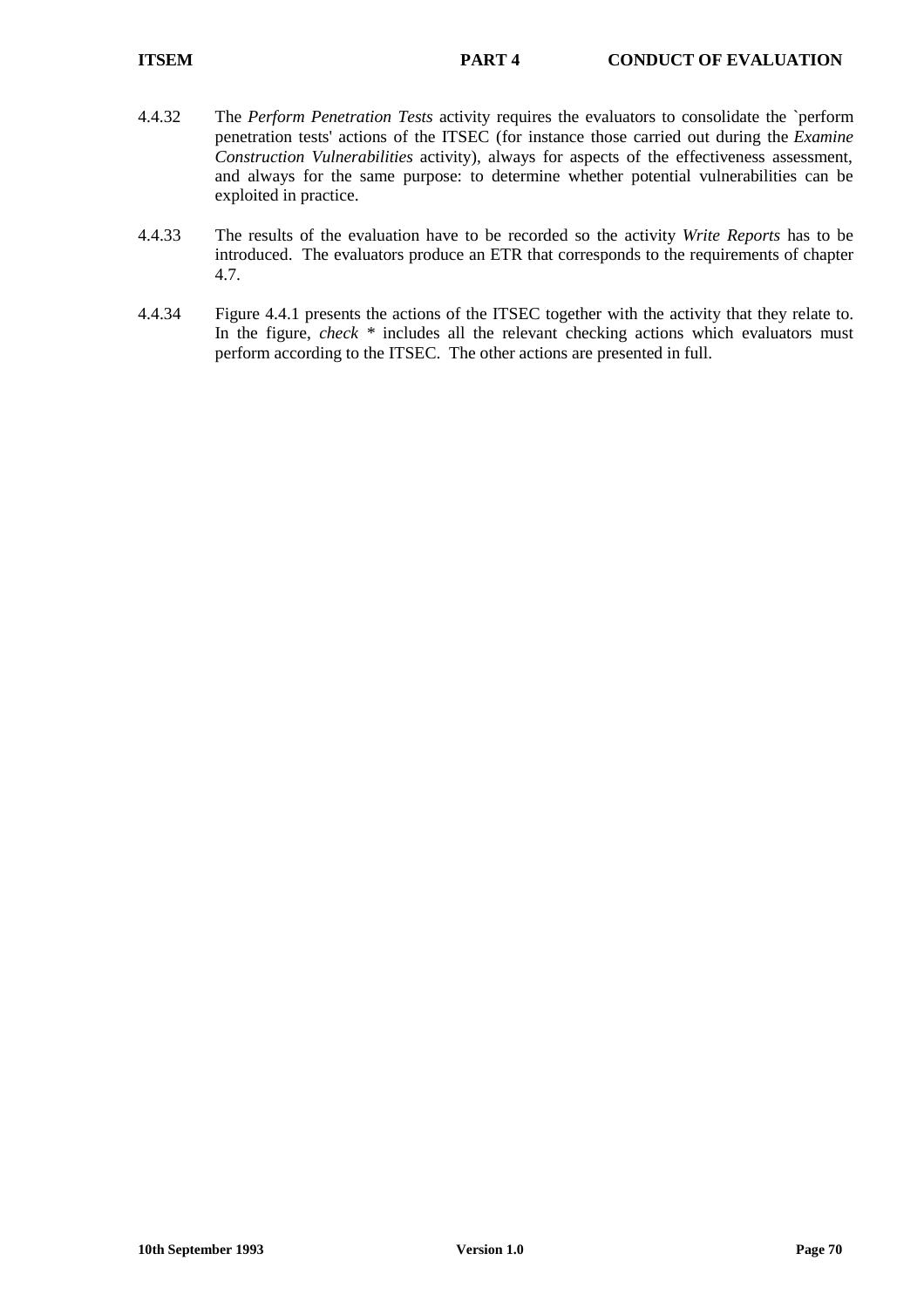| Figure 4.4.1 Activities And Their Associated ITSEC Evaluator Actions                                                              |                                                                                                                                                                                                      |  |  |  |  |
|-----------------------------------------------------------------------------------------------------------------------------------|------------------------------------------------------------------------------------------------------------------------------------------------------------------------------------------------------|--|--|--|--|
| Activity                                                                                                                          | Action                                                                                                                                                                                               |  |  |  |  |
| <b>Check Suitability Analysis</b>                                                                                                 | $Check *$                                                                                                                                                                                            |  |  |  |  |
| <b>Check Binding Analysis</b>                                                                                                     | Check *                                                                                                                                                                                              |  |  |  |  |
| <b>Examine Strength Of Mechanisms</b>                                                                                             | Check *                                                                                                                                                                                              |  |  |  |  |
| <b>Examine Construction Vulnerabilities</b>                                                                                       | Check *, Perform an independent vulnerability analysis, taking into<br>account both the listed and any other known construction<br>vulnerabilities found during evaluation                           |  |  |  |  |
| Examine Ease Of Use                                                                                                               | Check *, Repeat any configuration and installation procedure to check<br>that the TOE can be configured and used securely, using only the user<br>and administration documentation for guidance      |  |  |  |  |
| <b>Examine Operational Vulnerabilities</b>                                                                                        | Check *, Perform an independent vulnerability analysis, taking into<br>account both the listed and any other known operational vulnerabilities<br>found during evaluation                            |  |  |  |  |
| <b>Check The Requirements</b>                                                                                                     | Check *                                                                                                                                                                                              |  |  |  |  |
| Check The Architectural Design                                                                                                    | Check <sup>*</sup>                                                                                                                                                                                   |  |  |  |  |
| Check The Detailed Design                                                                                                         | Check *                                                                                                                                                                                              |  |  |  |  |
| Check The Implementation                                                                                                          | Check *                                                                                                                                                                                              |  |  |  |  |
|                                                                                                                                   | Use the library of test programs to check by sampling the results of<br>tests                                                                                                                        |  |  |  |  |
|                                                                                                                                   | Perform additional tests to search for errors                                                                                                                                                        |  |  |  |  |
|                                                                                                                                   | Investigate any suspected inconsistencies between source code and<br>executable code found during testing using the sponsor supplied tools                                                           |  |  |  |  |
| <b>Check The Development Environment</b><br><b>Configuration Control</b><br>Prog. Languages And Compilers<br>Developer's Security | Check *, Use the developers tools to create selected parts of the<br>TOE and compare with the submitted version of the TOE<br>Check $*$<br>Check <sup>*</sup><br>Search for errors in the procedures |  |  |  |  |
| <b>Check The Operational Documentation</b>                                                                                        | Check $*$                                                                                                                                                                                            |  |  |  |  |
| <b>Check The Operational Environment</b><br>Delivery And Configuration<br>Start-up And Operation                                  | Check <sup>*</sup><br>Search for errors in the system generation procedures<br>Check $*$<br>Search for errors in the procedures                                                                      |  |  |  |  |
| Perform Penetration Testing                                                                                                       | (Strength of Mechanisms) Perform penetration testing where<br>necessary to confirm or disprove the claimed minimum strength of<br>mechanisms                                                         |  |  |  |  |
|                                                                                                                                   | (Construction Vulnerabilities) Perform penetration testing to confirm<br>or disprove whether the known vulnerabilities are actually<br>exploitable in practice                                       |  |  |  |  |
|                                                                                                                                   | (Ease of Use) Perform other testing where necessary to confirm or<br>disprove the ease of use analysis                                                                                               |  |  |  |  |
|                                                                                                                                   | (Operational Vulnerabilities) Perform penetration testing to confirm<br>or disprove whether the known vulnerabilities are actually<br>exploitable in practice                                        |  |  |  |  |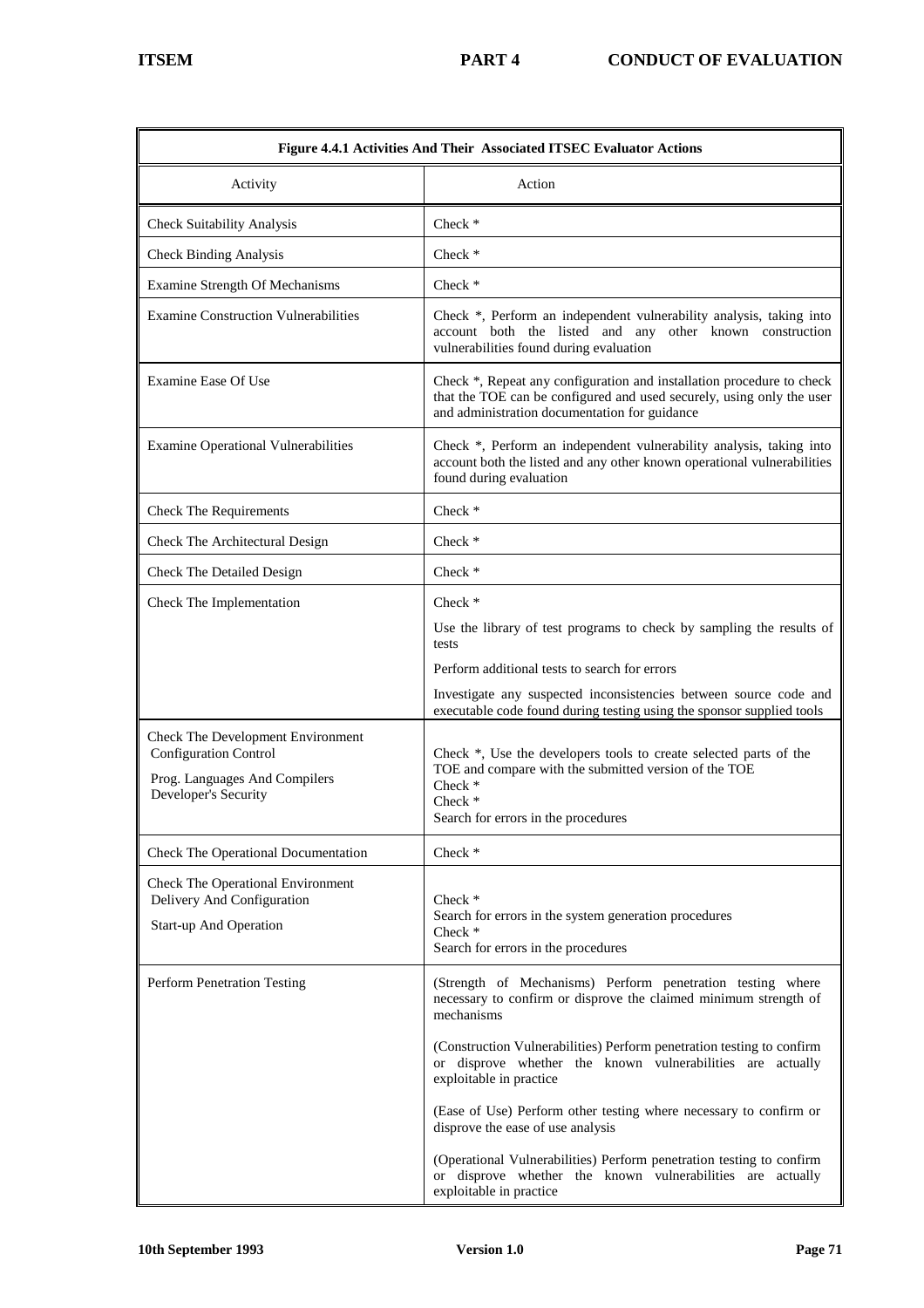#### **Generic Evaluation Work Programme**

- 4.4.35 The ITSEC introduces an implicit ordering of the activities by, for instance, stating that correctness and effectiveness are interleaved. However, this ordering needs to be made explicit.
- 4.4.36 The concept of an intermediate result is introduced to represent any information that is generated by the evaluators during one activity and used during another. It may be derived or copied from deliverables but is used solely by evaluators to perform their functions. These intermediate results should be recorded to aid **repeatability** and future re-evaluation. Intermediate results can be used to derive generic dependencies between evaluation activities and therefore to derive a schedule for the relevant activities.
- 4.4.37 Some intermediate results are directly derived from deliverables. These are:
	- a) the threats identified in the security target;
	- b) the external security measures identified in the security target;
	- c) the security enforcing functions identified in the security target;
	- d) the security relevant events identified from the requirements;
	- e) the components in the architectural design (and their types security enforcing, security relevant or other);
	- f) the security relevant functions identified in the design;
	- g) the security mechanisms identified in the deliverables;
	- h) the security administration functions identified in the operational documentation;
	- i) the critical security mechanisms identified in the strength of mechanisms analysis.
- 4.4.38 Other intermediate results arise from the extra work done by evaluators:
	- a) the potential construction vulnerabilities identified by the evaluators;
	- b) the potential operational vulnerabilities identified by the evaluators;
	- c) the errors identified by the evaluators;
	- d) the penetration tests defined by the evaluators;
	- e) the exploitable vulnerabilities identified by the evaluators.
- 4.4.39 Finally, the ETR produced during the evaluation is a result.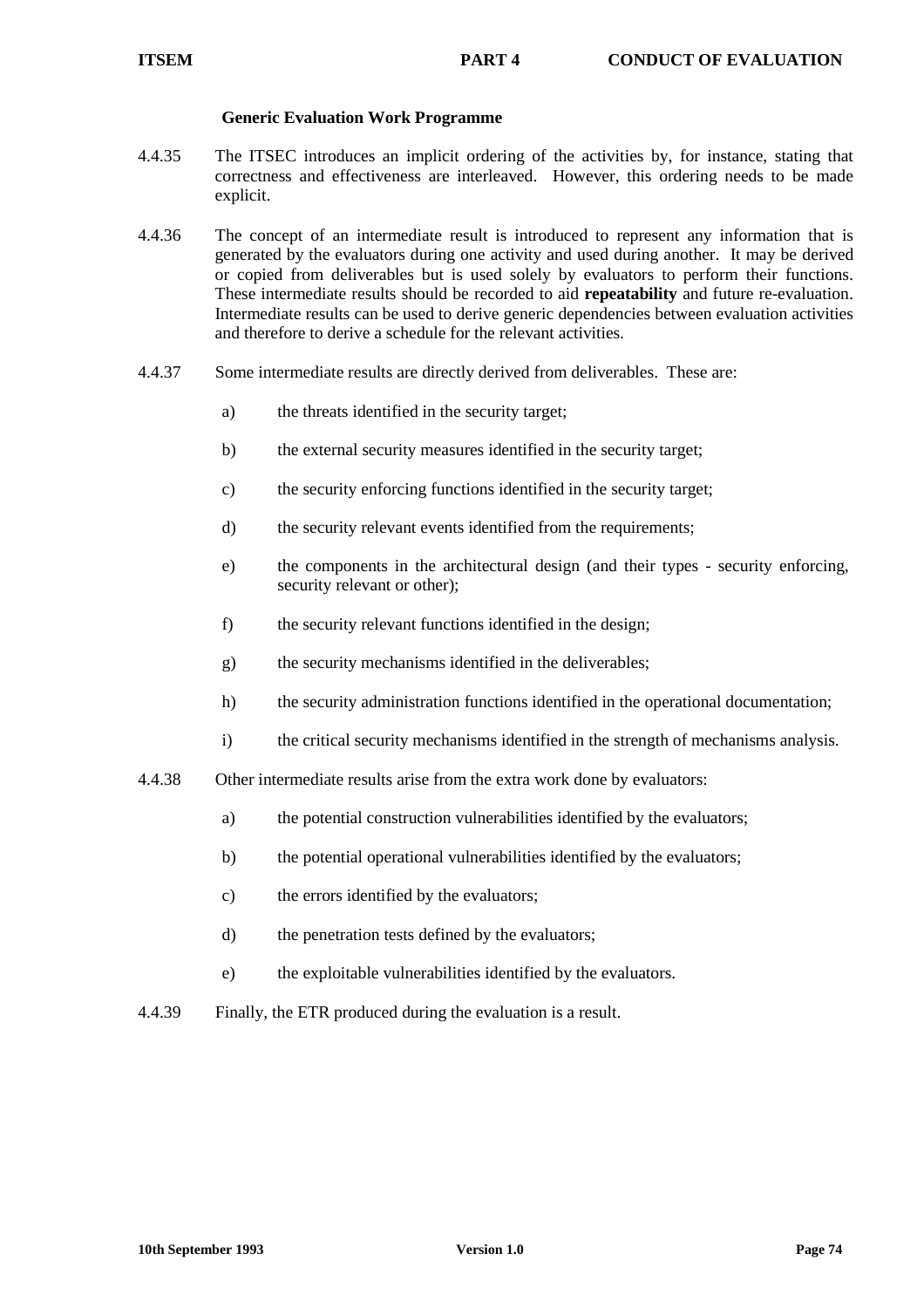- 4.4.40 Figure 4.4.2 presents a table of the evaluation activities and evaluation products. The evaluation products are either output from an activity (represented by `O') or input to an activity (represented by `I') for use during that activity. The output from an activity may be either a complete product or a contribution to an evaluation product produced by another activity. For instance several effectiveness activities contribute to the construction vulnerability list produced by the evaluators which subsequently provides the input to penetration testing.
- 4.4.41 The evaluation activities therefore not only address the relevant developer deliverables but also the evaluation products. For instance the Examine Construction Vulnerabilities activity requires that the evaluators examine the output from the Examine Strength Of Mechanisms activity as well as the developer's own List Of Known Vulnerabilities In Construction.
- 4.4.42 Sequencing dependencies are identified through the application of the following rules:
	- a) All activities which output or contribute to an evaluation product must be completed before any activity using that evaluation product can itself complete.
	- b) For any activity to be complete, it must have considered all relevant evaluation products (note that this does not rule out partially performing activities for later completion; for instance a subset of SEFs and components may be penetration tested before other SEFs have been checked at implementation).
- 4.4.43 For example, the activity Perform Penetration Testing cannot be completed until the activity Check Suitability Analysis activity has been completed (see figure 4.4.3). This is because the Check Suitability Analysis activity may identify construction vulnerabilities which the evaluators have to take into account during the Examine Construction Vulnerabilities activity. The evaluators' list of construction vulnerabilities will then be used to identify penetration tests that are carried out as part of the Perform Penetration Testing activity in order to ascertain whether the vulnerabilities are exploitable or not.
- 4.4.44 Using the dependencies identified in figure 4.4.2 and rules (a) and (b) above, a diagram can be constructed (see figure 4.4.4) showing the typical sequence for completion of the activities.
- 4.4.45 Figure 4.4.4 therefore represents a `generic EWP'.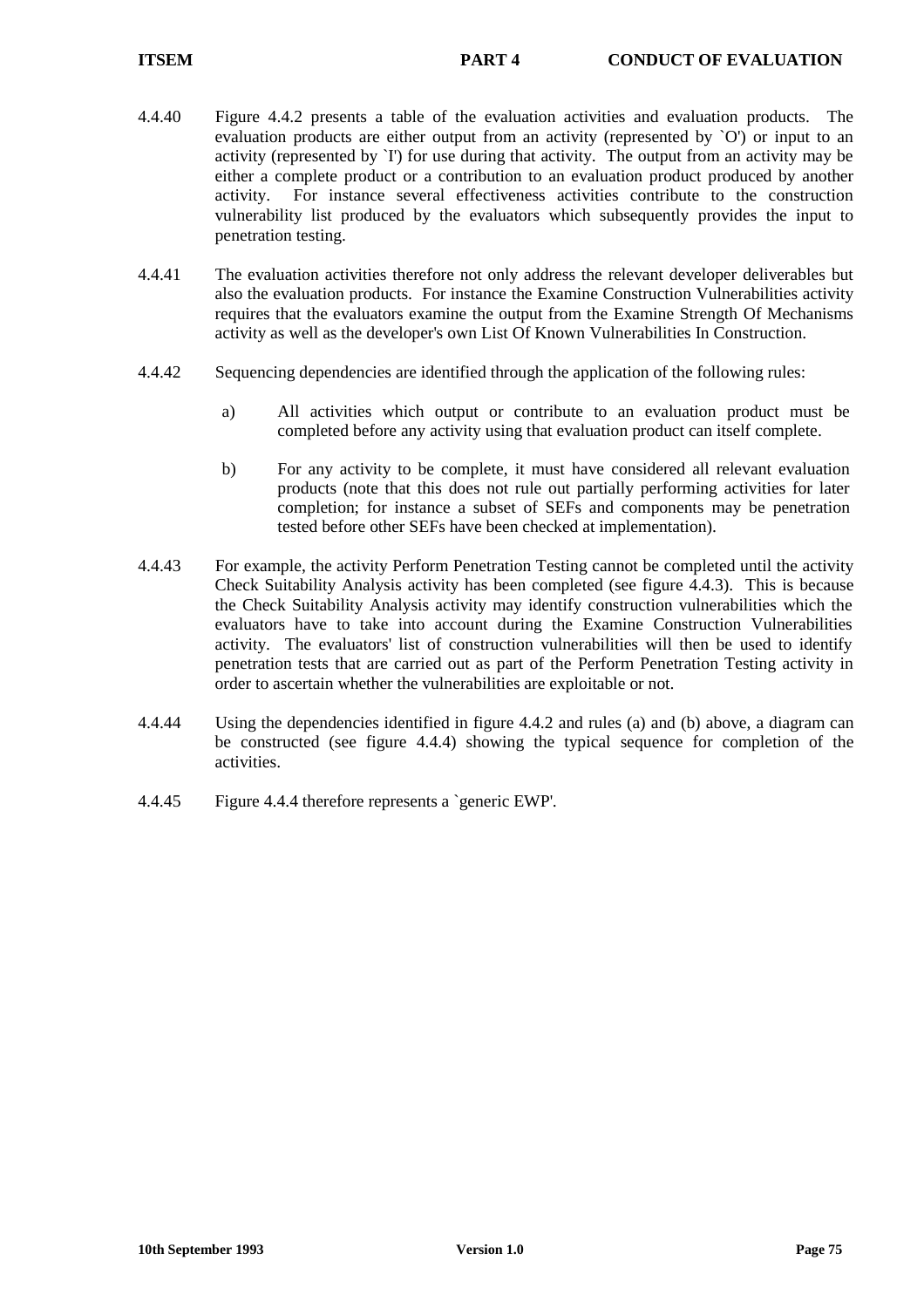| ITSEM | PART <sub>4</sub> | <b>CONDUCT OF EVALUATION</b> |
|-------|-------------------|------------------------------|
|       |                   |                              |

| Figure 4.4.2 Dependencies Between Activities |         |                                  |              |                                |                                          |                   |                          |                               |                  |             |             |                |                             |                      |             |
|----------------------------------------------|---------|----------------------------------|--------------|--------------------------------|------------------------------------------|-------------------|--------------------------|-------------------------------|------------------|-------------|-------------|----------------|-----------------------------|----------------------|-------------|
| Activity /<br>Intermediate<br>Result         | Threats | External<br>Security<br>Measures | <b>SEFs</b>  | Security<br>Relevant<br>Events | Components<br>(inc. basic<br>components) | Security<br>Mechs | Security<br>Admin<br>Fns | Critical<br>Security<br>Mechs | Constr.<br>Vulns | <b>SRFs</b> | Vulns       | Oper. Errors   | Penetration<br><b>Tests</b> | Exploitable<br>Vulns | <b>ETR</b>  |
| Requirements                                 | O       | $\overline{O}$                   | $\mathbf{O}$ | $\mathbf O$                    |                                          | $\mathbf{O}$      |                          |                               |                  |             | $\mathbf O$ | $\mathcal{O}$  |                             |                      |             |
| Architecture                                 |         |                                  |              | $\overline{O}$                 | $\mathbf{O}$                             |                   |                          |                               |                  | $\mathbf O$ |             | $\mathbf O$    |                             |                      |             |
| Design                                       |         |                                  |              | $\overline{O}$                 | $\Omega$                                 | $\Omega$          |                          | $\mathbf{O}$                  |                  | $\mathbf O$ |             | $\mathbf O$    |                             |                      |             |
| Implementation                               |         |                                  |              | $\overline{O}$                 | $\Omega$                                 |                   |                          |                               |                  |             |             | $\mathbf O$    |                             |                      |             |
| Development<br>Environment                   | $\ast$  |                                  |              |                                |                                          |                   |                          |                               |                  |             |             | $\overline{O}$ |                             |                      |             |
| Operational<br>Documentation                 |         |                                  |              |                                |                                          |                   | $\Omega$                 |                               |                  |             |             | $\mathbf O$    |                             |                      |             |
| Operational<br>Environment                   |         |                                  |              |                                |                                          |                   |                          |                               |                  |             |             | $\mathbf O$    |                             |                      |             |
| Suitability                                  |         |                                  |              |                                |                                          |                   |                          |                               | $\overline{O}$   |             |             |                |                             |                      |             |
| Binding                                      |         |                                  |              |                                |                                          |                   |                          |                               | $\mathcal{O}$    |             |             |                |                             |                      |             |
| SoMs                                         |         |                                  |              |                                |                                          |                   |                          | $\Omega$                      | $\mathbf{O}$     |             |             |                | $\mathbf{O}$                |                      |             |
| Construction<br>Vulnerabilities              |         |                                  |              |                                |                                          |                   |                          |                               |                  |             |             |                | $\Omega$                    |                      |             |
| Ease Of Use                                  |         |                                  |              |                                |                                          |                   |                          |                               |                  |             | $\mathbf O$ |                | $\mathcal{O}$               |                      |             |
| Operational<br>Vulnerabilities               |         |                                  |              |                                |                                          |                   |                          |                               |                  |             | I           |                | $\mathbf{O}$                |                      |             |
| Pen. Tests                                   |         |                                  |              |                                |                                          |                   |                          |                               |                  |             |             |                |                             | O                    |             |
| <b>Write ETR</b>                             |         |                                  |              |                                |                                          |                   |                          |                               |                  |             | I           |                |                             |                      | $\mathbf O$ |

Key: \* indicates that threats to the development environment may or may not be documented in the security target SEF: Security Enforcing Function I indicates that an activity requires an intermediate result as an input........................................... SRF: Security Relevant Function O indicates that an activity produces an intermediate result as an output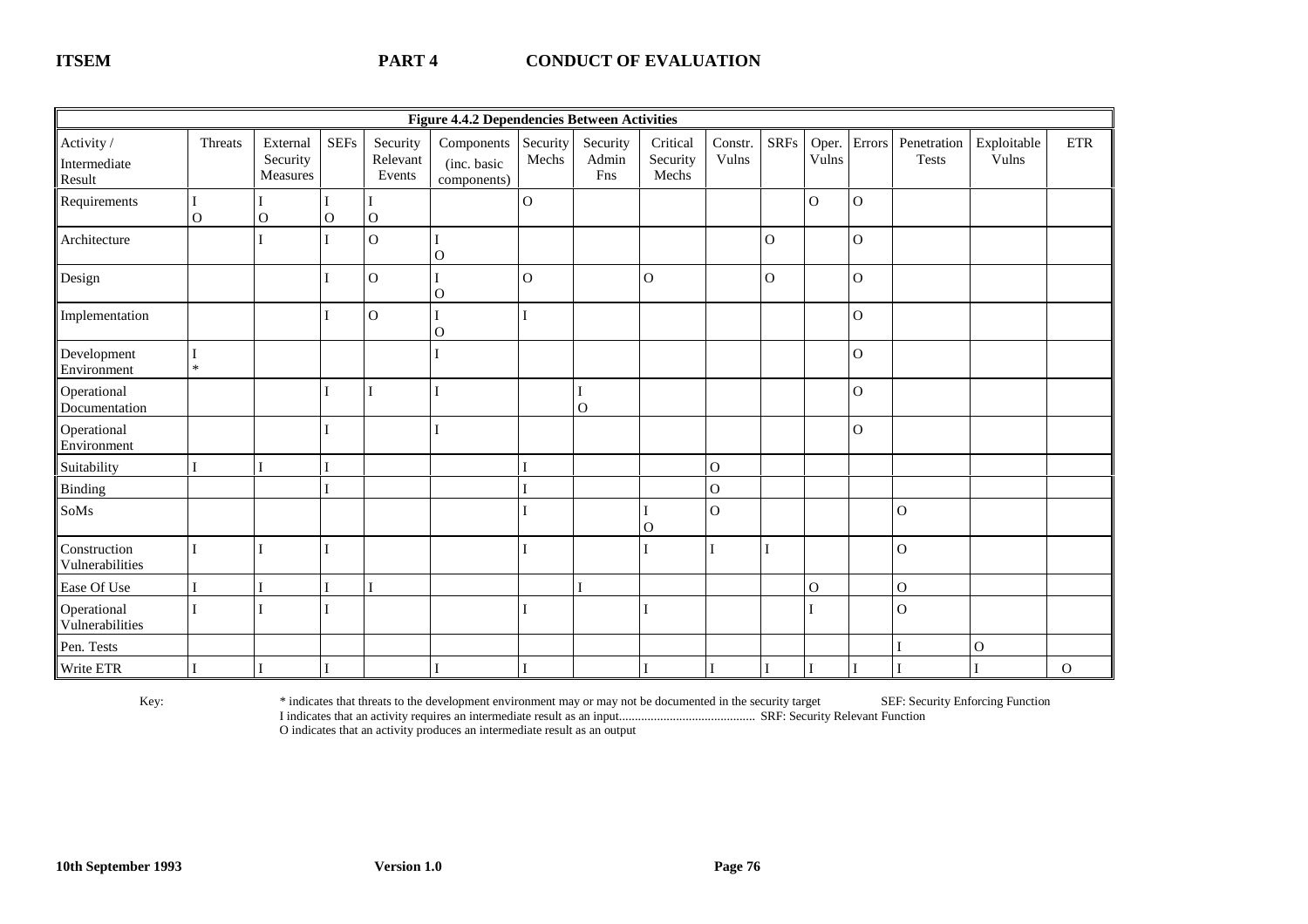

**Figure 4.4.3 Example Activity Dependencies**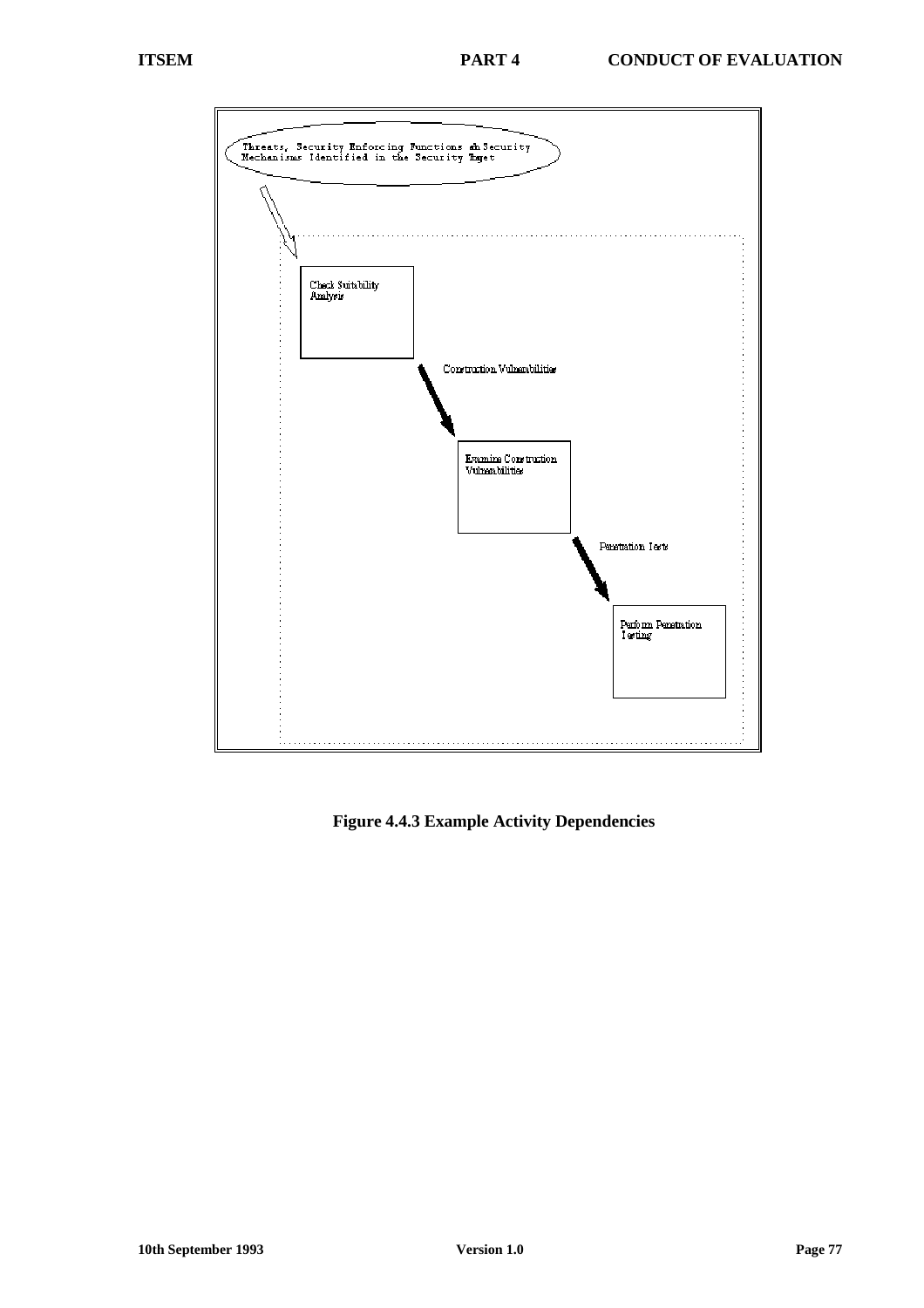

**Figure 4.4.4 A Generic Evaluation Work Programme**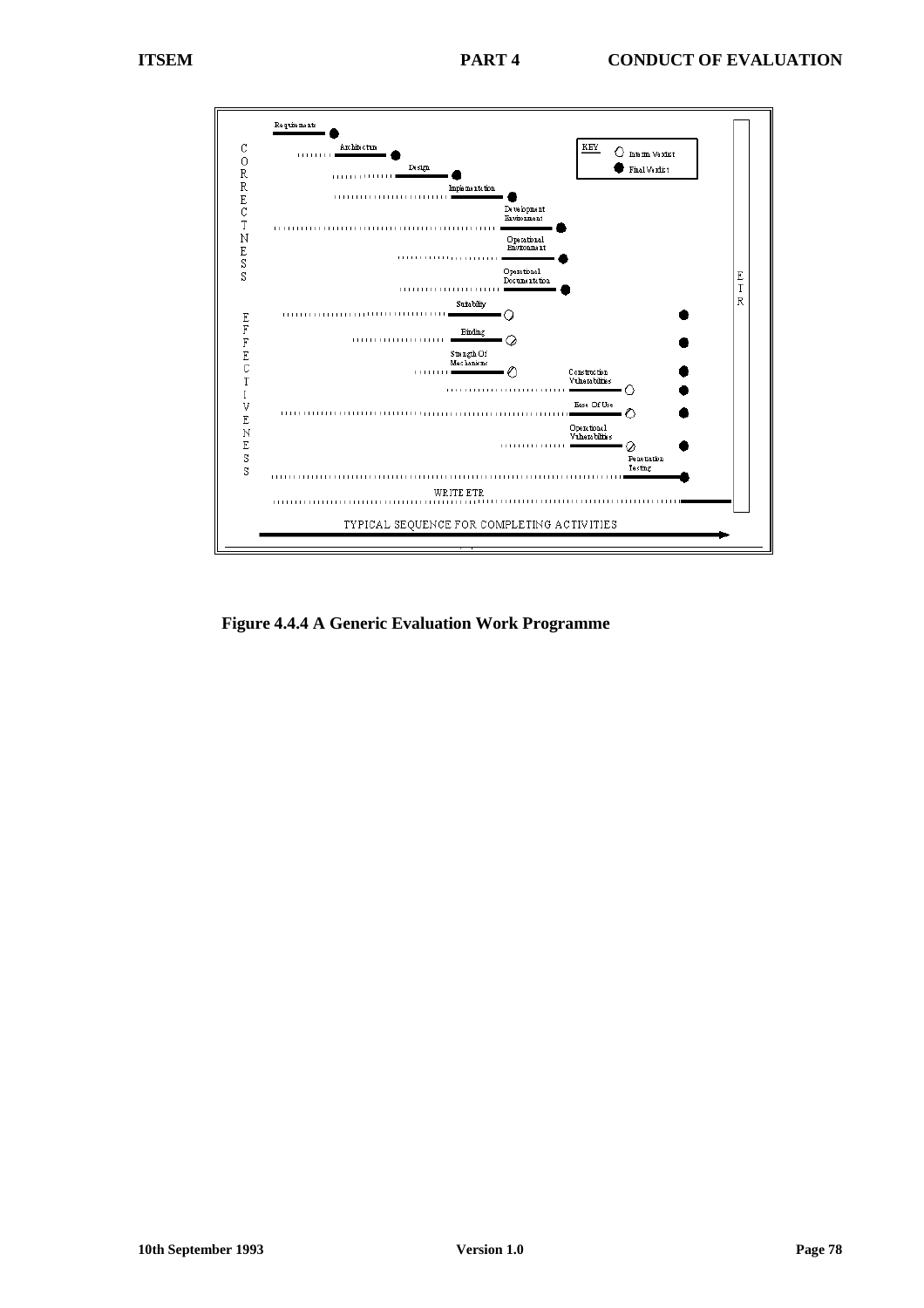#### **Constructing Evaluation Work Programmes**

- 4.4.46 Before starting on the conduct of an evaluation, the evaluators should be clear about what work is required. This implies a need for a plan of the work to be performed -i.e. an EWP.
- 4.4.47 In order to plan and report the evaluation work in a manageable way, the concept of a work package is required. The work package represents a unit of work that is carried out by the evaluators.
- 4.4.48 An activity may be divided into several work packages or several activities may be performed in one work package.
- 4.4.49 In developing specific EWPs from the generic EWPs discussed above, specific features of an evaluation will need to be incorporated into its plan. Such features include:
	- a) the target evaluation level and minimum strength of mechanisms rating;
	- b) specific names for deliverables; e.g. reference to the exact part of a document, or documents, which contain the architecture (see part 6, annex 6.A);
	- c) a specific set of abstraction levels for detailed design;
	- d) whether this is a re-evaluation and whether certified components of the TOE exist (this point is addressed in chapter 4.6);
	- e) whether the TOE is a system or a product;
	- f) the requirements for reporting, e.g. external meetings;
	- g) a deliverables list, giving a schedule of availability of deliverables from the sponsor;
	- h) whether re-evaluation information is required in the ETR.
- 4.4.50 The effect of the target evaluation level is profound. It is the evaluation level which determines the deliverables required by the evaluators, the content of the deliverables, and what the evaluators do to evaluate those deliverables.
- 4.4.51 For example, the ITSEC does not call for any analysis of source code at or below E2, and therefore the sponsor is under no obligation to provide this code to the evaluators (this is because some activities relevant to correctness will not be performed at lower evaluation levels).
- 4.4.52 On a small product evaluation to a low target evaluation level, on which the total evaluation effort is, perhaps, less than half a man-year over an elapsed period of two months, it might well be appropriate to have a single work package called *Examine The Architecture For Correctness*, or even one which combines this activity with *Do Binding Analysis* into a single package called `Architectural Assessment'.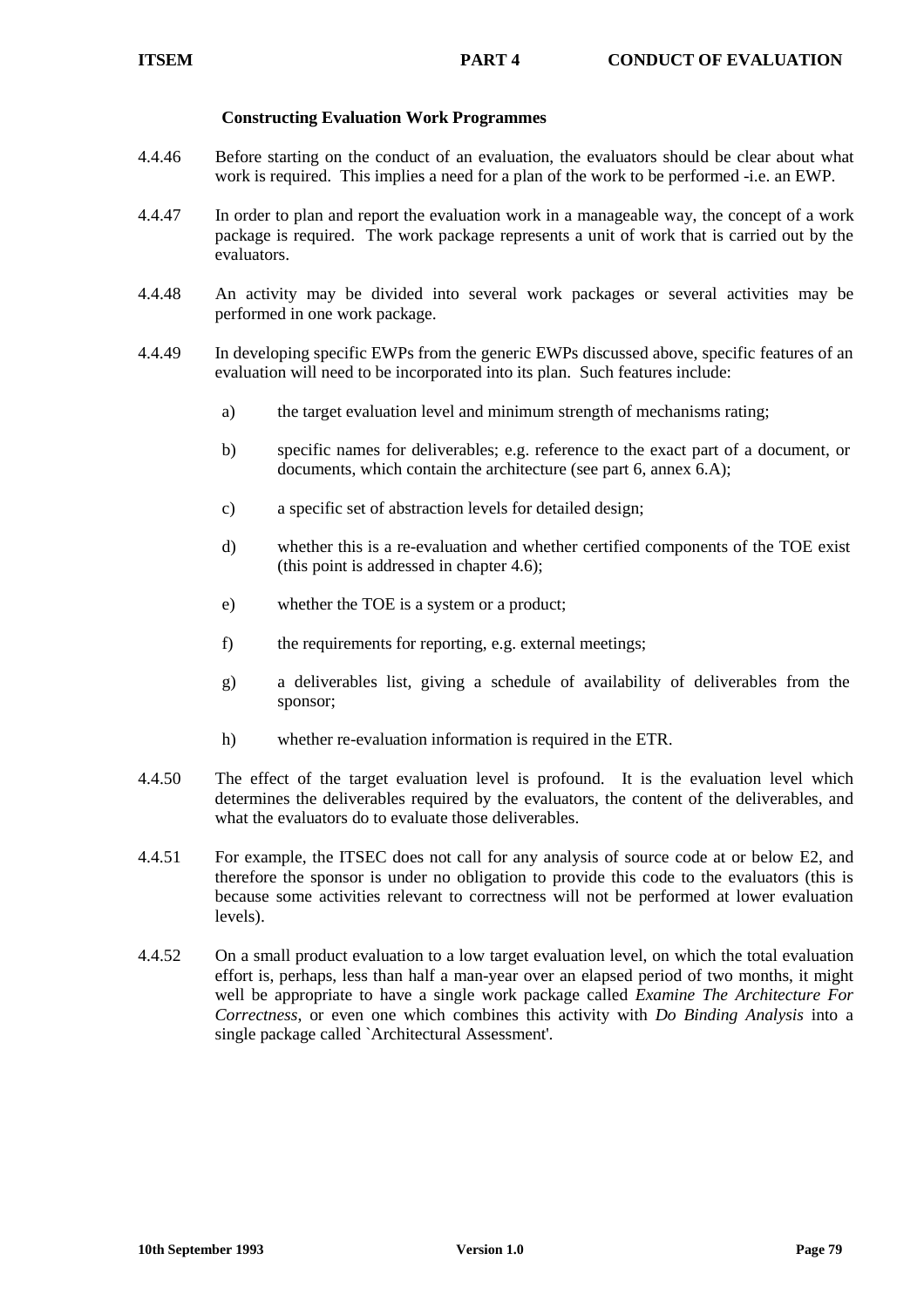- 4.4.53 By way of contrast, on a large distributed system to E6, where total evaluator effort could well be counted in many man-years, it would not be unreasonable to have a single work package simply for the one evaluator action of *Check That The Formal Arguments Are Valid*, since this may involve considerable checking of formal methods work.
- 4.4.54 An example of decomposing an activity into work packages would be that on a large system evaluation the *Perform Penetration Testing* activity might be implemented by work packages such as Prepare For And Specify Penetration Tests and Execute And Follow Up Penetration Tests.
- 4.4.55 Prepare For And Specify Penetration Tests would involve the administrative aspects (such as site access and office space - see part 6, annex 6.A) and the technical aspects of documenting a penetration test schedule and tests that conform to the requirements of the national scheme.
- 4.4.56 The Execute And Follow Up Penetration Tests work package would involve physically performing the documented penetration tests and recording the results. It may also involve following up any areas of suspected vulnerabilities in components of the system or re-testing components fixed as a result of uncovering vulnerabilities during previous penetration tests.
- 4.4.57 The issue of whether the TOE is a system or a product has technical repercussions (for instance checking the security target will involve slightly different work) and planning repercussions (for instance, a system may have several operational sites that need to be visited and penetration testing can only be performed at these sites within pre-planned timescales).
- 4.4.58 A product may be delivered to the ITSEF so that the evaluators have easy access to it for penetration testing; however, the operating environment and configuration to be evaluated would need to be emulated by the evaluators. Defining a `configuration for evaluation' is therefore particularly important for a product evaluation. This definition should be agreed between the evaluators and the sponsors. It must be documented in the ETR (see chapter 4.7).
- 4.4.59 The results of penetration testing are recorded in the ETR as described in chapter 4.7. They may also be stored in a local evaluation database. The storage of evaluation results is at the discretion of national schemes.
- 4.4.60 When a sponsor expects a TOE to be modified but wishes to maintain the certificate/certification report, he may request the evaluators to include information for **impact analysis** and re-evaluation in the optional chapter 7 of the ETR. This should be taken into account in the EWP.

# **Application of ITSEC**

## **Introduction**

4.4.61 The purpose of evaluation is to derive verdicts for a TOE's conformance to the ITSEC criteria. The certification process also produces verdicts: about whether the evaluation has conformed to the ITSEC/ITSEM, and whether the TOE has met the target ITSEC evaluation level.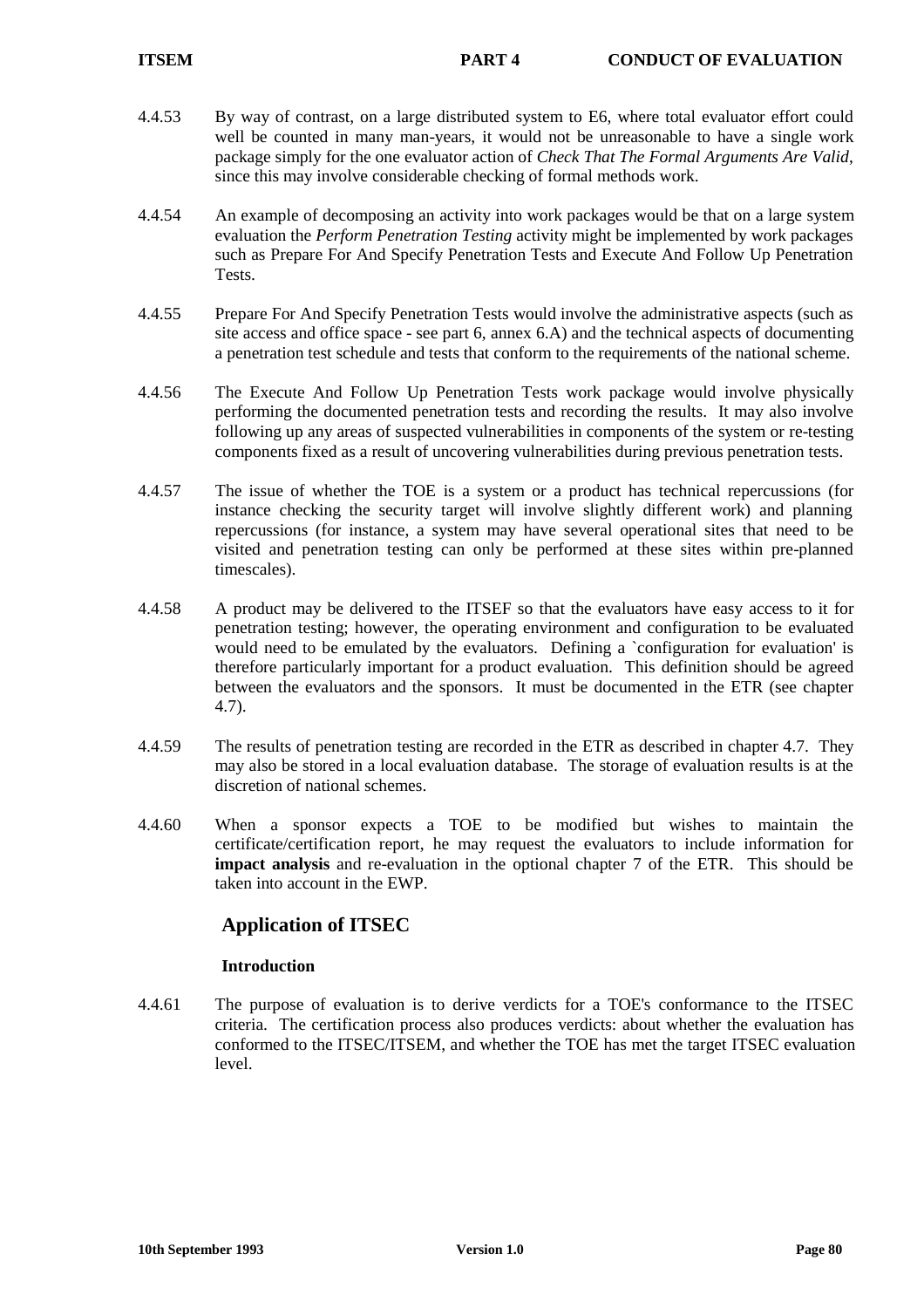4.4.62 This section is concerned with giving guidance to evaluators on applying the ITSEC to arrive at evaluation verdicts.

#### **Evaluator Verdicts**

- 4.4.63 A verdict results every time the evaluators complete an ITSEC evaluator action. A verdict can be one of *pass*, *fail* or *inconclusive*. For instance the action *check that the information provided meets all requirements for content, presentation and evidence* can produce verdicts as follows:
	- a) Pass if the information provided was found to meet all the requirements for content, presentation and evidence.
	- b) Fail if a noncompliance was found whereby the information provided did not meet all the criteria for content, presentation and evidence.
	- c) Inconclusive if the evaluators were unable to allocate a pass or fail verdict. This verdict indicates that the evaluator action is incomplete because, for example, the action was performed on a draft deliverable, or the evaluators could not understand part of the deliverable.
- 4.4.64 **If a fail verdict is arrived at, the evaluators must inform the appropriate bodies using the problem reporting mechanism**. It may be possible to agree with the sponsor some response which will address the problem. This, if successful, may cause the verdict to change.
- 4.4.65 All inconclusive verdicts must eventually be turned into pass or fail verdicts. If an inconclusive verdict is arrived at, the evaluators must agree with the sponsor some procedure for arriving at a conclusive verdict. This could involve waiting for a later representation; waiting for a later version of the same representation; or holding a meeting with the developer to discuss the technical issues involved. If no solution is found, then a fail verdict must be given.
- 4.4.66 A correctness verdict must be assigned to a development representation, e.g. the requirements or architectural design. A representation is assigned a pass verdict if all the evaluator actions performed on it produced a pass verdict. A representation is assigned a fail verdict if any evaluator action performed on it produced a fail verdict. An inconclusive verdict is assigned if the evaluator actions produced no fail verdicts, but did produce one or more inconclusive verdicts.
- 4.4.67 An effectiveness verdict must be assigned to every effectiveness aspect (e.g. ease of use or suitability). An interim verdict is derived from the evaluator actions performed upon the aspect in the same way as for correctness.
- 4.4.68 Note that each effectiveness aspect includes an evaluator action *check that the analysis has considered all of the information given in figure 4 for the evaluation level in question*. ITSEC figure 4 indicates that the operation representation must be considered for all evaluation levels. Also, penetration testing can reveal vulnerabilities against any of the effectiveness criteria. **Therefore, no final effectiveness verdict can be assigned until the penetration testing has been completed**.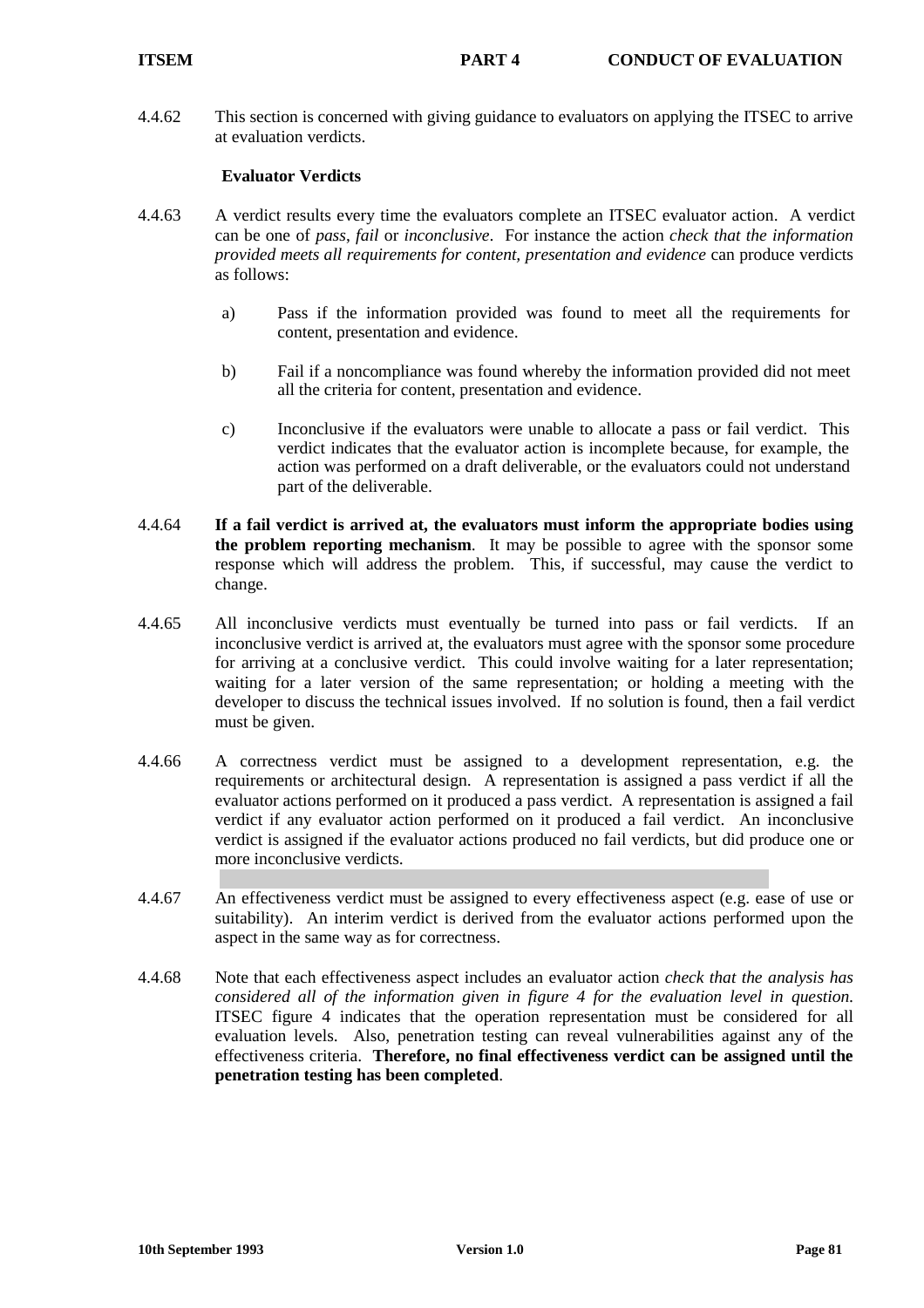- 4.4.69 The construction and operational vulnerability assessments require the evaluators to perform independent analyses, taking into account vulnerabilities found during evaluation. **This implies that these assessments cannot be completed until after the correctness evaluation**.
- 4.4.70 The interdependencies between evaluator actions are discussed in more detail in the *Generic Evaluation Work Programme* Section above.
- 4.4.71 The final conclusion of an evaluation is the result for the TOE as a whole. All inconclusive verdicts should be resolved (and replaced by pass or fail) for this to be arrived at.
- 4.4.72 It may be that a TOE can fail against the correctness criteria, but still be adequate for a lower evaluation level if that level does not include the criteria against which the TOE failed. In this case, it is possible to recommend the award of a lower level. If a TOE fails to achieve the claimed strength of mechanisms, it may be possible to award a lower strength of mechanisms. **If a TOE fails against any other effectiveness aspect, then the evaluators must fail the TOE**.
- 4.4.73 The developer can agree to amend a failed TOE or evaluation deliverables, including the security target. If the amendments are adequate, a fail verdict can be reversed.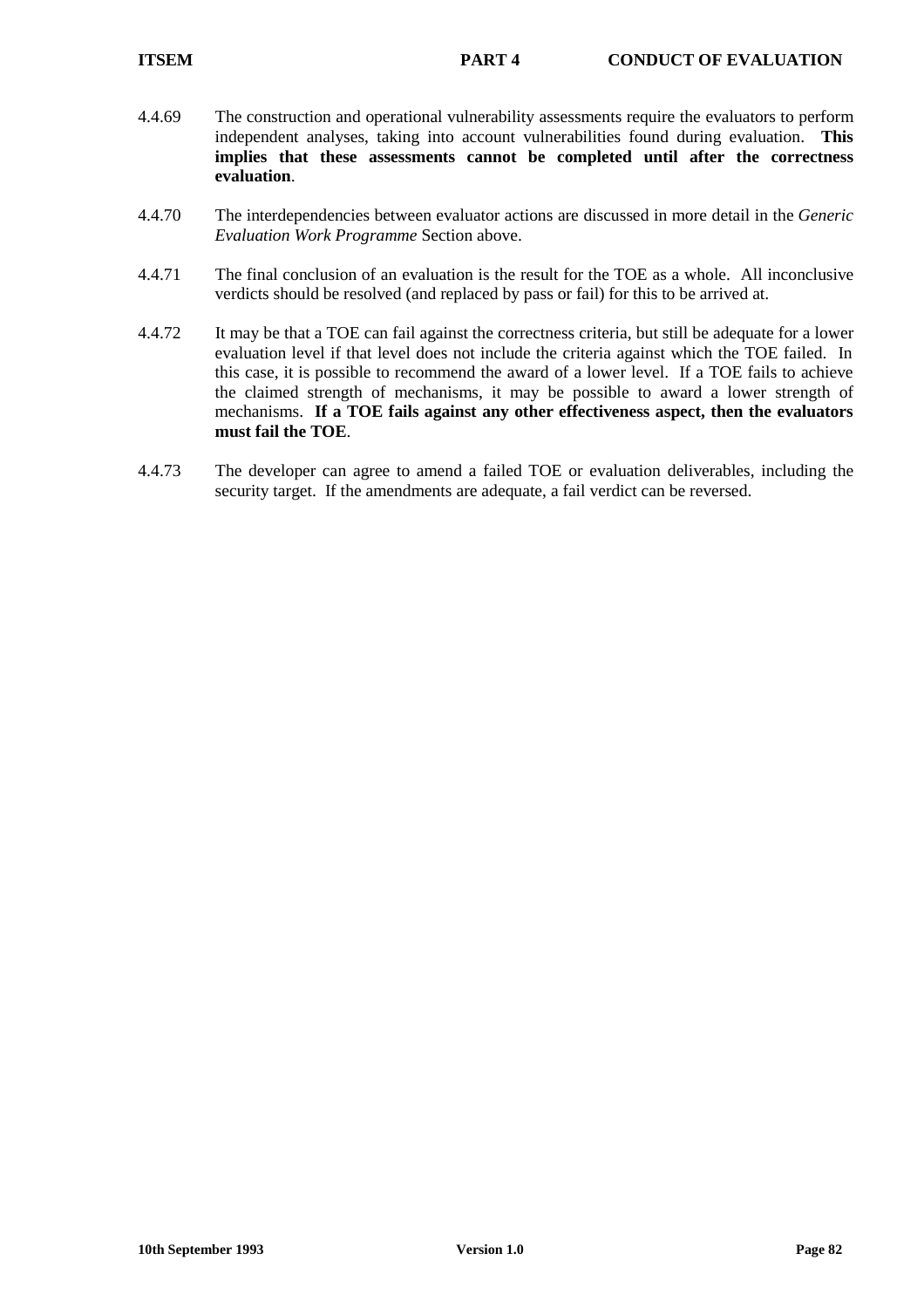# **Chapter 4.5 Evaluation Techniques and Tools**

# **Objectives for this Section**

- 4.5.1 Technical equivalence of evaluation results is supported by the use of standard procedures, including the use of a suitable evaluation technology. This implies the use of suitable techniques and tools.
- 4.5.2 During the evaluation process the evaluators can use evaluation techniques and tools in order to realise the EWP with the best cost/performance ratio, and in the shortest possible time. Use of such techniques and tools helps in achieving **objectivity**, repeatability and **reproducibility**. Part 6, annex 6.E gives general advice to evaluation tool builders.
- 4.5.3 The objective of this section is to describe both basic techniques, such as document reviewing, and animation, and also the techniques and tools that can be used to support them.
- 4.5.4 The objectives of this section are:
	- a) to cover the basic evaluation techniques;
	- b) to discuss the issues involved in selecting and using tools for evaluation;
	- c) to identify and describe different categories of techniques and tools and to indicate the likely relevance of each category to the evaluation activities.
- 4.5.5 It is not in the scope of the ITSEM to recommend particular techniques and tools; national standards may apply and the range of applicable techniques and tools is continually evolving. However, this section is provided to support the goal of technical equivalence of evaluation results.
- 4.5.6 No specific examples of techniques and tools are mandated as it is necessary to avoid any appearance of endorsing particular products.

# **Basic Evaluation Techniques**

#### **General**

4.5.7 This section covers the basic techniques of evaluation. These can be used for a wide variety of evaluation levels and TOEs.

## **Informal Examination**

4.5.8 The most basic evaluation technique is that of informal examination of documents.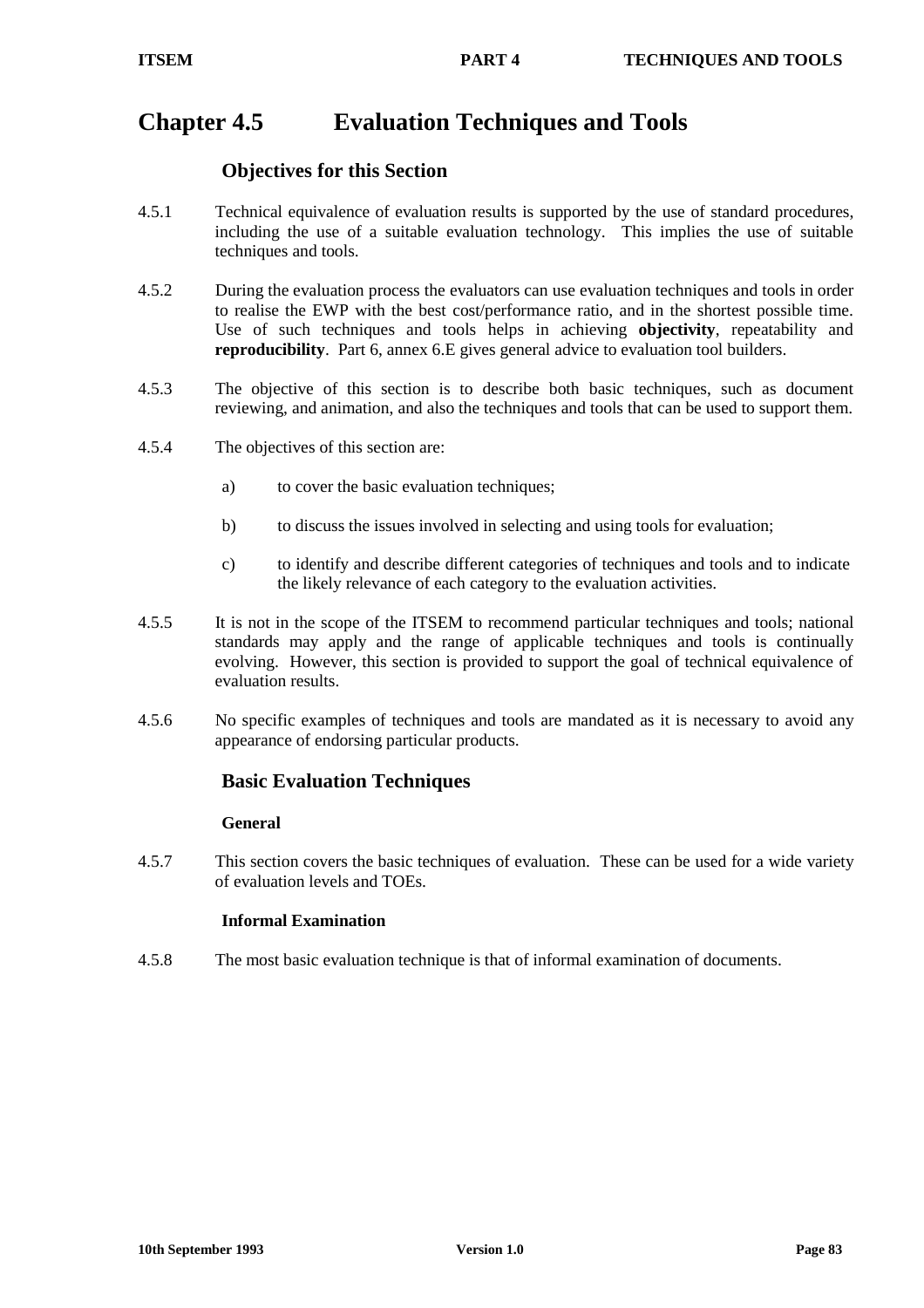- 4.5.9 This technique can be used for all the ITSEC *check* and *search* evaluator actions. With informal or non-machine-readable representations, there is little alternative to this method. There are certain dangers associated with the method, and the following guidelines are recommended to counter them:
	- a) Informal examination is not suitable for one person working alone for long periods of time because the quality of the results will deteriorate. Where possible, two evaluators should perform the work together.
	- b) **Evaluators performing informal examination must produce sufficient documentary evidence (e.g. intermediate results) to allow an assessment of their work to be made**.

#### **Compliancy Analysis**

- 4.5.10 A slightly more methodical technique is compliancy analysis. This is used to check two representations for consistency. The following steps are involved:
	- a) For each component of the higher representation, check (with the aid of the developer's traceability evidence where possible) that it is implemented correctly in the lower representation.
	- b) For each component in the lower representation, check that its existence is justified by the higher representation.
- 4.5.11 Again, the work is likely to be largely manual, in which case the guidelines above apply. In some cases, a database or hypertext system may be useful to keep track of the correspondence between representations.

#### 4.5.12 **Evaluators must be able to demonstrate that they have considered every relevant part of the TOE in their analysis.**

#### **Traceability Analysis**

- 4.5.13 Traceability analysis is one of the underlying principles of evaluation. Traceability analysis is used to describe the notion of correct refinement of security enforcing functions through the representations of the TOE until its ultimate embodiment in the form of executable code and electronic circuitry.
- 4.5.14 Assurance in the TOE is built up by the evaluators checking that the security enforcing functions of the security target are correctly refined throughout the Architectural Design, Detailed Design, Implementation and Operation of the TOE. Assurance therefore increases progressively as further representations of a TOE are checked for traceability (hence the number of representations, and their detail, progressively increases with evaluation level).
- 4.5.15 A basic technique of evaluation is therefore to trace each security enforcing function through the various representations of the TOE, up to and including, the TOE's operation.
- 4.5.16 This was indicated in the *generic evaluation work programme* section earlier by the many intermediate results concerned with traceability.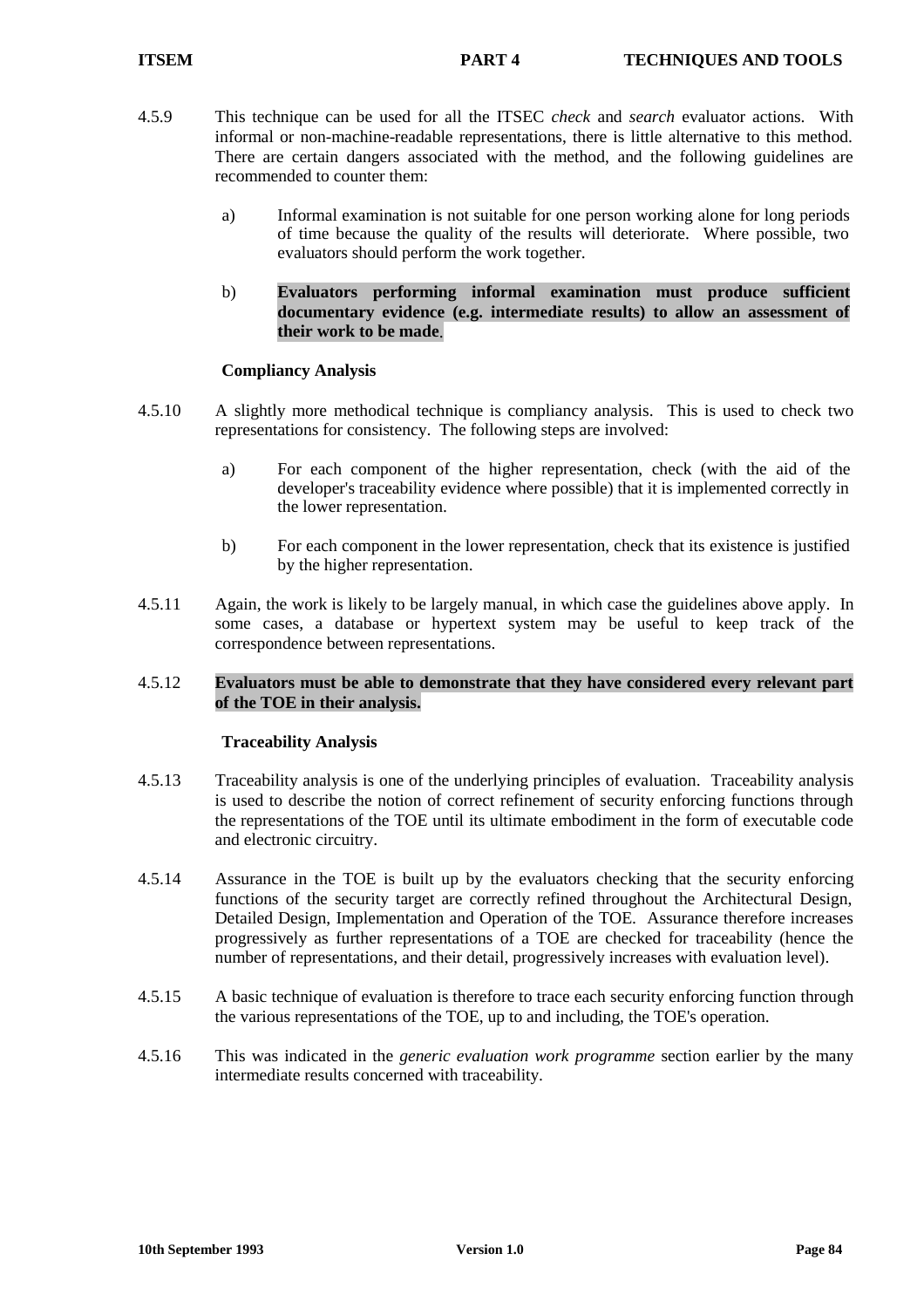#### **The Review Process**

4.5.17 The evaluation process involves a considerable amount of informal analysis. It is important to be able to demonstrate that this analysis has been done objectively. One way to do this is for each evaluator's work to be checked by others. This minimises the subjective element in the results. *The review process* described below is one approach to doing this checking, although a formal meeting may not be required.

#### 4.5.18 **All evaluation outputs (see chapter 4.7) must be reviewed.**

- 4.5.19 The review process should involve at least the following roles:
	- a) the evaluation leader, who is responsible for the technical conduct of the evaluation;
	- b) the author, the evaluator(s) who performed the analysis;
	- c) the moderator, who is responsible for independently assuring that the review is performed properly.
- 4.5.20 Other personnel can be involved, e.g. technical specialists, certification body representatives, other evaluators (particularly if the author and evaluation leader are the same person).
- 4.5.21 The review process goes through a number of phases:
	- a) When an evaluation output is complete, the evaluation leader arranges for a review meeting at a time convenient to all the attendees. The time of the meeting should be such as to allow all the attendees to thoroughly study the output.
	- b) Before the meeting, the attendees study the output and check it for errors.
	- c) During the meeting, the attendees discuss the output and any errors found. The attendees consider whether any changes are required to the output. In general, the meeting should concentrate on deciding where changes are required, rather than on exactly what the changes should be.
	- d) At the end of the meeting, the attendees decide whether the output is acceptable as it is, whether minor changes are required, or whether major changes are required which must be reviewed in a further review meeting.
	- e) The decision is recorded. If a unanimous agreement cannot be arrived at among the attendees, the evaluation leader's decision will apply. Dissenting opinions should, however, be recorded.

#### **Transcription**

4.5.22 Transcription, or modelling, is the translation of a representation into another notation. For instance, a Z schema may be animated in Prolog in order that the evaluators can understand all the subtleties of the original representation. Often the act of transcription is at least as beneficial for the evaluators in terms of understanding as the end product.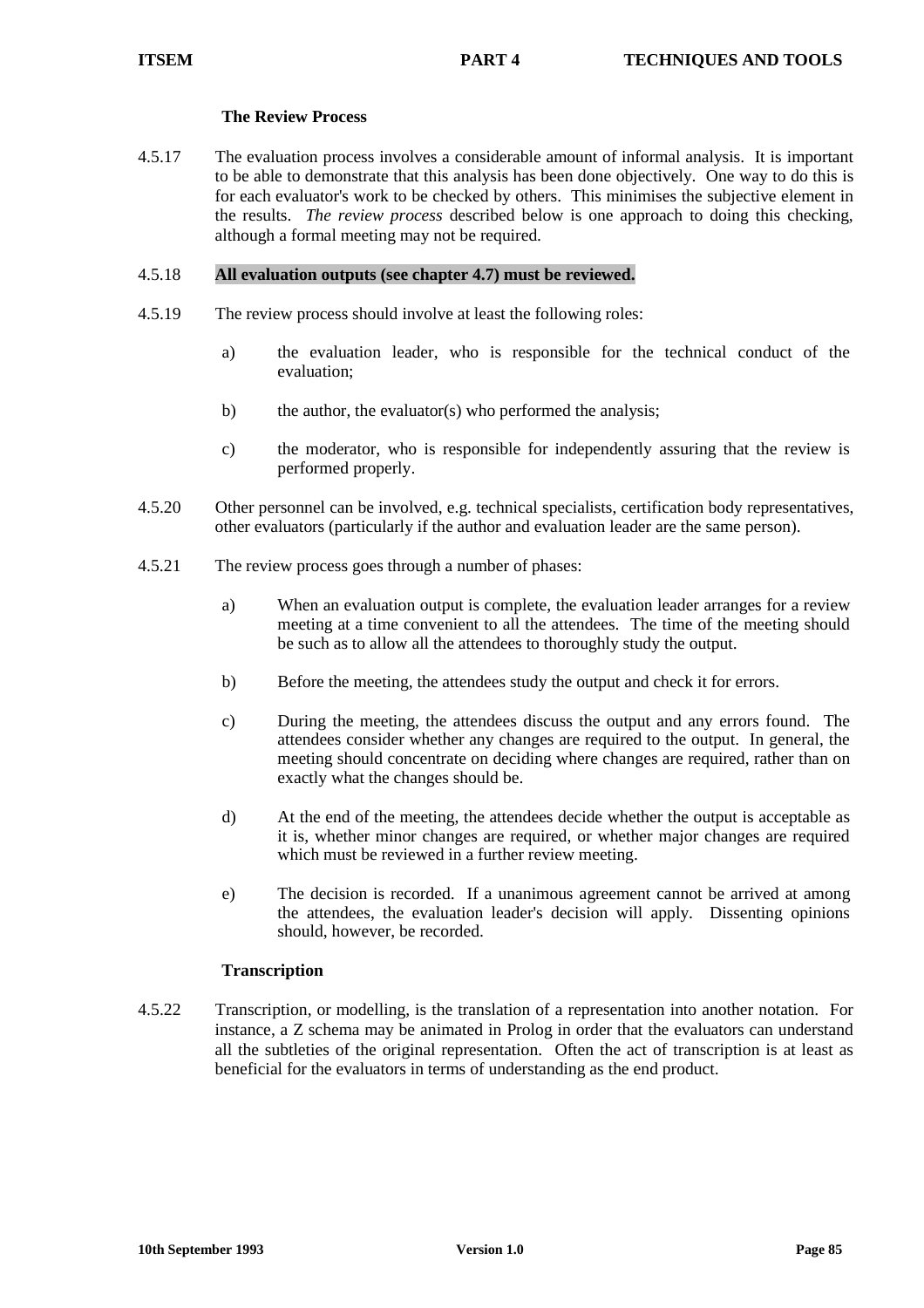#### **Failure Analysis**

- 4.5.23 A TOE which has availability requirements in its security target will be subject to a number of threats concerned with failure of the TOE. These threats can be either external hostile attempts to reduce the availability, or internal accidental threats resulting from the failure of the TOE itself.
- 4.5.24 External threats to availability can be considered during effectiveness assessment in the same way as external confidentiality or integrity threats. These analyses are concerned with the security functionality provided to counter an attack from outside the TOE.
- 4.5.25 Internal causes of availability loss need to be assessed using a technique which analyses the failure modes of the TOE. Such a technique is Failure Mode and Effects Analysis (FMEA) which is used in the reliability field to consider the reliability of equipments and systems. The FMEA technique is described in detail in a US military standard [MS1629A].
- 4.5.26 FMEA provides a standardised technique for considering all the failure modes of the TOE and their effect on the TOE's availability, taking into account any compensating provisions made in the TOE to counter the effects of failure.
- 4.5.27 The analysis identifies, for each component considered, its:
	- a) function;
	- b) failure modes and causes;
	- c) failure effects, at each representation;
	- d) failure detection method;
	- e) compensatory provisions;
	- f) resultant severity.
- 4.5.28 This technique can be used by evaluators to assess whether the TOE has adequate provisions to counter the threats to availability posed by its own failures.

# **Performing Performing Evaluator Activities**

#### **General**

4.5.29 Figure 4.4.1 specifies all the activities to be performed by evaluators. These are described below, and suitable techniques proposed. However, not all evaluator actions are covered in detail.

## **Check Suitability Analysis**

4.5.30 The main technique for this activity is informal examination.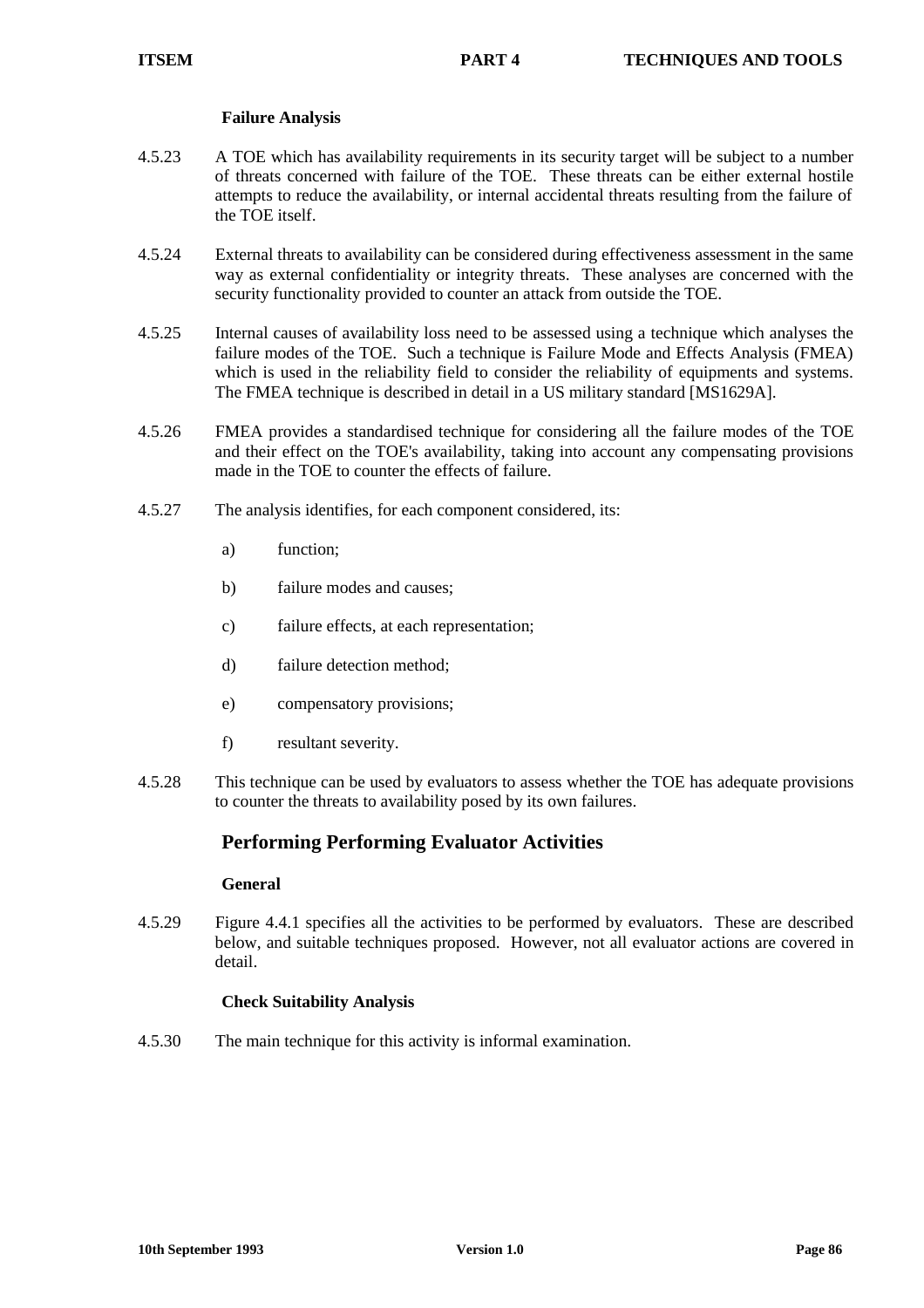#### **Check Binding Analysis**

- 4.5.31 The main technique for this activity is informal examination.
- 4.5.32 It may be necessary to search for covert channels in the TOE even if covert channels are not mentioned in the security target. Most techniques for covert channel analysis are based on the Shared Resource Matrix Method [SRMM]. Evaluators may find source code analysis tools, and matrix manipulation tools, of value when applying this method to a TOE.

#### **Examine Construction Vulnerabilities**

- 4.5.33 The main technique for checking the developer's analysis is informal examination.
- 4.5.34 **Evaluators are also required to perform their own analysis, based on vulnerabilities found during evaluation. This implies that evaluators must maintain a register of the problems found during evaluation. This must include problem reports, as well as minor correctness errors reported in a less formal way.**
- 4.5.35 The evaluators' analysis should address the following generic methods, which might be used to exploit a vulnerability:
	- a) change the predefined sequence of invocation of components;
	- b) execute an additional component;
	- c) use interrupts or scheduling functions to disrupt sequencing;
	- d) read, write or modify internal data directly or indirectly;
	- e) execute data not intended to be executed or make it executable;
	- f) use a component in an unexpected context, or for an unexpected purpose;
	- g) generate unexpected input for a component;
	- h) activate error recovery;
	- i) use implementation detail introduced in lower representations;
	- j) disrupt concurrence;
	- k) use interference between components which are not visible at a higher level of abstraction;
	- l) invalidate assumptions and properties on which lower-level components rely;
	- m) use the delay between time of check and time of use.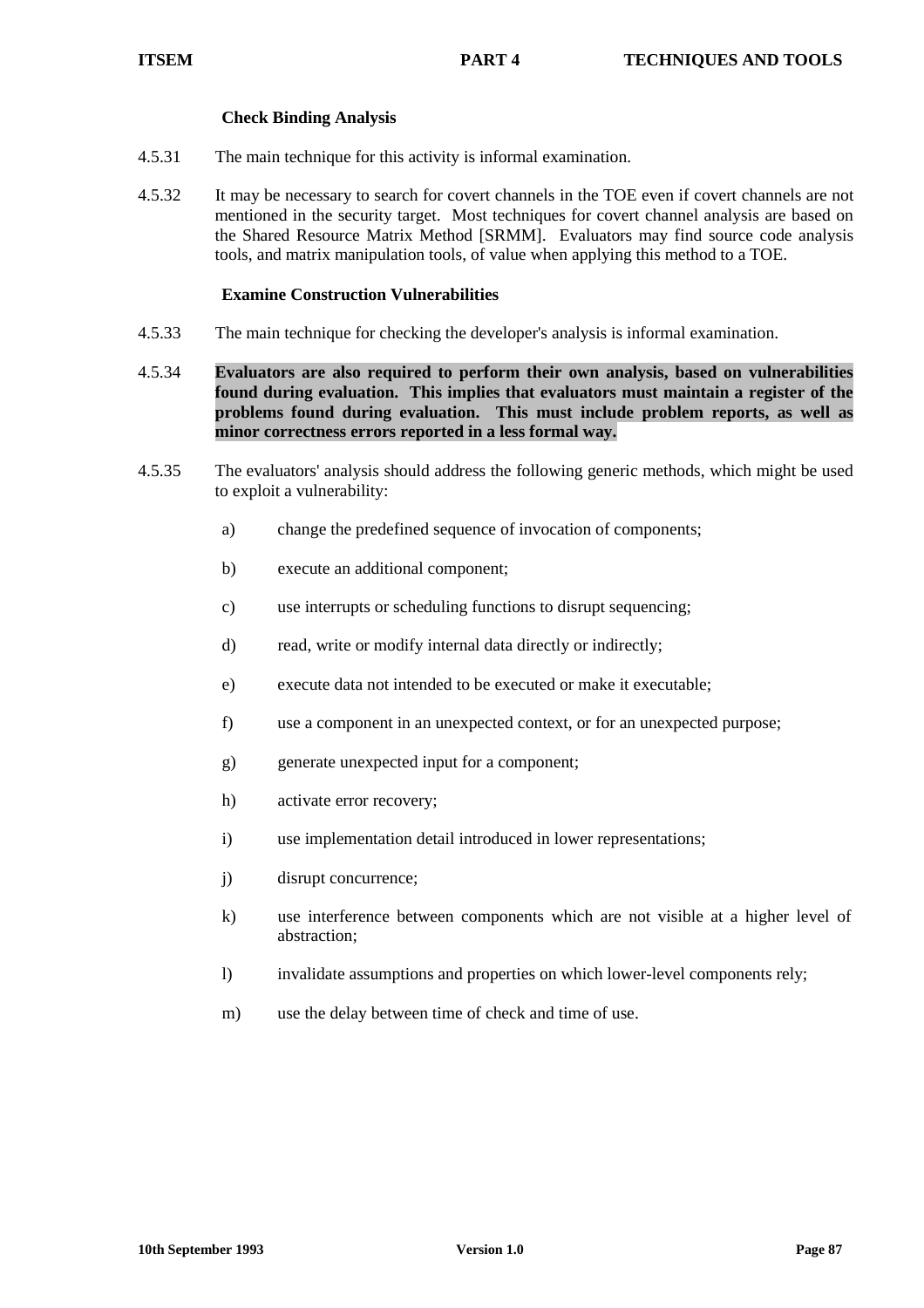4.5.36 The *operation* correctness evaluator actions can indicate construction vulnerabilities as well as operational ones. For instance, consideration of user commands described in user documentation might reveal that the objective of a countermeasure is defeated if the commands are given in an unexpected order. The vulnerability is a construction vulnerability, rather than an operational vulnerability, because it makes use of properties of the TOE which were introduced during its construction.

#### **Examine Strength of Mechanisms**

- 4.5.37 This activity is mainly performed by informal examination.
- 4.5.38 Cryptographic mechanisms are not rated by ITSEFs (see ITSEC Paragraph 3.23).
- 4.5.39 Part 6, annex 6.C discusses strength of mechanisms.

#### **Examine Ease of Use**

- 4.5.40 This activity is performed mainly by informal analysis.
- 4.5.41 The evaluators are required to repeat any configuration procedure to check that the TOE can be configured and used securely, using only the user and administration documentation for guidance. This will require access to the TOE.
- 4.5.42 For a product, this is unlikely to be a problem. For a system evaluation, this may be difficult because the TOE may already be configured and installed and it may not be possible for the evaluators to repeat the process. In this case, it is necessary to distinguish between:
	- a) Those parts of the installation and configuration which are only performed once. For these, it should be sufficient to check that the configuration and installation of the TOE were performed correctly. **If such parts of a TOE are re-installed or re-configured, the TOE must be re-evaluated**.
	- b) Those parts of the installation and configuration which may be altered later. **For these, the evaluators must repeat the installation and configuration procedures**. However, these parts do not need to be re-evaluated if they are reinstalled or re-configured.
- 4.5.43 Evaluators are required to *perform other testing where necessary to confirm or disprove the ease of use analysis*. This can be performed as part of the penetration testing activity.

#### **Examine Operational Vulnerabilities**

4.5.44 This is done using similar techniques to those of *Examine Construction Vulnerabilities.*

#### **Check the Requirements**

- 4.5.45 The main technique for this activity is informal examination of the security target.
- 4.5.46 At higher evaluation levels, evaluators can use animation tools to investigate complex parts of security targets.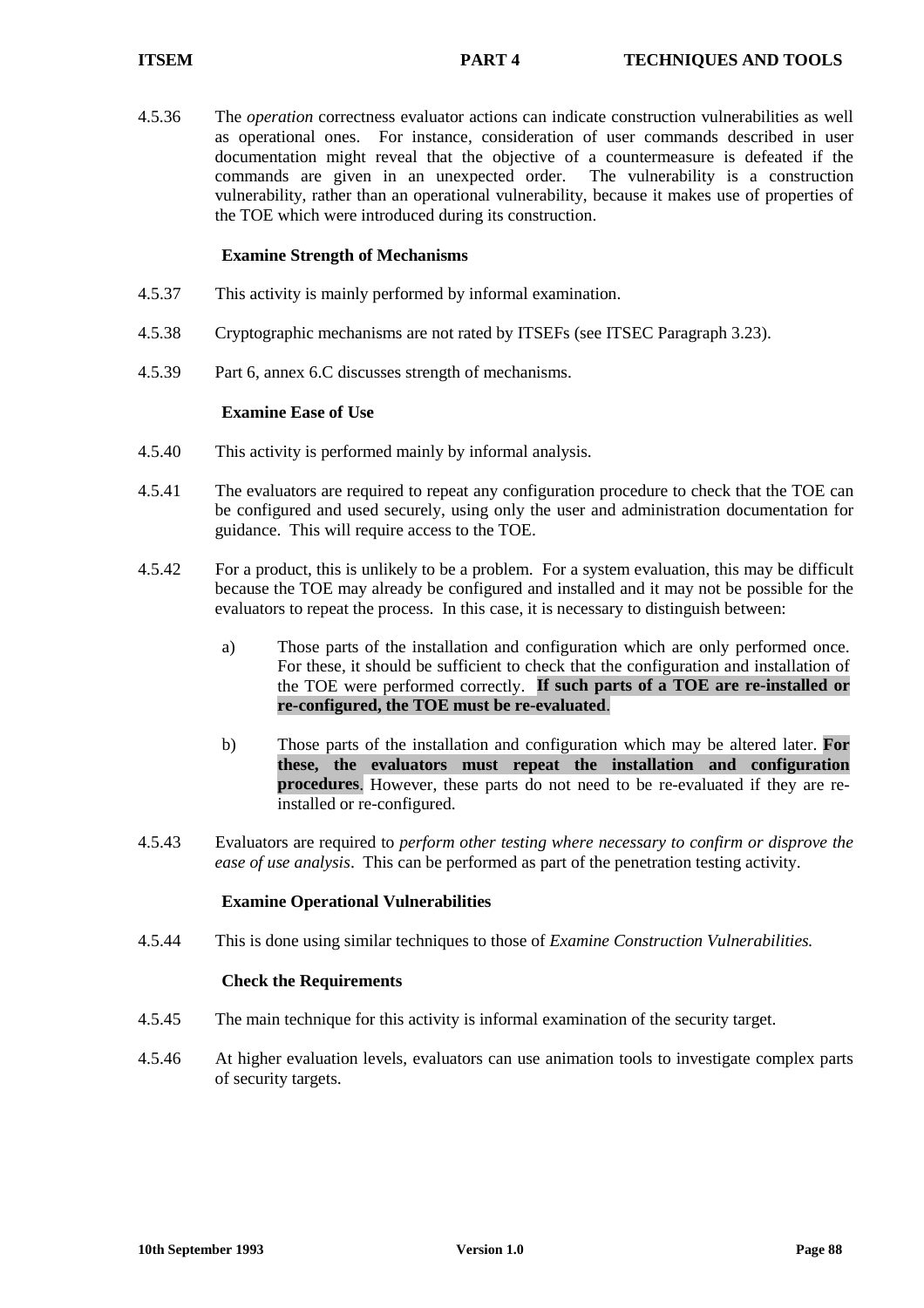- 4.5.47 When assessing the adequacy of formal descriptions at levels E4 and above, evaluators should consider the following questions:
	- a) Is the formal description at an acceptable level of abstraction, e.g. is it acceptable to describe a hardware gate in terms of classical logic (where the output of the gate is either 0 or 1) rather than ternary logic (where the output of the gate may be 0, 1 or undefined)?
	- b) Is the formal description expressed in an appropriate notation, e.g. is it acceptable to use, say, Z rather than CSP to describe a TOE which is composed of a number of concurrent, interacting processes?
	- c) Is the omission of any parts of the security target from the formal description justified, e.g. on the grounds that it is beyond the current state of the art for formal methods?
- 4.5.48 Security targets are discussed in part 6, annex 6.B.

#### 4.5.49 **If the sponsor requires re-evaluation information in chapter 7 of the ETR, the evaluators must gather the necessary information during this activity.**

#### **Check the Architectural Design**

- 4.5.50 The main techniques for this activity are informal examination or informal compliancy analysis. At higher evaluation levels (i.e. E4 and above), modelling may be appropriate.
- 4.5.51 At the E6 evaluation level, the developer is required to prove consistency between the formal architectural design and the formal model of the security policy. This can be evaluated by informal examination, or it may be possible to use automated proof checking tools.
- 4.5.52 **If the sponsor requires re-evaluation information in chapter 7 of the ETR, the evaluators must gather the necessary information during this activity.**
- 4.5.53 **Where the criteria call for descriptions to be in semiformal or formal notations, the evaluators must check that the notations which are used, and their manner of use, are appropriate. To do so they must compare the notation with the requirements in ITSEC Paragraphs 2.65 to 2.80 (Specification Style).**
- 4.5.54 For example, in checking that the notation is acceptable as a formal notation, evaluators can consider the following:
	- a) Is the notation to a recognised standard, or otherwise academically respectable (e.g. Z, CSP, VDM and HOL)?
	- b) Is the notation otherwise acceptable to the certification body?
	- c) Can the sponsor demonstrate that the notation does indeed possess a well-defined syntax and semantics?

#### 4.5.55 **The evaluators must verify that the language used for expressing the architectural design is capable of expressing features relevant to security.**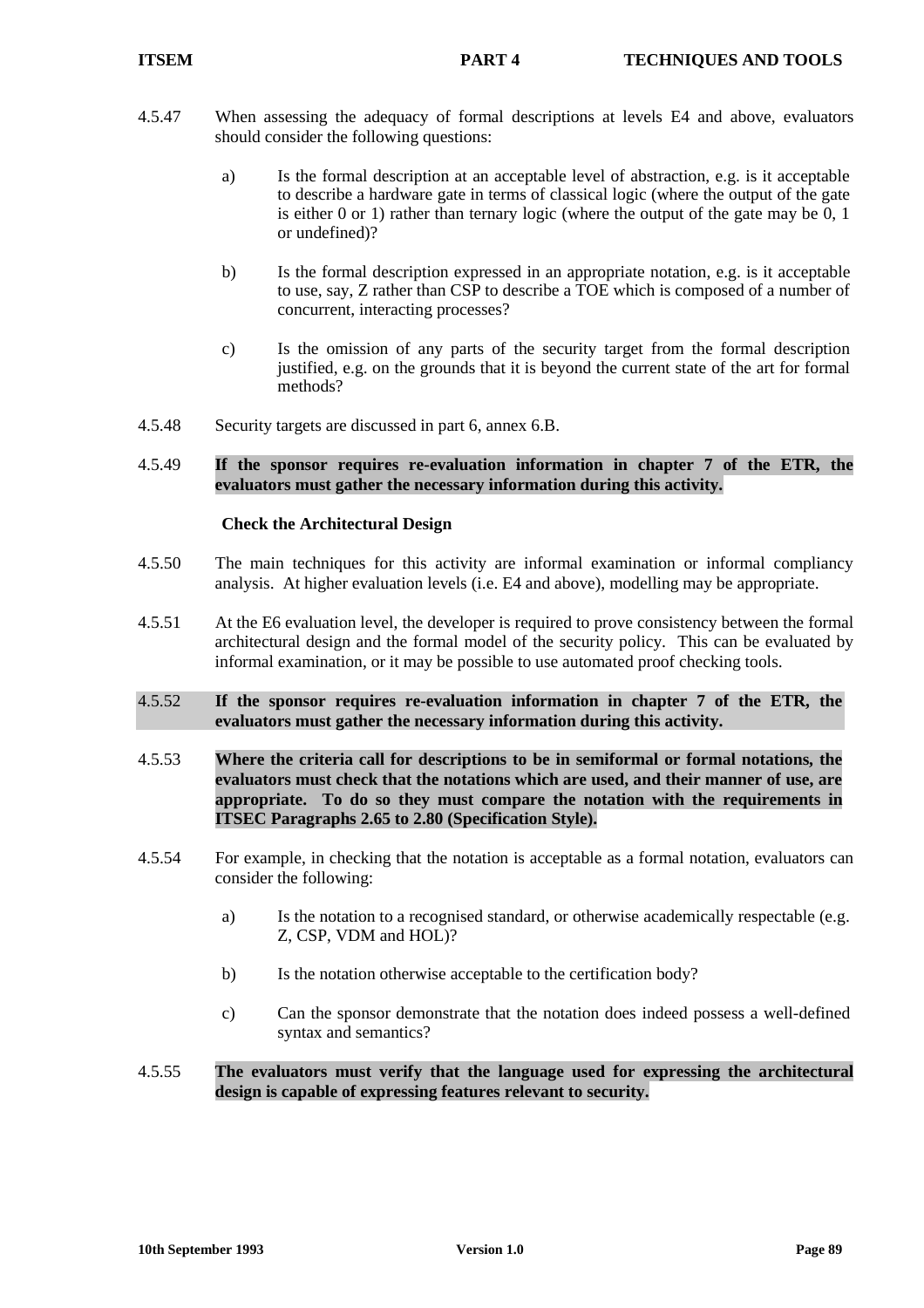4.5.56 For instance, both data models and data flow diagrams qualify as semiformal notations. However, a single notation, such as a data model or data flow diagrams, may not be capable of expressing every facet of a TOE's architecture. In this case, the sponsor could make use of several notations which, in combination, will provide a complete picture of the architecture.

#### **Check the Detailed Design**

- 4.5.57 The main techniques for this activity are informal examination and informal compliancy analysis.
- 4.5.58 **Where a semiformal description of the design is delivered to the evaluators then they must check that the description corresponds to the level of formalism required by the ITSEC.** Acceptable semiformal styles include graphical representation (e.g. data flow diagrams, process structure diagrams) or a clearly defined restricted use of natural language (see ITSEC Paragraphs 2.72 to 2.75).
- 4.5.59 For instance, if Program Description Language (PDL) is delivered to the evaluators then they could ensure that the developer has a defined set of PDL standards which clearly define the syntax and semantics of the PDL constructs.
- 4.5.60 Where a developer uses Computer Aided Software Engineering (CASE) tools then the evaluators should confirm that the underlying method imposed by the tool is acceptable and conforms to the developer's quality standards.
- 4.5.61 At levels E5 and above, the ITSEC requires that *[the TOE]... shall incorporate significant use of layering, abstraction and data hiding.* These techniques are well-known in the safetycritical domain [ISO65A], and are intended to aid understanding and maintenance of the design. Note that, since use of these techniques is to be significant rather than allencompassing, a single case of failure to use these techniques need not result in a failure verdict. **Rather, the evaluators must consider whether they find the TOE design clear.** If they do not, it is likely that layering, abstraction and data hiding have not been used adequately.
- 4.5.62 **Interface specifications must be checked for completeness and validity by crosschecking to the rest of the specifications of security enforcing and security relevant functionality.**
- 4.5.63 **Common variables, identified at levels E5 and E6, must be considered as a form of interface. Evaluators must ensure that these are defined once only and that the use of each common variable by a functional unit is justified and consistent with the definition of the common variable**. A checklist must be produced mapping common variables identified in the detailed design to references by functional units.
- 4.5.64 **If the sponsor requires re-evaluation information in chapter 7 of the ETR, the evaluators must gather the necessary information during this activity.**

#### **Check the Implementation**

4.5.65 Although this activity is more likely than any other to benefit from the use of automated tools, informal examination and compliance analysis can still be used.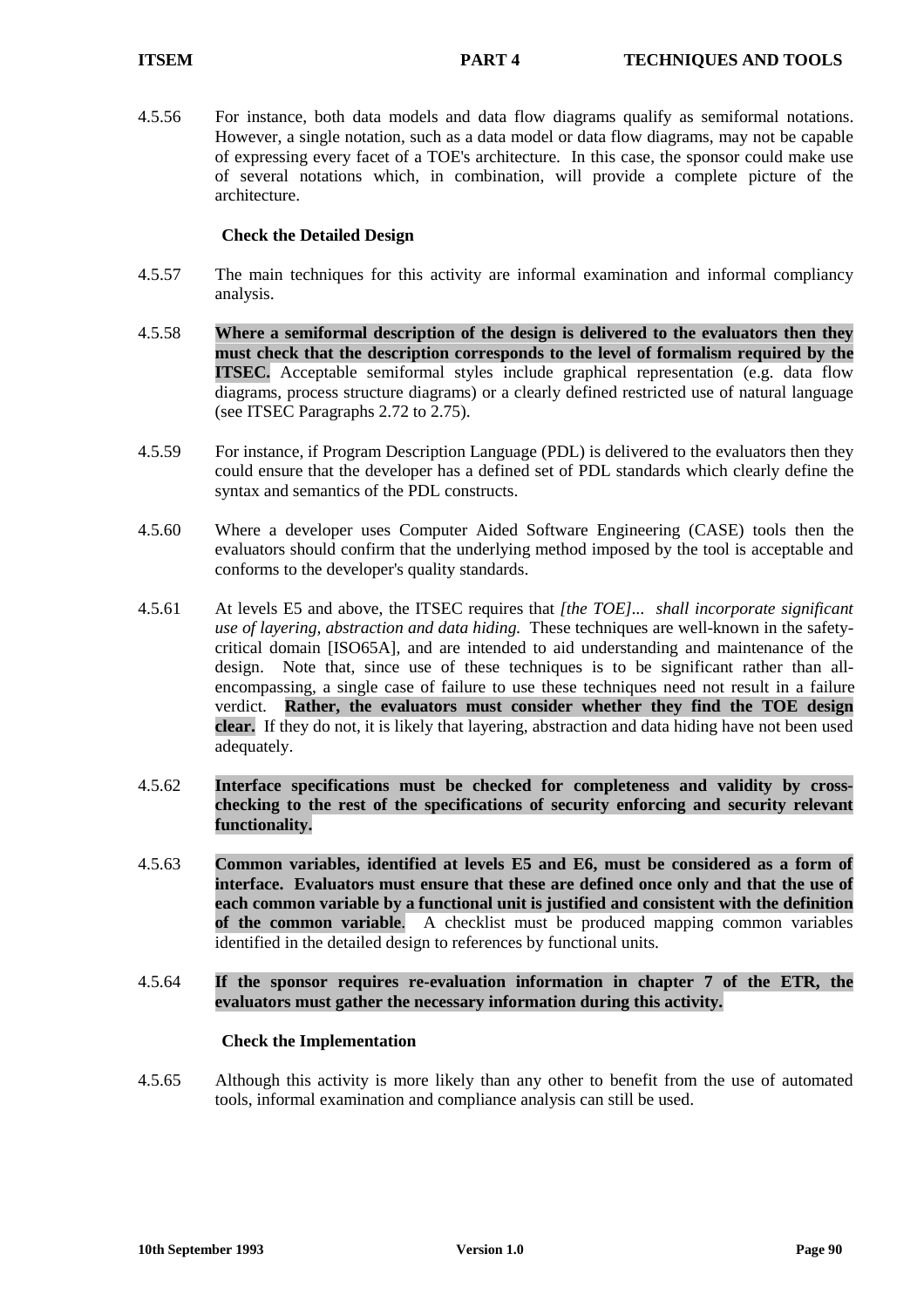- 4.5.66 If the implementation includes source code, static source code analysis tools can be used to assess the code quality and search for particular kinds of vulnerability. If the implementation includes hardware drawings, the developer's CAD tools may be useful in analysing them.
- 4.5.67 The evaluators are required to *use the library of test programs to check by sampling the results of tests*. This is one of two evaluator actions which allow sampling. **The following principles must be followed in choosing a sample:**
	- **a) The sample must provide a sample of tests covering a variety of components, security enforcing and security relevant functions, developer sites (if more than one is involved) and hardware platform types (if more than one is involved).**
	- **b) The sponsor and developer must not be informed in advance of the sample.**
	- **c) The size of the sample taken must be acceptable to the certification body.** To make the evaluation cost predictable, it may be possible to agree a sample size before the evaluation starts.

#### 4.5.68 **Where sampling is performed, a rationale must be provided and the sample used must be recorded.**

- 4.5.69 This action may require use of the development systems. This should be taken into account in the initial contract with the sponsor.
- 4.5.70 The evaluators are required (at E2 and above) to *check that tests cover all security enforcing functions identified in the security target*. **As a minimum, evaluators must check that, for each testable statement in the security target, at least one test has been defined to demonstrate the statement.** The developer's justification (required at E4 and above) of *why the extent of test coverage is sufficient* may provide useful information for this.
- 4.5.71 The evaluators are required (at E3 and above) to *check that the tests cover all security enforcing and security relevant functions identified in the detailed design and all security mechanisms identified in the source code or hardware drawings*. **For the detailed design, the evaluators must check that every interface to every security enforcing or security relevant basic component has been used in a test.** The evaluators can check this with the aid of the developer's *correspondence between tests and the security enforcing and security relevant functions defined in the detailed design*.
- 4.5.72 Adequate coverage of source code has been achieved if the sponsor can demonstrate the following:
	- a) at E3, every statement of security-enforcing source code has been tested;
	- b) at E4 and above, every statement and branch of all source code belonging to a security enforcing or security relevant basic component has been tested.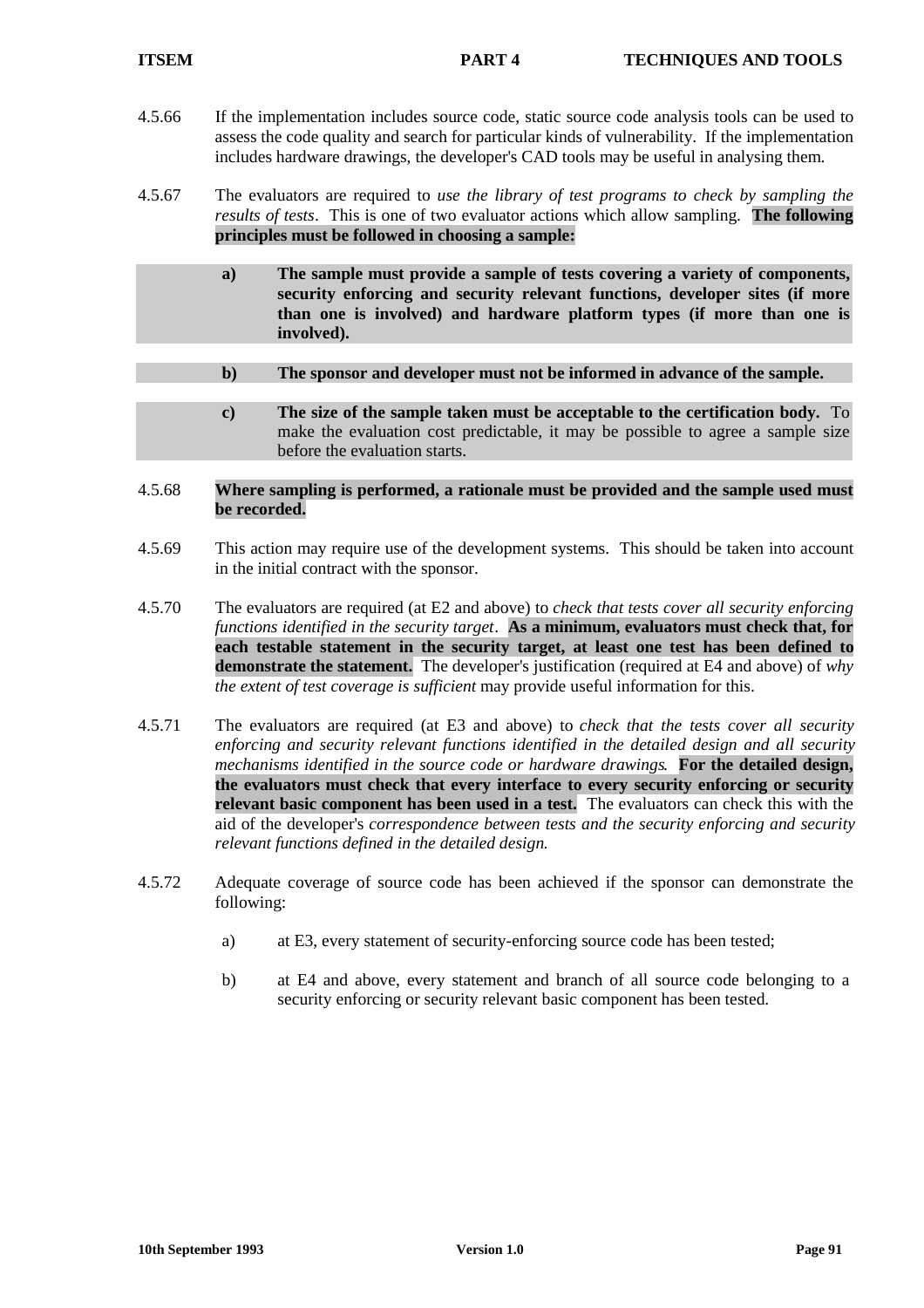- 4.5.73 *Source Code Coverage*: this box explains the testing of statements and branches. In order to test every source code statement of a sequential program, the developer needs to execute every source code statement in the program at least once. In order to test every statement and branch, the developer needs to execute every source code statement in the program at least once, and to execute every flow control construct in all possible ways.
- 4.5.74 The meaning of these requirements is best illustrated by an example. Consider the following program section:

*if a then B; else C; endif; if d then E; endif;*

4.5.75 In order to test every statement of this program, the developer needs to execute statements *B*, *C* and *E*, perhaps by running the program with conditions *a* and *d* true (executes B and E), followed by running the program with *a* false and *d* true (executes C and E).

4.5.76 In order to test every statement and branch of this program, the developer needs to execute statemements *B*, *C* and *E* as before, but he also needs to cover the case where *E* is omitted. This could be achieved by running the program with conditions *a* and *d* both true (executes B and E), followed by running the program with *a* and *d* both false (executes C only).

- 4.5.77 Test coverage of hardware drawings is a special case and a matter for national schemes.
- 4.5.78 The evaluators can use the correspondence between tests and security enforcing and security relevant functions in the detailed design and the correspondence between tests and the security mechanisms as represented in the source code or hardware drawings as an aid to checking coverage.
- 4.5.79 Certain compilers offer facilities for monitoring source code lines executed during tests. These facilities can be used by developers to produce test correspondences. The evaluators can use them to check test coverage, provided that the evaluators have confidence in the accuracy of these facilities.
- 4.5.80 The evaluators are required to *check all retesting following correction of errors*. This is concerned with regression testing, i.e. with retesting after correcting errors found by evaluators or developers.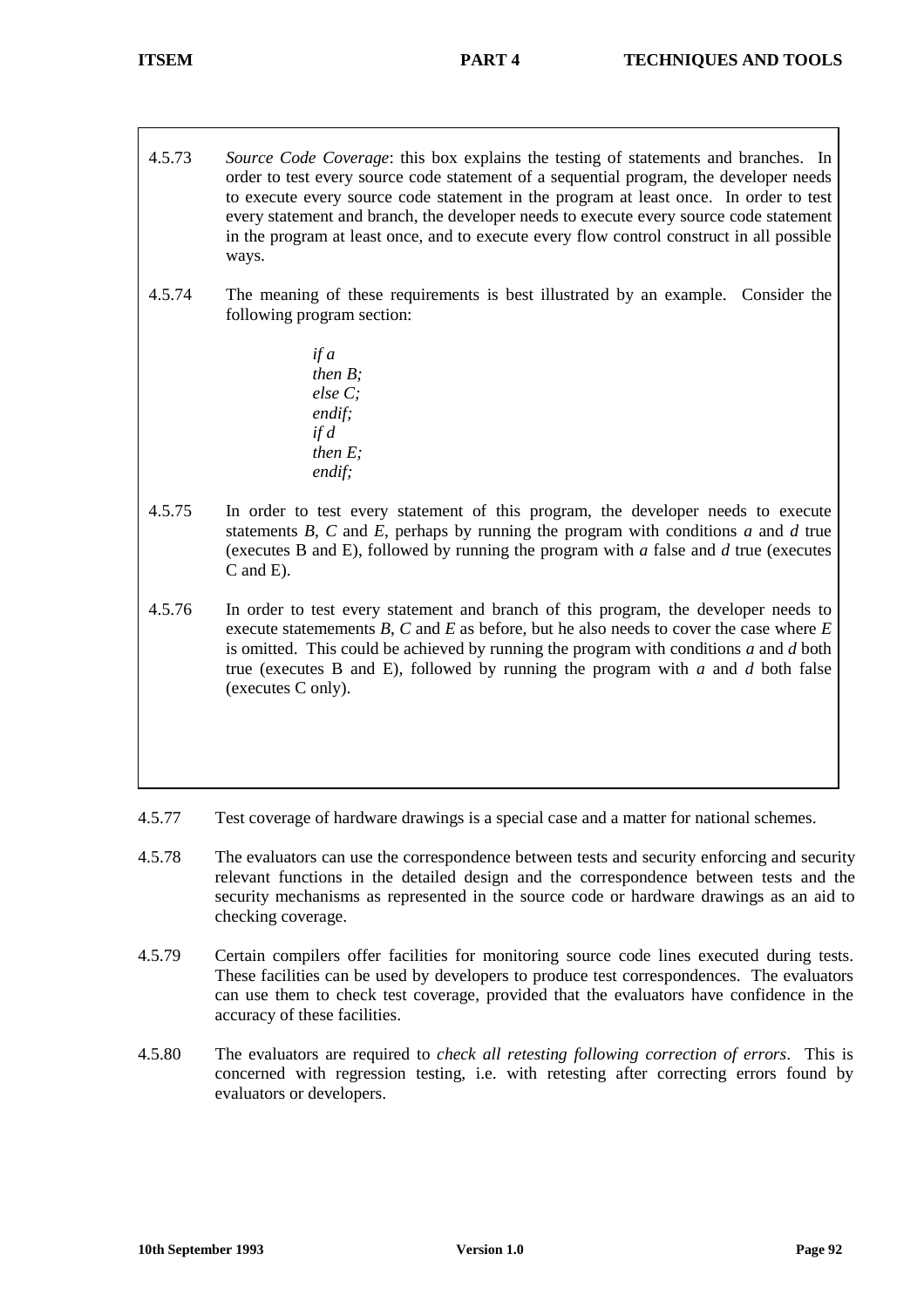- 4.5.81 The underlying principle here is that the corrections made should be consistent with the detailed design. If the TOE is changed after an error is detected, the changed components should be retested. In addition, some part of the system testing should be repeated to demonstrate that no secondary errors have been introduced.
- 4.5.82 **The evaluators must review the developer's statements about regression testing in the test plan to ensure that adequate retesting is performed. The evaluators must ensure that the regression testing strategy is followed.**
- 4.5.83 The evaluators are required to *perform additional tests to search for errors*. **The evaluators must therefore perform at least one additional test of each security enforcing function; the test must differ from the sponsor-supplied testing. Where this is inappropriate, a rationale for any reduction in testing must be given.** At E1 and E2 testing will be at the level of the security target.
- 4.5.84 **Additionally, at E3 to E6, an additional test of each security enforcing and security relevant function must be performed; the test must differ from sponsor-supplied testing. Where this is inappropriate, a rationale for any reduction in testing must be given.** Testing performed will be at the level of the detailed design and source code.
- 4.5.85 The evaluators, in performing these additional tests, may specify the tests and then enlist the support of the sponsor to perform the tests. **In this case the evaluators must witness the performance of the tests.** Alternatively the evaluators may decide to perform these functional tests as part of penetration testing (see below).
- 4.5.86 **Evaluators must also verify that the actual test results conform to the expected results.**
- 4.5.87 **If the sponsor requires re-evaluation information in chapter 7 of the ETR, the evaluators must gather the necessary information during this activity.**

#### **Check the Development Environment**

- 4.5.88 The evaluators should informally examine the development environment documentation.
- 4.5.89 At E2 and above, the evaluators are required to *check that the documented procedures are being applied*. The recommended method for doing this is to perform one or more visits to the development site. The purpose of such visits is to:
	- a) gain improved understanding of the development process by seeing it at work;
	- b) verify that the documented practices are applied in practice.
- 4.5.90 The visit should be agreed with the developer. Before the visit, evaluators should prepare a checklist of the topics they wish to cover. This can be given to the developer to allow him to prepare for the visit.
- 4.5.91 During the visit, the evaluators should interview development staff and audit configuration management and security practices.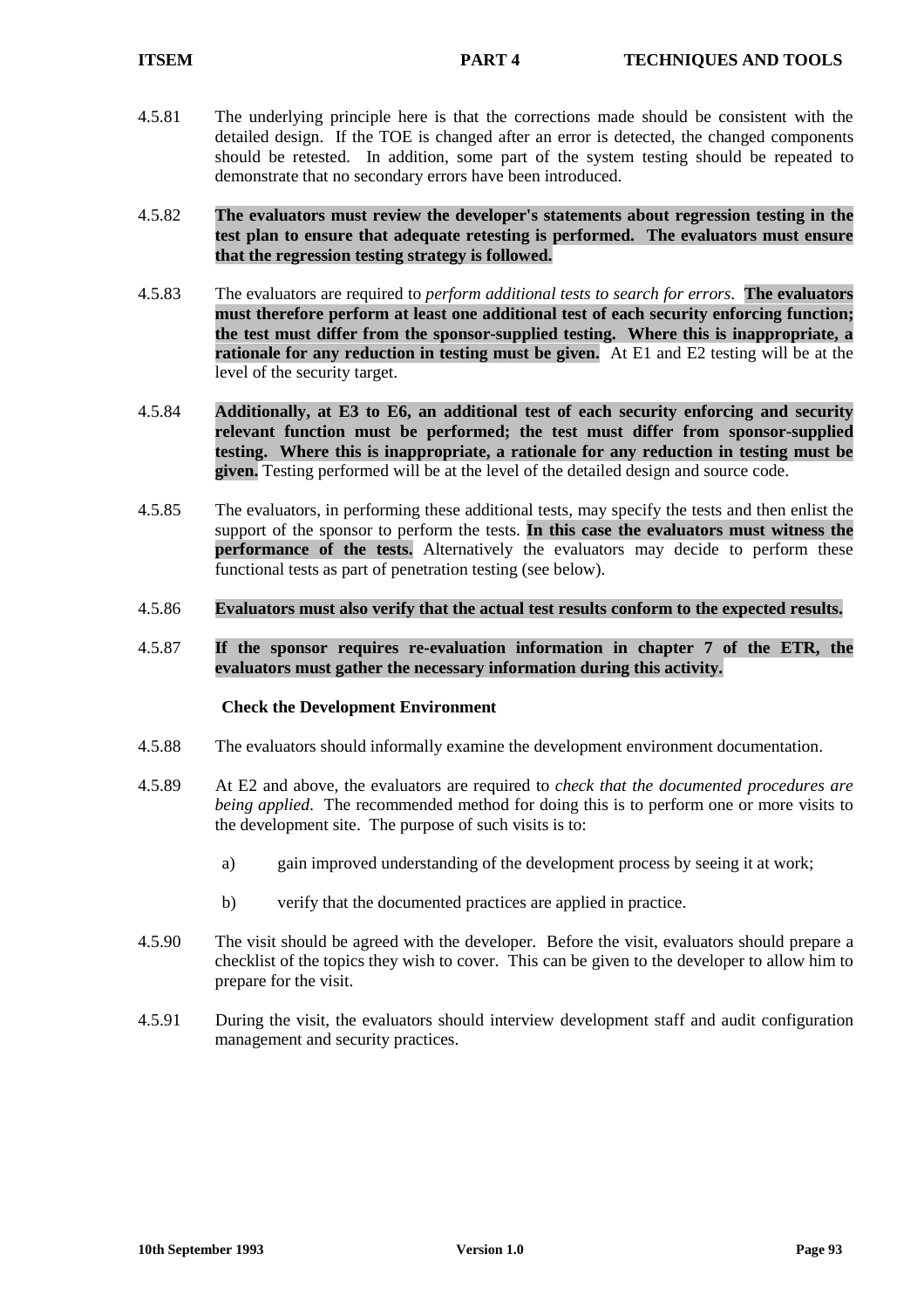- 4.5.92 The evaluators are required (at E4 and above) to use the developer's tools to create selected parts of the TOE and compare with the submitted version of the TOE. This is one of two actions which allow sampling.
- 4.5.93 **The evaluators must use every build process.** If the build process is uniform (all components are built in the same way) then only one component needs to be rebuilt. **If every component is built differently, the evaluators must rebuild every component.** It is unlikely that the evaluators will be able to build hardware components. **In the case of hardware components, the evaluators must witness the manufacture of such components at the development site.**
- 4.5.94 The evaluators may need to use the development system to perform this ITSEC action. This should be addressed in the contract with the sponsor.
- 4.5.95 File comparison tools can be used to compare the rebuilt component with the original. It should be noted that if the build process produces a timestamp in the component, this will be inconsistent with the original.

#### 4.5.96 **If re-evaluation information is required in the ETR, evaluators must identify those development tools which are security relevant.**

#### **Check the Operation Documentation**

4.5.97 This is done by informal examination and reviewing. The evaluators familiarise themselves with the operational documentation and satisfy themselves that accurate information is given, sufficient to allow the TOE to be used and configured securely.

#### **Check the Operational Environment**

4.5.98 This is done by informal examination. The evaluators should familiarise themselves with the delivery, configuration, startup and operation documentation and satisfy themselves that accurate information is given, sufficient to allow the TOE to be maintained and operated securely. At E2 and above, evaluators will need to obtain information from the certification body about the required *procedure... which guarantees the authenticity of the TOE.*

#### **Perform Penetration Testing**

- 4.5.99 The following process, based on [LINDE], can be followed to select penetration tests:
	- a) the evaluators list all the errors, inconsistencies and vulnerabilities found during the evaluation;
	- b) the evaluators identify from the list those items which could result in a security breach, and are likely to be demonstrable in practice in penetration testing;
	- c) the evaluators prioritise the selected items, so that those which are most likely to be testable are performed first and those which are least likely to be testable are performed last.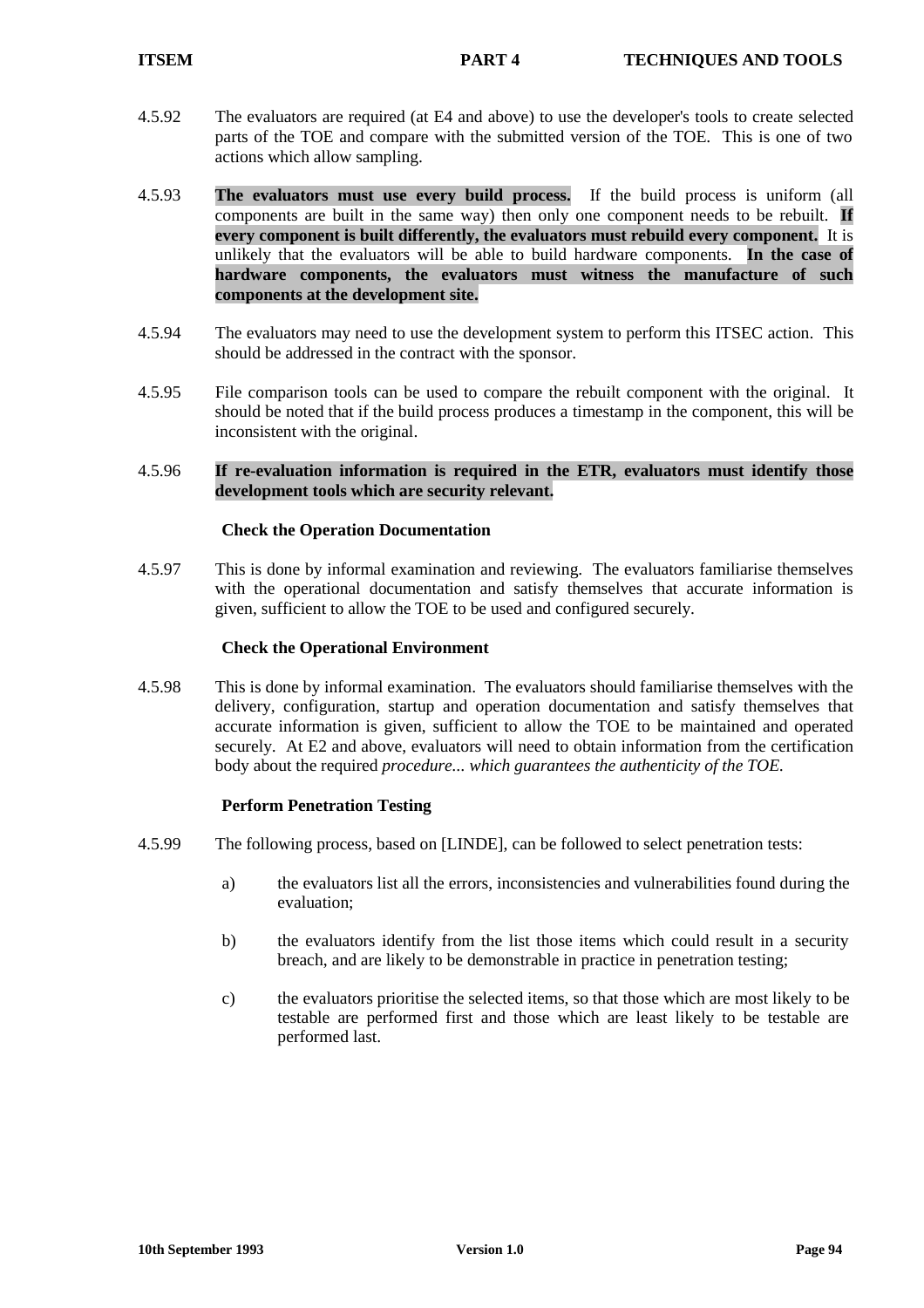- 4.5.100 **In order that the tests be repeatable, evaluators must produce a test script, describing the procedure for performing each penetration test, and the results expected from the test.** National schemes may include their own requirements for testing which is done away from the ITSEF (for instance, at developer sites).
- 4.5.101 Evaluators should inform the sponsor of their requirements for penetration testing. These may include:
	- a) adequate access to the TOE;
	- b) technical support from the developer;
	- c) accommodation, which may need to include secure storage facilities;
	- d) use of magnetic media.
- 4.5.102 Penetration testing may affect or damage the TOE. Evaluators should discuss with sponsors measures such as backups to minimise such damage.
- 4.5.103 Although most penetration tests should be performed to defined scripts, ad hoc testing (that is, testing without a pre-prepared test script) is allowed. **Such testing must, however, be justified and recorded in sufficient detail to make the test repeatable.**
- 4.5.104 Penetration testing can be aided by the use of security configuration and audit tools. These tools examine a system configuration and search for common vulnerabilities such as worldreadable files and missing passwords.

### **Selecting and Using Evaluation Tools**

#### **Introduction**

- 4.5.105 **Where an automated tool is used in arriving at an evaluation verdict, the ETR must record sufficient information about the tool and how it was used to allow the verdict to be repeated.**
- 4.5.106 **Any use of tools in this way must be acceptable to the certification body.** To avoid nugatory work, ITSEFs are advised to gain the certification body's agreement before using tools.
- 4.5.103 Certification bodies may, if they wish, maintain a list of automated tools which can be used to perform particular ITSEC evaluator actions.

#### **Evaluation Tools**

- 4.5.108 This subsection briefly describes the types of tools which can potentially be of use to evaluators.
- 4.5.109 *Animation tools*: these are used early on in a development to check high level representations such as the security target. Such tools can be exploited as follows:
	- a) convert the representation to be animated into an executable formal specification;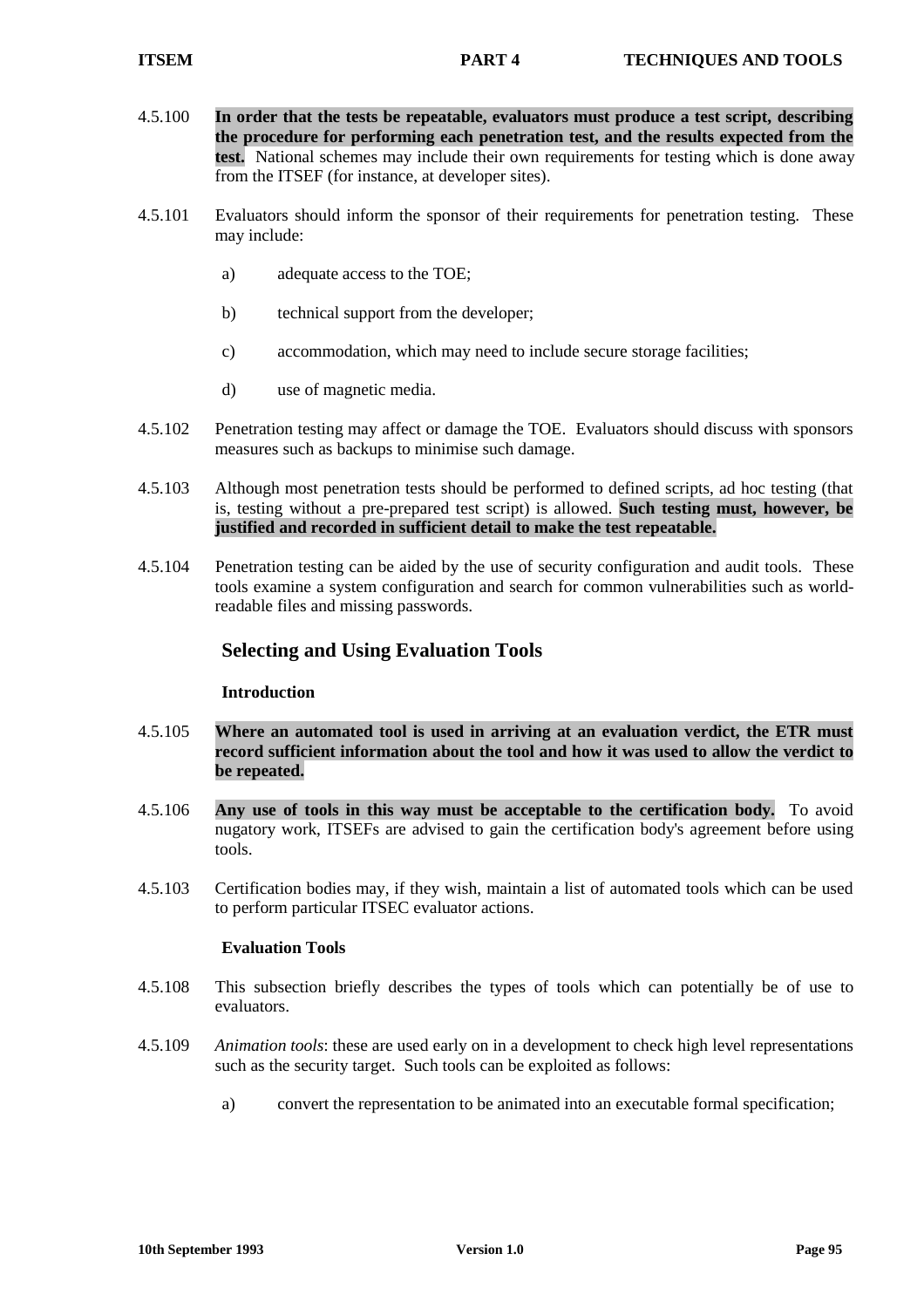- b) execute the formal specification in order to test the properties of the representation.
- 4.5.110 Practical experience suggests that producing the formal specification is at least as valuable as executing it.
- 4.5.111 *CASE tools:* Where a CASE tool has been used to produce a detailed design, the evaluators can attempt to use the tool to perform an independent validation of the design using the validation facilities that the tool provides. This can be performed using the tool for reviewing the design and using its reporting facilities to identify errors and omissions such as:
	- a) data flows which are not consistent between diagrams at different level of the design hierarchy;
	- b) data stores which have data flows entering but not exiting (i.e. the data is generated but not used by a process);
	- c) objects (e.g. data elements, data flows or data stores) which are defined but not referenced by a process;
	- d) references to undefined objects.
- 4.5.112 Detailed Design checking tools may be divided into:
	- a*) `Rule conformance' tools* : these verify syntactically and semantically, that the source code corresponds to its specification. These are often extensions of the source code checking tools.
	- b*) Proof tools* : these are able to perform a symbolic proof of partial or total correctness:

at a syntactic level: completeness, coherence, conformity.

at a semantic level: partial or total validity.

- c) *Tracking tools* : these are able to analyse and report in a textual and graphical form the paths in an application program, to generate a procedure call tree and provide cross-referencing information. This category includes syntax analysers, semantic checkers, static analysers etc.
- d) *Reverse engineering tools* : these are able to recreate and establish links between functions and specifications.
- e*) Covert channel analysis tools* : the presence of covert channels may be checked for by the use of information flow analysis. This check would show that it was impossible for information to flow between processes in ways not specified.
- 4.5.113 *Source code analysis tools* may be divided into:
	- a) *data use analysers*: these check a source code program for incorrect usage of data, such as data items being read before written to;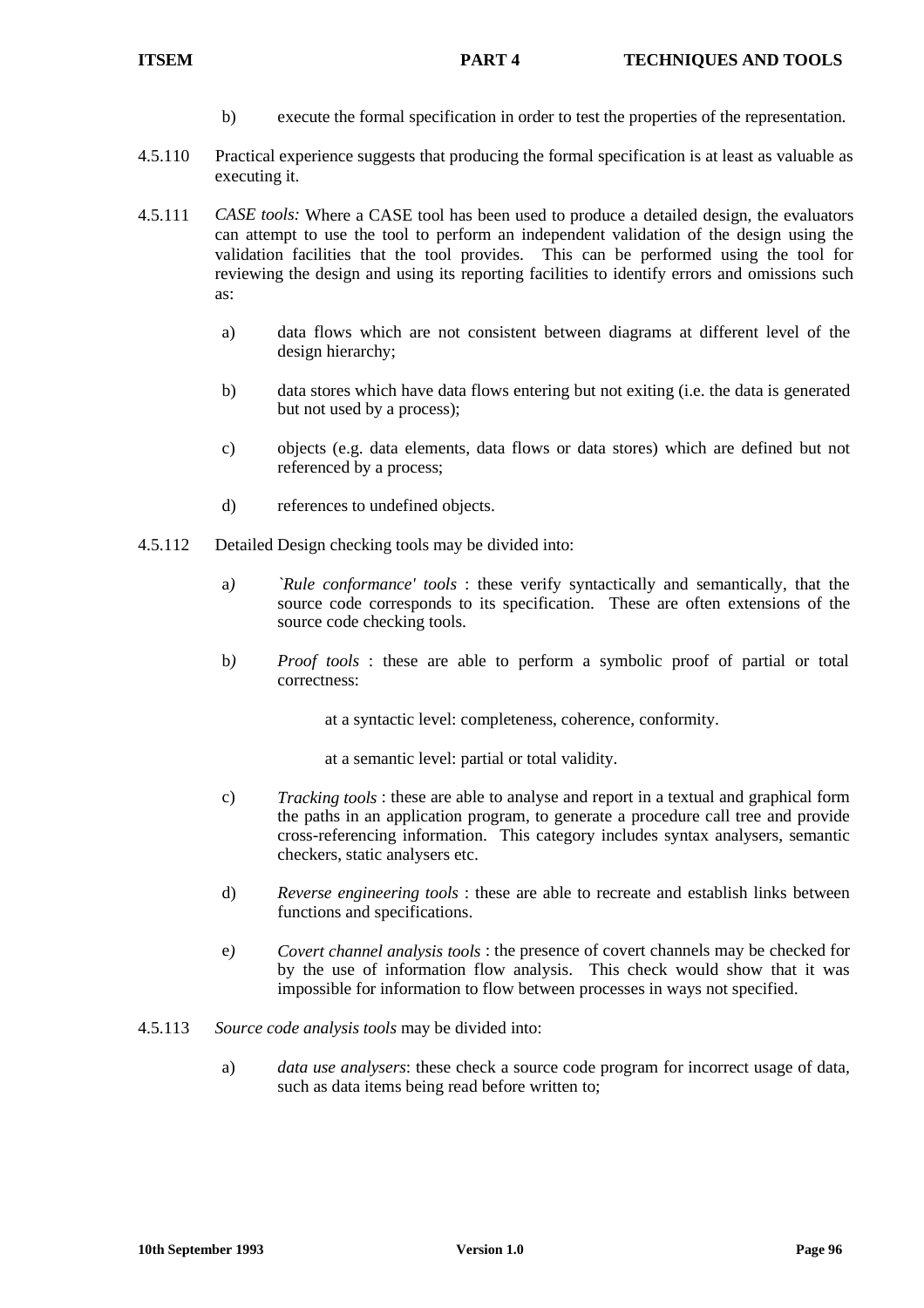- b*) control flow analysers*: these search for control flow errors such as loops with no exit, or unreachable code;
- c) *information flow analysers*: these examine dependencies between data items to search for unwanted dependencies;
- d) *compliance analysers*: these compare the functionality of the source code with a formal specification, and attempt to prove compliancy.
- 4.5.114 *Object Code Analysis Tools:* at E6, the sponsor is required to provide the evaluators with tools to detect inconsistencies between source and object code. These tools can be used to investigate suspected inconsistencies.
- 4.5.115 *Build Tools*: starting with E3, well-defined programming languages are mandatory. Example 1(b) in part 5 of the ITSEM provides an example of how to perform the relevant evaluator actions. At E5 the source code of any runtime libraries shall be provided. Therefore compiler tools to handle that information are useful.
- 4.5.116 At E4, evaluators use the developers' own tools to rebuild selected parts of the TOE and compare the result with the submitted version of the TOE. It is in this sense that compilers and other build tools can be useful for evaluation. To this extent it is necessary for the evaluators to be familiar with the uses (and possible abuses) of such tools.
- 4.5.117 Should a compiler become a trusted part of the system (for instance if malicious software developers are mentioned as a threat in the security target), then it will be subject to evaluation in the normal way. This addresses in particular the subject of transitive Trojan **Horses**
- 4.5.118 *Test Tools*: tools exist for certain compilers which can record the lines of source code which have been executed in a test suite. This can be used in providing evidence of test coverage.
- 4.5.119 The evaluators may need to develop software in order to perform penetration tests. Also, the evaluators may wish to obtain access to the developer's own test tools (such as test beds and monitoring tools).

#### 4.5.120 **Any use of test tools must be documented in the ETR. Test software used by the evaluators must be archived.**

- 4.5.121 *Hardware analysis tools*: the evaluation of hardware requires some tool support not appropriate to evaluation of software. The differences centre around the use of CAD tools and the non-applicability of code analysis. The CAD tools can be viewed as design support tools (much like CASE tools) and all that has been stated above for design tools holds true for CAD tools. Note that it is unlikely that it will be possible to provide sufficient evidence of correct implementation without the use of CAD tools during development, except for extremely simple devices. CAD tools can provide the following facilities:
	- a) device libraries;
	- b) schematic capture (drawing package);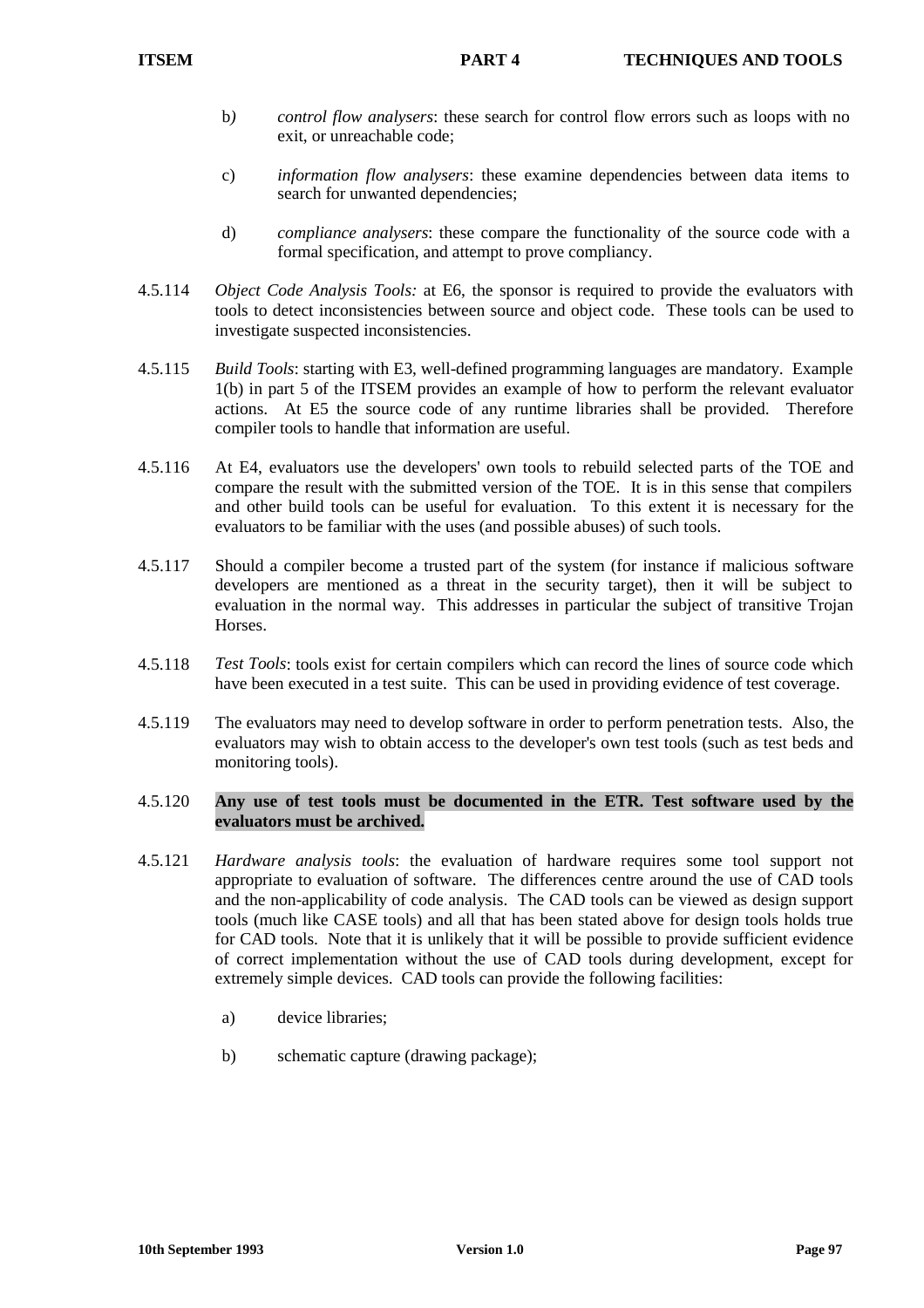- c) net list generation;
- d) simulation;
- e) Printed Circuit Board (PCB) design;
- f) testing.
- 4.5.122 *Configuration and Audit tools*: for a number of widely-used operating systems, security configuration and audit tools exist. Such tools are likely to be useful during penetration testing.
- 4.5.123 A security configuration tool examines how an operating system has been configured, looking for known generic vulnerabilities such as world-readable files and guessable passwords.
- 4.5.120 A security audit tool examines an **audit trail** and searches for evidence of security breaches.

#### **Summary: Recommended Techniques and Tools**

- 4.5.121 Figure 4.5.1 gives an analysis of useful techniques for evaluators. The table was produced by considering the individual evaluator activities.
- 4.5.122 In the same way, figure 4.5.2 gives an analysis of useful tools for evaluators. Additional tools can be used if this would improve the reliability or cost of the evaluation.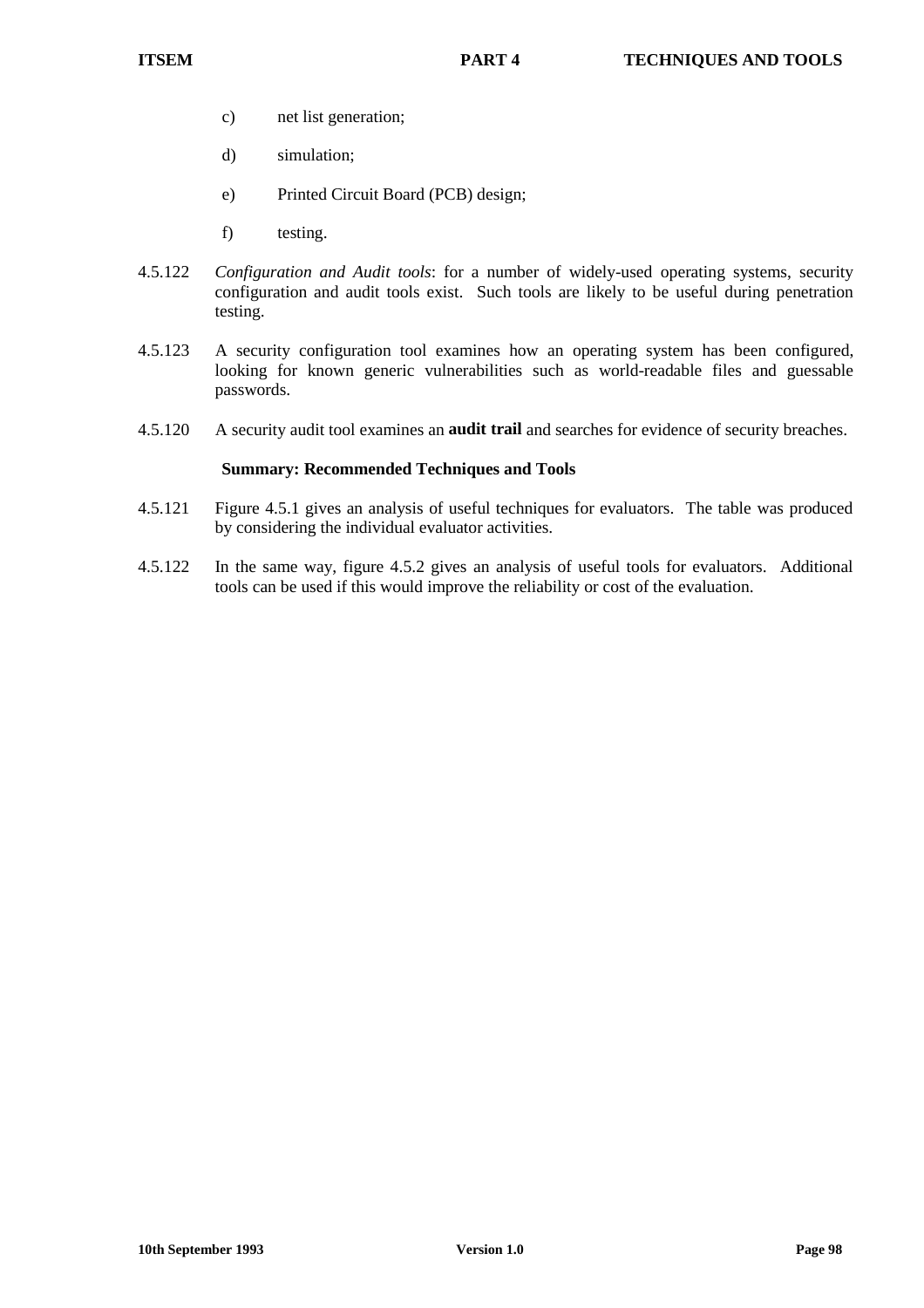| <b>Figure 4.5.1 Techniques for Evaluation</b> |                                            |                                      |  |  |  |
|-----------------------------------------------|--------------------------------------------|--------------------------------------|--|--|--|
| <b>ITSEC</b>                                  | <b>Evaluator Activities</b>                | <b>TECHNIQUES</b>                    |  |  |  |
| Eval. Level                                   | (only additional activities shown)         | (only additional techniques shown)   |  |  |  |
|                                               |                                            |                                      |  |  |  |
| E1                                            | Check The Architectural Design             | informal examination or compliancy   |  |  |  |
|                                               | <b>Check The Implementation</b>            | analysis                             |  |  |  |
|                                               |                                            | functional testing                   |  |  |  |
|                                               |                                            | penetration testing                  |  |  |  |
| E2                                            | <b>Check The Detailed Design</b>           | informal examination or compliancy   |  |  |  |
|                                               | <b>Check The Implementation</b>            | analysis                             |  |  |  |
|                                               |                                            | test coverage analysis               |  |  |  |
|                                               |                                            | penetration testing                  |  |  |  |
| E <sub>3</sub>                                | <b>Check The Implementation</b>            | source code test coverage analysis   |  |  |  |
|                                               |                                            | penetration testing                  |  |  |  |
| E <sub>4</sub>                                | <b>Check The Requirements</b>              | semiformal examination or compliancy |  |  |  |
|                                               | Check The Architectural Design             | analysis                             |  |  |  |
|                                               | <b>Check The Detailed Design</b>           | examine formal model of security     |  |  |  |
|                                               |                                            | policy                               |  |  |  |
|                                               |                                            | semiformal examination or compliancy |  |  |  |
|                                               |                                            | analysis                             |  |  |  |
|                                               |                                            | semiformal examination or compliancy |  |  |  |
|                                               |                                            | analysis                             |  |  |  |
| E <sub>5</sub>                                | <b>Check The Detailed Design</b>           | semiformal examination or compliancy |  |  |  |
|                                               |                                            | analysis                             |  |  |  |
|                                               |                                            | examine design layering, abstraction |  |  |  |
|                                               |                                            | and data hiding                      |  |  |  |
| E <sub>6</sub>                                | <b>Check The Architectural Design</b>      | formal examination or compliancy     |  |  |  |
| All                                           | <b>Check The Development</b>               | analysis<br>informal examination     |  |  |  |
|                                               | Environment                                | development environment visits       |  |  |  |
|                                               |                                            |                                      |  |  |  |
| A                                             | <b>Check The Operational</b>               | informal examination                 |  |  |  |
| $\mathbf{1}$                                  | Documentation                              |                                      |  |  |  |
| $\mathbf{1}$                                  |                                            |                                      |  |  |  |
| All                                           | <b>Check The Operational</b>               | informal examination                 |  |  |  |
|                                               | Environment                                |                                      |  |  |  |
| All                                           | <b>Check Suitability Analysis</b>          | examination                          |  |  |  |
|                                               |                                            |                                      |  |  |  |
| All                                           | <b>Check Binding Analysis</b>              | examination, including               |  |  |  |
|                                               |                                            | search for covert channels (where    |  |  |  |
|                                               |                                            | appropriate)                         |  |  |  |
| All                                           | <b>Examine Strength of Mechanisms</b>      | examination                          |  |  |  |
| All                                           | <b>Examine Construction</b>                | examination                          |  |  |  |
|                                               | Vulnerabilities                            | vulnerability analysis               |  |  |  |
|                                               |                                            | FMEA (where appropriate)             |  |  |  |
| All                                           | <b>Examine Ease of Use</b>                 | examination                          |  |  |  |
| All                                           | <b>Examine Operational Vulnerabilities</b> | examination                          |  |  |  |
|                                               |                                            | vulnerability analysis               |  |  |  |
|                                               |                                            |                                      |  |  |  |
|                                               |                                            |                                      |  |  |  |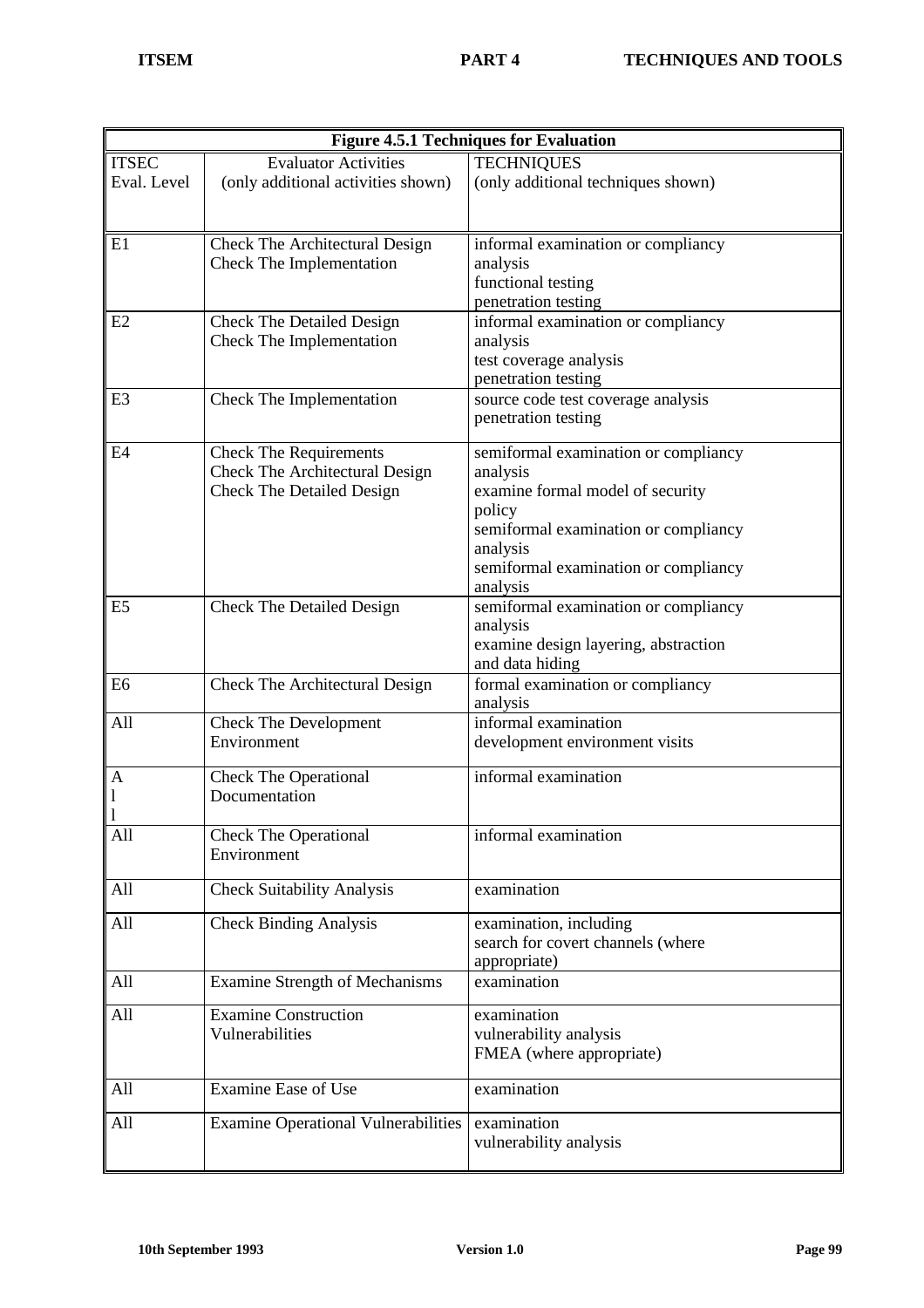|                                | <b>Figure 4.5.2 Tools for Evaluation</b>                                                                                                          |                                                                                                                                                   |  |  |  |  |
|--------------------------------|---------------------------------------------------------------------------------------------------------------------------------------------------|---------------------------------------------------------------------------------------------------------------------------------------------------|--|--|--|--|
| <b>ITSEC</b><br>Eval.<br>Level | <b>Evaluator Activities</b>                                                                                                                       | <b>TOOLS</b><br>(only additional tools are shown)                                                                                                 |  |  |  |  |
| E1                             | <b>Check The Implementation</b>                                                                                                                   | test programs and tools (optional)                                                                                                                |  |  |  |  |
| E2                             |                                                                                                                                                   |                                                                                                                                                   |  |  |  |  |
| E <sub>3</sub>                 | Check The Implementation                                                                                                                          | test coverage tools (optional)                                                                                                                    |  |  |  |  |
| E4                             | <b>Check The Requirements</b><br><b>Check The Architecture</b><br><b>Check The Detailed Design</b><br><b>Check The Development</b><br>Environment | animation tools (optional)<br>developer's CASE tools (optional)<br>developer's CASE tools (optional)<br>developer's build tools                   |  |  |  |  |
| E <sub>5</sub>                 | <b>Check The Implementation</b>                                                                                                                   | source code analysis tools (optional)                                                                                                             |  |  |  |  |
| E <sub>6</sub>                 | <b>Check The Architecture</b><br>Check The Implementation                                                                                         | proof checking tools (optional)<br>tools to detect inconsistencies between source code and<br>executable code (e.g. disassembler and/or debugger) |  |  |  |  |
| E3-E6                          | <b>Check Binding Analysis</b>                                                                                                                     | source code analysis and matrix manipulation tools<br>(optional)                                                                                  |  |  |  |  |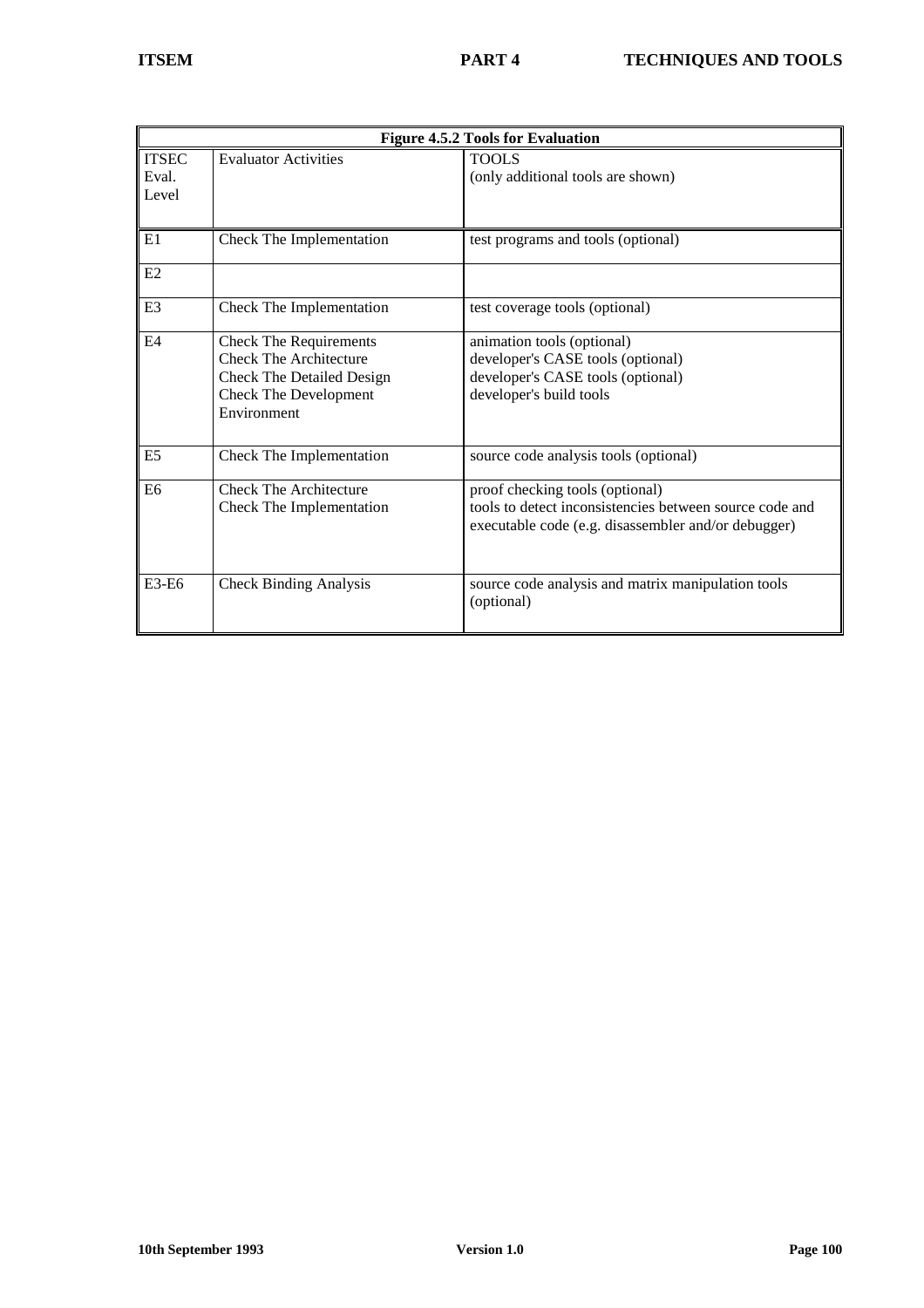# **Chapter 4.6** Re-use of Evaluation Results

# **Introduction**

- 4.6.1 An evaluation is a complex, resource intensive and time consuming process. The amount of effort to be spent and the money to be paid can be considerable, depending on the evaluation level targeted and the complexity of the TOE. In order to restrict the amount of necessary work, it is possible to make use of the results of previous evaluations:
	- a) for the evaluation of a TOE which includes one or more previously evaluated TOEs;
	- b) for the re-evaluation of a certified TOE after modification of the TOE, its security target or its deliverables.
- 4.6.2 This chapter advises evaluators on re-using evaluation results.
- 4.6.3 Chapter 4.3 addresses re-evaluation and re-use deliverables.
- 4.6.4 Part 6, chapter 6.3 and annex 6.D provide guidance to the sponsor/developer regarding impact analysis after modification of a certified TOE.

# **Overview**

- 4.6.5 Examples of interest for reuse of evaluation results are:
	- a) products or systems which are composed of more than one product where at least one component has been evaluated as a product before;
	- b) products or systems that have been evaluated before and have been subject to change which makes a re-evaluation necessary (e.g. in the case of a new product release);
	- c) composition of products which have been previously evaluated to different evaluation levels (assurance profiles);
	- d) installation of a system which is made up of a previously evaluated product;
	- e) increasing the evaluation level of a previously evaluated product;
	- f). modification of a TOE, its security target, or one of the deliverables (e.g. new release of a product).
- 4.6.6 Generally, the extent to which it is necessary and useful to re-use evaluation results, depends on:
	- a) the use of the evaluated TOE;
	- b) the functionality of the evaluated TOE;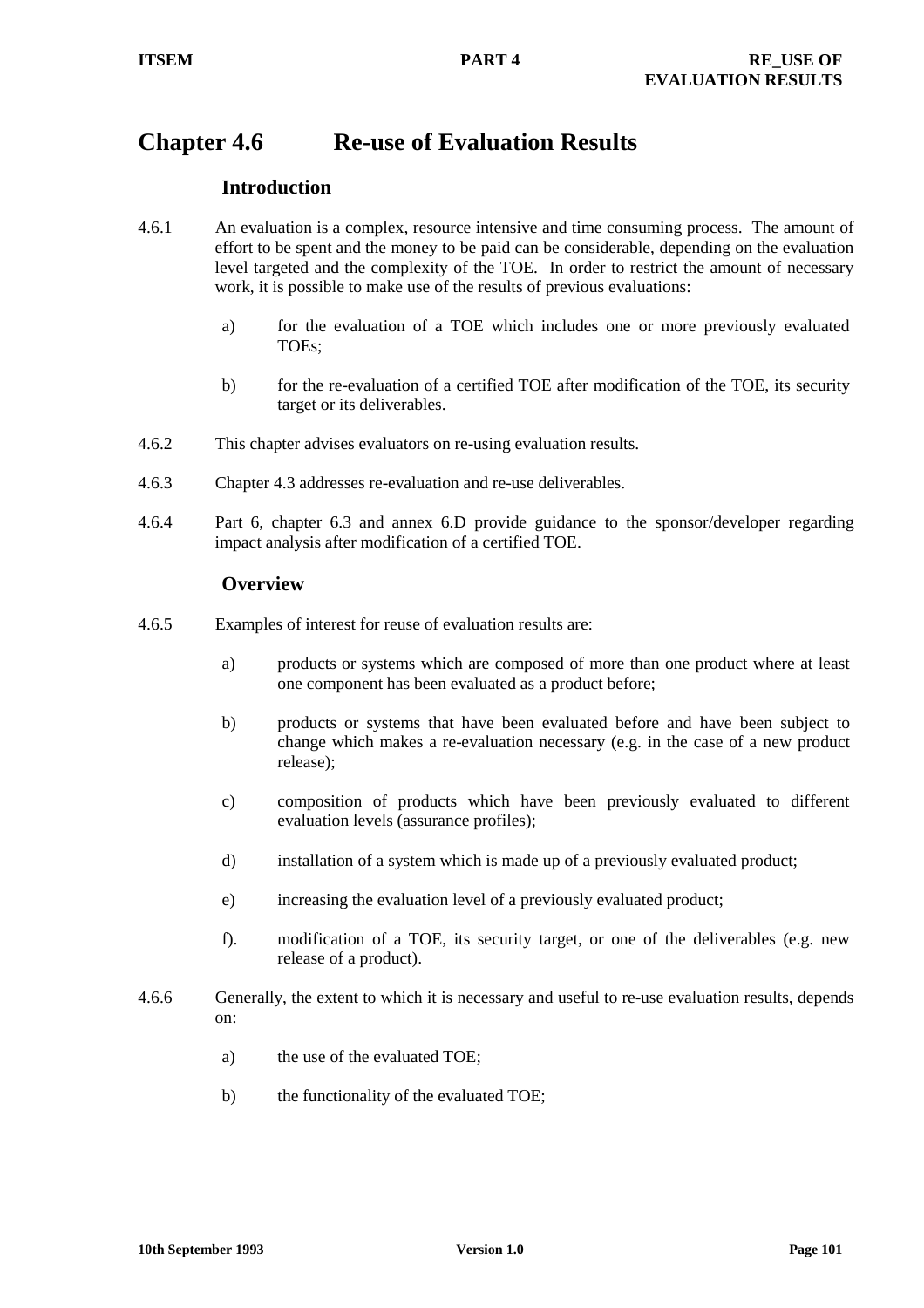- c) the evaluation level achieved;
- d) the security target of the new TOE into which the evaluated TOE will be incorporated.
- 4.6.7 The generic guidance given to the evaluators in this chapter will focus on products or systems which are composed of more than one product where at least one part has been previously evaluated as a product.
- 4.6.8 The re-use of previously evaluated TOEs in a context different to that specified in the security target for the original evaluation is still largely a research area. The topic discussed here is closely related to problems in the area of system accreditation.

#### **Generic Guidance for the Evaluator**

- 4.6.9 In any case where there is doubt on how to apply the ITSEC criteria and no guidance is provided by ITSEM, guidance shall be sought from the certification body. This should, for example, be the case for TOEs which are composed of components evaluated at different evaluation levels.
- 4.6.10 Generally it is not possible to predict the evaluation level of a composition given the evaluation levels of its components. The composition might achieve a lower evaluation level than the minimum evaluation level of the components or even a higher level than the maximum level of the components given the required deliverables. This is due to the dependencies described in Paragraph 4.6.6. The strength of a combination might also depend on the type of security objectives as confidentiality, integrity, and availability.
- 4.6.11 Only after evaluation, in particular an effectiveness analysis by both the sponsor/developer and the evaluator, can assurance in the composition be obtained.
- 4.6.12 Different approaches have been developed for this problem. One idea is to use *functional partitioning* [TNI]. Another approach is provided by *partial orders on TCB subsets* [TDI]. The principle used in virtual machine systems is strict separation by a message passing kernel. The composition model presented in part 6, annex 6.F may also guide evaluators in performing re-evaluation work.
- 4.6.13 In the following paragraphs, ground rules will be presented which apply to TOEs which consist of at least two components where at least one is already evaluated to the same evaluation level as the composed TOE. If more than one component has been evaluated before, it is assumed that all these components have been evaluated to the same evaluation level.
- 4.6.14 As for every other TOE there has to exist a security target for the composition. A mapping from the security targets of the components to the security target of the composition shall be possible. This has to be checked as part of the suitability analysis.
- 4.6.15 The evaluation of the composed TOE with respect to the effectiveness criteria has to be performed under all circumstances.
- 4.6.16 The suitability analysis has to establish whether the security features of the individual components make up the stated security features of the composed TOE.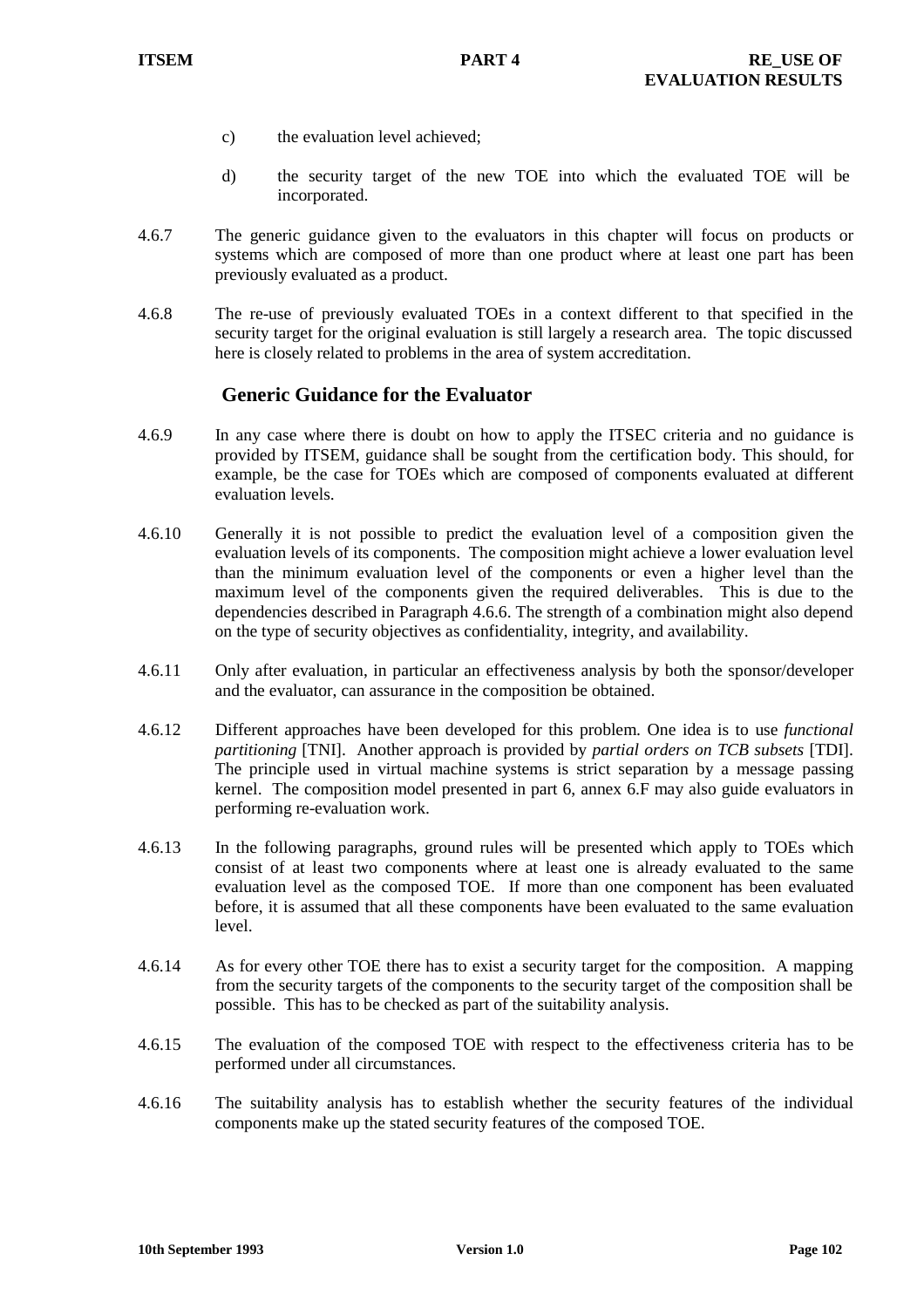- 4.6.17 The binding analysis for the composed TOE shall be done just like the binding analysis during the evaluation of a non-composed TOE.
- 4.6.18 The evaluators have to check that the interface provided by a component is only used and can only be used in the composition such that the security features of the composed TOE are not compromised.
- 4.6.19 The construction vulnerability analysis shall be based on the 'use' relationship of the individual components. Internal details of the 'used' component must not compromise assumptions made for the 'using' component. It has to be assessed whether a potential vulnerability of a component is exploitable in the context of the composition. The list of vulnerabilities identified in the evaluation of a single component might contain vulnerabilities which are not relevant when the component is used in composition.
- 4.6.20 The ease of use analysis for the composed TOE shall be done just like the ease of use analysis during the evaluation of a non-composed TOE.
- 4.6.21 For a component already evaluated and used in a composition the correctness criteria for the development process do not have to be evaluated again. Evaluators can presume that the correctness verdicts are still true. This does not apply to tests concerning the effectiveness in the new context.
- 4.6.22 Correctness evaluation of the composed TOE as a whole is still required, even if the TOE consists entirely of pre-evaluated components. The security target, architecture, development environment and testing for the TOE as a whole should therefore be evaluated. Complete correctness evaluation according to ITSEC and ITSEM is required for the components of the TOE not previously evaluated.
- 4.6.23 If the composition concerns the user and administrator documentation, then the ITSEC criteria on operational documentation shall be applied.
- 4.6.24 The ITSEC criteria for the Development Environment Aspect 1 Configuration Control and those for the Operational Environment shall be applied as in the evaluation of a noncomposed TOE. Nothing is to be done for these aspects with regard to the previously evaluated component.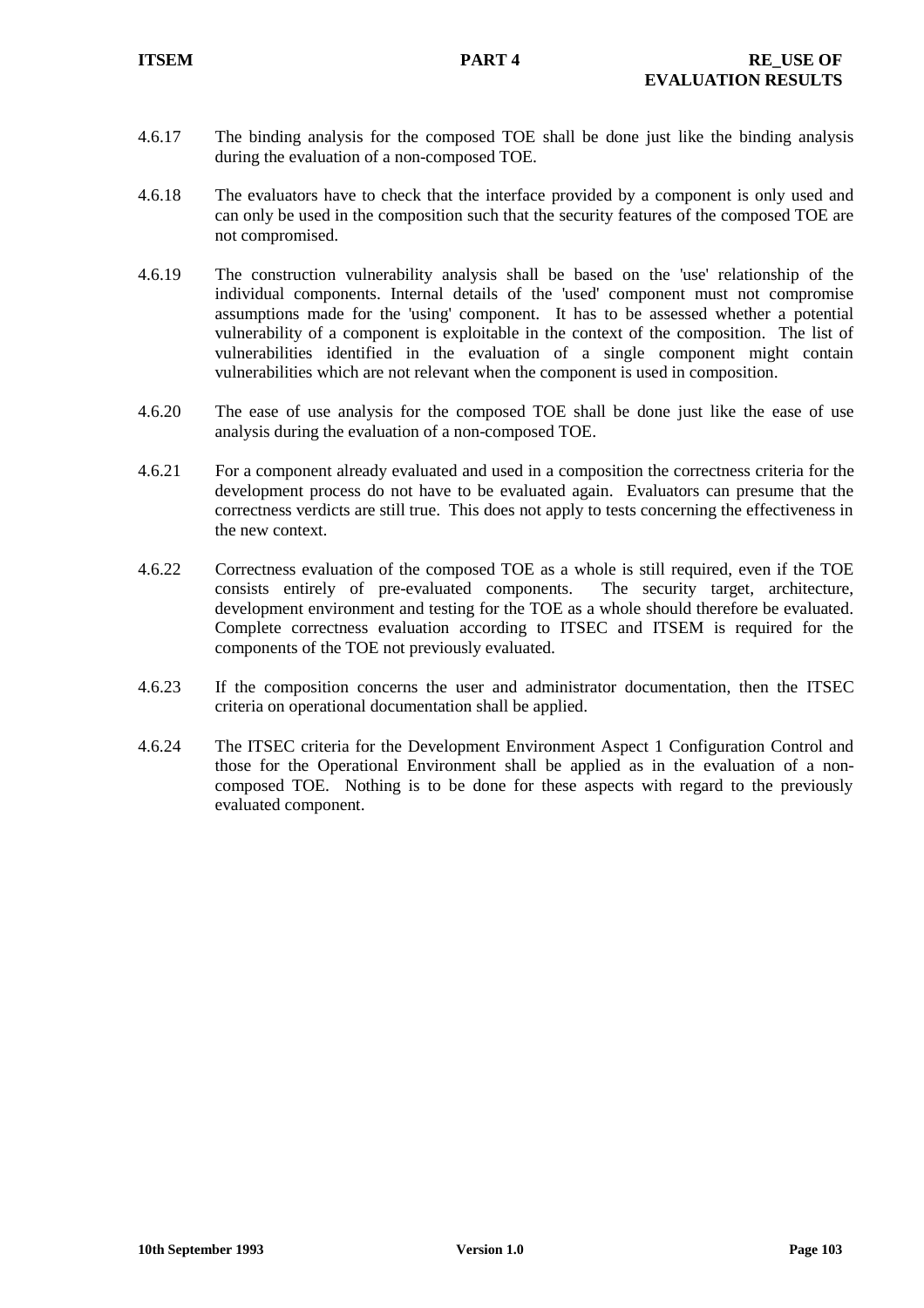## **Chapter 4.7 Outputs from Evaluation**

#### **Introduction**

#### **Objectives**

4.7.1 This chapter provides a detailed description of the required output of an evaluation, i.e. the ETR and problem reports.

#### **Scope**

- 4.7.2 Chapter 4.4 described the production of evaluation reports as part of the evaluation process. This chapter is mainly concerned with the ETR that is produced by the evaluators for the sponsor of the evaluation and the certification body.
- 4.7.3 National schemes will require additional evaluation reports such as reports on evaluation methods, problem reports or reports on individual units of work. These are national scheme issues and are only addressed in this chapter where these affect the contents of the ETR.

#### **Summary**

- 4.7.4 Throughout this chapter it has been assumed that the ETR will be a single document, resulting from the activity *Write Reports* described in chapter 4.4. National schemes are not precluded from disregarding this assumption and implementing different arrangements.
- 4.7.5 For instance, later in this chapter it is stated that part of the ETR describes the security target for the TOE. A national scheme may make arrangements to incorporate the security target in the ETR or reference out to the security target (i.e. publishing the ETR together with the security target).
- 4.7.6 Another example would be the incorporation of an EWP to replace the chapter describing the evaluation work. The EWP should then at least contain the items as summarised below.
- 4.7.7 An ETR has the following objectives:
	- a) to describe the work actually performed during the evaluation;
	- b) to present the results obtained and conclusions drawn from this work.
- 4.7.8 The target audience for an ETR is:
	- a) the certification body;
	- b) the sponsor of the evaluation;
	- c) evaluators performing a re-evaluation.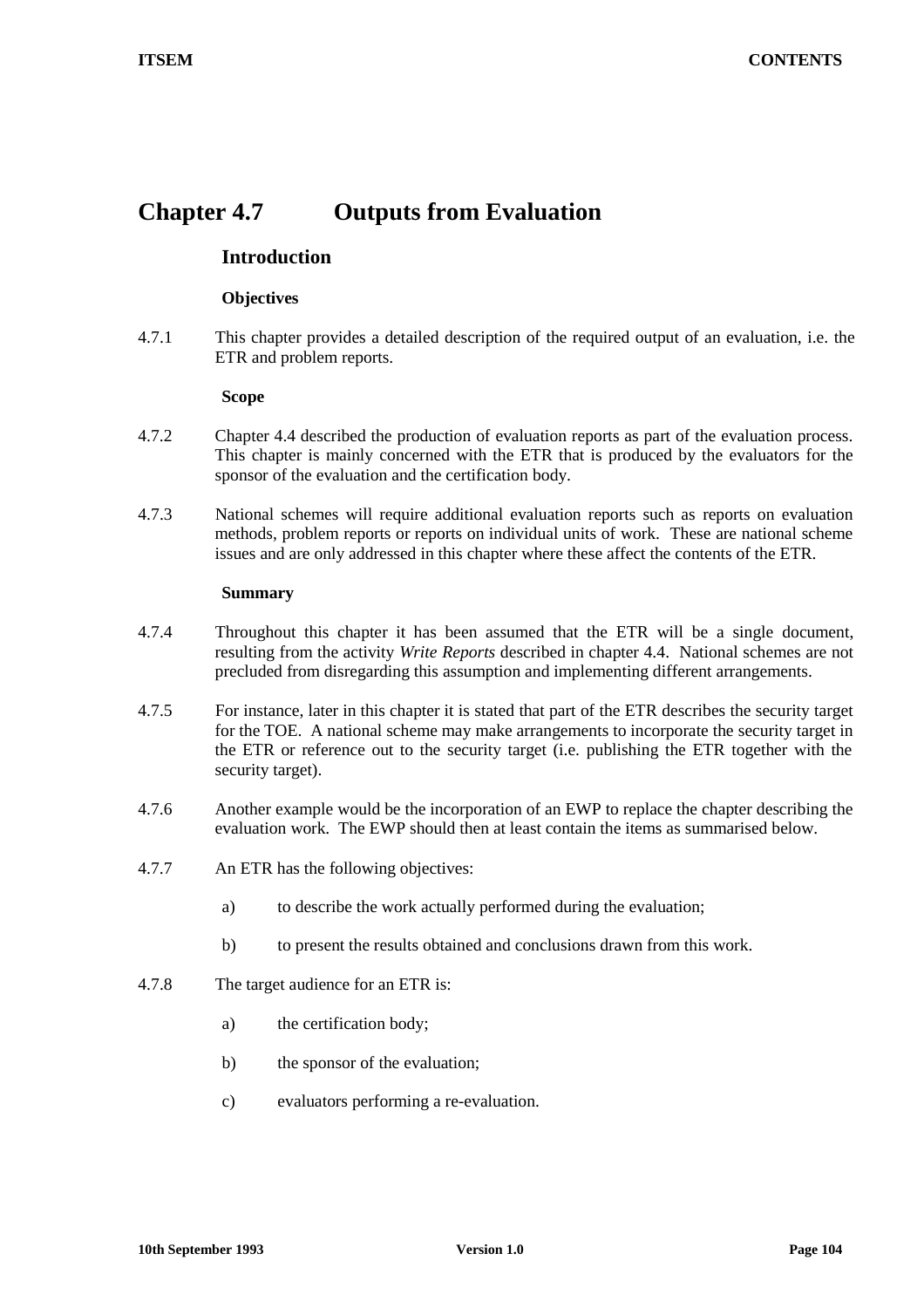- 4.7.9 In the case where the sponsor and developer are not the same, national schemes should also make arrangements for release of all or some of an ETR to developers considering re-using a TOE as part of another TOE. Provisions shall be made for the release of the ETR to another country. How this is arranged is a matter for national schemes.
- 4.7.10 The certification body is responsible for accepting an ETR.
- 4.7.11 This chapter identifies the minimal requirements for the *content and structure of the ETR* (via chapter and section headings) and discusses the contents of each chapter and section in turn.

#### **Content and Structure of the Evaluation Technical Report**

#### **Preliminary Material**

- 4.7.12 National schemes will prescribe the rules for marking and handling ETRs and will describe the form of the preliminary material in an ETR. For example, for government systems the ETR may be classified, for commercial systems and products the ETR may have to carry privacy markings.
- 4.7.13 Examples of preliminary material are:
	- a) disclaimers;
	- b) scheme logos;
	- c) copyright clauses.

#### **Main Document**

- 4.7.14 Figure 4.7.1 suggests a structure for an ETR. It is expected that this structure will be refined as evaluation experience increases.
- 4.7.15 The content of each chapter/section identified is described below. National schemes may choose to implement different structures for ETRs. However, the actual technical content must encompass the material below.
- 4.7.16 It must be noted that an ETR must provide the justification for all verdicts assigned by the evaluators. References to inaccessible material must not be made.

#### **ETR Chapter 1 - Introduction**

#### **Background**

- 4.7.17 This section contains an introduction to the background of the evaluation. It must include:
	- **a) the evaluation identifier assigned by the certification body;**
	- **b) the name and version of the TOE evaluated**;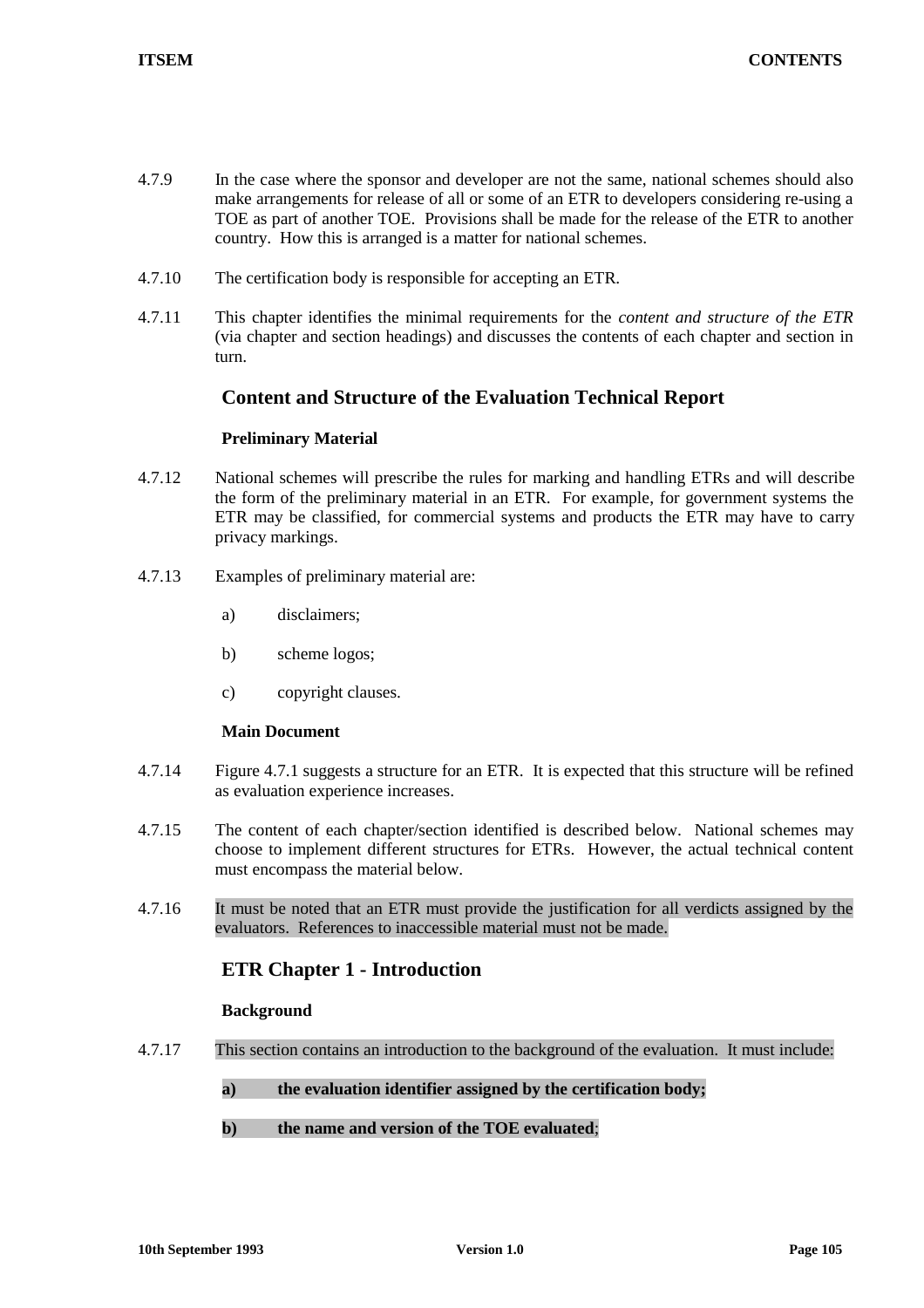- **c) the identity of the developer (including sub-contractors as applicable);**
- **d) the identity of the sponsor**;
- **e) the overall timescales of the evaluation**;
- **f) the identity of the ITSEF**.

#### **Objectives**

#### 4.7.18 **This section must state the objective of the ETR (as outlined above).**

- 4.7.19 The objectives, at a more detailed level, are to:
	- a) present the evidence in support of evaluation verdicts and the evaluation conclusions;
	- b) support the re-evaluation of the TOE, if required by the sponsor.
- 4.7.20 Item b) above is particularly important if evaluations are to be efficient. It requires more information to be provided in the ETR than would be the case if item a) above was considered in isolation. Evaluators should remember this issue throughout the evaluation and especially when writing ETRs.

#### **Scope**

4.7.21 **This section must state that the ETR covers the entire evaluation. If this is not the case then a rationale must be provided.**

#### **Structure**

4.7.22 **This section must introduce the structure of the ETR**. Deviations from the structure of the ETR suggested in this chapter will be organised by national schemes.

#### **ETR Chapter 2 - Executive Summary**

- 4.7.23 This chapter provides the basis for any information regarding the results of the evaluation that is released by the certification body.
- 4.7.24 Where national schemes produce lists of certified TOEs, this chapter will form the basis for the information placed in those lists.
- 4.7.25 **The executive summary must not, therefore, contain information that is likely to be commercially or nationally sensitive in any way (the sponsor and certification body will confirm this when the ETR is accepted).**
- 4.7.26 **This chapter must contain:**
	- **a) the identity of the ITSEF;**
	- **b) the actual evaluation level achieved;**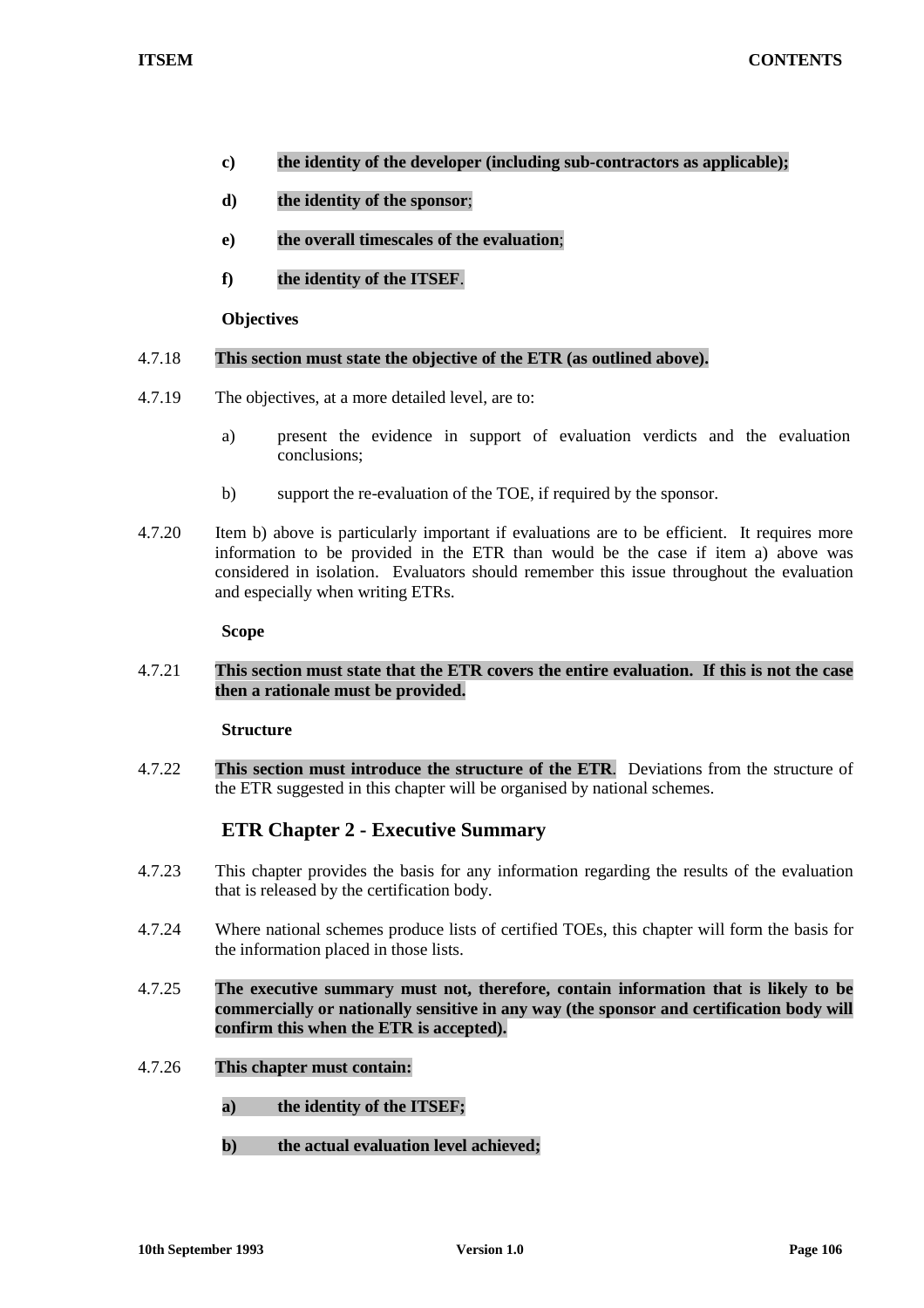- **c) the identifier of the TOE together with version number/release number;**
- **d) a summary of the main conclusions of the evaluation;**
- **e) the identity of the sponsor;**
- **f) a brief description of the TOE;**
- **g) a brief description of the TOE's security features.**

#### **ETR Chapter 3 - Description of the TOE**

#### **Functionality of the TOE**

- 4.7.27 This section must contain a summary of the operational role of the TOE together with the functions that it is designed to perform, including:
	- **a) the type of data to be processed (with sensitivity levels as necessary);**
	- **b) the various user types (linked to the above).**

**Development History**

- 4.7.28 **This section must outline (for concurrent and, where possible, consecutive evaluations) the development stages performed in the production of the TOE.**
- 4.7.29 **All development methodologies, techniques, tools and standards relevant to the TOE production, and not covered in the results chapter, must be briefly outlined**.
- 4.7.30 **The deliverables to the TOE evaluation must be highlighted (with the detail such as issue status, dates, reference numbers and authors being subordinated to ETR Annex A).**

**TOE Architecture**

- 4.7.31 **This section must summarise the top-level design of the TOE. It must demonstrate the degree of separation between security enforcing and other components. It must outline the distribution of the security enforcing functions of the TOE through the hardware, firmware, software (and potentially the manual procedures as well) across the architecture of the TOE.**
- 4.7.32 All version numbers of components are listed in ETR Annex C.

#### **Hardware Description**

4.7.33 **The hardware description must give appropriate detail about all components at the architectural level that are relevant to the evaluation.**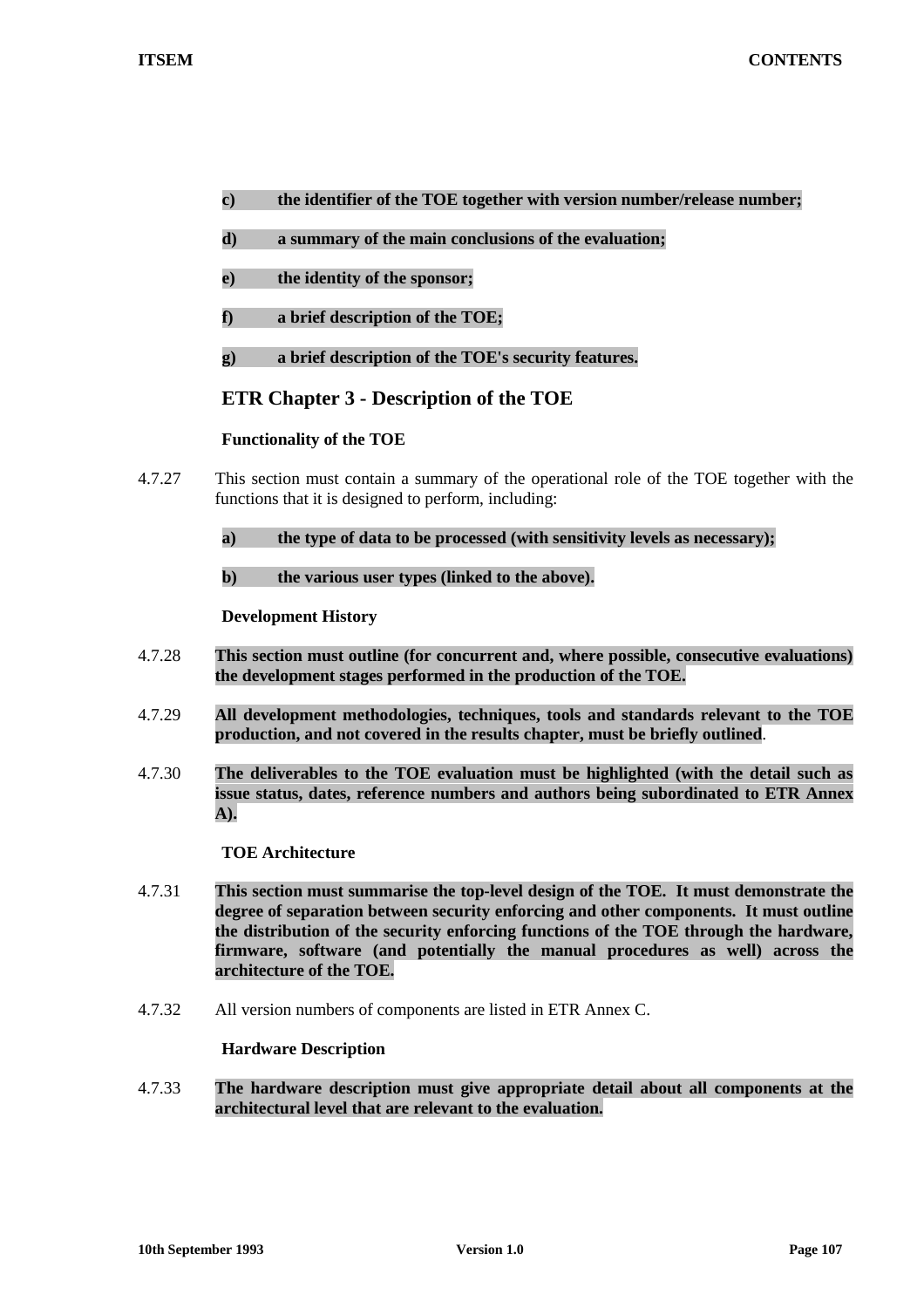**Firmware Description**

4.7.34 **The firmware description must give appropriate detail about all components that are relevant to the evaluation.**

**Software Description**

4.7.35 **The software description must give appropriate detail about all parts of the TOE software that are relevant to the evaluation. The description must link the software to the hardware and firmware components.**

#### **ETR Chapter 4 - Security Features of the TOE**

- 4.7.36 It is emphasised that an understanding of the contents of the security target is essential to the understanding of the ETR. Likewise, access to the security target and ETR together is necessary for re-evaluation to be efficient. **This chapter must either refer out to the security target or restate the security target in full.**
- 4.7.37 The content of this chapter is summarised below. More information is contained in the ITSEC (Chapter 2 and Annex A).
	- a) system security policy/product rationale;
	- b) specification of the security enforcing functions;
	- c) specification of the security mechanisms;
	- d) claimed rating of the minimum strength of mechanisms;
	- e) target evaluation level.

#### **ETR Chapter 5 - Evaluation**

4.7.38 Chapter 4.4 addresses the process for evaluation and for producing the actual EWP to be used. Chapter 5 of the ETR details the evaluation work performed, noting in particular any problems encountered (technical or managerial). The chapter is designed to assist the process of analysis within the Certification Bodies so that the overall evaluation process can be refined both technically and managerially (and therefore made more efficient and less expensive).

#### **Evaluation History**

4.7.39 This section is similar in design to the development history section of Chapter 3 outlined above. **It must outline the evaluation process utilised, and the key milestones that were:**

#### **a) allocated at the start of the TOEs evaluation (for instance for the production of the EWP, ETR etc.);**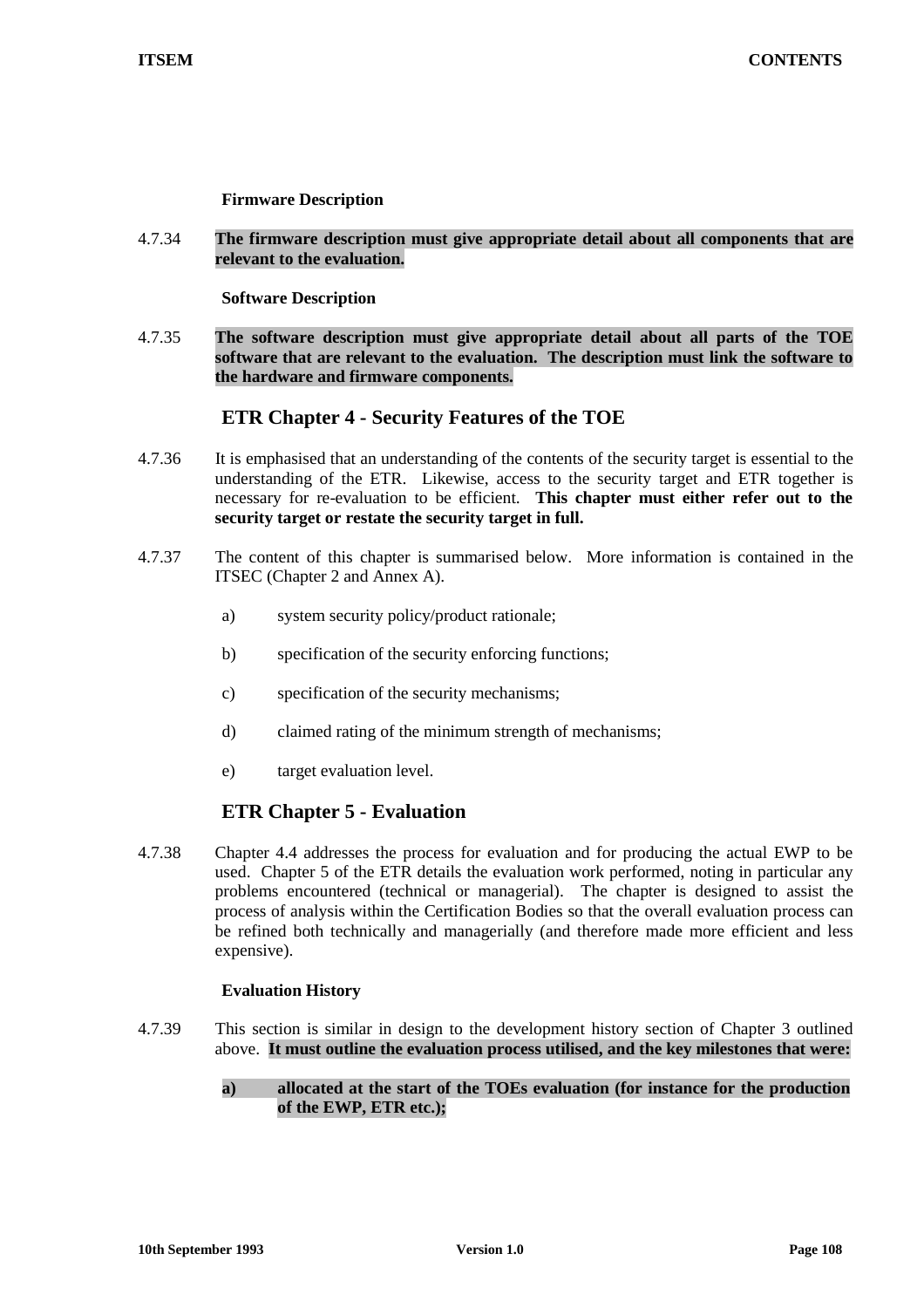#### **b) actually met during the course of the evaluation.**

- 4.7.40 Key milestones may include:
	- a) any evaluation startup meetings;
	- b) delivery of the security target;
	- c) when the penetration tests are performed;
	- d) any visits to the development or operational TOE's site(s);
	- e) completion of technical work.

#### 4.7.41 **All evaluation methods, techniques, tools and standards used must be outlined.**

#### **Evaluation Procedure**

#### 4.7.42 **A summary of the EWP must be provided in this section. The summary must include:**

- **a) the** *evaluator actions* **covered by the work programme, justified in terms of ITSEC;**
- **b) the** *work packages* **performed (referring to ITSEM chapter 4.5 to demonstrate the use of acceptable procedures and ETR Annex D for detail) - this must highlight any differences between the work that was proposed in the EWP and that which was performed in practice together with a rationale for why these discrepancies existed;**
- **c) a summary of how the evaluation deliverables (listed in ETR Annex A) mapped to the ITSEC** *construction phases* **- this must include any differences between the construction phases that were initially assumed and those that were actually delivered or used.**

**Scope of the Evaluation**

4.7.43 **This section must identify exactly the components of the TOE evaluated and any assumptions made about components not examined.**

**Constraints and Assumptions**

4.7.44 **This section must highlight any constraints on the evaluation and any assumptions made during the evaluation.**

#### **ETR Chapter 6 - Summary of Results of the Evaluation**

4.7.45 **This chapter must provide summaries of the evaluation results in terms of the evaluator actions identified by the ITSEC.** The chapter's structure therefore, in the main, emulates the effectiveness and correctness chapters of the ITSEC.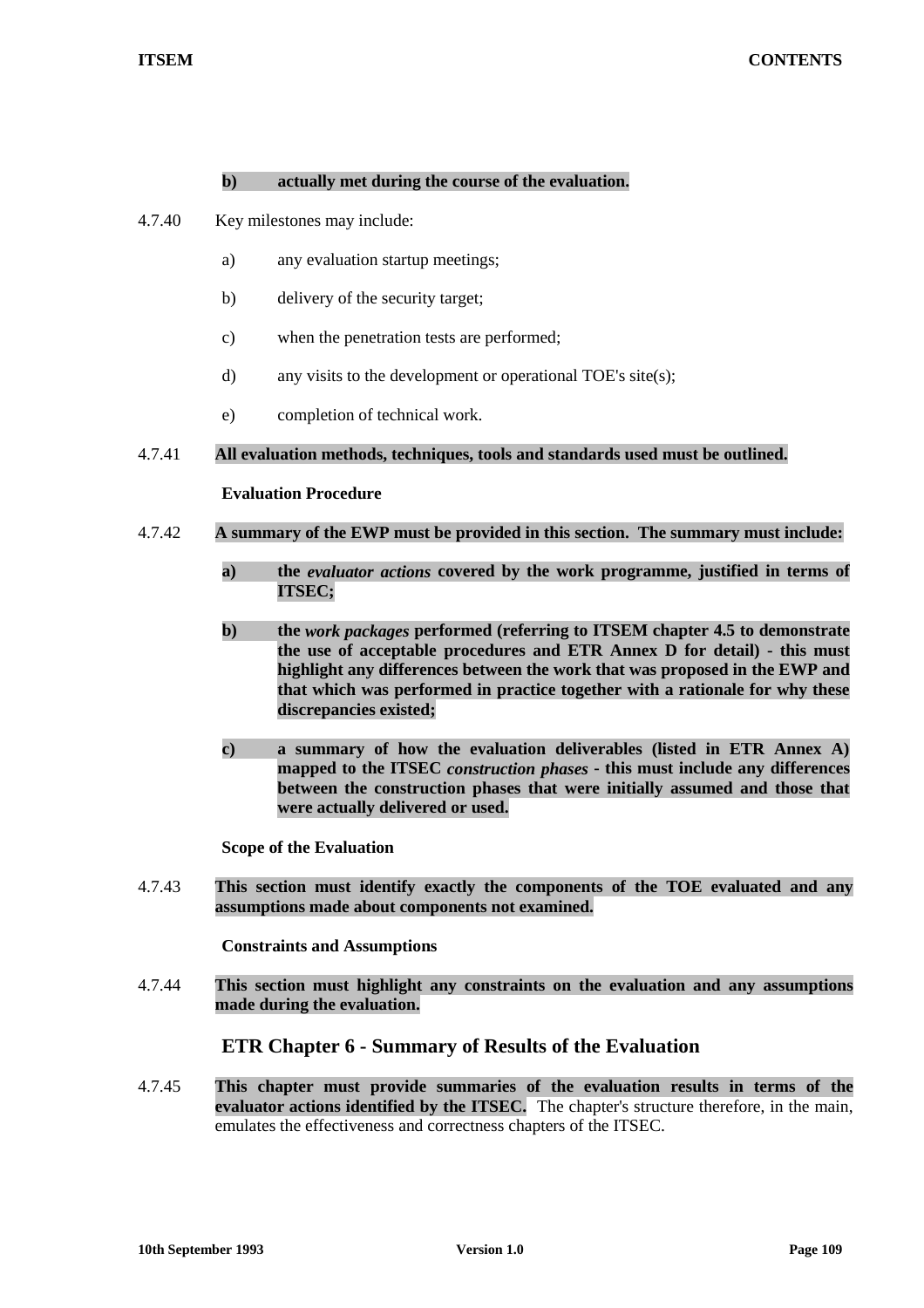#### 4.7.46 **Subsection names corresponding to each evaluator action for each phase or aspect must be used.**

#### 4.7.47 **Each subsection must reference the relevant work package reports contained in ETR Annex D.**

- 4.7.48 The first six sections are merely listed below. The final four sections (Penetration Testing, Exploitable Vulnerabilities Found, Observations Regarding Non-exploitable Vulnerabilities and Errors Found) are given with explanatory comments in the subsequent paragraphs.
	- a) Effectiveness Construction
		- Aspect 1 Suitability of Functionality
		- Aspect 2 Binding of Functionality
		- Aspect 3 Strength of Mechanisms
		- Aspect 4 Construction Vulnerability Assessment
	- b) Effectiveness Operation
		- Aspect 1 Ease of Use
		- Aspect 2 Operational Vulnerability Assessment
	- c) Construction The Development Process
		- Phase 1 Requirements
		- Phase 2 Architectural Design
		- Phase 3 Detailed Design
		- Phase 4 Implementation
	- d) Construction The Development Environment
		- Aspect 1 Configuration Control
		- Aspect 2 Programming Languages and Compilers
		- Aspect 3 Developers Security
	- e) Operation The Operational Documentation
		- Aspect 1 User Documentation
		- Aspect 2 Administration Documentation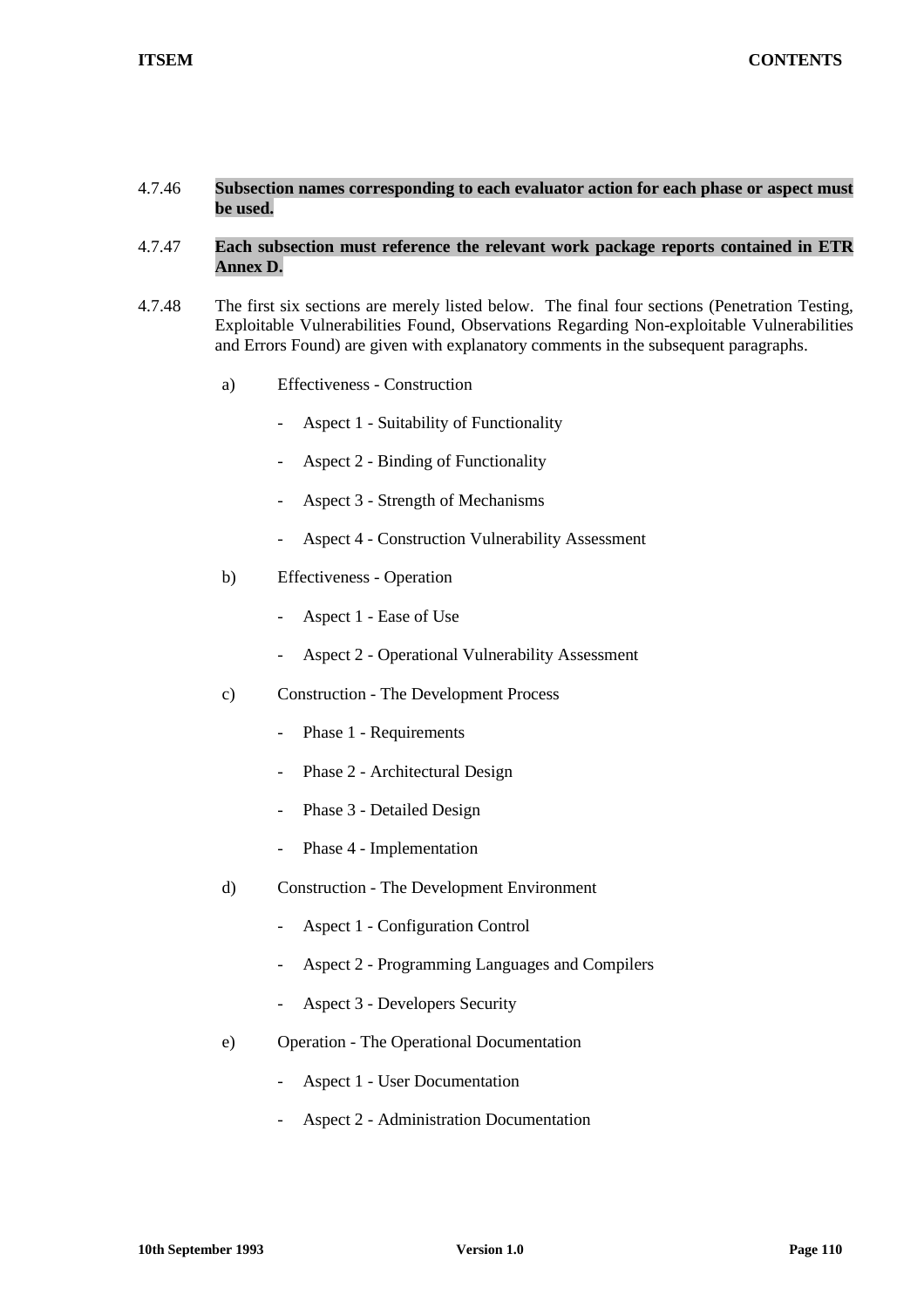- f) Operation The Operational Environment
	- Aspect 1 Delivery and Configuration
	- Aspect 2 Start-up and Operation

#### **Penetration Testing**

- 4.7.49 As in chapter 4.5 penetration testing results have been treated separately because penetration tests are usually most conveniently executed as part of one work package.
- 4.7.50 **Any configuration options used during penetration testing must be recorded.**

#### 4.7.51 **The results of penetration tests must be referenced to:**

- **a) the original work package where they were formulated;**
- **b) the evaluator action prescribed by the ITSEC.**

#### **Exploitable Vulnerabilities Found**

- 4.7.52 This section must describe the exploitable vulnerabilities found during the evaluation, identifying:
	- **a) the Security Enforcing Function in which the vulnerability was found;**
	- **b) a description of the vulnerability;**
	- **c) the evaluator action being undertaken when the vulnerability was found;**
	- **d) the work package being undertaken when the vulnerability was found;**
	- **e) who found the vulnerability (developer or evaluator);**
	- **f) the date the vulnerability was found;**
	- **g) whether the vulnerability was fixed (with date) or not;**
	- **h) the source of the vulnerability (if possible).**

#### **Observations Regarding Non-exploitable Vulnerabilities**

4.7.53 This section must report on non-exploitable vulnerabilities found during the evaluation (highlighting those remaining in the operational TOE).

#### **Errors Found**

4.7.54 **This section must summarise the impact of errors found during the course of development as perceived by the evaluators. Any actual results or conclusions, based upon the errors found, regarding the TOE's ability to meet the target evaluation level must be fully justified.**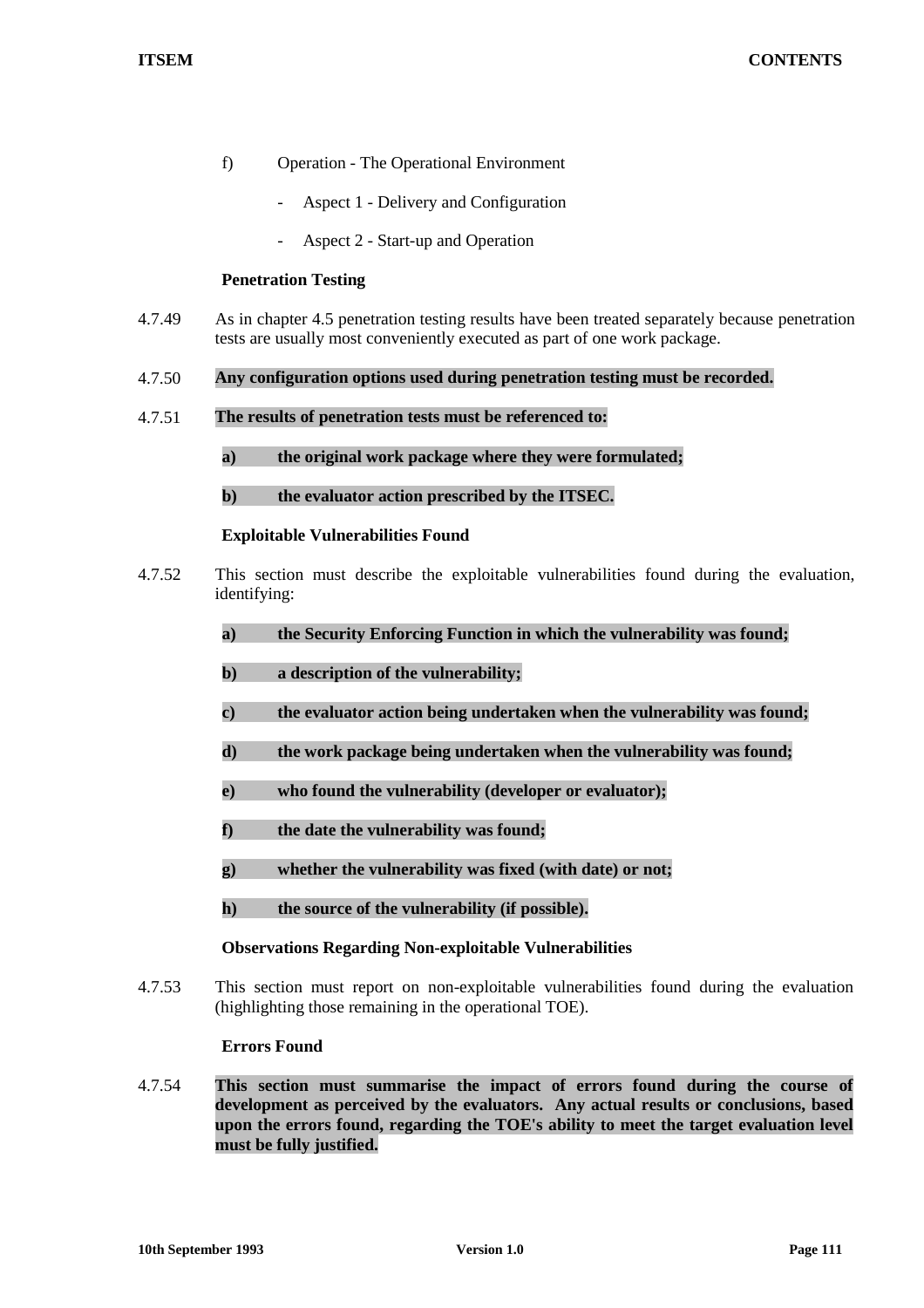#### **ETR Chapter 7 - Guidance for Re-evaluation and Impact Analysis**

- 4.7.55 This chapter is optional. It can be omitted if the sponsor has stated that he does not require any re-evaluation or impact analysis information.
- 4.7.56 **If present, this chapter of the ETR must record (by identifying the construction phase or aspect, or operation aspect, together with reference to evaluation deliverables):**
	- **a) the classification of all parts of the TOE, at each construction phase examined, into one of security enforcing, security relevant or security irrelevant (defined in part 3 of the ITSEM);**
	- **b) the identification of those development tools of the TOE which are security relevant (defined in part 3 of the ITSEM);**
	- **c) any way in which the constraints or assumptions of the evaluation would impact re-evaluation or re-use;**
	- **d) any lessons regarding evaluation techniques or tools that would be useful for a re-evaluation (national schemes may decide to produce a separate document to record these);**
	- **e) all archiving details necessary for the evaluation to be restarted (national schemes may decide to produce a separate document to record these);**
	- **f) any specific skills that the `re-evaluators' are recommended to have before reevaluation occurs (national schemes may decide to produce a separate document to record these);**
	- **g) the evaluators understanding of any way that the TOE could be configured such that the TOE becomes insecure.**

#### **ETR Chapter 8 - Conclusions and Recommendations**

- 4.7.57 The conclusions and recommendations of the evaluation must be described in this chapter. The main conclusion will relate to whether the TOE has satisfied the security target, and is free from exploitable vulnerabilities.
- 4.7.58 Recommendations will normally be made to the certification body. It should be stated that these recommendations concern the parts of the TOE within the scope of the evaluation, and that there may be other factors that the evaluators are unaware of that may also influence the contents of the TOE's certificate/certification report.
- 4.7.59 The recommendations may include suggestions to other organisations, such as the sponsor or developer, to be forwarded by the certification body. These recommendations may include a reminder that the results of the evaluation are valid only for a particular version of the TOE when configured in a specific way, and that the certification body should be informed of any changes to the TOE as outlined in part 6, annex 6.D.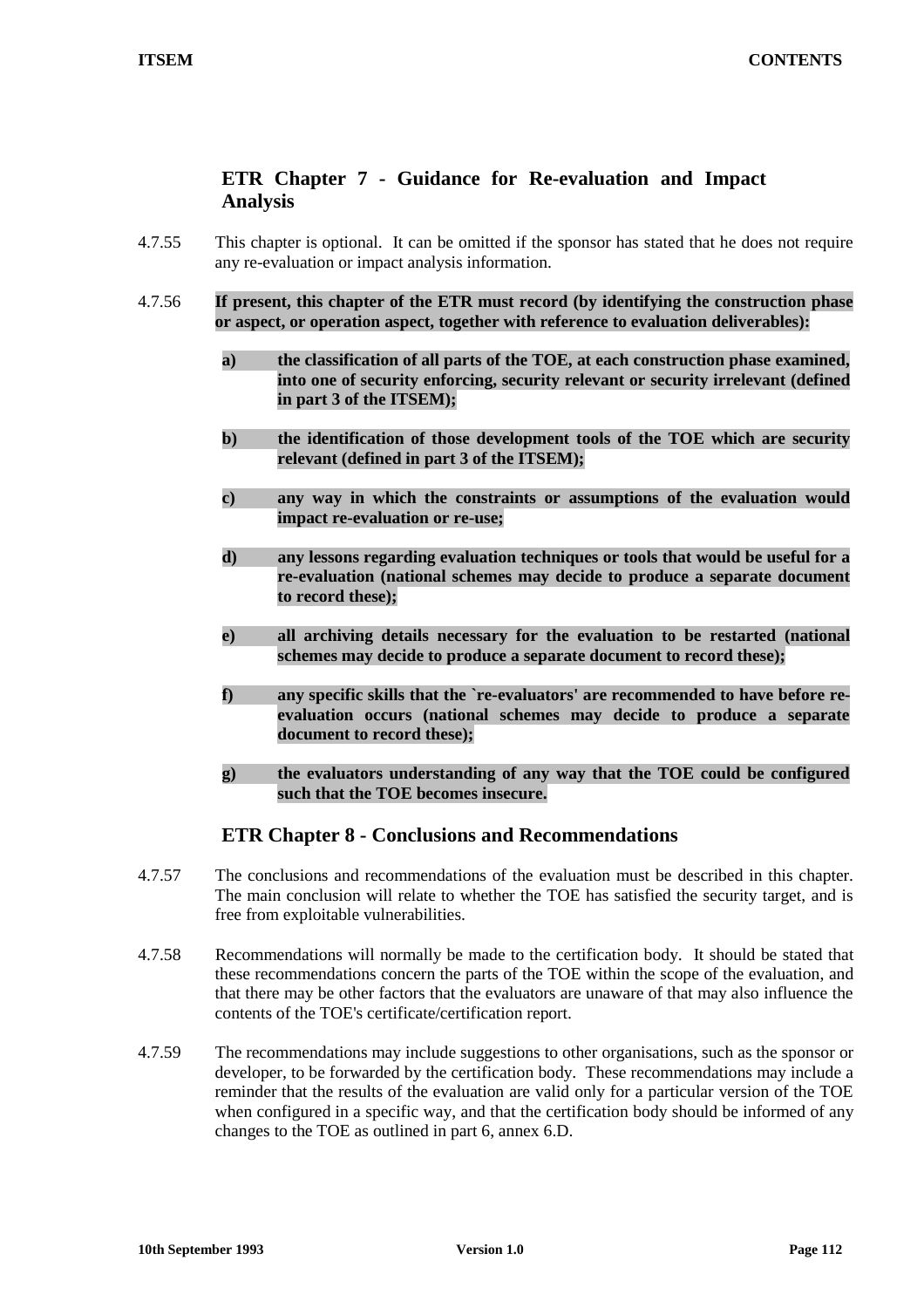**ETR Annex A - List of Evaluation Deliverables**

- 4.7.60 **This annex must identify, with version numbers and dates received, all evaluation deliverables (generally the most recent version of a deliverable will suffice unless results are obtained from earlier versions) or make a reference out to the deliverable list.**
- 4.7.61 **Deviations from the deliverables identified in part 6, annex 6.A must be highlighted and justified.**

**ETR Annex B - List of Acronyms/Glossary of Terms**

4.7.62 **This annex must explain any acronyms or abbreviations used within the ETR. It must also define any terms used that do not appear within the ITSEC or ITSEM glossaries.**

**ETR Annex C - Evaluated Configuration**

- 4.7.63 **The configurations of the TOE examined during the evaluation (especially configurations used during the penetration tests, ease of use assessment and work relating to the operational TOE) must be clearly identified.**
- 4.7.64 **Any assumptions made or configurations not considered must be highlighted.**

**Hardware Description**

4.7.65 **The hardware description must give configuration information about all components at the architectural level that are relevant to the evaluation (and therefore to the security enforcing functions).**

**Firmware Description**

4.7.66 **The firmware description must give configuration information about all components (as described above) that are relevant to the evaluation (and therefore to the security enforcing and possibly security relevant functions).**

**Software Description**

4.7.67 **The software description must give configuration information for parts of the TOE software that are relevant to the evaluation (and therefore to the security enforcing and security relevant functions).**

#### **ETR Annex D - Work Package Reports**

4.7.68 This annex does not have to be produced if all of the work package reports are contained within ETR Chapter 6.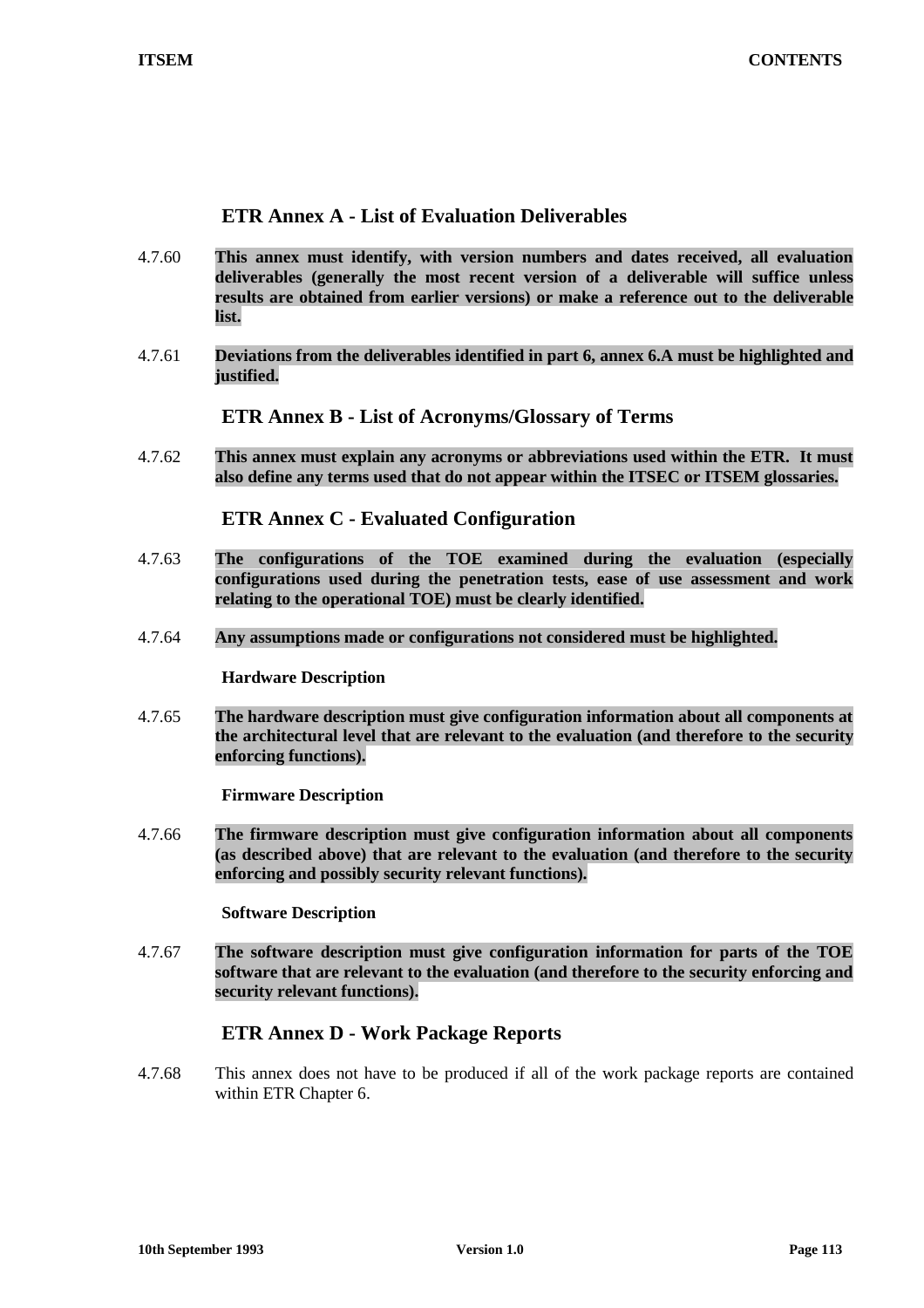4.7.69 **If present, this annex must comprise the record of all the work performed (including sampling of results of tests done, techniques and tools used) necessary to justify the assignment of verdicts whilst performing the evaluator actions.**

#### **ETR Annex E - Problem Reports**

- 4.7.70 National schemes will instigate problem reporting procedures. **All problem reports issued must be incorporated into this annex.** Problem reports can be released before the evaluation is finished. **Problem reports must at least contain the following items:**
	- **a) the evaluation identifier assigned by the Certification body;**
	- **b) the name and version of the TOE evaluated;**
	- **c) activity during which the problem was found;**
	- **d) description of the problem**.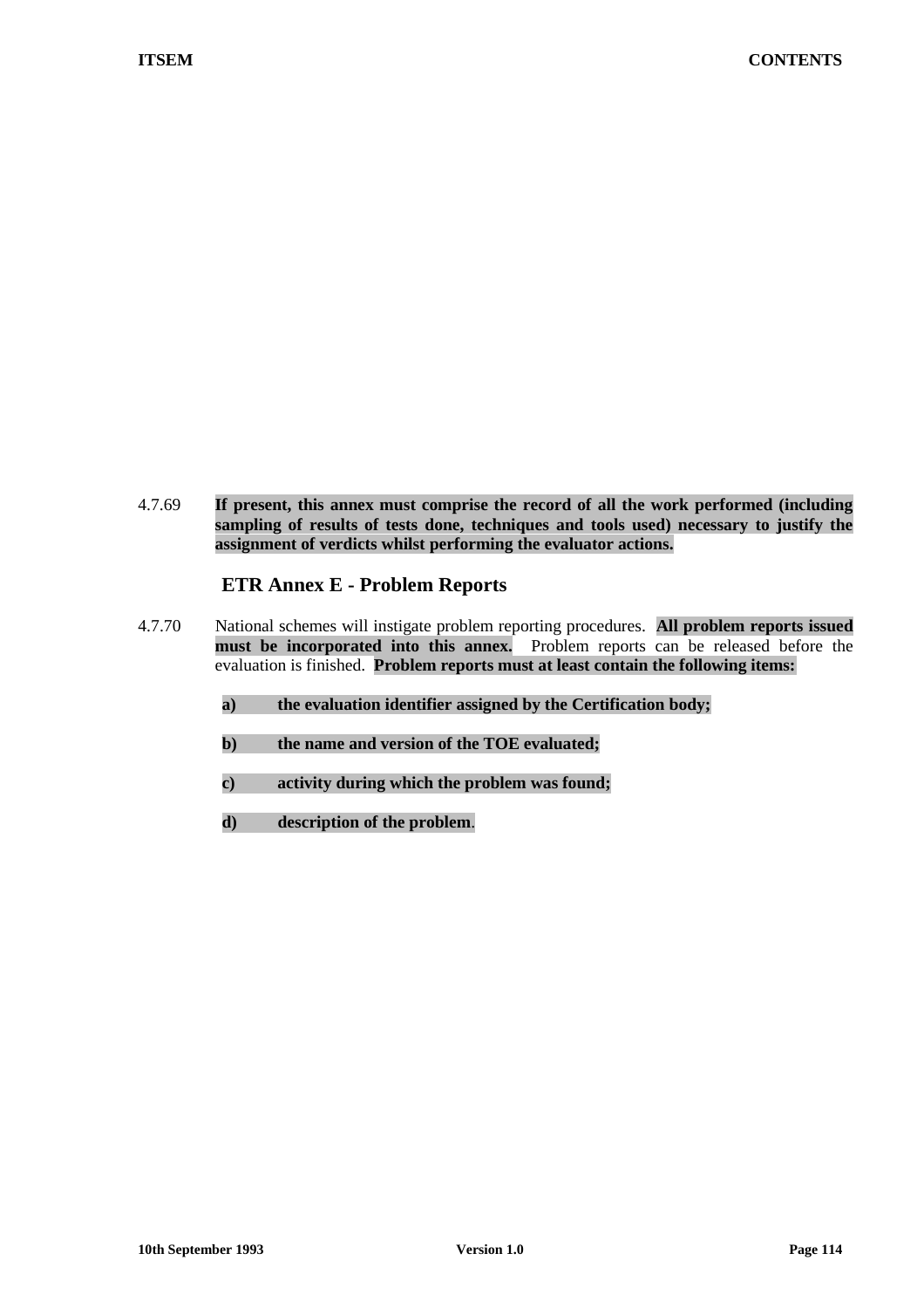## **Figure 4.7.1 Structure of ETR (1 of 2) ETR Chapter 1 - Introduction** Background **Objectives** Scope Structure **ETR Chapter 2 - Executive Summary ETR Chapter 3 - Description of the TOE** Functionality of the TOE Development History TOE Architecture Hardware Description Firmware Description Software Description **ETR Chapter 4 - Security Features of the TOE** System Security Policy/Product Rationale Specification of the Security Enforcing Functions Specification of the Security Mechanisms Claimed Rating of the Minimum Strength of Mechanisms Target Evaluation Level **ETR Chapter 5 - Evaluation** Evaluation History Evaluation Procedure Scope of the Evaluation Constraints and Assumptions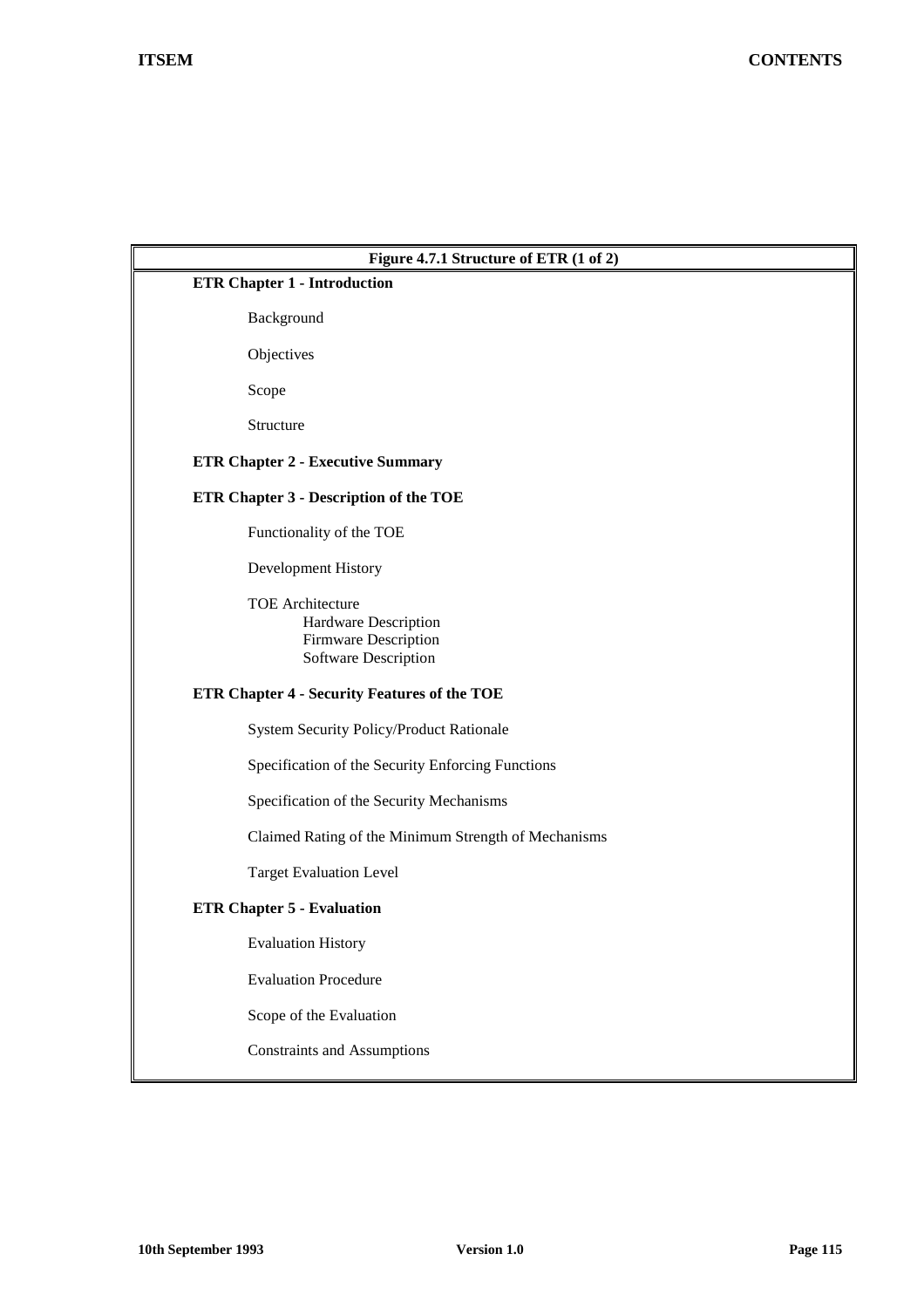| Figure 4.7.1 Structure of ETR (2 of 2)                                              |  |
|-------------------------------------------------------------------------------------|--|
| <b>ETR Chapter 6 - Summary of Results of the Evaluation</b>                         |  |
|                                                                                     |  |
| Effectiveness-Construction                                                          |  |
| Aspect 1 - Suitability of Functionality                                             |  |
| Aspect 2 - Binding of Functionality<br>Aspect 3 - Strength of Mechanisms            |  |
| Aspect 4 - Construction Vulnerability Assessment                                    |  |
|                                                                                     |  |
| <b>Effectiveness-Operation</b>                                                      |  |
| Aspect 1 - Ease of Use                                                              |  |
| Aspect 2 - Operational Vulnerability Assessment                                     |  |
| <b>Construction-The Development Process</b>                                         |  |
| Phase 1 - Requirements                                                              |  |
| Phase 2 - Architectural Design                                                      |  |
| Phase 3 - Detailed Design                                                           |  |
| Phase 4 - Implementation                                                            |  |
|                                                                                     |  |
| <b>Construction-The Development Environment</b><br>Aspect 1 - Configuration Control |  |
| Aspect 2 - Programming Languages And Compilers                                      |  |
| Aspect 3 - Developers Security                                                      |  |
|                                                                                     |  |
| <b>Operation-The Operational Documentation</b>                                      |  |
| <b>Aspect 1 - User Documentation</b>                                                |  |
| Aspect 2 - Administration Documentation                                             |  |
| <b>Operation-The Operational Environment</b>                                        |  |
| Aspect 1 - Delivery and Configuration                                               |  |
| Aspect 2 - Start-up and Operation                                                   |  |
|                                                                                     |  |
| <b>Penetration Testing</b>                                                          |  |
| <b>Exploitable Vulnerabilities Found</b>                                            |  |
|                                                                                     |  |
| Observations Regarding Non-exploitable Vulnerabilities                              |  |
|                                                                                     |  |
| <b>Errors Found</b>                                                                 |  |
| <b>ETR Chapter 7 - Guidance for Re-evaluation and Impact Analysis</b>               |  |
|                                                                                     |  |
| <b>ETR Chapter 8 - Conclusions and Recommendations</b>                              |  |
| <b>ETR Annex A - List of Evaluation Deliverables</b>                                |  |
| <b>ETR Annex B - List of Acronyms/Glossary of Terms</b>                             |  |
| <b>ETR Annex C - Evaluated Configuration</b>                                        |  |
| <b>ETR Annex D - Work Package Reports</b>                                           |  |
| <b>ETR Annex E - Problem Reports</b>                                                |  |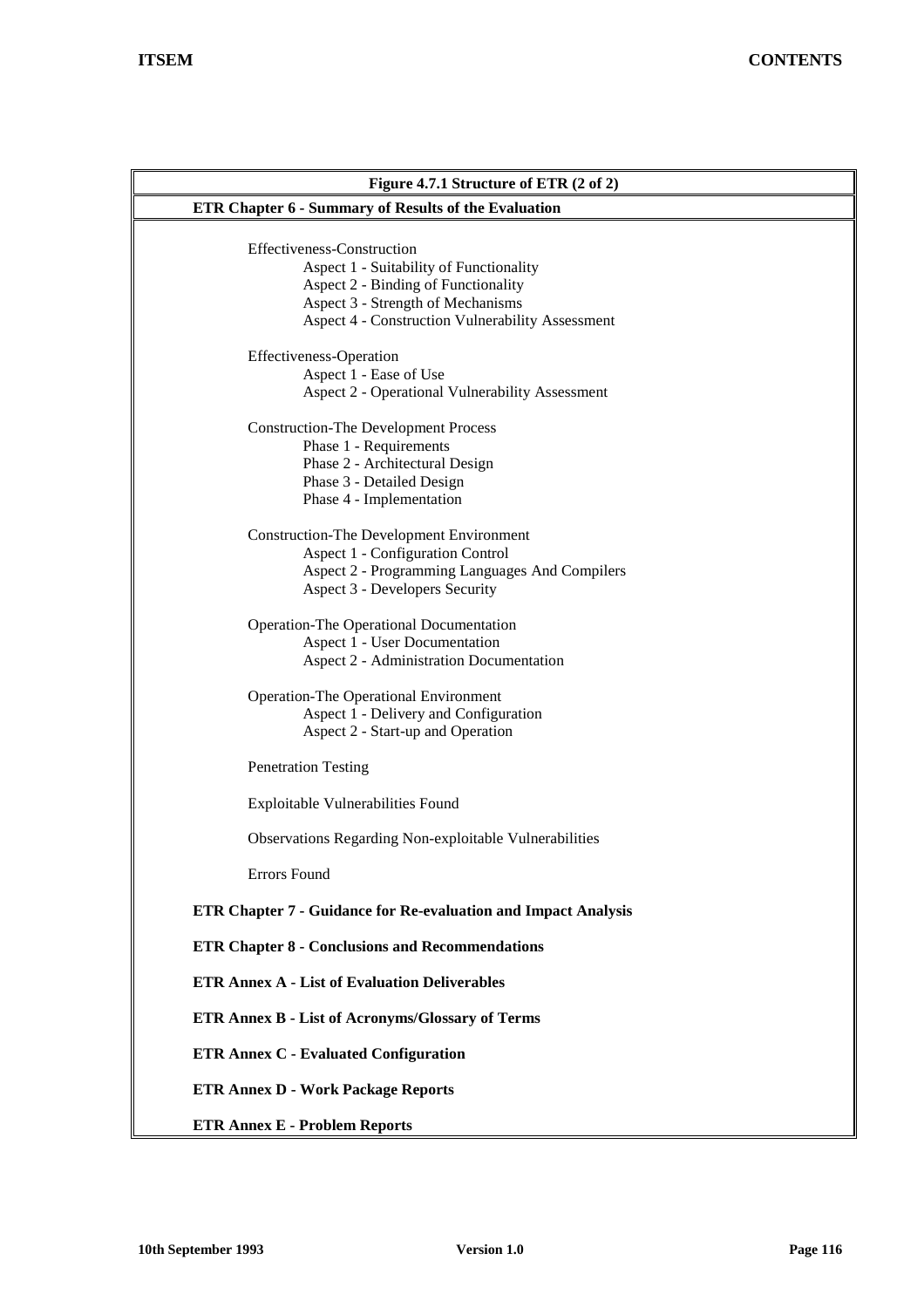# **Part 5 Example Applications of ITSEC**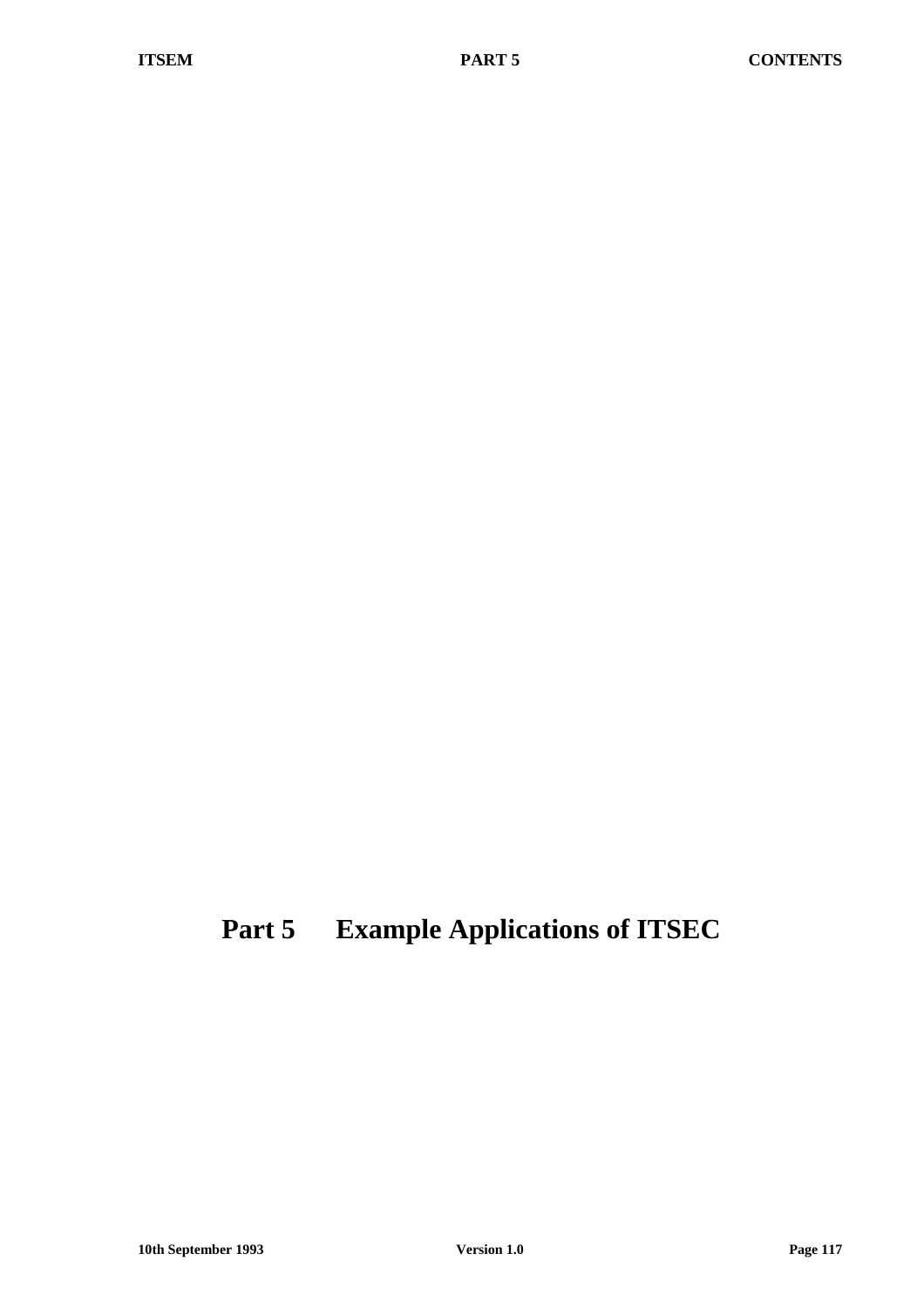## **Contents**

**Fehler! Textmarke nicht definiert.**

## **Figures**

| Figure $5.1.1$ |                                           |
|----------------|-------------------------------------------|
| Figure $5.1.2$ |                                           |
| Figure $5.1.3$ |                                           |
|                | <b>Fehler! Textmarke nicht definiert.</b> |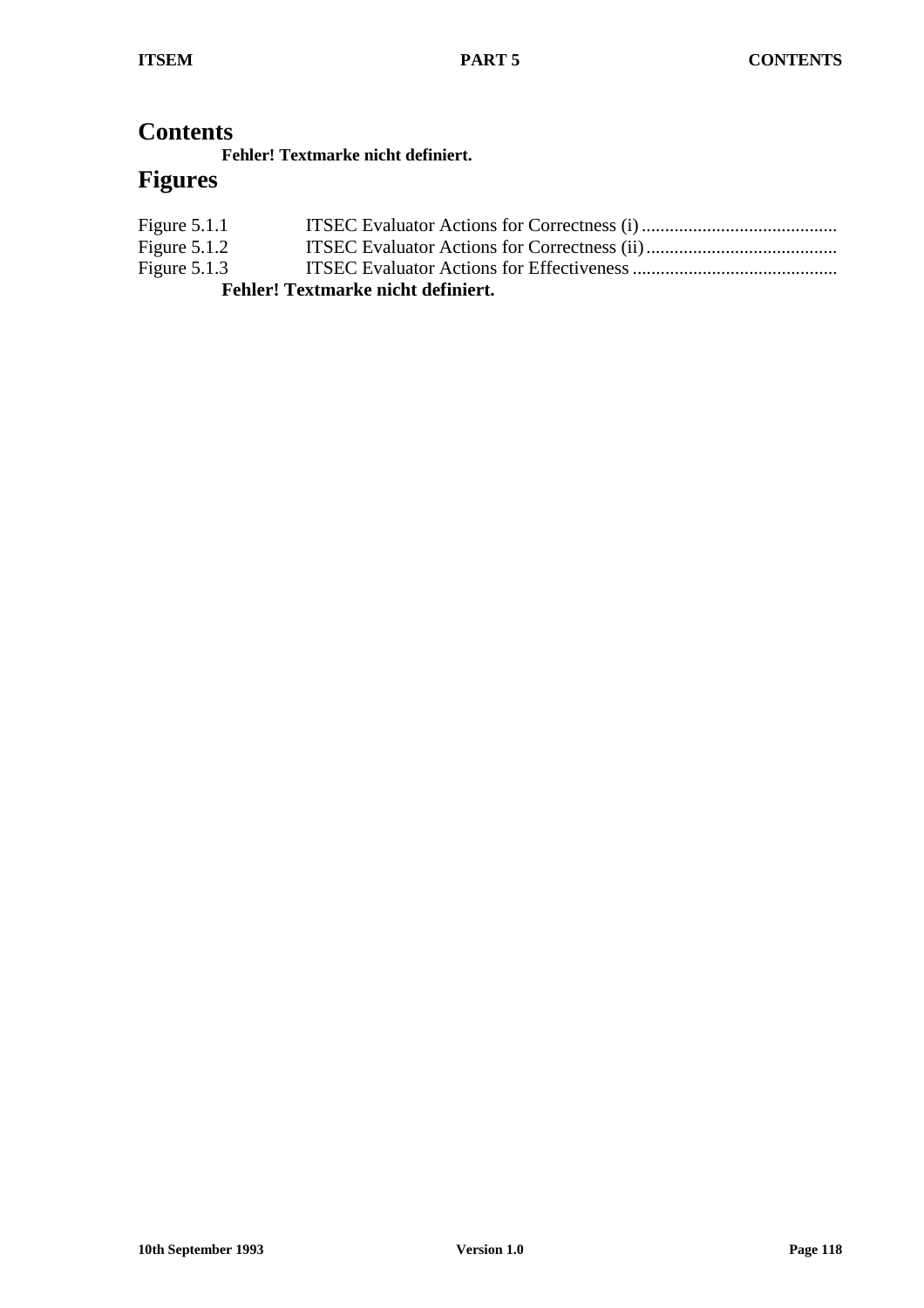## **Chapter 5.1 Introduction**

#### **Objectives for this Part**

- 5.1.1 The objective is to demonstrate, through examples, how the ITSEM approach coupled with the ITSEC criteria can be applied to the evaluation of systems and products.
- 5.1.2 None of this part is mandatory. This part is intended only to illustrate the application of the ITSEC and ITSEM, and not to expand on them.
- 5.1.3 The ultimate goal is to provide complete examples of: .........................................................
	- a) concurrent evaluations;
	- b) consecutive evaluations;
	- c) software;
	- d) hardware;
	- e) products;
	- f) systems;
	- g) **re-evaluation**;
	- h) **re-use** of evaluation results.
- 5.1.4 Items (d), (g) and (h) above are not covered in this version of the ITSEM but will be addressed in future versions.
- 5.1.5 Examples 1 6 are founded on European pre-ITSEC evaluation experience. Their origins are real life evaluations, but they have been sanitised and recast in ITSEC terms.
- 5.1.6 Example 7 is theoretical. It is speculative in nature.
- 5.1.7 Example 8 covers developer's security.

#### **Relationship of this Part to the ITSEC**

- 5.1.8 The examples provide coverage of:
	- a) examination of the development environment (at E2 and E4);
	- b) examination of the requirements for correctness (at E4);
	- c) examination of the architecture for correctness (at E4);
	- d) examination of the design for correctness (at E2);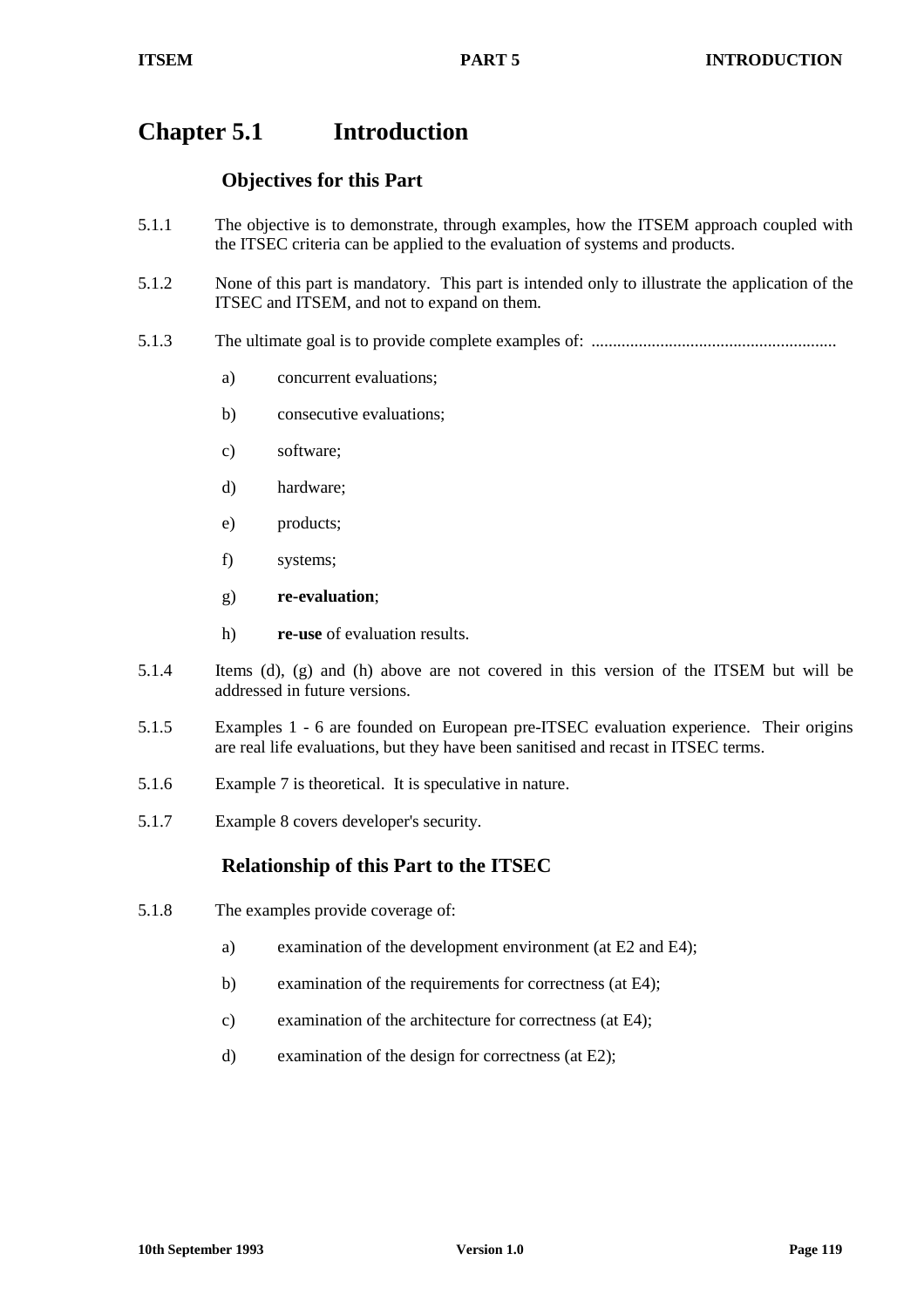- e) examination of the implementation for correctness (at E2);
- f) examination of the operation for correctness (primarily at E2, but with examples at all levels covering the concept of *state, describe* and *explain* in the context of a User Guide);
- g) effectiveness assessment (at E3);
- h) *examination of developer's security* (at E2 and E4).
- 5.1.9 Figures 5.1.1, 5.1.2 and 5.1.3 structure the evaluator actions into tabular form. The criteria are divided between actions for correctness assessment (figures 5.1.1 and 5.1.2) and actions for effectiveness assessment (figure 5.1.3).
- 5.1.10 The entries in the fields of the tables are references to paragraphs in [ITSEC].
- 5.1.11 The following convention has been adopted across the rows of the tables. A plus sign  $(†)$ indicates that there are additional evaluator actions or that additional **deliverables** are required beyond those stated at the previous evaluation level. In other words, if there is no plus sign at some field, then the paragraph referred to is identical to that referred to by the entry to the left of the field.
- 5.1.12 In the case of effectiveness, the criteria are not stated separately for each evaluation level in the ITSEC. Effectiveness assessments are, however, performed with increasing rigour as the evaluation level rises, essentially because the depth of understanding which evaluators gain also increases with evaluation level.
- 5.1.13 The main body of this part presents eight examples. The coverage of each example is superimposed in figures 5.1.1, 5.1.2 and 5.1.3.
- 5.1.14 The headings of the examples identify the evaluation activity together with the target evaluation level.
- 5.1.15 In this part the term *problem report* refers to the formal recording of an **error** by the evaluators.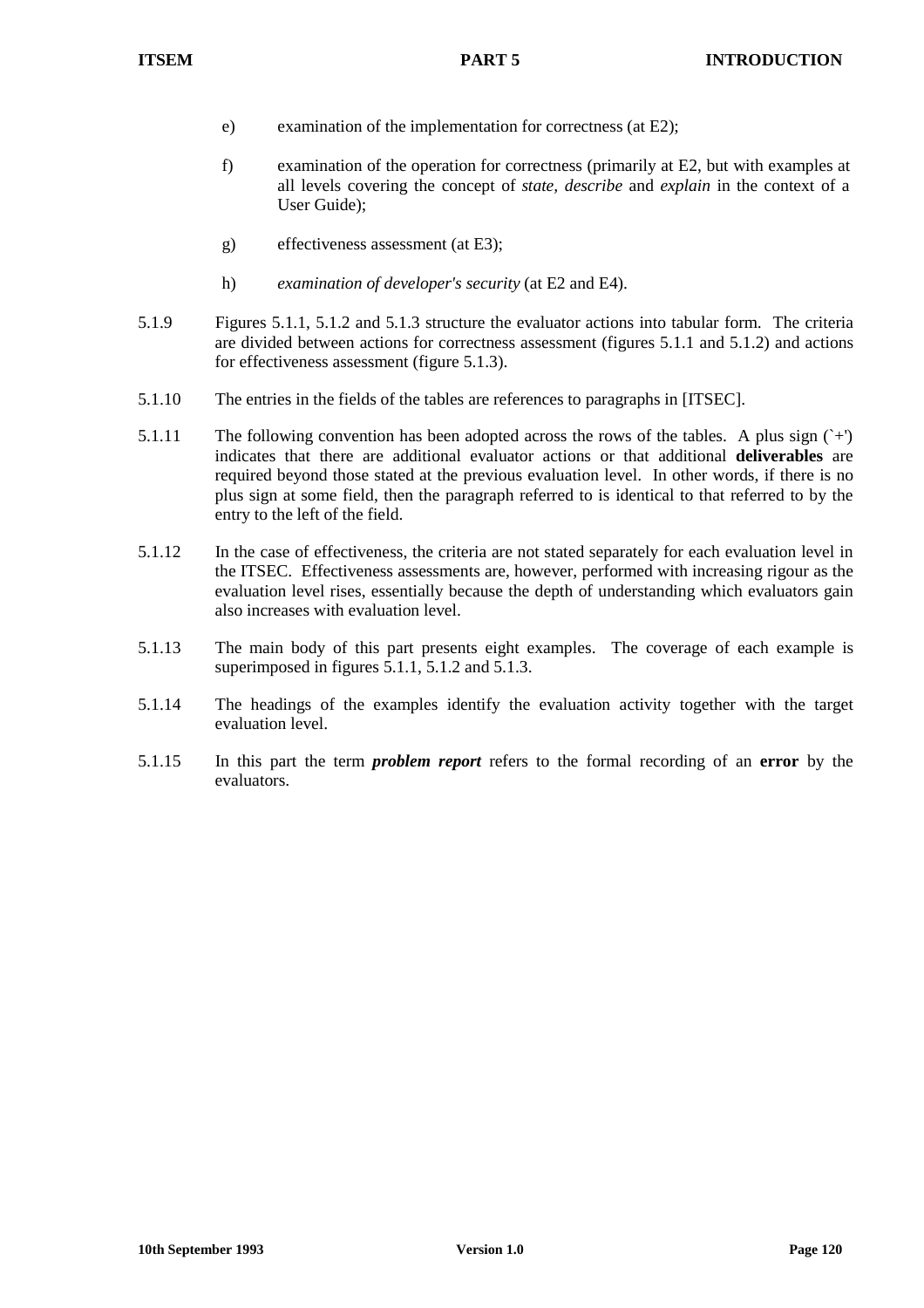|                                    | $\Xi$ | E       | E3       | $E_4$ | E5    | E6     |
|------------------------------------|-------|---------|----------|-------|-------|--------|
| Requirements<br>Actions            | E1.4  | E2.4    | E3.4     |       | E5.4  | E6.4   |
| Architectural<br>Design<br>Actions | E1.7  | $E2.7+$ | E3.7     |       | E5.7+ | E6.7+  |
| Detailed<br>Design<br>Actions      |       |         | E3.10    | E4.10 | E5.10 | E6.10  |
| Implementation<br>Actions          | E1.13 |         | $E3.13+$ | E4.13 | E5.13 | E6.13+ |

+ indicates additional rigour of action **+ indicates additional rigour of action**

 $\sqrt{2}/\sqrt{2}$  indicates action covered in examples **indicates action covered in examples**

indicates covered in example n **indicates covered in example n n** Figure 5.1.1 ITSEC Evaluator Actions for Correctness (i) **Figure 5.1.1 ITSEC Evaluator Actions for Correctness (i)**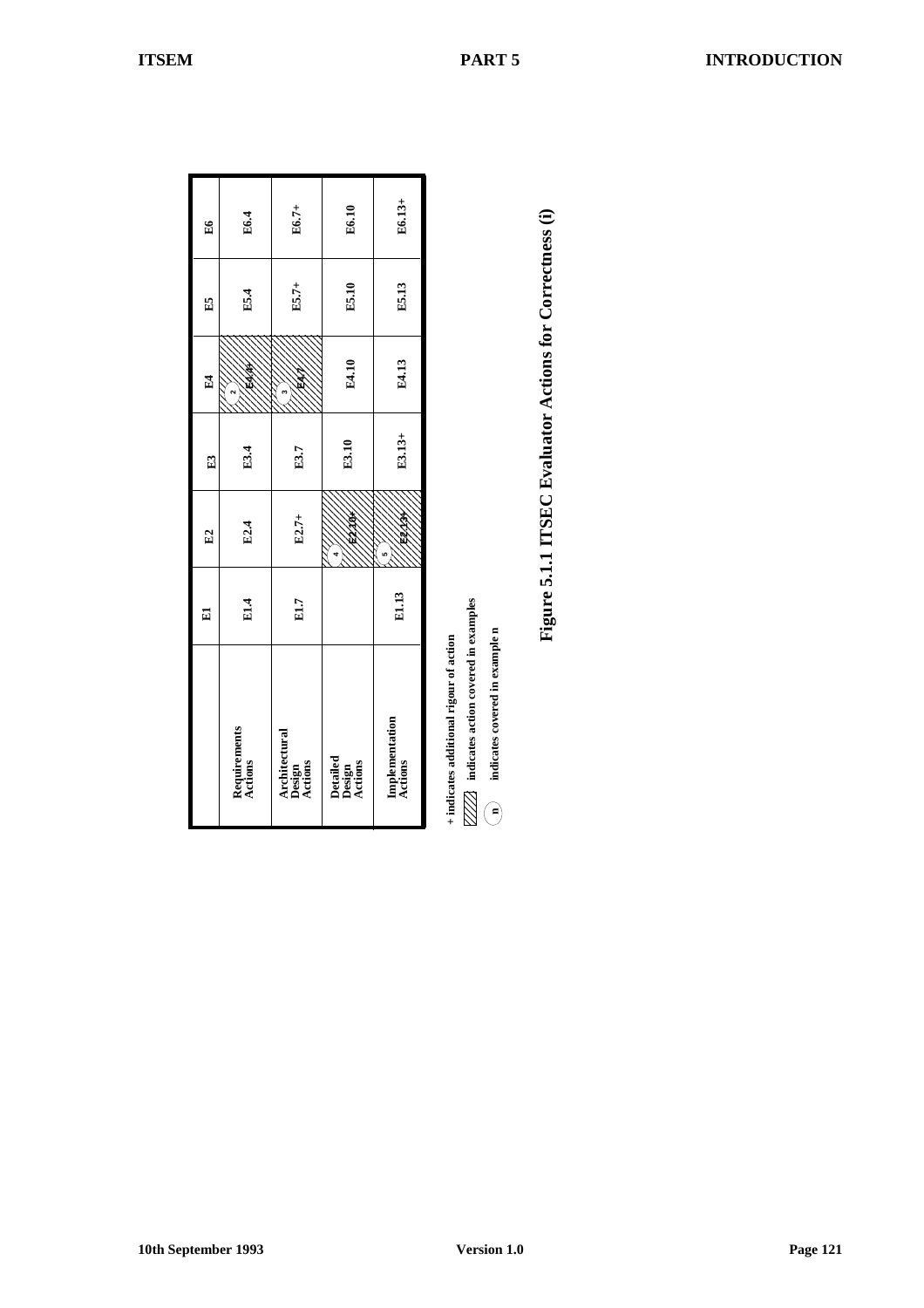|               | E6.17                            | E6.20                                               | E6.23                          | E6.27                         | E6.30                                                                                          | E6.34                                 | E6.37                                                                          |                                                                                                                   |  |
|---------------|----------------------------------|-----------------------------------------------------|--------------------------------|-------------------------------|------------------------------------------------------------------------------------------------|---------------------------------------|--------------------------------------------------------------------------------|-------------------------------------------------------------------------------------------------------------------|--|
| ES            | $\mathbf{E5.17}+$                | E5.20                                               | E5.23                          | E5.27                         | E5.30                                                                                          | E5.34                                 | E5.37                                                                          |                                                                                                                   |  |
| E4            | E4.17+                           | `≞`                                                 | a                              | E4.27                         | E4.30                                                                                          | E4.34                                 | E4.37                                                                          | Figure 5.1.2 ITSEC Evaluator Actions for Correctness (ii)                                                         |  |
| $\mathbf E$   | E3.17                            | $E3.20+$                                            | E3.23                          | E3.27                         | E3.30                                                                                          | E3.34                                 | E3.37                                                                          |                                                                                                                   |  |
| $\mathbb{E}2$ | Ą.                               |                                                     | $\mathbf{r}$                   | 444<br>$\mathbf{a}$           | EZA<br>ŝ                                                                                       | \$2,84<br>$\boldsymbol{\mathsf{s}}$   | 겲                                                                              |                                                                                                                   |  |
| $\Xi$         | E1.17                            |                                                     |                                | E1.27                         | E1.30                                                                                          | E1.34                                 | E1.37                                                                          |                                                                                                                   |  |
|               | Configuration<br>Control Actions | <b>Programming Language</b><br>And Compiler Actions | Developers Security<br>Actions | User Dokumentation<br>Actions | $\begin{array}{c} \text{Administration} \\ \text{Documentation} \\ \text{Actions} \end{array}$ | Delivery And<br>Configuration Actions | $\begin{array}{c} \text{Start-up And Operation} \\ \text{Actions} \end{array}$ | indicates action covered in examples<br>indicates covered in example n<br>+ indicates additional rigour of action |  |
|               |                                  |                                                     |                                |                               |                                                                                                |                                       |                                                                                |                                                                                                                   |  |
|               |                                  |                                                     |                                |                               |                                                                                                |                                       |                                                                                |                                                                                                                   |  |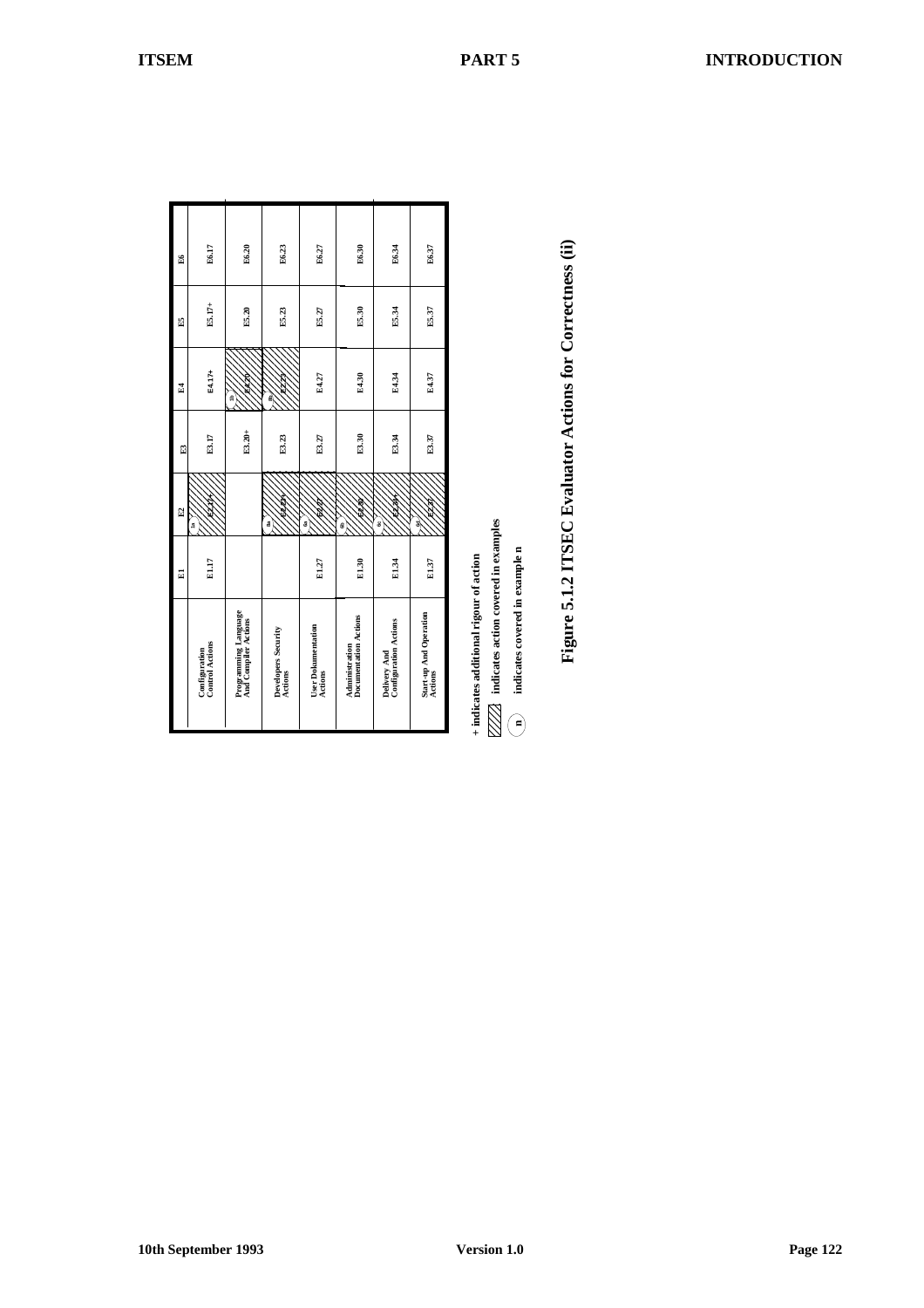| E4                | $3.16 +$                                | $3.20 +$                                   | $3.24 +$<br>Q.                          | $3.28 +$                                                | $3.33 +$<br>Ş       | $3.37 +$                                               |
|-------------------|-----------------------------------------|--------------------------------------------|-----------------------------------------|---------------------------------------------------------|---------------------|--------------------------------------------------------|
| ≌<br>$\mathbb E2$ | $\mathbf{r}$<br>$3.16 +$                | $3.20 +$                                   | $3.24 +$                                | $3.28 +$                                                | $3.33 +$            | $3.37 +$                                               |
| $\Xi$             | 3.16                                    | 3.20                                       | 3.24                                    | 3.28                                                    | 3.33                | 3.37                                                   |
|                   | Suitability of<br>Functionality Actions | <b>Binding of Functionality</b><br>Actions | <b>Strength of Mechanims</b><br>Actions | <b>Construction Vulnerability</b><br>Assessment Actions | Ease of Use Actions | <b>Operational Vulnerability</b><br>Assessment Actions |
|                   |                                         |                                            |                                         |                                                         |                     |                                                        |
|                   |                                         |                                            |                                         |                                                         |                     |                                                        |
|                   |                                         |                                            |                                         |                                                         |                     |                                                        |
|                   |                                         |                                            |                                         |                                                         |                     |                                                        |

**Figure 5.1.3 ITSEC Evaluator Actions for Effectiveness**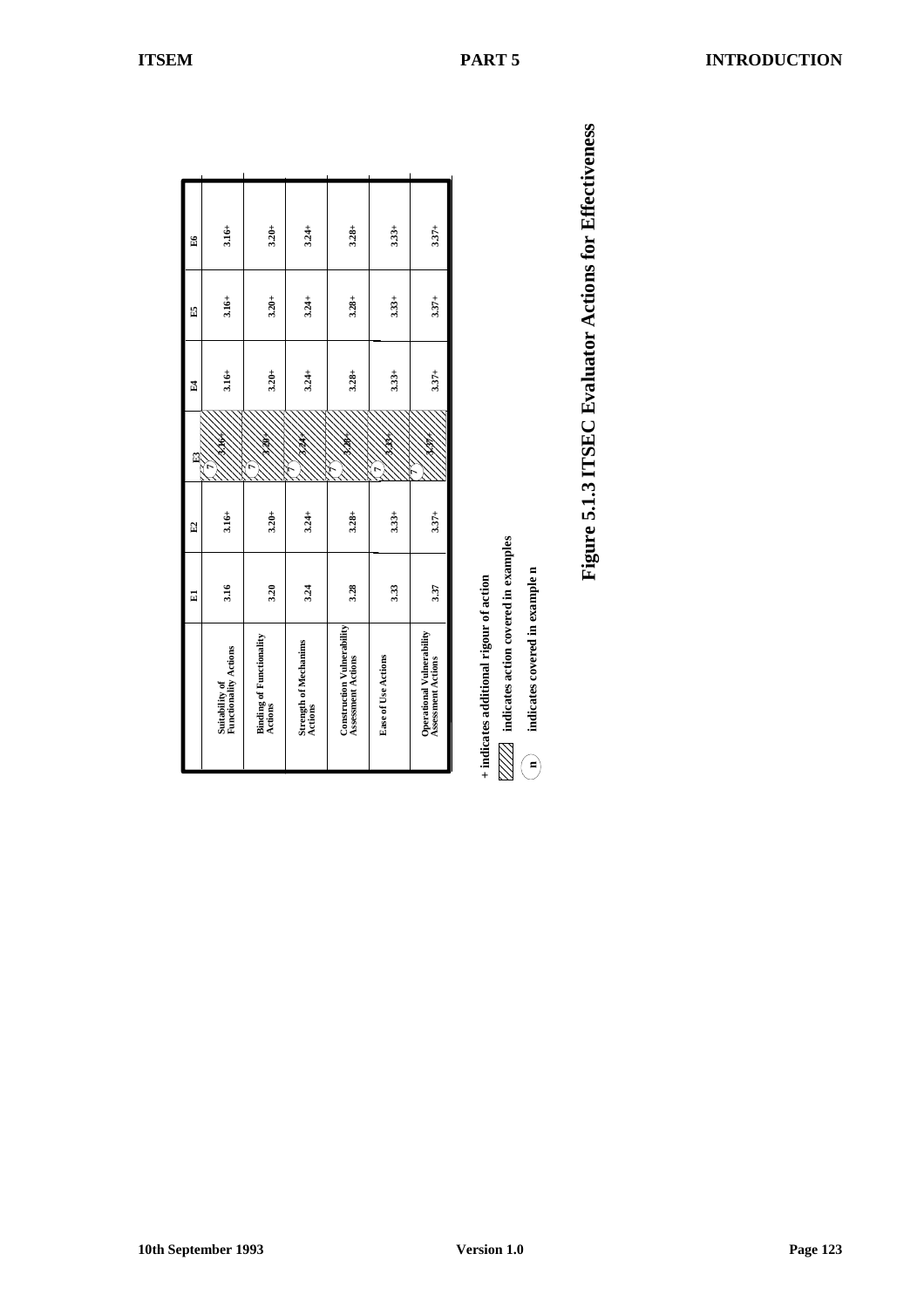## **Chapter 5.2 Example 1, Examine the Development Environment (E2 and E4)**

#### **Introduction**

5.2.1 This example presents two sub-examples (1(a) and 1(b)) which each address one development environment aspect at different evaluation levels.

#### **Example 1(a) - Examine the Configuration Control Subactivity (E2.17)**

#### **Introduction**

- 5.2.2 This sub-example covers the development environment aspect 1, the configuration control actions. The characteristics of the evaluation were as follows:
	- a) the TOE was a real-time system;
	- b) the target evaluation level was E2;
	- c) the evaluation was performed concurrently with the system development.

#### **Relevant Evaluation Deliverables**

- 5.2.3 The inputs to this work were:
	- a) configuration list identifying the version of the TOE for evaluation;
	- b) information on the configuration control system.

#### **Work Performed**

- 5.2.4 The information on the configuration control system was contained in the developer's project configuration management procedures. These were examined by the evaluators (by reading and understanding them). In particular, the evaluators checked that:....................................
	- a) the configuration list enumerated all basic components out of which the TOE was built;
	- b) the procedures required that all basic components and all relevant documentation shall possess a unique identifer and that identifer was obligatory in references;
	- c) the procedures required that the TOE under evaluation matched the deliverable documentation and that only authorised changes were possible.
- 5.2.5 The evaluators were subsequently able to visit the development site and confirm that the configuration control procedures were being applied by:
	- a) assessment of other delivered documentation for conformance to the practices;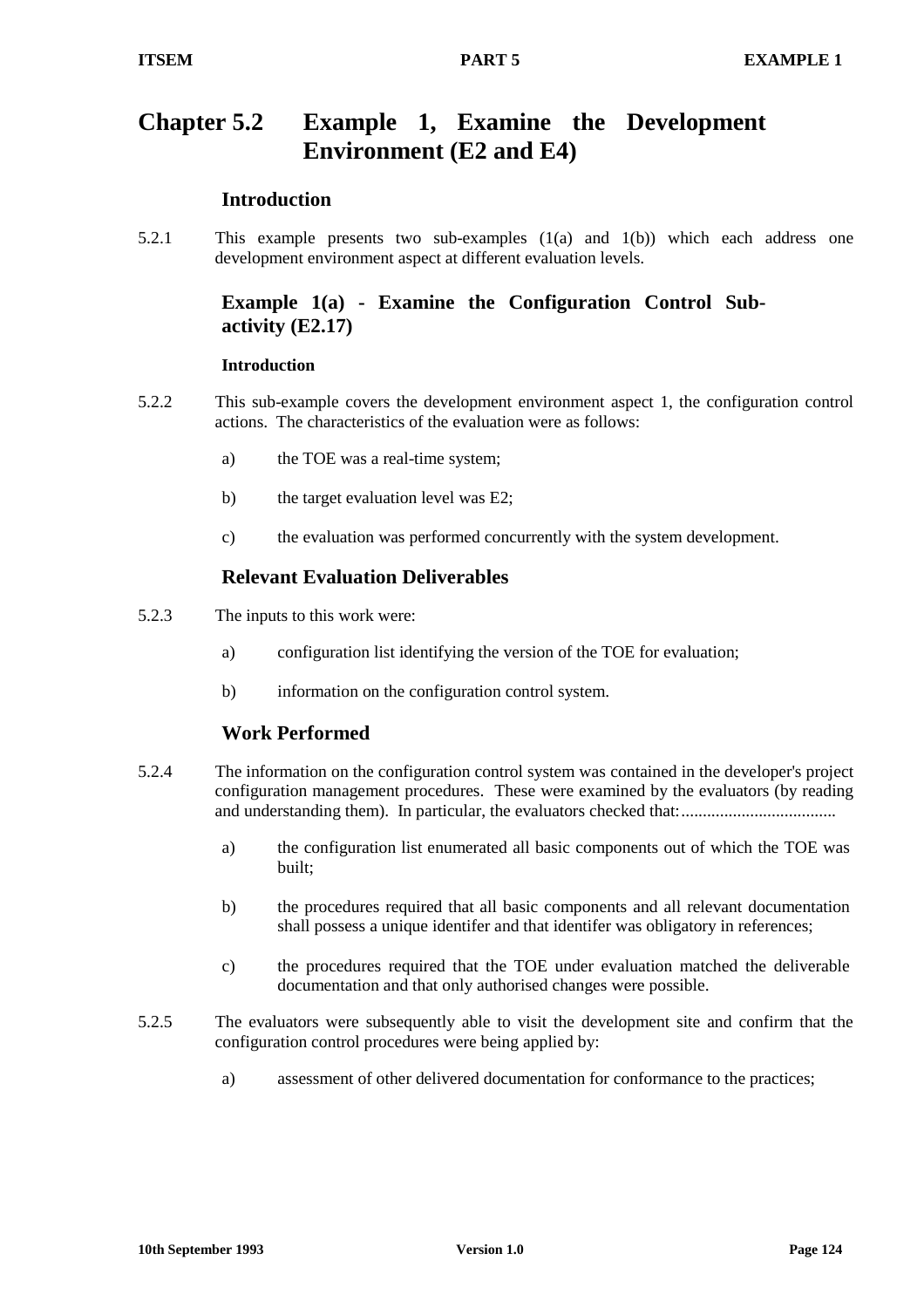- b) interviewing staff to ascertain whether they are aware of the practices, and believed that they were being followed.
- 5.2.6 In order to ensure that the practices were applied consistently, the evaluators:
	- a) separately interviewed a number of development staff, asking the same questions at each interview;
	- b) interviewed staff in both senior and junior positions: while senior staff may be better informed as to what practices should be applied, junior staff may have a more realistic understanding of what is actually being done.
- 5.2.7 In order to further check that the documented procedures were being applied, the evaluators then:
	- a) selected several objects;
	- b) traced their change history through the configuration control system (checking areas such as proper approval for change, change request forms properly utilised etc.).
- 5.2.8 As the ITSEC correctness criteria for configuration control were met it was possible to assign a *pass* verdict.

#### **Example 1(b) - Examine the Programming Languages and Compilers Sub-activity (E4.20)**

#### **Introduction**

- 5.2.9 This sub-example covers the development environment aspect 2 programming languages and compilers evaluator actions.
- 5.2.10 The TOE was implemented using a structured programming language and a commercially available compiler which possessed extensions to the ISO standard for that language. The target evaluation level was E4.

#### **Relevant Evaluation Deliverables**

- 5.2.11 The input to this work was:
	- a) the compiler reference manual;
	- b) the coding standards to be used by the development team, including a definition of the compiler options to be used.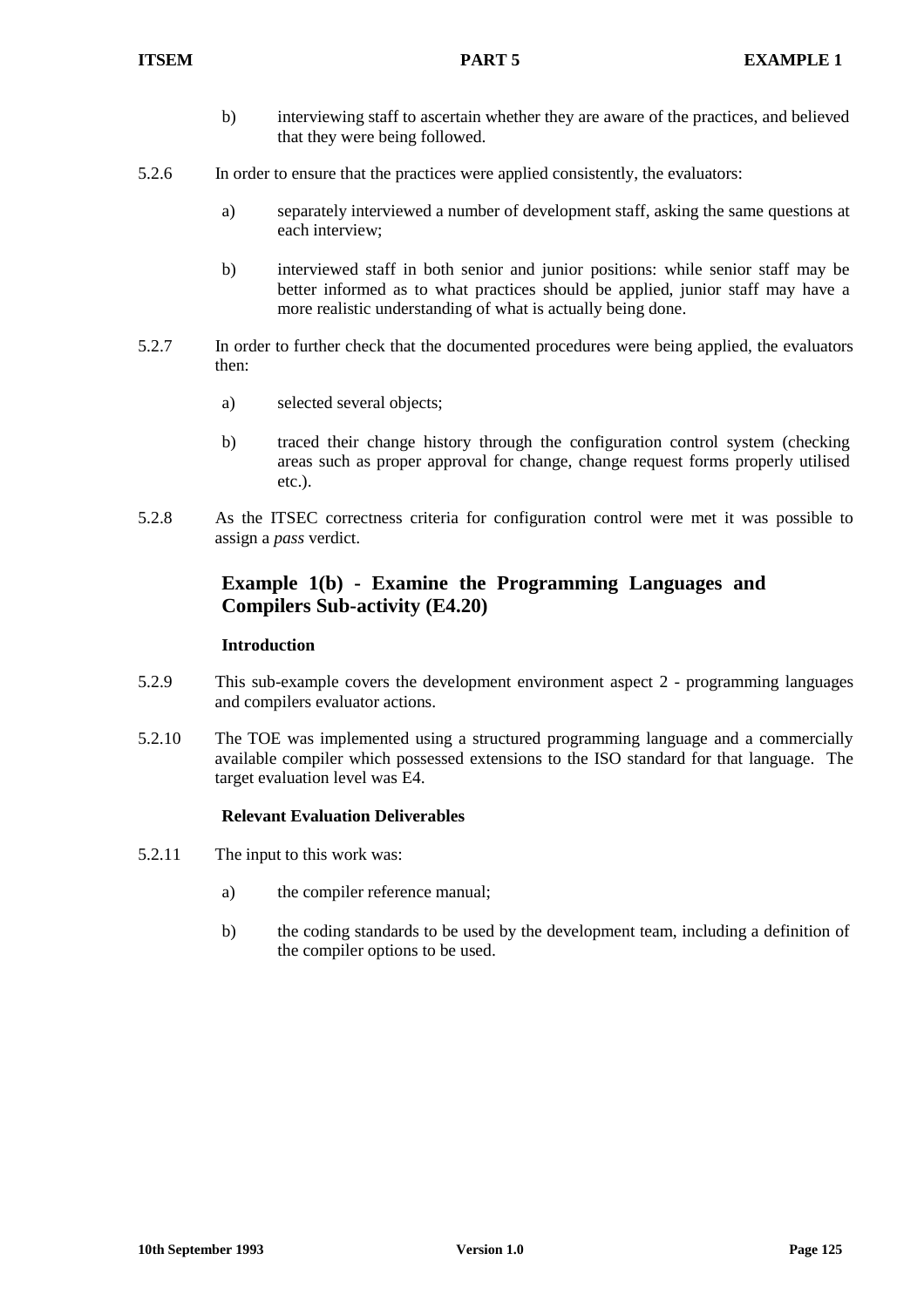#### **Work Performed**

- 5.2.12 The deliverables relating to the implementation language and compilers used in the development of the TOE were examined to determine whether the developer was using a well defined programming language. The evaluators noted that the compiler reference manual made no claims about compliance with a recognised standard for the language (e.g. ANSI or ISO standards).
- 5.2.13 The developer's own coding standards defined a subset of programming language statements which was derived from the ISO standard for that language. Because the compiler had not been validated against any recognised standard, the evaluators found it necessary to examine the compiler reference manual to check that the meaning of all statements identified in the developer's standards was unambiguously defined.
- 5.2.14 The compiler documentation was also examined to check the impact of the compiler options identified in the developer's standards. For instance, certain language compilers introduce unexpected effects (such as optimising source code statements out of loops) when the OPTIMISATION option is selected.
- 5.2.15 The evaluators noted that the compiler in question was a widely used commercial product, and as such, was itself well tested. Known compiler problems were well documented in the compiler release notes and were found not to have any consequences for the development of the TOE.
- 5.2.16 In addition to defining a subset of the language statements, the developer's coding standards excluded the use of constructs and techniques which the developer thought to be "unsafe". These included:
	- a) computed *GOTO*s;
	- b) aliasing (e.g. Fortran *EQUIVALENCE*).
- 5.2.17 The evaluators also noted that the developer's standards also enforced defensive programming practices, which included:
	- a) use of data types (enumerated types, subranges, etc.);
	- b) common definition of types and variables used by more than one component (e.g. by use of *INCLUDE* statements);
	- c) exception handling: range checking and array bounds checking, action on zero divide and arithmetic overflow;
	- d) type checking across separate compilation units.
- 5.2.18 The evaluators were able to confirm that the developer's coding standards were being adhered to. Checking adherence to the developer's standards was performed in parallel with the evaluator actions to examine source code as a part of the activity to examine the implementation for correctness.
- 5.2.19 Finally, the evaluators examined the "build files" and their use to ensure that the compiler options required by the coding standards were used across the development project.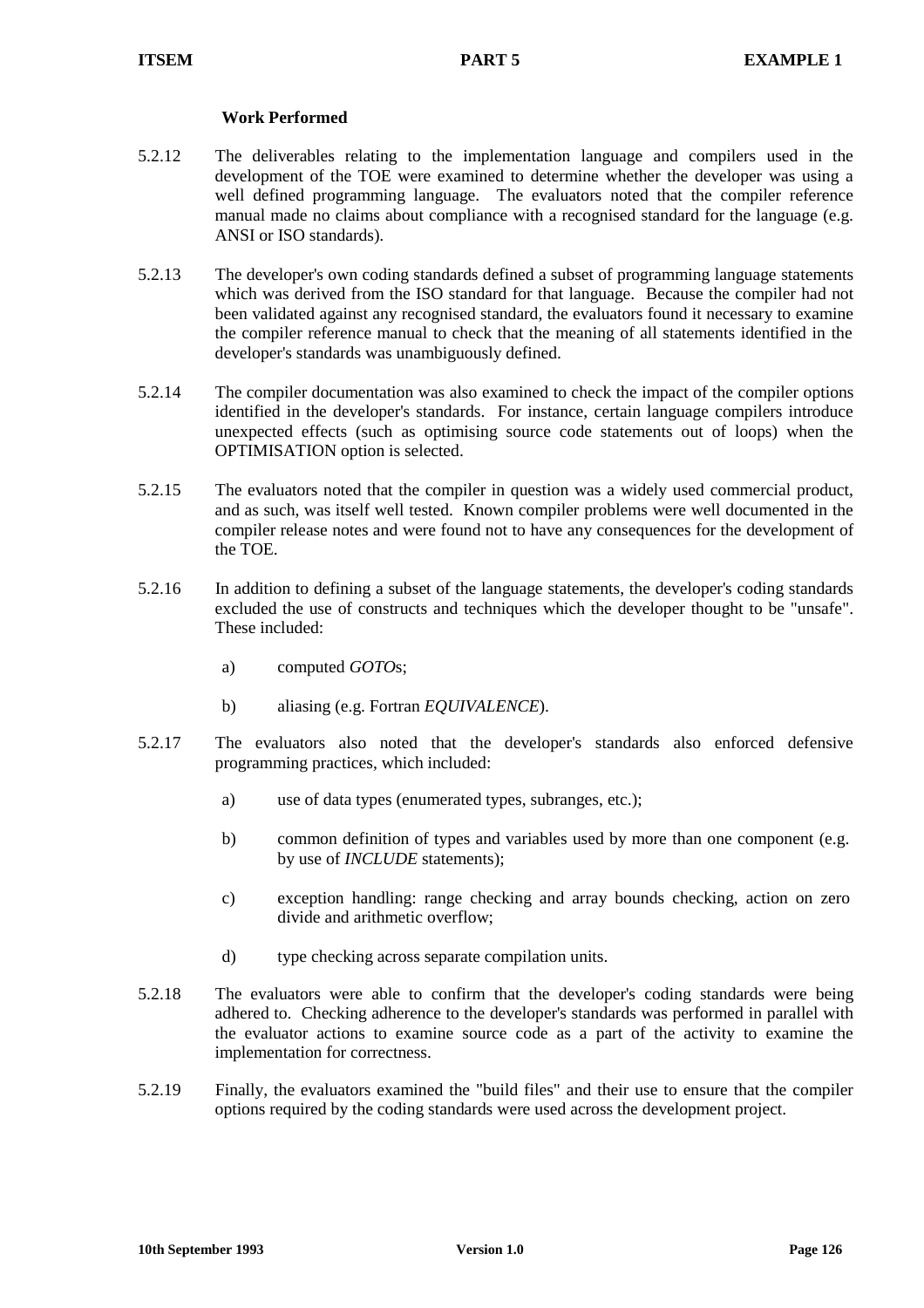5.2.20 In conclusion, the evaluators were able to assign a *pass* verdict to this aspect of the development environment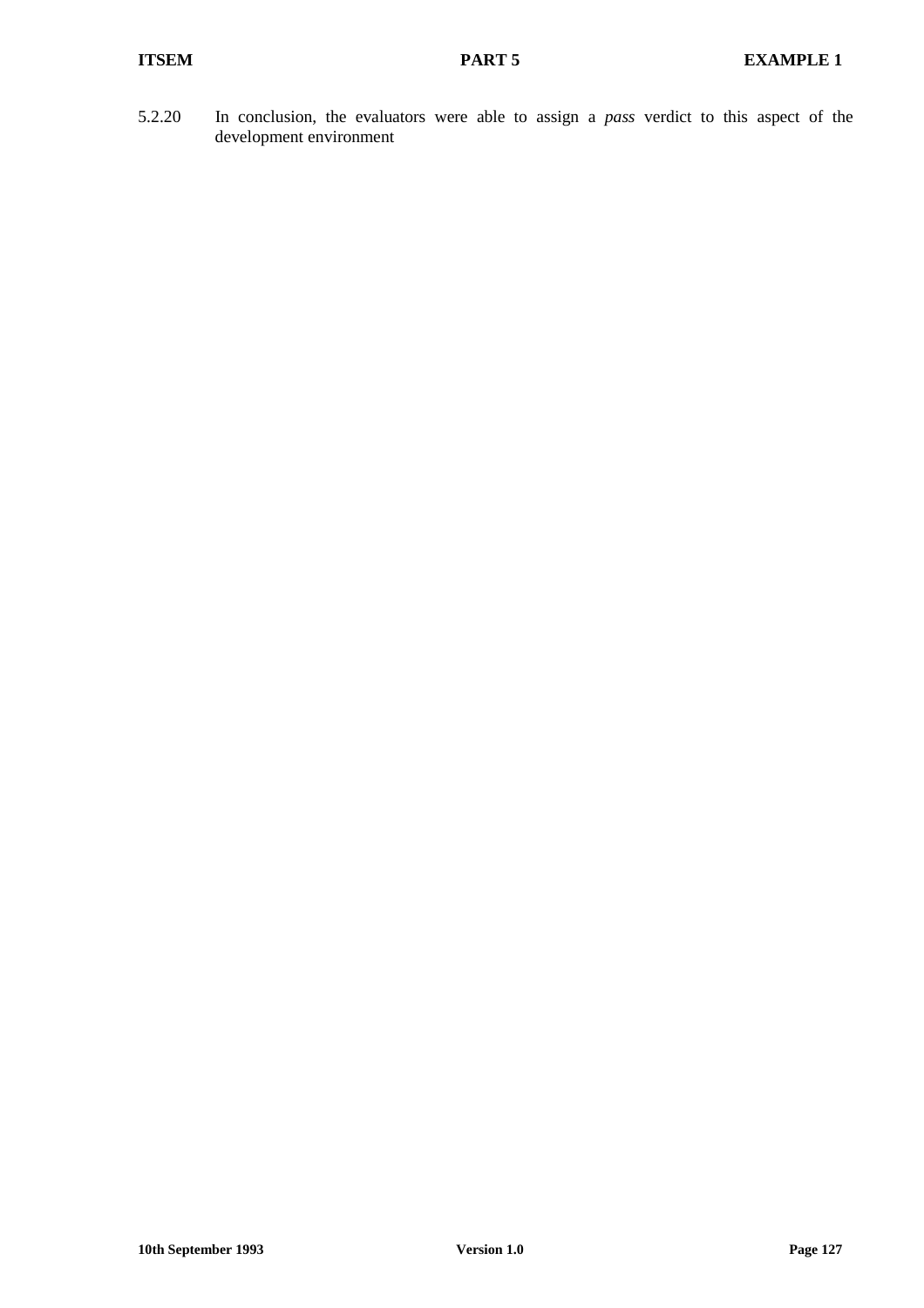## **Chapter 5.3 Example 2, Examine the Requirements for Correctness (E4)**

#### **Introduction**

5.3.1 This example covers the development process construction phase 1 - requirements evaluator actions. The TOE was a bespoke system. The security target for the TOE specified the F-B1 functionality class.

#### **Relevant Evaluation Deliverables**

- 5.3.2 The security target comprised:
	- a) System Security Policy (SSP);
	- b) System Electronic Information Security Policy (SEISP);
	- c) Security Policy Model (SPM);
	- d) target evaluation level of E4;
	- e) minimum strength of mechanisms rating of medium;
	- f) required cryptographic mechanisms.
- 5.3.3 The relationship between the above parts of the security target is described in figure 5.3.1.
- 5.3.4 The SSP, SEISP and SPM were consistent with ITSEC Version 1.2, Paragraphs 2.27 to 2.29 inclusive.
- 5.3.5 The SPM provided a formal model of the Identification, **Authentication** and Access Control requirements for the system in the Z notation. The SPM included pre-condition proofs to demonstrate that state transitions were secure. The SPM also provided an informal interpretation of the formally defined Identification, Authentication and Access Control requirements. The SPM referenced the Bell-La Padula model of the underlying security policy.
- 5.3.6 The SEISP security enforcing functions were considered to provide an informal interpretation of the security policy model in terms of the security target.

#### **Work Performed**

5.3.7 The requirements deliverables were checked for content and presentation and evidence. The evaluators found that, whilst the Identification, Authentication and Access Control requirements had been correctly specified in a semiformal style, the requirements for Accountability, Audit and Object Reuse had only been specified in an informal style.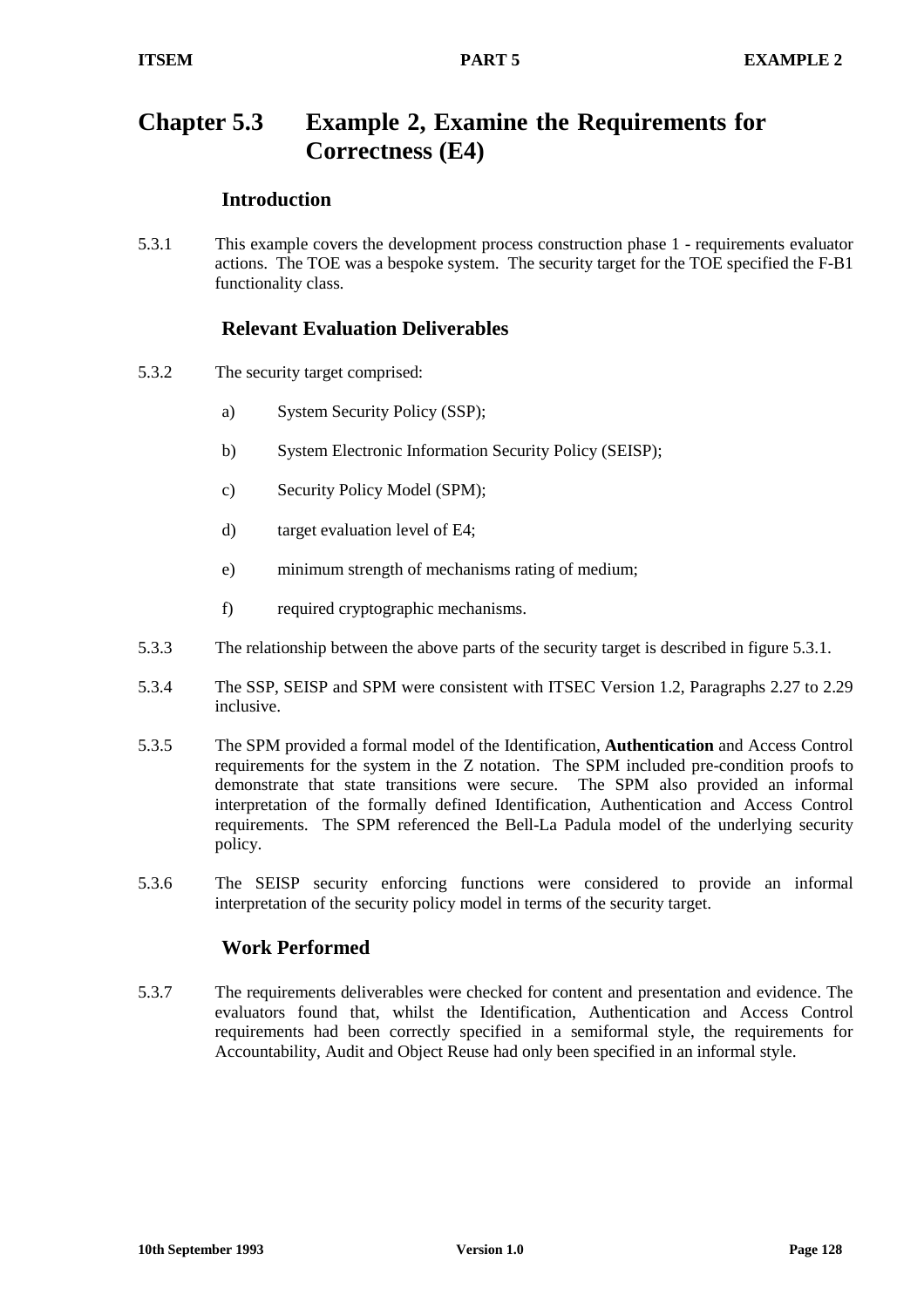- 5.3.8 The evaluators raised a problem report, recommending that those requirements that were not presented in a semiformal style should be described using dataflow diagrams, a logical data structure and entity life histories, consistent with the presentation style used for the security requirements correctly specified in a semiformal style (Structured Systems Analysis And Design Methodology (SSADM) had been adopted for the project).
- 5.3.9 The checking by the evaluators involved:
	- a) mapping the security enforcing functions in the SEISP to the security objectives and security threats identified in the SSP;
	- b) manual verification of the SEISP against the SSP to ensure the documentation was consistent;
	- c) validating the security enforcing functions of the SEISP against the formal SPM and the text within it;
	- d) verifying that the SPM preserved the intent of the Bell-La Padula model.
- 5.3.10 The SPM was validated by:
	- a) reading and thoroughly understanding the document;
	- b) understanding and independently verifying the proofs of predicate pre-conditions (to ensure that state transitions were indeed secure);
	- c) validating that the initial state was secure.
- 5.3.11 As the ITSEC correctness criteria for requirements were not clearly met it was possible to assign an inconclusive verdict. This inconclusive verdict was subsequently changed to a pass verdict when the evaluators were able to check the semiformal specification for Accountability, Audit and Object Reuse requirements supplied by the sponsor in a later stage of the evaluation.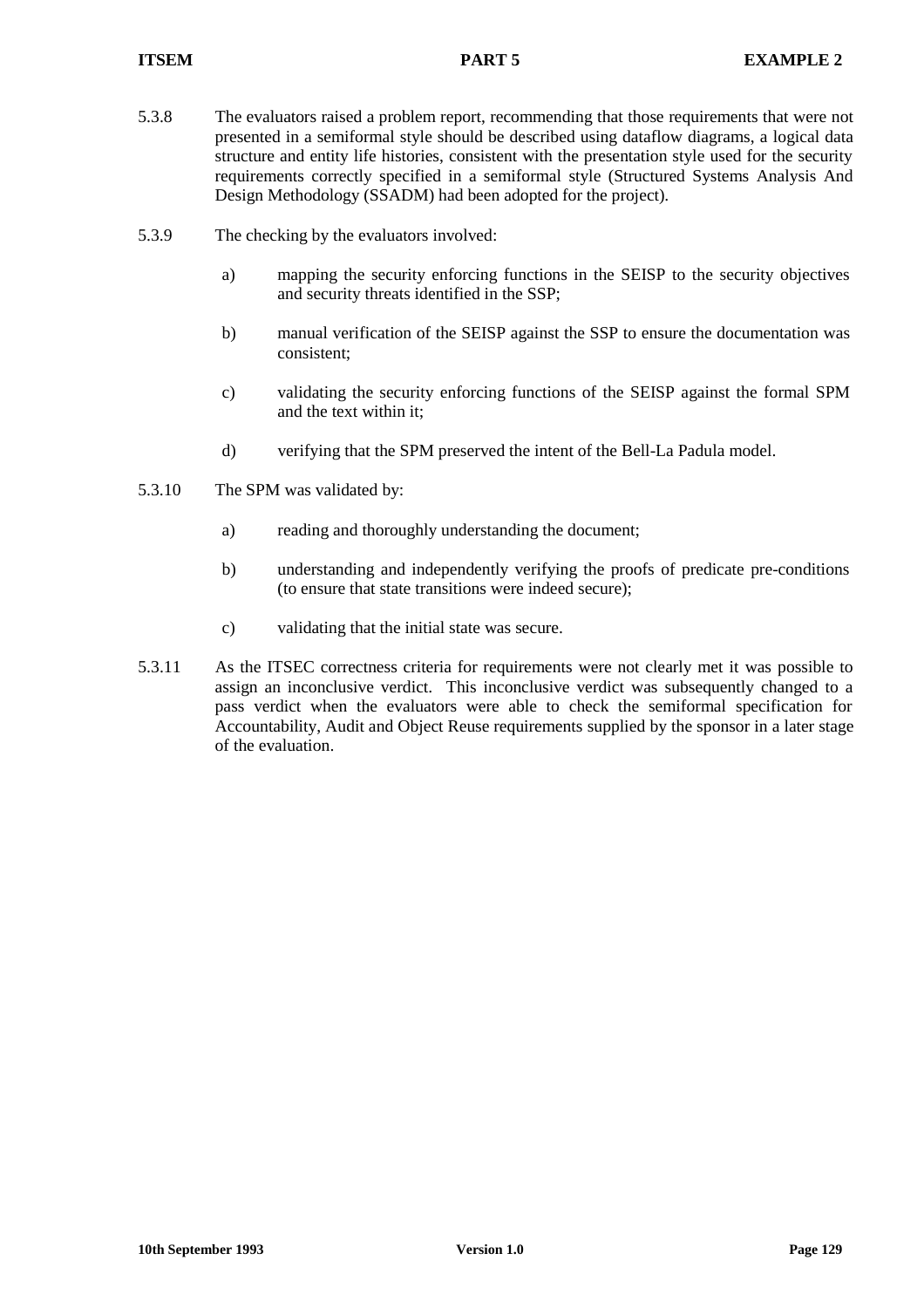

Key:<br>SSP – System Security Policy<br>SEISP – System Electronic Information Security Policy<br>SPM – Formal Security Policy Model

SPM - Formal Security Policy Model

**Figure 5.3.1 Documentation Structure Breakdown**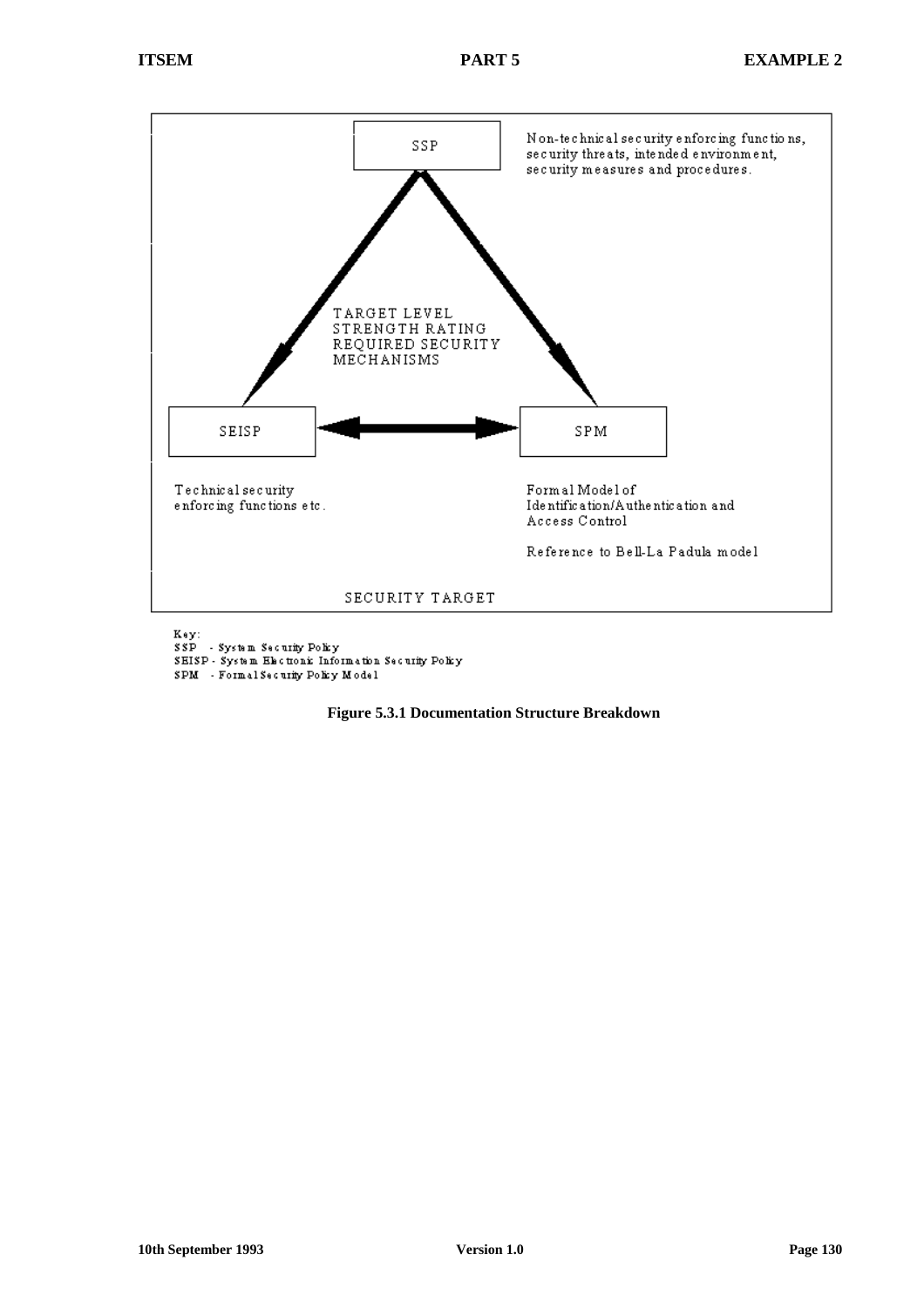## **Chapter 5.4 Example 3, Examine the Architecture for Correctness (E4)**

#### **Introduction**

5.4.1 This example covers the development process construction phase 2 - architectural design evaluator actions. The TOE was a distributed system comprising many components and had been developed just prior to the publication of the ITSEC. It was found that the documentation set provided fully met the requirements of E4 with some documentation which met the requirements of higher levels. The security target for the TOE specified the F-B3 functionality class with some additional functionality.

#### **Relevant Evaluation Deliverables**

- 5.4.2 The input to this work was the security target and the architectural design for the TOE.
- 5.4.3 Figure 5.4.1 provides a breakdown of the documentation delivered to the evaluators by the developers. The evaluators identified the parts of the documentation set which contained the architectural design. The architectural design is depicted on figure 5.4.1.
- 5.4.4 The architecture comprised:
	- a) System Functional Specification (SFS);
	- b) Formal Security Specification (FSS);
	- c) Security Architecture Document (SAD).
- 5.4.5 The TOE was developed using SSADM. The SFS comprised the outputs from SSADM Stages 1-3. The SSADM outputs were:
	- a) Dataflow Diagrams (DFDs);
	- b) DFD process descriptions;
	- c) descriptions of external entities (on the DFDs);
	- d) an I/O catalogue;
	- e) Logical Data Structure (LDS);
	- f) entity descriptions;
	- g) a data inventory;
	- h) an entity/data store cross reference;
	- i) an event catalogue;
	- j) an event entity matrix;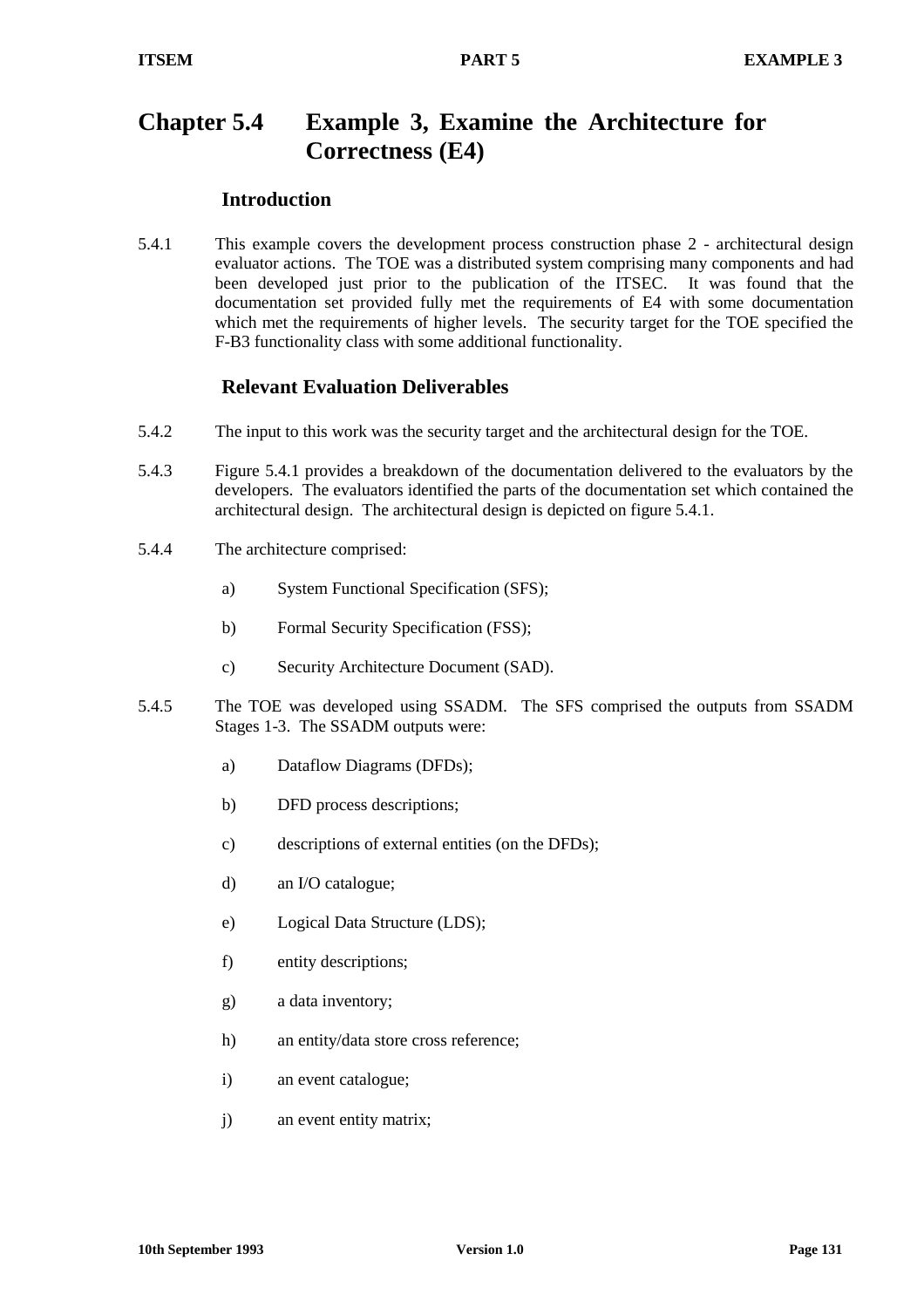- k) Entity Life History diagrams (ELHs).
- 5.4.6 The SFS provided the logical design, bringing together the functional requirements from the System Requirements Specification (SRS) and System Electronic Information Security Policy (SEISP). Part of the SFS, the Logical Man-Machine Interface (MMI(L)), presented the user view of the system (through state transition diagrams) for all the user types. The SFS made no commitment to physical aspects of the MMI such as screen layout.
- 5.4.7 Part of the SFS, the External Interface Specifications (EIS), defined the external interfaces (to external systems and existing embedded systems). The EIS outlined the external and embedded systems to be connected to the system network and gave details of communication interfaces. Security enforcing functions relevant to the communications interfaces were explicitly identified.
- 5.4.8 It should be noted that the MMI(L) and EIS were produced as separate documents. For the evaluation, however, they were considered to form part of the functional specification for the system.
- 5.4.9 The FSS comprised a formal specification, written in `Z', detailing a subset of the security enforcing functions, namely mandatory access control, accounting and audit. The specification included a textual expansion of the subset. A correspondence between the SFS and FSS existed. Although not a requirement at E4, the FSS was used to clarify which events specified in the SFS were relevant to security.
- 5.4.10 The SAD provided an overview of the intended TOE configuration and high level descriptions of how the security policy was to be implemented in the context of that configuration. It provided a description of how the security enforcing functions would be met. It described how separation requirements would be met.
- 5.4.11 The SAD specified the practices and procedures to be applied to the design and development life-cycle with respect to security enforcing, security relevant and non-security relevant parts of the TOE, such as:
	- a) quality procedures;
	- b) detailed design methods;
	- c) traceability documentation procedures;
	- d) functional testing;
	- e) configuration management;
	- f) change control.
- 5.4.12 These items were extracted and used as input to other evaluation activities (not part of this example):
	- a) Detailed Design (item (b), for background information);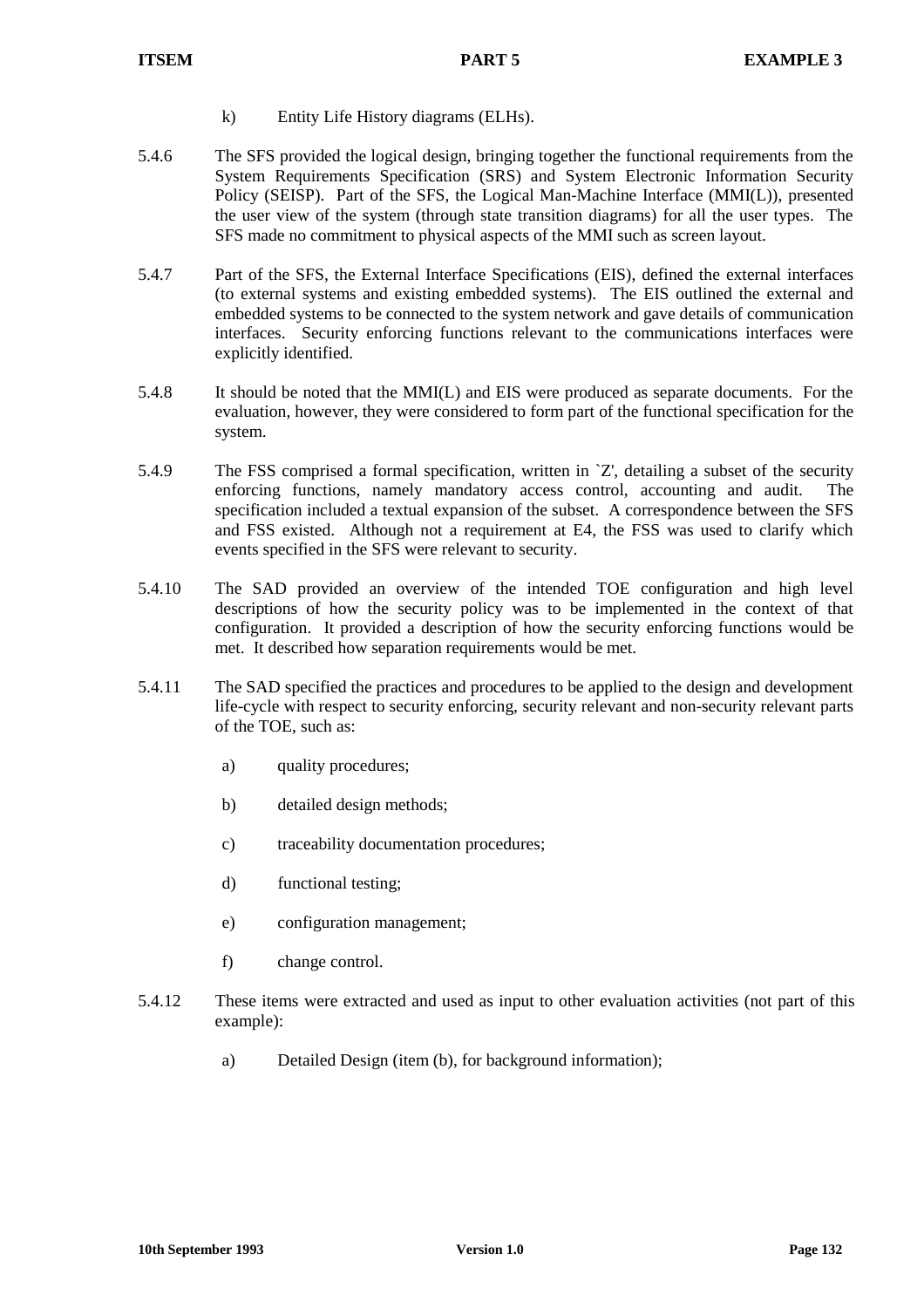- b) Implementation (item (d), as it described the testing strategy to be undertaken and, in particular, stated the test coverage measures to be achieved and justified why the coverage would be sufficient);
- c) Configuration Control (items (a), (c), (e) and (f) which explained the configuration management system in the overall context of the quality management procedures, identified and explained the use of configuration management tools, the acceptance procedure and the authority required to make changes).
- 5.4.13 One of the system components was a security enforcing and security relevant workstation. The SAD provided:
	- a) an overview of the workstation architecture;
	- b) identification of the security enforcing components (such as the interface to the network) and of the security relevant components.
- 5.4.14 Security enforcing functions were referenced in the SEISP, SFS (process descriptions) and FSS (textual expansion). The references were correlated in separate traceability documents, providing:
	- a) forwards traceability from SEISP security enforcing functions to SFS and FSS functions;
	- b) backwards traceability from SFS and FSS functionality to SEISP security enforcing functions.
- 5.4.15 The traceability documents provided justifications for non-traceable statements in the SFS and FSS.

#### **Work Performed**

- 5.4.16 All deliverables at the architectural design level were examined to check that the ITSEC requirements for content and presentation and evidence had been met. In particular, it was checked that:
	- a) All the intended external interfaces were identified and appropriate cryptographic and temporal separation mechanisms considered (in the EIS and SAD).
	- b) All the hardware and firmware components were identified and the functionality of the supporting protection mechanisms appropriate. For instance that the workstation would provide suitable object reuse arrangements for all memory (in the SAD).
	- c) The separation between security enforcing, security relevant and other components was realisable and sensible (in the SAD and SFS).
- 5.4.17 Project specific SSADM documentation practices were adopted. The project specific practices were examined to ensure that the evaluators had a clear understanding of the syntax and semantics of the semiformal notation. The SFS was compared to the documentation standards to ensure project practices were being implemented correctly.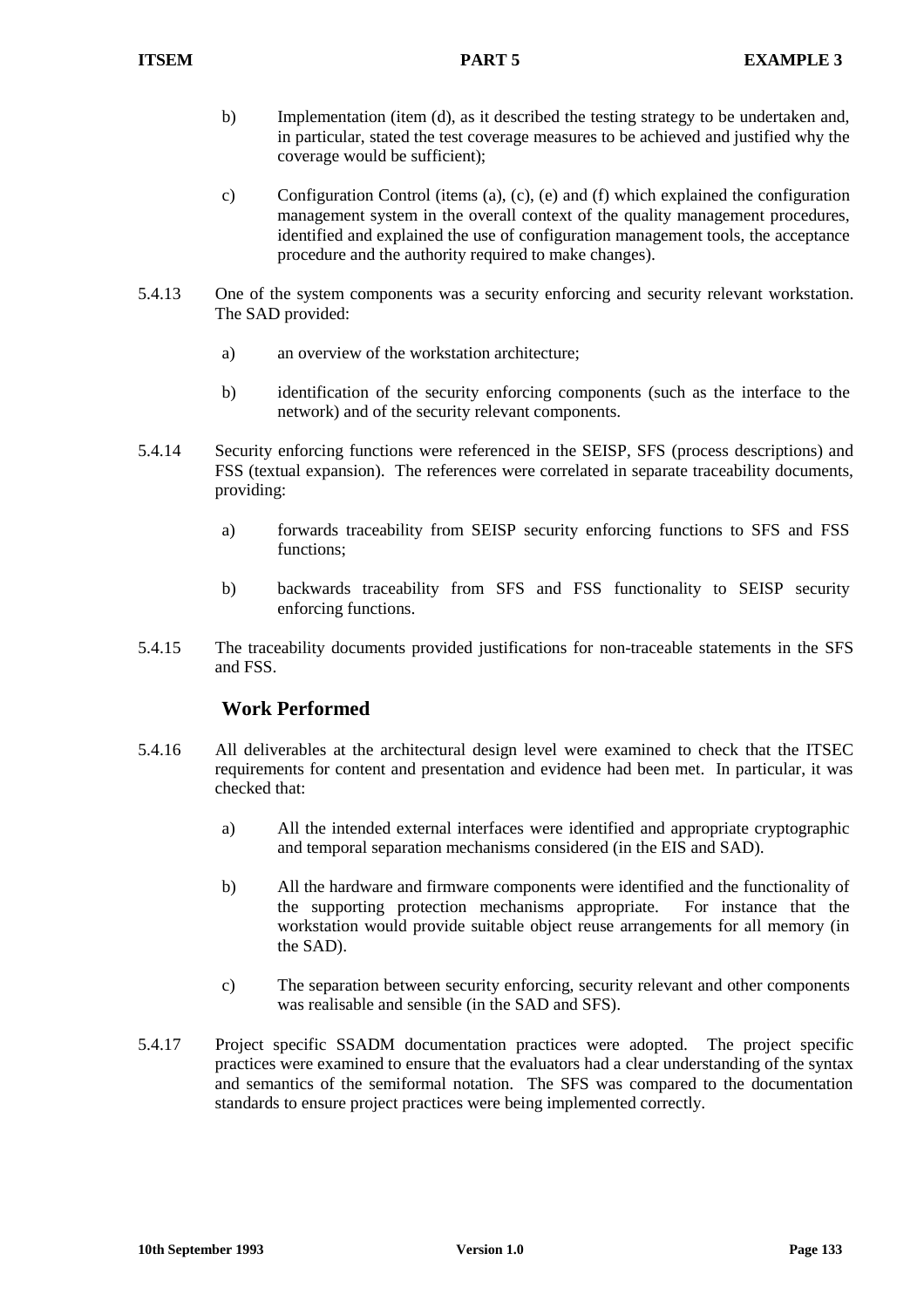- 5.4.18 The checking of the traceability evidence involved a manual verification of the SFS and FSS against the SEISP. The verification considered the introduction of non-traceable functionality, ensuring that the justification for this functionality was adequate.
- 5.4.19 The evaluators found that the SSADM documentation in the SFS did not logically separate security enforcing, security relevant and other functionality and raised a problem report. The sponsor considered this issue and engaged a consultant, independent of the actual evaluation, to recommend a practical approach to resolving the problem.
- 5.4.20 The security consultants identified that the events described within the event catalogue had not been categorised as security relevant or non-security relevant. Through a consideration of both the FSS and the causes of the events the consultant was able to decide which events were security relevant.
- 5.4.21 The consultant recommended that a better approach which the developer might have adopted would have been to identify security functionality as one process on the top-level DFD. This could then have been refined into the security enforcing functions (such as Access Control, Accounting, etc.) and would have provided a clear logical separation of the functionality and also a clear indication of the independence of the security enforcing components. However, the consultant argued that at the E4 level the use of SSADM in the SFS was strictly correct and, if all the lower level DFD processes were categorised as being either security enforcing or non-security enforcing, the SAD document described enough physical separation for the architectural design to meet the requirements of the evaluation criteria.
- 5.4.22 This argument was accepted by the evaluators. The process categorisation was then supplied to the ITSEF enabling the evaluation to proceed.
- 5.4.23 As the ITSEC correctness criteria for the architecture were met it was possible to assign a pass verdict.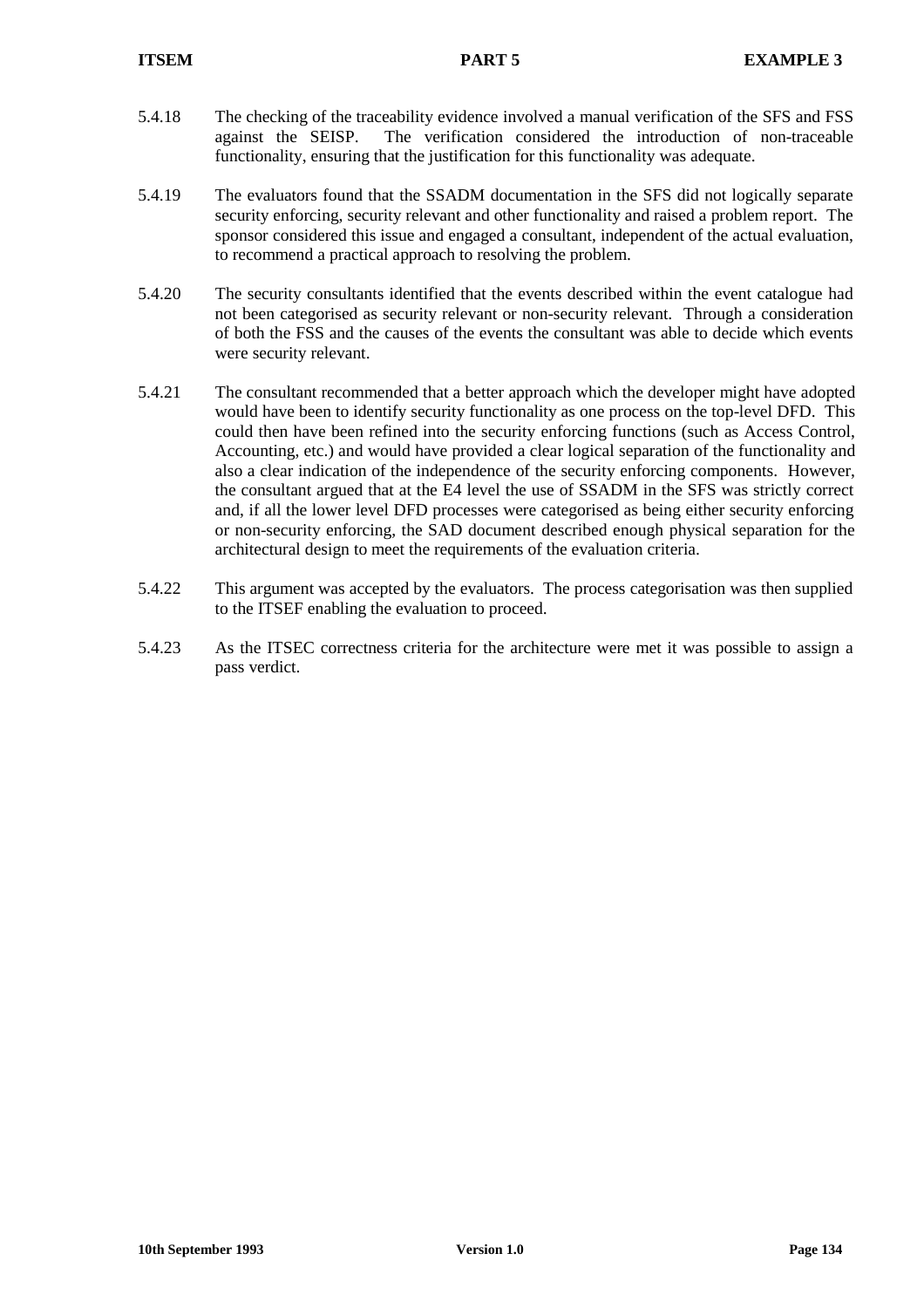

Key:

SRS - System Requirements Specificati on<br>SSP - System Security Policy

SETSP - System Electronic Information Security Policy<br>SETSP - System Electronic Information (SSADM Stages 1-3)<br>IIS/EIS- Internal/External Interface Specifications

MMI(L) - Logical Man-Machine Interface FSS - Formal Security Specification SAD - Security Architecture Document MMI(P) - Physical Man-Machine Interface<br>SDS, SSDS, MDS, FTLS, DTLS - Detailed Design

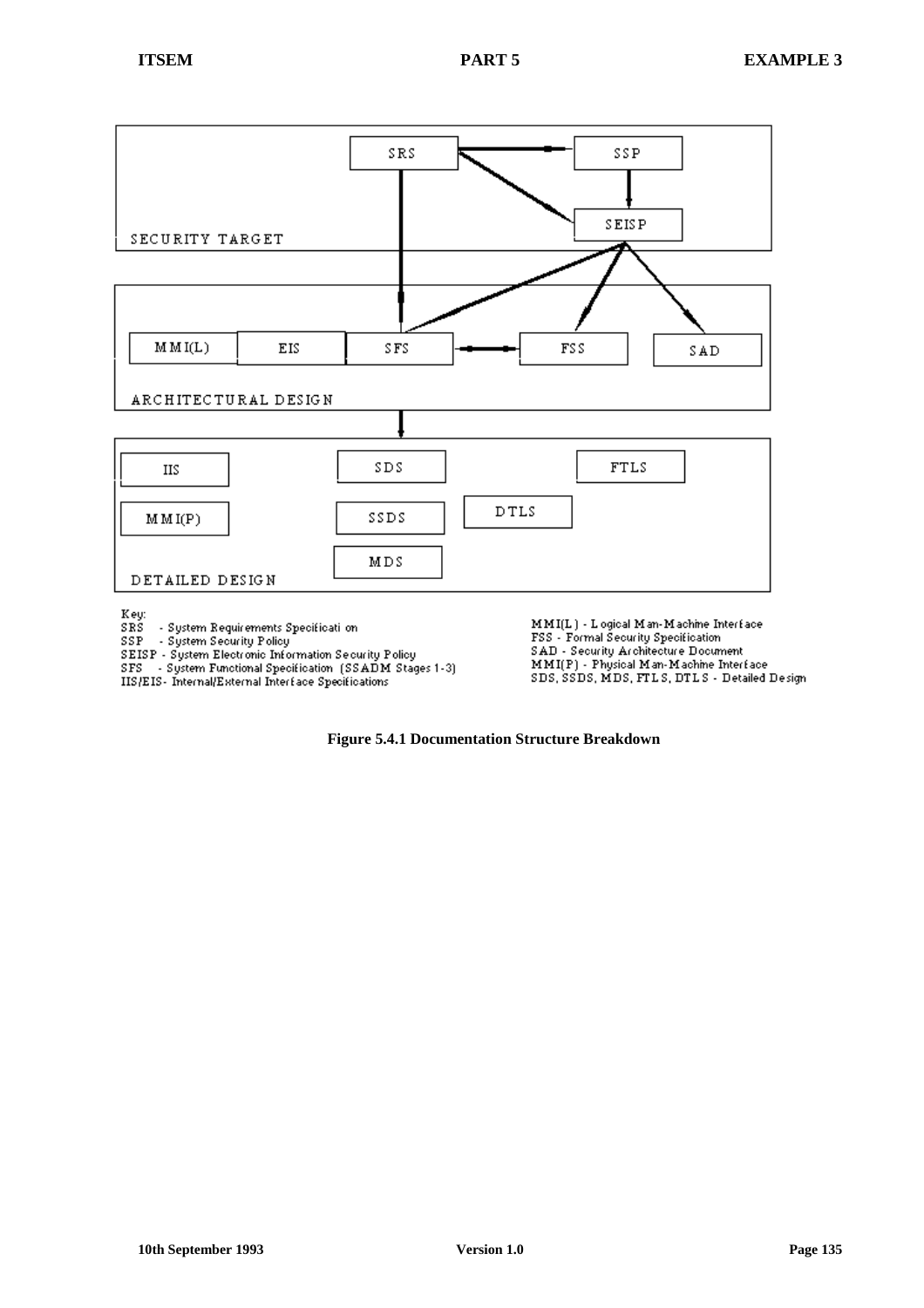### **Chapter 5.5 Example 4, Examine the Design for Correctness (E2)**

#### **Introduction**

- 5.5.1 This example covers the development process construction phase 3 detailed design evaluator actions. The TOE was a bespoke system. The security target for the TOE specified functionality class F-DI.
- 5.5.2 The evaluation was to be performed concurrently with system development and as a result, most deliverables were initially available only in draft form. Prior to evaluation, an ITSEF was contracted to review the draft documents to determine if they would satisfy the E2 requirements.
- 5.5.3 It became clear from the initial analysis that there were many areas in which the TOE ought to fail its target evaluation level. The sponsor was then informed of what steps should be taken to ensure a successful evaluation.

#### **Relevant Evaluation Deliverables**

- 5.5.4 The inputs to this work were the architectural design documentation (Level 1 design) and detailed design documentation for the TOE.
- 5.5.5 The detailed design documentation comprised:
	- a) subsystem design specifications (Level 2 design);
	- b) subsystem interface specifications (Level 2 design);
	- c) implementation specifications (Level 3 design).

#### **Work Performed**

- 5.5.6 The structure of the TOE levels of **representation** was assessed against the criteria for a clear and hierarchical relationship. It was found that subsystem interface specifications were produced as a Level 2 design document but contained information resulting from Level 3 design work. However, although presentation of the information did not match the evaluation level criteria, the information content was considered to be appropriate.
- 5.5.7 The mapping between security enforcing functions identified in the architectural design documentation and those stated in the subsystem design specifications was checked by means of manual cross-referencing to ensure:
	- a) all security enforcing functions were included in the detailed design;
	- b) the detailed design correctly preserved the intent of the architectural design.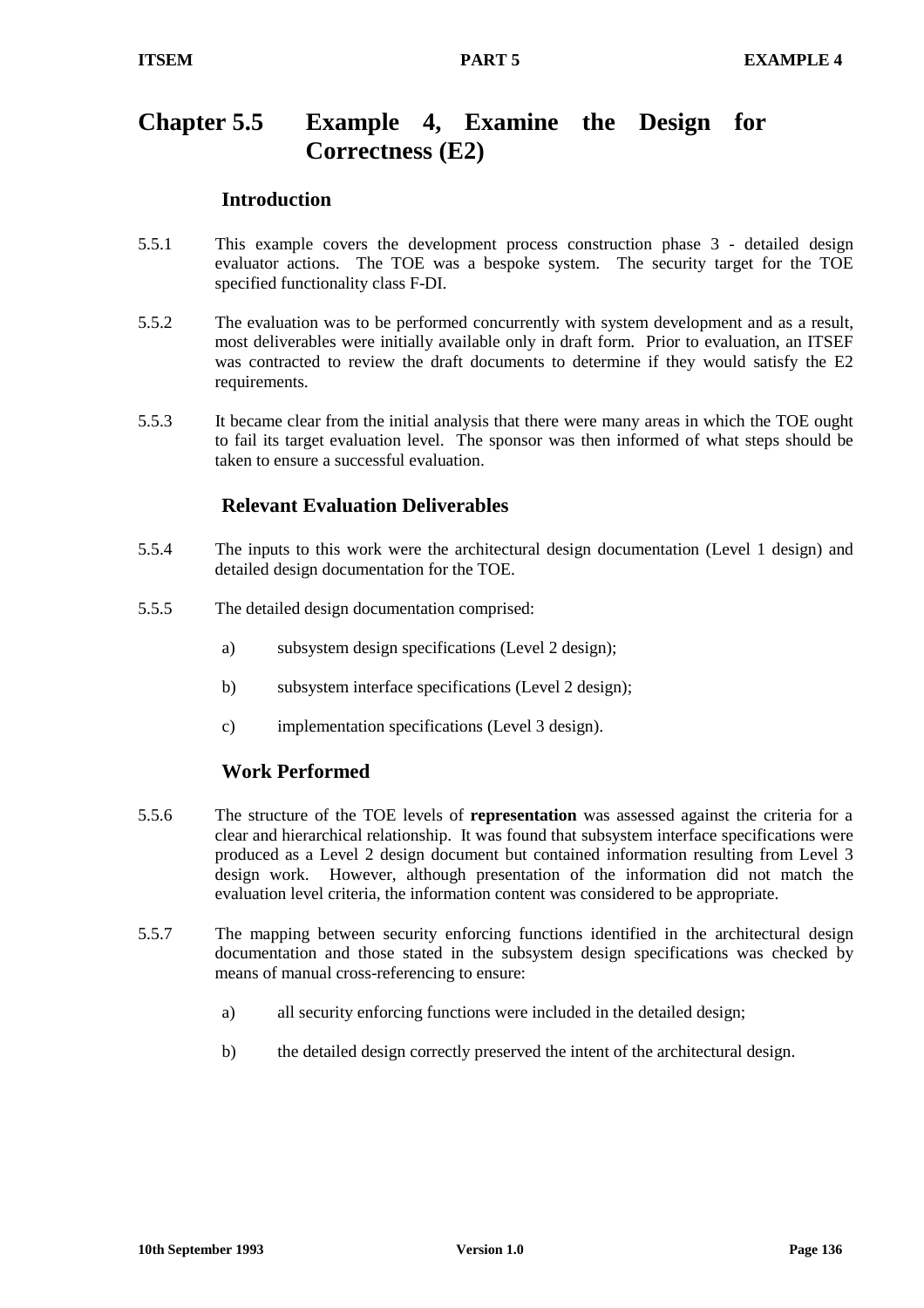- 5.5.8 A requirements traceability matrix was produced to check the mapping between security enforcing and security relevant functions stated in the subsystem design specifications and the security enforcing and security relevant components of the implementation specifications. Some errors were highlighted, in particular:
	- a) components in the implementation specifications identified by the evaluators as being security relevant were not stated in the subsystem design specifications (i.e. missing security relevant functionality in higher level representations);
	- b) security enforcing functions stated in the subsystem design specifications (e.g. object reuse) were not included in the implementation specifications.
- 5.5.9 The specifications of all security enforcing and security relevant mechanisms and components were checked to ensure that they were adequately documented. It was found that information needed to implement the security enforcing and security relevant components was not always present. For example:
	- a) insufficient level of detail on the use and content of key data structures and action to be taken on parameter validation failure;
	- b) missing external references (e.g. identification of libraries and external system components used);
	- c) natural language descriptions of security relevant functions inconsistent with the corresponding pseudo-code descriptions.
- 5.5.10 Interfaces to security enforcing and security relevant components were manually crosschecked against the system interface specification documents to ensure that all interfaces were identified and correctly specified. Errors were a particular concern because the system interface documents formed the programmer's definitive guide to the use of security enforcing and security relevant functions.
- 5.5.11 The above instances where the TOE detailed design representations were non-compliant with the evaluation level criteria were primarily a result of evaluating the TOE against draft representations. However, the evaluators also recognised that the detailed design was not being produced to be wholly consistent with the E2 requirements and problem reports were submitted by the evaluators.
- 5.5.12 The evaluators were unable to assign a pass verdict against the detailed design at this stage of the evaluation. An inconclusive verdict was assigned because the evaluators were examining draft representations of the TOE.
- 5.5.13 Final versions of the detailed design representations were re-examined before the completion of the evaluation and the above problems were found to have been resolved. A *pass* verdict was then assigned.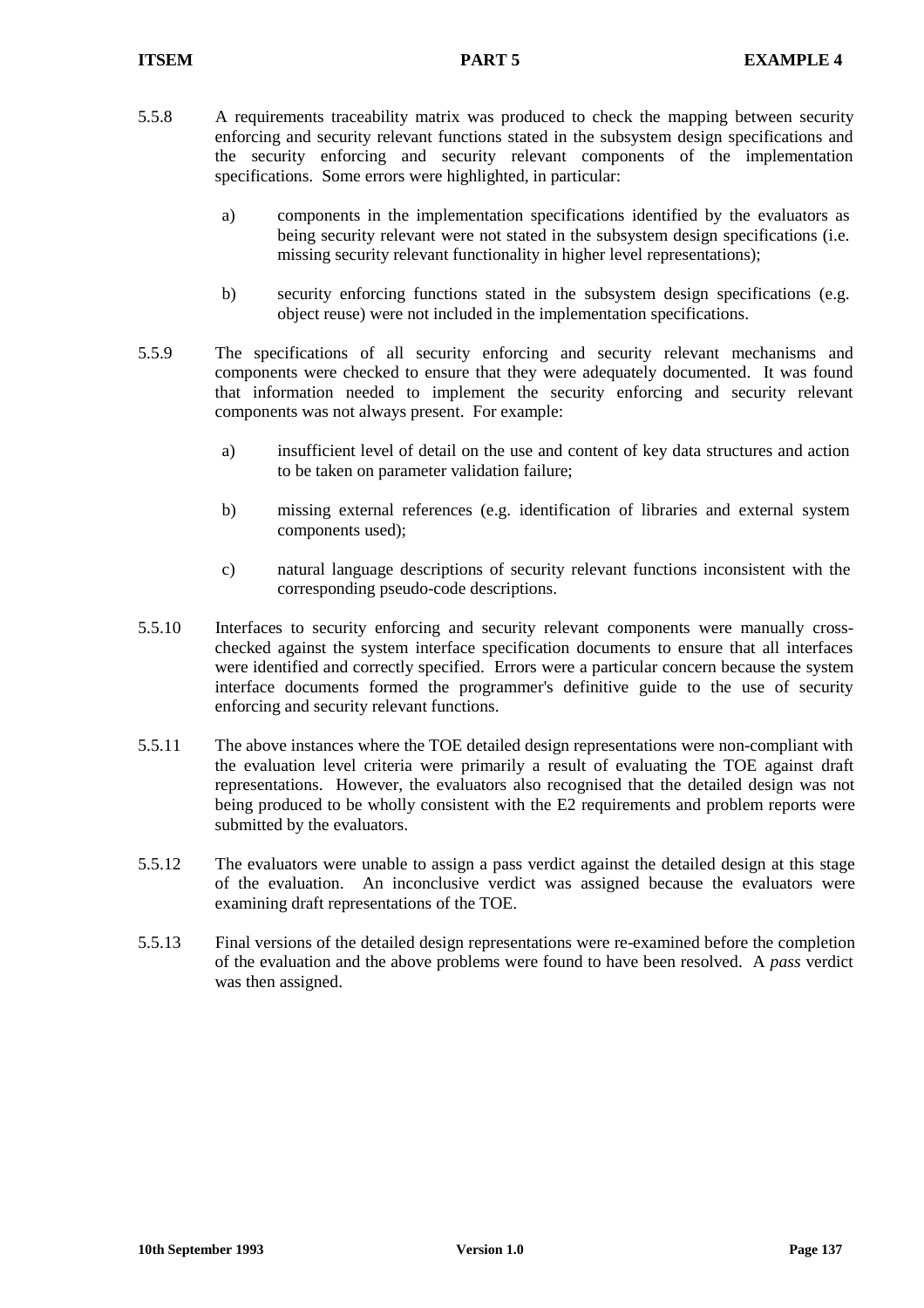# **Chapter 5.6 Example 5, Examine the Implementation for Correctness (E2)**

# **Introduction**

- 5.6.1 This example covers the development process construction phase 4 implementation evaluator actions.
- 5.6.2 The TOE was a bespoke system. The security target for the TOE specified functionality class F-DI.

# **Relevant Evaluation Deliverables**

- 5.6.3 The inputs to this work were:
	- a) test documentation:
		- package test specifications;
		- Acceptance Test Plan:
		- Activity Interface Test Specification;
		- System Test Acceptance Specification;
		- System Function Test Acceptance Specification;
		- test schedules:
		- test result files;
		- description of test tools and user guide;
	- b) a library of test programs and tools used by the developers for testing the TOE.
- 5.6.4 Testing of the TOE was performed in two phases:
	- a) package tests;
	- b) acceptance tests.
- 5.6.5 Acceptance tests comprised the following stages:
	- a) activity interface tests: verifying that integrated components perform in the manner specified by the design and that integrity of shared data is maintained;
	- b) function tests: verifying that integrated components perform a system service as specified in the design and that user requirements have been met;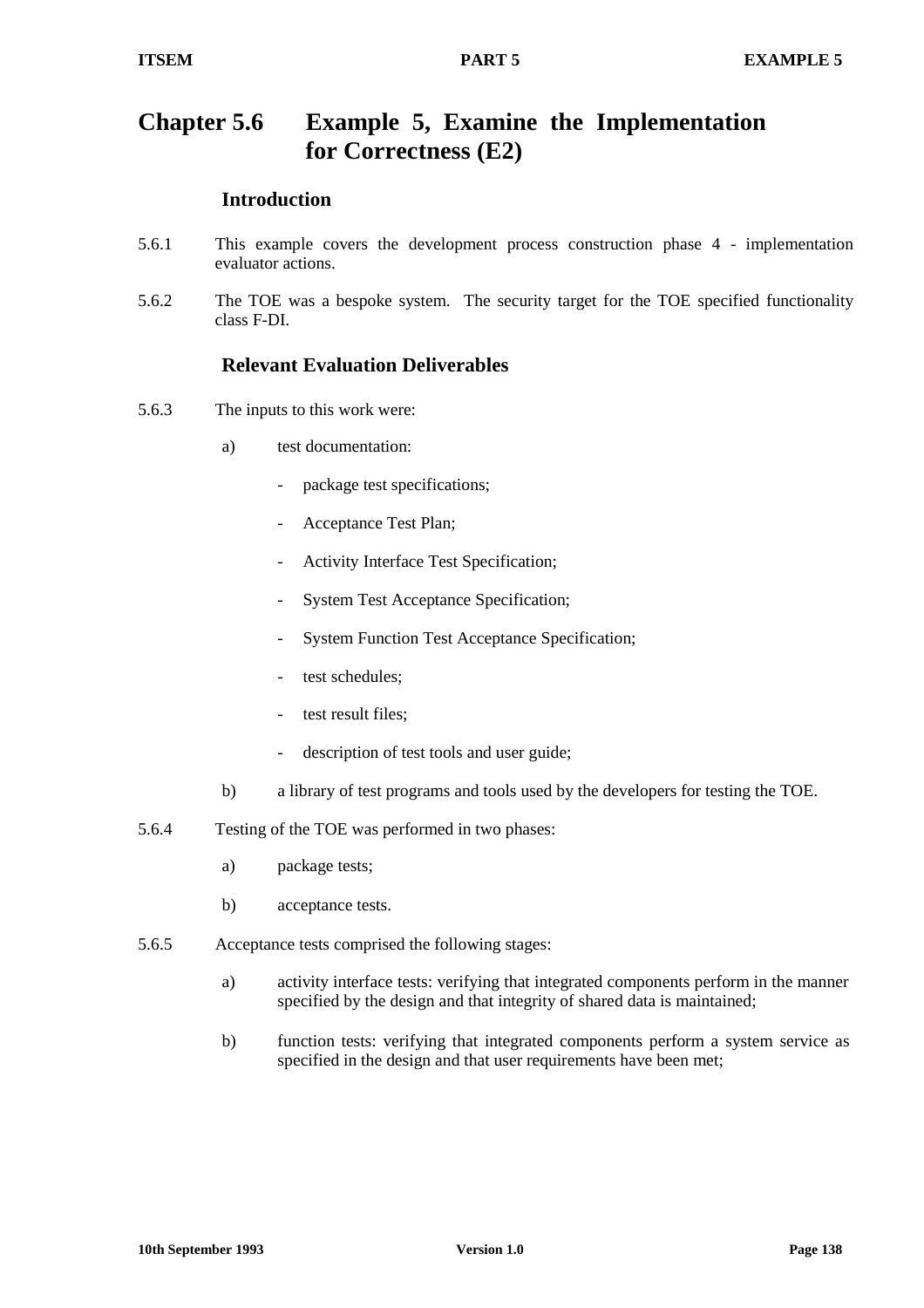c) system tests: a full integration of hardware and software verifying that the system as a whole performs functions in accordance with the system design and meets the user requirements.

- 5.6.6 Assessment of the correctness for the TOE against the E2 criteria for implementation was carried out by performing the following for each phase and stage of testing identified above:
	- a) reviewing test documentation;
	- b) witnessing tests;
	- c) reviewing test reports;
	- d) repeating selected tests.
- 5.6.7 The developer's test strategy of the TOE demonstrated a controlled top-down approach, covering all security enforcing functions identified in the security target. The lowest level of testing to which the TOE components were subjected was package testing (a package being a collection of modules providing a related set of services) and not the individual modules. Nevertheless, this is sufficient for E2 as it is only necessary to show that the *tests cover all security enforcing functions ...*.
- 5.6.8 The developer's objective for package testing was to test all functional threads identified in the design of the package with sufficient testing (confirmed by the use of in-line test harness code which could be selected at compilation time) to provide complete line coverage. Assessment of the integration testing, however, revealed that this objective was not met.
- 5.6.9 Acceptance test documentation was found to contain detailed descriptions of each test, including purpose, procedures and resources.
- 5.6.10 The acceptance test plan provided a high level requirements traceability matrix (RTM) which mapped test phases to user requirements. A more detailed RTM was provided in each of the acceptance test specifications. RTMs were manually checked to ensure that all security enforcing functions were adequately covered. It was noted that the RTMs were incomplete.
- 5.6.11 Acceptance tests for some of the security relevant functions were witnessed to ensure that test procedures were adhered to. This also involved requesting that previously completed tests were repeated.
- 5.6.12 Acceptance test reports were reviewed to ensure that each test had been completed successfully and to identify any weaknesses in the development of the TOE. The following commonly occurring problems were identified:
	- a) implementation modules which had (apparently) passed package testing failed to recompile in later test stages;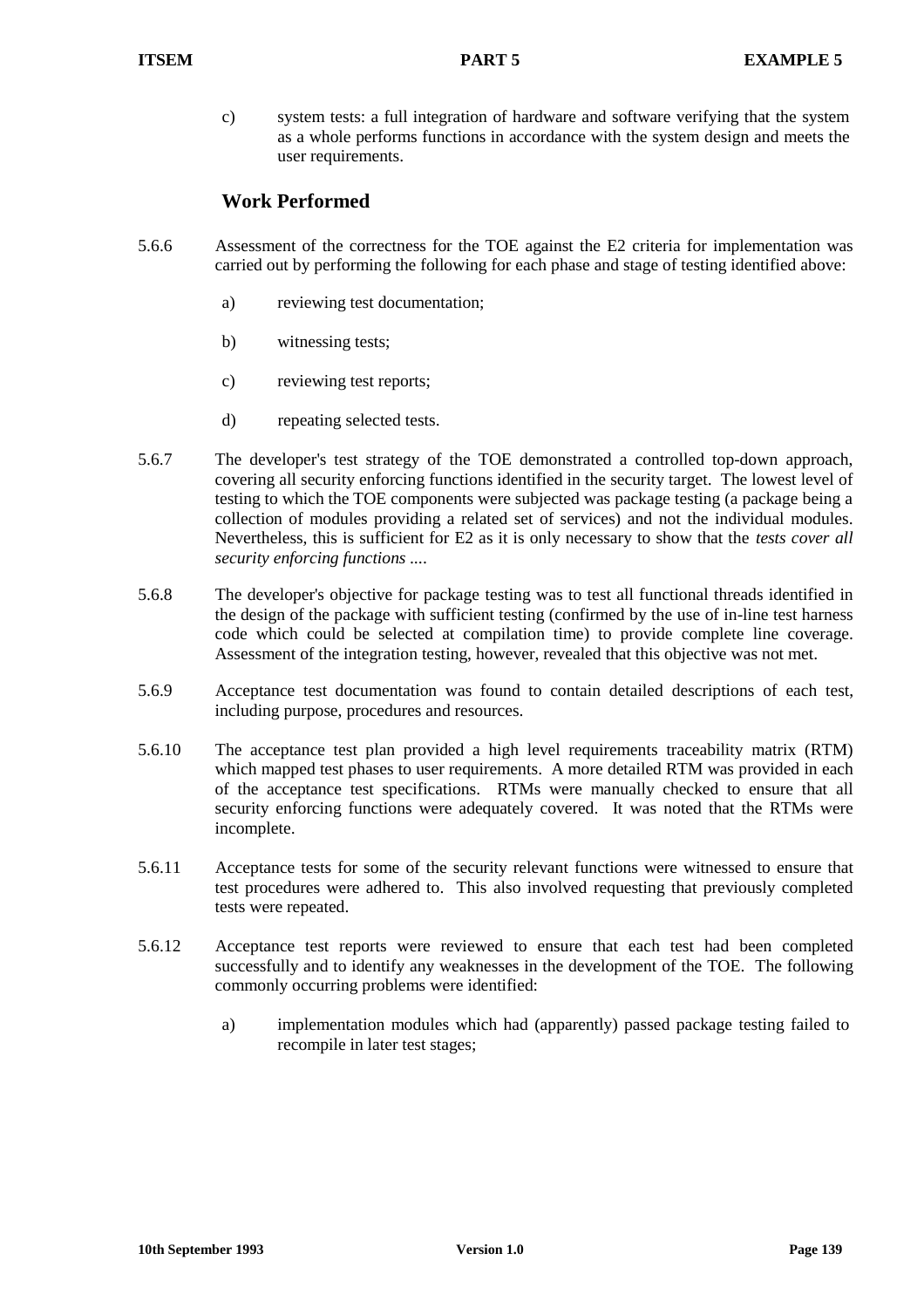- b) inadequate test coverage in package testing resulted in failures in later test stages;
- c) system crashes occurred with undefined error status codes.
- 5.6.13 These problems highlighted weaknesses in the development process. The evaluators raised a single problem report to cover all of these issues and this problem report and the developer was able to subsequently demonstrate that these problems had been addressed.
- 5.6.14 Additional tests were identified by the evaluators to search for errors but due to the complexity of the test harness it was not possible for the evaluators to perform these tests themselves. To overcome this problem, the developer was provided with test specifications for additional tests to be carried out. These tests were then witnessed by the evaluators.
- 5.6.15 As the ITSEC correctness criteria for implementation were met it was possible to assign a *pass* verdict.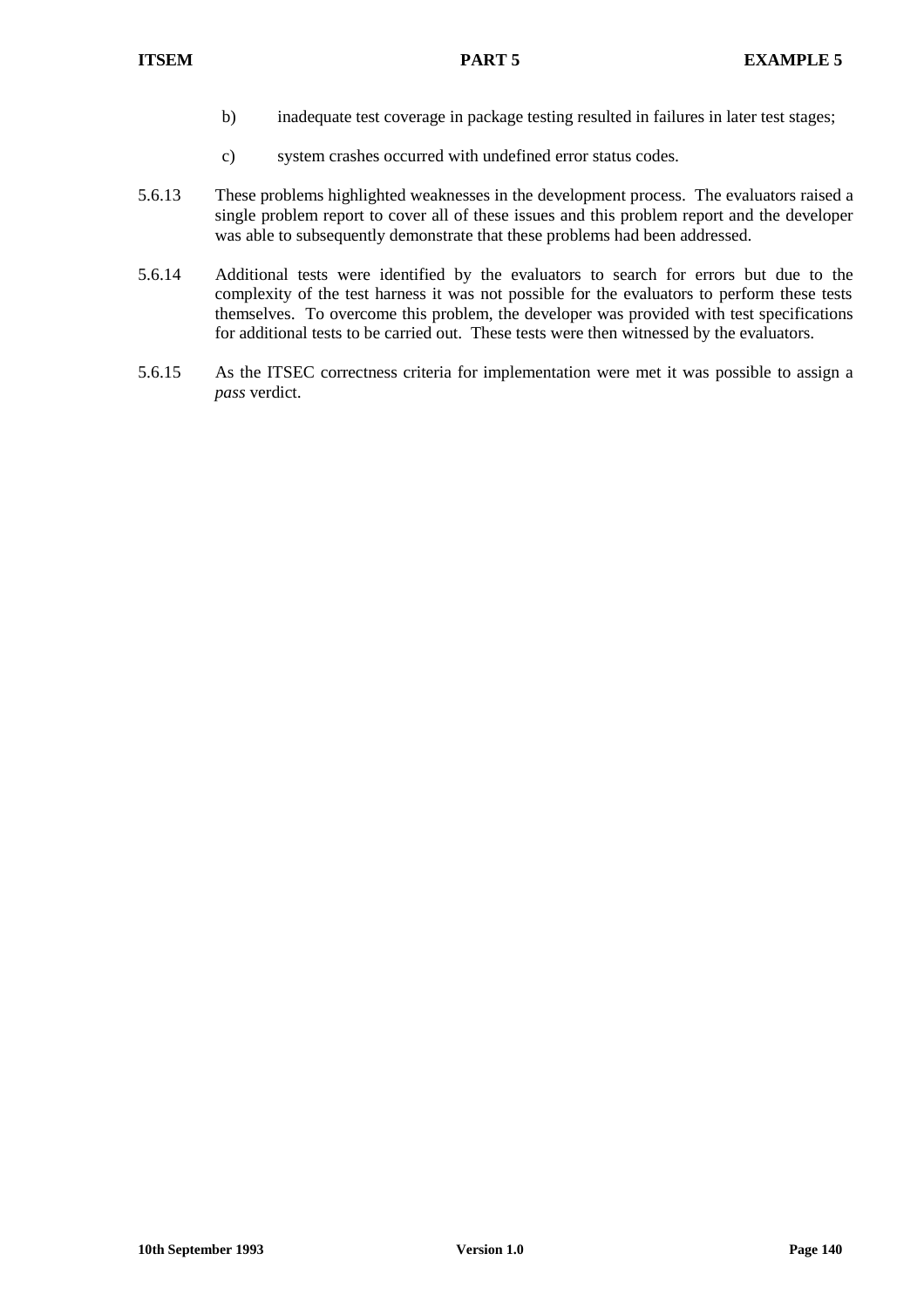# **Chapter 5.7 Example 6, Examine the Operation for Correctness (E2)**

# **Introduction**

5.7.1 This example presents four sub-examples (6(a), 6(b), 6(c) and 6(d)) each of which addresses one operational documentation or environment aspect.

# **Example 6(a) - Examine the User Documentation Sub-Activity (E2.27)**

# **Introduction**

- 5.7.2 This sub-example covers the operational documentation aspect 1 user documentation evaluator actions. The TOE was a system. The security target for the TOE specified the F-C2 functionality class.
- 5.7.3 The *Rigour And Depth Of Evidence* subsection at the end of this example interprets the transition in the rigour of the user documentation from *state* to *describe* to *explain*.

# **Relevant Evaluation Deliverables**

5.7.4 The input to this work was the security target and the set of User Guides for the TOE.

# **Work Performed**

- 5.7.5 The User Guides were mapped to the security enforcing functions in the security target to ensure a complete and consistent coverage of the security enforcing functions relevant to the end user. Administration functions such as audit were not considered relevant.
- 5.7.6 A number of site visits were undertaken by the evaluators. These enabled the evaluators to gain a good understanding of how the system operated. The operation of the system could then be compared to the descriptions in the User Guides (to assess their correctness) and residual doubts over the intent of the User Guides clarified.
- 5.7.7 The User Guides stated how the system menus could be used. The system menus were checked to ensure a correct correspondence to the User Guides.
- 5.7.8 The User Guides were thoroughly reviewed by the evaluators to ensure that possible security weaknesses were not identified to users.

# **Rigour and Depth of Evidence - Introduction**

5.7.9 This subsection provides an example of how requirements on content, presentation and evidence change by level when the verbs state, describe and explain are used in the ITSEC, indicating good and bad points. The example chosen warns of the dangers of failing to take account of the context when interpreting this ITSEC concept.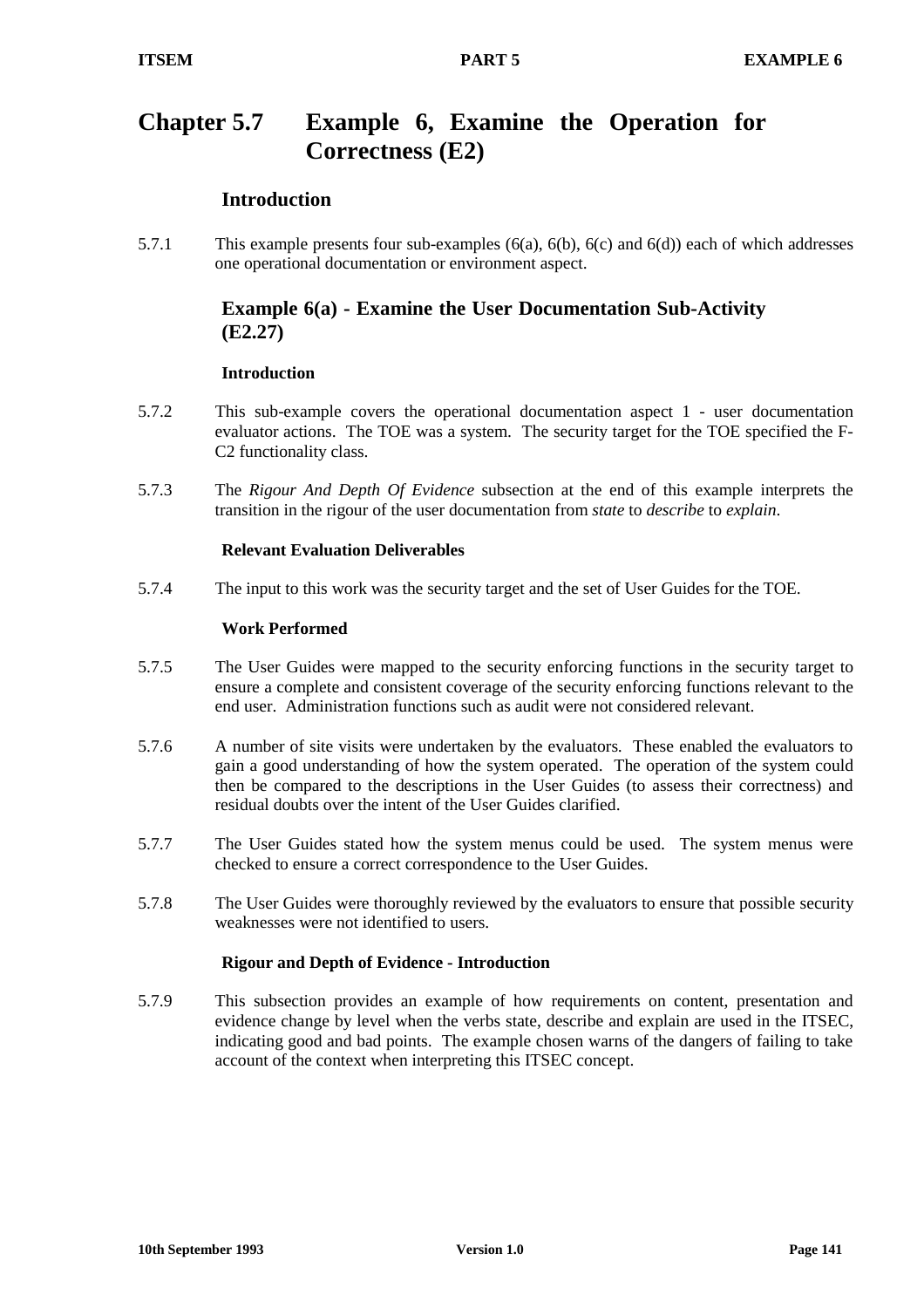- 5.7.10 The following changes in the requirements for content and presentation and evidence of the user documentation are detailed in the ITSEC:
	- a) At E1 and E2, *the user documentation shall state the security enforcing functions relevant to the end user and the user documentation shall state how an end user uses the TOE in a secure manner*.
	- b) At E3 and E4, *the user documentation shall describe the security enforcing functions relevant to the end user* and *the user documentation shall describe how an end user uses the TOE in a secure manner*.
	- c) At E5 and E6, *the user documentation shall explain the security enforcing functions relevant to the end user* and *the user documentation shall explain how an end user uses the TOE in a secure manner*.
- 5.7.11 The ITSEC Paragraph 0.12 defines state, describe and explain as the following. State means that relevant facts must be provided; describe means that relevant facts must be provided and their relevant characteristics enumerated; explain means that the facts must be provided, their relevant characteristics enumerated and justifications given.
- 5.7.12 The amount of effort in checking that the information provided meets all requirements for content, presentation and evidence therefore changes with evaluation level.
- 5.7.13 The security target for a system might specify a security enforcing function to limit logon attempts at a terminal. If so the requirements could be:
	- a) the system shall not allow more than three consecutive logon failures;
	- b) if three consecutive logon failures occur then the screen shall be blanked and the keyboard locked;
	- c) the system shall record all logon failures.
- 5.7.14 The effect of the different evaluation levels is discussed below.

# **Interpretation at E1 and E2**

- 5.7.15 At E1 and E2, the user guides might state that a user only has three attempts to logon at a terminal and that after three failures the screen is blanked, the keyboard locked and each failure recorded by the system. This is a reasonable interpretation at E1 and E2.
- 5.7.16 The work performed at E1 and E2 would be as detailed in the *Work Performed* subsection above.

# **Interpretation at E3 and E4**

- 5.7.17 At E3 and E4, the user guides might describe that a user only has three attempts to logon and that after three logon failures the logon process:
	- a) blanks the terminal screen by sending a control sequence (for example);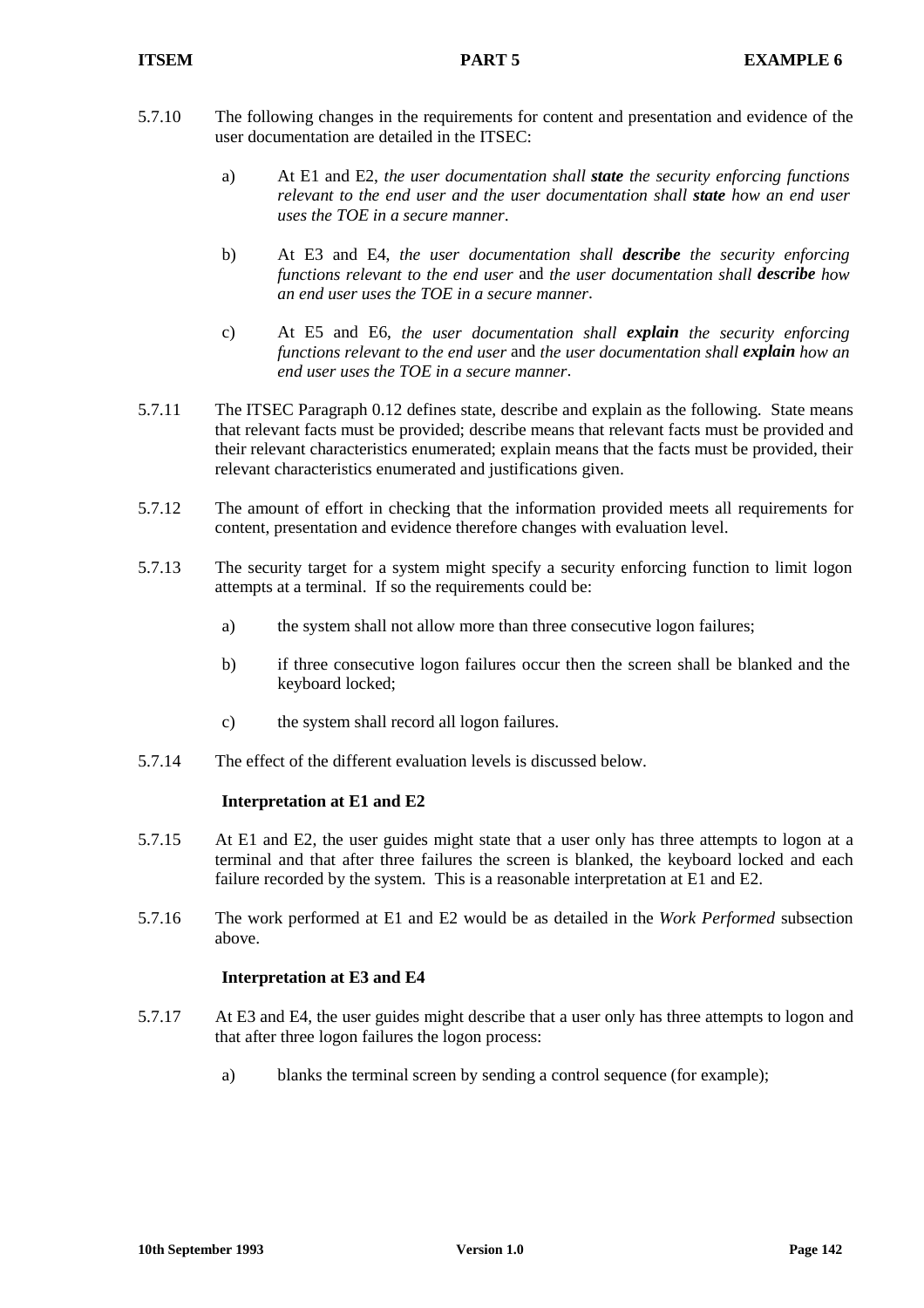- b) locks the keyboard by disabling its description record in the terminal configuration file and updates its internal terminal table (for example);
- c) writes a message to the **audit trail** identifying the incident level, date, time, incident type (i.e. a logon failure), terminal identifier and user name entered. An example message is:

"WARNING: 12/08/91: 0935: LOGON FAILURE ON TTY03 BY J\_SMITH" .

- 5.7.18 In this case the evaluators should point out that items (a) and (b) contain implementation details, which are irrelevant to the operational documentation. Item (c) contains detail that is not relevant to a User Guide, although it would make an adequate *description* for an Administration Guide.
- 5.7.19 Instead, the User Guide should describe the process of logging on and what happens. For example:
	- a) To logon to the system a user must first gain the attention of the operating system by pressing any key.
	- b) The system will then prompt for the user name which will be echoed.
	- c) The system will then prompt for the user's password. This will not be echoed.
	- d) If the user name and password is not a valid combination the system will display the message "ERROR: PLEASE TRY AGAIN".
	- e) The system will then re-prompt for the user name (step (b)). Three attempts are allowed. If the user is unsuccessful at the third attempt the screen will be blanked and the keyboard will lock. The terminal cannot be used for a period of five minutes (or as otherwise set by the system administrator).
	- f) If the logon is successful the system will then display the user's command menu.

# **Interpretation at E5 and E6**

- 5.7.20 At E5 and E6, in addition to the above, the user guides might explain that:
	- a) blanking the screen gives the impression of a malfunction in order that the hacker gains no more information;
	- b) locking the keyboard prevents the hacker from trying more passwords;
	- c) auditing the event warns the administrator that a particular terminal (and also possibly a particular user account) is under attack.
- 5.7.21 Again, the evaluators should complain that this information is not relevant to a User Guide although it conveys the developer's justifications to a Security Administrator. It should be further noted that this example could also be criticised as providing useful information to a would-be attacker.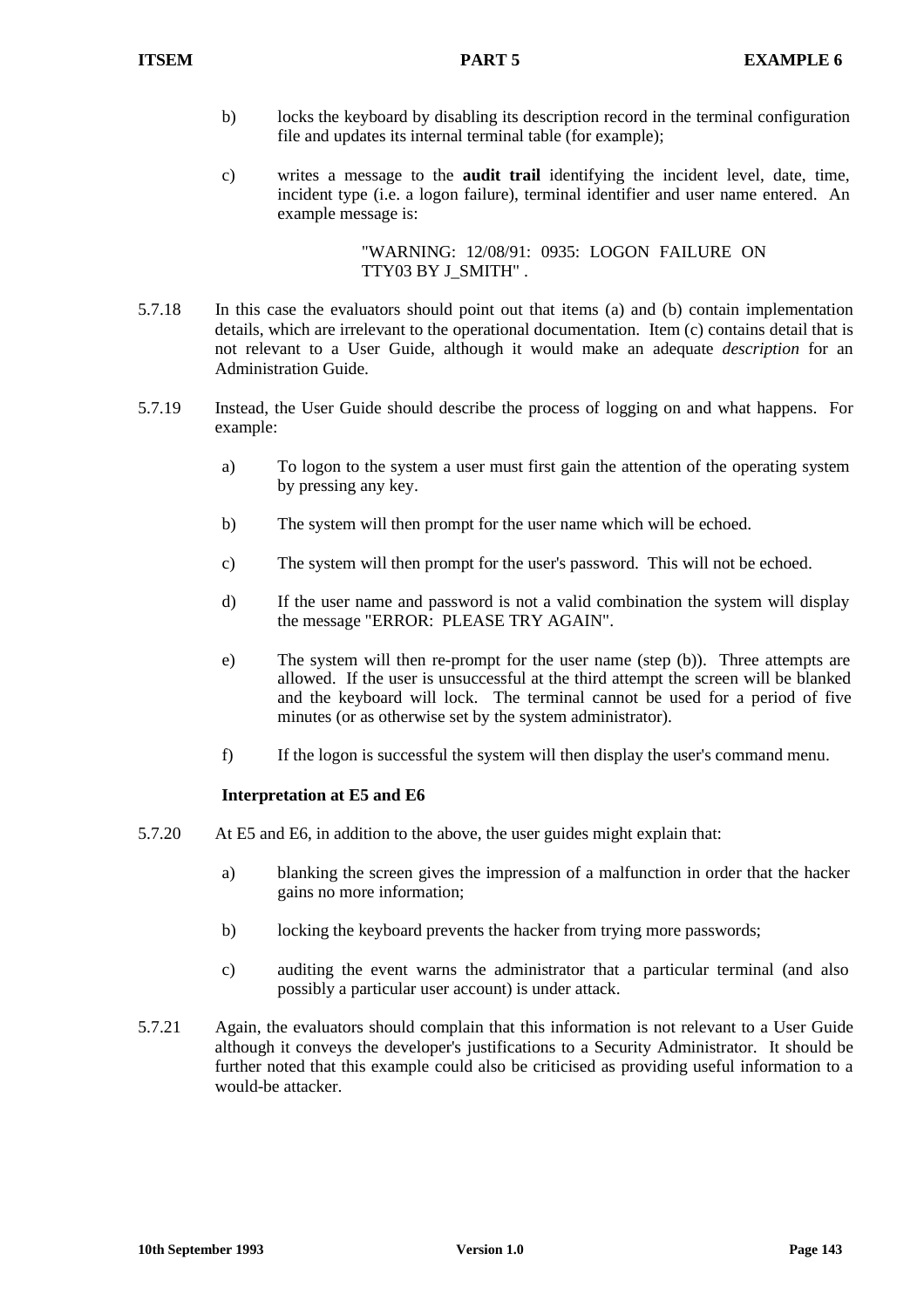5.7.22 Paragraph 5.7.19 serves as a useful starting position to explain the logon process. In addition a paragraph along the following lines is required:

> *The purpose of logging on in this way is to assure the system that you are who you claim to be, in particular so that no-one else can logon to the system and pretend to be you. The purpose of allowing three logon attempts is to permit you to make an honest mistake in entering your password, but to stop an unauthorised user from attempting systematically to guess your password. The failure to logon within three attempts will be automatically brought to the attention of the system administrator.*

- 5.7.23 In addition to the work performed at E3 and E4, the justifications provided would also be checked against the security target explanations of security objectives, threats and security enforcing functions.
- 5.7.24 It should be noted that dependent on the target audience for the User Guide, the developers may provide more detail than required by the ITSEC. For example, the developers may explain things at E1 for inexperienced users; this may be a condition of a development contract.

# **Example 6(b) - Examine the Administration Documentation Sub-activity (E2.30)**

# **Introduction**

5.7.25 This sub-example covers the operational documentation aspect 2 - administration documentation actions. The TOE was a system. The security target for the TOE specified the F-C2 functionality class.

# **Relevant Evaluation Deliverables**

5.7.26 The input to this work was the security target and the set of Administrator Guides for the TOE.

- 5.7.27 The Administrator Guides were mapped to the security enforcing functions in the security target to ensure a complete and consistent coverage of the security enforcing functions relevant to the system administrator.
- 5.7.28 During the site visits (see Paragraph 5.7.6) the evaluators learnt how the system could be administered by the system administrator. The operation of the system could then be compared to the descriptions in the Administrator Guides (to assess their correctness) and residual doubts over the intent of the Administrator Guides clarified.
- 5.7.29 For this particular system the ability of the administrator to access user information was severely restricted. Hence, the emphasis of the work was on ensuring that the procedures controlling the security parameters were sufficiently detailed.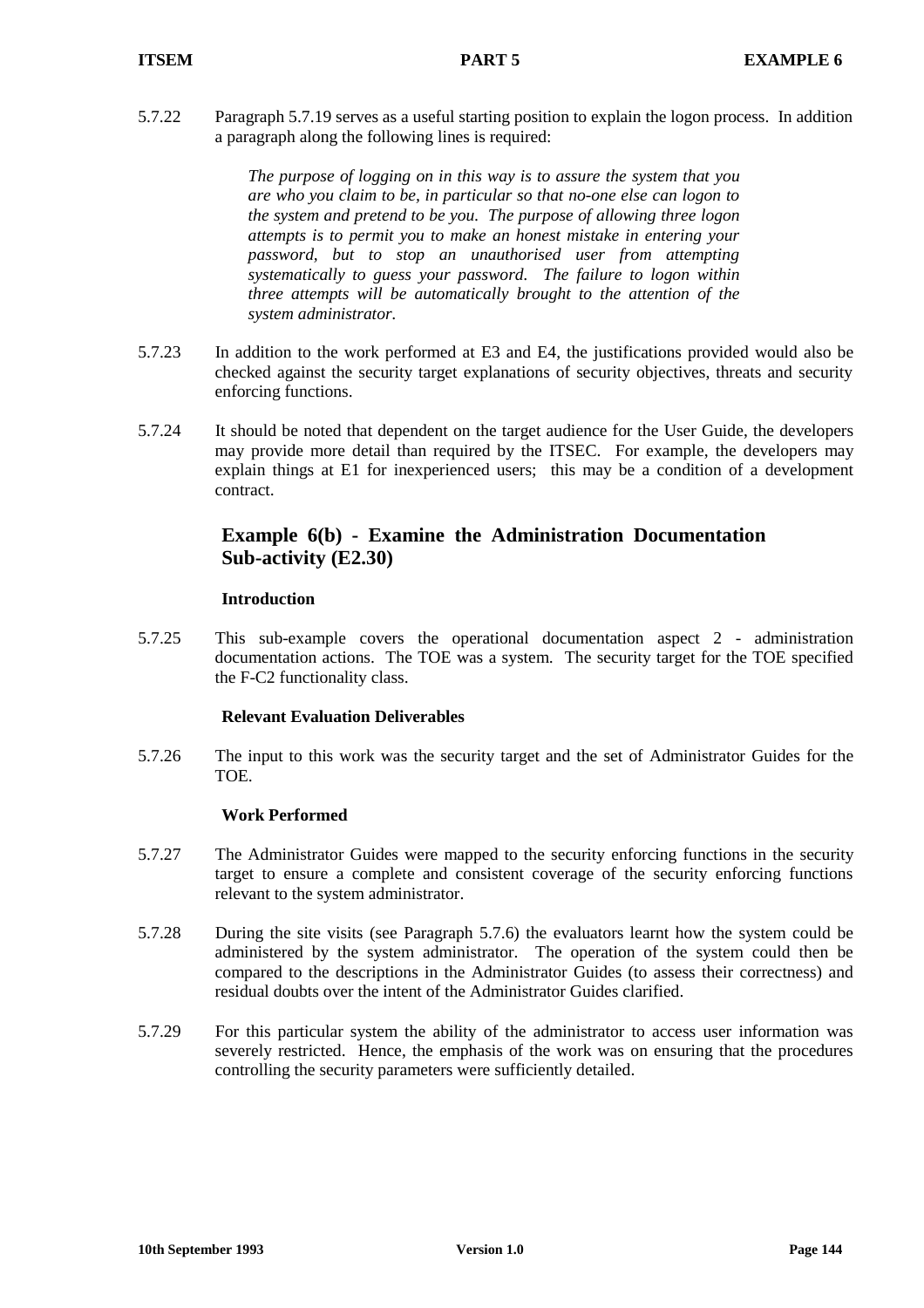- 5.7.30 Audit configuration was highlighted as an insufficiently described area. The procedures for installation of the system allowed the auditing mechanisms to be de-installed. The security target specified security enforcing functions for audit and hence the evaluators raised a problem report to ensure that the administration documentation was changed to state that the auditing mechanisms must be configured to run on the system.
- 5.7.31 The procedures detailing the identification and authentication mechanisms were scrutinised to ensure that:
	- a) the procedures for handling personal identification cards were consistent;
	- b) user accounts must be set up with a unique user name.
- 5.7.32 The procedures for the proper handling of backup and archive material were checked. A problem report was raised regarding the maintenance of all archive and backup material at the same site.

# **Example 6(c) - Examine the Delivery and Configuration Subactivity (E2.34)**

# **Introduction**

5.7.33 This sub-example covers the operational environment aspect 1 - delivery and configuration actions. The TOE was a system. The security target for the TOE specified the F-B1 functionality class.

# **Relevant Evaluation Deliverables**

5.7.34 The input to this work was the security target and the set of delivery and configuration practices for the TOE.

- 5.7.35 Delivery procedures were acceptable as they conformed to the guidelines published by the **national scheme**.
- 5.7.36 Each possible configuration identified in the procedures was checked to ensure that it did not compromise the security target.
- 5.7.37 A site visit was undertaken by the evaluators to witness the installation of the system. The system generation was witnessed to ensure conformance to the documented procedures and the audit trail checked to ensure that the trail recorded the actual system generation accurately.
- 5.7.38 As the ITSEC correctness criteria for delivery and configuration were met it was possible to assign a *pass* verdict.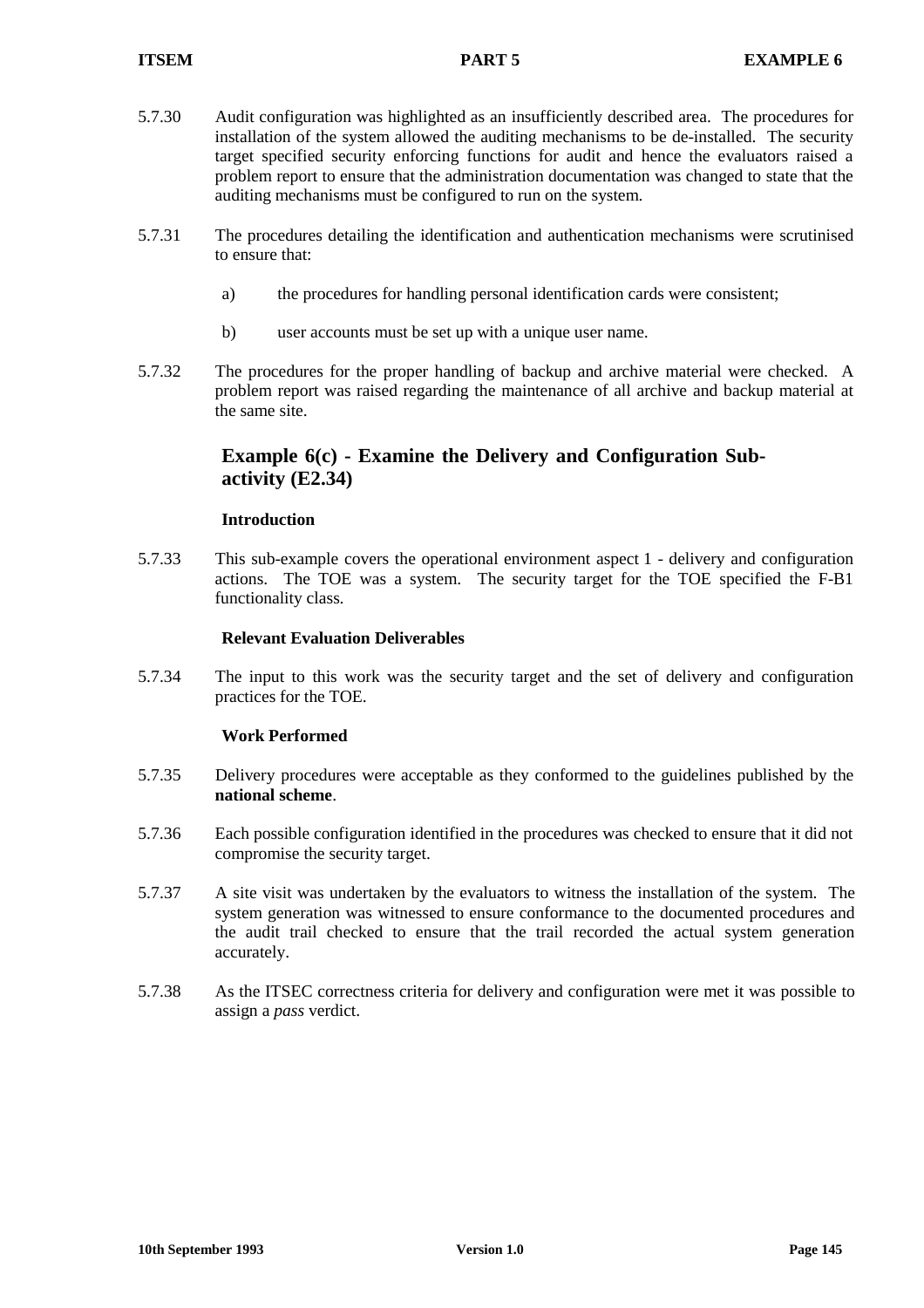# **Example 6(d) - Examine the Start-up and Operation Subactivity (E2.37)**

#### **Introduction**

5.7.39 This sub-example covers the operational environment aspect 2 - start-up and operation evaluator actions. The TOE was a system. The security target for the TOE specified the F-C2 functionality class.

#### **Relevant Evaluation Deliverables**

5.7.40 The input to this work was the security target and the set of secure start-up and operation practices for the TOE.

- 5.7.41 During the site visits (see Paragraph 5.7.6) the evaluators learnt how the system was started and operated. The operation of the system could then be compared to the descriptions in the practices (to assess their correctness) and residual doubts over the intent of the practices clarified.
- 5.7.42 No example results of self test procedures for security enforcing hardware components were available to the evaluators. An example of a security enforcing hardware component was a hardware filter linking a terminal identifier to the network. During the site visits self test procedures did capture a hardware problem with the equipment, which enabled the evaluators to gain some confidence in the self tests.
- 5.7.43 Security enforcing functions for accounting of start up existed. Therefore the sponsor provided examples of audit trail output created during start up and operation. This output was checked against actual start-ups to ensure a correct correspondence. Functional tests were scrutinised and provided a good coverage of the security enforcing functions.
- 5.7.44 The practices were thoroughly reviewed by the evaluators to ensure that possible security weaknesses were not introduced in the form of start-up options. The practices did not give special consideration to:
	- a) access to the computer room;
	- b) console output.
- 5.7.45 The procedures for handling of unmarked console output were not described and so a problem report was raised.
- 5.7.46 Procedures for removing and re-attaching a host from the network were not sufficiently detailed. During a site visit an operator, who followed the procedures as written, failed to remove a host correctly. This resulted in a violation of the site security procedures. The practices were therefore considered deficient in this area and a problem report was raised.
- 5.7.47 The ability of any user using the console to terminate security enforcing processes was insufficiently documented. A problem report was raised.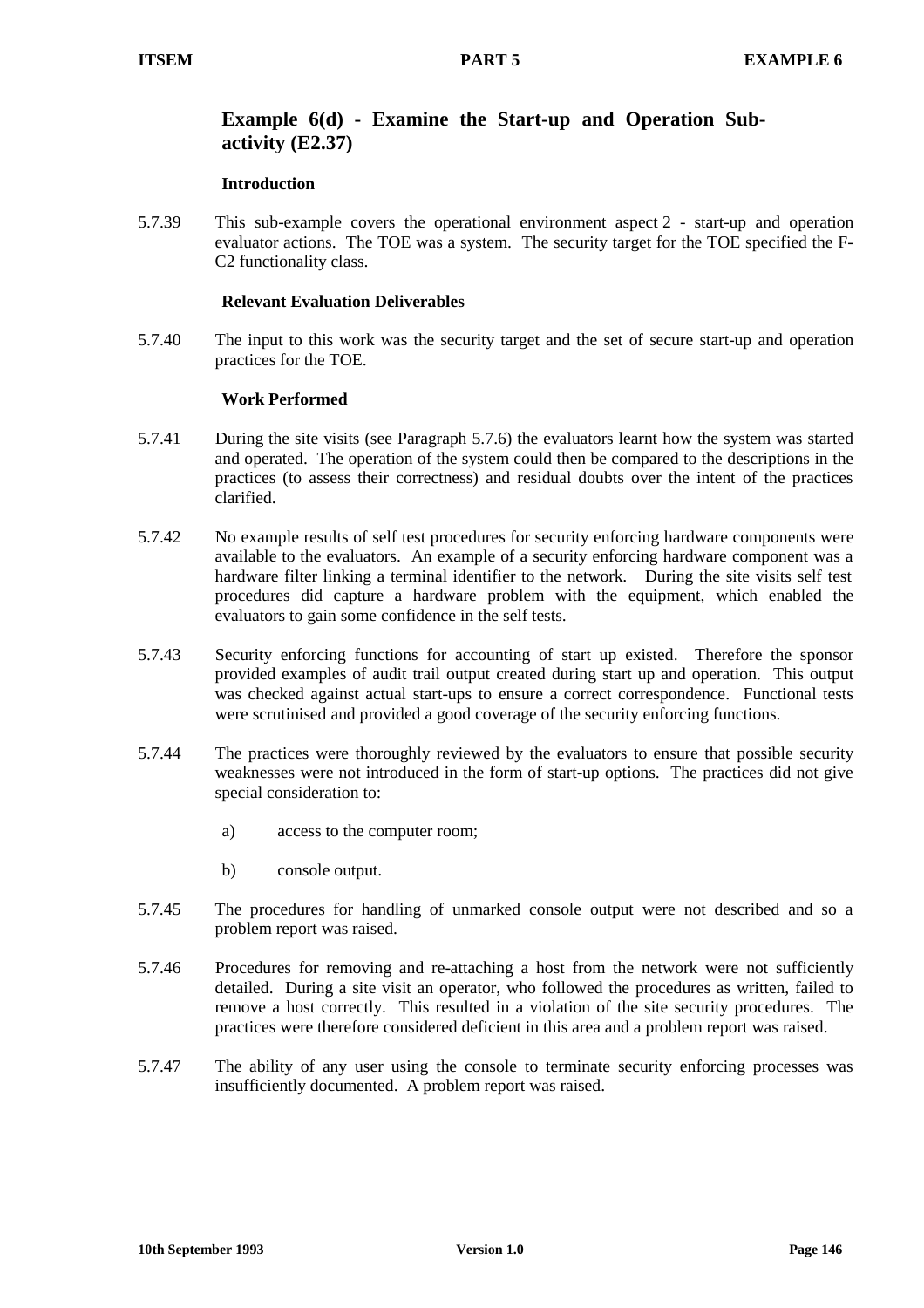- 5.7.48 The ability to disable accounting mechanisms whilst the system was running was insufficiently documented in the practices. A problem report was raised.
- 5.7.49 As the ITSEC correctness criteria for start-up and operation were not met it was possible to assign only a *fail* verdict. The operational documentation was subsequently reworked by the sponsor and developer and then re-examined by the evaluators. It was then possible to assign a *pass* verdict against the ITSEC criteria for start-up and operation.
- 5.7.50 However, the evaluators considered that the disabling accounting mechanisms and the terminating security enforcing processes at the console may result in **potential vulnerabilities**. These problems were noted and examined as a part of the evaluators independent **vulnerability** analysis.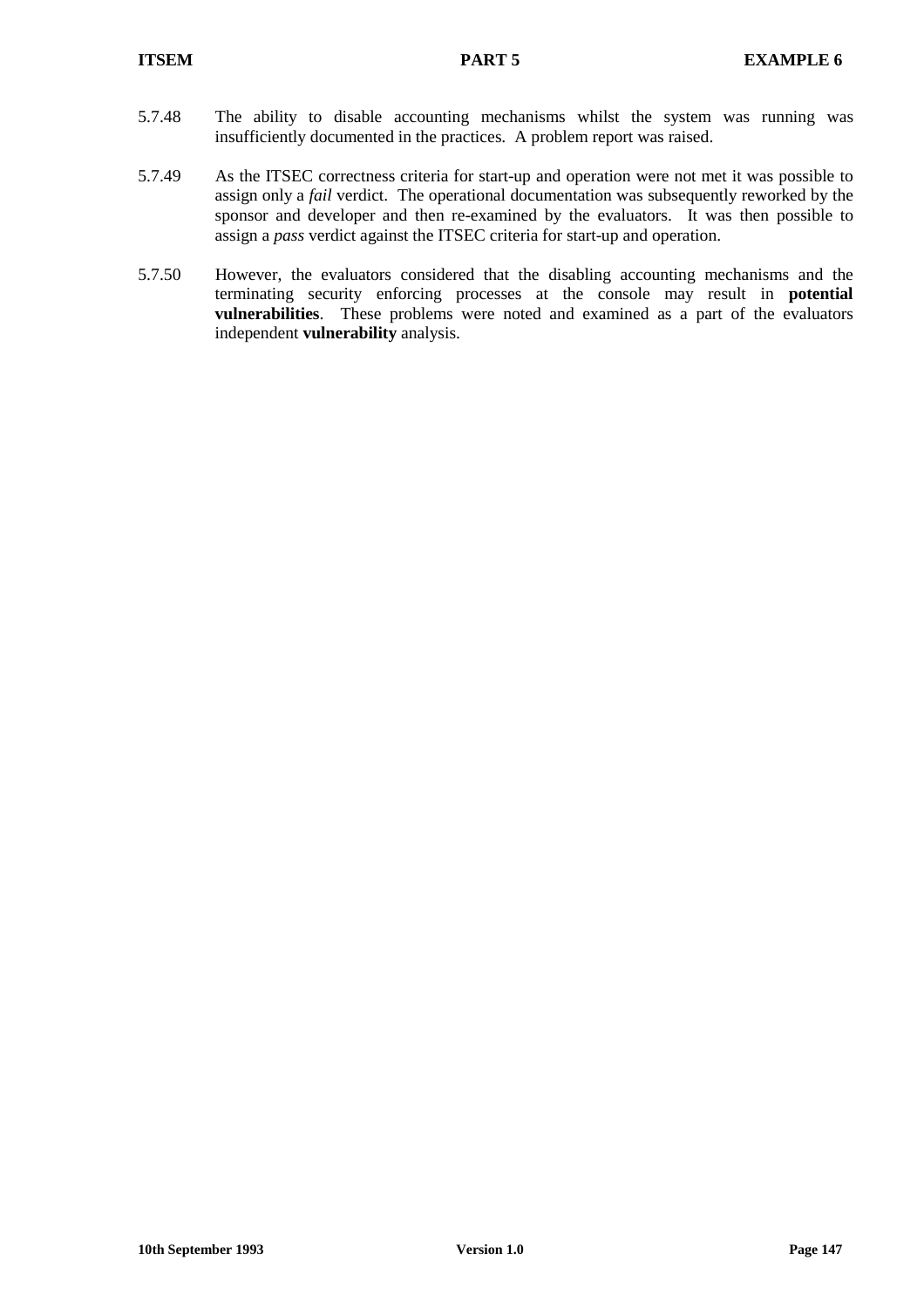# **Chapter 5.8. Example 7, Effectiveness Assessment (E3)**

# **Introduction**

- 5.8.1 This chapter presents a complete worked example of the effectiveness criteria at E3. This example is entirely fictitious and is theoretic in nature. The example ignores the application of the correctness criteria. It should therefore be assumed that these have been applied at the appropriate time.
- 5.8.2 The primary objectives of this example are to illustrate:
	- a) how a sponsor can provide a well argued case for why known vulnerabilities are not exploitable in practice;
	- b) the work performed by the evaluators in independently checking the sponsor's vulnerability analysis.
- 5.8.3 Being a fictitious example, the vulnerabilities discussed in this example have been chosen merely to illustrate the analysis.
- 5.8.4 After the salient features of the security target and the architectural design of the example system have been described, the suitability and binding of functionality criteria are applied. These two criteria aim to identify vulnerabilities in the security target and architectural design respectively (see part 4, chapter 4.4). The security target used in the example is such that the application of the suitability of functionality criterion fails to identify any vulnerability. However, an architectural design has been chosen to illustrate a (partial) failure against the Binding of Functionality criteria.
- 5.8.5 Further example construction and **operational vulnerabilities** are then presented and the application of the Construction and Operational Vulnerability Assessments, Strength of Mechanisms analysis and Ease of Use criteria are illustrated. Due to the simplicity of the security target as presented in this example the Strength of Mechanisms and Ease of Use analyses are, however, limited.

# **Description of the Security Target**

# **System Description**

- 5.8.6 The example system is located in a large site belonging to a commercial organisation. The site is completely enclosed by a perimeter fence which is well guarded. All personnel are considered to be trustworthy. Visitors to the site are escorted at all times.
- 5.8.7 Within the site there are a number of areas which offer further protection in the form of physical access control and other procedural security mechanisms. There is a low TEMPEST and cryptographic threat. Terminals are located in secure rooms and personnel will be prevented, by the authorised users, from using a terminal unsupervised in a room that they are visiting.
- 5.8.8 The site contains a variety of different IT systems, procured at different times from different manufacturers and used for different purposes, including transaction processing, billing and company administration.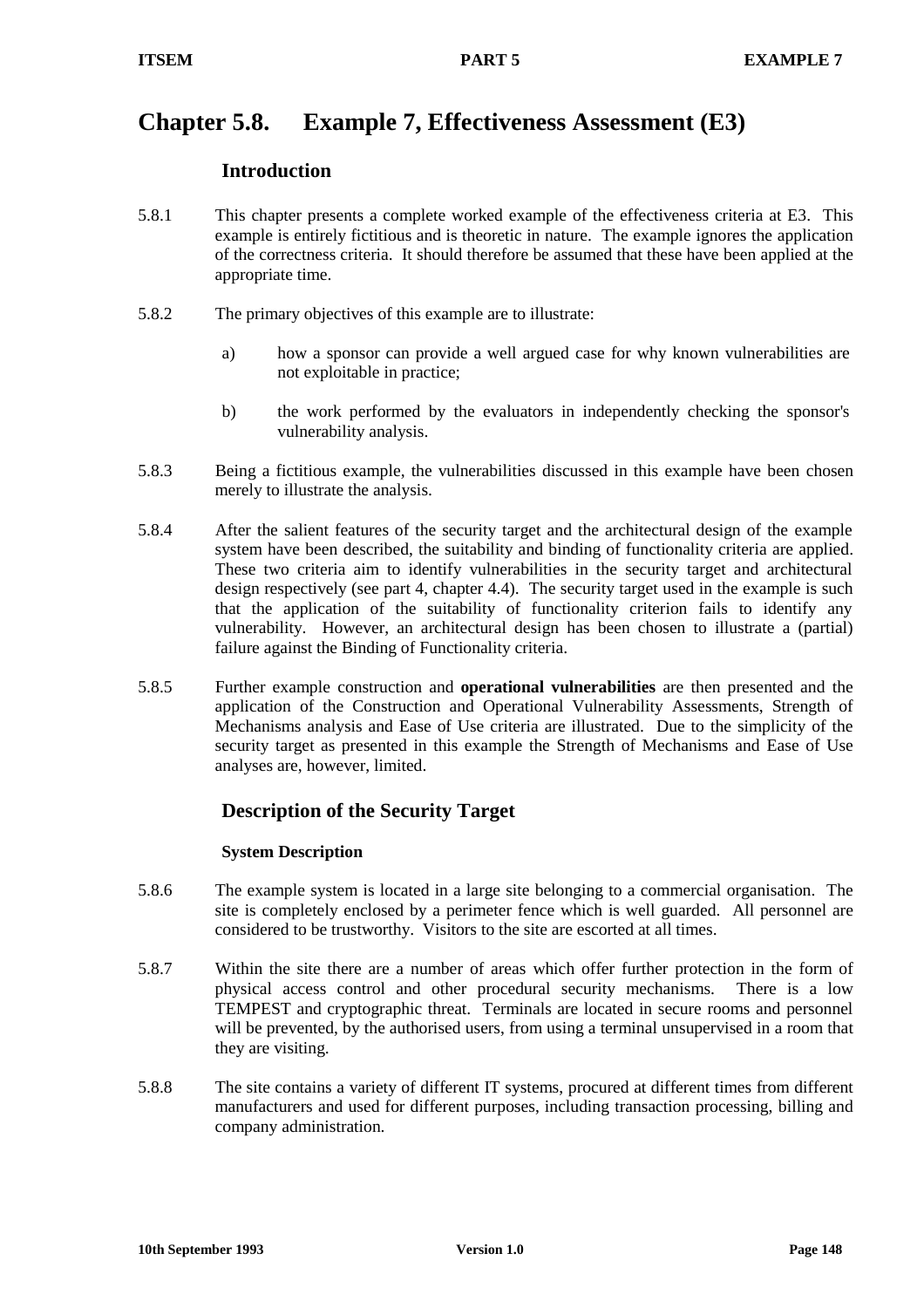- 5.8.9 Each such system, referred to as an end system, can be identified by a system number, S#, and a security level, SL. They each provide the requisite level of security for their own needs (e.g. some information is Management-in-Confidence, MiC). Because of the physical site security, the numbers of users per end system, the perceived threats and the sensitivity of data, no end system warrants more protection than provided by an ITSEC class F-C2 operating system.
- 5.8.10 For the purposes of this example each end system, in general, will possess its own I&A and DAC functions under the direct control of the system manager for the end system in question. Moreover, all end systems can be regarded as star-networks, bearing a central host (or cluster) serving a closed community of users primarily using dumb terminals.
- 5.8.11 Connections between user terminals and host computers, which may be located in different buildings, were once made via dedicated fibre-optic cables. These are now replaced by a site-wide area network (SWAN), the subject of this example. The SWAN is a TCP/IP token ring network consisting of a dual counter rotating backbone and various subrings. End system equipment is attached to the SWAN by host access points (HAPs) or terminal access points (TAPS). TAPS are fed via RS232 connections to terminal servers (TSs) and thence by Ethernet connection to routers principally connected to the subrings, although some connect directly to the main backbone. The HAPs attach directly to a router. These are permanent connections. When a terminal is switched on, the SWAN automatically initiates a log-on sequence. If user log-on is successful the user is presented with a menu of permitted services at his/her terminal. This menu will list those hosts to which that user has been permitted access by the SWAN manager. A virtual circuit is then established between that terminal and the chosen host. The user then has to log-on at the host.
- 5.8.12 Security profiles (what hosts a user is permitted access to), and other security mechanisms are administered on the SWAN through one of two network management centres (NMCs), which provide I&A, DAC and MAC for the SWAN.

# **Security Objectives**

- 5.8.13 The SWAN therefore provides a connectivity service to end system host computers and their user communities. It has two security objectives:
	- a) to protect against unauthorised access to an end system (S1);
	- b) to protect the confidentiality of information in transit (S2).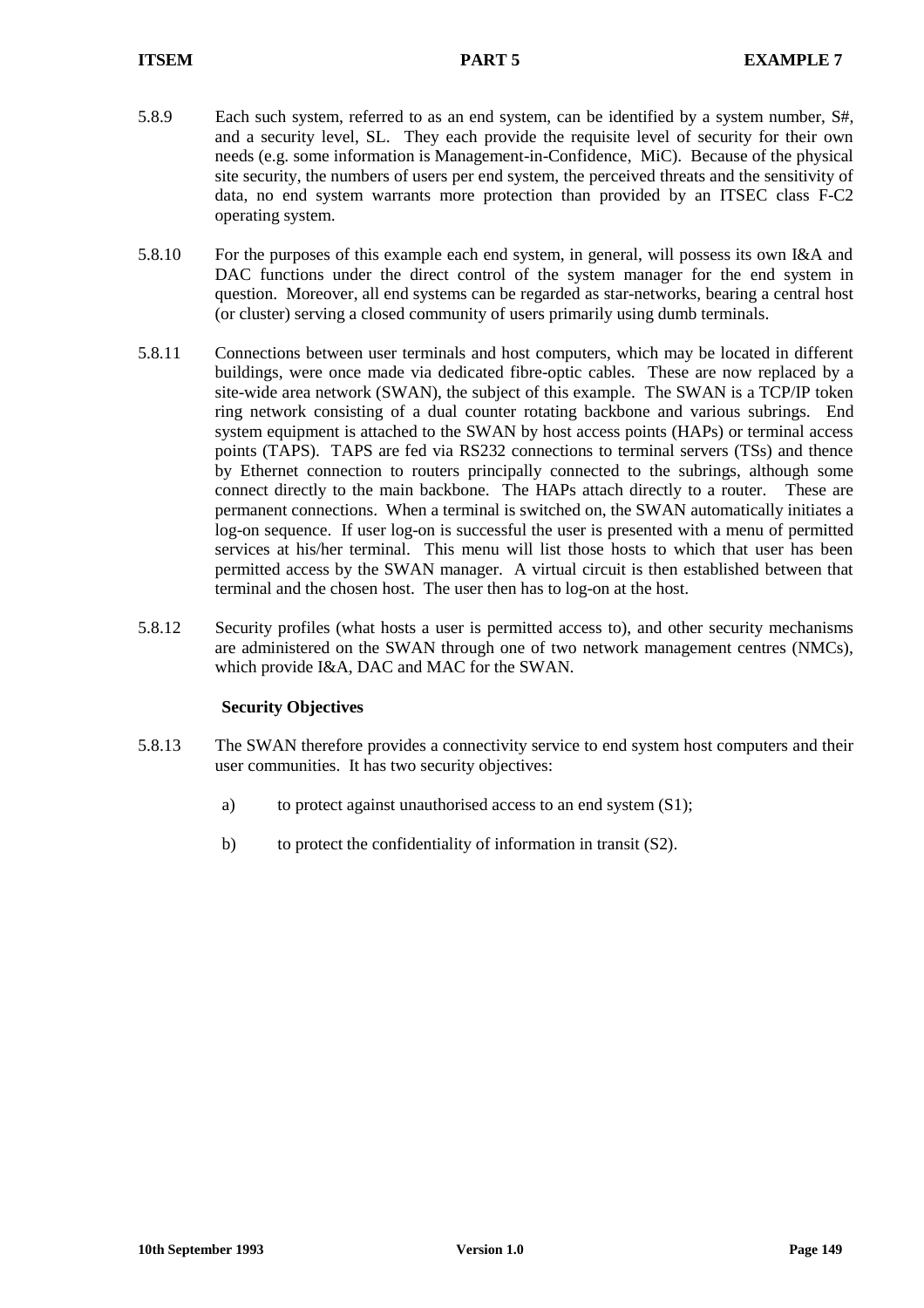

The SWAN provides connectivity between different computer systems and their users. *End system access control* is provided by the network management centre (NMC) in that it only grants access to authorised services on the network. A user, say of the blue system would have to logon to the SWAN, select an authorised service and then logon to the host. It is a requirement to keep different user communities separate, and since these might be operating at different levels (e.g. the red data might be Management-in-Confidence (MiC) and the blue data unclassified), then this is a mandatory requirement. *Communications confidentiality is* provided by end to end encryption, with unique keys per end system (i.e. K1 and K2 in the figure). Physical and procedural controls are used to ensure that users could only use their own terminals (in other words a user of the red system would not be allowed to enter the terminal room of the blue system and use one of their terminals).

**Figure 5.8.1 Architectural Design of the SWAN**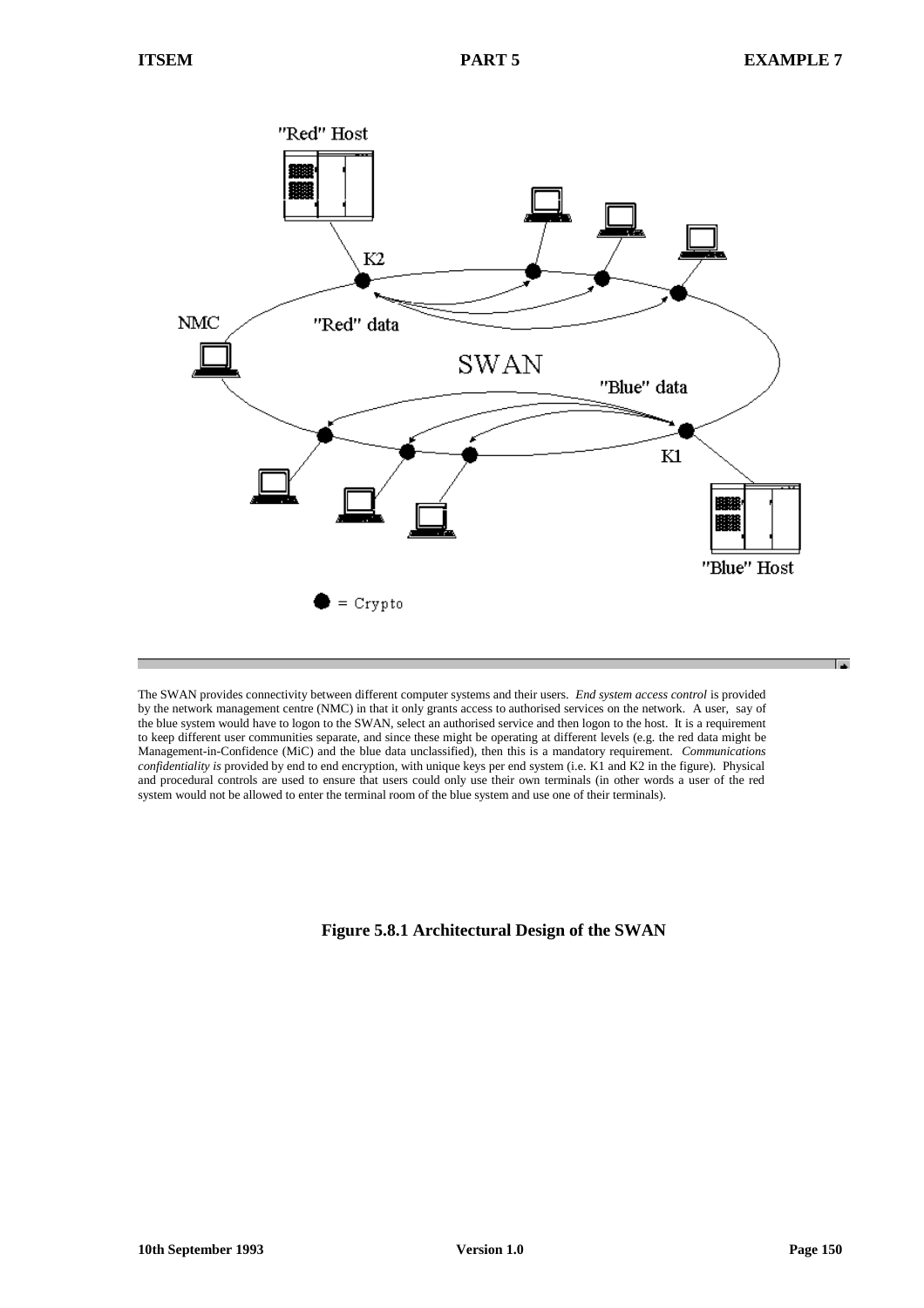# **Threats to Security**

- 5.8.14 The threats to the security of the SWAN are:
	- a) A user could masquerade as another user, when accessing the SWAN (T1).
	- b) A user could request, or otherwise attempt to use, a service for which he/she has no authority to use (T2).
	- c) A person could eavesdrop on, or otherwise capture data in transit across the network (T3).
	- d). A user could masquerade as another user, when accessing a host (T4).

# **Security Policy**

- 5.8.15 The security policy calls for three forms of access control: MAC, HAP-sharing (see below) and DAC.
- 5.8.16 MAC is satisfied if, and only if:

$$
S^{\#}H = S^{\#}T
$$

$$
SL_H = SL_T
$$

where (S#H, SLH) and (S#T, SLT) are the system numbers and security levels of the host computer and terminal respectively.

5.8.17 The HAP-sharing policy takes account of the case where a terminal may be offered access to more than one host (H1...Hn), and requires:

$$
S#_{H1} = S#_{H2} = ... S#_{Hn} = S#_{T}
$$
  
 $SL_{H1} = SL_{H2} = ... SL_{Hn} = SL_{T}$ 

5.8.18 Within these constraints, DAC permits only those items of end system equipment which that end system manager wishes to be connected.

# **Security Functionality**

- 5.8.19 Security in the SWAN is enforced by four **countermeasures** (CM1..CM4):
	- a) an I&A function is used to authenticate users logging onto the network (CM1);
	- b) the access control policy described above is enforced by the NMCs (CM2);
	- c) approved encryption/decryption devices are placed between the end system equipment and the HAPs and TSs (CM3);
	- d) an I&A function is used to authenticate users logging on to a host (CM4).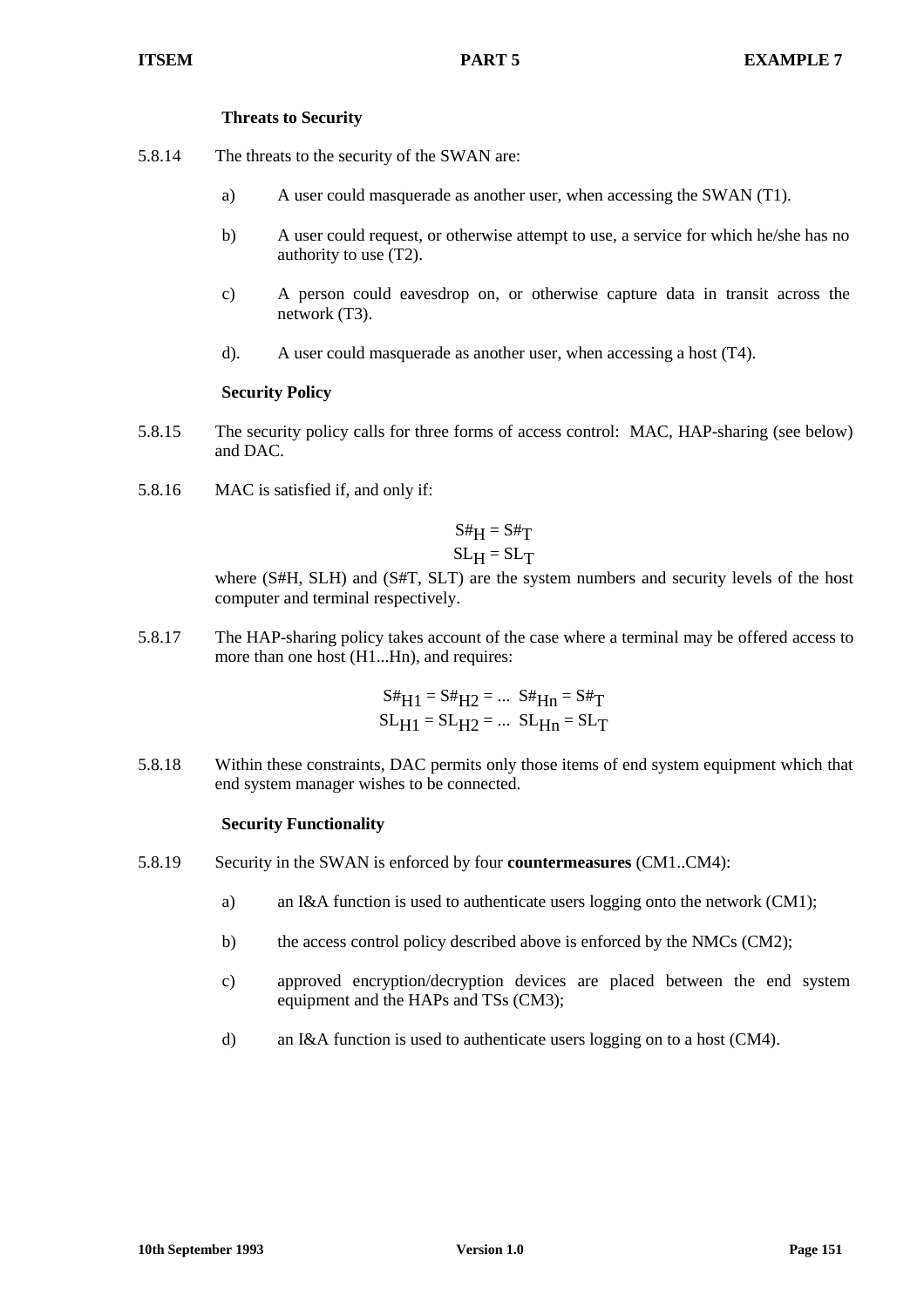- 5.8.20 The cryptographic devices located between a host computer and the SWAN always operate in cipher mode - there is no clear text bypass. Those placed between terminal equipment and the network, however, do have a bypass mode. Initially such a device works in bypass mode. This permits interaction with the network in clear (i.e. messages sent to and from the network are not encrypted). Once the user has established a connection to the host computer, the host computer crypto-unit (HCU) transmits a signal to the terminal crypto-unit (TCU) which switches the TCU from bypass to cipher mode. On termination of the session between the user and the host, the circuit is broken and the TCU reverts to bypass mode. A lamp on each crypto unit is illuminated while the unit is in cipher mode and is extinguished when it switches to clear mode.
- 5.8.21 Keys are managed externally, i.e. they are the responsibility of the end system managers and not of the SWAN manager. There is one crypto-key per end system and no two such keys are the same.
- 5.8.22 The discretionary access control policy is enforced by the NMCs.
- 5.8.23 No router or terminal server software is considered to be security relevant.

# **Required Minimum Strength of Mechanisms**

- 5.8.24 The required minimum strength of mechanisms is *medium*. Consequently (see part 6, annex 6.C), the maximum level of opportunity, expertise and resources available to an attacker is considered as being *medium*.
- 5.8.25 The developers choose to use a cryptographic mechanism rated by the appropriate national authority of at least *medium*, an Access Control mechanism (for CM2) rated *high*, and *basic* I&A mechanisms (for CM1 and CM4).
- 5.8.26 The security target puts forward the argument that the cryptographic mechanism is the critical mechanism for the SWAN since if the access control mechanisms fail the attacker merely gains access to encrypted data thereby continuing to uphold both security objectives.

# **Configurable items**

- 5.8.27 There is a basic crypto unit which can be configured to be a HCU or a TCU by the insertion of a keycard which contains an application program and the crypto key. The cards are of different size and colour, and one installed part of the keycard slot for HCUs is blanked off mechanically so that it will not physically accept TCU cards. This feature readily distinguishes HCUs and TCUs.
- 5.8.28 Passwords can be configured to be of between 8 and 12 characters in length and are auto generated. The life-time of a password can be configured to be between 1 and 60 days. Both ranges are specified in the security target.
- 5.8.29 No other security functions are configurable.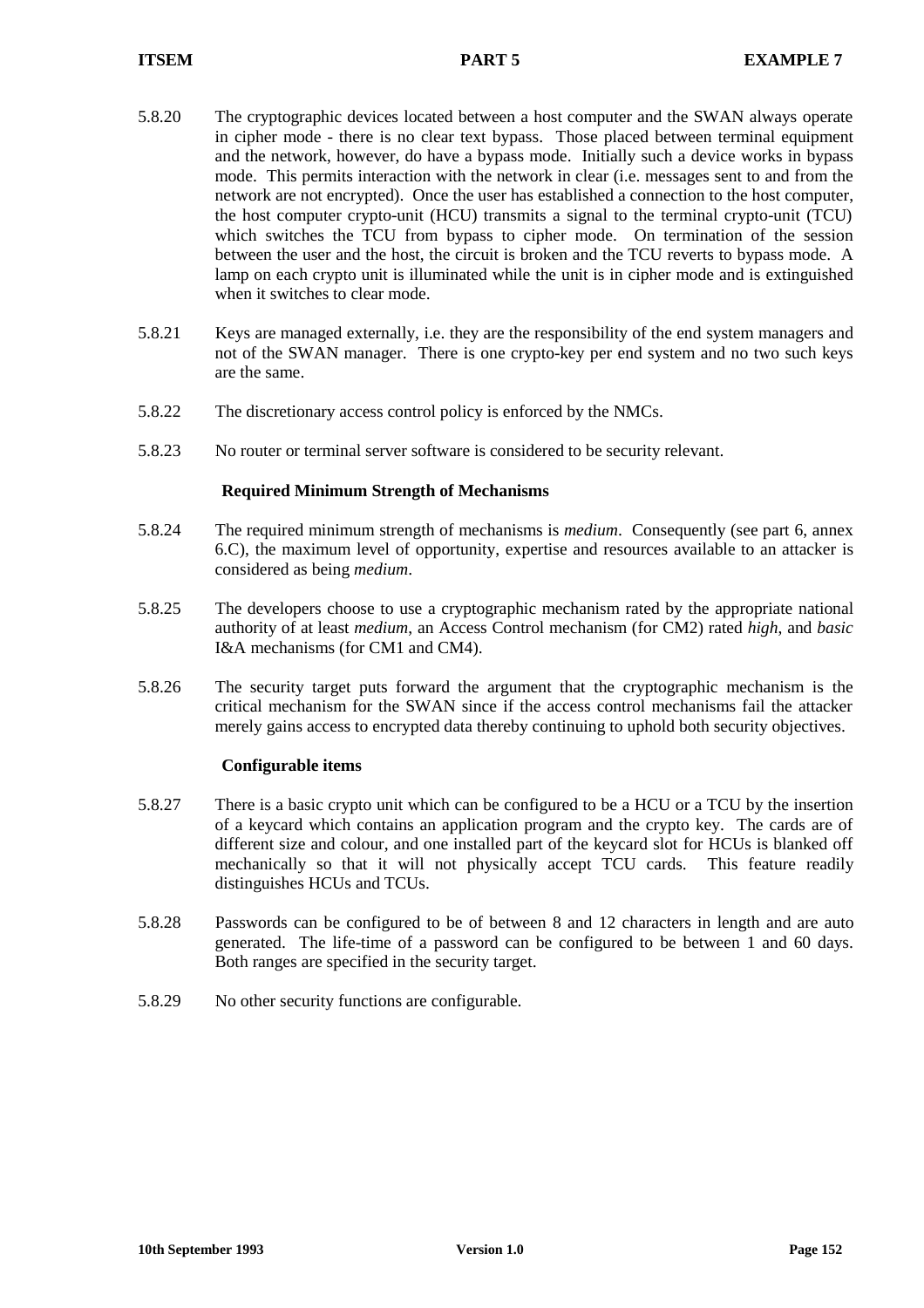# **Effectiveness Analysis**

#### **Suitability Analysis**

- 5.8.30 The ITSEC requires the sponsor to provide a **suitability analysis**, linking the security enforcing functions and mechanisms to the identified threats that they are designed to counter, and showing that those threats are adequately countered.
- 5.8.31 In this example, the sponsors's suitability analysis considers each threat listed in Paragraph in isolation of the other threats. This analysis identifies at least one function or mechanism that can counter the threat. The sponsor does not take into account the composition of mechanisms, i.e. the sponsor does not consider the architectural design of the SWAN (figure 5.8.1), only the bald enumeration of threats and countermeasures as given in the security target.
- 5.8.32 In this example, the sponsor demonstrates the direct correspondence between countermeasures and threats to security enforcing functions as follows:
	- a) masquerading as someone else when attempting to gain access to the SWAN (*T1*) and the SWAN logon function (*CM1*);
	- b) requesting, or otherwise gaining access to an unauthorised service (*T2*) and the SWAN access control function (*CM2*);
	- c) eavesdropping or otherwise capturing data in transit across the SWAN (*T3*) and the crypto function (*CM3*);
	- d) masquerading as someone else when attempting to gain access to a host (*T4*) and the host logon function (*CM4*).
- 5.8.33 The sponsor's suitability analysis includes the table shown in figure 5.8.2, demonstrating the correspondence between security objectives, countermeasures and threats.

| <b>Figure 5.8.2 Suitability Analysis</b>   |                                          |                                                                                  |  |  |
|--------------------------------------------|------------------------------------------|----------------------------------------------------------------------------------|--|--|
| <b>Security Objective</b>                  | <b>Countermeasure</b>                    | <b>Threat</b>                                                                    |  |  |
| S <sub>1</sub> - Host Access<br>Protection | CM1 - SWAN<br>Logon                      | T1 - masquerading<br><b>SWAN</b> access                                          |  |  |
| S <sub>1</sub> - Host Access<br>Protection | CM <sub>2</sub> - Host Access<br>Control | T <sub>2</sub> - requesting or<br>gaining access to<br>non-authorised<br>service |  |  |
| S <sub>1</sub> - Host Access<br>Protection | CM4 - Host Logon                         | T4 - masquerading<br>to host                                                     |  |  |
| S <sub>2</sub> - Network<br>Confidential   | CM <sub>3</sub> - Crypto                 | T <sub>3</sub> - capturing data                                                  |  |  |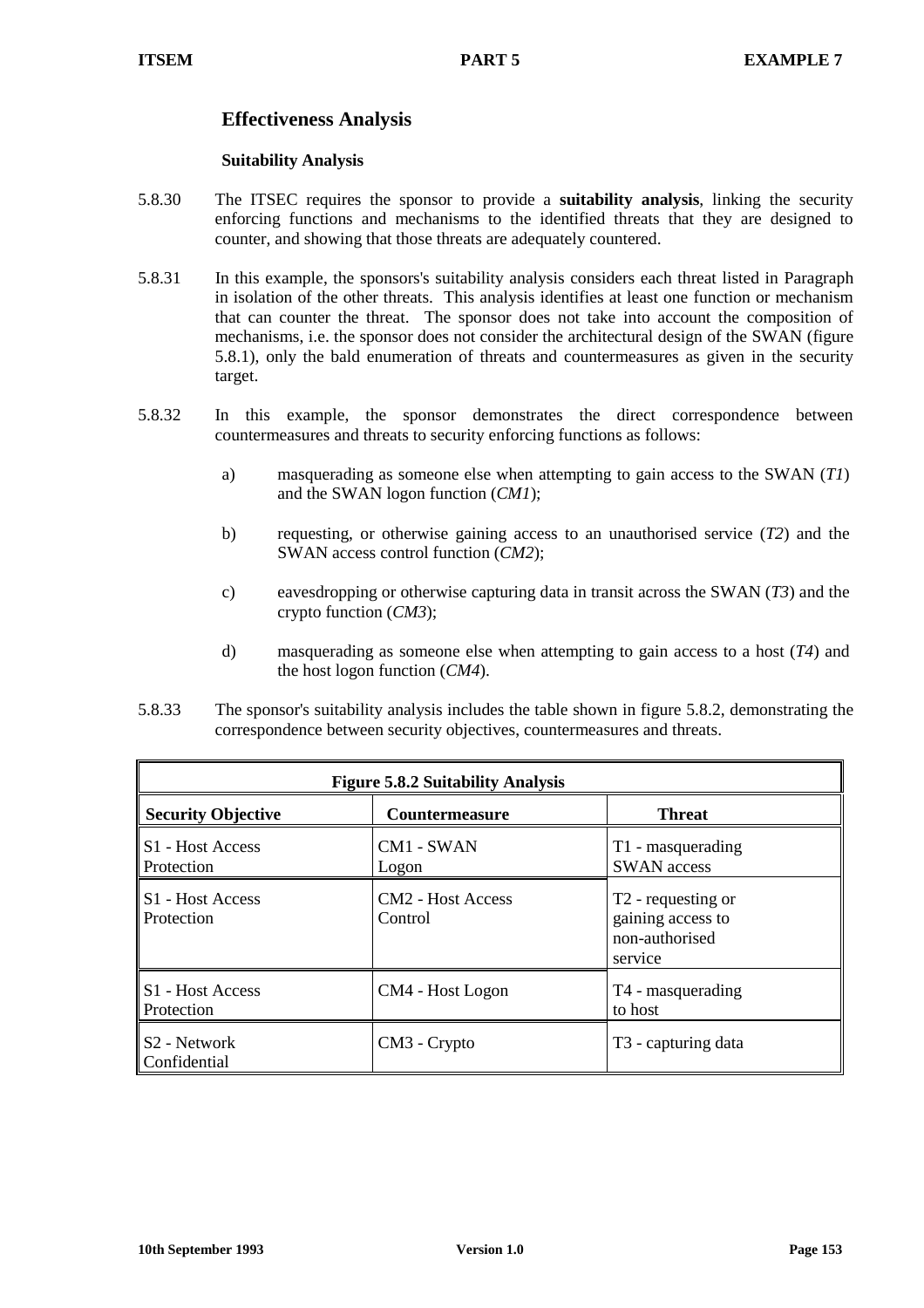- 5.8.34 Both the SWAN logon and host logon functions are proprietary secret password systems. In the sponsor's suitability analysis, it is argued that both of these functions are suitable since an attacker would have to know the secret password of the other person. It is also argued that:
	- a). the SWAN access control function is suitable because it will only allow an identified user to choose between services for which that person is authorised;
	- b) the crypto function is suitable because the host crypto unit has no bypass mode and always transmits data enciphered with an appropriate algorithm and key unique to that host and known only to the authorised users of that host.
- 5.8.35 Consequently, only an *authorised* user who eavesdrops or otherwise captures data in transit across the SWAN should be able to decipher the data. In conclusion, therefore, all of the security enforcing functions are suitable.
- 5.8.36 Notice that these arguments are not concerned with the strength of mechanisms or binding of the security functions.
- 5.8.37 An example of a function that would not be suitable would be the use of a DAC function where there was a threat of someone attempting to access classified information for which they had insufficient clearance. This is because the DAC function has no way of telling what the classifications and clearances are of the object and subjects with which it operates.
- 5.8.38 Alternatively, the suitability argument could have been cast in terms of security objectives. This approach may be preferable in the case of a product or where the threat is expressed at a higher level of granularity, e.g. "there is a terrorist threat":
	- a) The end system access objective (S1) is met by the combination of the logon functions (for CM1 and CM4) and the access control function (CM2) (for the reasons given in Paragraph ).
	- b) The confidentiality of information in transit (S2) is protected by the cryptographic mechanism (for CM3) (for the reasons given in Paragraph 5.8.34).

# **Binding Analysis**

- 5.8.39 The ITSEC requires the sponsor:
	- a) to provide an analysis of all potential interrelationships between security enforcing functions and mechanisms;
	- b) to show that it is not possible to cause any security enforcing function or mechanism to conflict with or contradict the intent of other security enforcing functions or mechanisms.
- 5.8.40 Unlike suitability of functionality, **binding analysis** must take account of the composition of the system, i.e. the developer must consider *all potential interrelationships between security enforcing functions and mechanisms*.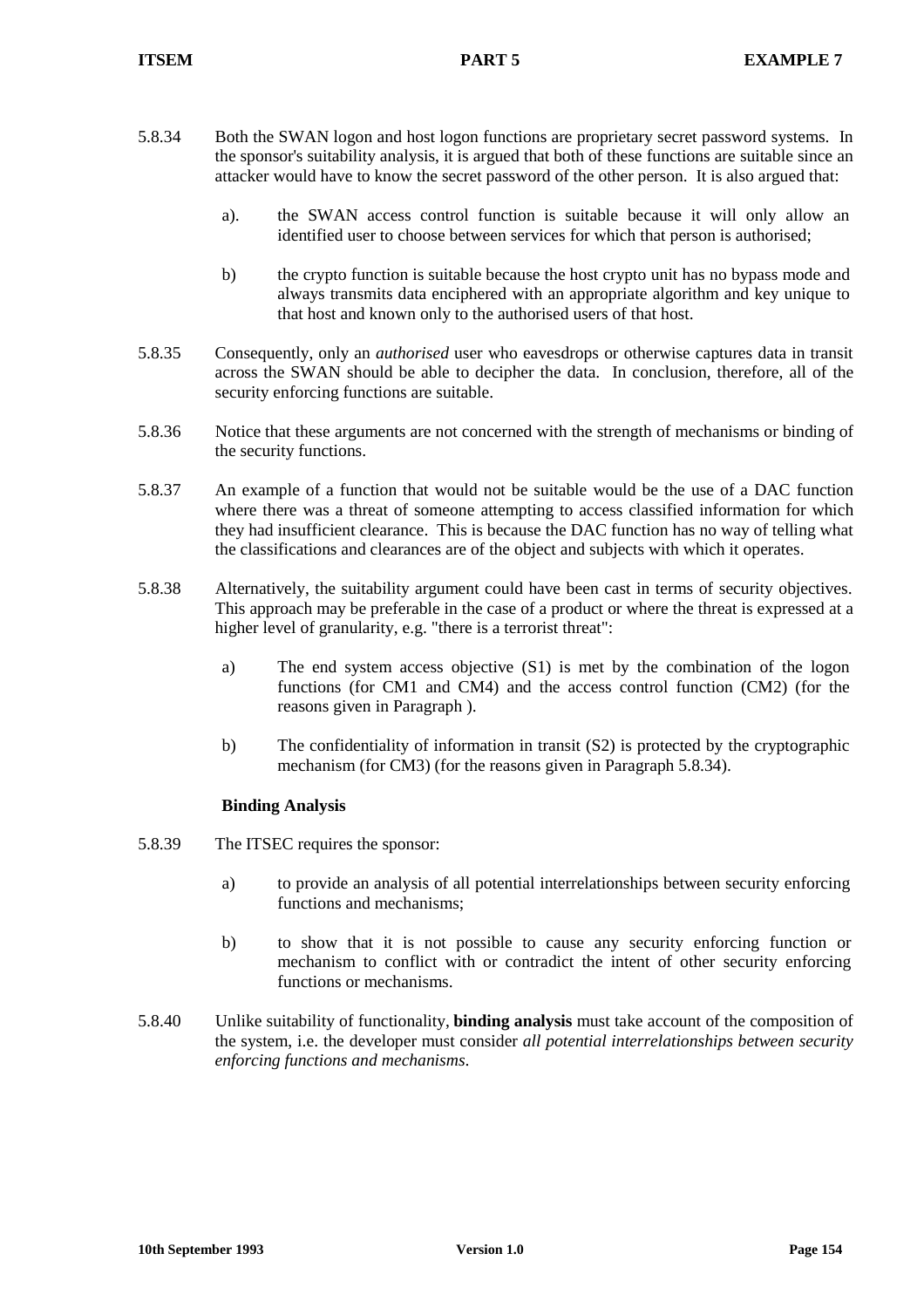- 5.8.41 In this example, end system access control is violated if RED data can be displayed on a BLUE terminal. Communications confidentiality is violated if the crypto keys are compromised, both terminal or host cryptos are bypassed and transmission is "in clear", or any other "useful" information is transmitted in-clear.
- 5.8.42 The sponsor's binding analysis shows that:
	- a) If the user (attacker) fails to logon to SWAN, for whatever reason, no useful information can be obtained.
	- b). If the user logs on to the SWAN successfully, the cryptographic devices located between the terminal and SWAN operate in bypass mode until a connection is established with a host computer. Therefore, SWAN authentication data will be sent over the SWAN in clear.
	- c) The user is only offered services (i) for which he is authorised and (ii) which satisfy the SWAN access control policy.
	- d) A crypto link is then established between the terminal and the host. The developer assumes that only good keys are used.
	- e) The user then logs on to the host. If this fails, then the process terminates: no useful data will have been displayed on the terminal and no other useful data will have been transmitted across the SWAN (other than the SWAN authentication data, see (b) above).
	- f) If the user is successful he/she may then transfer *encrypted* information between his/her terminal and the host.
- 5.8.43 There are three scenarios presented in the sponsor's Binding Analysis, as shown in figure 5.8.3.

| <b>Figure 5.8.3 Binding Analysis</b>                                                        |                  |                                                         |  |  |
|---------------------------------------------------------------------------------------------|------------------|---------------------------------------------------------|--|--|
| <b>Scenario</b>                                                                             | Data displayed   | Data on SWAN                                            |  |  |
| User fails to log<br>onto the SWAN                                                          | None             | None                                                    |  |  |
| $\parallel$ User successfully<br>logs on to the<br>SWAN but fails to<br>$\log$ on to a host | None             | $K^2$ A information <i>in</i> -<br>clear                |  |  |
| User successfully<br>$\log s$ on to the<br>SWAN and to an<br>service                        | <b>BLUE</b> data | $K^2$ A information <i>in</i> -<br>clear encrypted data |  |  |

5.8.44 Consequently the sponsor is able to show that:

a) The SWAN I&A, Access Control and Host I&A functions *do bind*, since for all scenarios, RED data is never displayed in clear.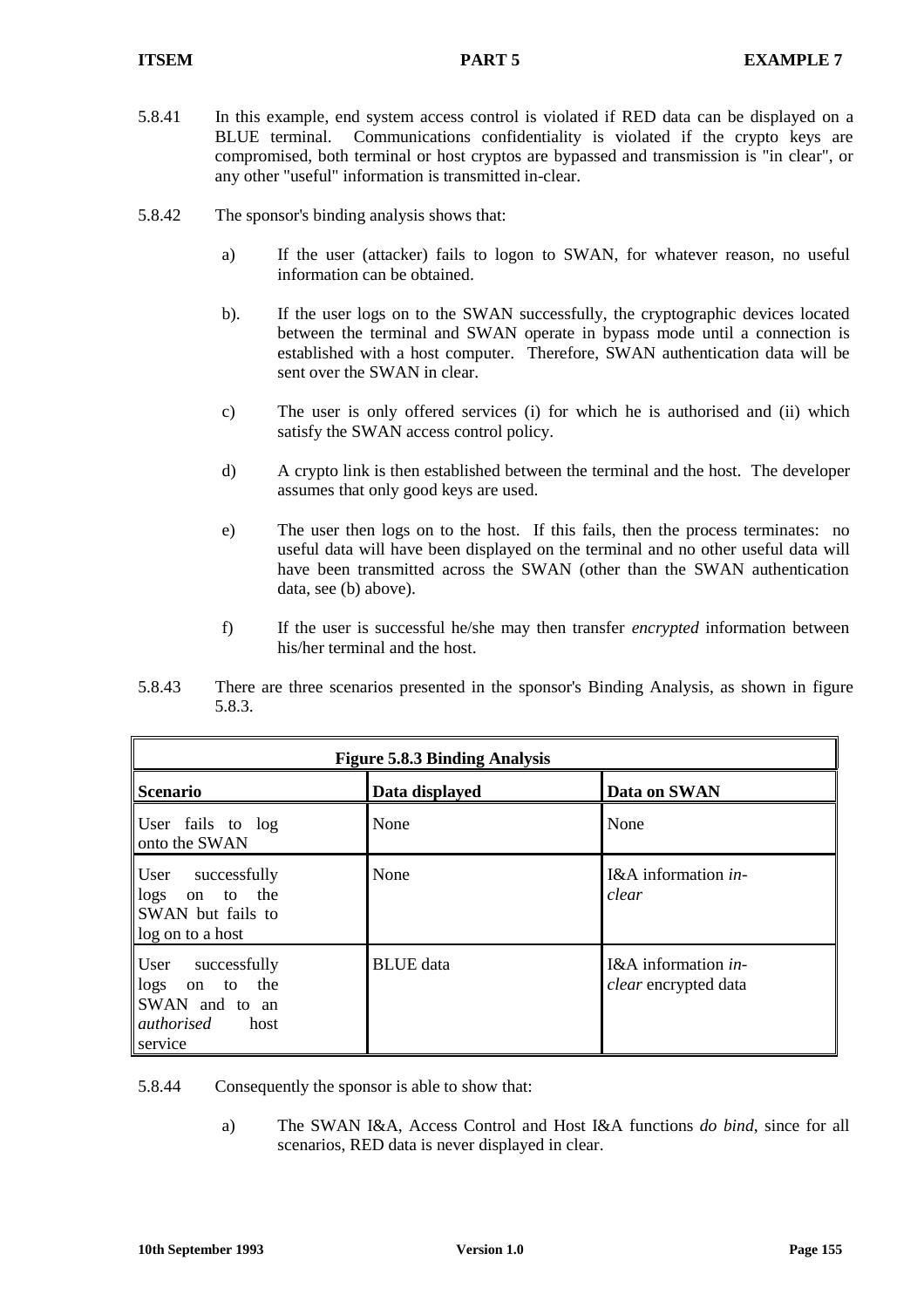- b) The encryption devices, however, *do not entirely bind together*, since for some scenarios, SWAN authentication data is transmitted in clear.
- 5.8.45 The sponsor then argues that defeating CM1 is not itself sufficient to cause a violation of the security objectives because, although SWAN authentication data is transmitted "in clear", the cryptographic mechanisms (for CM3) and host logon (for CM4) still enforce the security policy.
- 5.8.46 The evaluators perform an independent check of the sponsor's Binding Analysis. The apparent lack of binding is noted but the evaluators do not assign a fail verdict at this point in the effectiveness assessment.
- 5.8.47 This binding failure merely presents a vulnerability which the evaluators must independently check to see whether it is exploitable in practice. At this stage it is not possible to assign a fail verdict unless it can be shown that this vulnerability (in construction) is exploitable. This cannot be determined until the evaluators have applied the vulnerability assessment criteria and performed penetration testing.

#### **Sponsor's Vulnerability Analyses**

- 5.8.48 In accordance with the ITSEC (Paragraphs 3.26 to 3.27 and 3.35 to 3.36) the sponsor provides the evaluators with a list of known vulnerabilities in the construction and operation of the TOE along with an analysis of the potential impact of each known vulnerability on the security of the TOE.
- 5.8.49 In this example, the sponsor has combined the list of known vulnerabilities in construction and the list of known vulnerabilities in operation and has performed a single vulnerability analysis.
- 5.8.50 Operational vulnerabilities are associated with physical and administrative procedures external to the TOE. They may provide the attacker with the opportunity and resources necessary to make use of a **construction vulnerability** or to make a direct attack. They may also provide the attacker with the security information (e.g. an user identifier and password) necessary to masquerade as an authorised user.
- 5.8.51 The ITSEC requires the sponsor to show that the vulnerability is not exploitable in practice, i.e. that:
	- a) each vulnerability is adequately covered by other, uncompromised, security mechanisms, or;
	- b) the vulnerability is irrelevant to the security target, will not exist in practice, or is countered by technical, personnel, procedural or physical countermeasures outside the TOE.
- 5.8.52 The construction and operational vulnerabilities known to the sponsor are given in figure 5.8.4. This list relates the vulnerabilities to threats (i.e. threat T1, the user could masquerade as another user when accessing the SWAN, perhaps as a result of eavesdropping SWAN I&A data) and the security objective which may be violated if the vulnerability is exploitable in practice.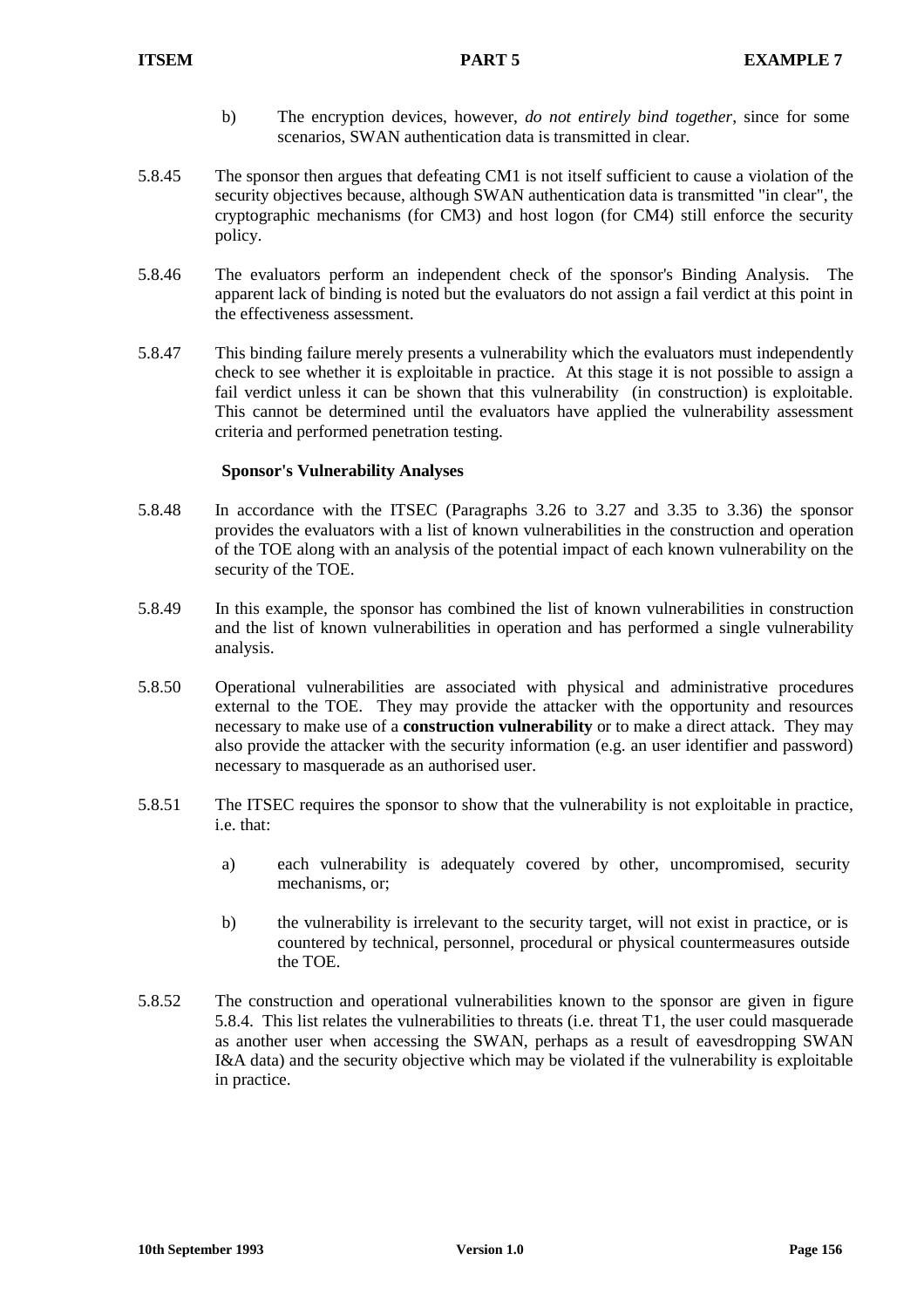- 5.8.53 In order to gain access to host data in violation of the security policy, an attacker must successfully effect an *attack scenario* through the four countermeasures (CM1..CM4). Each countermeasure along the attack scenario must be overcome by either direct attack (e.g. an attack based on the underlying algorithms, principles or properties of the countermeasure concerned) or by indirect means (e.g. by bypassing).
- 5.8.54 Figure 5.8.5 shows the sponsor's analysis of all the possible attack scenarios which would result in a violation of the security objectives, that is, to:
	- a) protect against unauthorised access to an end system (S1);
	- b) protect the confidentiality of the information in transit (S2).
- 5.8.55 The means by which the countermeasures CM1..CM4 may be defeated includes a manifestation of the corresponding threats T1..T4, which may be accomplished by indirect attacks on these countermeasures using those vulnerabilities identified above (e.g. V1, V2 are indirect attacks on CM1).
- 5.8.56 If an attacker has a valid account on the host then the attacker has a choice of using the SWAN authorised services menu normally or invoking V6. If the attacker does not have a valid account on the host then the attacker may only use V6 because the presence of the target host in the authorised services menu, under normal circumstances implies that he has a valid account on the host. V6 requires collusion with the SWAN security administrator but not the security administrator of the target host, necessitating the need to attack the host logon.
- 5.8.57 Although it is the developer's intention that the countermeasures should be overcome in the order CM1, CM2, CM3 and CM4 it is possible, due to the construction of the SWAN that other attack scenarios may exist that could lead to an **exploitable vulnerability**.
- 5.8.58 In this example, the sponsor's analysis shows no means of bypassing the cryptographic mechanism, the only identified vulnerability being deactivation by an accomplice. Therefore, for each attack scenario shown in figure 5.8.5, the attacker must defeat countermeasure CM3 in order to violate the security objectives S1 and S2.
- 5.8.59 CM3 is rated *medium* SoM against direct attack and meets the minimum claimed SoM for the SWAN. An attacker could attempt to take advantage of the construction vulnerability V4, but this clearly requires collusion with a bone fide user of the target host and is addressed by security measures outside of the TOE.
- 5.8.60 The sponsor's analysis therefore shows that the known vulnerabilities shown in figure 5.8.5 are adequately countered by the cryptographic devices (and measures outside of the TOE).
- 5.8.61 Since there is no apparent means, other than those listed above, to bypass any countermeasure in the attack scenario, it is clear that the sponsor's analysis has taken into account all combinations of known vulnerabilities. Similarly, based on their knowledge of the TOE, the evaluators are satisfied that the sponsor's analysis makes no unreasonable assumptions about the intended environment.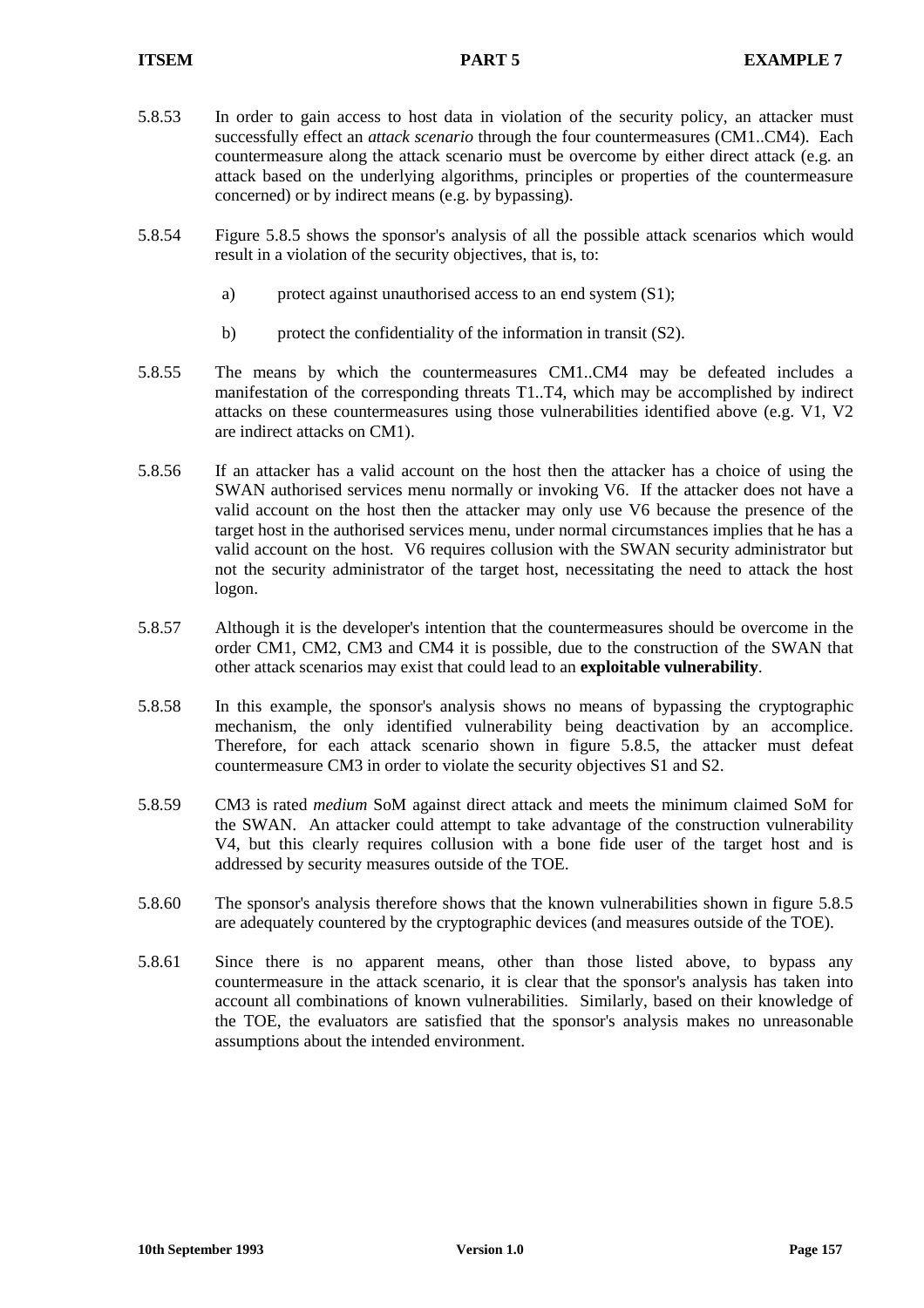| ID             | Figure 5.8.4 List of Known Construction and Operational Vulnerabilities<br><b>Description</b>                                                                                                                                                                                                                                                                                                                                                                                                                                                                                                                               | <b>Threat</b>  | <b>Security</b><br>Objective |
|----------------|-----------------------------------------------------------------------------------------------------------------------------------------------------------------------------------------------------------------------------------------------------------------------------------------------------------------------------------------------------------------------------------------------------------------------------------------------------------------------------------------------------------------------------------------------------------------------------------------------------------------------------|----------------|------------------------------|
| V <sub>1</sub> | Attacker eavesdrops on SWAN I&A data.                                                                                                                                                                                                                                                                                                                                                                                                                                                                                                                                                                                       | T <sub>1</sub> | S <sub>1</sub>               |
|                | The attacker eavesdrops on the SWAN network and obtains the SWAN<br>identifier and password for a user of the target host (the host to be<br>attacked).<br>This was the vulnerability identified by the Binding of<br>Functionality analysis above.                                                                                                                                                                                                                                                                                                                                                                         |                |                              |
| V <sub>2</sub> | Break key on SWAN logon.                                                                                                                                                                                                                                                                                                                                                                                                                                                                                                                                                                                                    | T1             | S <sub>1</sub>               |
|                | Pressing the break key during a SWAN logon causes the logon process to<br>time out after 5 minutes, provided that the user does not type anything. A<br>timeout message appears. Provided the user does not do anything for 10<br>minutes, the timeout message itself times out whereupon the authorised<br>service menu is displayed for the last user who successfully logged onto<br>the SWAN. That user could have been a user of the target host.                                                                                                                                                                      |                |                              |
| V <sub>3</sub> | Unauthorised services available.                                                                                                                                                                                                                                                                                                                                                                                                                                                                                                                                                                                            | T <sub>2</sub> | S <sub>1</sub>               |
|                | Provided the number of authorised services for the current user are less<br>that those for the user who previously logged on the SWAN, the<br>additional (unauthorised) services are still available even though not<br>displayed.                                                                                                                                                                                                                                                                                                                                                                                          |                |                              |
| V <sub>4</sub> | Accomplice deactivates cryptos.                                                                                                                                                                                                                                                                                                                                                                                                                                                                                                                                                                                             | T <sub>3</sub> | S <sub>2</sub>               |
|                | Pressing the break key twice in rapid succession whilst logging on to the<br>host causes the TCU to enter bypass mode without signalling the NMC to<br>break the session with the host. A subsequent depression of the break<br>does, but due to a defect in the HCU, this causes all further transmissions<br>between that HCU and any TCU are in clear. Since logon to the host is<br>protected by the HCU, deactivation of the HCU is only possible by an<br>authorised user of that host - hence the need for an accomplice.                                                                                            |                |                              |
| V <sub>5</sub> | Accomplice has captured host I&A data.                                                                                                                                                                                                                                                                                                                                                                                                                                                                                                                                                                                      | T <sub>4</sub> | S <sub>1</sub>               |
|                | Use of a particular sequence of function keys permits a user to gain access<br>to the HOST's password table. Passwords are encrypted, but possible to<br>crack within a few days. It can only be performed by a bone fide user of<br>the host as in the case of V4 above                                                                                                                                                                                                                                                                                                                                                    |                |                              |
| V <sub>6</sub> | Attacker has authorised service by collusion.                                                                                                                                                                                                                                                                                                                                                                                                                                                                                                                                                                               | T <sub>2</sub> | S <sub>1</sub>               |
|                | Authorised services are established for a user upon written request by the<br>user and authorised by his/her line manager. The data is checked for<br>consistency with other users and is rejected by the NMC if it fails to meet<br>the SWAN's access control policy. The data is entered via a two-man<br>rule. Even so, it is just possible, with collusion, to use the same system<br>number, S#, and security level, SL, as those for the target host to identify<br>a new system and use DAC controls to separate the two user communities<br>of the two systems, but with the attacker being granted access to both. |                |                              |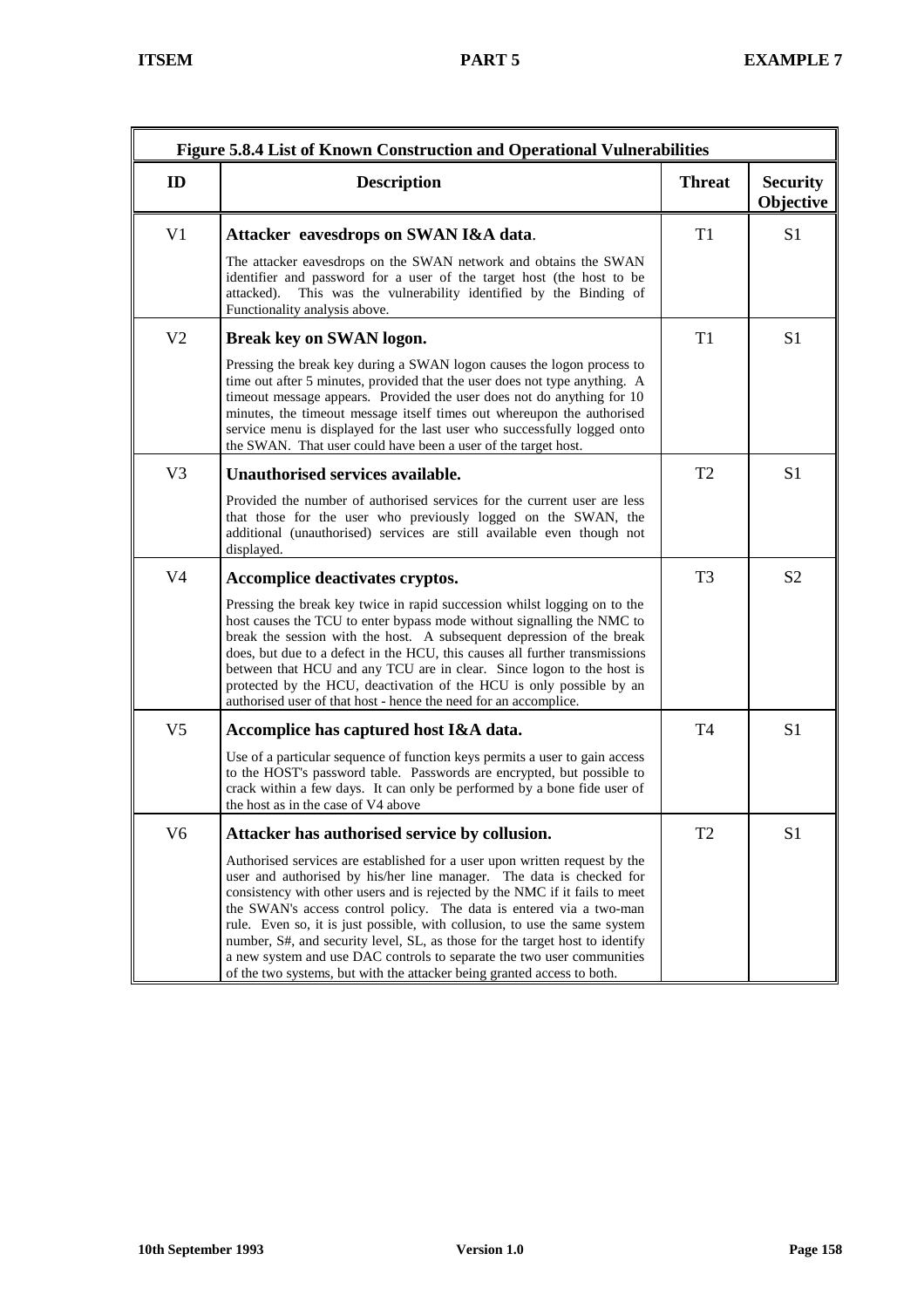| Figure 5.8.5 Sponsor's Analysis of the Attack Scenarios |                                                                                                                                          |                                                   |                                                   |                 |                                      |                     |
|---------------------------------------------------------|------------------------------------------------------------------------------------------------------------------------------------------|---------------------------------------------------|---------------------------------------------------|-----------------|--------------------------------------|---------------------|
| Seq                                                     | <b>Description</b>                                                                                                                       | CM1(basic)                                        | $CM2$ (high)                                      | CM3<br>(medium) | CM4<br>(basic)                       | <b>Violat</b><br>es |
| $\mathbf{1}$                                            | Attacker defeats CM1, uses the SWAN<br>authorisation menu normally, defeats<br>CM3 and successfully logs on to the host                  | V <sub>1</sub><br><b>or</b><br>V <sub>2</sub>     | use menu                                          | V <sub>4</sub>  | logon to<br>host as<br>auth.<br>user | S1, S2              |
| $\overline{2}$                                          | Attacker defeats CM1, uses the SWAN<br>authorisation menu normally, and then<br>defeats both CM3 and CM4                                 | V <sub>1</sub><br><b>or</b><br>V <sub>2</sub>     | use menu                                          | V4              | V <sub>5</sub>                       | S1, S2              |
| 3                                                       | Attacker defeats CM1CM4 by using<br>combination<br>some<br>of<br>the<br>above<br>vulnerabilities                                         | V <sub>1</sub><br><sub>or</sub><br>V <sub>2</sub> | V6<br><b>or</b><br>V <sub>3</sub>                 | V <sub>4</sub>  | V <sub>5</sub>                       | S1, S2              |
| $\overline{4}$                                          | Attacker defeats CM1CM3 and then<br>performs a successful host logon                                                                     | V <sub>1</sub><br><b>or</b><br>V <sub>2</sub>     | V <sub>3</sub>                                    | V4              | logon to<br>host as<br>auth.<br>user | S1, S2              |
| 5                                                       | Attacker successfully logs on to the<br>SWAN and then defeats CM2CM4                                                                     | <b>SWAN</b><br>logon as<br>auth.<br>user          | V <sub>6</sub><br><sub>or</sub><br>V <sub>3</sub> | V <sub>4</sub>  | V <sub>5</sub>                       | S1, S2              |
| 6                                                       | Attacker successfully logs on to the<br>SWAN, defeats CM2 and CM3 and then<br>successfully logs on to the host                           | SWAN<br>logon as<br>auth.<br>user                 | V <sub>3</sub>                                    | V <sub>4</sub>  | logon to<br>host as<br>auth.<br>user | S1, S2              |
| $\overline{7}$                                          | Attacker successfully logs on to the<br>SWAN, selects an authorised service,<br>and then defeats CM3 and CM4                             | <b>SWAN</b><br>logon as<br>auth.<br>user          | select<br>authorised<br>service                   | V <sub>4</sub>  | V <sub>5</sub>                       | S1, S2              |
| $8\,$                                                   | Attacker successfully logs on to the<br>SWAN, selects an authorised service,<br>defeats CM3 and then successfully logs<br>on to the host | <b>SWAN</b><br>logon as<br>auth.<br>user          | select<br>authorised<br>service                   | V <sub>4</sub>  | logon to<br>host as<br>auth.<br>user | S <sub>2</sub>      |

# **Evaluators' Independent Vulnerability Analysis**

5.8.62 The ITSEC requires the evaluators to perform an independent vulnerability analysis taking into account the listed and any other known vulnerabilities (both operational vulnerabilities and construction vulnerabilities) found during the evaluation.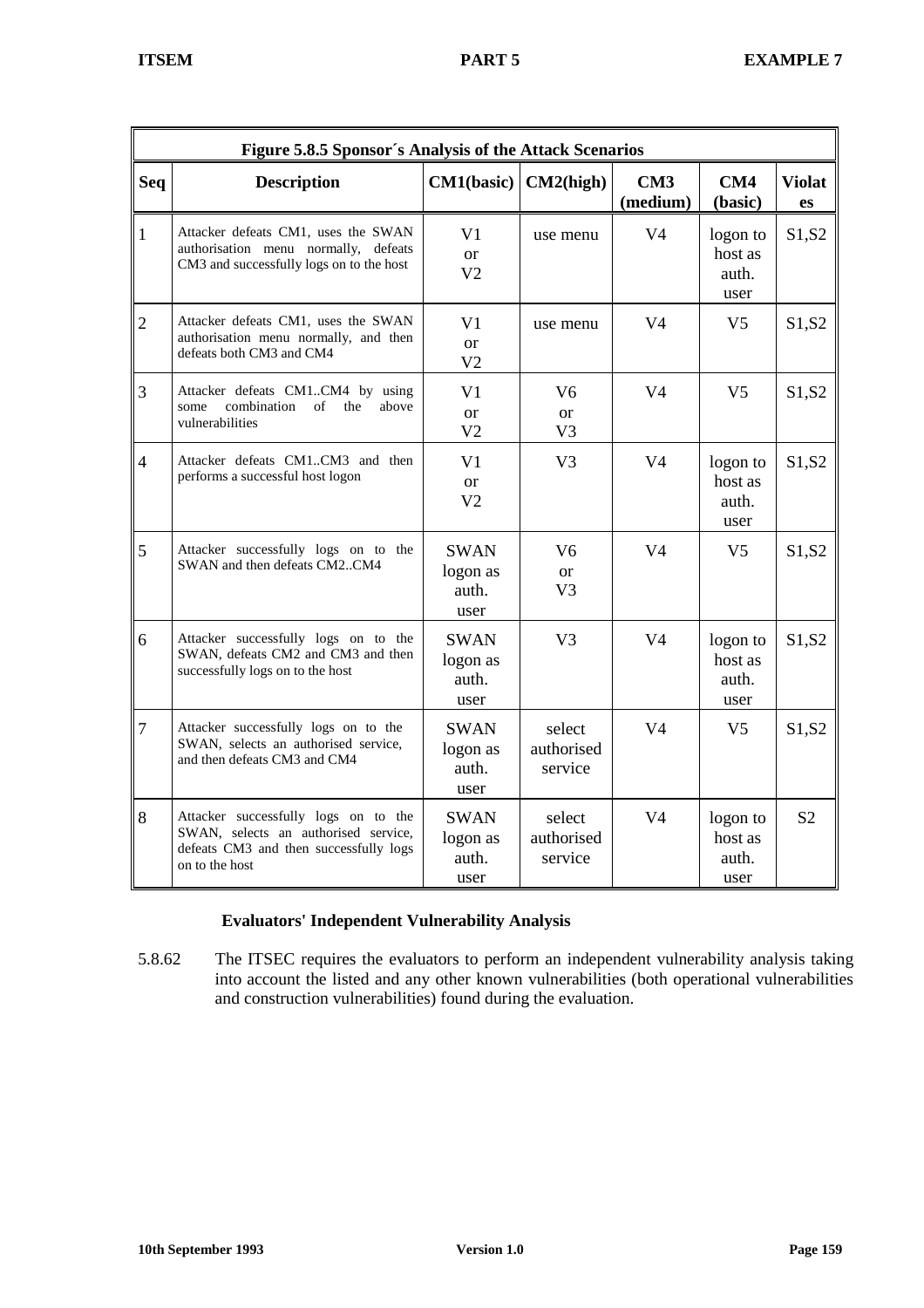5.8.63 Throughout this example it has been assumed that the correctness criteria have already been applied to the TOE. For the purposes of this example it is assumed that the application of the correctness criteria identified a potential vulnerability which, on analysis, was considered to be a construction vulnerability. This vulnerability was not already identified in the sponsor's list of known vulnerabilities. This vulnerability is identified in figure 5.8.6.

| <b>Figure 5.8.6 Construction Vulnerabilities Found During Correctness Assessment</b> |                                                                                                                                                                                                                                                                                                                        |               |                              |  |
|--------------------------------------------------------------------------------------|------------------------------------------------------------------------------------------------------------------------------------------------------------------------------------------------------------------------------------------------------------------------------------------------------------------------|---------------|------------------------------|--|
| ID                                                                                   | <b>Description</b>                                                                                                                                                                                                                                                                                                     | <b>Threat</b> | <b>Security</b><br>Objective |  |
| V <sub>7</sub>                                                                       | User deactivates cryptos                                                                                                                                                                                                                                                                                               | T3            | S2                           |  |
|                                                                                      | As V4, but if the attacker is a user of the target host he is his own<br>accomplice. This situation occurs for example if the attacker is a user of a<br>system with MiC data with authorised access only from a cleared terminal<br>room but the attacker wishes to access the system from his (uncleared)<br>office. |               |                              |  |

- 5.8.64 The consequence of this construction vulnerability is that a user who successfully logs on to a RED host system is able to defeat countermeasure CM3 without the need for collusion. This vulnerability affects attack scenarios 1,4,6 and 8 in the evaluators' analysis of the attack sequences, which are now as is shown in figure 5.8.7. Of concern to the evaluators was that the sponsor's vulnerability analysis showed that:
	- a) CM1 and CM4 are rated as having a basic SoM and, in isolation, are not adequate (note, only the mechanisms for CM2 (*high*) and CM3 (*medium*) meet the claimed minimum SoM for the TOE (*medium*)).
	- b) the mechanism for CM3 is the only one in attack scenarios 1,2,7,8 which meets the claimed minimum SoM for the SWAN (attack scenario 8 relies entirely on CM3 to maintain the security policy).
	- c) If the mechanism for CM2 can be defeated then the mechanism for CM3 is the only other one in attack scenario 3,4,5, and 6 which meets the claimed minimum SoM for the SWAN.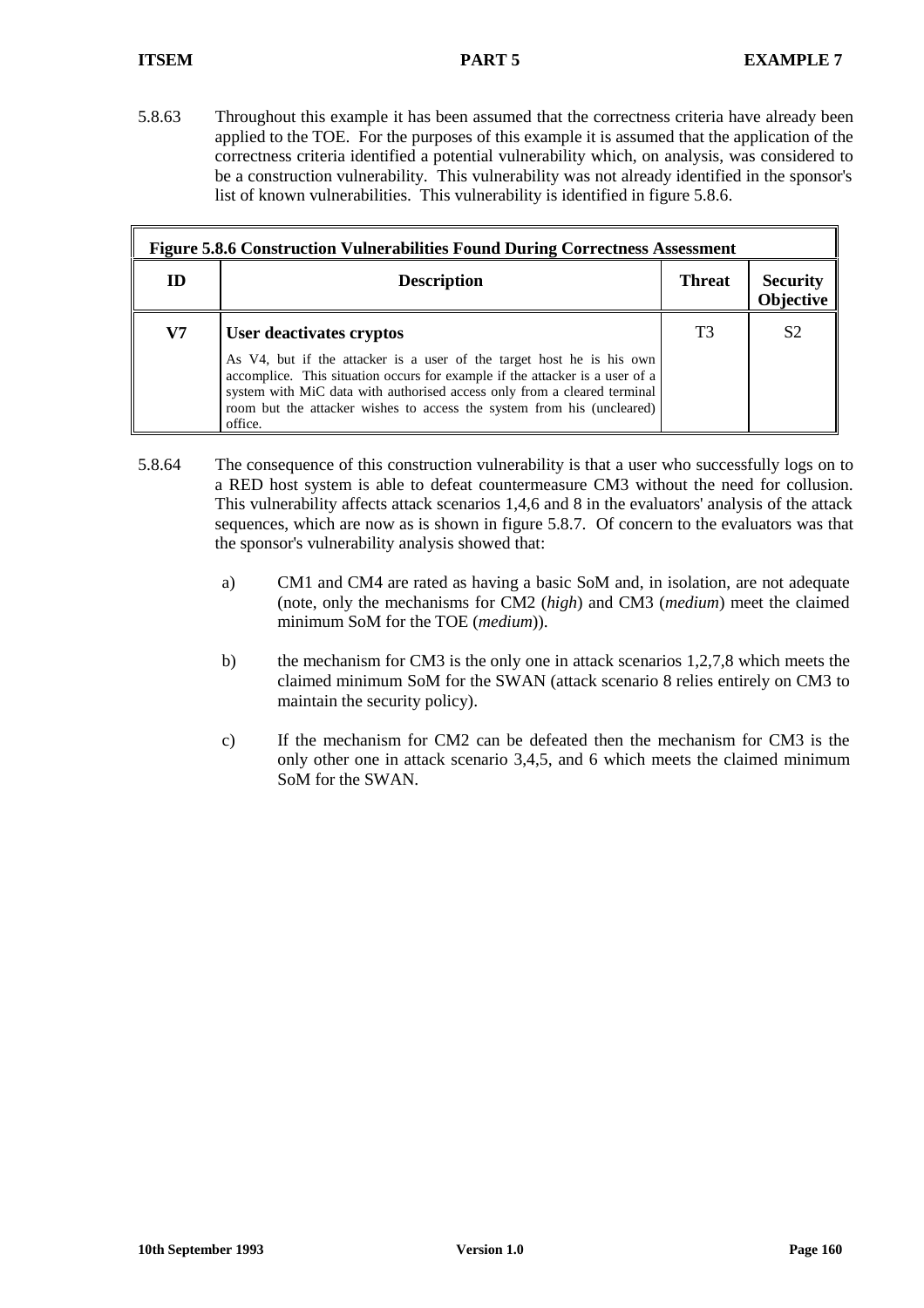| Figure 5.8.7 Evaluators' Analysis of the Attack Scenarios |                                                                                                                                          |                                          |                                 |                      |                                      |                                 |
|-----------------------------------------------------------|------------------------------------------------------------------------------------------------------------------------------------------|------------------------------------------|---------------------------------|----------------------|--------------------------------------|---------------------------------|
| Seq                                                       | <b>Description</b>                                                                                                                       | CM1(basic)                               | $CM2$ (high)                    | CM3<br>(medium       | CM4<br>(basic)                       | <b>Violates</b>                 |
| $1^{\circ}$                                               | Attacker defeats CM1, uses the SWAN<br>authorisation menu normally, defeats<br>CM3 and successfully logs on to the host                  | V1<br>$\alpha$<br>V <sub>2</sub>         | select<br>authorised<br>service | V4<br>$\alpha$<br>V7 | logon to<br>host as<br>auth.<br>user | S1, S2                          |
| $4^{\circ}$                                               | Attacker defeats CM1CM3 and then<br>performs a successful host logon                                                                     | V1<br><b>or</b><br>V2                    | V <sub>3</sub>                  | V4<br>$\alpha$<br>V7 | logon to<br>host as<br>auth.<br>user | S <sub>1</sub> , S <sub>2</sub> |
| 6 <sup>°</sup>                                            | Attacker successfully logs on to the<br>SWAN, defeats CM2 and CM3 and then<br>successfully logs on to the host                           | <b>SWAN</b><br>logon as<br>auth.<br>user | V <sub>3</sub>                  | V4<br>$\alpha$<br>V7 | logon to<br>host as<br>auth.<br>user | S1, S2                          |
| $8^{\circ}$                                               | Attacker successfully logs on to the<br>SWAN, selects an authorised service,<br>defeats CM3 and then successfully logs on<br>to the host | <b>SWAN</b><br>logon as<br>auth.<br>user | select<br>authorised<br>service | V4<br>$\alpha$<br>V7 | logon to<br>host as<br>auth.<br>user | S <sub>2</sub>                  |

5.8.65 Until the evaluators are able to prove whether or not this additional vulnerability in construction (or any of the above vulnerabilities) are exploitable in practice (through penetration testing), it is not possible to assign a final verdict against the vulnerability assessments (see *Evaluator Verdicts* section, part 4, chapter 4.4).

# **Strength of Mechanisms**

- 5.8.66 Although the sponsor has rated all mechanisms (see Paragraph 5.8.25), the sponsors vulnerability analysis shows that the only critical mechanism is that of CM3 (this was also confirmed by the evaluators' independent vulnerability analysis).
- 5.8.67 Countermeasure CM3 is cryptographic and the assessment of the strength of its cryptographic mechanism is outside the scope of the ITSEC, as are the key management procedures. The evaluators can only check, by reference to the relevant National Authority, that the crypto mechanism satisfies the claimed minimum strength of mechanisms rating for the SWAN.
- 5.8.68 The evaluators need to ask the relevant National Authority for the context of on-line cryptoanalysis (required for an attack on end system separation, because of the need to establish a communication path with the host) and for the context of off-line crypto-analysis (for eavesdropping) whether the SoM of the cryptos, including key management procedures, would be rated at least *medium*.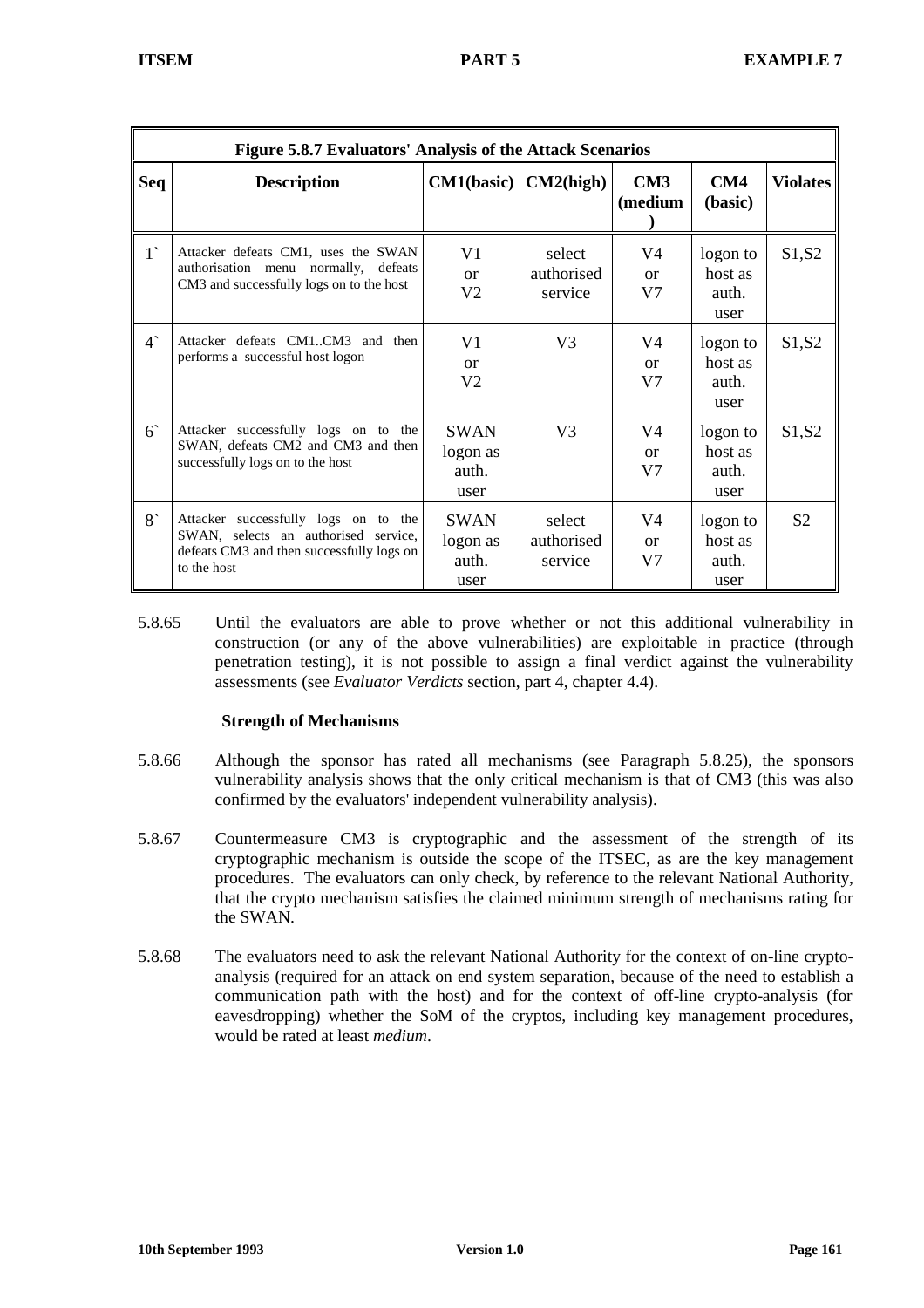- 5.8.69 For the purpose of this example, it is asserted that the answer to both of these questions is affirmative and, since the critical mechanism is a crypto, no penetration testing with regards to direct attack or operational vulnerability is undertaken by the evaluators. Consequently the evaluators are able to assign a pass verdict against the strength of mechanisms criterion.
- 5.8.70 In this example there is just one critical mechanism, common to both security objectives. In other cases, where there are multiple security objectives, the critical mechanism for each objective could be different.
- 5.8.71 Also, on-line cryptographic attack is very difficult, if not impossible, without circumventing the key management procedures in order that "bad" keys are used. In an off-line attack, as would be the case for attack scenario 8', it might be possible to deduce the key from analysis of the cipher text. In this example, the SoM of the algorithm and key management procedures are sufficiently strong to prevent this from happening.
- 5.8.72 The sponsor's Strength of Mechanisms analysis provides a detailed justification for describing the SWAN access control mechanism (CM2) as a hard mechanism, i.e. it is not susceptible to direct attack (see part 6, annex 6.C). This is reflected in the Sponsor's analysis by assigning this mechanism a *high* strength of mechanism.

# **Ease of Use**

- 5.8.73 This aspect of effectiveness investigates whether the TOE can be configured or used in a manner which is insecure but which an administrator or end-user of the TOE would reasonably believe to be secure.
- 5.8.74 The sponsor's ease of use analysis needs to identify possible modes of operation of the TOE, including operation following failure or operational error, their consequences and implications for maintaining secure operation. It must also show:
	- a) that any human or other error in operation that deactivates or disables security enforcing functions or mechanisms will easily be detectable;
	- b) that if it is possible to configure or cause the TOE to be used in a way which is insecure (i.e. the security enforcing functions and mechanisms of the TOE do not satisfy the security target), when an end-user or administrator of the TOE would reasonably believe it to be secure, then that fact is also easily detectable.
- 5.8.75 The known insecure states of the TOE are identified by the attack scenario. Their mere existence indicates that it *is* possible to use or configure *(attacker has authorised service by collusion* is a configuration problem*)* the TOE in an insecure manner. The question is therefore, in such a case would an administrator or end-user reasonably believe the TOE to be secure.
- 5.8.76 The sponsor asserts that the behaviour of the TOE following failure or operational error, including their consequences and implications for maintaining secure operation, have been dealt with already - otherwise the sponsor's lists of vulnerabilities would be incomplete. In other words, if some new vulnerability was introduced (e.g. electrical failure of the cryptos) at this stage it would be necessary to re-visit the vulnerability assessment criteria.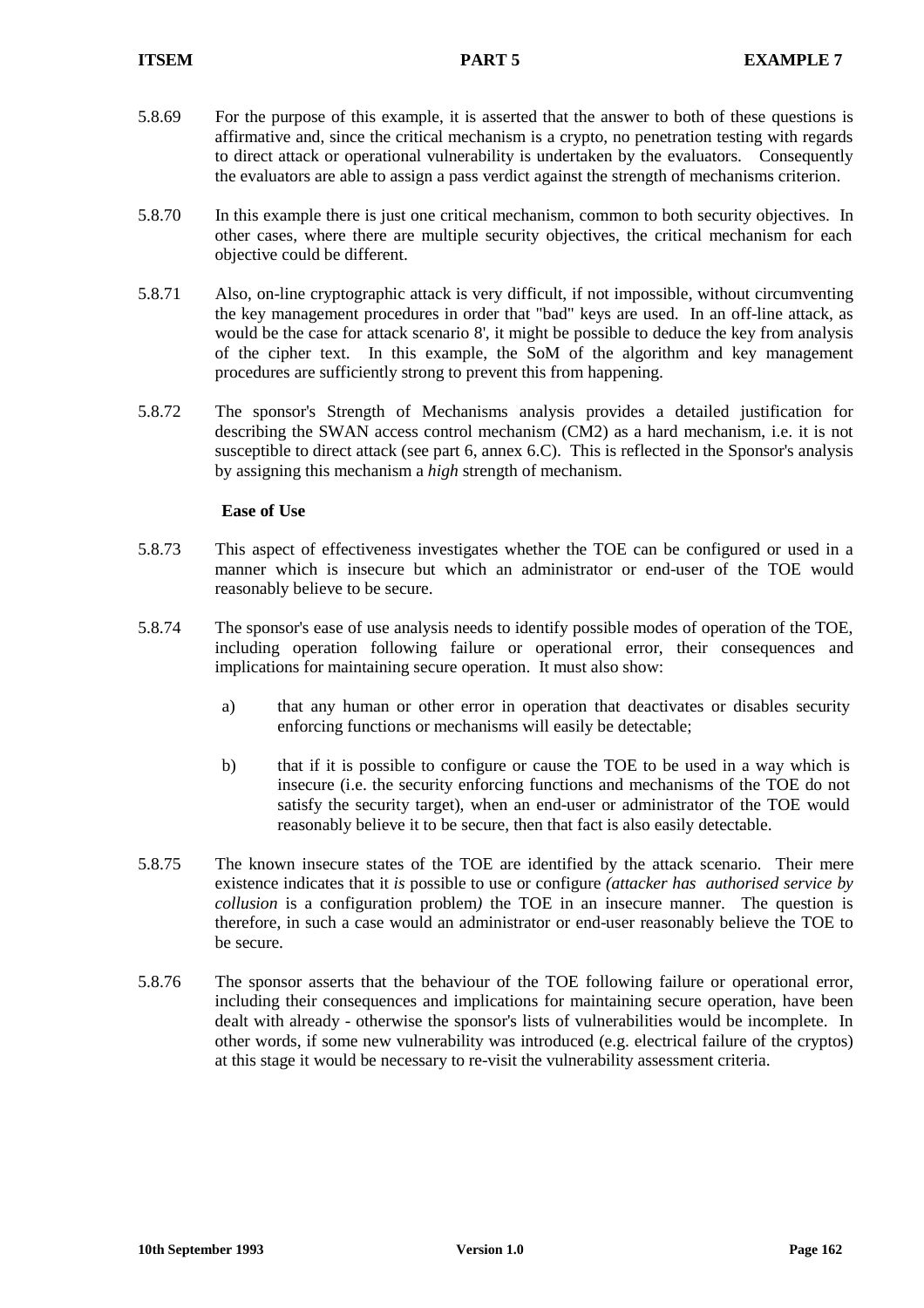- 5.8.77 Given the previous analyses in this example, this criterion simply addresses whether it is possible to detect whether the critical mechanisms of the TOE have failed. If a critical mechanism fails then the TOE is in, or is in danger of entering, an insecure state. The ITSEC criterion requires the TOE to merely detect this.
- 5.8.78 The sponsor notes that each crypto box has a lamp which is illuminated when that unit operates in cipher mode and is extinguished when it is in clear mode. The evaluators know that these boxes function correctly (for the purposes of this example it is assumed that the correctness criteria have been applied successfully). The lamps should be permanently on for all active host HCUs, providing a clear indication that both end system separation and communications confidentiality are satisfied.
- 5.8.79 It should be noted, however, that this analysis may become more complex if other functions (e.g. accountability functions) are included in the security target.

# **Penetration Testing**

- 5.8.80 At this point in the evaluation of the SWAN, the evaluators have completed the all correctness activities and have assigned a final *pass* verdict against all of the correctness of the SWAN. However, as a result of a potential vulnerability identified in the correctness assessment, the evaluators highlighted a vulnerability in construction which had not been identified by the sponsor and therefore was not included in the sponsor's vulnerability analysis.
- 5.8.81 As discussed in part 4, chapter 4.4, the evaluators are unable to assign a final effectiveness verdict until penetration testing has been completed. The objective of penetration testing (as defined by the ITSEC) is to confirm or disprove whether the known vulnerabilities in the construction or operation of the SWAN are actually exploitable in practice.
- 5.8.82 In this example, the evaluators' penetration testing of the SWAN confirms that if an attacker is the user of a host, then the attacker can disable the crypto devices (V7) without the need for specialist knowledge or tools (the evaluators achieved this unaided and within minutes). Referring back to the evaluators' independent vulnerability analysis, figure 5.8.7 shows that attack scenario 1', 4', 6' and 8' are all affected by this vulnerability.
- 5.8.83 The cryptographic mechanism is the only critical mechanism in the SWAN. For attack scenarios 1' and 8', if the cryptographic mechanism fails then security objective S2 is immediately compromised and security objective S1 is then defended only by *basic* mechanisms which do not meet the claimed rating of the Minimum Strength of Mechanisms of the SWAN (*medium*).
- 5.8.84 However, attack scenarios 4' and 6' also require the attacker to defeat CM2 (rated *high*) in order to violate security objective S2, but the results of the evaluators' penetration testing of the SWAN shows that CM2 could be defeated by an attacker working unaided and within a few days (as a result of a construction vulnerability V3).
- 5.8.85 Therefore, vulnerability V7 is exploitable in practice and the evaluators assign a *fail* verdict against the construction vulnerability analysis, and therefore a final *fail* verdict is assigned against the effectiveness of the TOE.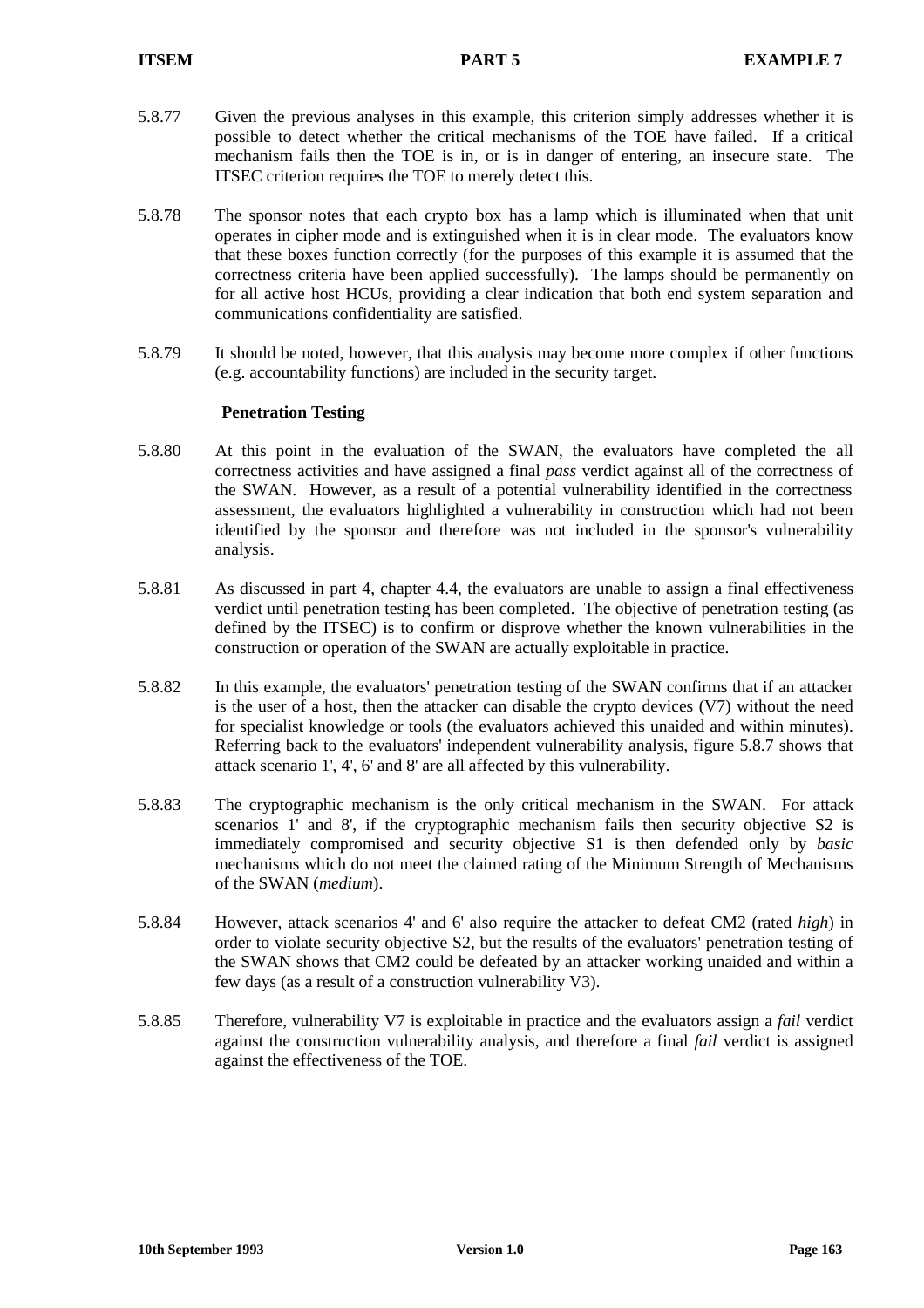# **Chapter 5.9. Example 8, Examine the Developer's Security (E2 and E4)**

# **Introduction**

5.9.1 This example presents two sub-examples (8(a) and 8(b)) each of which addresses one development environment aspect at different evaluation levels.

# **Example 8(a) - Examine the Developer's Security (E2)**

Introduction

5.9.2 This sub-example covers the development environment aspect 3 - Developer's Security actions. The primary objective of this example is to illustrate how the Developer's Security can be examined. Physical and procedural security measures were used to protect the development environment.

# **ITSEC Requirements for Contents and Presentation**

5.9.3 E2.21 The document on the security of the development environment shall state the intended protection for the integrity of the TOE and the confidentiality of the associated documents. Physical, procedural, personnel and other security measures used by the developer shall be stated.

# **ITSEC Requirements for Evidence**

5.9.4 E2.22 The information on the security of the development environment shall state how the integrity of the TOE and the confidentiality of the associated documentation are maintained.

# **ITSEC Evaluator Actions**

5.9.5 E2.23 Check that the documented procedures are being applied. Check that the information provided meets all requirements for content and presentation and evidence. Search for errors in the procedures.

# **Relevant Evaluation Deliverables**

5.9.6 The input to this work is the information on the security of the development environment provided by the sponsor and the security target of the product or system containing the assumed or actual threats.

- 5.9.7 The information on the security measures was *stated* in the developer's security documentation. The documentation was examined by the evaluators (by reading and understanding it). In particular, the evaluators checked that:
	- a) the physical security measures were appropriate to protect the development environment from deliberate attack;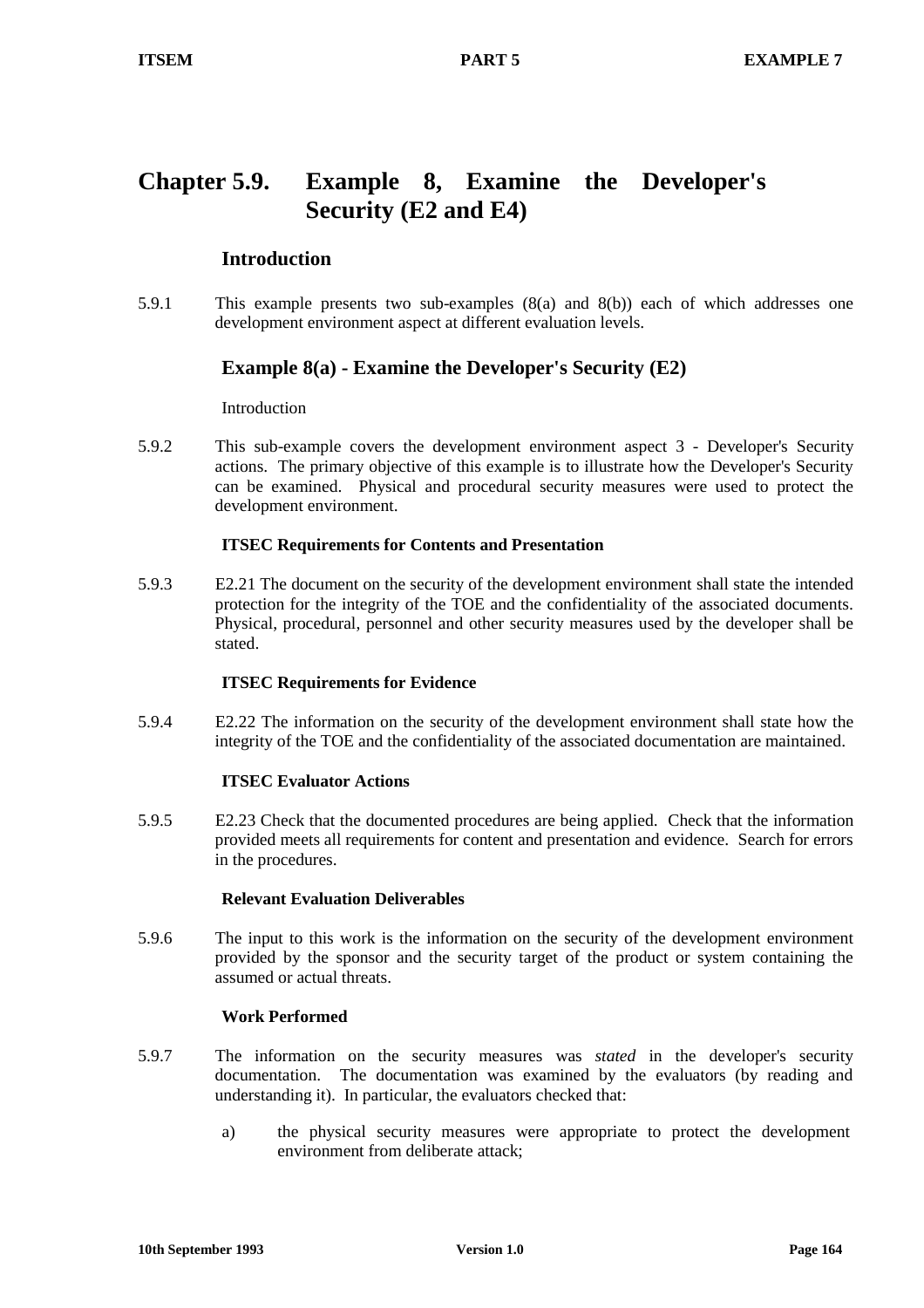- b) the procedural security measures were adequate to protect the integrity of the TOE and to maintain the confidentiality of the associated documentation.
- 5.9.8 It was made possible for the evaluators to visit the development site and to confirm that the security measures stated by the sponsor were being applied by:
	- a) assessment of other delivered documentation for conformance to the procedures of the security measures;
	- b) interviewing development staff to ascertain whether they were aware of the procedures and followed them in practice.
- 5.9.9 In order to further check that the documented procedures were being applied, the evaluators then:
	- a) checked the application of the physical security measures;
	- b) checked the application of the procedural security measures.

# **Example 8(b) - Examine the Developer's Security (E4)**

# **Introduction**

5.9.10 This sub-example covers the *development environment aspect 3 - developer's security actions.* The primary objective of this example is to illustrate how the Developer's Security can be examined. Physical, procedural and technical security measures were used to protect the development environment.

# **ITSEC Requirements for Contents and Presentation**

5.9.11 E4.21 The document on the security of the development environment shall describe the intended protection for the integrity of the TOE and the confidentiality of the associated documents. Physical, procedural, personnel and other security measures used by the developers shall be described.

# **ITSEC Requirements for Evidence**

5.9.12 E4.22 The information on the security of the development environment shall describe how the integrity of the TOE and the confidentiality of the associated documentation are maintained.

# **ITSEC Evaluator Actions**

5.9.13 E4.23 Check that the documented procedures are being applied. Check that the information provided meets all requirements for content and presentation and evidence. Search for errors in the procedures.

# **Relevant Evaluation Deliverables**

5.9.14 The input to this work is the information on the security of the development environment provided by the sponsor and the security target of the product or system containing the assumed or actual threats.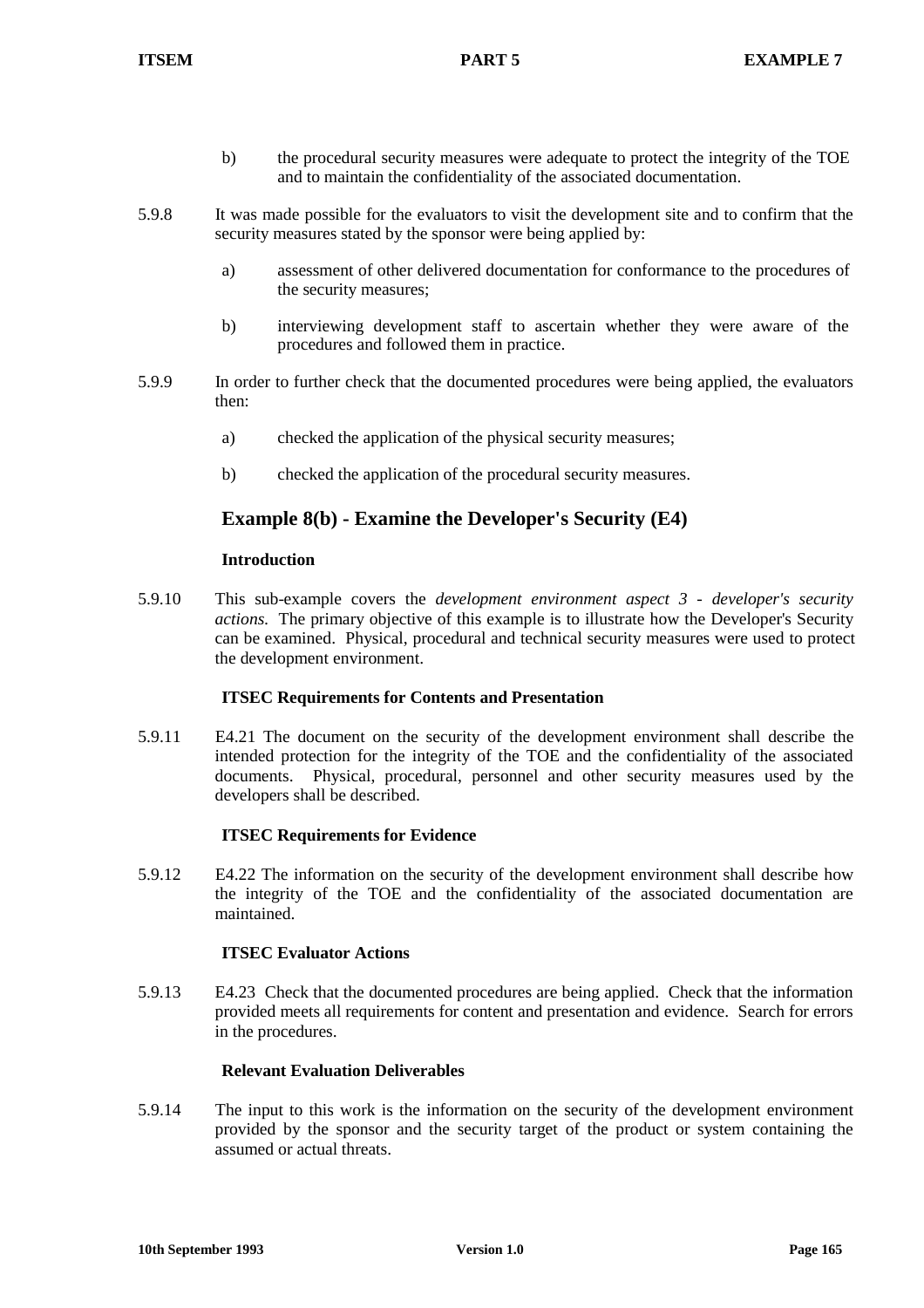- 5.9.15 The information on the security measures was *described* in the developer's security documentation. The documentation was examined by the evaluators (by reading and understanding it in detail). In particular, the evaluators checked that:
	- a) the physical security measure were appropriate to protect the development environment from deliberate attack;
	- b) the procedural security measures were adequate to protect the integrity of the TOE and to maintain the confidentiality of the associated documentation;
	- c) the technical security measures were adequate to protect the integrity of the TOE and to maintain the confidentiality of the associated documentation.
- 5.9.16 During the pre-evaluation phase a problem within the configuration control system was noted. Every member of the development team could modify the TOE source code produced by any other development team member in an unauthorised manner. The problem was solved by activating the access control features of the configuration control system, so that every developer could only modify his own source code.
- 5.9.17 It was made possible for the evaluators to visit the development site and to confirm that the security measures described by the sponsor were being applied by:
	- a) assessment of other delivered documentation for conformance to the procedures of the security measures;
	- b) interviewing development staff to ascertain whether they were aware of the procedures and followed them in practice.
- 5.9.18 In order to further check that the documented procedures were being applied, the evaluators then:
	- a) checked the physical security measures by testing them. The evaluators checked that there was no way to circumvent the procedures used;
	- b) checked the procedural security measures by testing them. The evaluators checked the suitability of the procedures used;
	- c) check the technical security measures by testing them. The evaluators checked the suitability of the used procedures in accordance with the tool based configuration control system.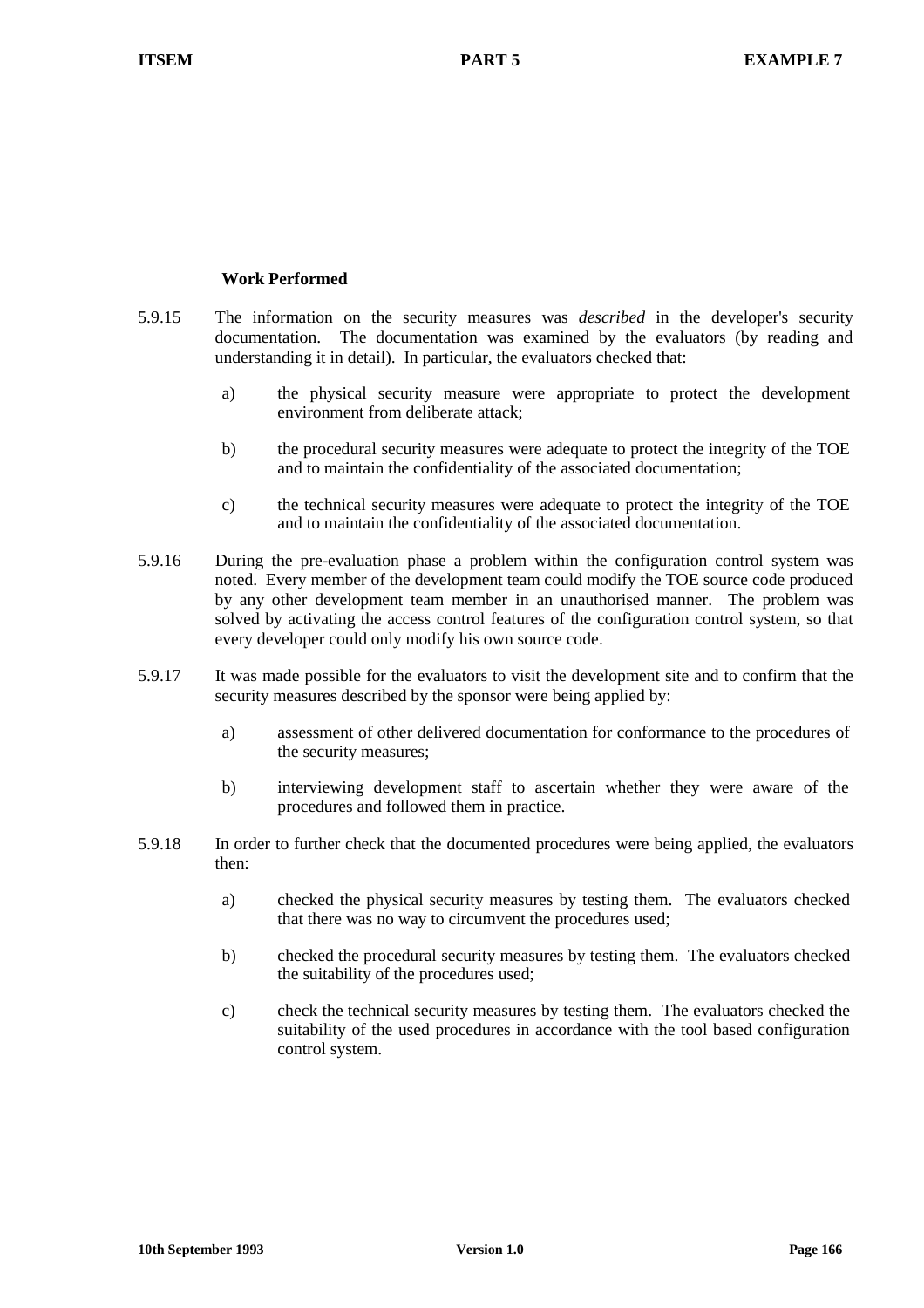# **Part 6 Guidance to Other Parties**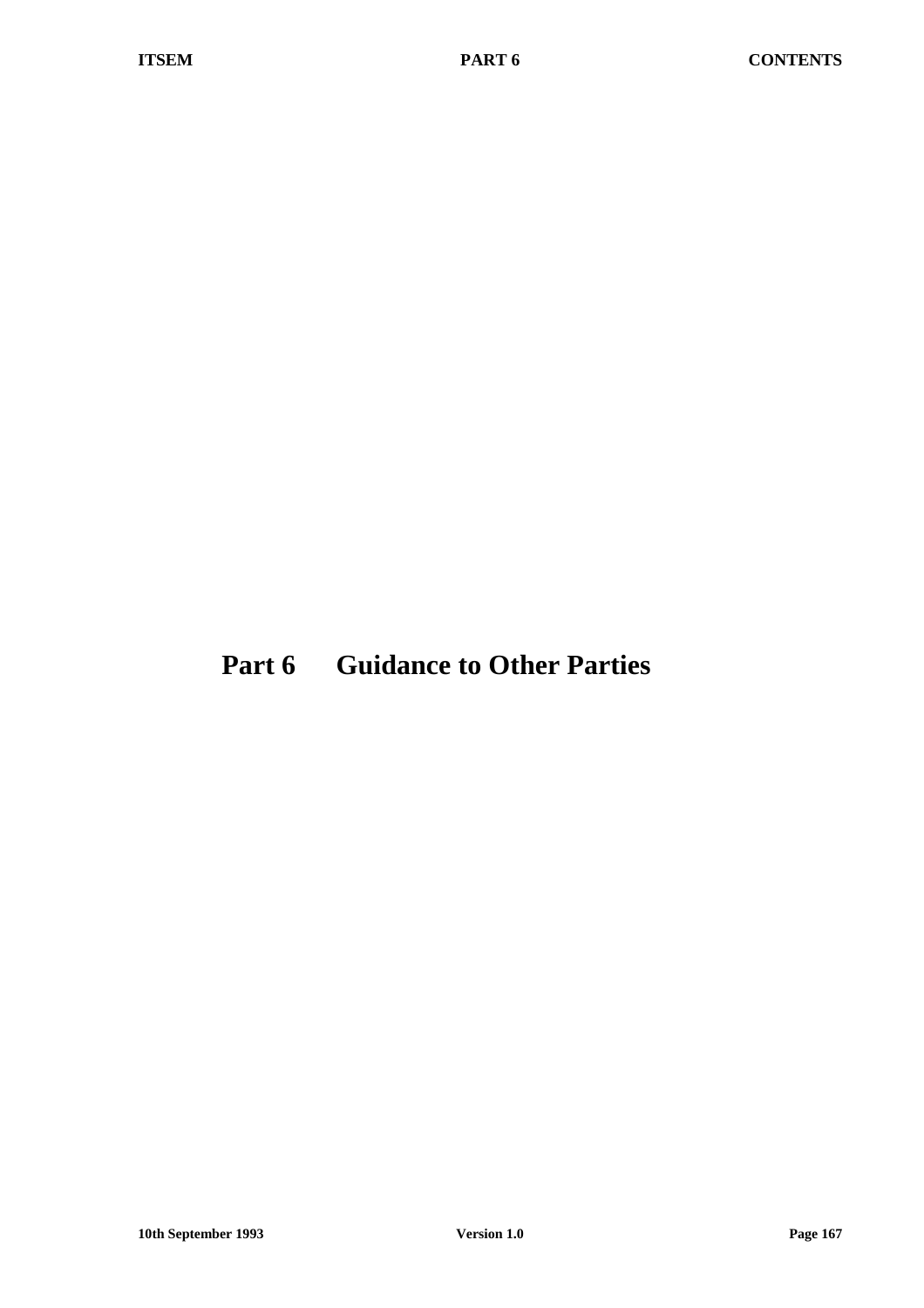# **Contents**

| Chapter 6.1 Introduction                                                            |  |
|-------------------------------------------------------------------------------------|--|
|                                                                                     |  |
|                                                                                     |  |
|                                                                                     |  |
|                                                                                     |  |
|                                                                                     |  |
|                                                                                     |  |
|                                                                                     |  |
| Chapter 6.3 Guidance for Sponsors, Developers and Vendors (Security Providers)  179 |  |
|                                                                                     |  |
|                                                                                     |  |
|                                                                                     |  |
|                                                                                     |  |
|                                                                                     |  |
|                                                                                     |  |
|                                                                                     |  |
|                                                                                     |  |
|                                                                                     |  |
|                                                                                     |  |
|                                                                                     |  |
|                                                                                     |  |
|                                                                                     |  |
|                                                                                     |  |
|                                                                                     |  |
|                                                                                     |  |
|                                                                                     |  |
|                                                                                     |  |
|                                                                                     |  |
| <b>Users</b>                                                                        |  |
|                                                                                     |  |
|                                                                                     |  |
|                                                                                     |  |
|                                                                                     |  |
|                                                                                     |  |
|                                                                                     |  |
|                                                                                     |  |
|                                                                                     |  |
|                                                                                     |  |
|                                                                                     |  |
|                                                                                     |  |
|                                                                                     |  |
|                                                                                     |  |
|                                                                                     |  |
|                                                                                     |  |
|                                                                                     |  |
|                                                                                     |  |
|                                                                                     |  |
| General                                                                             |  |
|                                                                                     |  |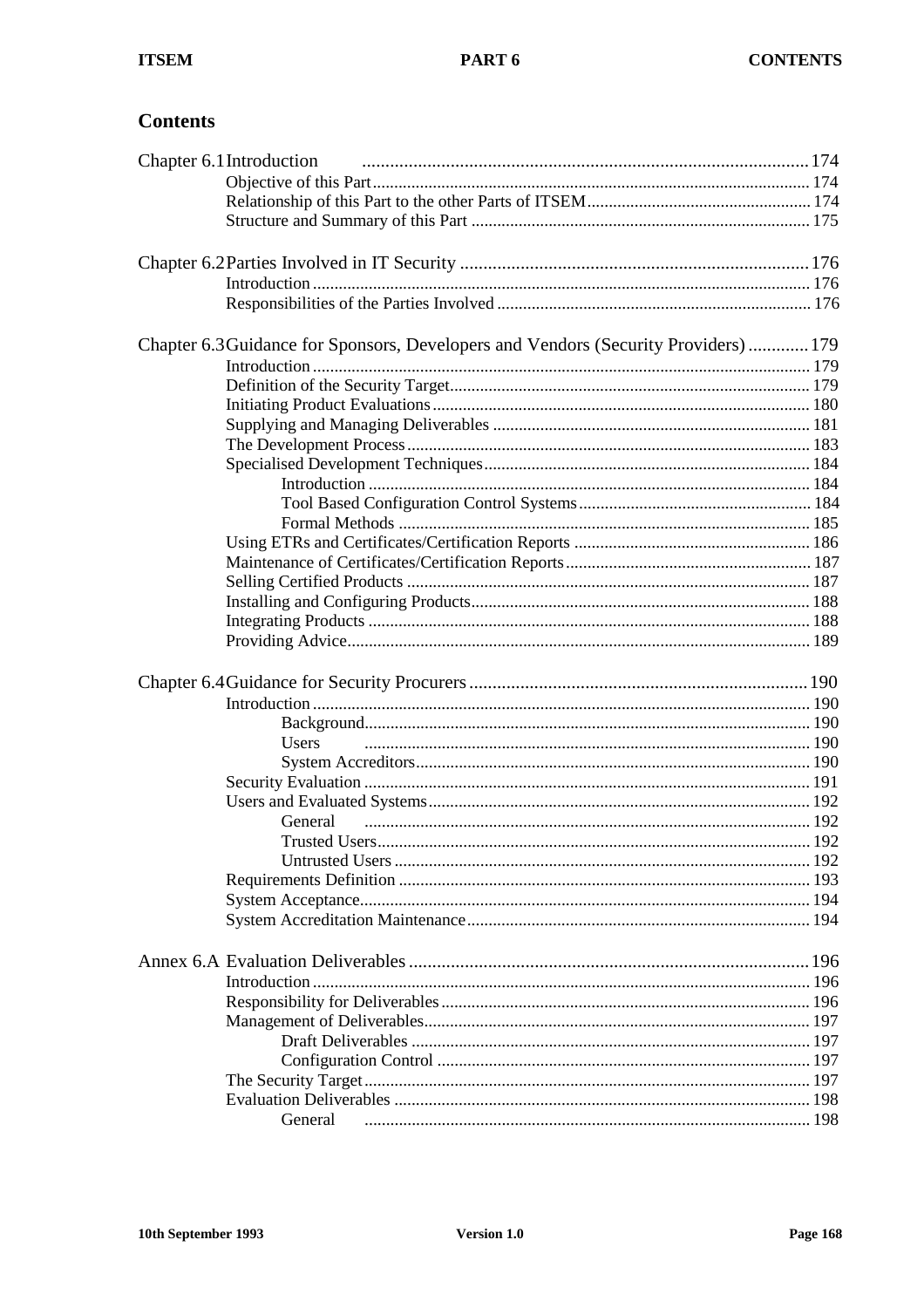| General                                        |  |
|------------------------------------------------|--|
|                                                |  |
|                                                |  |
|                                                |  |
|                                                |  |
|                                                |  |
|                                                |  |
|                                                |  |
|                                                |  |
|                                                |  |
|                                                |  |
|                                                |  |
|                                                |  |
|                                                |  |
|                                                |  |
|                                                |  |
|                                                |  |
| The SWAN System: Claimed Rating of the Minimum |  |
|                                                |  |
|                                                |  |
|                                                |  |
|                                                |  |
|                                                |  |
|                                                |  |
|                                                |  |
|                                                |  |
|                                                |  |
|                                                |  |
|                                                |  |
|                                                |  |
|                                                |  |
| Example                                        |  |
|                                                |  |
|                                                |  |
|                                                |  |
|                                                |  |
|                                                |  |
|                                                |  |
|                                                |  |
|                                                |  |
|                                                |  |
|                                                |  |
|                                                |  |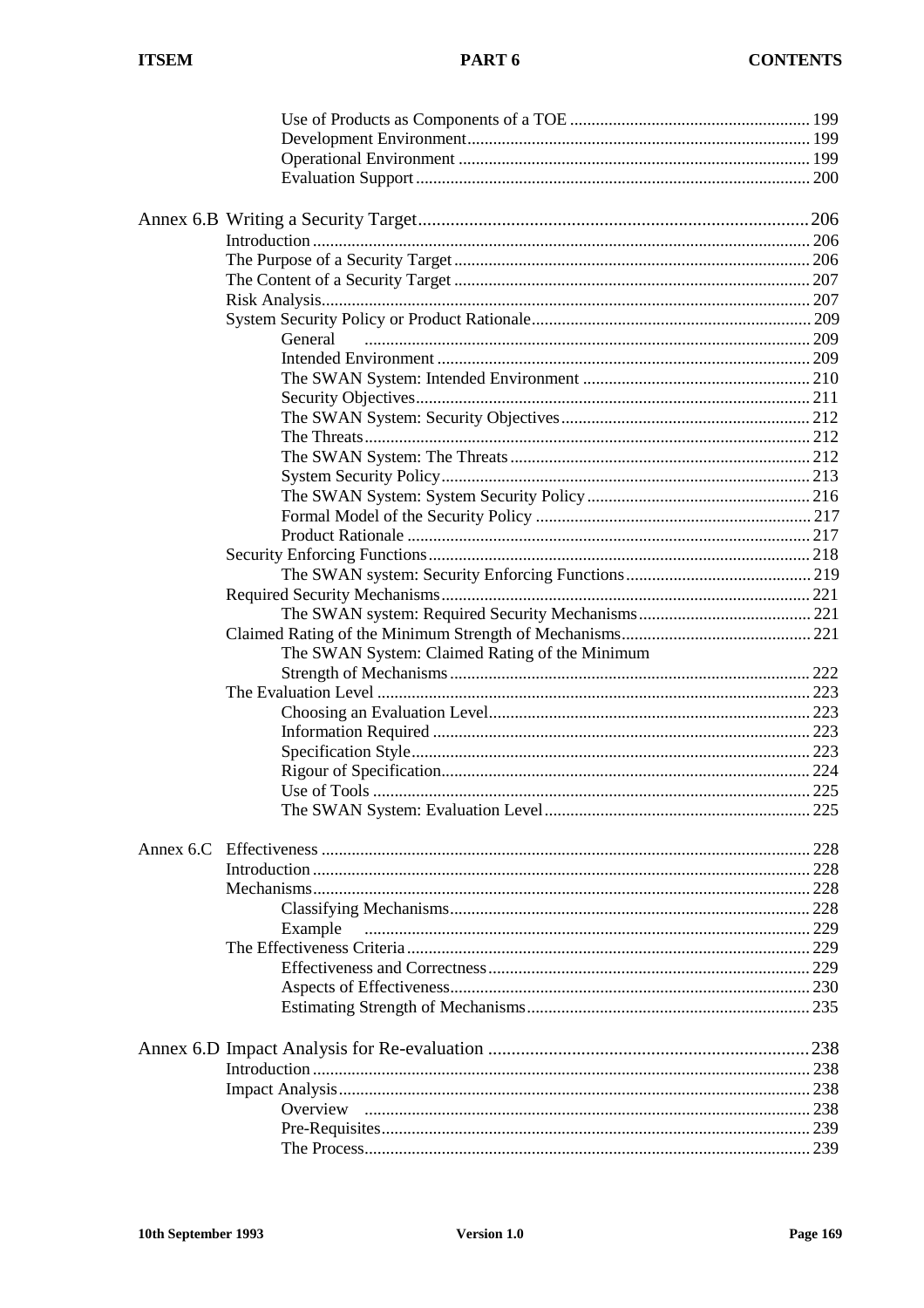| Annex 6.E Guidance for Tool Providers: Building an Evaluation Workbench246 |  |
|----------------------------------------------------------------------------|--|
|                                                                            |  |
|                                                                            |  |
| Concept                                                                    |  |
| <b>Benefits</b>                                                            |  |
|                                                                            |  |
| Checklists 248                                                             |  |
|                                                                            |  |
| General                                                                    |  |
|                                                                            |  |
|                                                                            |  |
|                                                                            |  |
|                                                                            |  |
|                                                                            |  |
|                                                                            |  |
| Purpose                                                                    |  |
|                                                                            |  |
|                                                                            |  |
|                                                                            |  |
|                                                                            |  |
|                                                                            |  |
|                                                                            |  |
|                                                                            |  |

# **Figures**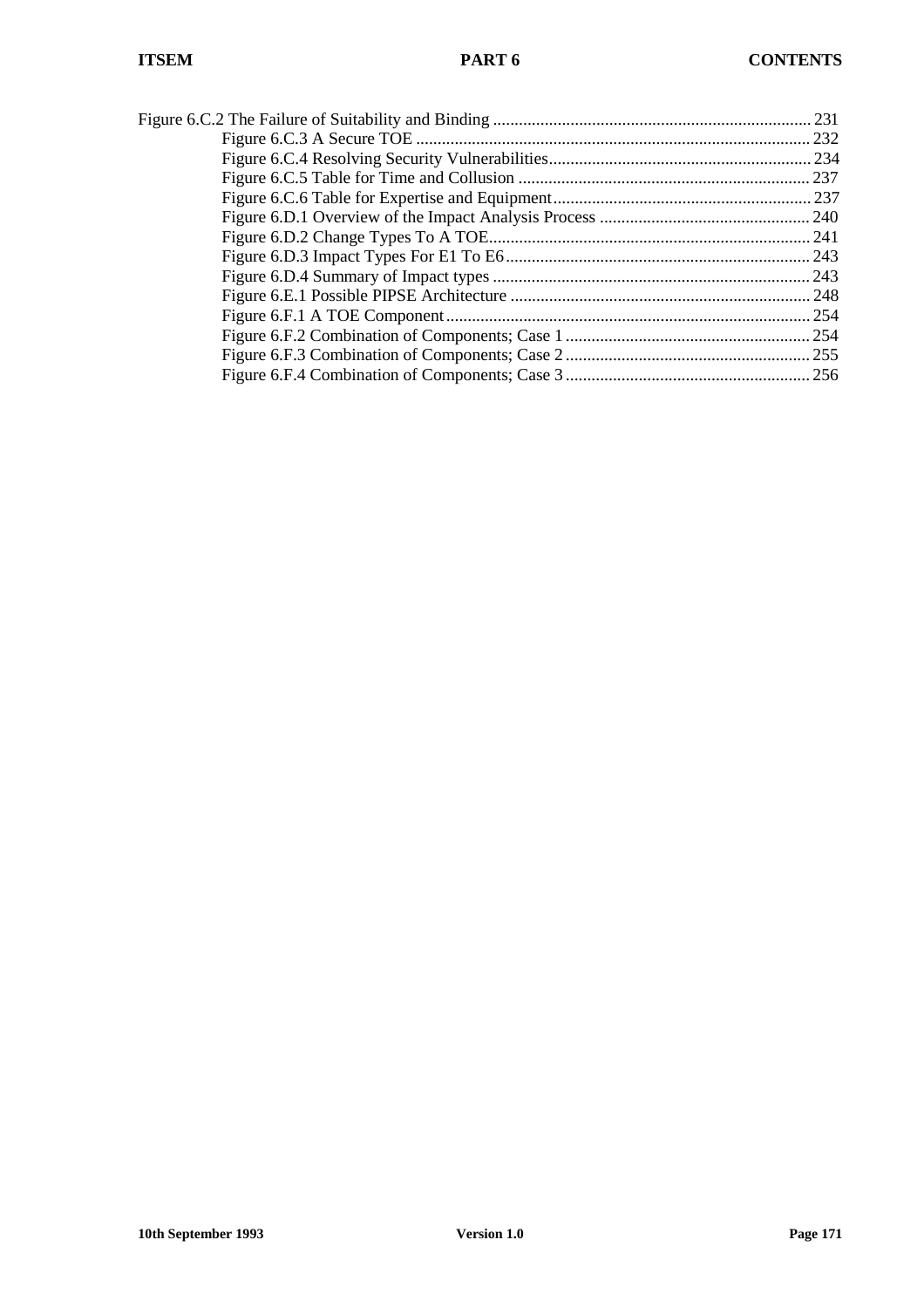# **Chapter 6.1 Introduction**

# **Objective of this Part**

- 6.1.1 The objective of this part is to give guidance to sponsors, developers, vendors, users and system accreditors involved in Information Technology (IT) security. This guidance is intended to enable these parties to use the ITSEM in the most effective way and to enable them to gain a better understanding of the evaluation and certification process.
- 6.1.2 The effective use of IT is essential for increasing business prosperity; dependence on IT is increasing, as is the diversity of usage within all sectors of commerce and industry. However, there are potential risks associated with the use of IT. So, it is important that security is considered, preferably from the outset, and appropriate safeguards deployed. The consequences of not doing so can be dramatic, including loss of **assets**, damage to business reputation, inability to meet legal or market requirements, or even business failure.
- 6.1.3 Users are not always able to make a detailed analysis of the security provided by a product or a system, and they wish to base their trust in its assurance level.
- 6.1.4 To provide attractive products or systems, it is necessary to introduce new features, but these should be offered in the best "time to market" and with a controlled production cost.
- 6.1.5 The above paragraphs lead to the following questions:
	- a) Is it useful to provide security without assurance?
	- b). Is it possible to have assurance without evaluation?
	- c) Can evaluation be done without excessive extra cost?
- 6.1.6 Security should be considered as an inherent quality of any product or system and the evaluation process is the means by which the assurance level offered by the security of a product or system can be determined.

# **Relationship of this Part to the other Parts of ITSEM**

- 6.1.7 This part is aimed at all the parties involved in IT security, as defined in part 1 of the ITSEM, and describes the roles and activities of these parties within the evaluation process.
- 6.1.8 Specific guidance to parties involved in the certification process (ITSEF, sponsor, and **certification body**) is provided in part 2 of the ITSEM, and in the **national scheme** documentation.
- 6.1.9 Specific guidance to evaluators (ITSEFs) involved in the evaluation process is provided in part 4 of the ITSEM.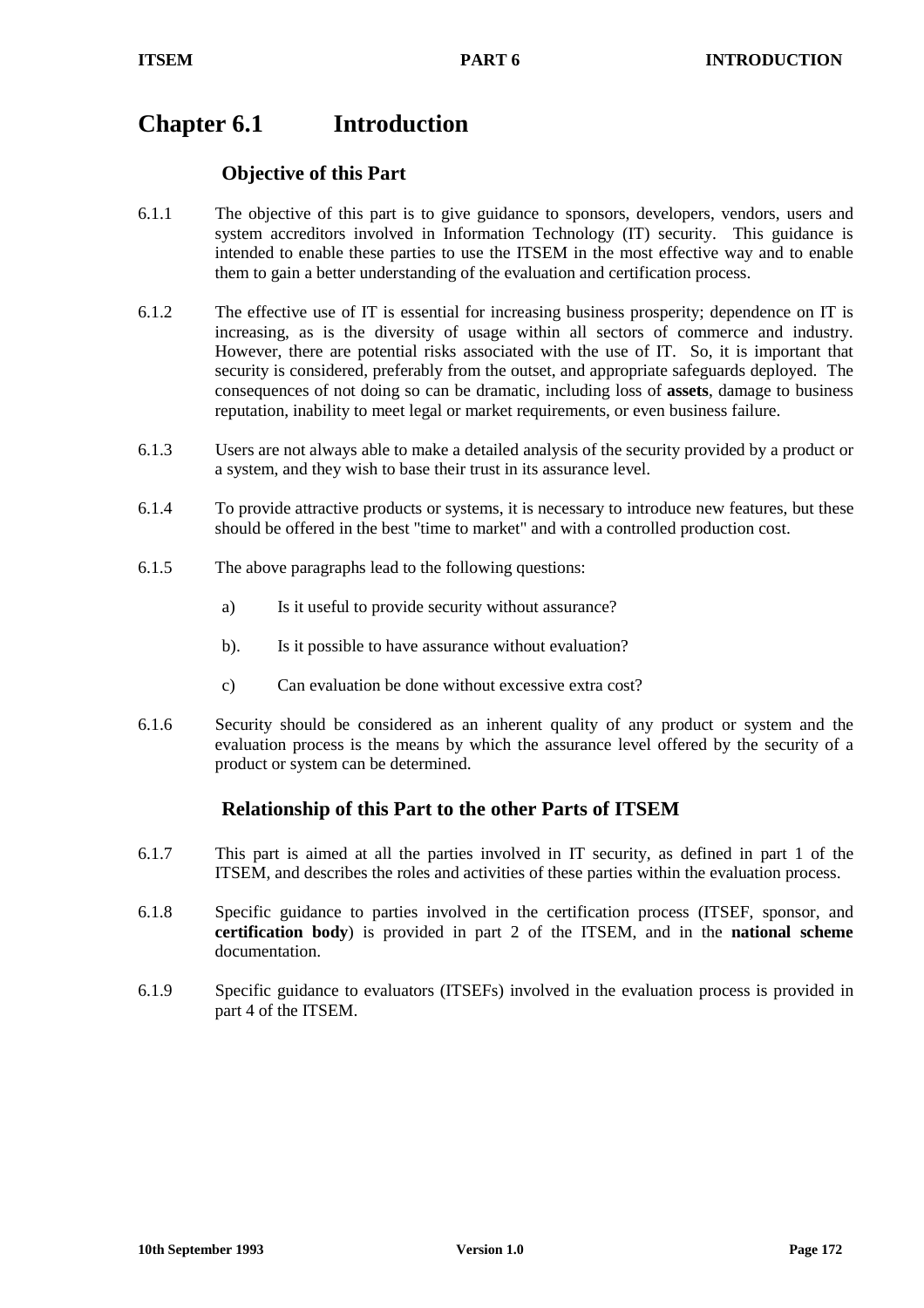- 6.1.10 This part provides guidance for aspects of IT security not addressed by the other parts of the ITSEM:
	- a) Preparation for evaluation: guidance is provided to ensure that those parties involved in the evaluation and certification processes are adequately prepared for an efficient evaluation.
	- b) Before or during the evaluation: guidance is provided on the development process.
	- c) After the evaluation: guidance is provided on the use of evaluation outputs.
	- d) After the certification: guidance is provided on the use of the **certificate/certification report.**
	- e) After the evaluation and certification: guidance is provided on the modification of an evaluated system or product.

# **Structure and Summary of this Part**

- 6.1.11 The structure of this part is as a set of chapters and annexes, with these introductory remarks forming chapter 6.1.
- 6.1.12 The parties involved in IT Security and their responsibilities are described in chapter 6.2.
- 6.1.13 Guidance to security providers (i.e. sponsors, developers and vendors) is given in chapter 6.3.
- 6.1.14 Guidance to security procurers (i.e. users and system accreditors) is given in chapter 6.4.
- 6.1.15 Annex 6.A provides guidance to sponsors and developers on the supply of evaluation **deliverables** to the evaluators.
- 6.1.16 Annex 6.B is intended for sponsors and system accreditors and provides an example of the derivation of a security target.
- 6.1.17 Annex 6.C provides guidance on mechanisms and effectiveness.
- 6.1.18 Annex 6.D is intended for sponsors and system accreditors and describes **impact analysis** as a means of determining the consequences to certification of changes made to an evaluated system or product.
- 6.1.19 Annex 6.E provides general guidance to evaluation tool developers.
- 6.1.20 Annex 6.F is intended for sponsors, system integrators and system accreditors, who are concerned with the composition of previously evaluated TOEs.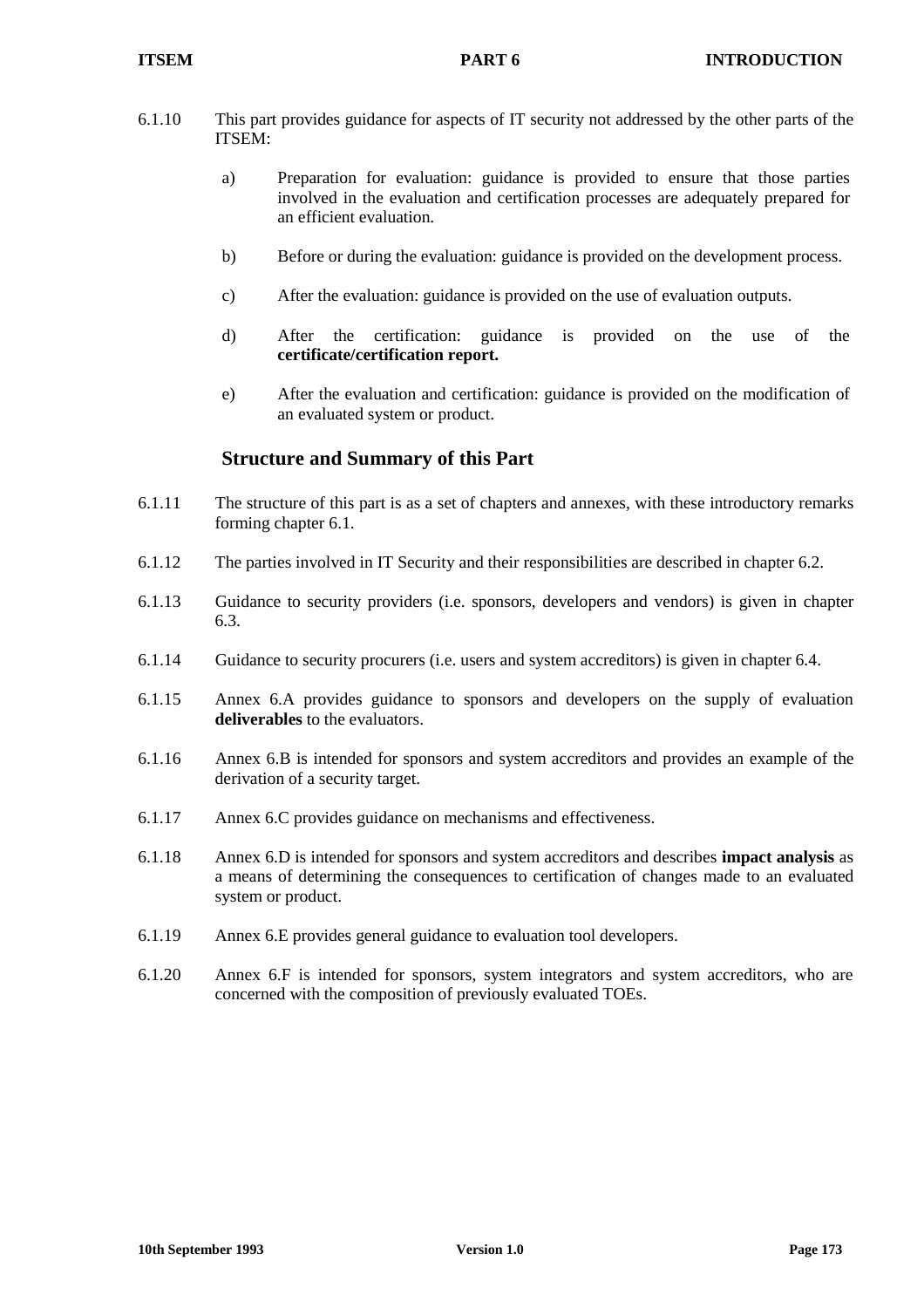# **Chapter 6.2. Parties Involved in IT Security**

# **Introduction**

- 6.2.1 The parties involved in IT security (see part 1 of the ITSEM) are as follows:
	- a) Sponsors, who request an evaluation, define the security target of a product or system to be evaluated, bear the cost of the evaluation, and receive the certificate/certification report.
	- b) Developers (including system integrators), who produce the product or system to be evaluated and provide the requested deliverables for the evaluation.
	- c) ITSEFs, which evaluate the product or system.
	- d) National certification bodies, which monitor the evaluation process and issue the certificates/certification reports.
	- e) Vendors, who sell and distribute evaluated products.
	- f) Users, who make use of an evaluated product or system to protect their assets.
	- g) System accreditors, who are responsible for the security of an evaluated system.
- 6.2.2 It is possible for a single party to fulfil more than one role, becoming, for example, sponsor and developer, or sponsor and vendor, or user and system accreditor, etc.
- 6.2.3 Specific guidance to ITSEFs and national certification bodies is outside the scope of this part.

# **Responsibilities of the Parties Involved**

- 6.2.4 The objectives of the parties involved could be classified as:
	- a) to ensure adequate security is provided by a TOE;
	- b) to reduce or control the costs of providing that security;
	- c) to provide the required security within an acceptable timeframe.
- 6.2.5 In many cases it is necessary to find a compromise between these objectives.
- 6.2.6 The sponsor is responsible for:
	- a) definition of the security target;
	- b) definition of the TOE;
	- c) supply of the deliverables requested for the evaluation;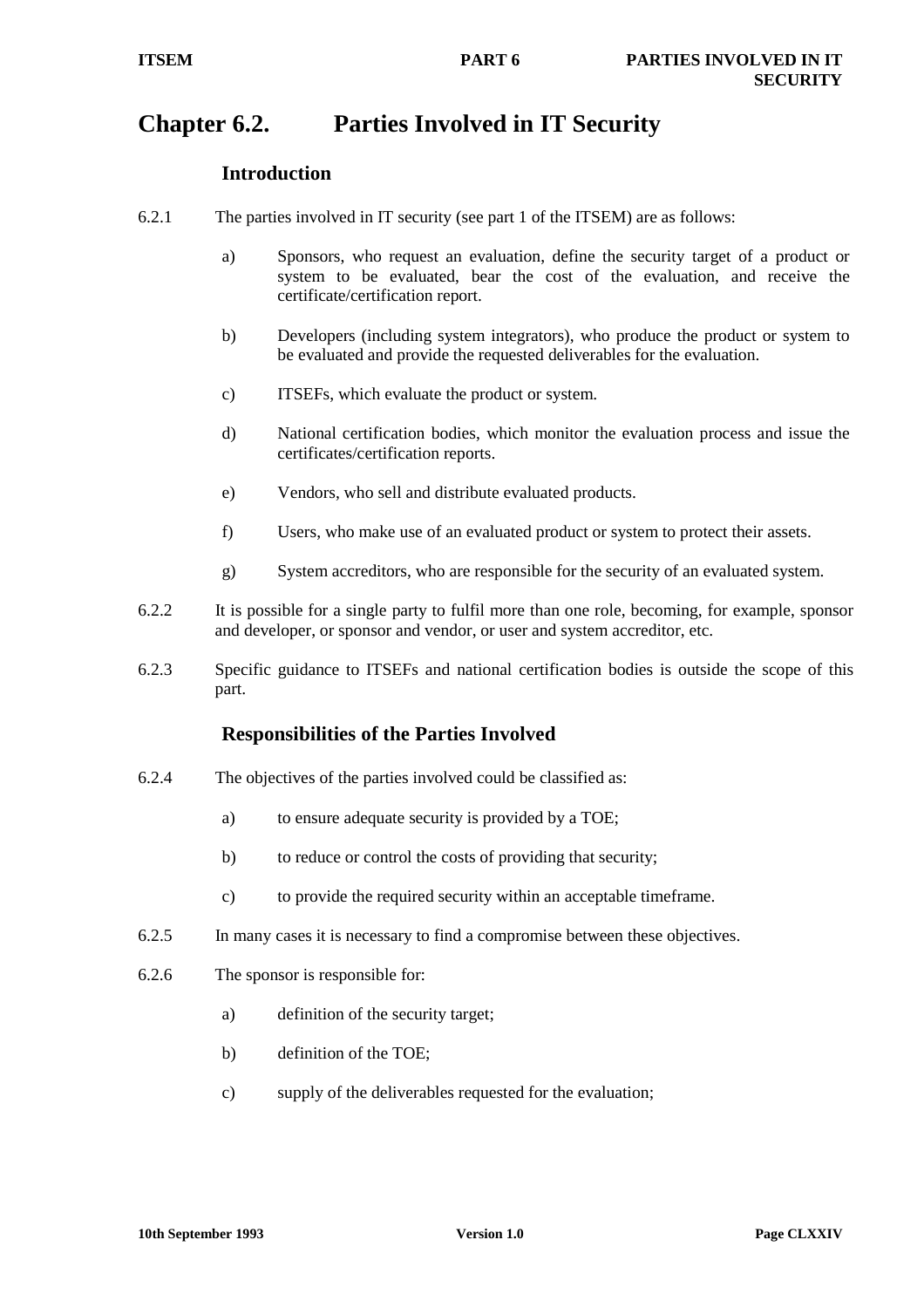- d) the use made of the certificate/certification report;
- e) maintenance of the evaluation rating.
- 6.2.7 The developer is responsible for:
	- a) specification of the TOE;
	- b) product or system development;
	- c) producing the deliverables as requested for the evaluation;
	- d) maintenance of the product or system;
	- e) protection of his know how and proprietary information.
- 6.2.8 The vendor is responsible for:
	- a) product distribution;
	- b) product advertising;
	- c) providing advice;
	- d) product installation.
- 6.2.9 The user is responsible for:
	- a) product or system selection;
	- b) product or system start up;
	- c) product or system use;
	- d) product or system configuration.
- 6.2.10 The system accreditor is responsible for:
	- a) specification of the system security policy;
	- b) specification of the system modification rules;
	- c) calculation of the required assurance level;
	- d) approving a system's operational use.
- 6.2.11 This list is not definitive because different organisations are likely to assign responsibilities differently.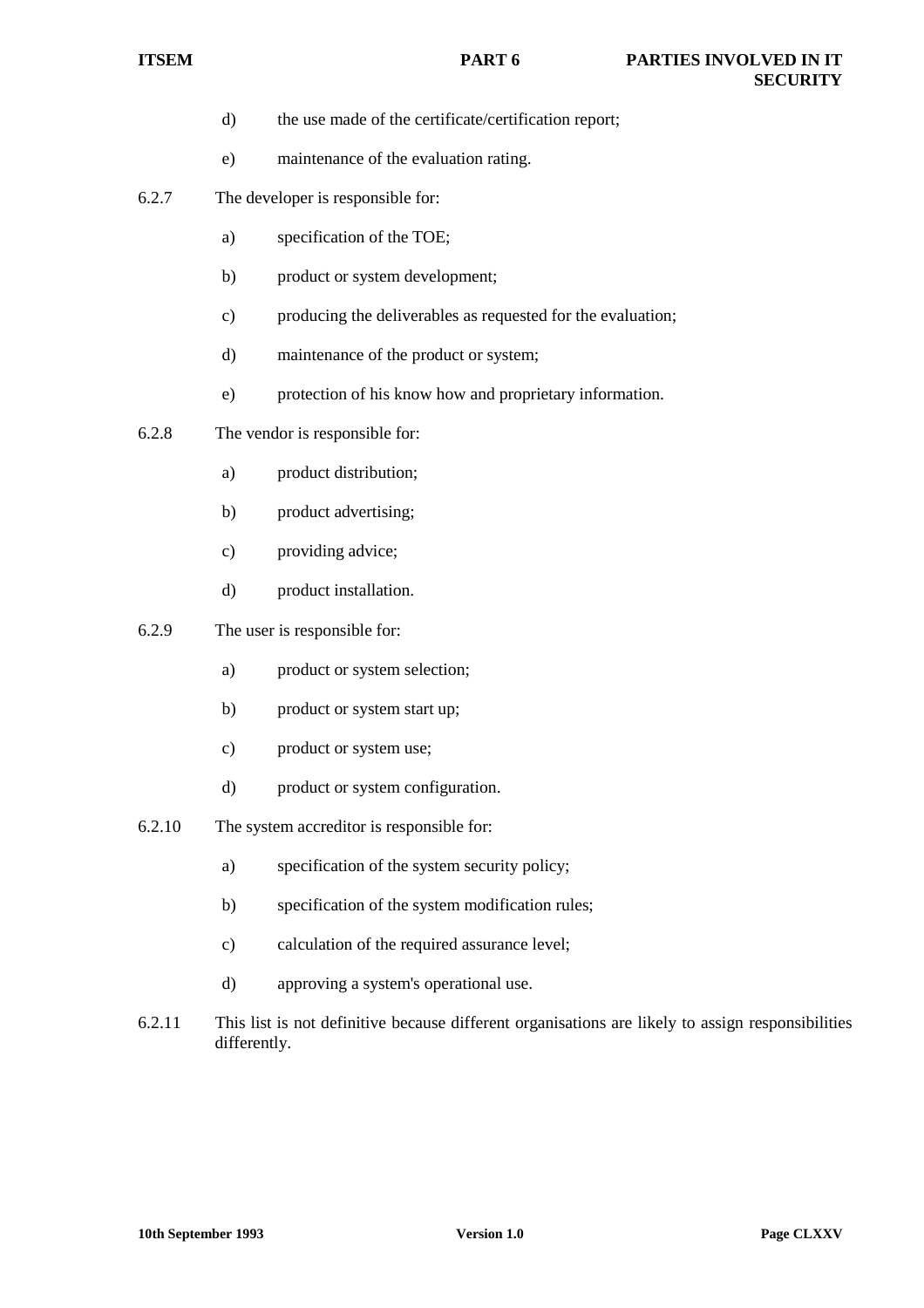6.2.12 An ITSEF can act as an advisor in the specification or realisation of the TOE, but would be unable to provide any advice that would affect its independence (see part 4, chapter 4.2).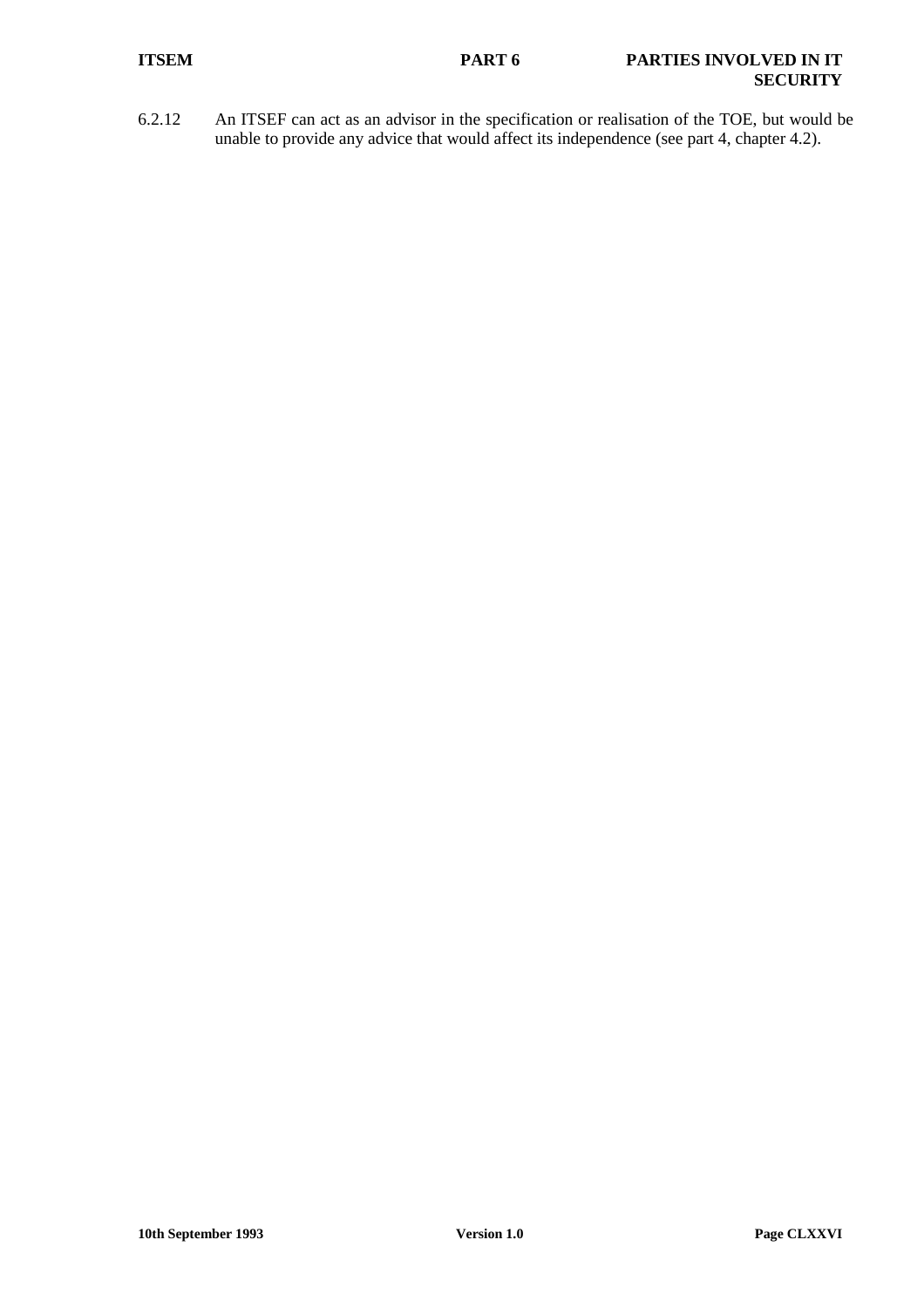# **Chapter 6.3 Guidance for Sponsors, Developers and Vendors (Security Providers)**

# **Introduction**

- 6.3.1 Security providers are those who provide input to the evaluation process (i.e. sponsors and developers) and those who provide security services (i.e. vendors). This chapter covers the following topics:
	- a) definition of the security target (relevant to sponsors);
	- b) initiating product evaluations (relevant to sponsors and vendors);
	- c) supplying and managing deliverables (relevant to sponsors and developers);
	- d) the development process (relevant to developers);
	- e) specialised development techniques (relevant to developers);
	- f) using ETRs and certificates/certification reports (relevant to sponsors);
	- g) certificate maintenance (relevant to sponsors and developers);
	- h) selling certified products (relevant to vendors);
	- i) installing and configuring products (relevant to vendors);
	- j) integrating products (relevant to vendors and developers);
	- k) providing advice (relevant to vendors).

#### **Definition of the Security Target**

- 6.3.2 It is the sponsor's responsibility to provide the security target for a TOE. The objectives of a security target are as follows:
	- a) to provide a specification of a TOE's security functionality;
	- b) to relate a TOE to the environment in which it is intended to operate;
	- c) to provide the basis of the evaluation.
- 6.3.3 The intended audience for a security target may therefore include:
	- a) the developer of the TOE the security target defines the security requirements of the TOE;
	- b) the evaluators the security target provides the baseline against which the TOE is evaluated;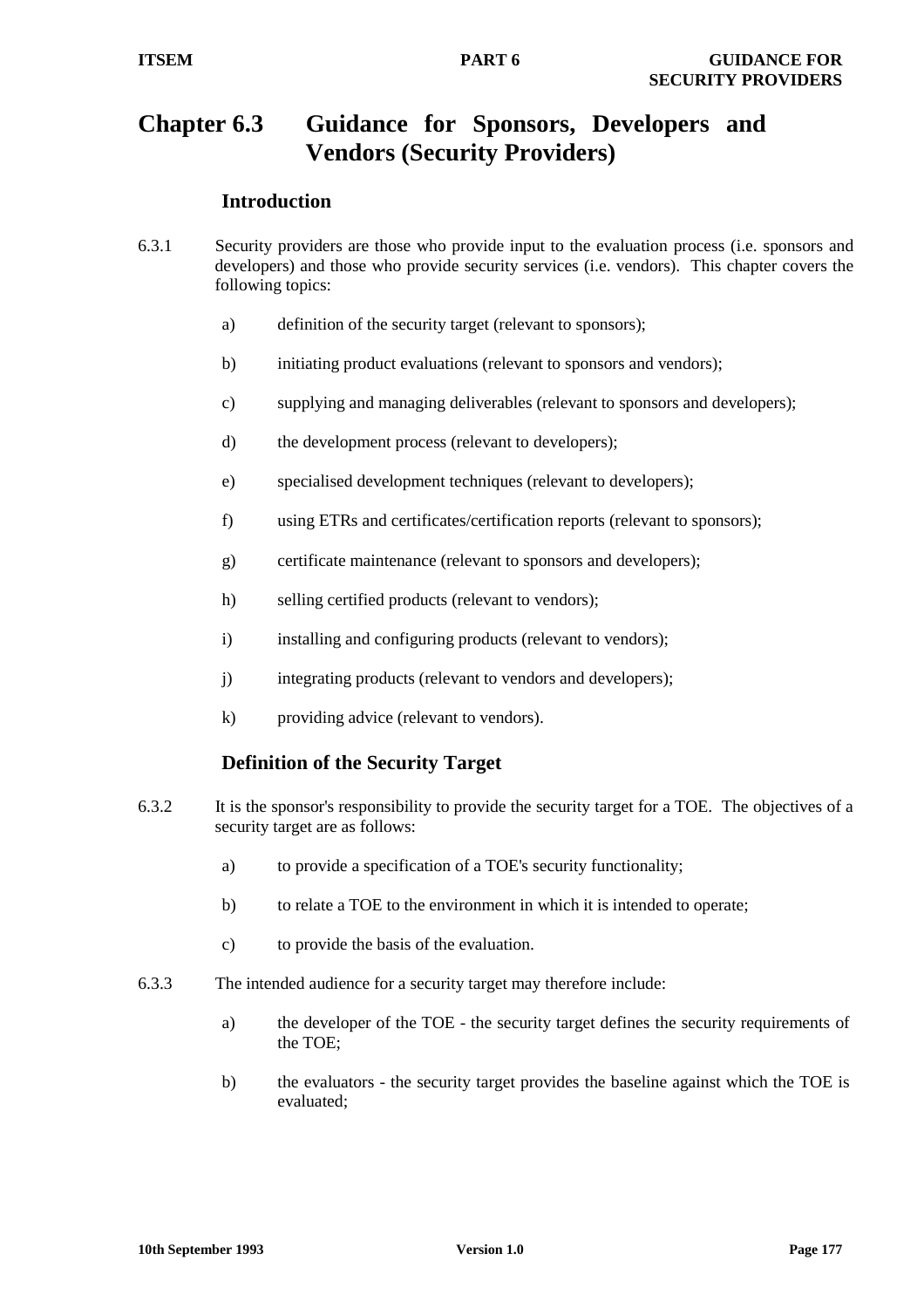- c) the vendor or the user of a TOE the security target specifies the security objectives of the TOE to those responsible for managing, purchasing, installing, configuring and operating the TOE.
- 6.3.4 As stated in ITSEC (Paragraphs 2.4 2.26 and 4.11) the required content of the security target is determined by whether the TOE is a system or a product. The content can be summarised as follows:
	- a) either a system security policy, or a product rationale;
	- b) a specification of the required security enforcing functions;
	- c) a definition of required security mechanisms (optional);
	- d) the claimed rating of the minimum strength of mechanisms;
	- e) the target evaluation level.
- 6.3.5 The security target is the basis for the evaluation and is itself subject to evaluation.
- 6.3.6 Producing a security target for a TOE which meets the ITSEC criteria requires a thorough application of a methodical approach. In particular, the security target should be defined using a top-down approach considering, in turn:
	- a) limitation of the domain: risk analysis;
	- b) operational specifications: security policy;
	- c) functional specifications: the security enforcing functions;
	- d) implementation specifications: the required mechanisms and the minimum strength of mechanisms;
	- e) evaluation specifications: the target evaluation level.
- 6.3.7 Further guidance on the content of a security target and a top-down approach to producing it is given in annex 6.B.

#### **Initiating Product Evaluations**

- 6.3.8 It is often more cost-effective to use off-the-shelf solutions to meet general requirements. This can be true for security requirements as well as for any other requirements.
- 6.3.9 A product can be considered from the security point of view as being one of the following:
	- a) a security product, designed with a specific security purpose as its only or primary purpose (e.g. a product which implements identification and **authentication** on a desktop PC);
	- b) a secure product, aiming to provide a specific level of security as a complement to its much wider functionality (e.g. an operating system).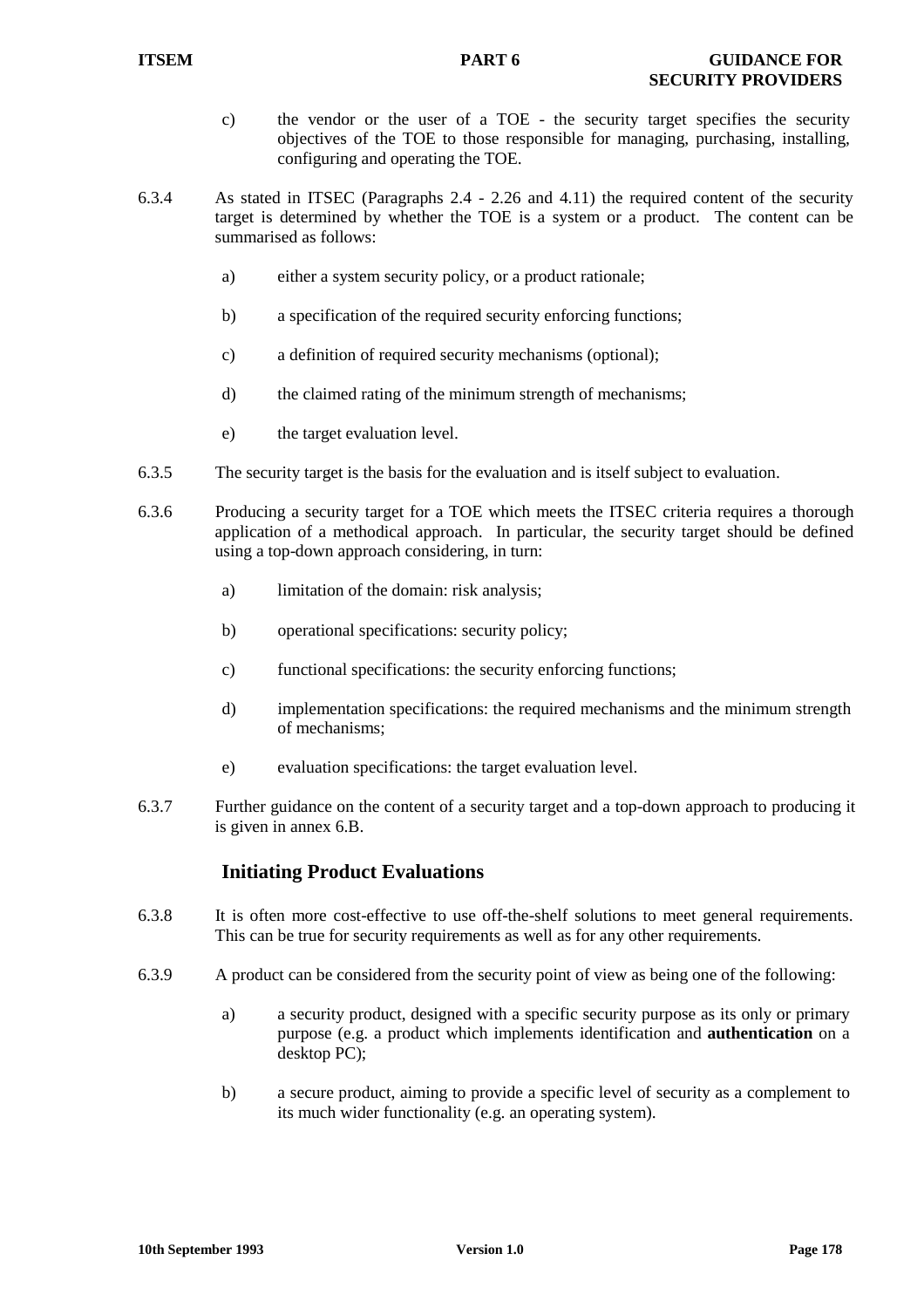- 6.3.10 The decision to develop and market a security product or a secure product may be based on factors which include:
	- a) threats perceived by users to their assets (e.g. virus attacks);
	- b) national or international legal requirements (e.g. the US Computer Security Act);
	- c) national or international standards (e.g. provision of security in X.400 or X.500);
	- d) a market niche (e.g. access control devices for personal computers).
- 6.3.11 The business environment will always have an overriding effect on the decision. The sponsor will have to consider a number of questions relevant to the commercial viability of the product. These questions might include:
	- a) Who are the potential customers?
	- b) Why is security an issue to these potential customers?
	- c) What level of security (in terms of functionality and assurance) is required by these potential customers?
- 6.3.12 The requirements and implications of product certification will also be addressed:
	- a) Should evaluation and certification under a recognised scheme be sought?
	- b) What is the commercial and legal impact of such a decision (e.g. export control)?
- 6.3.13 Given certain assumptions concerning the above points, the sponsor should build a business plan for his product, including a consideration of the likely competitors in this area.

#### **Supplying and Managing Deliverables**

- 6.3.14 The sponsor is responsible for supplying the deliverables to the evaluators during the evaluation process.
- 6.3.15 The term *deliverabl*e is used to refer to any item (including the TOE itself) that is required to be made available to the evaluators for evaluation purposes. This includes intangible items, such as support to the evaluators (e.g. training where necessary) and access to computers.
- 6.3.16 The purpose of deliverables is to enable the evaluators to evaluate the TOE. Different types of deliverables satisfy this purpose in different ways, such as:
	- a) deliverables which provide evidence of effectiveness or correctness, e.g. an informal description of correspondence between source code and detailed design;
	- b) deliverables which allow the evaluators to establish additional evidence of effectiveness or correctness, e.g. access to the developed TOE;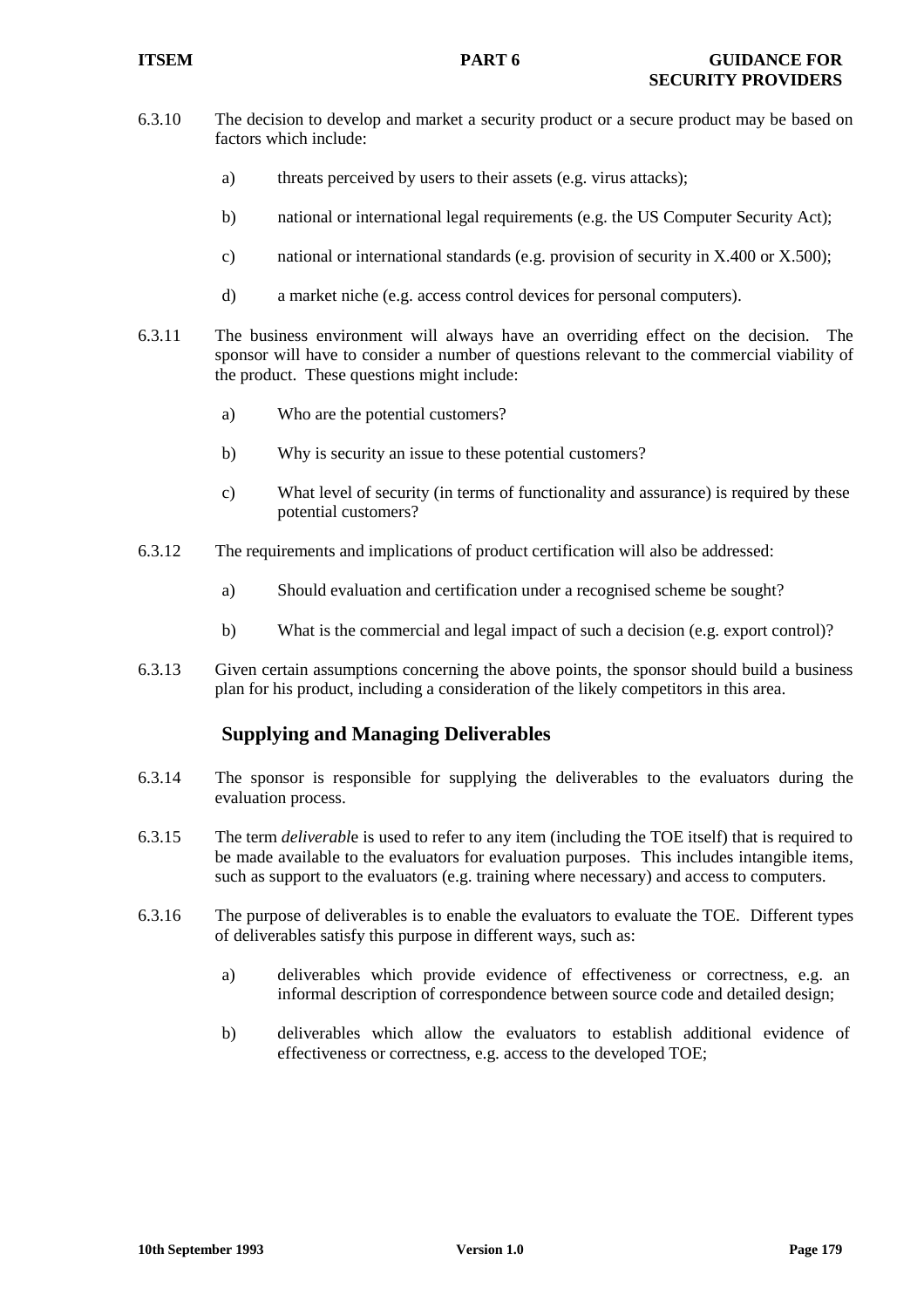- c) deliverables which improve the overall efficiency of the evaluators' work, e.g. technical support from the developer.
- 6.3.17 Detailed guidance to sponsors and developers on the contents and management of deliverables is provided in annex 6.A.
- 6.3.18 The sponsor should ensure that the arrangements with the developer are both:
	- a) sufficiently definitive to ensure that the evaluators receive the required deliverables;
	- b) sufficiently binding to ensure that inadequate deliverables result in a contractual shortfall.
- 6.3.19 It is the sponsor's responsibility to supply the evaluators with any required deliverables produced by subcontractors, or associated with third-party products (e.g. source code).
- 6.3.20 Failure to provide the required deliverables within reasonable timescales, or failure to provide deliverables of adequate quality, may result in the evaluation being suspended until acceptable deliverables are made available, since further work on the evaluation may not be possible.
- 6.3.21 The developer has to provide all of the expected deliverables by the due dates agreed at the start of the evaluation. To fulfil this obligation, the developer should:
	- a) confirm the correspondence between the deliverables list and his development plan;
	- b) confirm the correspondence between the deliverables list and the outputs of his development process;
	- c) confirm the correspondence between the expected level of information and his development methods.
- 6.3.22 On occasion, the developer may accede to the evaluation and the supply of deliverables to the ITSEF, but may wish to limit the sponsor's access to proprietary information. The developer, at the appropriate time, should ensure that the nature and extent of the proprietary information is defined and should establish basic rules for protecting it.
- 6.3.23 Before an evaluation the sponsor should, in accordance with national legal regulations:
	- a) establish all necessary legal rights to the TOE and other deliverables, for the purposes of evaluation and to grant rights to (indemnify) the ITSEF and certification body in this respect;
	- b) (where appropriate) obtain the written consent of the developer to any specific arrangements to limit access to proprietary information.
- 6.3.24 As a consequence of the decision to have a product or a system evaluated, the developer should agree to accept its responsibilities in the evaluation process.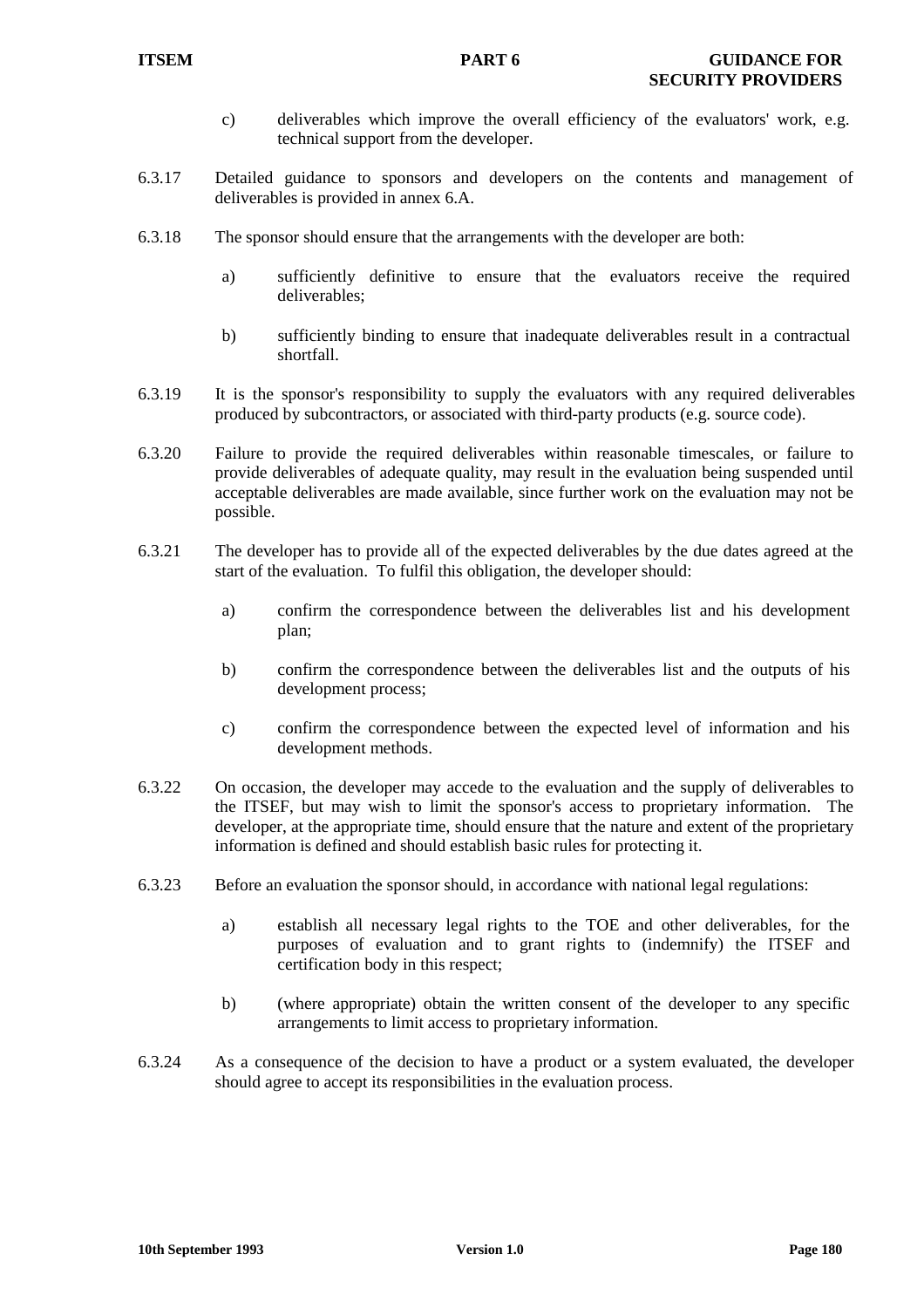## **The Development Process**

- 6.3.25 Developers are expected to provide deliverables as evidence that the targeted assurance level has been achieved (see annex 6.A). This evidence should be prepared as part of the development process or after the development if evaluation was not the original objective.
- 6.3.26 The development process is assumed by the ITSEC to consists of four phases:
	- a) The requirement phase:

For a system, this phase is the sponsor's responsibility (though often the developer of a product will also be the sponsor for an evaluation). It is important for the developer that, during this phase, the set of security requirements and their rationale are clearly defined and analysed to determine the strengths and weaknesses of the proposed product or system.

b) The architecture phase:

In this phase, the security requirements are used to develop a security architecture and to determine a set of security functions. Specific attention should be given to the separation of the security enforcing and security relevant functions from the other functions.

c) The detailed design phase:

This phase is a refinement of the architecture phase where the functionality of each component becomes apparent. Specific attention should be given to the strengths and weaknesses of candidate programming languages in the context of required security functions and mechanisms.

d) The implementation phase:

During this phase the developer implements the functions which provide the security features described in the design phase. Specific attention should be given to the application of the development rules and inspections or walk-throughs should be part of the development methodology.

Also, the developer executes a pre-defined test plan. Specific attention should be given to the completeness aspect of the test plan, and to the record of tests performed and the corresponding results, to be provided as deliverables for the evaluation.

- 6.3.27 The following general guidance is applicable to all the above phases as an aid to fulfilling the ITSEC criteria:
	- a) Developers should follow a structured approach to aid the production of code that is easy to read, maintain, and trace through the levels of refinement.
	- b) By analysing design information and source code of a security-relevant component, an attacker may be able to discover a way to breach a security objective. Therefore, developers should protect their proprietary information.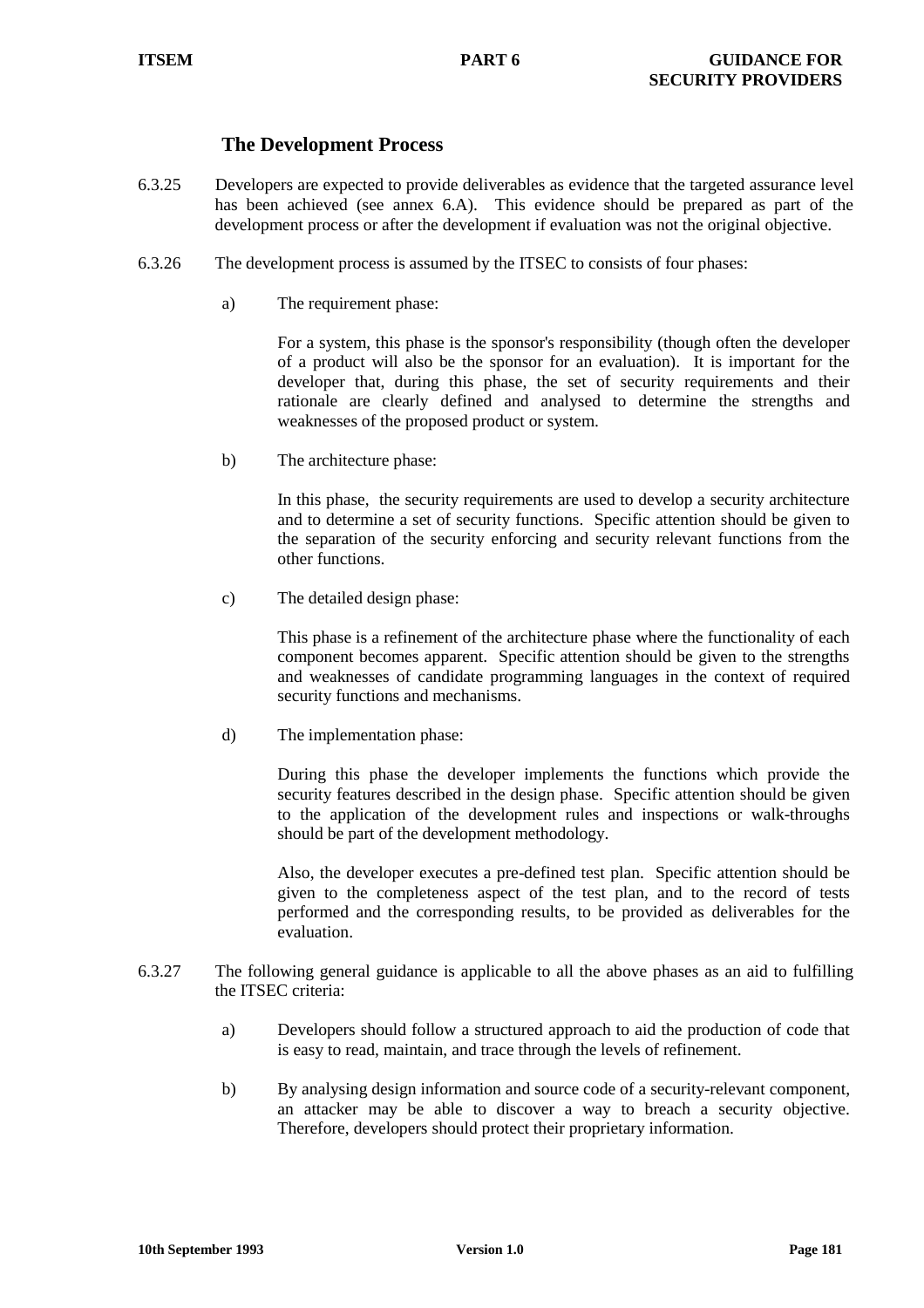- c) Developers are advised to give programmers a direct responsibility for the programs they develop. This will assist the understanding of security requirements within the development.
- d) Developers should adopt a peer review process as part of the process of identifying potential security problems and malfunctions.

# **Specialised Development Techniques**

#### **Introduction**

6.3.28 This section provides guidance to developers on specialised development techniques relevant to the higher assurance levels.

#### **Tool Based Configuration Control Systems**

- 6.3.29 At higher evaluation levels, developers are required to use a tool-based configuration control system. This subsection provides advice on selecting and developing such systems.
- 6.3.30 The configuration management system should ensure that there is a clear, complete and accurate **representation** of the TOE at all stages in its life cycle. This representation should reflect all changes that have been made to the configuration.
- 6.3.31 A tool based configuration control system should enforce a clearly described configuration management policy and should encompass:
	- a) the traceability of every modification of the TOE to an approved change request;
	- b) the traceability from effect to cause of any malfunction in the TOE due to a change;
	- c) analysis of the effect of changes on unchanged components;
	- d) the definition of responsibilities for change control;
	- e) the control of access to TOE software modules during their development;
	- f) the synchronisation of implementing TOE changes and updating TOE documentation;
	- g) the generation of any previous version of the TOE;
	- h) the auditing of implemented control procedures;
	- i) the auditing of the TOE status accounting procedures.
- 6.3.32 It is necessary to provide confidence that the TOE has been implemented in a controlled manner. All alterations to the TOE should be authorised and controlled to ensure that they do not adversely affect the ability of the security enforcing and security relevant components to enforce the system security policy or product rationale. The use of digital signatures may be helpful here.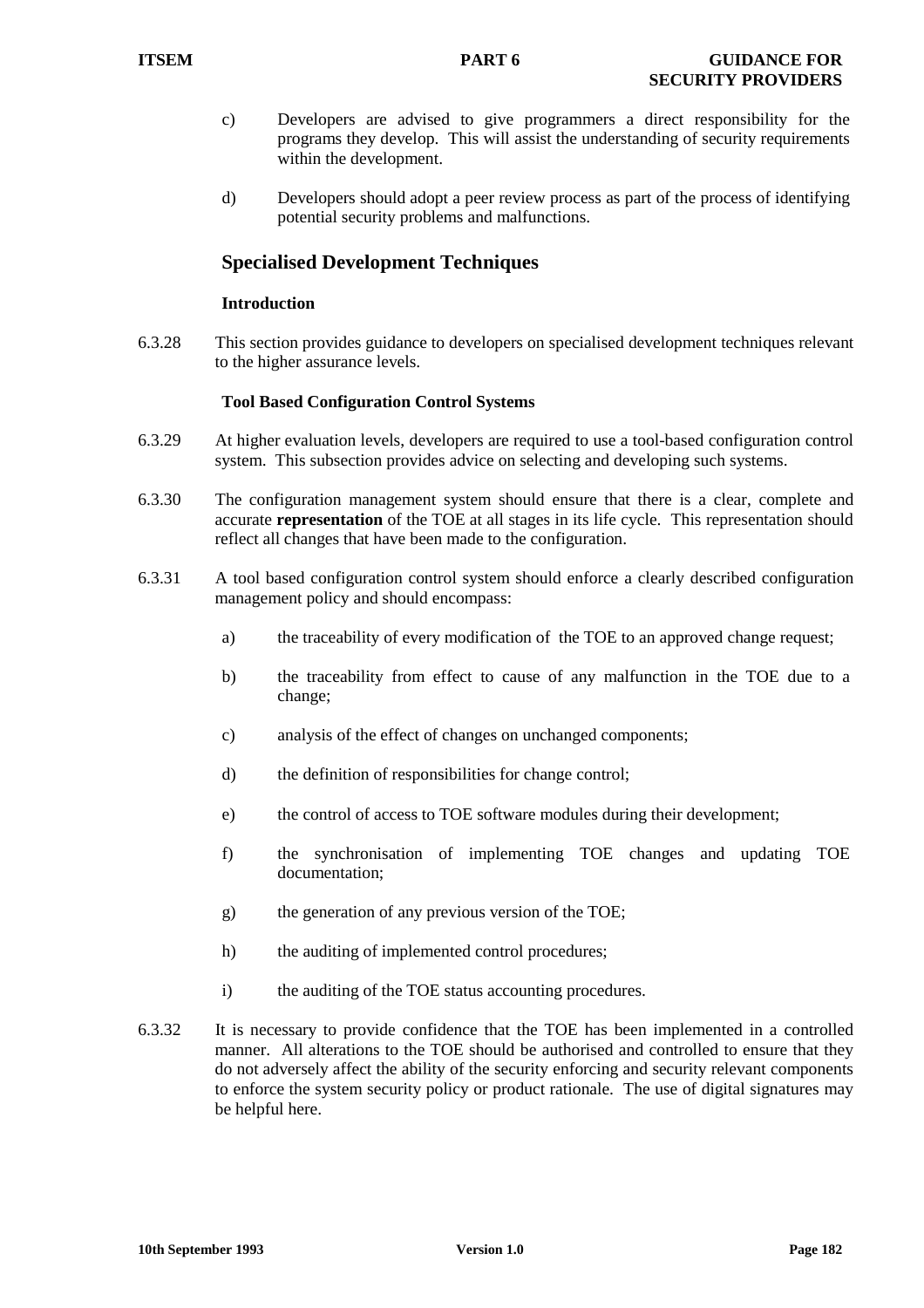# **Formal Methods**

- 6.3.33 The use of formal methods, mandated by ITSEC at higher evaluation levels, sometimes causes problems for developers because of its novelty. This subsection provides guidance on selection of formal techniques and tools.
- 6.3.34 *Underlying Formal Specification and Description Techniques*: at level E6, ITSEC requires a formal description of the architecture of the TOE and a formal specification of the security enforcing functions.
- 6.3.35 Following ITSEC E6 requirements, formal comparison can be made between the formal description of the architecture and the underlying formally specified model of security. This comparison is not always easy: formal techniques are currently employed mainly for describing and proving static properties of TOEs. In this case, a combination of formal and informal techniques (as stated in ITSEC Paragraph E.6.6) becomes necessary.
- 6.3.36 Another comparison can be conducted between the formal specification of the security enforcing functions and their realisation in the TOE. A precise formal specification of the functionality of the TOE involves the use of a mathematical notation and is therefore abstract. It is a functional or semantic definition of what a system does, without stating how this should be accomplished. Given a formal specification of the functionality of the TOE, properties of the TOE can be formally stated and proved. It is also a precise standard for the implementation.
- 6.3.37 A formal style of specification is written in a formal notation based upon well-established mathematical concepts (ITSEC Paragraph 2.76). Most formal notations use the constructs of mathematical logic (predicate calculus and more recently modal logic) and set theory.
- 6.3.38 There are three complementary techniques or methods for formal description. Operational definitions use an abstract interpreter to define the TOE. These are the least abstract, and resemble implementations. Denotational descriptions map the TOE directly to its meaning. Axiomatic or equational definitions describe properties of the TOE.
- 6.3.39 It is recommended that developers select formal specification and description techniques based on the following considerations:
	- a) Levels: to allow the system designers or user to look at the formal description in as much or as little detail as desired, the description should be split into levels ranging from the top level flow of control to the details of each operation.
	- b) Modular: all but the top level of the formal description should be modular. This will enable the design of each operation to be considered in isolation.
	- c) Concise: the notation should allow the necessary concepts to be expressed in a concise manner. A notation which is clumsy or verbose will unnecessarily lengthen the description.
	- d) Understandable: the formal specification notation should be easy to understand.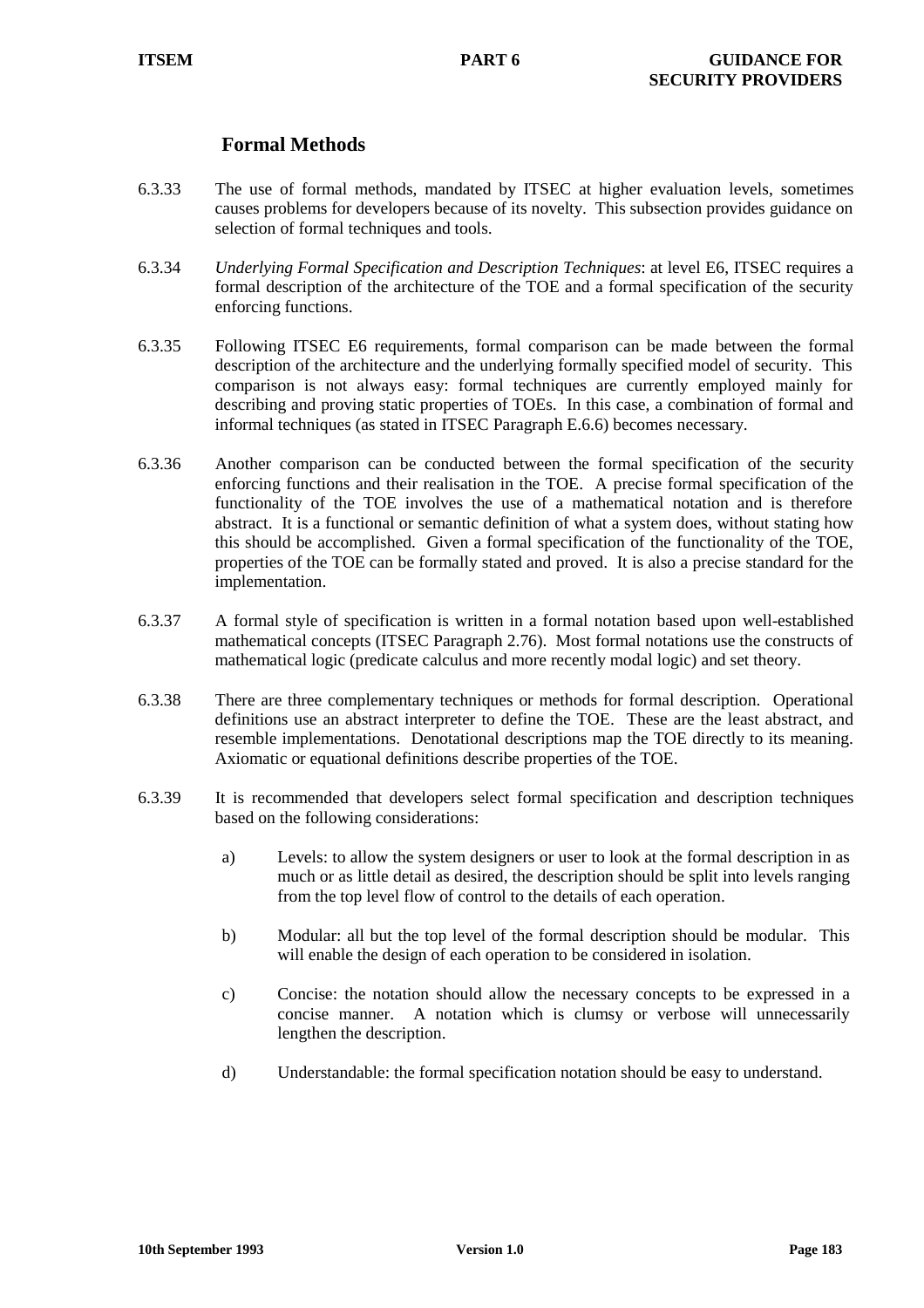- e) Abstract: the formal description should not dictate any issues which need not be resolved until the implementation stage. Although the top level flow of control is vital to the design of the system, it is often the case that, at lower levels, the ordering of certain events is immaterial.
- f) Sound: to allow formal proofs of correctness to be carried out, the description technique should have a sound mathematical basis.
- 6.3.40 *Formal specification tools* : briefly these are defined as tools which implement and techniques which use - mathematical logic. These tools and techniques aim to provide conclusive proof that a TOE strictly satisfies its specification. Formal methods supported by a tool shall, more precisely, be defined by means of:
	- a) formally specified syntax and semantics for notations used;
	- b) algorithms to manipulate formulas of the languages;
	- c) a set of proof rules by which correctness (completeness and lack of ambiguity) of the specification may be inferred;
	- d) a framework for refining a specification into a concrete implementation.
- 6.3.41 *Expressiveness of Formal Specification Languages* employed by a tool shall be sufficient to formally describe the security policy and the components of an IT system enforcing that policy, eg. in terms of invariant predicates. For the formal specification language there shall be concepts to structure the design specification in hierarchically ordered specification levels to refine a design specification from top-level TOE specification down to low-level program specifications.

# **Using ETRs and Certificates/Certification Reports**

- 6.3.42 In some national schemes certificates/certification reports are official statements by a governmental organisation and therefore subject to the rules for those official publications. Users of ETRs and certificates/certification reports should contact the appropriate national body listed in part 2 of the ITSEM.
- 6.3.43 It is the responsibility of the sponsor to relinquish his rights to any results of the evaluation that would compromise the developer's own proprietary information. In the case of failure of the evaluation, the sponsor should not use this result against the developer's interest.
- 6.3.44 At the end of an evaluation, the ETR is provided to the certification body. In the evaluation and certification process, the ETR is an interim document and does not represent the final decision of this process.
- 6.3.45 The ETR is released to the sponsor. It is released in confidence, without prejudice to the official certificate/certification report and on the understanding that it will be restricted to a limited circle of the sponsor's staff and should not be distributed to other parties without the agreement of the certification body. The ETR should be marked *Evaluation-in-Confidence.*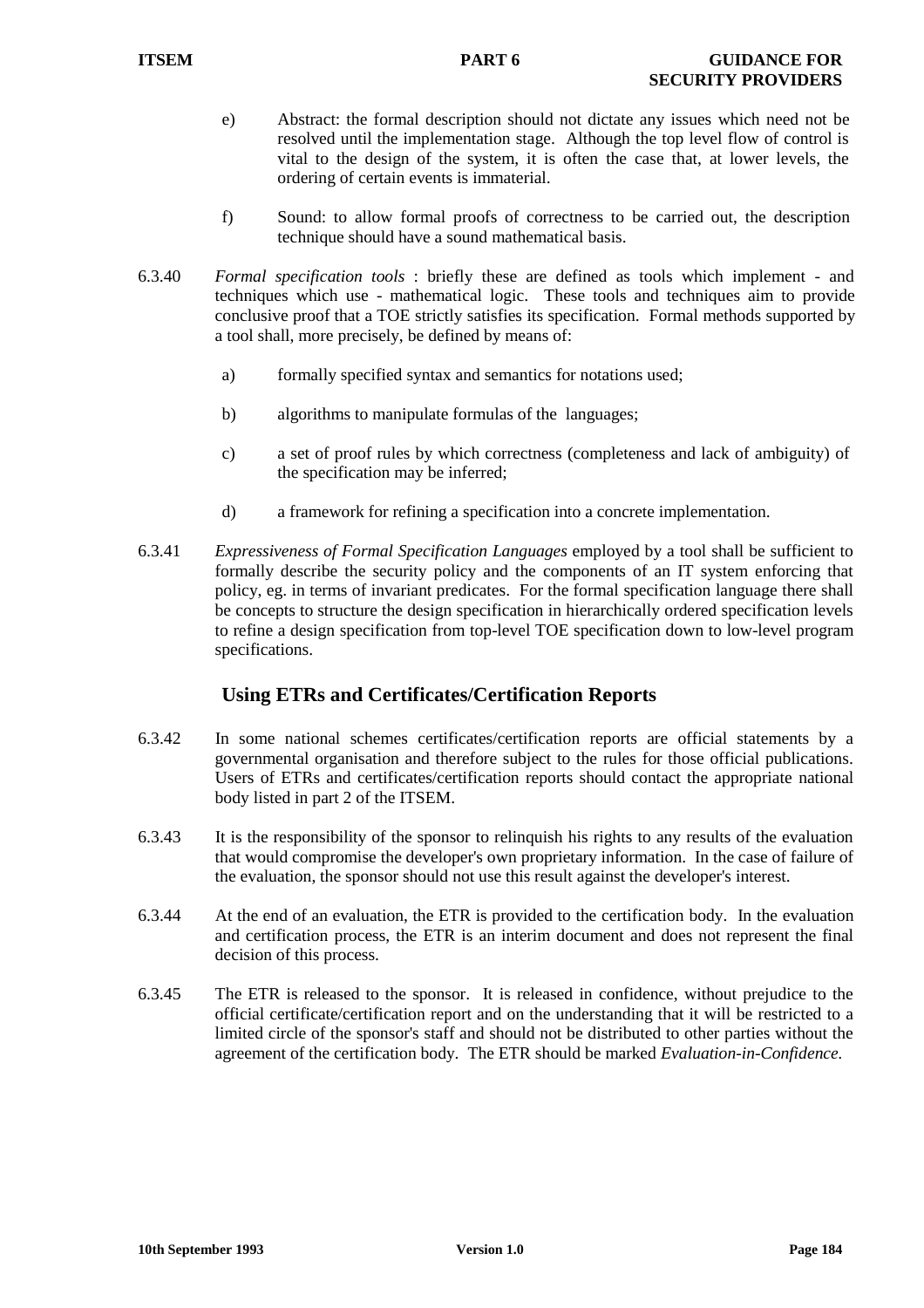- 6.3.46 Where the sponsor has a concern regarding any statements in the ETR or certificate/certification report, he may discuss his concerns with the ITSEF or certification body, as appropriate.
- 6.3.47 The certification body reviews the ETR to determine the extent to which the security target is met by the TOE and to ensure that the ITSEF has conducted the evaluation in conformance with the ITSEM requirements; it is then able to confirm the claimed evaluation level. Its conclusions are recorded in the certificate/certification report.
- 6.3.48 The use of evaluation results and certificates/certification reports should be constrained by specific requirements of the national scheme.

# **Maintenance of Certificates/Certification Reports**

- 6.3.49 A certificate/certification report only applies to the release/version of the TOE that was evaluated; any changes to a certified TOE will fall under the procedures established for reevaluation (detailed guidance is provided in annex 6.D).
- 6.3.50 The sponsor may only market a product as a certified product on the basis of a valid certificate/certification report and shall ensure that configuration management procedures, appropriate to the evaluation level, are in place to prevent unauthorised modifications. The evaluators may be required to archive the evaluation material to allow **re-evaluation**.
- 6.3.51 If a TOE or its operational or development environment is subsequently changed, it is the responsibility of the sponsor to classify the change type and determine the consequences for the certificate/certification report.
- 6.3.52 The type of change determines whether the sponsor should notify the certification body of the change. It may also be necessary for the sponsor to arrange for a re-evaluation.
- 6.3.53 The developers involved in the maintenance process should consider establishing a dedicated security team to perform an impact analysis of all changes proposed or implemented.
- 6.3.54 The maintenance process may be aided by the individual responsibility assignment policy followed during development (see 6.3.27.c) and may include a review process dedicated to the preparation of the information required for the re-evaluation of the TOE, including:
	- a) a summary of changes since the previous evaluated release;
	- b) a description of all security relevant changes and the security analysis of those changes.
- 6.3.55 Sponsors and developers are encouraged to consider re-evaluation and certificate maintainance during TOE development and preparation for the initial evaluation.

# **Selling Certified Products**

6.3.56 Sponsors, developers and vendors may be interested in selling certified products.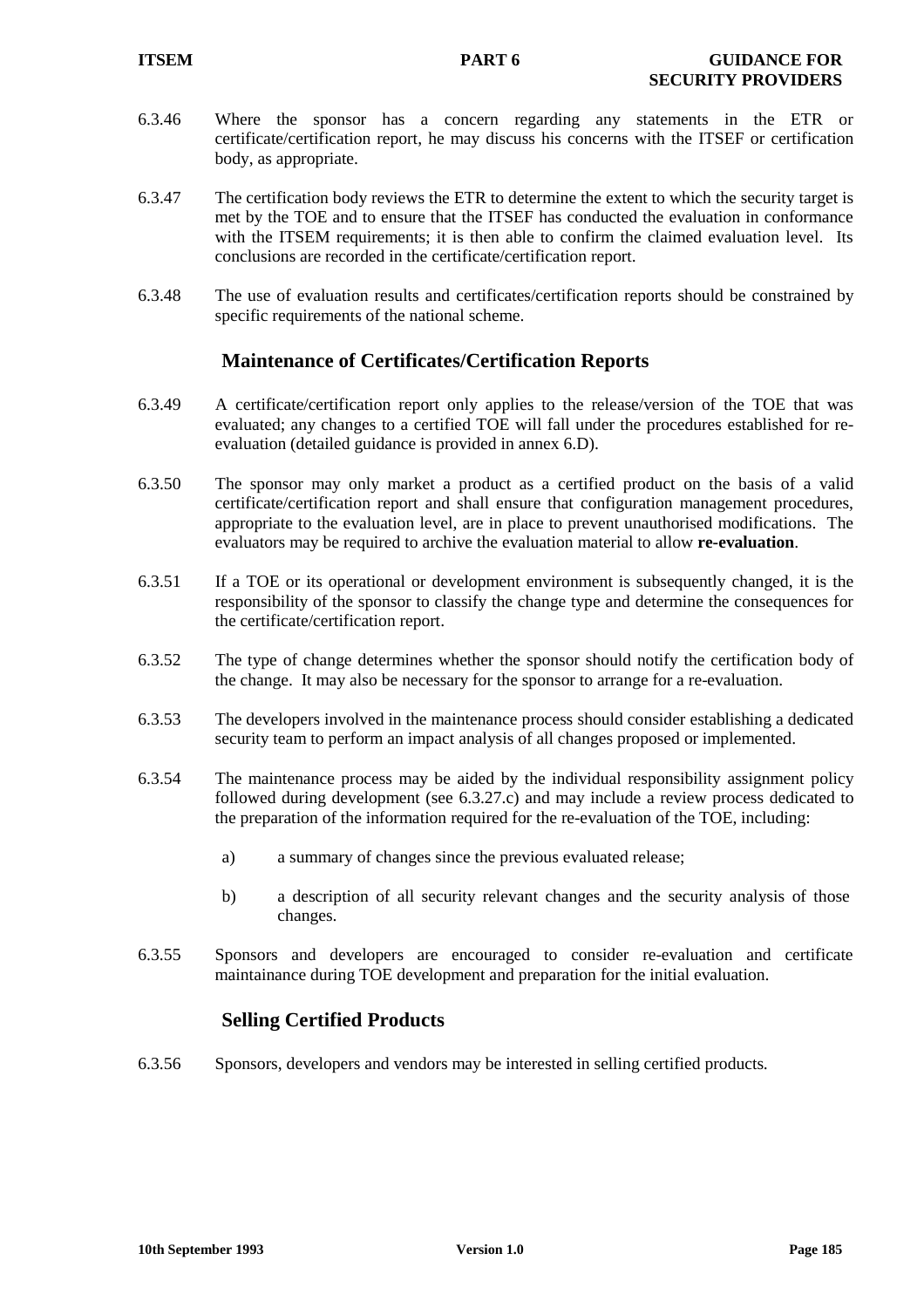- 6.3.57 Those selling certified products have the following duties:
	- a) to provide the product certificate/certification report when requested by potential users;
	- b) not to make misleading claims about the product (e.g. claiming a product is certified when it is not or exaggerating the benefits of the product);
	- c) to report known problems in certified products to potential users;
	- d) if a **vulnerability** is found in a certified product, to inform existing users of it;
	- e) when a certified product changes, not to claim the new product as certified until the certificate/certification report has been upgraded.
- 6.3.58 The main document of interest to vendors while selling products is the security target.

#### **Installing and Configuring Products**

- 6.3.59 Installation and configuration is generally done by developers, vendors or (for simple products) users.
- 6.3.60 Those installing and configuring products should:
	- a) follow the product's delivery instructions accurately;
	- b) select configuration options in accordance with the product's configuration documentation, and record what was done so that the product configuration will be known thereafter;
	- c) follow the appropriate procedure for checking the authenticity of the TOE, and address any discrepancies found.
- 6.3.61 At this stage the *operational environment* documentation will be of most use to the vendor.

#### **Integrating Products**

- 6.3.62 It is frequently the case that a number of evaluated products will need to be integrated together into a combined product or system. This is often an issue for products.
- 6.3.63 If the developer wishes, he can produce a new security target for the integrated product or system and can arrange for an evaluation against the new security target. In this case, the **reuse** guidance in part 4, chapters 4.3 and 4.6, applies. After successful certification, the vendor can claim that the integrated product or system has been certified against the new security target.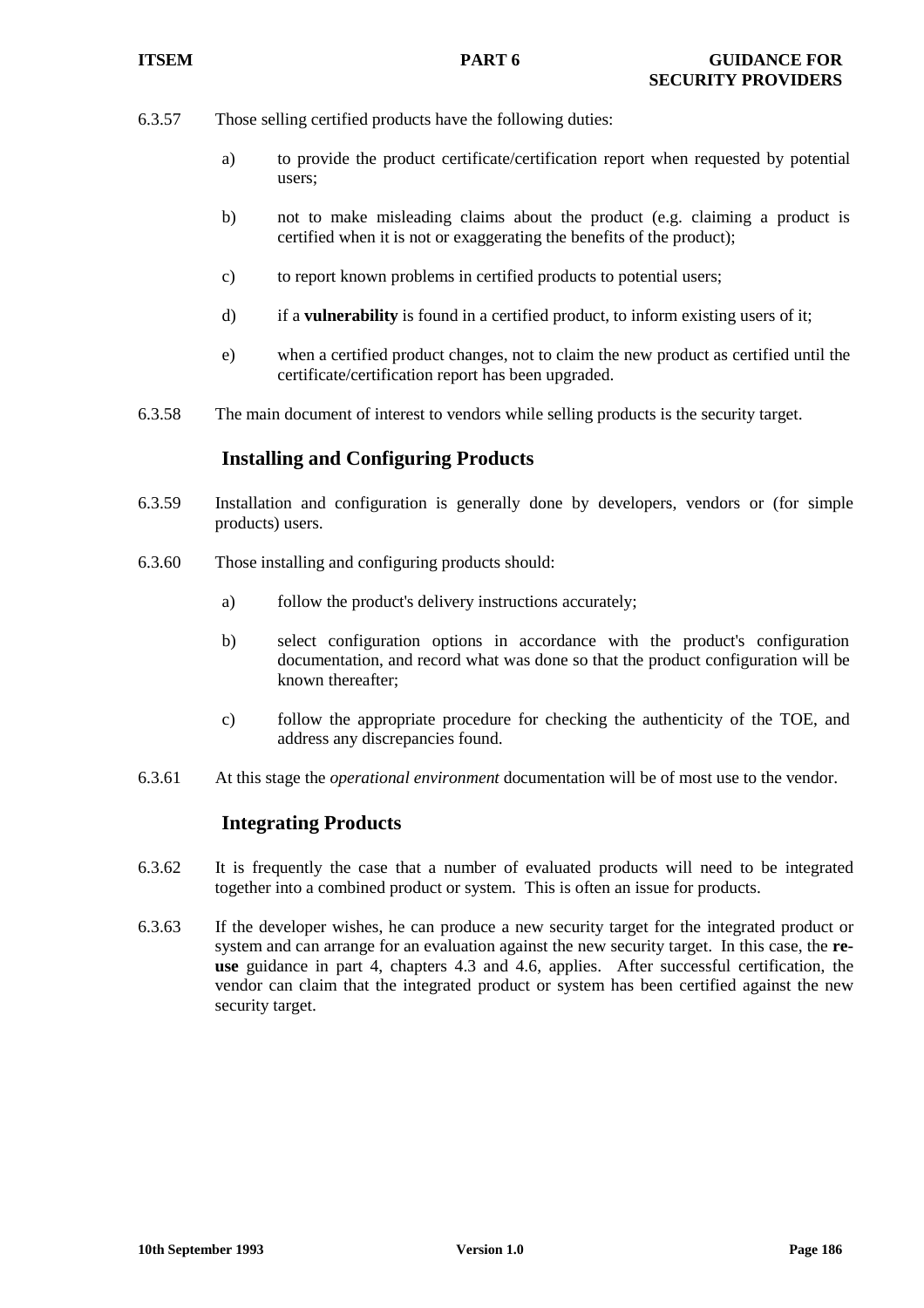- 6.3.64 Alternatively, the vendor can simply check that the integrated product or system satisfies all the assumptions in the security targets of all the separate products, without arranging for an evaluation. In this case, the vendor can claim that each product has been certified against its security target, but he can make no claim about the security target of the integrated system or product. In particular, he can make no claims about how well the certified products will work together.
- 6.3.65 Annex 6.F provides a simple model for the composition of two previously evaluated components. This will be of interest to those concerned with system integration.

# **Providing Advice**

- 6.3.66 Users who are considering purchasing evaluated products will often request advice from developers, vendors or ITSEFs.
- 6.3.67 Those providing advice have the following duties:
	- a) To provide impartial advice, that is, the advice given should be in the user's best interests; any interest the advisor has in a particular product should be explained to the user.
	- b) Not to provide advice outside the advisor's field of competence.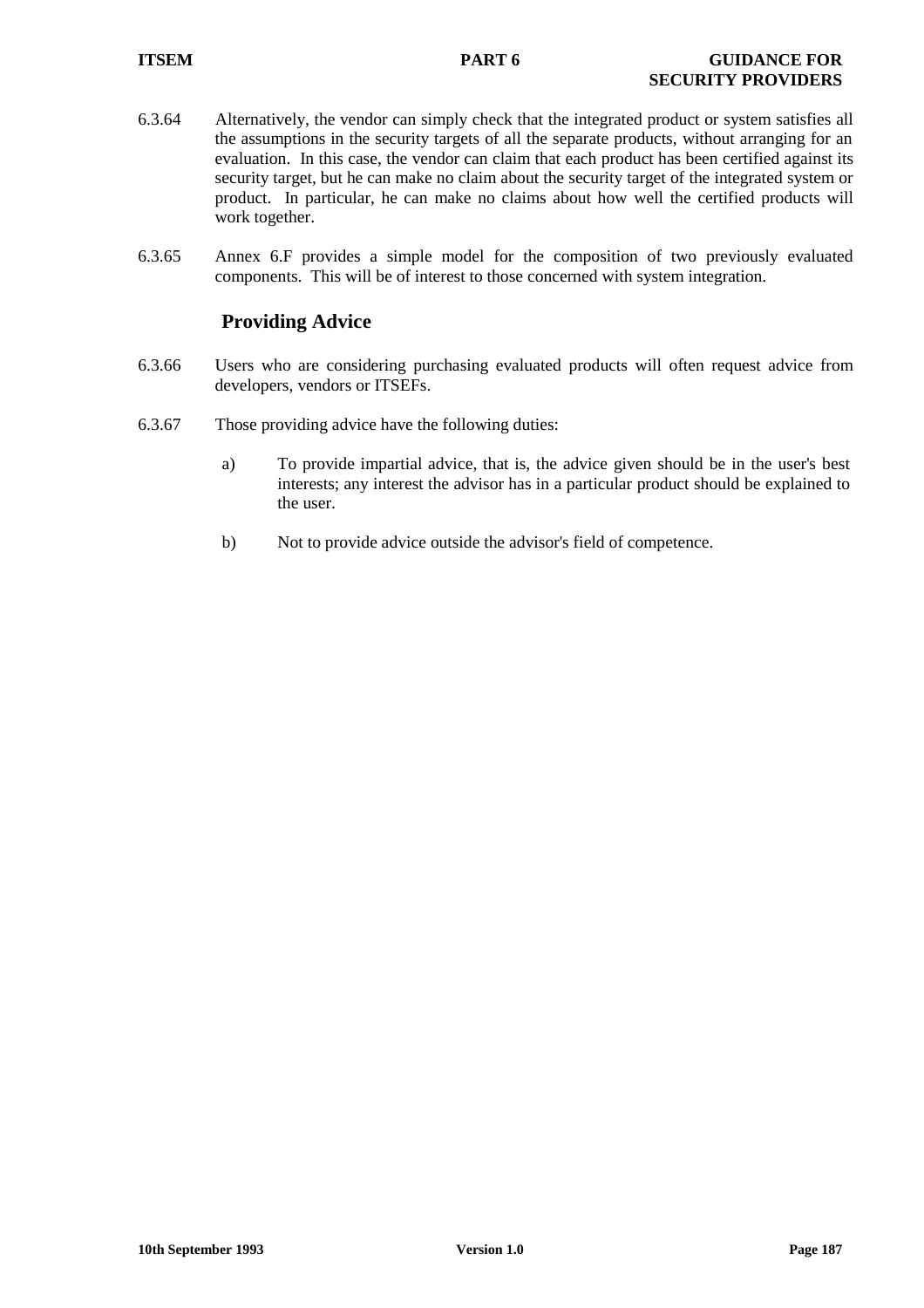# **Chapter 6.4. Guidance for Security Procurers**

## **Introduction**

#### **Background**

- 6.4.1 This chapter gives guidance to security procurers, that is, sponsors, system accreditors and users of evaluated systems and products. This chapter covers the following topics:
	- a) security evaluation (a basic introduction of interest to users);
	- b) users and evaluation (of interest to users);
	- c) requirements definition (of interest to system accreditors);
	- d) system acceptance (of interest to system accreditors);
	- e) accreditation maintenance (of interest to system accreditors).
- 6.4.2 This chapter does not aim to provide a general introduction to security concepts; these are covered in many other publications [GASSER]. It is merely concerned with explaining the meaning of security evaluation and its consequences for users and system accreditors.

#### **Users**

- 6.4.3 The following types of users exist:
	- a) end-users who make use of an IT system in order to perform their normal work;
	- b) operators, responsible for startup, closedown, backups and other routine aspects of system control;
	- c) administrators, responsible for creating userIDs, system configuration, assigning file permissions and similar high-level control functions.
- 6.4.4 These roles will involve varying degrees of influence on the security of an IT system, varying between no influence at all, and being critical to the maintenance of security.

#### **System Accreditors**

- 6.4.5 A system accreditor is an individual, or an organisation, that is responsible for the security of a system, including its physical, personnel and procedural security features as well as those technical features provided by an IT system.
- 6.4.6 System accreditors can include:
	- a) the owner of data to be held on an IT system, who may need assurance that it is secure;
	- b) a departmental security officer, with responsibility for all IT security within part of a large organisation;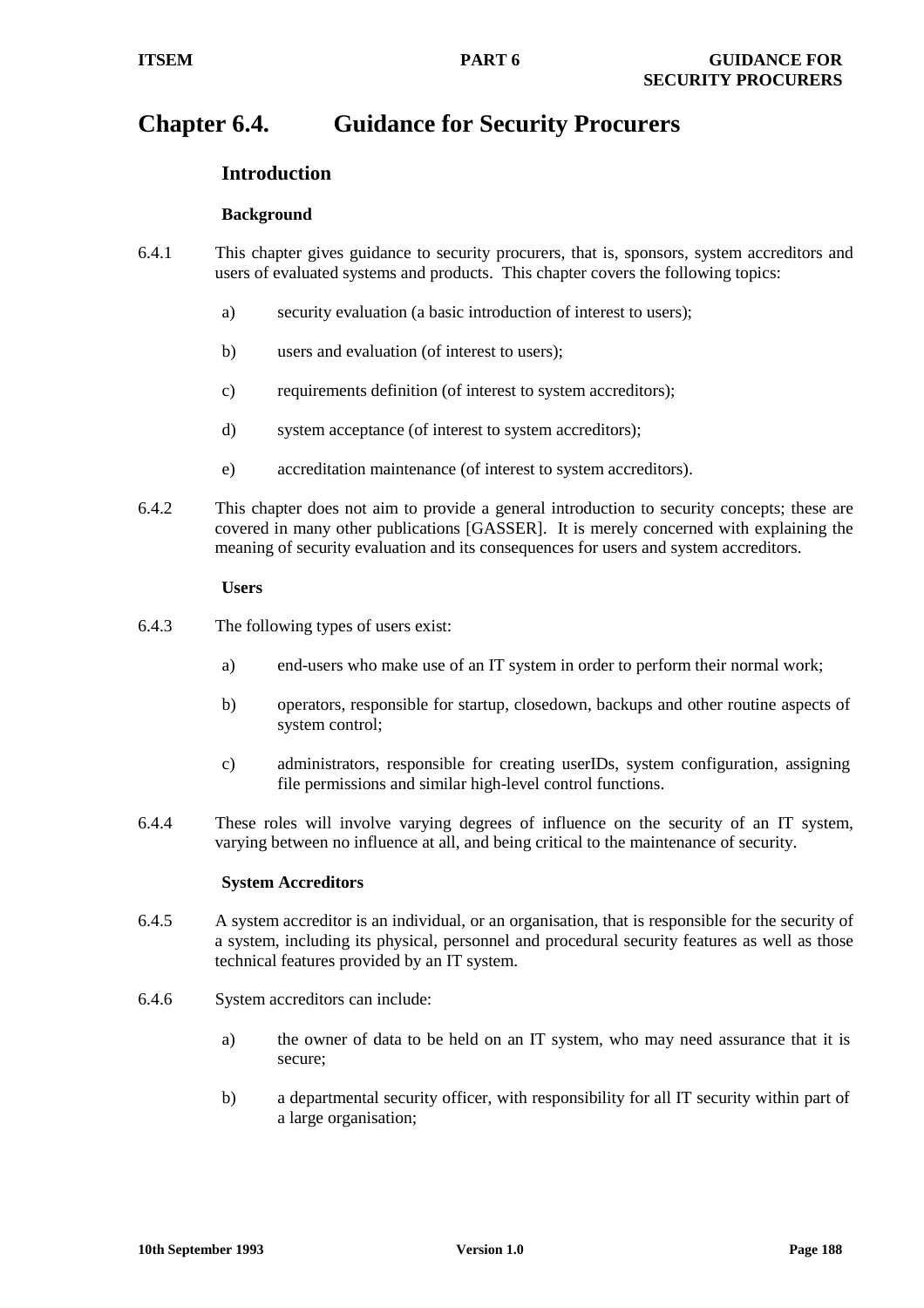- c) a national organisation which is responsible for ensuring that information that is important to national security is protected.
- 6.4.7 When assessing a system's security, a system accreditor will typically base the assessment on an organisational policy for security, which may be defined for a department or organisation, or in some cases just for the system of interest. This security policy should identify any security rules or regulations which apply to the system, including any non-IT requirements which should be enforced.
- 6.4.8 In order to establish confidence in a system's security, a system accreditor will be performing a process rather like a high-level evaluation, verifying that the combination of IT, physical, personnel and procedural measures effectively enforces the security policy which applies to the system.
- 6.4.9 The detailed technical evaluation of the IT components of a system will typically be performed by an ITSEF. A system accreditor will need to understand the process of IT system evaluation and certification to a level that allows the results of evaluation to be used in the accreditation activity.
- 6.4.10 The involvement of a system accreditor in the lifecycle of a secure system occurs primarily in three phases:
	- a) during the initial definition of requirements;
	- b) when approval is needed for a system to become operational;
	- c) whenever the system is changed or upgraded.

#### **Security Evaluation**

- 6.4.11 It is impossible to produce practical IT systems which are absolutely secure. This is because of the complexity of IT systems, and the variety of threats which they have to counter.
- 6.4.12 It is possible, however, to provide some confidence in the security of a computer system. The favoured approach is for an independent body (called an IT Security Evaluation Facility, or ITSEF) to examine the system design and documentation in detail to search for security vulnerabilities. This examination is called a security evaluation. A system passes its evaluation if it is found to be free from exploitable security vulnerabilities; otherwise it fails.
- 6.4.13 If a system has passed a security evaluation, it is likely that it will provide some degree of security but it cannot be considered absolutely secure, for the following reasons:
	- a) vulnerabilities may exist which have not been discovered by the evaluators, due to the level of information available to the evaluators;
	- b) the system may be used, operated, managed or configured insecurely;
	- c) some of the threats in the environment may not have been included in the security target.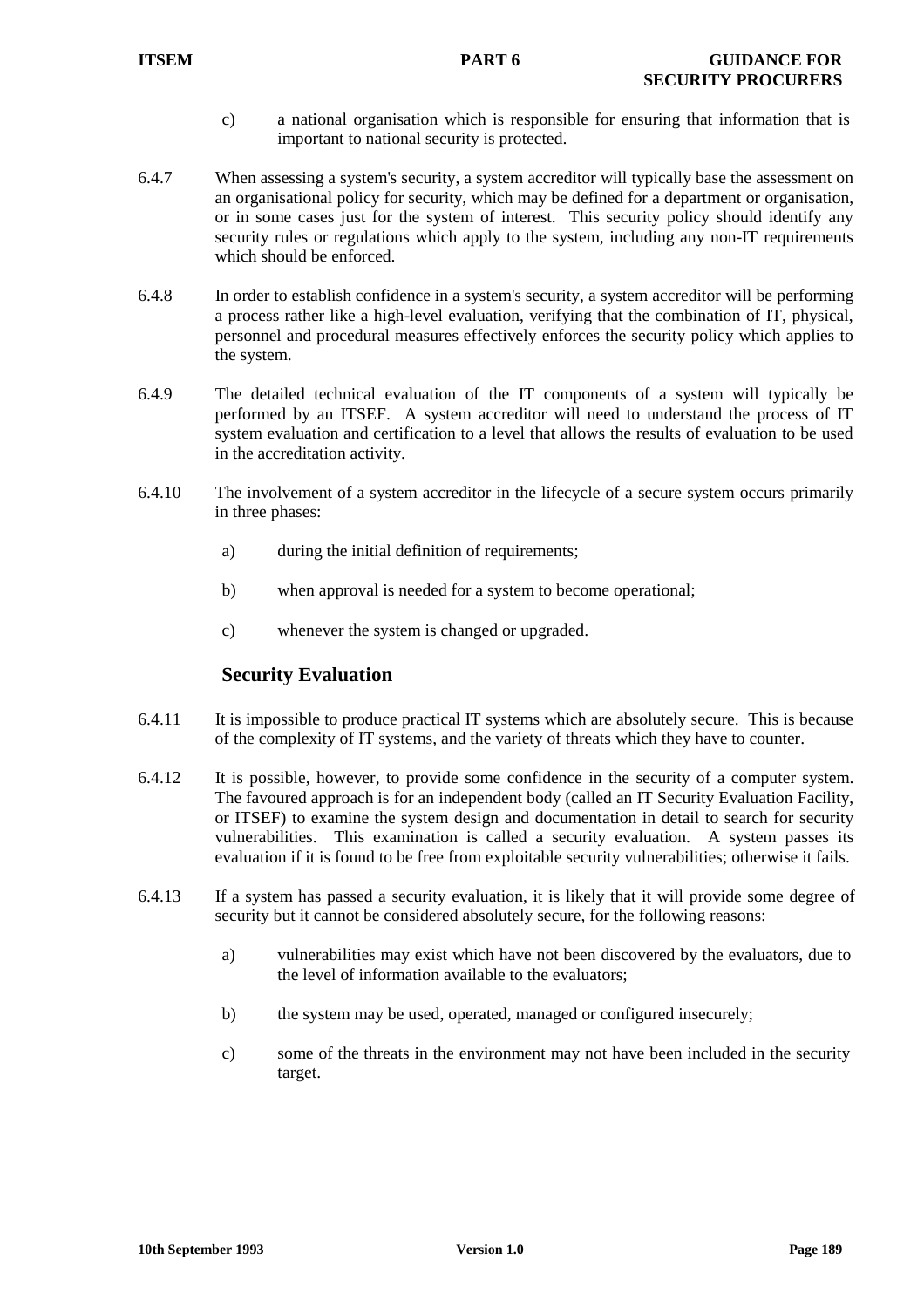6.4.14 Therefore, an evaluated system should be seen as having a role in maintaining an organisation's security, but it does not take on all responsibility for security. Users of all types still have a part to play.

## **Users and Evaluated Systems**

#### **General**

- 6.4.15 As far as security is concerned, users can be considered to be of two types: trusted and untrusted.
- 6.4.16 Administrators would usually be regarded as highly trusted, because the special system privileges these users require in order to do their jobs, and the physical access they are allowed to the system, mean that the security of the system depends critically on them performing their duties responsibly.
- 6.4.17 End-users would usually be regarded as less trusted, and therefore will be provided with restricted access to system functions concerned with security, and have a more limited role in maintaining the system's security.

#### **Trusted Users**

- 6.4.18 The following are examples of security-related tasks which trusted users may engage in:
	- a) creating and deleting userIDs;
	- b) configuring the system;
	- c) choosing file access permissions;
	- d) checking audit logs to search for attempted security breaches.
- 6.4.19 An evaluated system should be provided with administration, delivery, configuration, startup and operation documentation. During the evaluation the ITSEF evaluators will have checked that this documentation is accurate and will, if followed, maintain security. Therefore, trusted users should follow this documentation closely while performing their security tasks.
- 6.4.20 An evaluated system is always provided with a security target which defines the required environment in order to be secure, in conformance with the evaluation results. Trusted users are responsible for maintaining this operational environment to maintain the level of assurance confirmed by the evaluation results.

#### **Untrusted Users**

- 6.4.21 The following are examples of security-related tasks which untrusted users may engage in:
	- a) logging in to the system;
	- b) logging off from the system;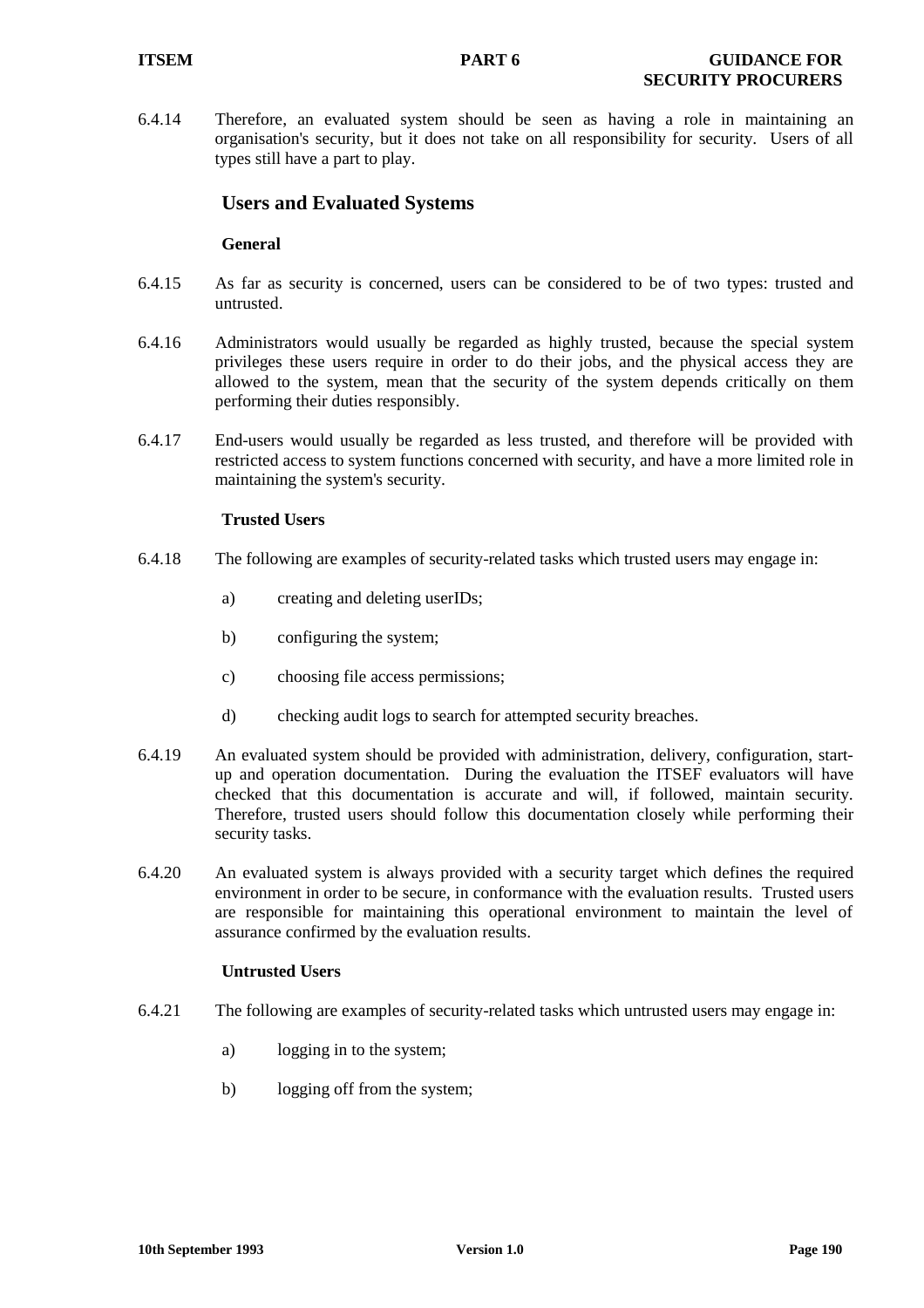- c) choosing passwords;
- d) choosing access permissions to files they own.
- 6.4.22 These are not as vital to security as trusted users' tasks, but failure to perform them properly may imperil the security of the user's data, or even that for the system as a whole.
- 6.4.23 An evaluated system should be provided with user documentation. During the evaluation the ITSEF evaluators will have checked that this documentation is accurate and will, if followed, maintain security. Therefore, untrusted users should follow this documentation closely while performing their tasks.

#### **Requirements Definition**

- 6.4.24 During the initial requirements definition activity, a system accreditor may be asked to provide advice on the security policy to be applied, or may be involved in the development of the security target for an IT system.
- 6.4.25 It is usual for a system accreditor to be asked at this stage to approve the approach to be used in the development of the system; it may therefore be necessary to perform an extensive security assessment at an early stage in the project.
- 6.4.26 A high level security assessment of a system will typically be based on the techniques of risk analysis, relating all the possible threats to the **countermeasures** provided. A number of proprietary and government techniques exist which can be used to perform this analysis [BDSS], [CRAMM], [GISA2], MARION and MELISA. These techniques concentrate on functional security, and provide little or no guidance on the level of confidence required in the correctness and effectiveness of the countermeasures. However they do include aspects of non-IT security countermeasures, which are of interest to a system accreditor.
- 6.4.27 The system accreditor needs to ensure that the total set of countermeasures identified by risk analysis will be in place, and that they will work effectively together to satisfy the security policy. This analysis is analogous to the effectiveness assessment performed in an IT evaluation against the ITSEC, but includes non-IT countermeasures.
- 6.4.28 Some of the countermeasures will be provided by IT components of the system; their security features will either be defined in a security target for all IT aspects, or in a number of security targets for separate system components. In the latter case the system accreditor will have to ensure that the IT components will work together effectively in the system.
- 6.4.29 The system accreditor will also need to establish the level of assurance or confidence required in the security of the system, in addition to defining the security functionality required. Current techniques use a qualitative assessment of the level of risk to the system in order to assign a required confidence level.
- 6.4.30 Although these guidelines can be used in other fields, they have been developed for militarytype applications, and are concerned primarily with just the confidentiality aspect of security. More work is required to extend this guidance to other aspects of security and other fields of application.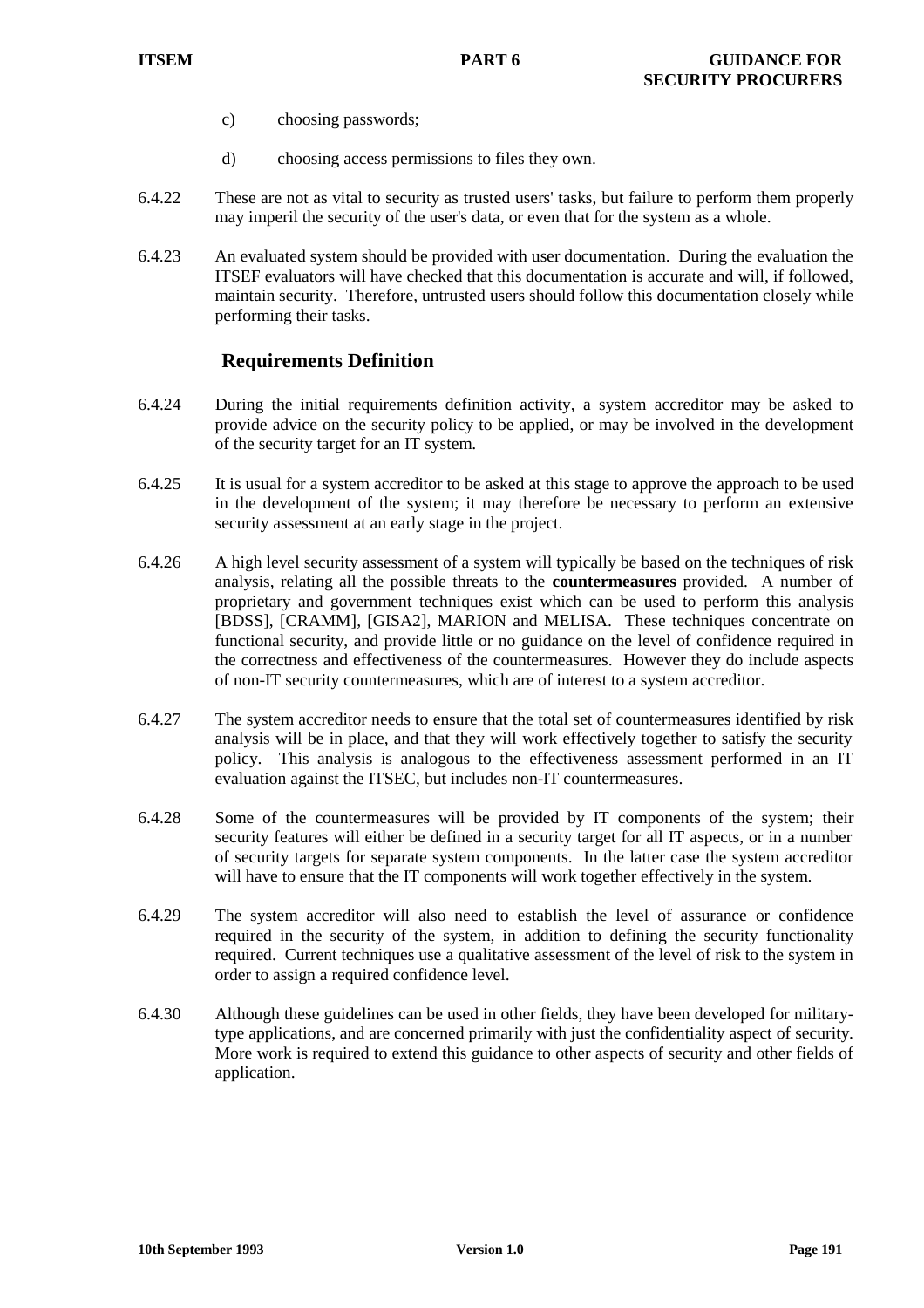- 6.4.31 A particular problem for system accreditors is the determination of the required evaluation level of IT components of a system, in the case when several are included in the system design.
- 6.4.32 System accreditors may need to arrange training for users of secure systems.
- 6.4.33 System accreditors will need access to a wide range of information about the system, including typically:
	- a) system specifications;
	- b) system and higher-level security policies;
	- c) definitions of non-IT security functions;
	- d) security targets for IT components;
	- e) operational procedures documentation for the system, including those for IT components;
	- f) certificates/certification reports (and perhaps ETRs) for pre-evaluated components.

#### **System Acceptance**

- 6.4.34 While a system is being developed, or its IT components are being evaluated, changes may be proposed and vulnerabilities may be discovered. Problems found during evaluation are reported using the **problem reporting** mechanism defined in the national scheme.
- 6.4.35 System accreditors will be required to consider the security implications of reported problems and proposed changes. After the evaluation(s) has been completed, the system accreditor will be involved in the decision on whether a system can be operational. Both these cases require the system accreditor to provide a judgement on whether the required level of security has been, or will be, achieved.
- 6.4.36 In order to do this, it may be necessary to repeat elements of the analysis described in the previous section, but with more definite information on the actual or proposed implementation of the system.
- 6.4.37 The system accreditor will need to establish whether any **exploitable vulnerabilities** in the IT components (documented in the ETR) are adequately countered by non-IT measures that are in place, or whether additional non-IT measures need to be added before the system goes operational.

# **System Accreditation Maintenance**

6.4.38 During the operational life of a system changes will be made to its configuration, components and operational use. These changes will need to be assessed by an accreditation authority to establish whether the security requirements are still satisfied.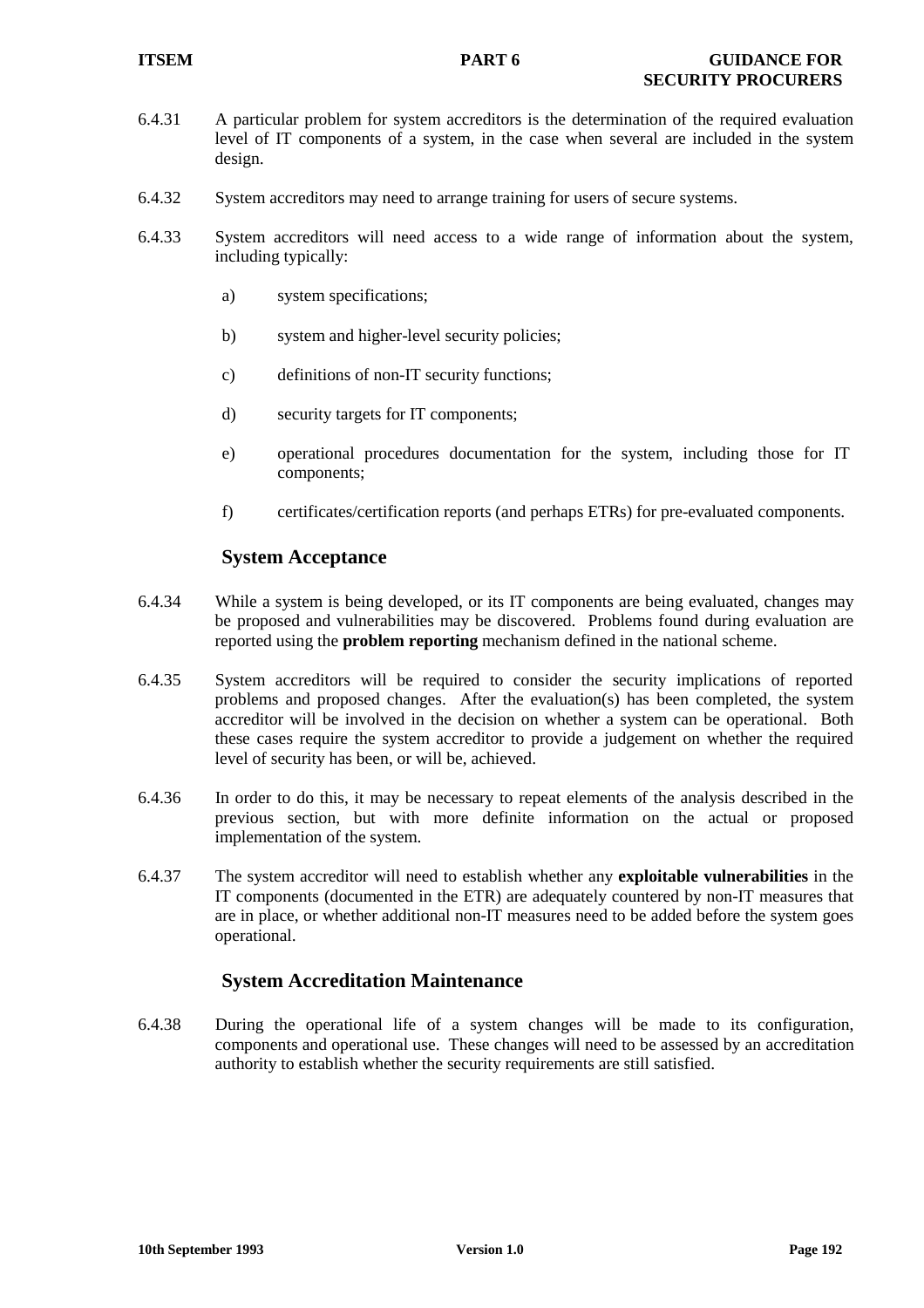6.4.39 Annex 6.D addresses the way in which the need for re-evaluation of evaluated IT components is established. An analogous procedure needs to be applied by system accreditors, but extended to include the non-IT aspects of the system.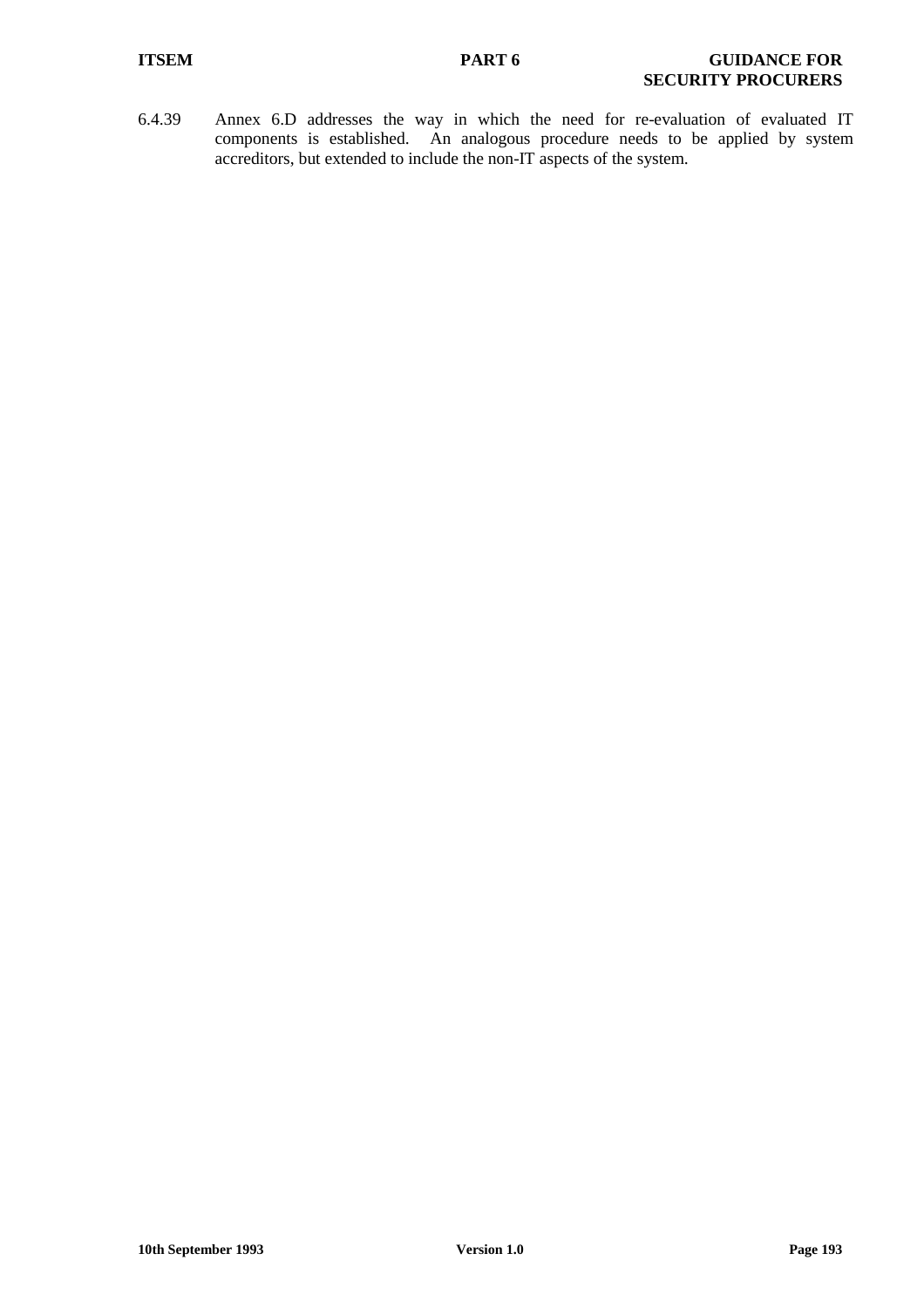# **Annex 6.A Evaluation Deliverables**

# **Introduction**

6.A.1 This annex summarises and explains the deliverable requirements of the ITSEC and is aimed, in particular, at sponsors and developers.

# **Responsibility for Deliverables**

- 6.A.2 The responsibility to provide all the required deliverables for an evaluation lies with the sponsor. However, most of the deliverables will be produced and supplied by the developer (where the sponsor is not the developer). It is therefore advisable for the sponsor's contract with the developer to include details of what the developer is required to produce, and of what the consequences of failing to produce adequate deliverables will be.
- 6.A.3 For a particular arrangement between sponsor and ITSEF, the following details may have to be clarified:
	- a) the medium and format of computer-readable deliverables;
	- b) the schedule for the deliverables' production;
	- c) the number of copies of deliverables to be supplied;
	- d) the position regarding draft deliverables;
	- e) arrangements for any products to be used in conjunction with the TOE;
	- f) arrangements for discussing the development environment with the developer;
	- g) access to the operational and development sites;
	- h) type and duration of developer support, including computer access and requirements for office accommodation for evaluators.
- 6.A.4 In many cases the evaluators will require access to information provided by subcontractors, or third parties. The arrangements should take such cases into account.
- 6.A.5 The running costs and risks (e.g. loss or damage through fire, flood, theft, etc) in all deliverables should be the responsibility of the sponsor, unless specifically agreed otherwise with the evaluators. It should be noted that some deliverables, such as new or special purpose types of hardware may not have an easily identified replacement cost and may well present insurance risks that cannot be transferred to evaluators.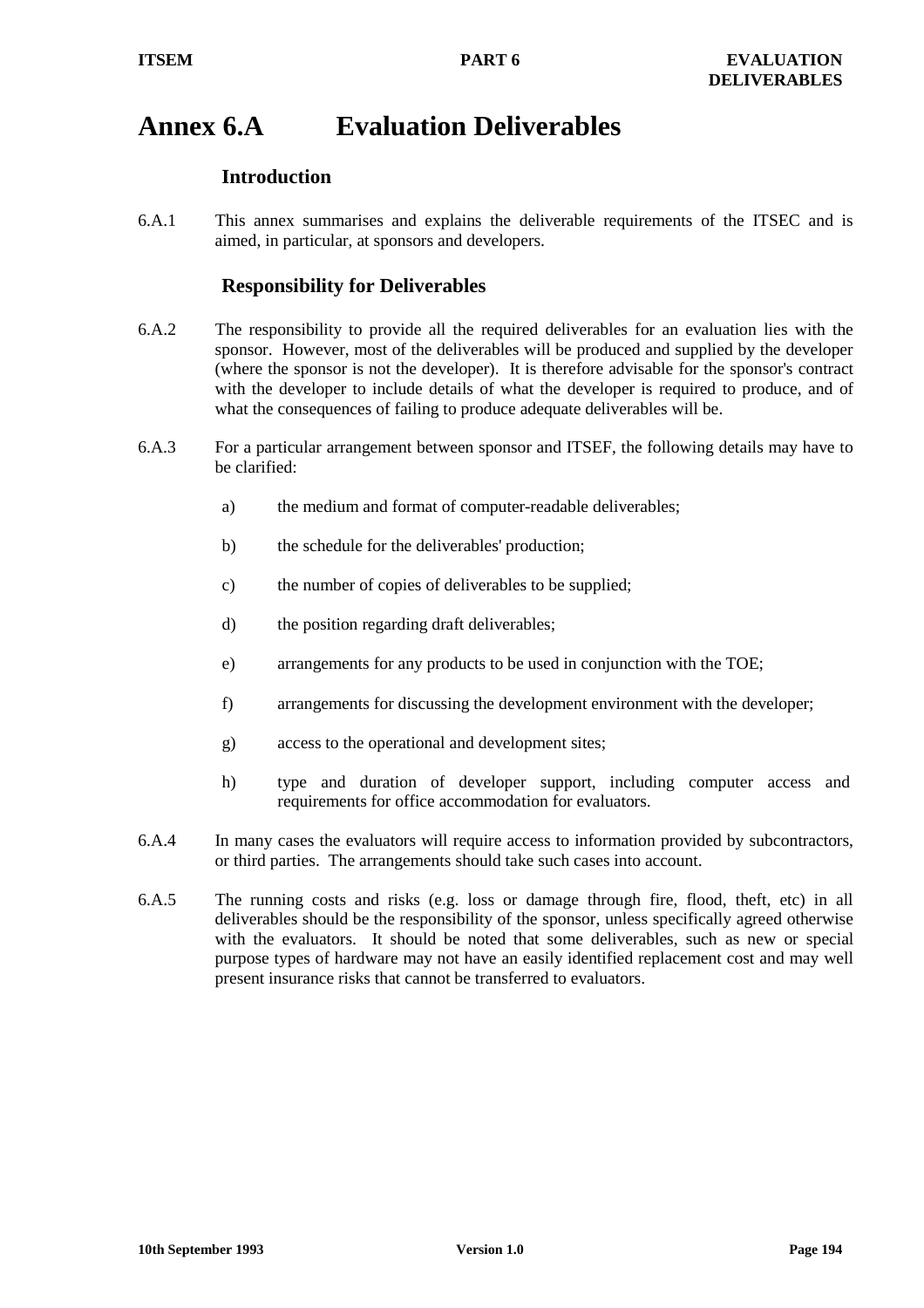## **Management of Deliverables**

#### **Draft Deliverables**

- 6.A.6 Stable and formally issued versions of deliverables are required for evaluation. There may be occasions, however, when it may be helpful for the evaluators to also see draft versions of particular deliverables, e.g.:
	- a) test documentation, to allow the evaluators to make an early assessment of tests and test procedures;
	- b) source code or hardware drawings, to allow the evaluators to assess the application of the developer's standards.
- 6.A.7 Draft deliverables are more likely to be supplied where the evaluation of a TOE is performed concurrently with its development. However, they may also be supplied during the consecutive evaluation of a product or system where the developer has had to perform additional work to address a problem identified by the evaluators (e.g. to correct an error in construction) or to provide evidence of security which is not provided in the existing documentation (e.g. effectiveness deliverables in the case of a product or system not originally developed with evaluation in mind).
- 6.A.8 It is recognised that developers are generally reluctant to supply draft deliverables to evaluators. However, it is in the sponsor's interest to provide drafts since the developer may receive early feedback of security-related deficiencies or faults, which may reduce the amount of any subsequent redevelopment work.

#### **Configuration Control**

- 6.A.9 For evaluation to E1, the sponsor need only supply a configuration list identifying the version of the TOE to be evaluated. Where the target evaluation level is E2 or above, the deliverables required by the evaluators must also:
	- a) be kept under configuration control;
	- b) be uniquely identified (e.g. by version number).
- 6.A.10 This requirement applies to all tangible deliverables, including, for example, all required evidence of effectiveness or correctness, such as a description of how a TOE's architectural design will provide the security enforcing functions of the security target.
- 6.A.11 Changes to deliverables should be kept to a minimum. Revised deliverables must be sent to the evaluators at the earliest opportunity.

#### **The Security Target**

- 6.A.12 It is the sponsor's responsibility to define what the security target will be. The objectives of a security target are as follows:
	- a) to provide a specification of a TOE's security functionality;
	- b) to relate a TOE to the environment in which it is intended to operate;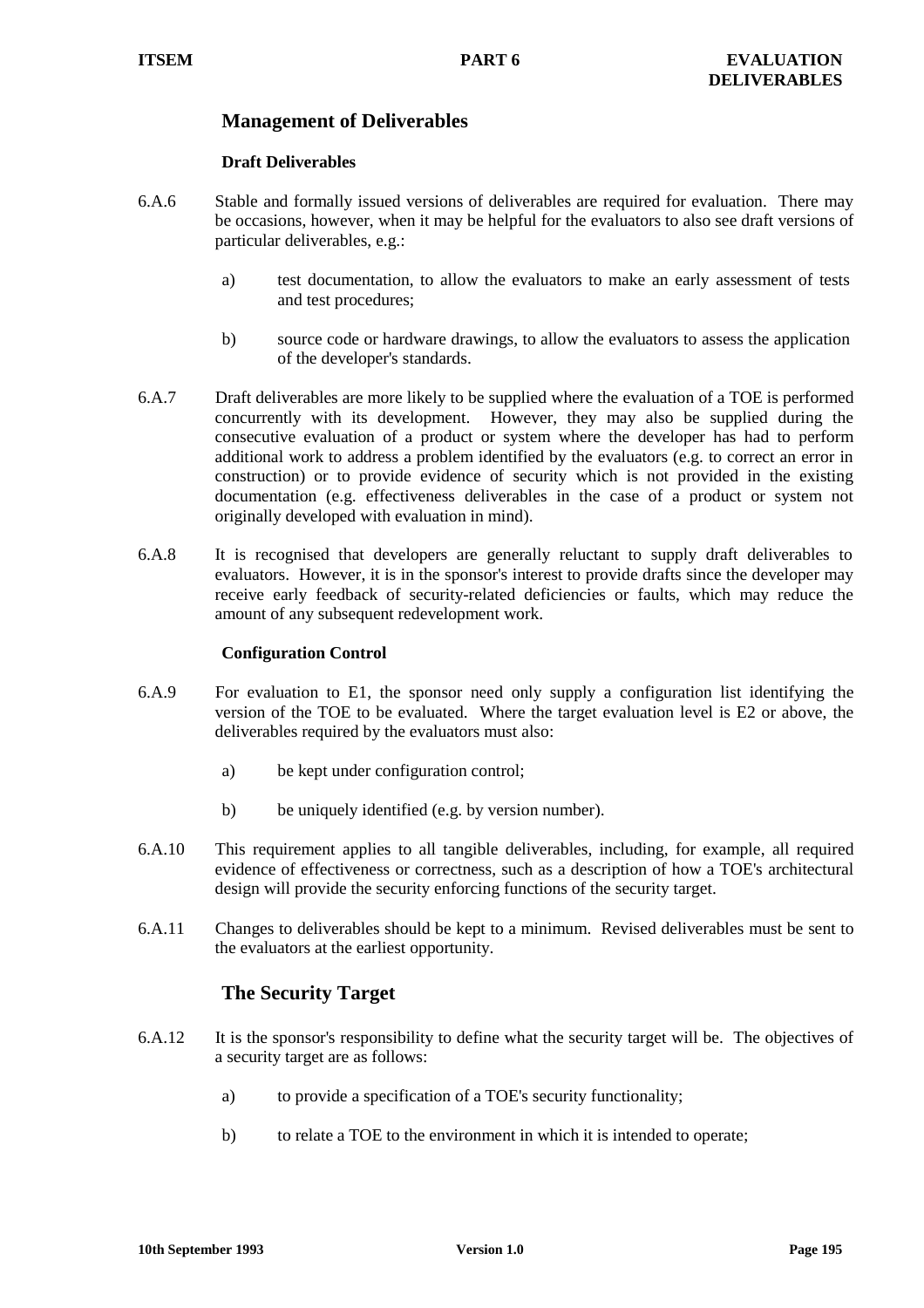- c) to provide the basis for the evaluation.
- 6.A.13 The intended audience for a security target is therefore:
	- a) the developer of the TOE: the security target defines the security requirements of the TOE;
	- b) the evaluators: the security target provides the baseline against which the TOE is evaluated;
	- c) the user of a TOE (i.e. those responsible for managing, purchasing, installing, configuring and operating the TOE): the security target gives all the information required to assess the suitability of the TOE for an intended application.
- 6.A.14 The required content and specification style of a TOE is determined by whether the TOE is a system or a product and the target evaluation level. It can be summarised as follows:
	- System Security Policy Product Rationale;
	- a specification of the required security enforcing functions;
	- a definition of required security mechanisms (optional);
	- the claimed rating of the minimum strength of mechanisms;
	- target evaluation level.

#### **Evaluation Deliverables**

#### **General**

- 6.A.15 The general requirements for deliverables are given in figures 6.A.1 and 6.A.2. However, some additional deliverable requirements are implied, rather than explicitly described, in the ITSEC. In particular, the following deliverables, associated with the development environment in general, are usually required:
	- a) access to previous evaluation results (e.g. for re-evaluation of a TOE or where an evaluated product is a component of the TOE);
	- b) access to the development site, including access to the development tools, and facilities for interviewing (some of) the development staff;
	- c) access to the TOE in its operational environment;
	- d) technical and logistical support from the developer.
- 6.A.16 It is not necessary for each effectiveness deliverable to be a separate document. It is possible, and may in some cases be preferable, to have a single document which covers effectiveness as a whole.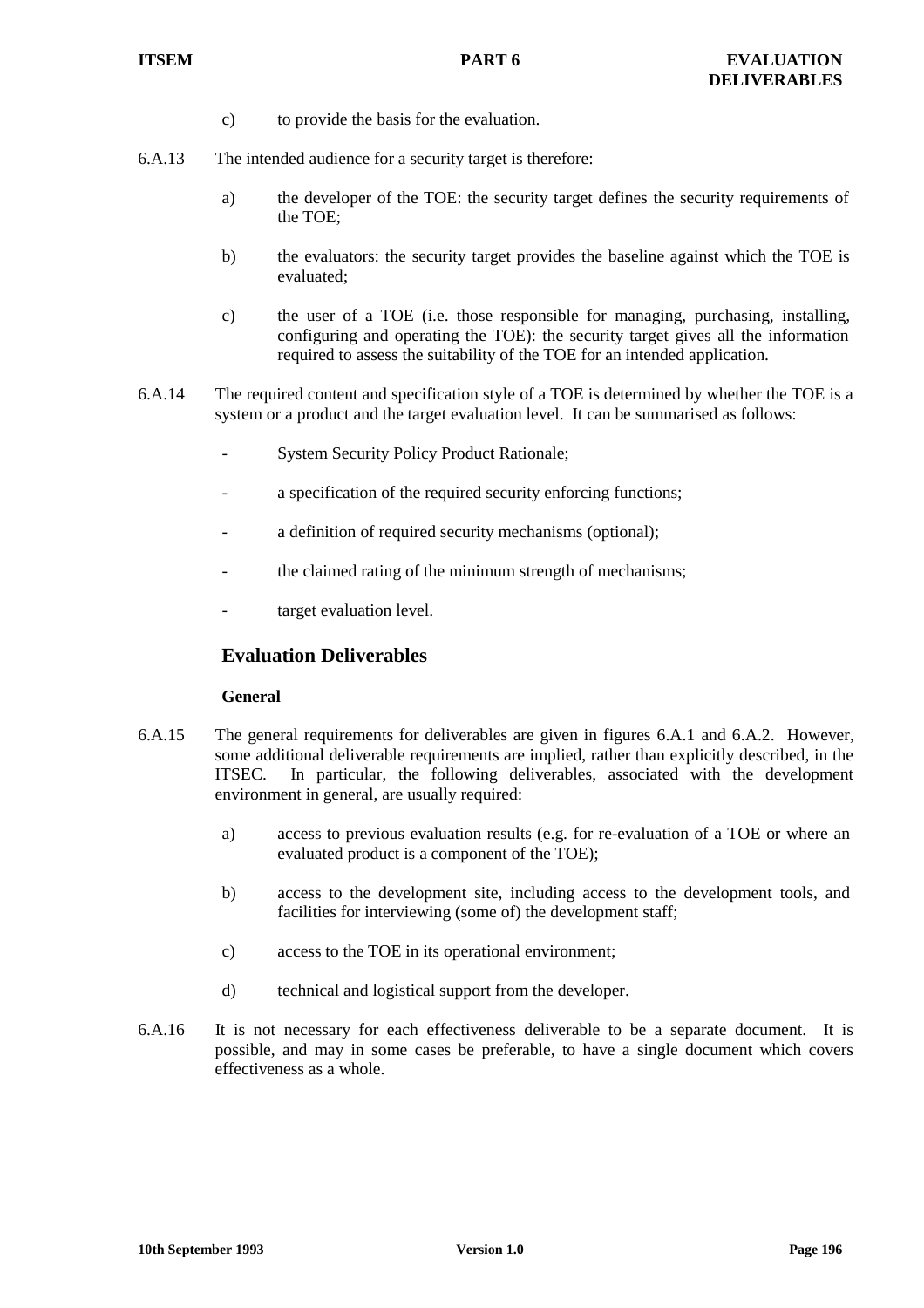#### **Use of Products as Components of a TOE**

- 6.A.17 One of a number of alternatives may be adopted for supplying deliverables related to a product which forms a security enforcing or security relevant component. Examples include:
	- a) the results of any previous evaluation of the product may be supplied;
	- b) the product may be treated in the same way as the rest of the TOE, in which case the appropriate deliverables relating to the product should be supplied.
- 6.A.18 The approach adopted for a particular evaluation must be acceptable to the certification body, sponsor and evaluators. If existing evaluation results are to be re-used, additional guidance is provided in part 4, chapter 4.6.

#### **Development Environment**

- 6.A.19 The evaluators will require documentation relating to the configuration control, programming languages and compilers, and developer's security used or applied during the development of a TOE. The evaluators will also require documentation relating more generally to the procedures, methods, tools and standards used during the development of the TOE, e.g.:
	- a) a quality plan, including development procedures;
	- b) details of the development methods used;
	- c) details of the development tools used;
	- d) software coding standards.
- 6.A.20 The evaluators will require evidence of adherence to procedures and standards, and evidence that methods and tools have been used correctly, e.g.:
	- a) configuration management plan;
	- b) configuration control records;
	- c) minutes of design reviews.
- 6.A.21 The evaluators may also require to make one or more specific visits to discuss the development environment with the developer. Topics to be discussed on such visits are listed in figure 6.A.3.
- 6.A.22 The evaluators have no right to access anything that is related solely to financial, contractual or staff issues (other than staff issues within the scope of the developer's security criteria of the ITSEC).

#### **Operational Environment**

6.A.23 The evaluators will require documentation relating to the use, administration, delivery, configuration, start-up and operation of the TOE.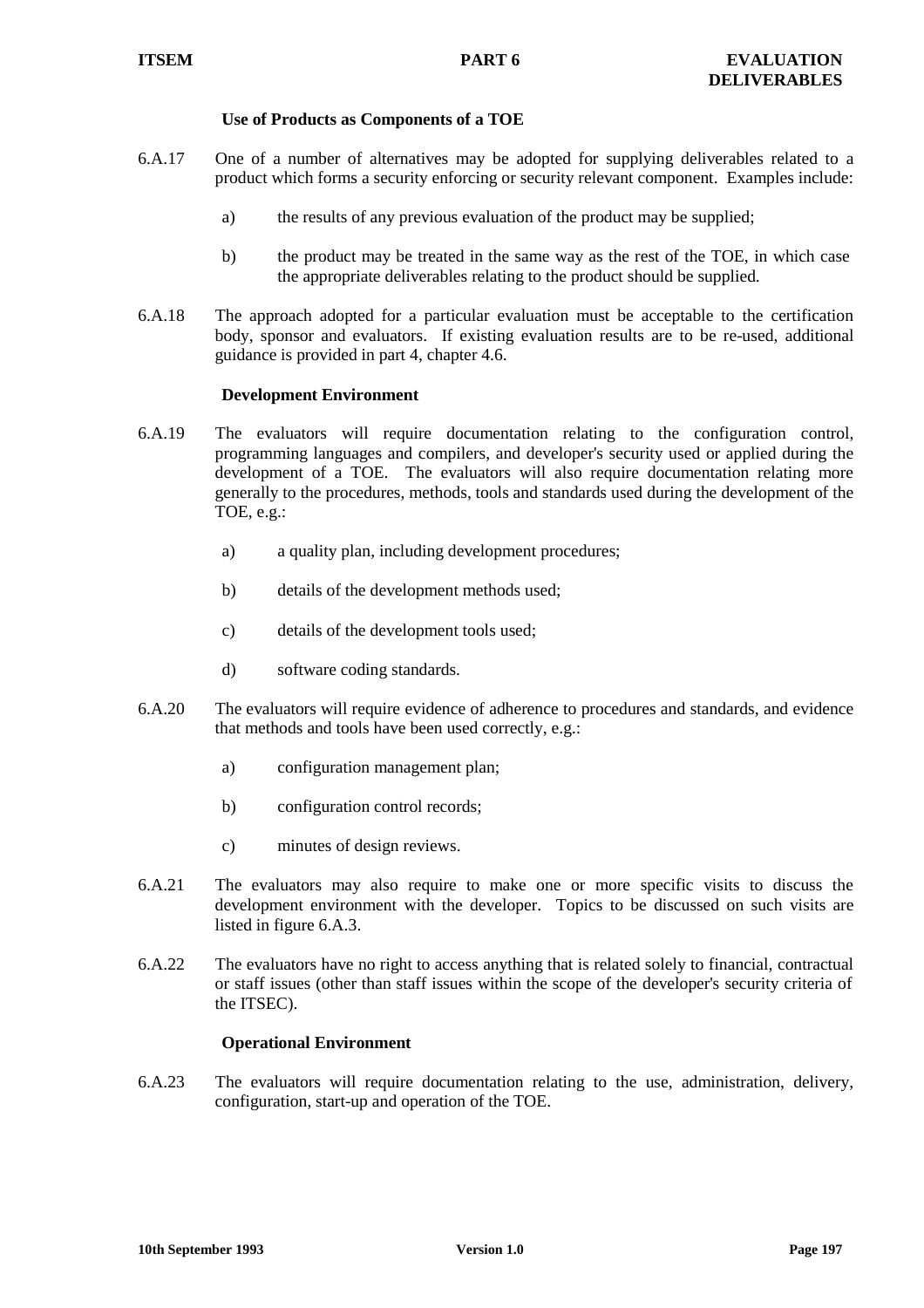- 6.A.24 The evaluators will require access to the operational TOE in order to perform penetration testing. Where the TOE is a system, the evaluators will also require access to the operational site, where possible, in order to:
	- a) discuss aspects of the operational procedures with representatives of the users;
	- b) perform penetration testing in the operational environment.
- 6.A.25 Where the TOE is a product, the evaluators will require access to a working implementation of that product in order to perform penetration testing. The sponsor can make the TOE available at the development site or, alternatively, the necessary equipment can be loaned to the evaluators and the penetration tests run within the ITSEF.

#### **Evaluation Support**

- 6.A.26 The evaluators may require logistical, consultancy and training support from the sponsor and developer during an evaluation.
- 6.A.27 A named individual in the developer's organisation should act as the point of contact for all developer support. This individual, or nominated alternatives:
	- a) should be able to provide support in a timely manner;
	- b) should be able to liaise with other development staff, as necessary, where detailed information is required on particular aspects of the TOE.
- 6.A.28 The total amount of support required will be evaluation dependent. Factors affecting the amount of support will include the target evaluation level, size and complexity of the system, and whether the developer and/or sponsor have previous experience in the development of evaluated systems and products. Some aspects of the evaluation process will demand more intensive support such as performing tests on the TOE.
- 6.A.29 The type of support required could include:
	- a) training;
	- b) informal discussions;
	- c) computer access and support;
	- d) office accommodation.
- 6.A.30 Informal training, preferably from someone in the development team, may be required in a number of proprietary areas where documentation is not widely available, such as:
	- a) the hardware and operating system(s) used in the TOE and its development;
	- b) development methods used;
	- c) development tools used.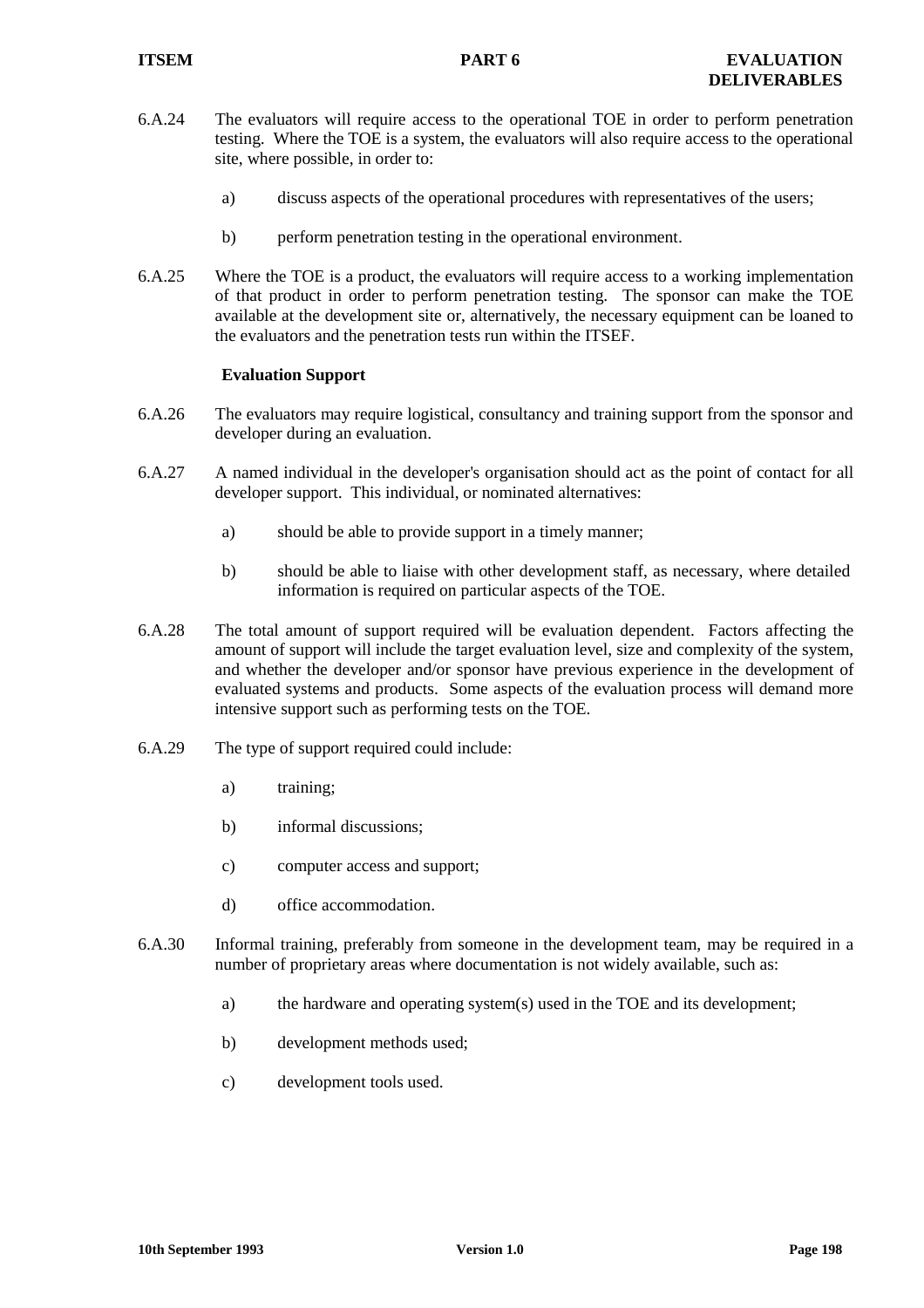- 6.A.31 The developer is not normally required to organise formal training courses specifically for the evaluators. However, the evaluators may wish to attend any training courses provided for other staff, e.g. where:
	- a) development staff are being trained, e.g. on a particular development method;
	- b) user training is being provided, e.g. on the security administration of the TOE.
- 6.A.32 Informal discussions with the developer may be required on any aspect of the TOE. Typically the evaluators may require the developer to provide a short description of a particular part of the TOE and then to answer any questions from the evaluators.
- 6.A.33 The evaluators will require access to suitable computer(s), principally in order to perform tests on the TOE. "Computer(s)" in this context includes any equipment used by the developer to build the TOE and to test the TOE.
- 6.A.34 Where the TOE is a system, the evaluators will also require, where possible, access to the computer(s) used in the TOE's operation (see Paragraphs 6.A.23 to 6.A.25).
- 6.A.35 The evaluators will require dedicated computer access for some of the time when performing additional tests (to the developer's) or penetration testing.
- 6.A.36 The duration of computer access will depend on the nature of a particular TOE.
- 6.A.37 Access to a computer will normally be at the development or operational site. In some cases, however, it may be convenient to provide access in an alternative location, for example by the supply of a computer to an ITSEF.
- 6.A.38 When the evaluators are using a computer, support may be required to provide help with basic operations, such as starting up the computer, making backup copies of the TOE, running tests, etc.
- 6.A.39 Office accommodation for the evaluators' sole use should be obtained as required for when the evaluators are working at the development or operational site. This accommodation should be capable of supporting the required number of people and should include:
	- a) basic furniture, including a telephone;
	- b) secure storage facilities for information of a classification level appropriate for the TOE.
- 6.A.40 It is recognised that site rules may prohibit general unescorted access on the development or operational site. However, the evaluators will require privacy at times when working at a site, and so arrangements to allow the evaluators to be unescorted when in this office will need to be made.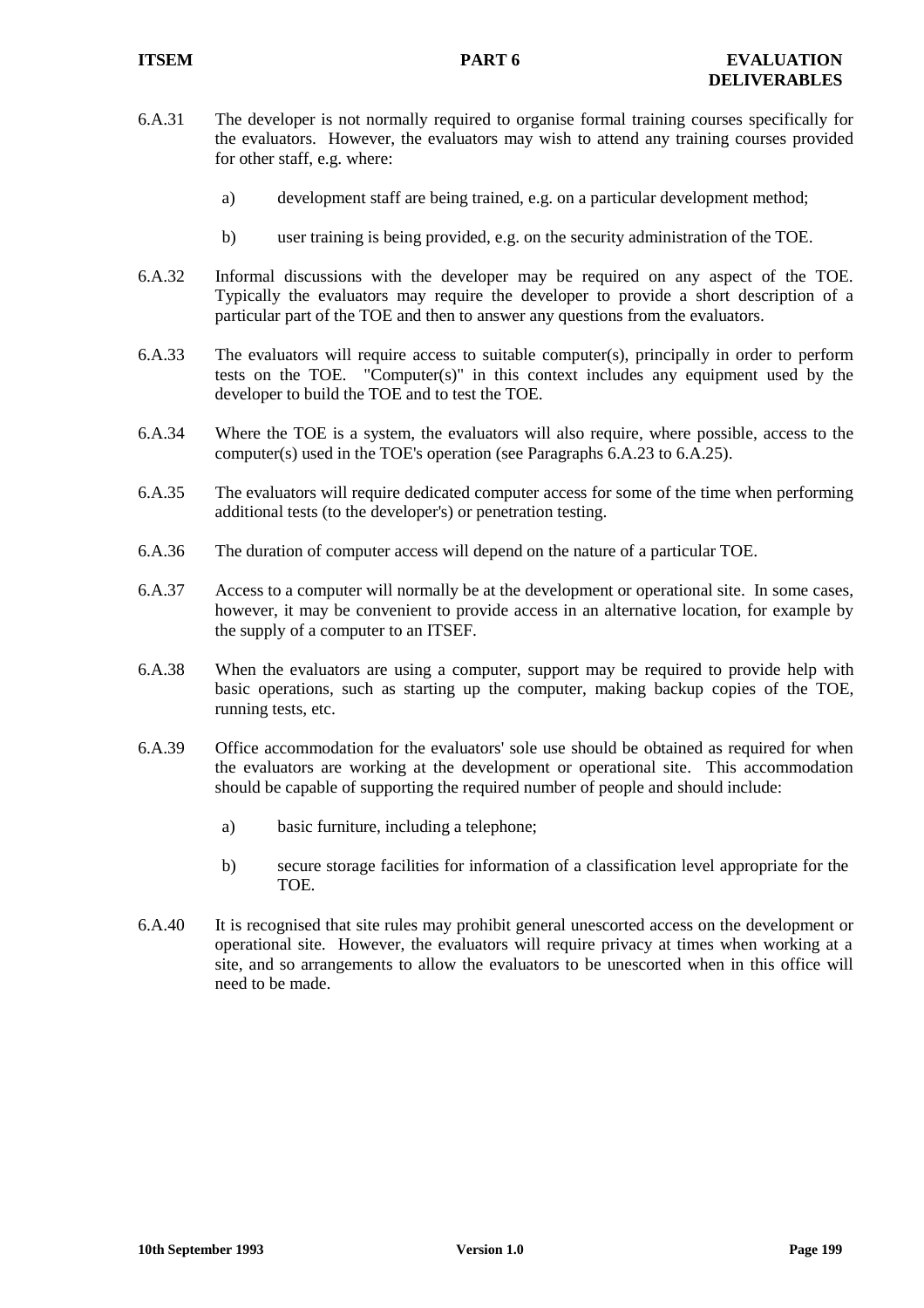| <b>Figure 6.A.1 Evaluation Deliverables (Effectiveness)</b>                                                                                                                                                                                                                                                                                                          |                                                      |  |  |  |
|----------------------------------------------------------------------------------------------------------------------------------------------------------------------------------------------------------------------------------------------------------------------------------------------------------------------------------------------------------------------|------------------------------------------------------|--|--|--|
| <b>DELIVERABLE</b>                                                                                                                                                                                                                                                                                                                                                   | ALL<br><b>EVALUA</b><br><b>TION</b><br><b>LEVELS</b> |  |  |  |
| <b>Suitability analysis:</b><br>an investigation showing that the security enforcing functions and<br>mechanisms of the TOE will in fact counter the threats to the<br>security of the TOE identified in the security target                                                                                                                                         | ###                                                  |  |  |  |
| <b>Binding analysis:</b><br>an investigation showing that the security enforcing functions and<br>mechanisms of the TOE bind together in a way that is mutually<br>supportive and that provides an integrated and effective whole                                                                                                                                    | ###                                                  |  |  |  |
| <b>Strength of mechanisms analysis:</b><br>an investigation showing the ability of the TOE as a whole to<br>withstand direct attacks based on deficiencies in its underlying<br>algorithms, principles or properties; this assessment will require<br>consideration of the level of resources that would be needed for an<br>attacker to execute a successful attack | ###                                                  |  |  |  |
| List of known vulnerabilities in construction:<br>a list of potential vulnerabilities in the construction of the TOE<br>(identified by the developer) plus an argument for why they are not<br>exploitable                                                                                                                                                           | ✓                                                    |  |  |  |
| Ease of use analysis:<br>an investigation showing that the TOE cannot be configured or used<br>in a manner which is insecure but which an administrator or end-<br>user of the TOE would reasonably believe to be secure                                                                                                                                             | ###                                                  |  |  |  |
| List of known vulnerabilities in operational use:<br>a list of potential vulnerabilities in the operation of the TOE<br>(identified by the developer) plus an argument for why they are not<br>exploitable                                                                                                                                                           | ✓                                                    |  |  |  |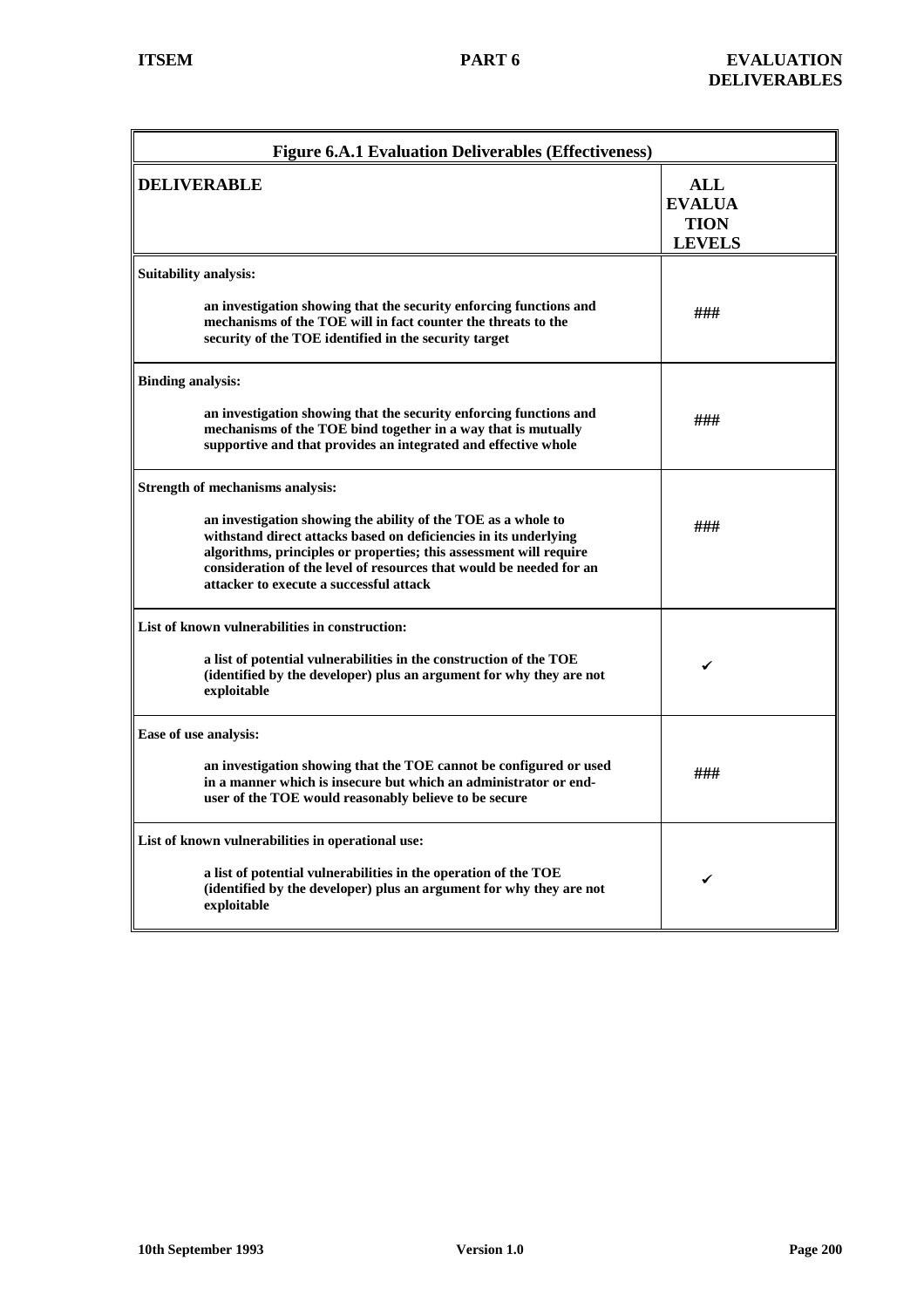| <b>Figure 6.A.2 Evaluation Deliverables (Correctness)</b> |                                                                                                                                                                                                                                                                                                      |                         |     |                |                |              |     |
|-----------------------------------------------------------|------------------------------------------------------------------------------------------------------------------------------------------------------------------------------------------------------------------------------------------------------------------------------------------------------|-------------------------|-----|----------------|----------------|--------------|-----|
|                                                           | <b>Deliverable</b>                                                                                                                                                                                                                                                                                   | <b>Evaluation Level</b> |     |                |                |              |     |
|                                                           |                                                                                                                                                                                                                                                                                                      | E1                      | E2  | E <sub>3</sub> | E <sub>4</sub> | E5           | E6  |
| <b>Requirements</b>                                       |                                                                                                                                                                                                                                                                                                      |                         |     |                |                |              |     |
|                                                           | The security target for the TOE                                                                                                                                                                                                                                                                      | ###                     | ### | ###            | ###            | ###          | ### |
|                                                           | Definition of or reference to an underlying formally<br>specified model of security                                                                                                                                                                                                                  |                         |     |                | ###            | ###          | ### |
|                                                           | Informal interpretation of the underlying model in terms of<br>the security target                                                                                                                                                                                                                   |                         |     |                | ###            | ###          | ### |
| Architecture                                              |                                                                                                                                                                                                                                                                                                      |                         |     |                |                |              |     |
|                                                           | Informal description of the architecture of the TOE                                                                                                                                                                                                                                                  | ###                     | ### | ###            |                |              |     |
|                                                           | Semiformal description of the architecture of the TOE                                                                                                                                                                                                                                                |                         |     |                | ###            | ###          |     |
|                                                           | Formal description of the architecture of the TOE                                                                                                                                                                                                                                                    |                         |     |                |                |              | ### |
| <b>Detailed Design</b>                                    |                                                                                                                                                                                                                                                                                                      |                         |     |                |                |              |     |
|                                                           | Informal description of the detailed design                                                                                                                                                                                                                                                          |                         | ### | ###            |                |              |     |
|                                                           | semiformal description of the detailed design                                                                                                                                                                                                                                                        |                         |     |                | ###            | $\checkmark$ |     |
| Implementation                                            |                                                                                                                                                                                                                                                                                                      |                         |     |                |                |              |     |
|                                                           | <b>Test documentation</b>                                                                                                                                                                                                                                                                            | €                       | ### | ###            | ✓              | ###          | ### |
|                                                           | Library of test programs and tools used for testing the TOE                                                                                                                                                                                                                                          | ###                     |     |                | ✓              |              |     |
|                                                           | Library of test programs and tools used for testing the TOE,<br>including tools which can be used to detect inconsistencies<br>between source code and executable code if there are any<br>security enforcing or security relevant source code<br>components (e.g. a disassembler and/or a debugger) | ###                     | ### | ###            |                | ###          |     |
|                                                           | Source code or hardware drawings for all security enforcing<br>and security relevant components                                                                                                                                                                                                      |                         |     | ###            | ###            | ###          |     |
|                                                           | Informal description of correspondence between source code<br>or hardware drawings and the detailed design                                                                                                                                                                                           |                         |     |                | ###            |              |     |
|                                                           | Informal description of correspondence between source code<br>or hardware drawings and the detailed design and the<br>formal specification of security enforcing functions                                                                                                                           |                         |     | ###            |                | П            | ✓   |

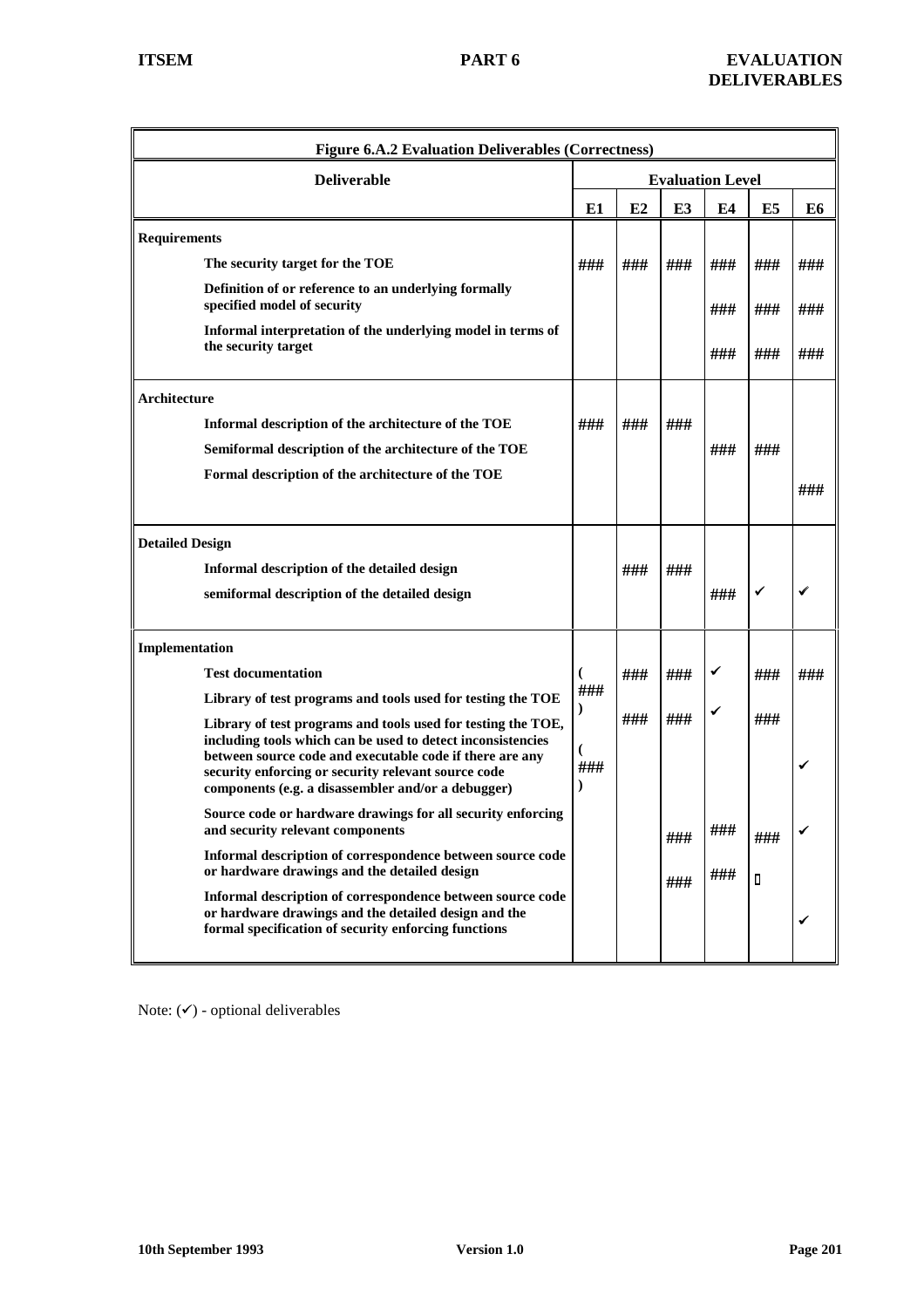| <b>Figure 6.A.2 Evaluation Deliverables (Correctness)</b>                                       |                         |     |                |     |                |     |
|-------------------------------------------------------------------------------------------------|-------------------------|-----|----------------|-----|----------------|-----|
| <b>Deliverable</b>                                                                              | <b>Evaluation Level</b> |     |                |     |                |     |
|                                                                                                 | E1                      | E2  | E <sub>3</sub> | E4  | E <sub>5</sub> | E6  |
| <b>Configuration Control</b>                                                                    |                         |     |                |     |                |     |
| Configuration list identifying the version of the TOE for<br>evaluation                         | ✔                       | ✓   | ###            | ### | ###            | D   |
| Information on the configuration control system                                                 |                         | ✓   | ###            |     |                |     |
| Information on the configuration control system and its tools                                   |                         |     |                | ### | ###            | ### |
| Audit information on modification of all parts of the TOE<br>subject to configuration control   |                         |     |                | ### |                |     |
| Audit information on modification of all objects of the<br>TOE subject to configuration control |                         |     |                |     | ###            | ### |
| Information on the acceptance procedure                                                         |                         |     | ###            |     |                | ### |
| Information on the integration procedure                                                        |                         |     |                | ### | ✓<br>✓         | ### |
| <b>Programming Languages and Compilers</b>                                                      |                         |     |                |     |                |     |
| Description of all implementation languages used                                                |                         |     | ✓              | ### | ###            | ### |
| Description of all compilers used                                                               |                         |     |                | ### | ###            | ### |
| Source code of all runtime libraries used                                                       |                         |     |                |     | ###            | ### |
|                                                                                                 |                         |     |                |     |                |     |
| <b>Developers Security</b><br>Information on the security of the development environment        |                         | ### | ###            | ### | ###            | ### |
| Operation                                                                                       |                         |     |                |     |                |     |
| <b>User documentation</b>                                                                       | ###                     | ### | ###            | ### | ###            | ### |
| <b>Administration documentation</b>                                                             | ###                     | ### | ###            | ### | ###            | ### |
| Delivery and configuration documentation                                                        | ###                     | ### | ###            | ### | ###            | ### |
| <b>Startup and operation documentation</b>                                                      | ###                     | ### | ###            | ### | ###            | ### |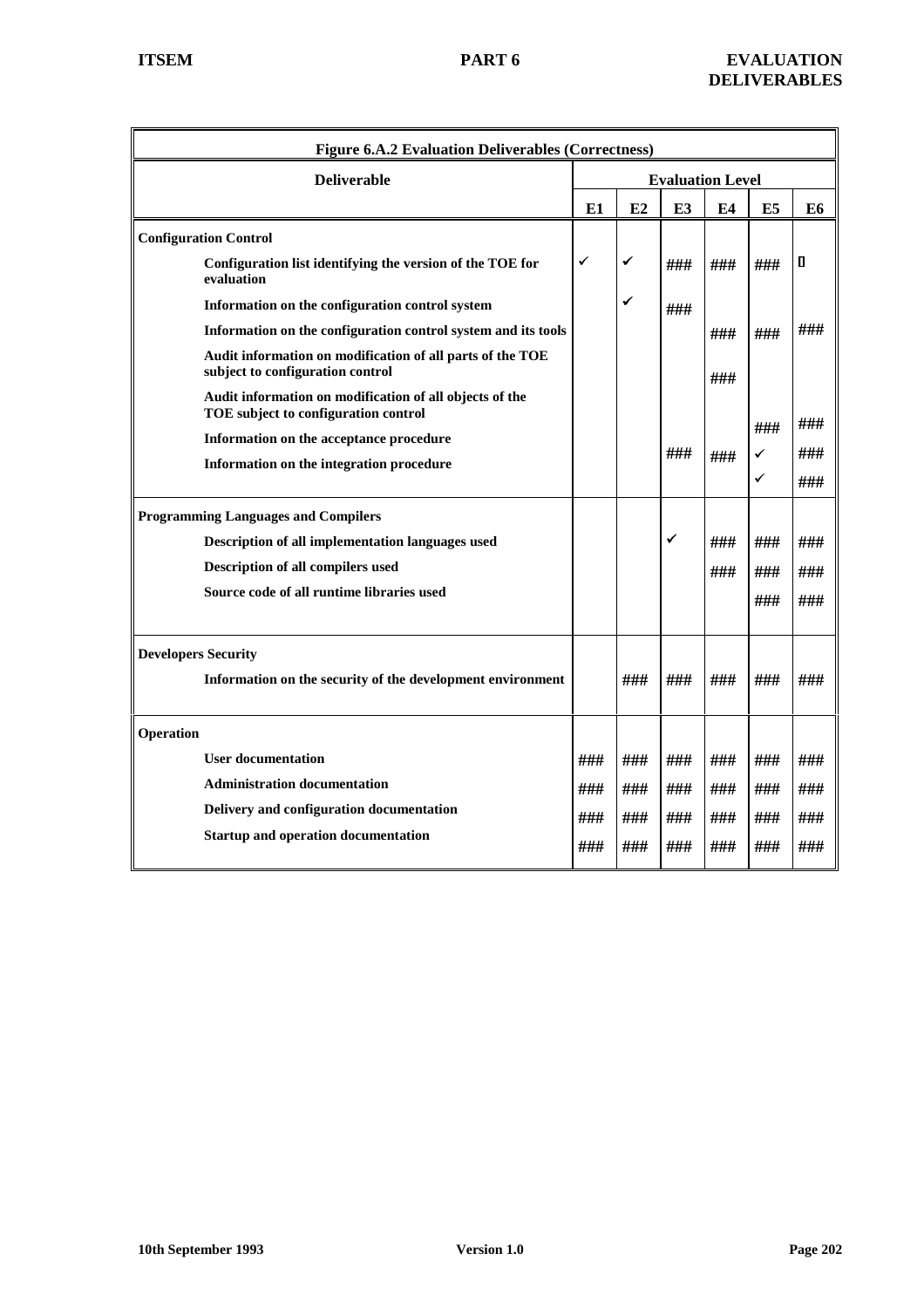| <b>Figure 6.A.3 Development Environment Discussion Topics</b> |                                                                                                                                  |  |  |  |
|---------------------------------------------------------------|----------------------------------------------------------------------------------------------------------------------------------|--|--|--|
| DEVELOPMENT CONFIGURATION CONTROL                             |                                                                                                                                  |  |  |  |
| Scope:                                                        | The procedures (manual and automated) for the control and traceability of project material                                       |  |  |  |
| Topics:                                                       | Computer organisation<br>- Directory structures<br>- Software library and access control<br>Change control<br>Release procedures |  |  |  |
|                                                               | PROGRAMMING LANGUAGES AND COMPILERS                                                                                              |  |  |  |
| Scope:                                                        | The programming languages used for implementation                                                                                |  |  |  |
| Topics:                                                       | Definition of languages<br>Implementation dependent options<br>Compilers                                                         |  |  |  |
|                                                               | DEVELOPMENT SECURITY                                                                                                             |  |  |  |
| Scope:                                                        | Security of the development environment, i.e. protection of the TOE and confidentiality of associated documents                  |  |  |  |
| Topics:                                                       | Physical measures<br>Procedural measures<br>Personnel measures                                                                   |  |  |  |
| <b>DEVELOPMENT METHODS</b>                                    |                                                                                                                                  |  |  |  |
| Scope:                                                        | The different phases of the development and the approach adopted                                                                 |  |  |  |
| Topics:                                                       | Project history and current status<br>Representations produced<br>Design process<br>Coding phase<br>Test strategy                |  |  |  |
|                                                               | DEVELOPMENT TOOLS                                                                                                                |  |  |  |
| Scope:                                                        | The tools (proprietary and purpose-built) used during development                                                                |  |  |  |
| Topics:                                                       | Development computers, system management<br>Compilers/linkers/debuggers<br>System generation procedures<br>Test harnesses        |  |  |  |
|                                                               | DEVELOPMENT PROCEDURES                                                                                                           |  |  |  |
| Scope:                                                        | The controls applied during development                                                                                          |  |  |  |
| Topics:                                                       | Project management procedures<br>Quality assurance procedures<br>Technical assurance procedures                                  |  |  |  |
|                                                               | DEVELOPMENT STANDARDS                                                                                                            |  |  |  |
| Scope:                                                        | The standards used during the development                                                                                        |  |  |  |
| Topics:                                                       | Design standards<br>Coding standards<br>Documentation standards                                                                  |  |  |  |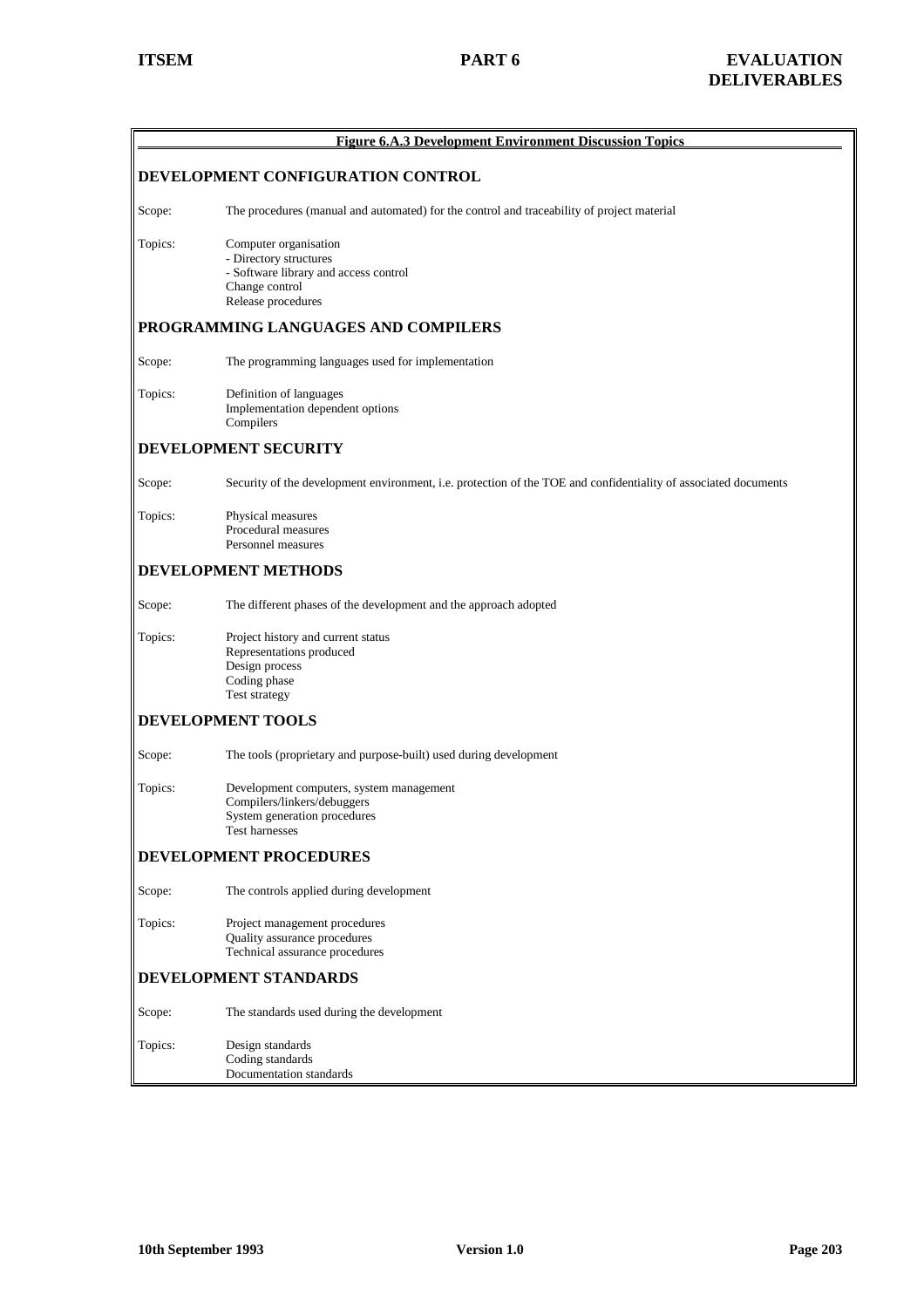# **Annex 6.B Writing a Security Target**

#### **Introduction**

6.B.1 This annex presents guidance for an evaluation sponsor for writing a security target. By way of illustration, a description is presented of how the SWAN system security target (shown in part 5 of the ITSEM) may be re-written.

## **The Purpose of a Security Target**

- 6.B.2 The sponsor's objective in creating a security target is to provide a complete and consistent baseline for use in the evaluation. The security target is a comprehensive document (or set of documents) which states, among other things:
	- a) the security objectives of the product or system (TOE);
	- b) the countermeasures employed by the TOE to address the perceived threats.
- 6.B.3 To this end, a security target presents the security requirements for the TOE, described at a high level abstraction.
- 6.B.4 In addition, the security target forms part of the contractual baseline between the sponsor and the ITSEF, specifying information, such as the evaluation level, which is of relevance throughout the evaluation.
- 6.B.5 From the developer's point of view, the security target is an integral part of the high level specification of the TOE. To this end, the developers require the security target to state unambiguously capabilities and possible uses of the TOE.
- 6.B.6 The security target may contain procedural, functional and technical aspects. It may also address other aspects imposed by the requirements, such as support.
- 6.B.7 The security target constitutes a specification for the security enforcing parts of the implementation. The security target should be written as early as possible in the development life cycle, to allow a concurrent evaluation to start early in the development. However, this is only possible if the security target is sufficiently stable.
- 6.B.8 Although the security requirements have to be separately specified in the security target, the refinement of security and non-security requirements is performed concurrently.
- 6.B.9 For a consecutive evaluation, if the TOE has been developed before the definition of the security target, it will be necessary to "reverse engineer" all of the required information.
- 6.B.10 Although the sponsor is responsible for providing the security target to evaluators, he may not be expert in all aspects of security. It is therefore recommended that the sponsor be assisted when writing a security target. Such assistance can be provided by developers, who are well placed to produce the specification they have to implement. However, an ITSEF could also be consulted to provide guidance regarding the security target content and presentation.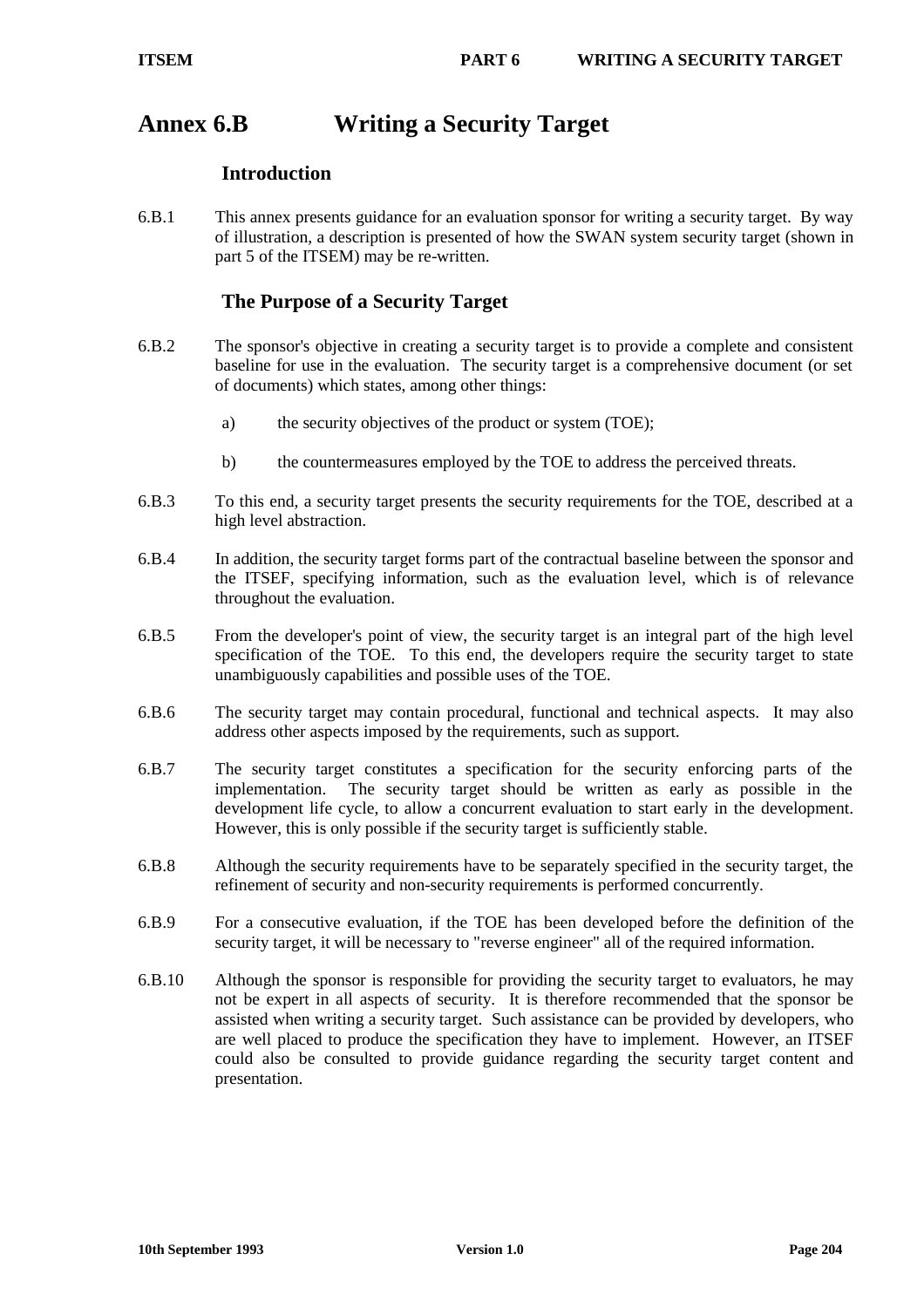- 6.B.11 For procurers of a system (i.e. those users whose requirements the system is designed to satisfy), the security target should provide a basis for their procurement decisions.
- 6.B.12 It is the responsibility of the evaluators to determine whether the TOE is consistent with the security target. In addition, the evaluators must assess whether the TOE specification is valid in the context of the other evaluation deliverables.

# **The Content of a Security Target**

- 6.B.13 To satisfy its role in an evaluation, a security target must:
	- a) detail the security requirements of the TOE;
	- b) state the countermeasures proposed to address the perceived threats to the assets protected by the TOE.
- 6.B.14 For this purpose, the ITSEC mandates that:
	- a). security requirements are covered in a security policy (for systems) or a product rationale (for products);
	- b) functions are devised to address the security requirements; these are called security enforcing functions;
	- c) should a particular technical approach to meeting a security requirement be mandated, for instance the use of a specific password encryption algorithm, it will be listed as a required security mechanism;
	- d) a claimed rating for the minimum strength of mechanisms is provided, which shall be one of *basic*, *medium* or *high*;
	- e) a target evaluation level for the TOE is specified.
- 6.B.15 It should be noted that, depending on the choice of the evaluation level, the security enforcing functions may have to be specified in a semiformal or formal style.

# **Risk Analysis**

- 6.B.16 The specification of security enforcing functions involves a compromise between the need to protect assets and the cost of such protection (e.g. financial, human resources, operational, technical). This compromise is controlled by a risk analysis process.
- 6.B.17 In addition, the construction of a TOE addresses both the requirements of the TOE and any relevant constraints on the TOE (e.g. laws, instructions, technology, assets, cost, etc).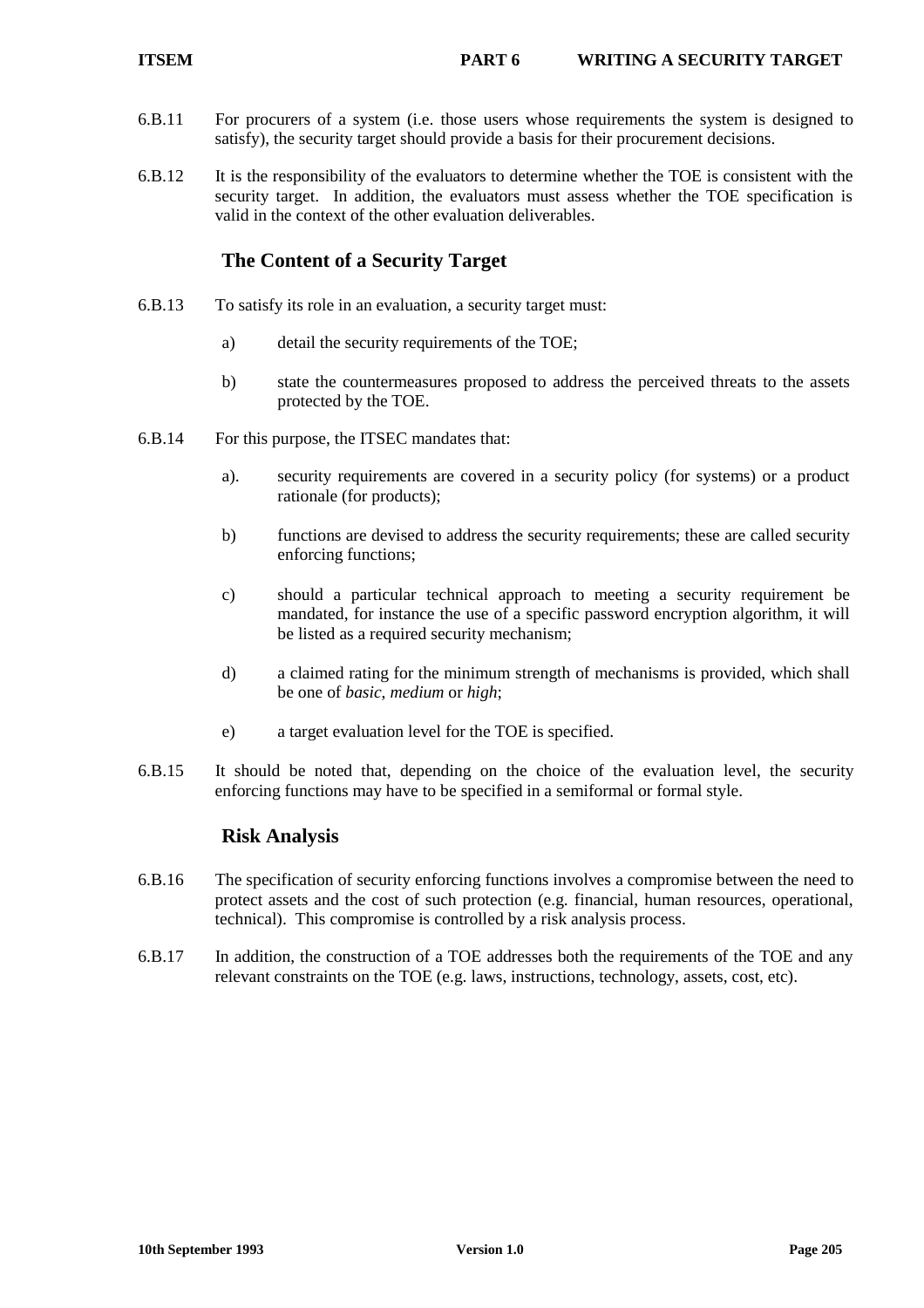

#### **Figure 6.B.1 The Risk Analysis Approach**

- 6.B.18 Risk analysis determines the threats to the assets protected by the TOE. For each threat the probability that it may result in an asset being compromised is assessed.
- 6.B.19 The risk analysis should be performed as one of the first activities in the TOE development.
- 6.B.20 However, development is seldom a linear process, so periodic revisions of and changes to the security target are likely. Such changes are a problem for evaluators, often invalidating evaluation results.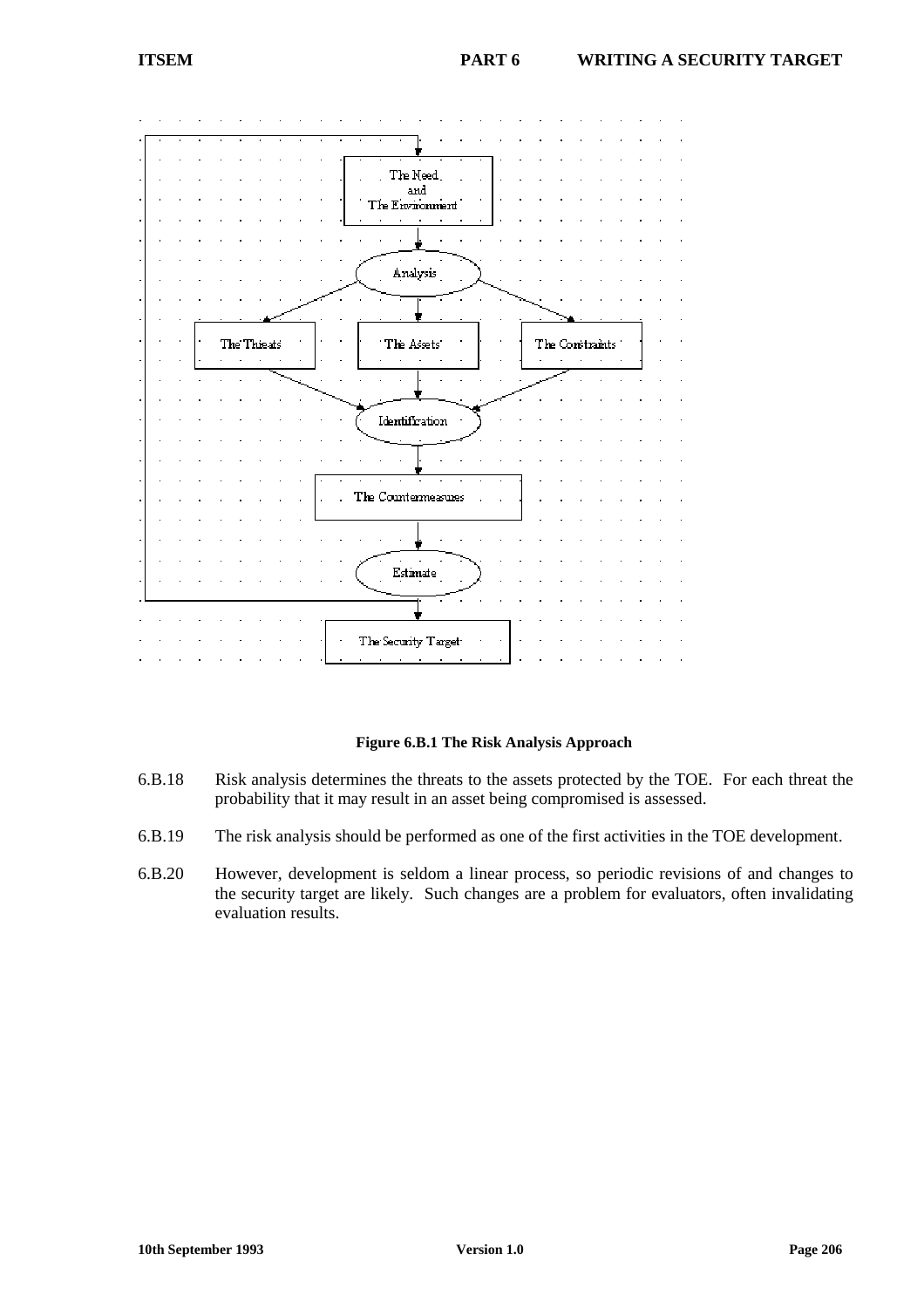- 6.B.21 The risk analysis process guides the production of the security target, addressing assets, threats and countermeasures in order ultimately to produce the security target.
- 6.B.22 Risk analysis consists of a series of activities which are performed on the specifications and the requirements (see figure 6.B.1). These activities are:
	- a) problem analysis (concerned with environment and needs);
	- b) option identification (concerned with assets, threats and constraints);
	- c) solution estimation (concerned with convenience, feasibility and costs of countermeasures);
	- d) decision integration (concerned with choices and reporting).
- 6.B.23 Variants of this process are described in standard methodologies ([CRAMM], MARION, MELISA, [GISA2]). They are most useful in producing directories of resources, threats and countermeasure classes.
- 6.B.24 In the absence of a methodology, it may be appropriate to use generic specifications. The pre-defined functionality classes in the ITSEC and the ISO open systems security models are examples of this.

# **System Security Policy or Product Rationale**

#### **General**

- 6.B.25 The security target starts with a statement of the threats, objectives and environment of the TOE. For a system, this is done in a system security policy. For a product, this is done in a product rationale.
- 6.B.26 The security policy or product rationale states who may do what with the facilities, services, functions, and devices of the TOE.
- 6.B.27 Production of a security policy or a product rationale for use in a security target can be difficult. A security policy or product rationale should express, without considering the design of the TOE, the assets to be protected and the rules governing the handling of the assets.

#### **Intended Environment**

- 6.B.28 A study of the TOE and the environment in which it will operate, including a risk analysis of the security aspects of the TOE, defines the operational characteristics of the TOE. These characteristics determine how the TOE interfaces with its environment and therefore should be described in the security target.
- 6.B.29 This section of the security target should define the:
	- a) purpose and boundary of the TOE;
	- b) information to be handled by the TOE, and how it is to be handled;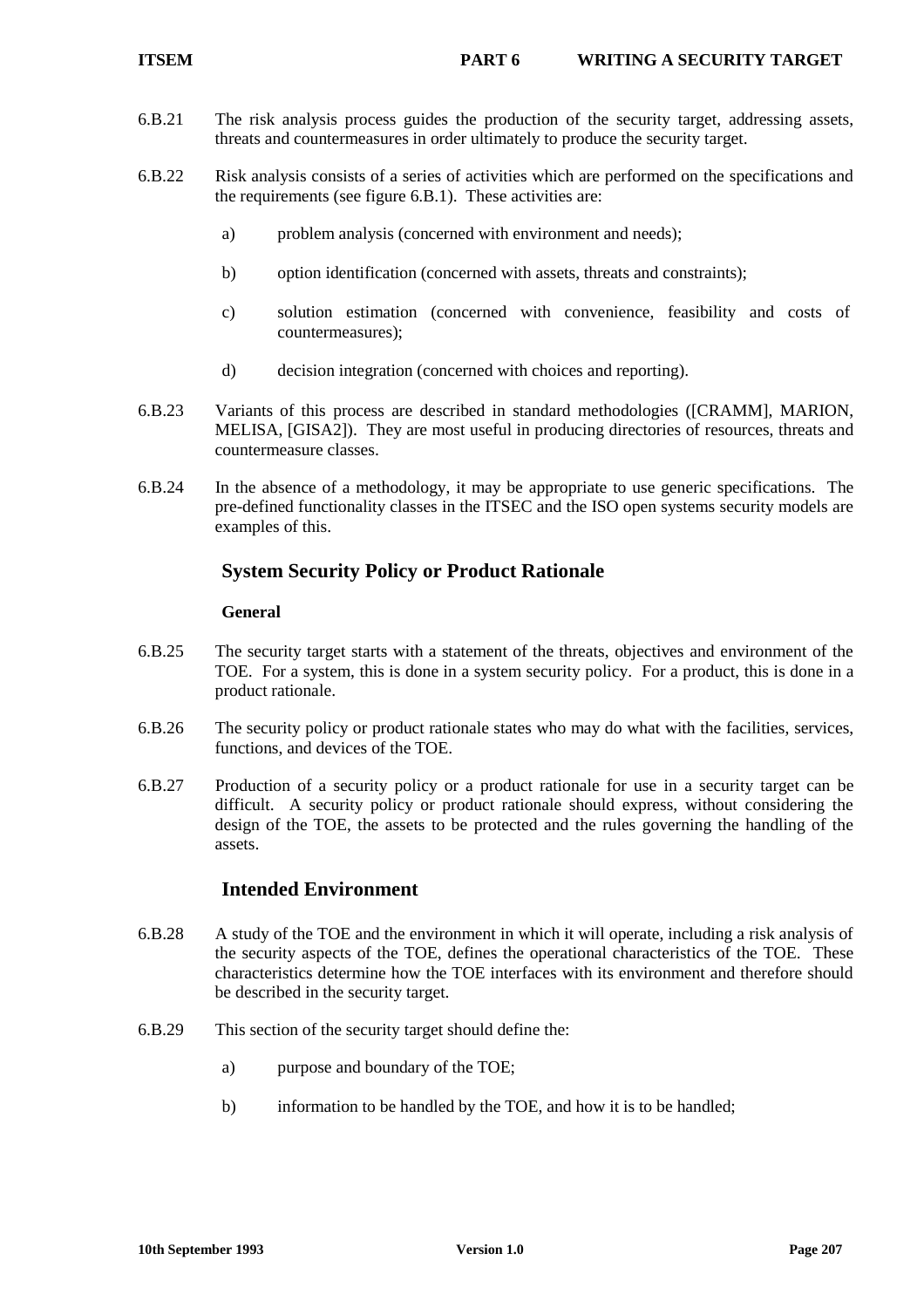- c) personnel using the TOE (e.g. users, operators, administrators, etc);
- d) the equipment necessary to support the TOE's operation;
- e) location and topology of the TOE, including physical security measures;
- f) operational modes and procedures;
- g) organisation and its procedures.

#### **The SWAN System: Intended Environment**

- 6.B.30 The Site-Wide Area Network (SWAN) is a communications network which permits various user communities to access different data processing applications.
- 6.B.31 The example system is situated in a large site belonging to a commercial organisation. The site is completely enclosed by a perimeter fence which is well guarded. All personnel have been vetted by the organisation and are considered trustworthy. Visitors to the site are escorted at all times.
- 6.B.32 Within the site, there are a number of areas which offer further protection in the form of physical access control and other procedural security mechanisms. There is a low TEMPEST and cryptographic threat. Terminals are located in secure rooms and personnel will be prevented, by the authorised users, from using a terminal unsupervised in a room that they are visiting.
- 6.B.33 The site contains a variety of different IT systems, procured at different times, from different manufacturers and used for a variety of purposes, such as transaction processing, billing and company administration.
- 6.B.34 Connections between user terminals and host computers, which may be located in different buildings, were once made via dedicated fibre-optic cables. They have now been replaced by the SWAN. The SWAN is a TCP/IP token ring network consisting of a dual counter rotating backbone and various sub-rings. End system equipment is attached to the SWAN by host access points or terminal access points.
- 6.B.35 Host machines are operated in either dedicated or system-high mode, e.g. at Company Confidential, Management in Confidence or Directors in Confidence.
- 6.B.36 Access rights are defined for each user. All personnel on the site are either authorised to access at least Company Confidential information, or are escorted by authorised personnel.
- 6.B.37 Operating procedures are derived from a previous configuration when each server was the hub of a dedicated network. As a consequence, access to applications supported by each host is locally managed on a discretionary basis by an Application Manager.
- 6.B.38 While every terminal and host may operate at different security levels, the system authority in the new version of SWAN has established a mandatory access control policy for linking terminals to servers.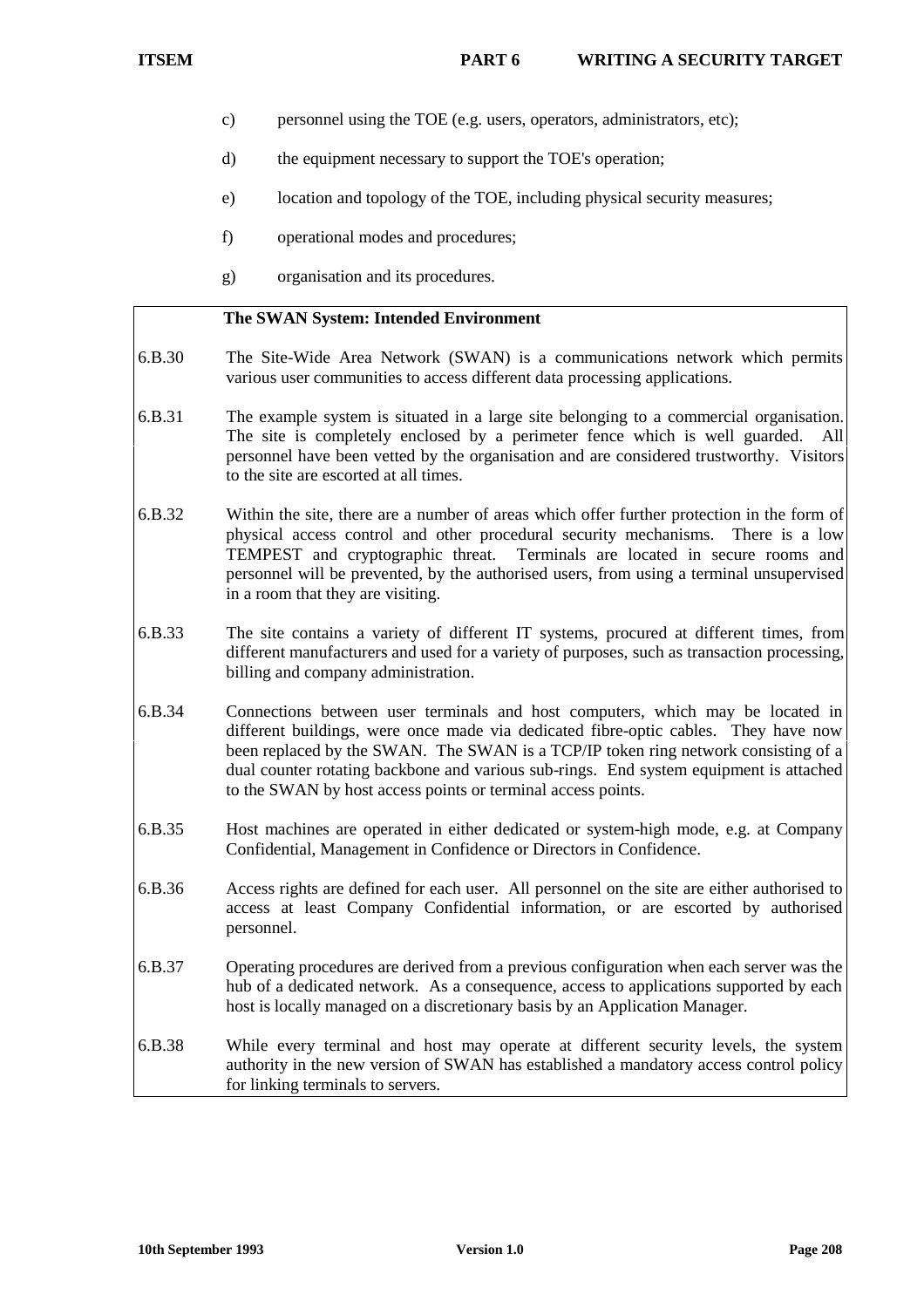## **Security Objectives**

- 6.B.39 The first step in establishing a security policy is to determine the security objectives. The security objectives are expressed in terms of:
	- a) The organisation's assets requiring protection, be it by the TOE, some other system or perhaps by manual/physical means; the assets include the information to be handled by the TOE, processes to be automated by the TOE and the responsibilities and/or roles of the users.
	- b) The TOE's resources, as defined in the external specification; the resources may be the physical resources, for instance equipment or devices, or abstract resources, such as the TOE configuration, processes, algorithms or code.
- 6.B.40 Risk analysis considers the level of security provided by the security objectives (for instance, in the case of data confidentiality, what classification can be protected). Evaluation does not consider this, but instead concentrates on the assurance that can be gained in the implementation of the security enforcing functions. Therefore, the security target should make no reference to this degree of protection.
- 6.B.41 Two approaches are possible when considering security objectives:
	- a) all data and resources are analysed in sequence, considering all relevant security objectives;
	- b) resources and data related to the same security objective are grouped together for analysis.
- 6.B.42 Availability objectives are described in terms of status, capabilities, service duration, response times, priorities, and degradation tolerance.
- 6.B.43 Integrity objectives are described as one of:
	- a) conformance to standards, specifications and references;
	- b) conformance to an initial state or condition;
	- c) rules to be observed for consistency and coherence.
- 6.B.44 Confidentiality objectives explain the expected use of each resource, rather than addressing vulnerabilities to be avoided (e.g. disclosure, context substitution, goal tampering).
- 6.B.45 The author of the security target should endeavour to make this section as complete as possible, since the security objectives ultimately form the baseline for the evaluation. Any feature of the TOE which cannot be traced back to a security objective cannot be considered security enforcing.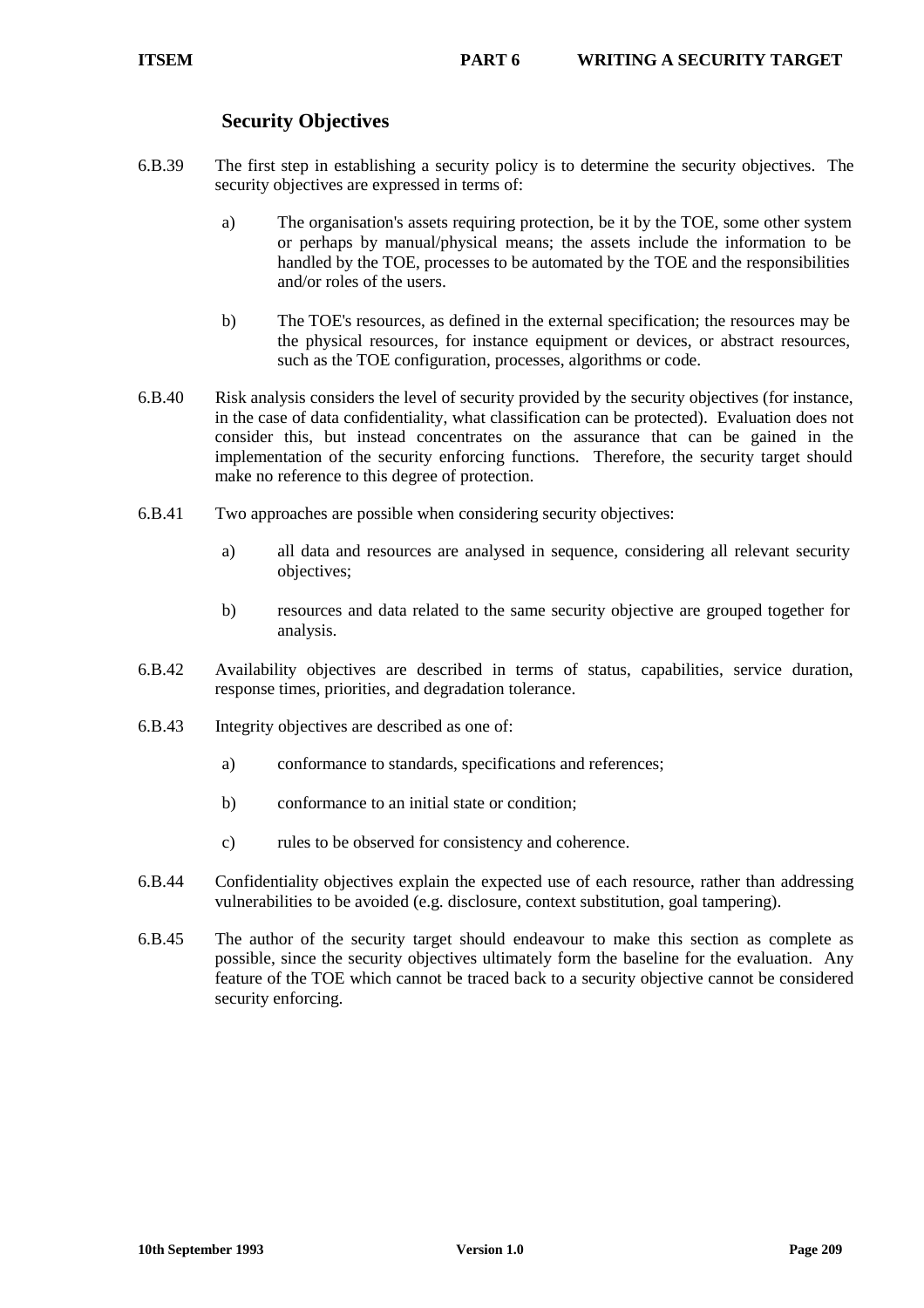## **The SWAN System: Security Objectives**

- 6.B.46 The assets of the organisation to be protected are application services delivered to each user community. There is no security objective for the system resources.
- 6.B.47 These services (information and processing) should not be available to persons outside the community.
- 6.B.48 There is no availability objective.
- 6.B.49 There is no integrity objective, which implies that an attack against integrity of services procured for each community is not expected, or that such an attack is tolerable as long as confidentiality of the services is not endangered.
- 6.B.50 Improper use of application services by authorised users is not of concern.

## **The Threats**

- 6.B.51 The next step in establishing a security policy is to determine the perceived threats to the assets, i.e. actions that may violate the security objectives.
- 6.B.52 As was the case for security objectives, threats are an issue to be considered during the specification of the TOE. As suggested above, they relate to the external description of the TOE. However, threat assessment is more difficult than determining the security objectives since it is impossible to address all possible modes of attack.
- 6.B.53 Risk analysis methods can be helpful during threat assessment, not so much for the systematic process employed, but for the knowledge that can be gained from them. The techniques can provide a list of generic threats that can be readily applied to the TOE concerned. This can provide suitable guidance for a threat assessment, which can be eventdirected or goal-directed, according to the analyst's requirements.
- 6.B.54 Security target authors should note that they are responsible for the accuracy and completeness of the security objectives and threats. Evaluators cannot verify the completeness of this information but will verify the accuracy and the consistency.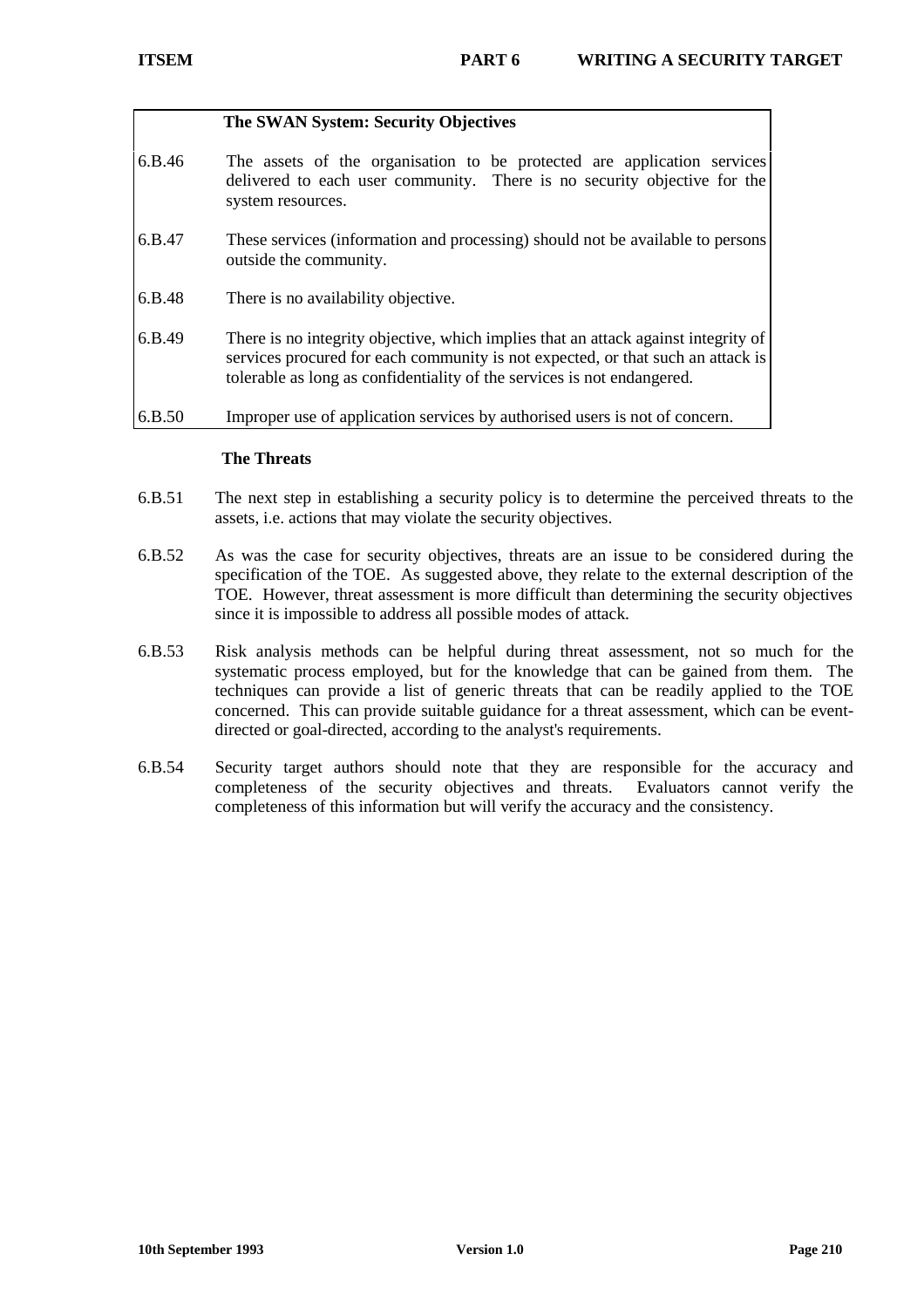#### **The SWAN System: The Threats**

- 6.B.55 During risk analysis, different kinds of threats have been considered in turn:
	- a) physical attacks against the system and its environment;
	- b) interception of emanated radiation;
	- c) direct attack against applications.
- 6.B.56 Physical attacks do not apply to hosts or terminals that are permanently guarded or monitored, but do apply to network cables liable to unauthorised connections.
- 6.B.57 Emanated radiation was not a threat due to TEMPEST screening of the buildings and the use of fibre-optic cables.
- 6.B.58 An attack may therefore be perpetrated only locally through the network:
	- a) a user may try to access a service to which he is not authorised;
	- b) a user may masquerade as another user.
- 6.B.59 Authorised users are considered trustworthy, hence there is no risk of misuse of the system or collusion with an attacker.

#### **System Security Policy**

- 6.B.60 For a system evaluation, the actual operational environment is known and the threats to the system can be predicted. Existing countermeasures (which may be some combination of electronic, physical, procedural, and personnel countermeasures) can be taken into account and the security objectives of the system can be derived by the sponsor. This information is provided by a system security policy.
- 6.B.61 An organisation typically has several security policies. There usually exists a security policy at each level of an organisation according to the assets pertinent to that level. For example, an organisation's IT system will normally have a security policy which will specify the rules appropriate to preserve information handled by the system and the system's components (eg. data, devices, processes, etc.).
- 6.B.62 The security policies should refine the amount of detail at each level of the organisation. For instance, the protection of sensitive information need not be specified in the initial organisational security policy but instead considered gradually and iteratively in the lower level security policies and their security enforcing functions definition (see figure 6.B.2).
- 6.B.63 The system security policy defines the laws, rules and practices that control how sensitive information and other resources are managed within the system. Unlike the technical security policy, it includes physical, personnel and procedural measures.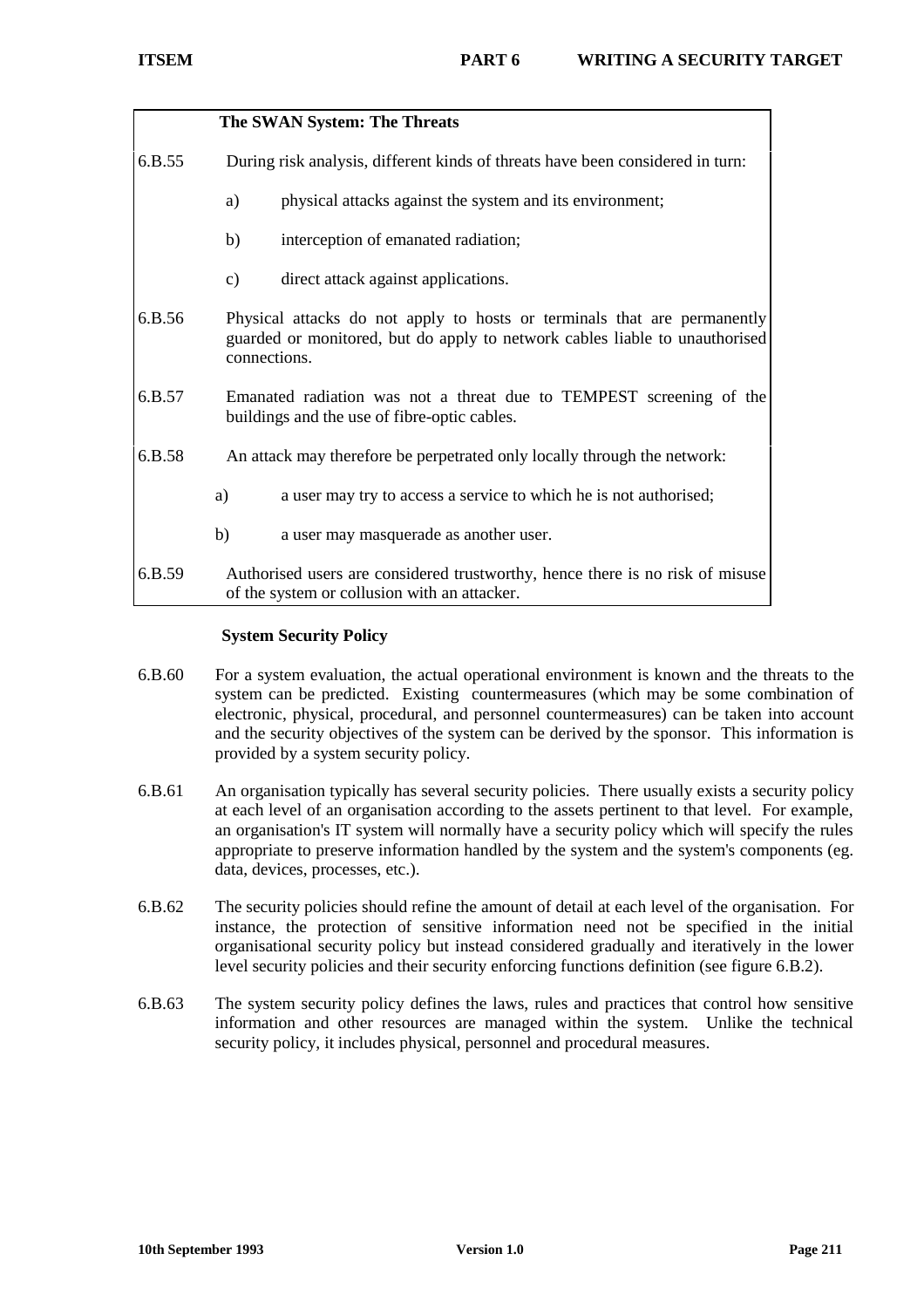

**Figure 6.B.2 Derivation of a Security Policy**

- 6.B.64 The technical security policy defines rules controlling the processing of sensitive information and the use of resources within the system itself.
- 6.B.65 The security policy proper establishes a link between the security requirements established in the `threats' and `objectives' steps, and the security enforcing functions defined later in the security target. From the organisation's point of view, the information already contained in the security policy is sufficient to form an implementation specification. However, the information requires further refinement before it can constitute a requirements specification for the TOE. This refinement is the objective of the last step in establishing a security policy.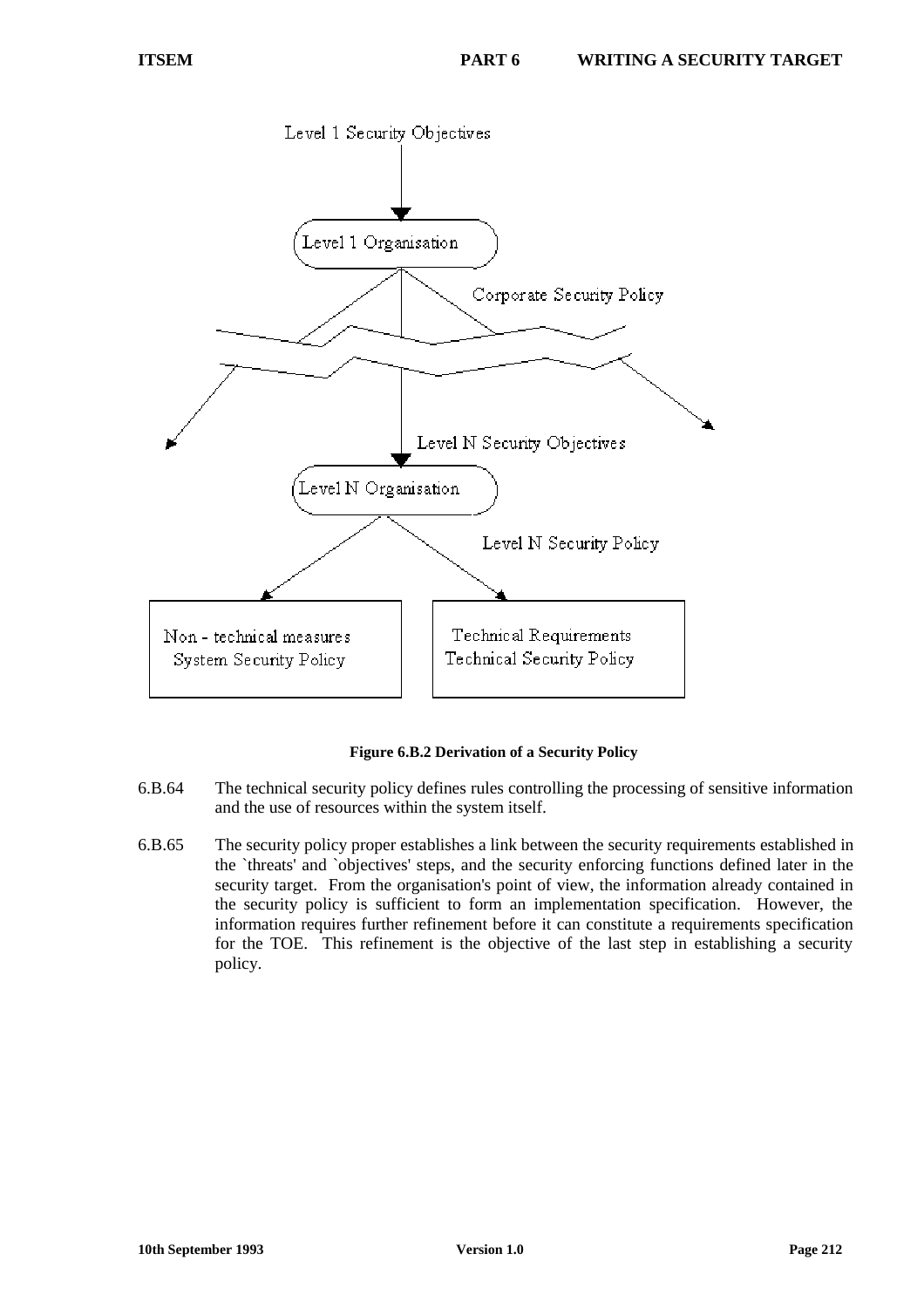- 6.B.66 The security objectives and perceived threats suggest rules controlling the various users of the TOE.
- 6.B.67 The rules state which:
	- a) operations are mandatory, allowed or forbidden for each asset;
	- b) roles may, must or must not undertake these operations.
- 6.B.68 The rules represent the organisation's response to the requirement for security and result from:
	- a) general security practices;
	- b) doctrines within the organisation;
	- c) plans specifically designed to cope with the problem concerned.
- 6.B.69 Furthermore, the following general security principles must be adhered to:
	- a) separation of roles/users, which aims to limit the possibility of attack resulting from the propagation of privileges from one user to another; this is particularly pertinent to the removal of roles/users from a system;
	- b) ease of use, which aims to avoid mistakes in the operation of the TOE which may give rise to vulnerabilities;
	- c) protection by default, which aims to avoid the requirement for active measures to maintain security;
	- d) exception elimination, which aims to make the model of security easy to understand and adhere to;
	- e) least privilege, which aims to minimise the risk of abuse by requiring that the level of authorisation assigned (to a user, role ,process, etc) is just sufficient to perform its task.
- 6.B.70 The completed security policy must be internally consistent and address all security objectives and threats.
- 6.B.71 The ITSEC requires the security policy rules to be segregated into two subsets:
	- a) non-technical measures that consist of physical, personal or procedural measures established to control the environment in which the TOE operates (e.g. the system security policy);
	- b) technical measures which constitute the security requirements from which security enforcing functions may be developed (e.g. the technical security policy).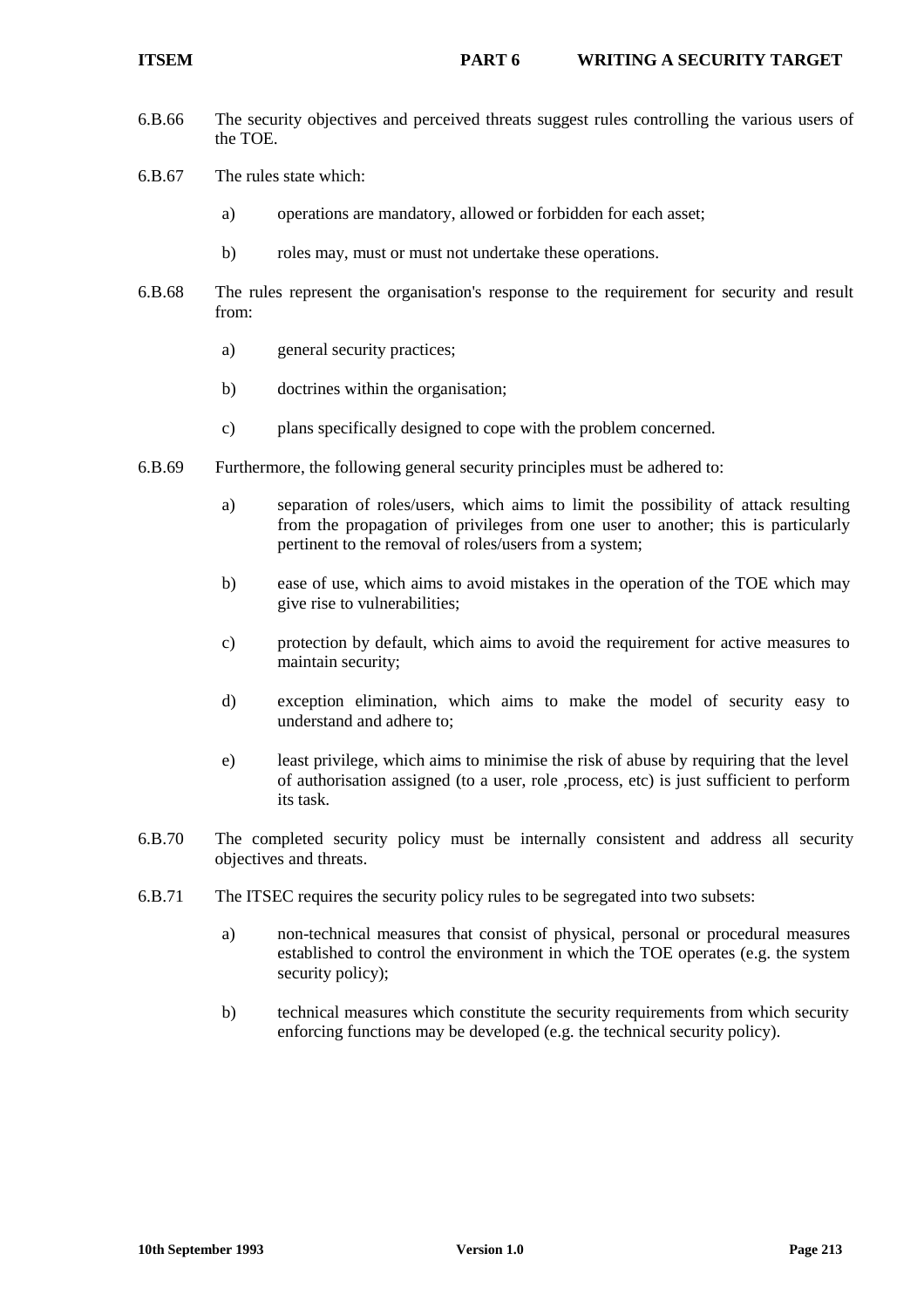|        |                                                                                                                                                                                        | The SWAN System: System Security Policy                                                                                                                                                                                                                                                                                                                                                                                                                                                                                                                               |  |  |  |  |
|--------|----------------------------------------------------------------------------------------------------------------------------------------------------------------------------------------|-----------------------------------------------------------------------------------------------------------------------------------------------------------------------------------------------------------------------------------------------------------------------------------------------------------------------------------------------------------------------------------------------------------------------------------------------------------------------------------------------------------------------------------------------------------------------|--|--|--|--|
| 6.B.72 | by the following rules:                                                                                                                                                                | A first high level statement of the system security policy could be summarised                                                                                                                                                                                                                                                                                                                                                                                                                                                                                        |  |  |  |  |
|        | a)                                                                                                                                                                                     | a user may have access to authorised services;                                                                                                                                                                                                                                                                                                                                                                                                                                                                                                                        |  |  |  |  |
|        | b)                                                                                                                                                                                     | a person must not have access to unauthorised services.                                                                                                                                                                                                                                                                                                                                                                                                                                                                                                               |  |  |  |  |
| 6.B.73 | It should be noted that:                                                                                                                                                               |                                                                                                                                                                                                                                                                                                                                                                                                                                                                                                                                                                       |  |  |  |  |
|        | a)                                                                                                                                                                                     | this statement, through the `authorisation' concept, implies an<br>Administrator for assignment and verification of authorisation;                                                                                                                                                                                                                                                                                                                                                                                                                                    |  |  |  |  |
|        | b)                                                                                                                                                                                     | authorisation, in turn, introduces an extra set of resources<br>which are integrity sensitive;                                                                                                                                                                                                                                                                                                                                                                                                                                                                        |  |  |  |  |
|        | c)                                                                                                                                                                                     | the statement is not rigorous since it does not assign a duty to<br>the user.                                                                                                                                                                                                                                                                                                                                                                                                                                                                                         |  |  |  |  |
| 6.B.74 | technical measure.                                                                                                                                                                     | Rule (a) only concerns users and does not consider the system, which<br>according to the initial hypothesis (no availability objectives), is not required<br>to provide any particular level of service. Thus, rule (a) is obviously a non-                                                                                                                                                                                                                                                                                                                           |  |  |  |  |
| 6.B.75 | Rule (b), on the other hand, refers to the system, which is supposed to make<br>this prohibition effective. It is therefore a technical security measure that<br>should be re-written: |                                                                                                                                                                                                                                                                                                                                                                                                                                                                                                                                                                       |  |  |  |  |
|        | a)                                                                                                                                                                                     | the system must deny access to unauthorised services.                                                                                                                                                                                                                                                                                                                                                                                                                                                                                                                 |  |  |  |  |
| 6.B.76 | be re-stated:                                                                                                                                                                          | This statement of security policy is at too high a level, since it does not yet<br>take account of the system's external requirements.<br>These requirements<br>indicate among other things that this system is a network which opens links<br>between terminals and hosts, as allowed by a mandatory policy, and that each<br>application service is managed locally, on a discretionary basis by an<br>administrator. All these are sensitive resources and duties which must be<br>made explicit in a more detailed statement of the security policy. Rule (b) can |  |  |  |  |
|        | a)                                                                                                                                                                                     | (1) the system must deny access to unauthorised links;                                                                                                                                                                                                                                                                                                                                                                                                                                                                                                                |  |  |  |  |
|        | b)                                                                                                                                                                                     | (2) the system must deny access to unauthorised hosts.                                                                                                                                                                                                                                                                                                                                                                                                                                                                                                                |  |  |  |  |
| 6.B.77 |                                                                                                                                                                                        | By making the threats explicit, rule (1) may be sub-divided into:                                                                                                                                                                                                                                                                                                                                                                                                                                                                                                     |  |  |  |  |
|        | a)                                                                                                                                                                                     | $(1.1)$ the system must prevent intrusion into links;                                                                                                                                                                                                                                                                                                                                                                                                                                                                                                                 |  |  |  |  |
|        | b)                                                                                                                                                                                     | (1.2) the system must deny access to unauthorised links<br>according to a mandatory access control policy.                                                                                                                                                                                                                                                                                                                                                                                                                                                            |  |  |  |  |
| 6.B.78 |                                                                                                                                                                                        | There are no rules corresponding to $(1)$ and $(2)$ about terminals, which are<br>both dumb and monitored and are not considered under threat.                                                                                                                                                                                                                                                                                                                                                                                                                        |  |  |  |  |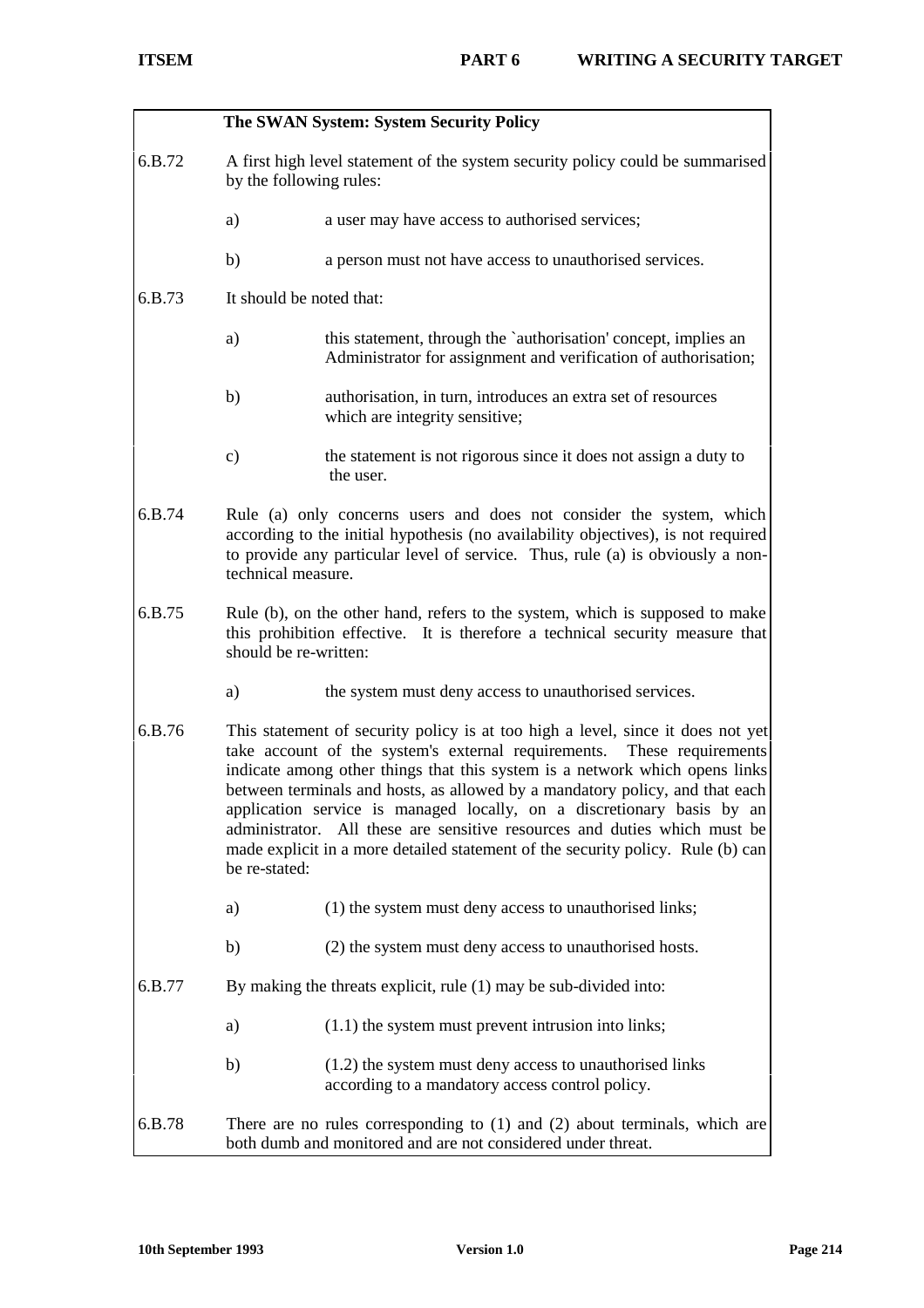٦

| 6.B.79 |                                                                                                                                                    | Rules defining the Administrator's duties may now be made explicit in two<br>further rules: |  |  |  |  |  |
|--------|----------------------------------------------------------------------------------------------------------------------------------------------------|---------------------------------------------------------------------------------------------|--|--|--|--|--|
|        | (3) an Application Administrator may modify authorisations<br>a)<br>for services;                                                                  |                                                                                             |  |  |  |  |  |
|        | b)                                                                                                                                                 | (4) the system must deny modification of authorisation by<br>others.                        |  |  |  |  |  |
| 6.B.80 | The Network administrator's duties (including responsibility for security levels<br>assigned to hosts) could be rendered explicit in the same way. |                                                                                             |  |  |  |  |  |

## **Formal Model of the Security Policy**

6.B.81 The security policy must be independently verified by evaluators for consistency. The rules can be amended into mathematical form to facilitate verification. This leads to the concept of a Formal Model of the Security Policy, as required for evaluation at E4 and above.

## **Product Rationale**

- 6.B.82 A product may be used in any number of different systems and operational environments and so the actual operational environment of a product is not known. The security target can only define an intended method of use and make assumptions about the operational environment in which it is to be used and the threats that its security enforcing functions are designed to encounter.
- 6.B.83 For a product, the security target will comprise a list of claims made about the TOE by the sponsor (usually the vendor of the product) aimed at providing a potential purchaser with sufficient information to determine whether a product is suitable to satisfy some or all of his system security objectives. This information is provided in the form of a product rationale.
- 6.B.84 A product may be designed to operate in a number of configurations. For example, a database package may operate on a stand alone system or may operate as a distributed database in a networked environment. For such products, it may not be desirable, or feasible, to evaluate all configurations, in which case the evaluators and sponsor must agree the configuration(s) to be evaluated. This must be documented in the security target.
- 6.B.85 The vendor of the product, after having performed some market research, must be able to claim that the product will be able to protect a specific asset (or set of assets) which exists in an intended environment. In addition, the vendor must be able to identify some threats (relevant in the intended environment) which the product is capable of countering.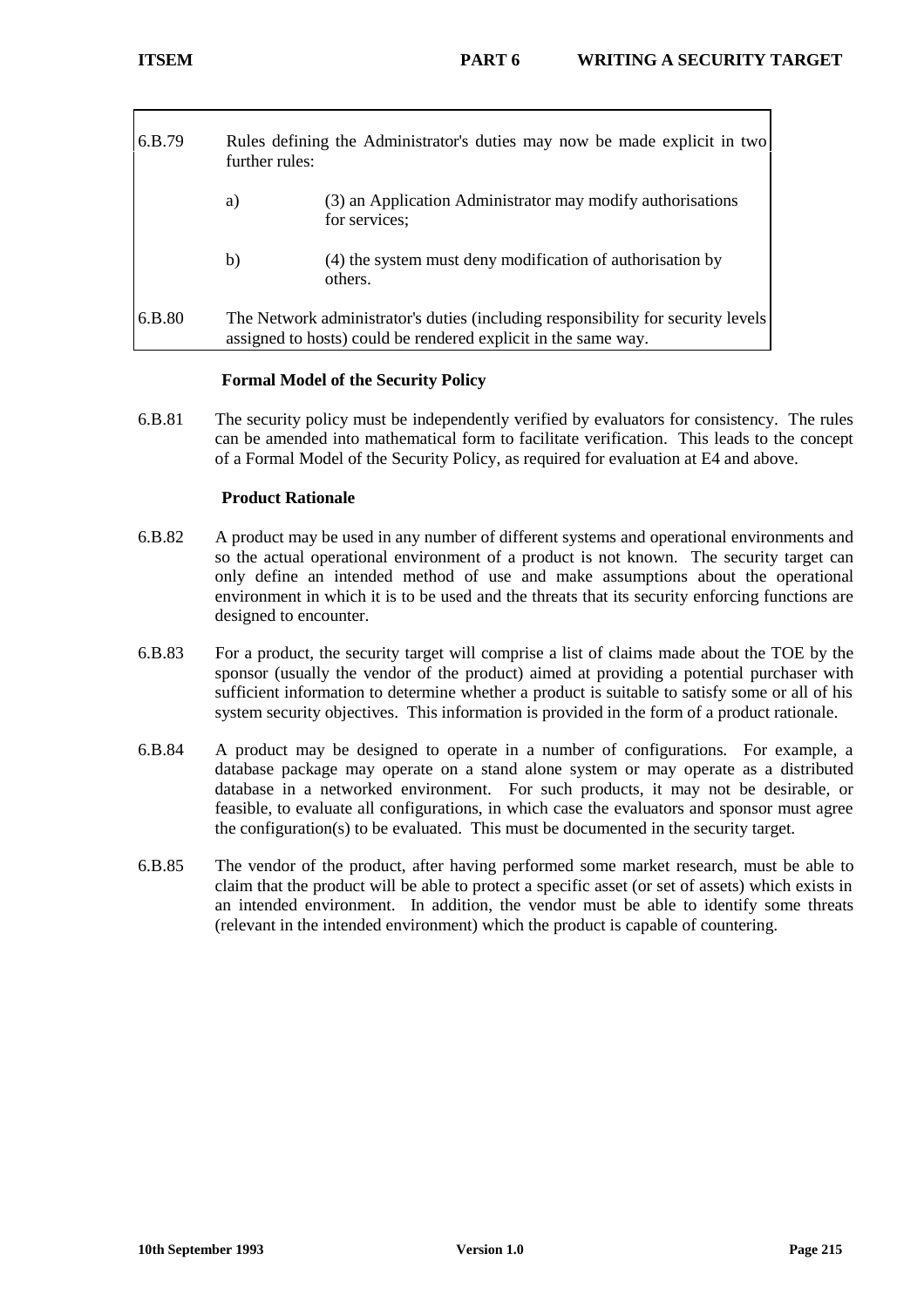## **Security Enforcing Functions**

- 6.B.86 Security Enforcing Functions (SEFs) are, at the highest level of abstraction, a statement of the functionality required to satisfy the security objectives. The SEFs must provide a unalterable and non-circumventable whole which completely fulfils the requirements formulated in the security policy.
- 6.B.87 The first step in specifying the SEFs is to formulate a SEF for each individual rule in the security policy, establishing a one-to-one relationship between SEFs and rules. Such SEFs are termed *Operational SEFs* since they directly implement the security policy. Further SEFs can be formulated which provide functions to assist the operational SEFs. Such SEFs are termed *Support SEFs*.
- 6.B.88 Operational SEFs may be categorised as one of four types of function as follows:
	- a) Preclusion functions, which aim to prevent potential attacks by minimising assets; for instance, a system may be flushed of sensitive data between user sessions.
	- b) Detection functions, which aim to detect and keep traces of attacks.
	- c) Confinement functions, which aim to control access to sensitive resources; such functions may provide compartments, enforce protection masks or prevent access to transient data. Cryptographic mechanisms are often confinement functions.
	- d) Restoration functions, which provide support for the safe recovery of the TOE after failure or attack.
- 6.B.89 Once all operational SEFs have been formulated, the author of the security target could determine any support SEFs necessary. Such SEFs must ensure the operational SEFs operate correctly at all times and cannot be circumvented. Support SEFs are important since they provide protection for a subset of sensitive resources, i.e. the SEFs themselves. The determination of support SEFs is an iterative process which terminates when all SEFs (including the support SEFs themselves) are protected.
- 6.B.90 This iterative process is convenient for the development of the security target. However, the ITSEC makes no distinction between operational and support SEFs, but rather suggests that all SEFs should be classified under the following generic headings:
	- a) identification and authentication;
	- b) access control;
	- c) accountability;
	- d) audit;
	- e) object re-use;
	- f) accuracy;
	- g) reliability of service;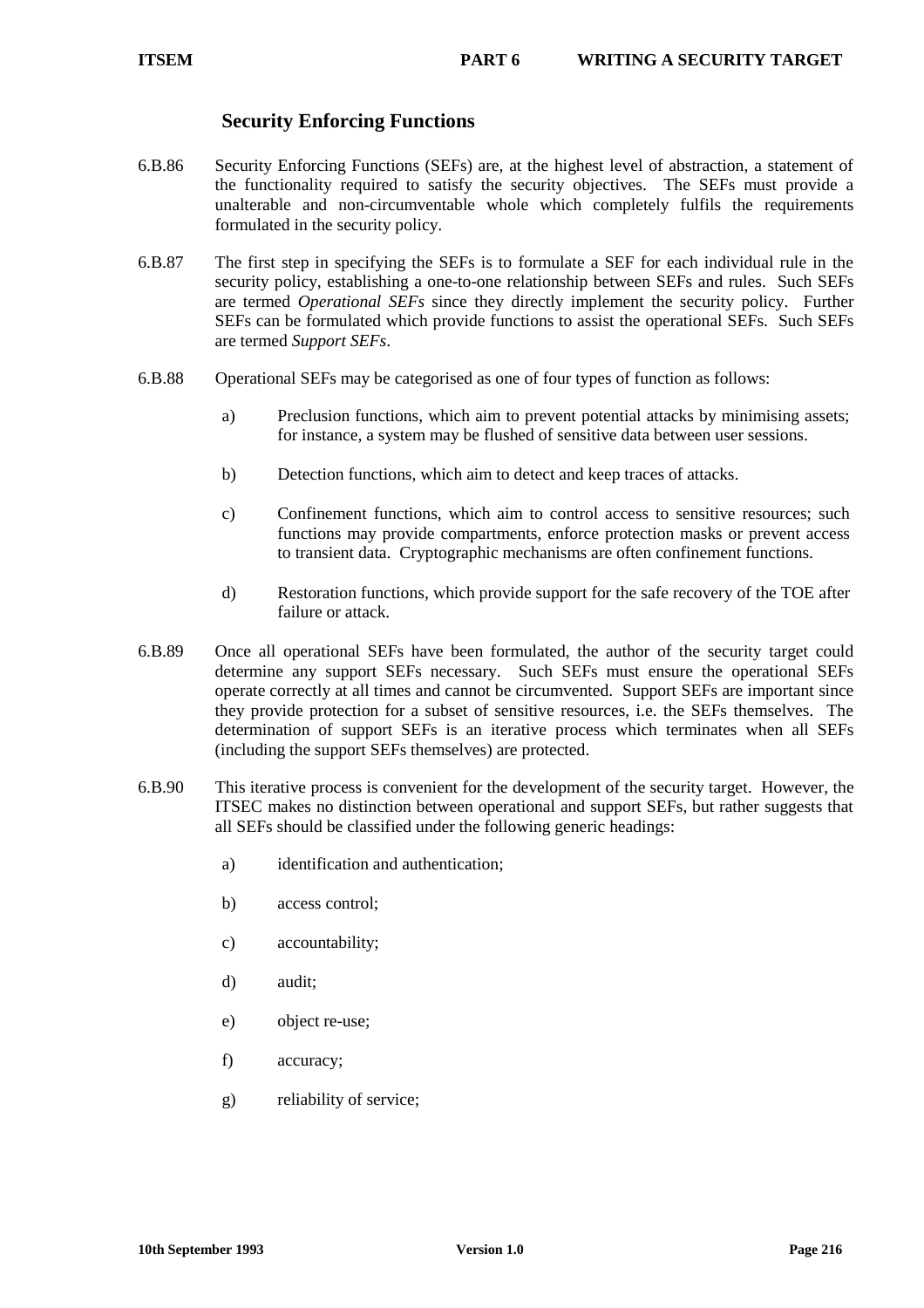- h) data exchange.
- 6.B.91 Such classification of SEFs is designed to facilitate the comparison between different TOEs.
- 6.B.92 The pre-defined functionality classes are a part of the ITSEC, so its generic headings tend to be used in preference to others.
- 6.B.93 Often a SEF will be relevant to more than one heading. In this case there will be a cross reference to other headings. If a particular generic heading is not relevant to the functionality class then it is omitted.
- 6.B.94 At this stage, the SEFs must be described at a level of detail adequate to show their correspondence to the underlying security policy.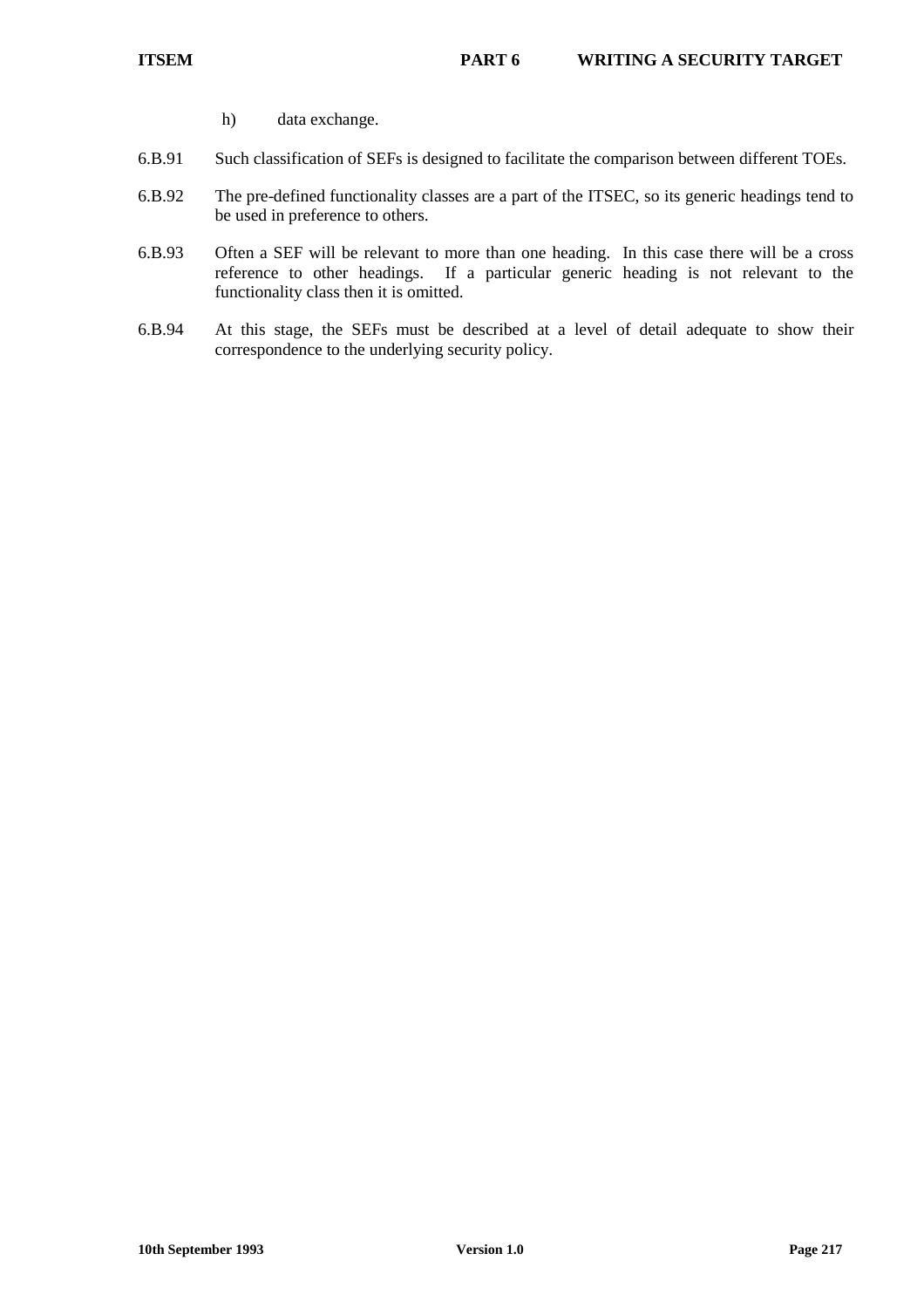## **The SWAN system: Security Enforcing Functions**

- 6.B.95 To satisfy the Technical Security Policy statement the SWAN developers have proposed the following functions:
	- a) Links between terminals and hosts will be encrypted by `approved' devices located in front of the network's access points. Encryption keys are specific to end systems. This choice is stated to be effective against intrusion into the network and is a solution to rule (1.1).
	- b) A function controlling access to host machines is installed in the network. This function implements a mandatory access control policy whose effect is to prevent the opening of virtual circuits between a terminal and a host which are not at the same security level. This choice is a solution to rule (1.2).
	- c) Discretionary access control functions, as defined in the old dedicated solution for each server, are retained. This decision, dictated by external requirements, is representative of constraints which are specific to the system and environment; it is a solution to rule (2).
- 6.B.96 The developer proposes a fourth security function (cf. SWAN example in part 5 of the ITSEM), to implement authentication of users requesting access to the network. Is that function superfluous, considering that the security policy appears covered with only three functions? It is evident that the network access control (function 2) implies an authentication of the terminals. Access control is not achievable without an associated authentication. In which case, must access control be explicit?
- 6.B.97 If in general the response *is no*, the explicit statement may be deferred until the refinement of the access control. In the present case, the developer has chosen to use the equivalent user authentication rather than terminal authentication.
- 6.B.98 A complete presentation of the SWAN SEFs would require the examination of the support functions necessary to guarantee the correct operation of the four described operational functions. This presentation would include the measures adopted to verify these functions, to preserve the secret elements, or to avoid the bypassing of the network controls. These measures are justified by the protection of the newly introduced sensitive resources in the system definition. All of these problems are presented in part 5 of the ITSEM as implementation problems, but should also be considered in the security target.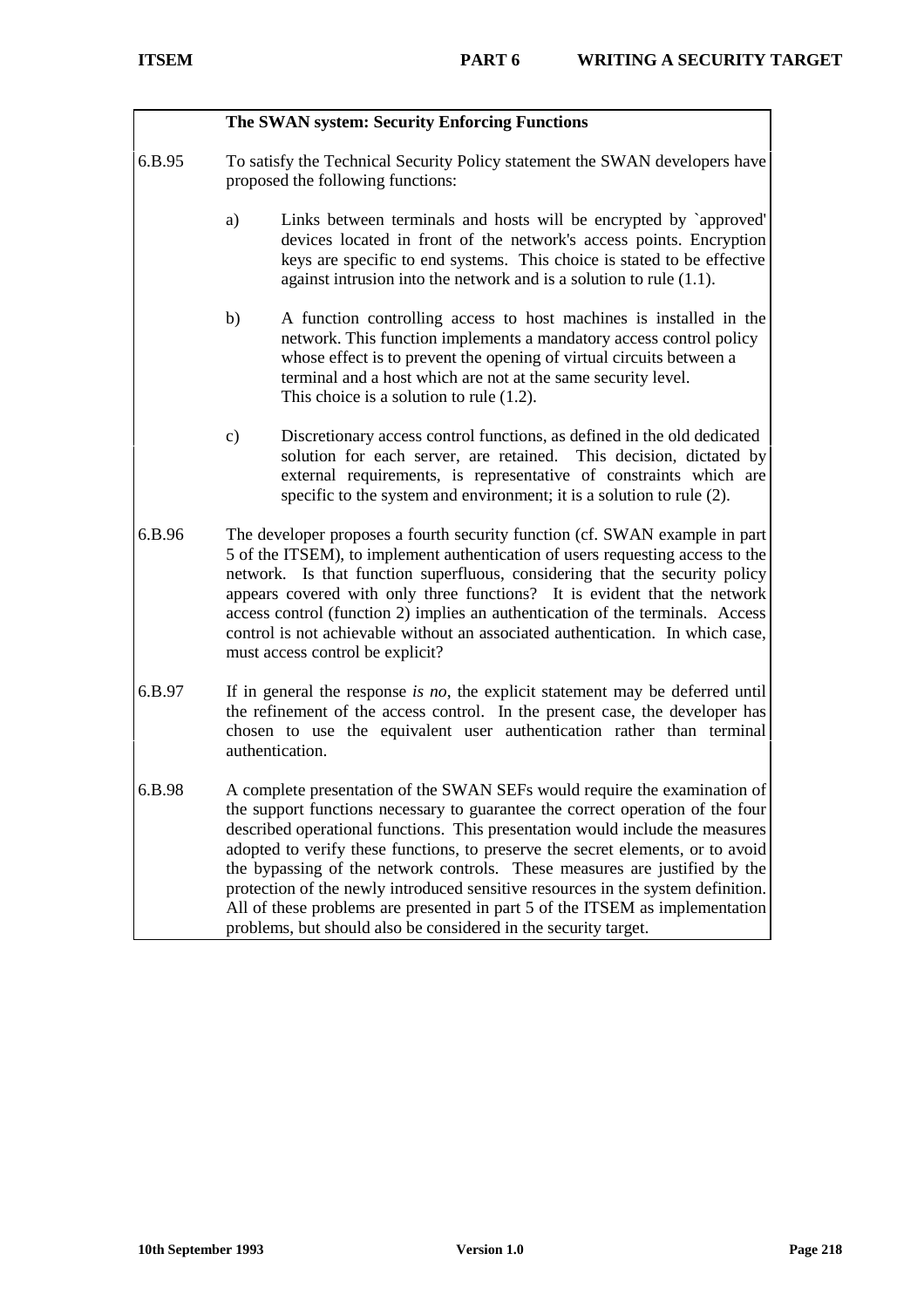## **quired Security Mechanisms**

- 6.B.99 A security target may optionally prescribe or claim the use of particular security mechanisms, i.e. the devices, algorithms or procedures which should be used to implement certain SEFs. Such mechanisms are likely to include:
	- a) algorithms such as data encryption algorithms, hashing algorithms, error correction codes and password generation algorithms;
	- b) I&A mechanisms, such as biometrics (voice recognition, fingerprints) and PID devices.
- 6.B.100 Such mechanisms may be mandated by analyses performed during the specification of security requirements.
- 6.B.101 In general, the author of the security target should avoid over-specification of security mechanisms, which would mandate both security objectives and the measures adopted to achieve them.
- 6.B.102 Until now, the security target has specified the SEFs in an abstract manner with no reference to the implementing mechanisms. In practice, each SEF is realised by one or more mechanisms, each of which may address several SEFs.
- 6.B.103 When specifying required mechanisms, the author must consider whether the mechanisms are security relevant and hence whether they should have any place in the security target.
- 6.B.104 In principle, the specification of security mechanisms should be limited to cover only security requirements. These requirements may suggest the use of a particular technique, algorithm, component or development method They can even mandate the use of a particular product or developer.
- 6.B.105 Attributes which are not specified in the security target are implicitly considered as part of the implementation process and left to the developer. Such choices will have to be justified in the deliverables produced to support the evaluation.

The SWAN system: Required Security Mechanisms

6.B.106 The SWAN example does not mention required security mechanisms for the system installation. Nevertheless, one can imagine that the developer may wish to re-use the password authentication mechanisms which are built into the server.

## **Claimed Rating of the Minimum Strength of Mechanisms**

- 6.B.107 A mechanism is the logic or algorithm which implements a particular security enforcing or security relevant function.
- 6.B.108 Some mechanisms have an underlying weakness in that they can be overcome by the use of resources, special equipment, or opportunity by an attacker. An example is an authentication system which can be defeated by successively guessing all possible passwords.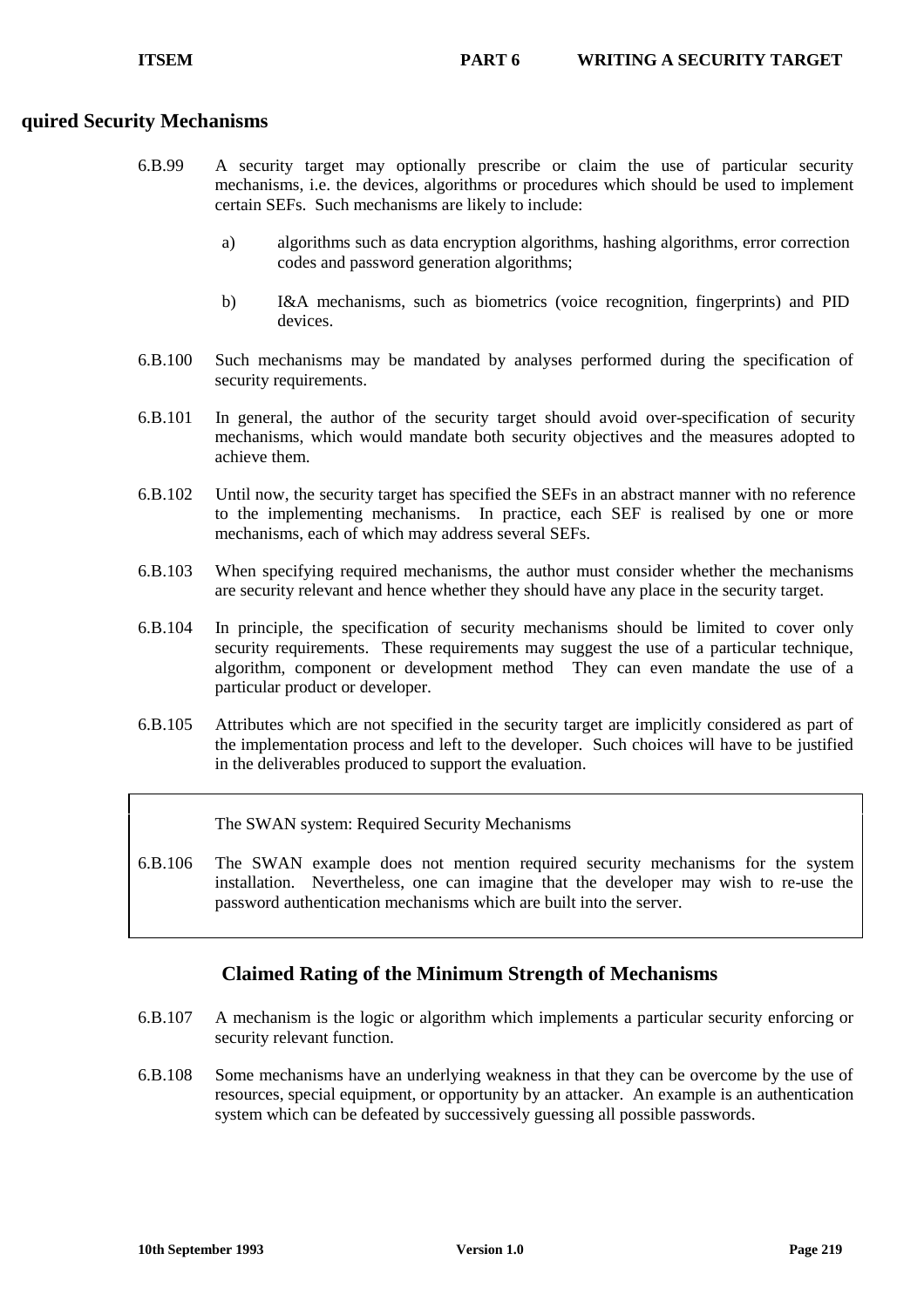- 6.B.109 Such mechanisms can be rated as basic, medium or high, depending on the level of attack they can withstand (see annex 6.C for more information).
- 6.B.110 The security target should claim a rating for the weakest critical mechanism in the TOE.

## **The SWAN System: Claimed Rating of the Minimum Strength of Mechanisms**

- 6.B.111 The required minimum strength of mechanisms of the SWAN system as a whole is *medium*.
- 6.B.112 To meet this requirement for the system, the developer has claimed the following individual strengths of mechanisms:
	- a) for the mechanism implementing countermeasure 1 (CM1), which access control, the claimed strength of mechanism is *high*;
	- c) for the mechanism implementing countermeasure  $3$  (CM3), which encrypts data on the links between terminals and hosts, a mechanism of *medium* strength, approved by the National Authority, is used;
	- d) for the mechanism implementing countermeasure 4 (CM4), which authenticates users logging on to a host, the claimed strength is also *basic*.
- 6.B.113 To justify these choices, the developer states in the security target that only the encryption mechanism is critical. This reasoning is correct since even if the access control mechanisms fail, the attacker merely gains access to encrypted data and is unable to violate the security objectives.
- 6.B.114 An analysis (not presented in part 5 of the ITSEM) was conducted and the following results were obtained:
	- a) the encryption mechanism was assessed by the National Authority and was found to be of *medium* strength;
	- b) the automatically generated passwords are 8 characters long with a validity of up to 60 days, with no measure to limit invalid password attempts; the network and application services authentication was rated *basic*;
	- c) management of the network or collusion with the Network Administrator are not considered here; without supporting authentication, the strict network access control was judged *high* in the absence of threats other than network monitoring.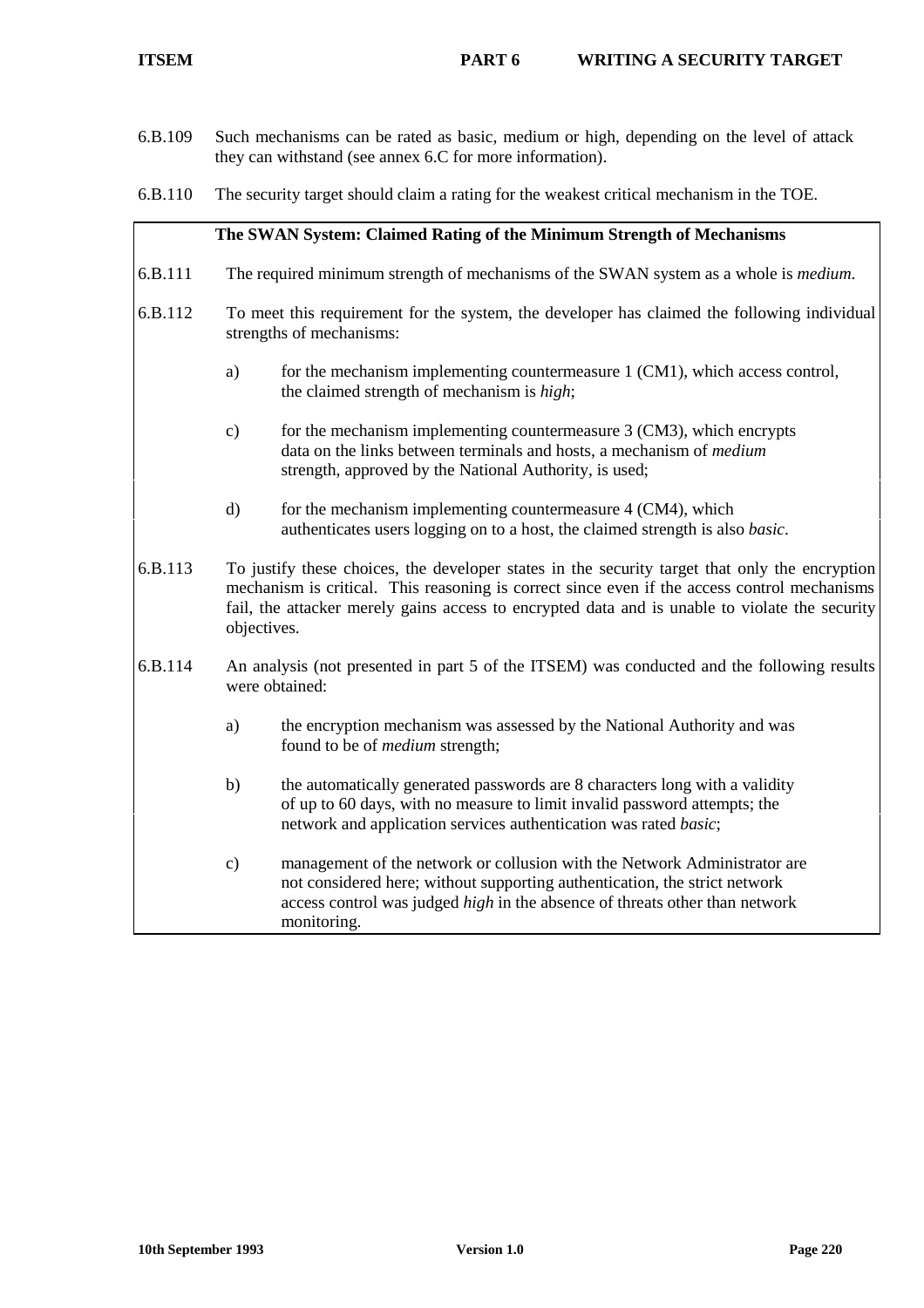## **The Evaluation Level**

## **Choosing an Evaluation Level**

- 6.B.115 The security target must specify a target evaluation level for evaluation of the TOE. This shall be one of the ratings E1, E2, E3, E4, E5 or E6.
- 6.B.116 The choice of evaluation level is a compromise between what is desirable (i.e. the greatest assurance), and what is possible, taking into account the costs. Not only do the financial costs of evaluation have to be carefully considered but also other costs such as producing and distributing the necessary deliverables.
- 6.B.117 Figures 6.B.7 and 6.B.8 summarise the effect of evaluation level on the content of security targets.

## **Information Required**

6.B.118 Evaluation levels are distinguished by the granularity of the design information required for the evaluation. This is shown in the following table:

| <b>Figure 6.B.3 Level and Information</b> |                                                                             |  |  |  |  |
|-------------------------------------------|-----------------------------------------------------------------------------|--|--|--|--|
| <b>Evaluation Level</b>                   | <b>Information Required</b>                                                 |  |  |  |  |
| E1                                        | architectural design                                                        |  |  |  |  |
| E2                                        | architectural design and detailed design                                    |  |  |  |  |
| E3 and above                              | architectural design, detailed design, source code and<br>hardware drawings |  |  |  |  |

## **Specification Style**

6.B.119 The different evaluation levels require different levels of specification, according to the following table:

| <b>Figure 6.B.4 Level and Style</b> |                                                                                                                                                                                                         |  |  |  |
|-------------------------------------|---------------------------------------------------------------------------------------------------------------------------------------------------------------------------------------------------------|--|--|--|
| <b>Evaluation Level</b>             | <b>Style of Specification</b>                                                                                                                                                                           |  |  |  |
| E1, E2, E3                          | informal documentation                                                                                                                                                                                  |  |  |  |
| E4, E5                              | underlying formal model of security policy, semiformal<br>specification of the security enforcing functions and<br>semiformal descriptions of the architecture and detailed<br>design                   |  |  |  |
| E <sub>6</sub>                      | underlying formal model of security policy, formal<br>specification of the security enforcing functions, formal<br>description of the architecture and semiformal<br>description of the detailed design |  |  |  |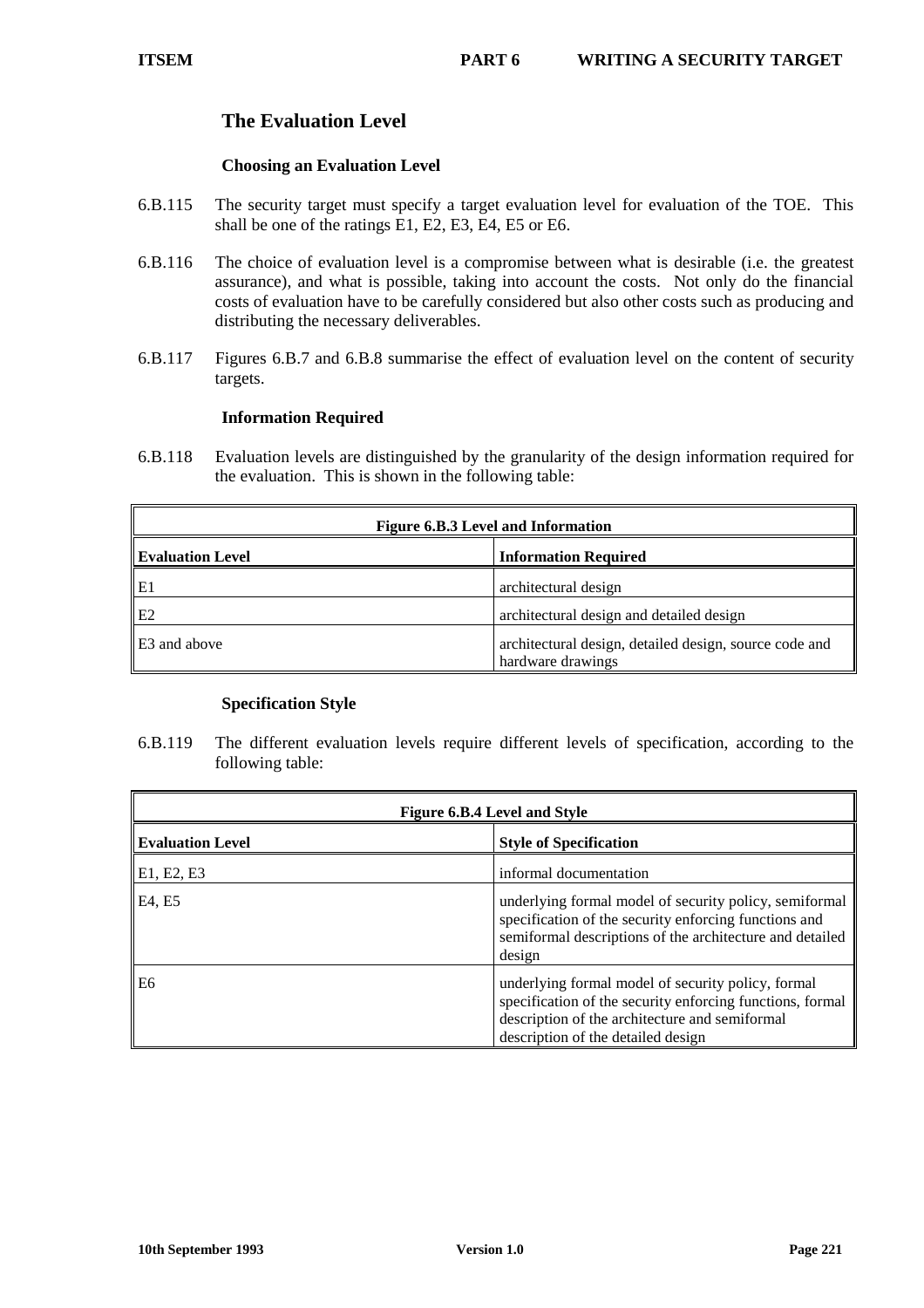## **Rigour of Specification**

6.B.120 The rigour with which the content, presentation and evidence are given is also dependant on the target evaluation level in terms of the *state, describe, explain* transitions. The requirements for each evaluation level are summarised in figure 6.B.5.

| <b>Figure 6.B.5 Rigour of Specification</b> |                                |    |          |    |         |    |  |
|---------------------------------------------|--------------------------------|----|----------|----|---------|----|--|
|                                             | <b>Target Evaluation Level</b> |    |          |    |         |    |  |
| Requirements for Evidence                   | E1                             | E2 | E3       | E4 | E5      | E6 |  |
|                                             | state                          |    | describe |    | explain |    |  |
| Relevant facts provided                     |                                |    |          |    |         |    |  |
| Characteristics enumerated                  |                                |    |          |    |         |    |  |
| Justification given                         |                                |    |          |    |         |    |  |

6.B.121 For example, at E1 and E2, a security target may describe a logon process as follows:

The <TOE> shall identify and authenticate authorised users by checking the validity of a PID, user ID and password. Consistency between the PID, user ID and password shall be checked. Users shall be allowed a maximum of three attempts to complete the log-on process successfully. If the number of attempts exceeds three, the failure shall be logged and the user shall be locked out of the system.

6.B.122 At E3 and E4, the process should be described in more detail by enumerating the characteristics of the logon process. The security target might include statements as follows:

> The <TOE> shall identify and authenticate authorised users by checking the validity of a PID, user ID and password. The system shall check that:

- a) the user ID entered at the keyboard matches that held in machine readable form on the PID;
- b) the user ID is recorded in the User Authorisation File;
- c) the password is valid for the user-ID.

If the number of attempts exceeds three the system shall:

- a) write an audit trail message identifying the incident type (i.e logon failure), date and time of the incident, terminal identifier and user name;
- b) lock the user out of the system by disabling the user's entry in the User Authorisation File.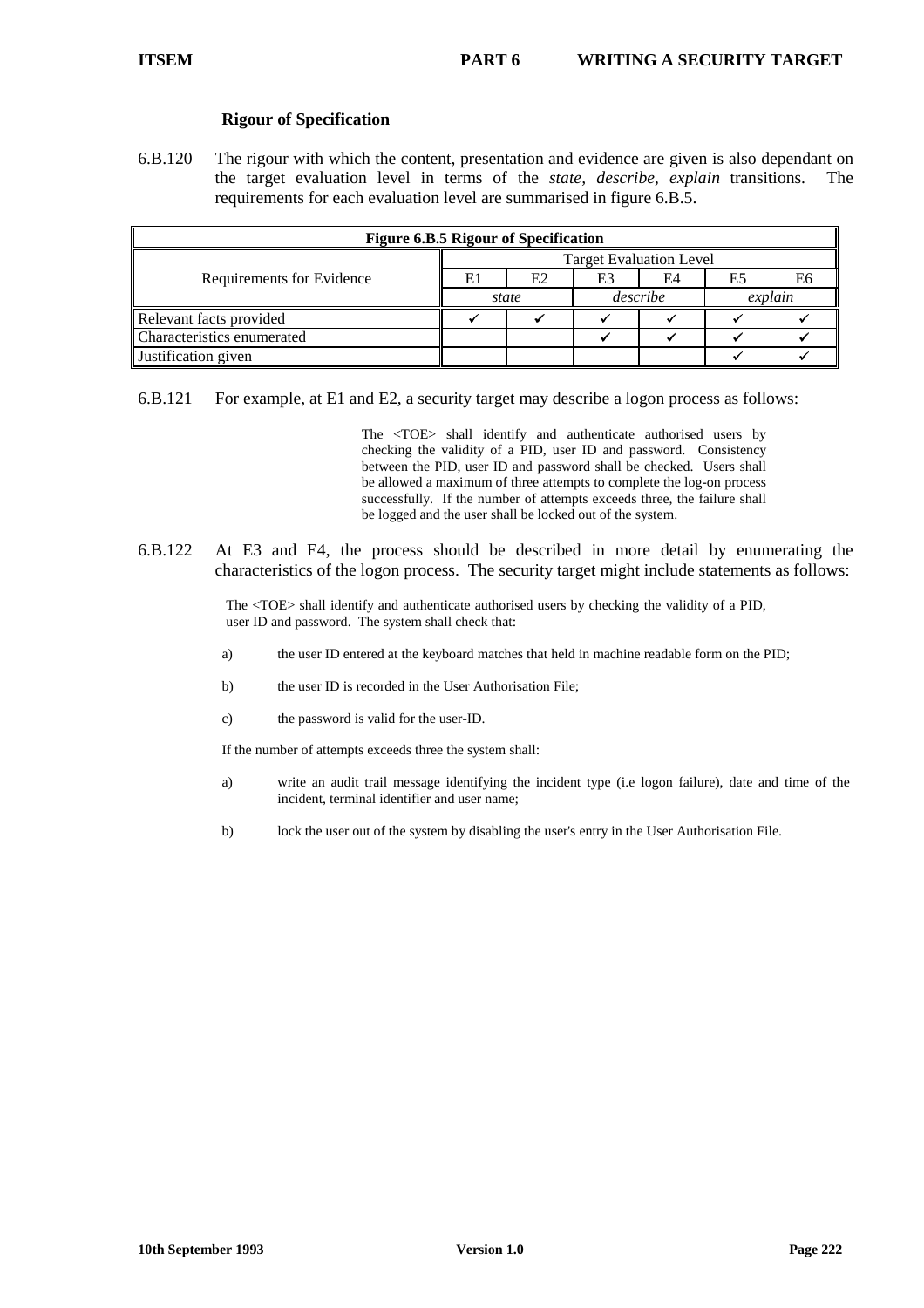- 6.B.123 At E5 and E6, explanations are required which provide a justification for the specified functionality. The security target might include statements such as the following:
	- a) auditing failed login attempts warns the Security Officer that a particular terminal, a specific user account or the system as a whole, is under attack;
	- b) the user's entry in the User Authorisation File is disabled to prevent access to the system until authorised by the Security Officer.

## **Use of Tools**

6.B.124 The different evaluation levels require different use of tools, as described in the following table:

| <b>Figure 6.B.6 Level and Tools</b>     |                                    |  |  |  |
|-----------------------------------------|------------------------------------|--|--|--|
| <b>Ealuation Level</b>                  | <b>Tools Required</b>              |  |  |  |
| E1                                      | none                               |  |  |  |
| E2 and above                            | test tools                         |  |  |  |
| <b>E3</b> and above                     | well-defined programming languages |  |  |  |
| E4 and above                            | developers tools,                  |  |  |  |
| tool based configuration control system |                                    |  |  |  |
| <b>E</b> 6 and above                    | object code analysis tools         |  |  |  |

## **The SWAN System: Evaluation Level**

6.B.125 A confidence level of E3 was decided upon. This provided an adequate amount of assurance and was achievable given the financial and time constraints.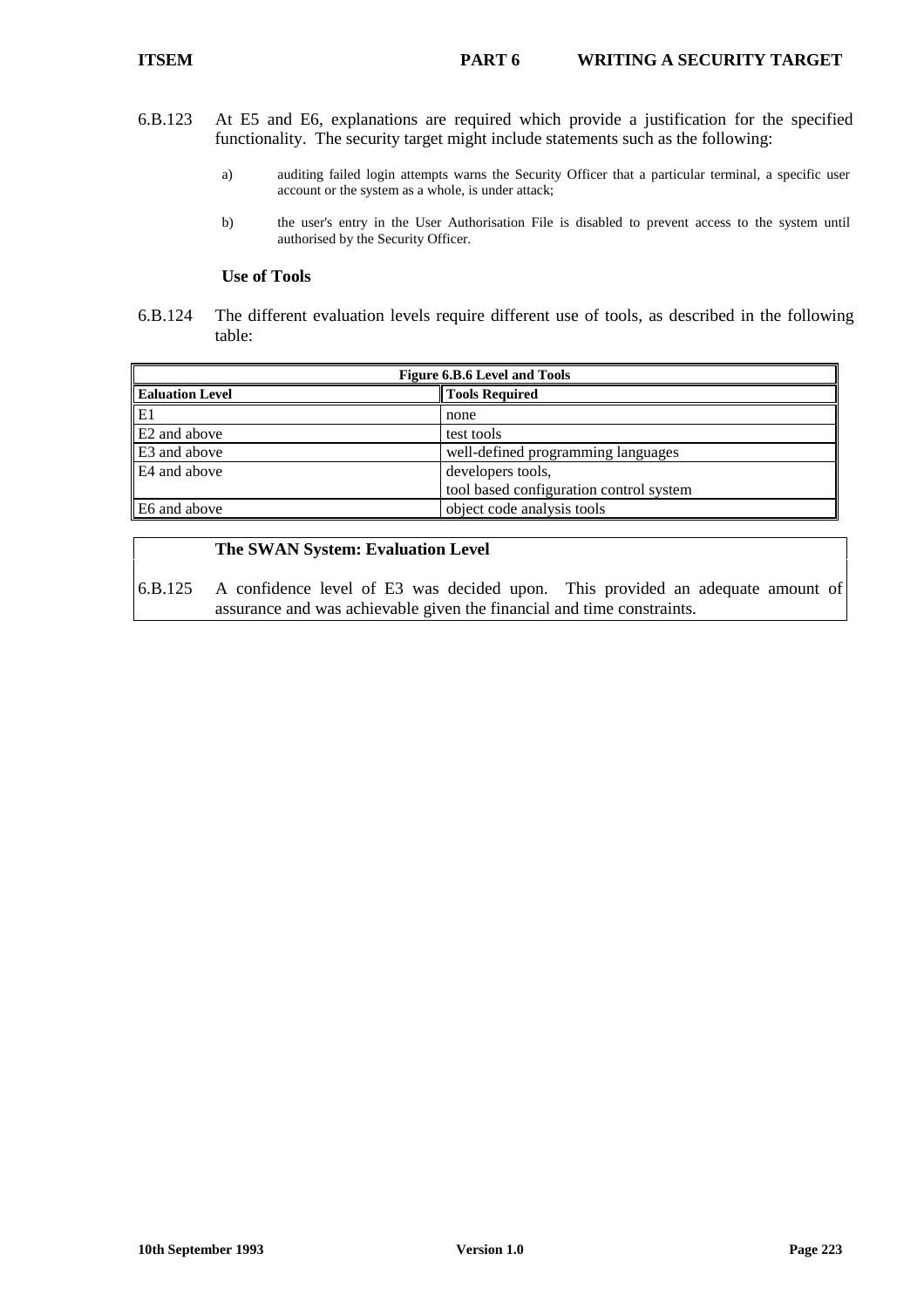|                                                            | Figure 6.B.7 Security Target for a Product Evaluation |                                                                                                            |  |  |  |  |  |
|------------------------------------------------------------|-------------------------------------------------------|------------------------------------------------------------------------------------------------------------|--|--|--|--|--|
|                                                            |                                                       |                                                                                                            |  |  |  |  |  |
| 1.                                                         | Introduction                                          |                                                                                                            |  |  |  |  |  |
|                                                            | 1.1                                                   | Claimed Rating of Minimum SOM {2.25}                                                                       |  |  |  |  |  |
|                                                            | Target Evaluation Level {2.2g6}<br>1.2                |                                                                                                            |  |  |  |  |  |
| 2.                                                         |                                                       | Product Rationale {2.16-2.17}                                                                              |  |  |  |  |  |
|                                                            | 2.1                                                   | Security Objectives                                                                                        |  |  |  |  |  |
|                                                            |                                                       |                                                                                                            |  |  |  |  |  |
|                                                            | 2.2                                                   | Intended Method of use {2.17}                                                                              |  |  |  |  |  |
|                                                            | 2.3                                                   | Intended Environment {2.17}                                                                                |  |  |  |  |  |
|                                                            | 2.4                                                   | Assumed Threats {2.17}                                                                                     |  |  |  |  |  |
| 3.                                                         |                                                       | Model of Security Policy {2.81-2.83}                                                                       |  |  |  |  |  |
| 4.                                                         |                                                       | Specification of Security Enforcing Functions {2.18-2.24}                                                  |  |  |  |  |  |
|                                                            |                                                       | [Defn of Security Enforcing Functions]                                                                     |  |  |  |  |  |
|                                                            |                                                       | [Defn of Required Security Mechanisms (optional)]                                                          |  |  |  |  |  |
| <u> 1999 - Albany Miller, Amerikaansk politik († 1958)</u> | 4.1                                                   | Identification and Authentication {2.34-2.36}                                                              |  |  |  |  |  |
|                                                            | 4.2                                                   | Access Control {2.37-2.39}                                                                                 |  |  |  |  |  |
|                                                            | 4.3                                                   | Accountability {2.40-2.42}                                                                                 |  |  |  |  |  |
|                                                            | 4.4                                                   | Audit {2.43-2.45}                                                                                          |  |  |  |  |  |
|                                                            | 4.5                                                   | Object Re-use {2.46-2.48}                                                                                  |  |  |  |  |  |
|                                                            | 4.6                                                   | Accuracy {2.49-2.51}                                                                                       |  |  |  |  |  |
|                                                            | 4.7                                                   | Reliability of Service {2.52-2.54}                                                                         |  |  |  |  |  |
|                                                            | 4.8                                                   | Data Exchange {2.55-2.58}                                                                                  |  |  |  |  |  |
| etc.                                                       |                                                       |                                                                                                            |  |  |  |  |  |
|                                                            |                                                       |                                                                                                            |  |  |  |  |  |
|                                                            |                                                       |                                                                                                            |  |  |  |  |  |
|                                                            |                                                       | Key to the specification style: O Informal; $\Box$ Semiformal & Informal; $\blacksquare$ Formal & Informal |  |  |  |  |  |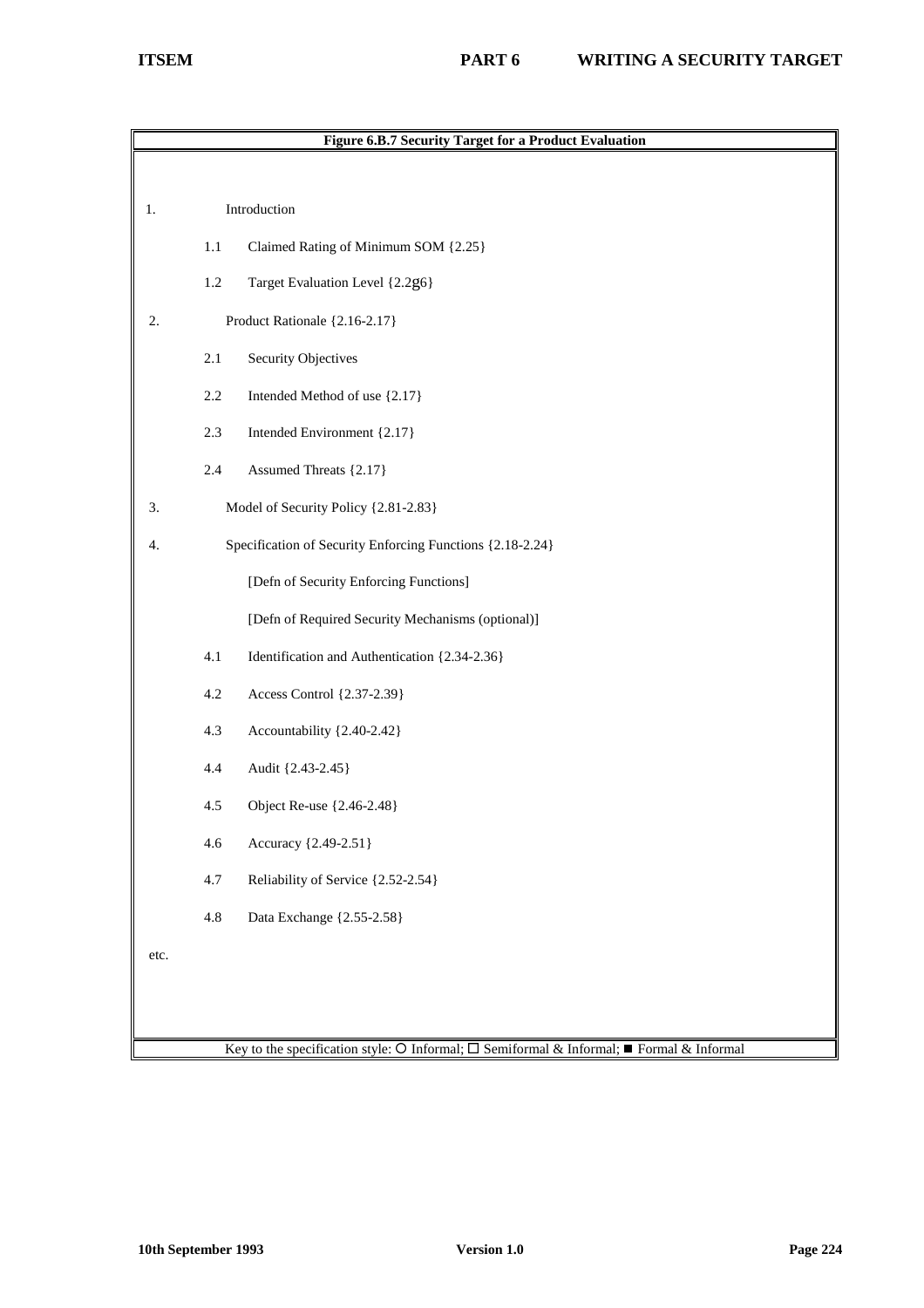| Figure 6.B.8 Security Target for a System Evaluation |         |                                                                                                            |  |  |  |  |
|------------------------------------------------------|---------|------------------------------------------------------------------------------------------------------------|--|--|--|--|
|                                                      |         |                                                                                                            |  |  |  |  |
| 1.                                                   |         | Introduction                                                                                               |  |  |  |  |
|                                                      | $1.1\,$ | Claimed Rating of Minimum SOM {2.25}                                                                       |  |  |  |  |
|                                                      | $1.2\,$ | Target Evaluation Level {2.26}                                                                             |  |  |  |  |
| 2.                                                   |         | System Security Policy {2.9-2.15}                                                                          |  |  |  |  |
|                                                      | 2.1     | Security Objectives {2.9}                                                                                  |  |  |  |  |
|                                                      | 2.2     | Description of Operational Environment {2.9}                                                               |  |  |  |  |
|                                                      | 2.3     | Actual Threats {2.9}                                                                                       |  |  |  |  |
| 3.                                                   |         | Model of Security Policy {2.81-2.83}                                                                       |  |  |  |  |
| 4.                                                   |         | Specification of Security Enforcing Functions {2.18-2.24}                                                  |  |  |  |  |
|                                                      |         | [Defn of Security Enforcing Functions]                                                                     |  |  |  |  |
|                                                      |         | [Defn of Required Security Mechanisms (optional)]                                                          |  |  |  |  |
|                                                      | 4.1     | Identification and Authentication {2.34-2.36}                                                              |  |  |  |  |
|                                                      | 4.2     | Access Control {2.37-2.39}                                                                                 |  |  |  |  |
|                                                      | 4.3     | Accountability {2.40-2.42}                                                                                 |  |  |  |  |
|                                                      | 4.4     | Audit {2.43-2.45}                                                                                          |  |  |  |  |
|                                                      | 4.5     | Object Re-use {2.46-2.48}                                                                                  |  |  |  |  |
|                                                      | 4.6     | Accuracy {2.49-2.51}                                                                                       |  |  |  |  |
|                                                      | 4.7     | Reliability of Service {2.52-2.54}                                                                         |  |  |  |  |
|                                                      | 4.8     | Data Exchange {2.55-2.58}                                                                                  |  |  |  |  |
|                                                      | etc.    |                                                                                                            |  |  |  |  |
|                                                      |         |                                                                                                            |  |  |  |  |
|                                                      |         |                                                                                                            |  |  |  |  |
|                                                      |         | Key to the specification style: O Informal; $\Box$ Semiformal & Informal; $\blacksquare$ Formal & Informal |  |  |  |  |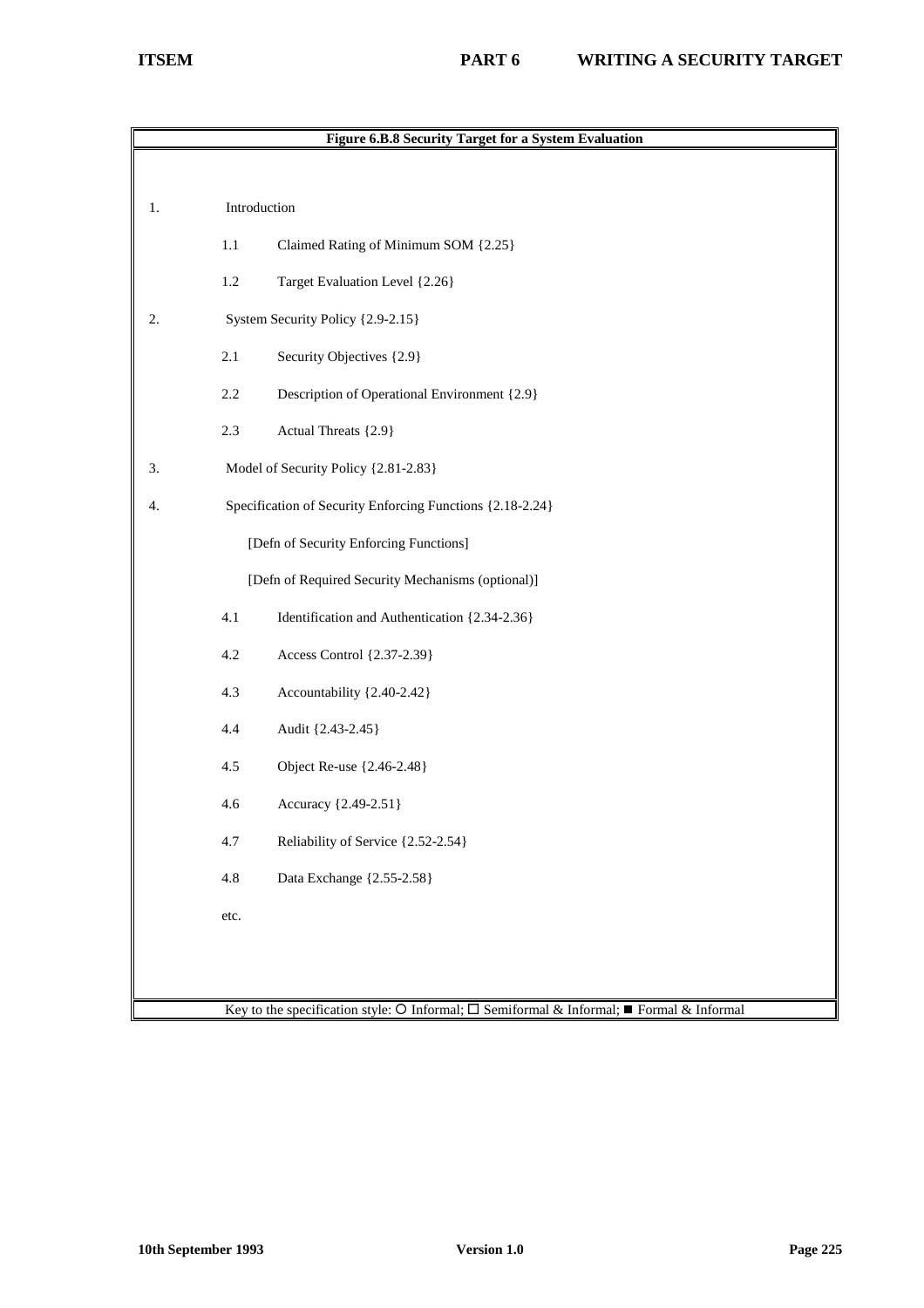# **Annex 6.C Effectiveness**

## **Introduction**

6.C.1 This annex describes the application of the ITSEC in the area of effectiveness.

## **Mechanisms**

## **Classifying Mechanisms**

- 6.C.2 This section describes the various types of mechanism which can be used within a TOE.
- 6.C.3 A security mechanism is defined in ITSEC Paragraph 6.59 as the logic or algorithm that implements a particular security enforcing or security relevant function in hardware and software. A critical mechanism is defined in ITSEC Paragraph 6.22 as a mechanism within a Target of Evaluation whose failure would create a security weakness.
- 6.C.4 A *type A mechanism* is a security mechanism with a potential vulnerability in its algorithm, principles or properties, whereby the mechanism can be overcome by the use of sufficient resources, expertise and opportunity in the form of a direct attack. An example of a type A mechanism would be an authentication program using a password: if the password can be guessed by attempting all possible passwords in succession, the authentication mechanism is of type A. Type A mechanisms often involve the use of a "secret" such as a password or cryptographic key.
- 6.C.5 All type A mechanisms in a TOE have a strength, which corresponds to the level of resources, expertise and opportunity required to compromise security by directly attacking the mechanism.
- 6.C.6 When assessing the strength of a mechanism, the context in which the mechanism operates should be taken into account. See the *Example* subsection below.
- 6.C.7 A *type B mechanism* is a security mechanism which, if perfectly conceived and implemented, will have no weaknesses. A type B mechanism can be considered to be impregnable to direct attack regardless of the level of resources, expertise and opportunity deployed. A potential example of a type B mechanism would be access control based on access control lists: if perfectly conceived and implemented, this type B mechanism cannot be defeated by direct attack. However, these type B mechanisms can be defeated by indirect attacks which are the subject of other effectiveness analyses.
- 6.C.8 The security target for a TOE should specify the minimum strength of mechanisms, i.e. the strength of the weakest type A critical mechanism in the TOE. The developer's strength of mechanisms analysis could:
	- a) identify the critical mechanisms and explain why the remaining mechanisms are not critical;
	- b) state and confirm the strength of each type A critical mechanism;
	- c) confirm that type B critical mechanisms have no weaknesses (perhaps by reference to other effectiveness analyses).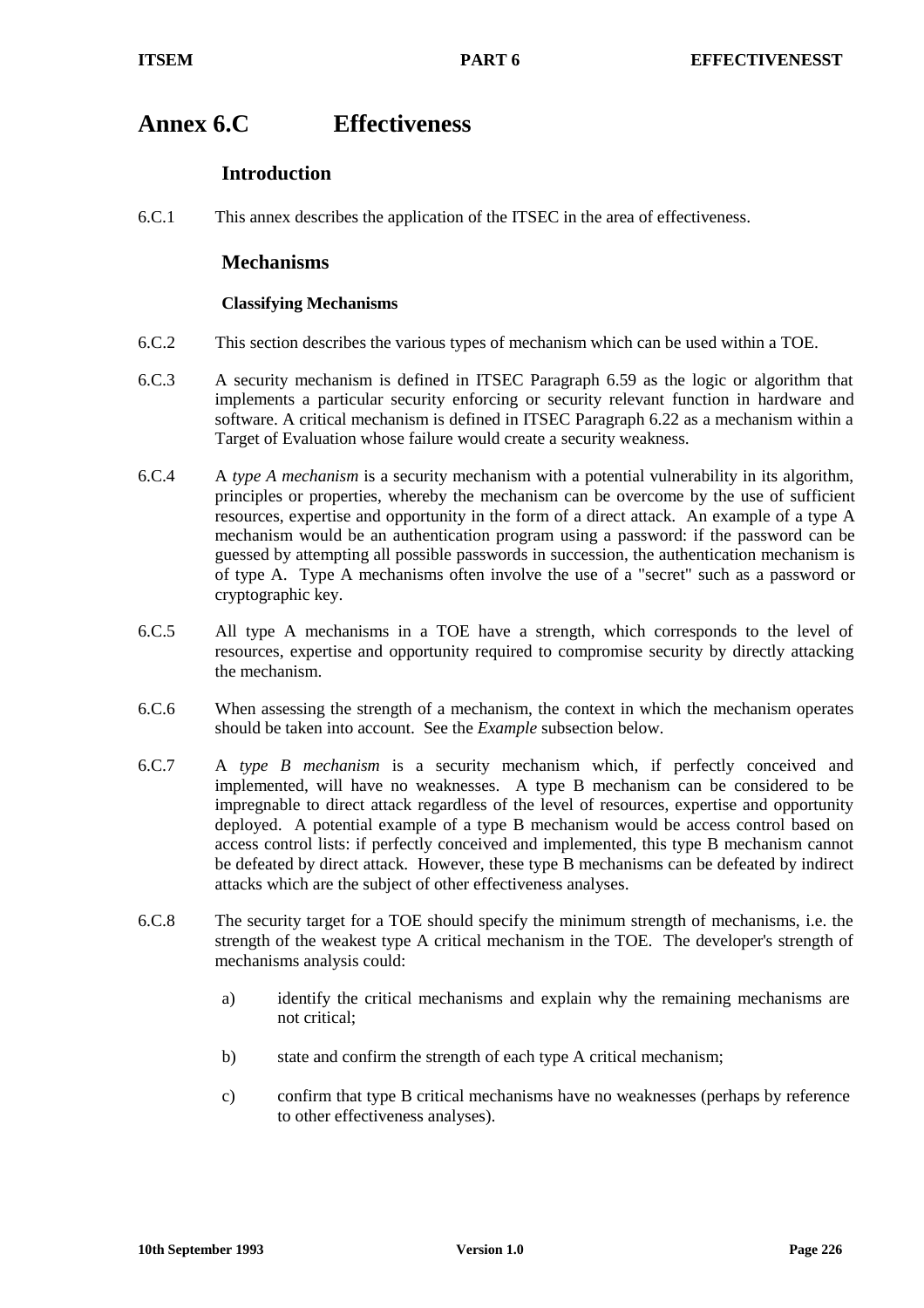## **Example**

- 6.C.9 A security mechanism is the logic or algorithm that implements a particular security enforcing or security relevant function in hardware and software. For example, a complex password algorithm *A*, might be derived from some simple password algorithm *B*, strengthened by the principle *C*, of limiting the number of re-tries following an authentication failure: one developer might regard this algorithm *A*, as being implemented by a single security mechanism  $M_A$ , whereas another developer may choose to regard the same algorithm  $A$ , as being implemented by two mechanisms  $M_B$ , which implements algorithm B, and  $M_{\text{C}}$ , which implements principle C. Thus, if the existing design only employs algorithm *B* and the two developers both choose to strengthen it by employing algorithm A:
	- a) the first developer will regard this course of action as strengthening the mechanism;
	- b) the second developer will regard the same course of action as employing an additional mechanism.
- 6.C.10 Since both courses of action are in practice identical, the cases of Paragraphs a) and b) above are equivalent. Figure 6.C.1 illustrates the two situations.
- 6.C.11 In the figure, mechanisms A and B are both type A because they can be defeated by direct attack (e.g. repeatedly guessing passwords). Mechanism A and the mechanism B in the context of mechanism C have identical strength. Mechanism A gains some of its strength from the fact that it includes a limit on the number of retries. Mechanism B does not include this limit, but it has to be evaluated taking its context into account. Therefore, the fact that mechanism C limits retries, strengthens the combination of mechanisms B and C.

## **The Effectiveness Criteria**

## **Effectiveness and Correctness**

- 6.C.12 In general, the division of work between correctness and effectiveness depends on the security target. This is because correctness applies to functionality and is measured against what is specified in the security target, whereas effectiveness is concerned with a lack of exploitable vulnerabilities. The more detail is included in the security target, the greater is the proportion of evaluation effort concerned with correctness assessment.
- 6.C.13 For example, a security target might require identification and authentication functionality to be implemented with a high strength of mechanism, but it does not specify the mechanism. An implementation which allowed users to have two-character passwords would then be rejected as ineffective. If the security target disallows two-character passwords, the same implementation would fail for correctness reasons.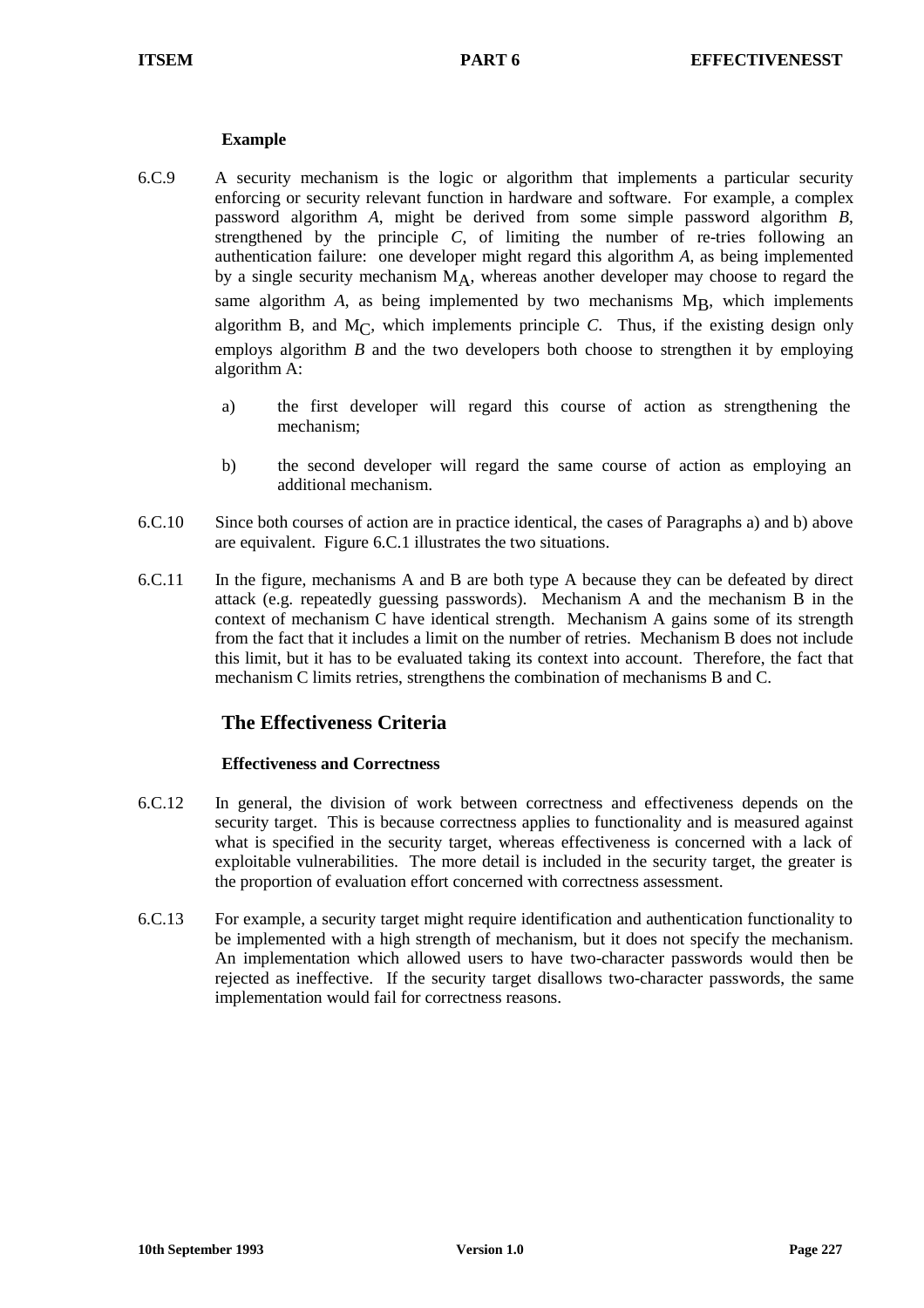

**Figure 6.C.1 Two ways of Treating Mechanisms**

## **Aspects of Effectiveness**

- 6.C.14 This subsection considers the relationships between the effectiveness criteria.
- 6.C.15 It is constructive to consider the effectiveness criteria from the point of view of a developer. The developer should perform a risk assessment to determine the required security enforcing functions, based on the following:
	- a) a broad definition of the required (non security relevant) functionality of the TOE;
	- b) the threats to the TOE and/or the security objectives of the TOE;
	- c) the assets to be protected by the TOE (assets can be information or software whose confidentiality, integrity and availability are to be protected).
- 6.C.16 In selecting these security enforcing functions, the developer should decide whether they are:
	- a) suitable, in that they should counter the threat(s);
	- b) able to work together, in the case where more than one security enforcing function has been chosen (i.e. bind together) in a way that is mutually supportive and provides an integrated and effective whole.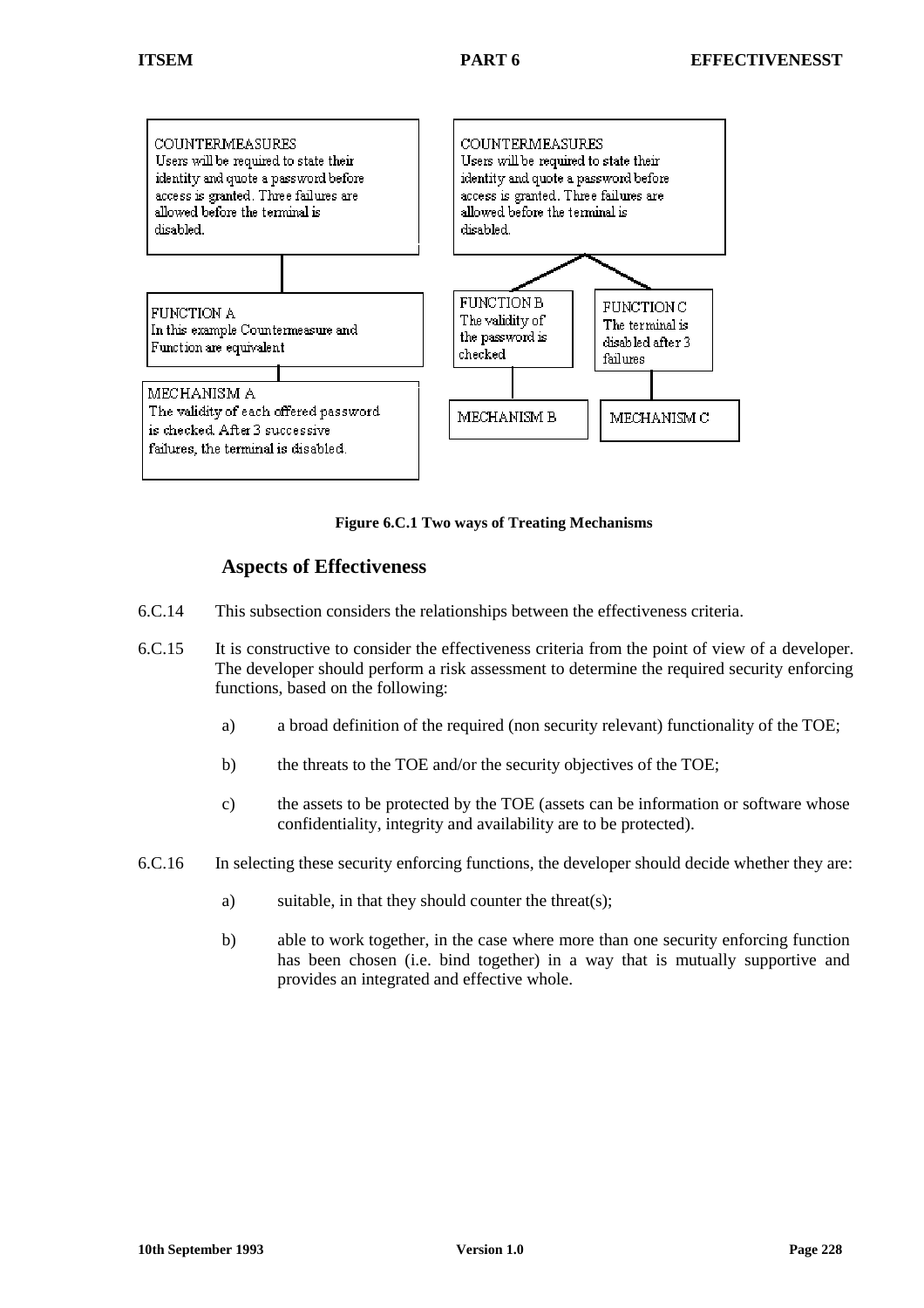- 6.C.17 A simple, schematic, illustration of this process is provided in figure 6.C.2. This figure (and figures 6.C.3 and 6.C.4) represent:
	- a) the assets by an "ECU" sign;
	- b) the threats by "nails" with a length "proportional" to the level of expertise, opportunity and resource available to the attacker;
	- c) the countermeasures (e.g. security enforcing functions) by a "wall" which has a thickness "proportional" to the strength of the type A mechanisms which implement it (i.e., the countermeasure's ability to defend against direct attack).
- 6.C.18 The longer the "nail", the greater is the severity of the threat; the thicker the wall, the greater is the ability of the countermeasure to defend the assets against that threat. Indeed, the TOE is deemed to be secure if the assets are completely surrounded by a wall which has a minimum thickness equal to or greater than the length of any nail.



**Figure 6.C.2 The Failure of Suitability and Binding**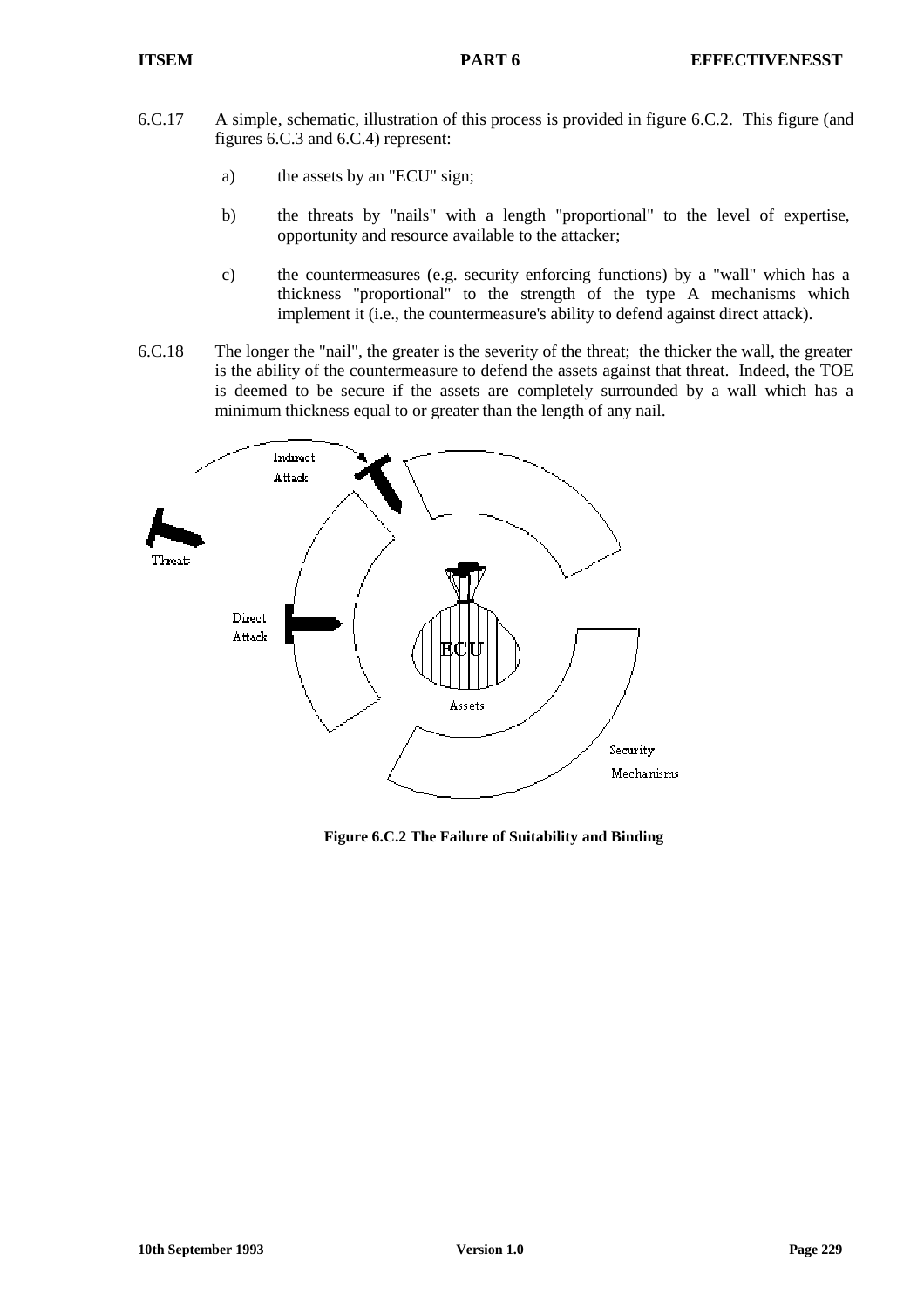- 6.C.19 Figure 6.C.2 illustrates the case where the selected security enforcing functions are insufficient to counter the threat, even though their mechanisms are of sufficient strength. The figure illustrates the design of a secure operating system (e.g. F-B2) where the developer has neglected to include the necessary mechanisms to protect the traditional security enforcing functions (e.g. Identification and Authentication, Access Control etc.) from external interference and tampering. Indeed, at this stage of vulnerability assessment, the developer could argue that his solution is so far:
	- a) unsuitable, because it will not counter the threat;
	- b) does not bind, because it does not form an integrated whole.
- 6.C.20 These defects are overcome in figure 6.C.3, which shows the introduction of a second set of countermeasures which have the objective of protecting the first set from external interference or tampering.



**Figure 6.C.3 A Secure TOE**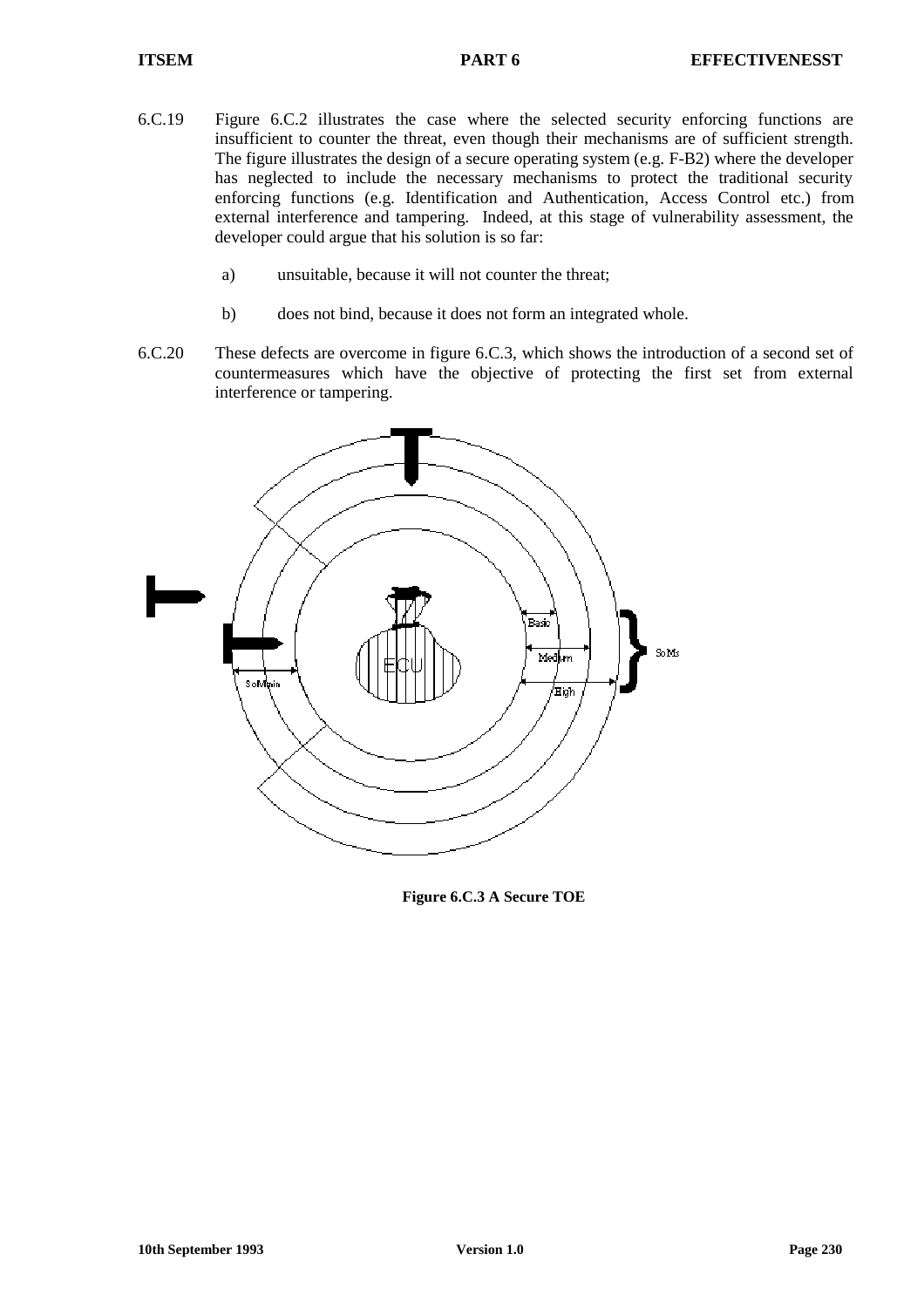- 6.C.21 This figure also indicates the countermeasure `wall' thicknesses necessary to meet the ITSEC Strength of Mechanisms (SoM) definitions: *basic, medium* and *high*. The protection mechanisms are shown as *high* and the original countermeasures as *medium*. If the minimum SoM (SoMmin) is *medium*, then this figure indicates that the TOE should meet the suitability, binding and SoM criteria:
	- a) the minimum thickness of the `wall' is medium, thereby meeting the SoM requirement;
	- b) the `wall' completely surrounds the assets and there are no gaps, therefore the countermeasures counter the threat and the suitability and binding criteria are met.
- 6.C.22 At each stage of development, the developer should repeat his vulnerability assessment. Indeed, from an evaluation point of view, he should do this until all the information cited in ITSEC figure 4, has been considered for the evaluation level in question.
- 6.C.23 In figure 6.C.4(a), a vulnerability is shown as a `thinning of the countermeasure wall', i.e. a failure of the wall to meet the thickness required by SoMmin. In this case, the SoM rating of the TOE is the lowest of the ratings for each critical mechanism.
- 6.C.24 In accordance with the ITSEC, there are four ways in which the developer may modify, or progress, his design in order to counter this vulnerability:
	- a) The developer is at liberty to regard the vulnerability as a failure of the underlying algorithms, principles and properties of the mechanisms concerned to meet SoMmin. In this case, the developer's recourse is to modify the existing algorithms, principles and properties (or adopt new algorithms, principles and properties) which do meet the required SoMmin. If the developer elects to take this course of action, the result will be as depicted in figure 6.C.4(b).
	- b) Alternatively, following ITSEC Paragraph 3.27 (first item) of the **Construction Vulnerability** Assessment criterion, the developer can introduce some additional security mechanism (or mechanisms) internal to the TOE. If the developer elects to take this course of action, the result will be again as depicted in figure 6.C.4(b). Indeed, this course of action is synonymous with the first.
	- c) Following the second item of ITSEC Paragraph 3.27 of the Construction Vulnerability Assessment criterion (or the **Operational Vulnerability** criterion), the developer can require the introduction of some external countermeasure. For this course of action, the result will be as depicted in figure 6.C.4(c). If this course is followed, the countermeasure should be documented in the security target.
	- d) Finally, following the Ease of Use criterion, the developer could introduce a combination of internal and external measures which although they do not have the effect of countering the vulnerability directly (i.e. by thickening the wall), do have the effect of bringing any attempt to exploit the vulnerability to the attention of an end-user or an administrator. This course of action is depicted in figure 6.C.4(d), and would be the case, for example, where the use of covert channels, which cannot be removed, is monitored by a secure operating system.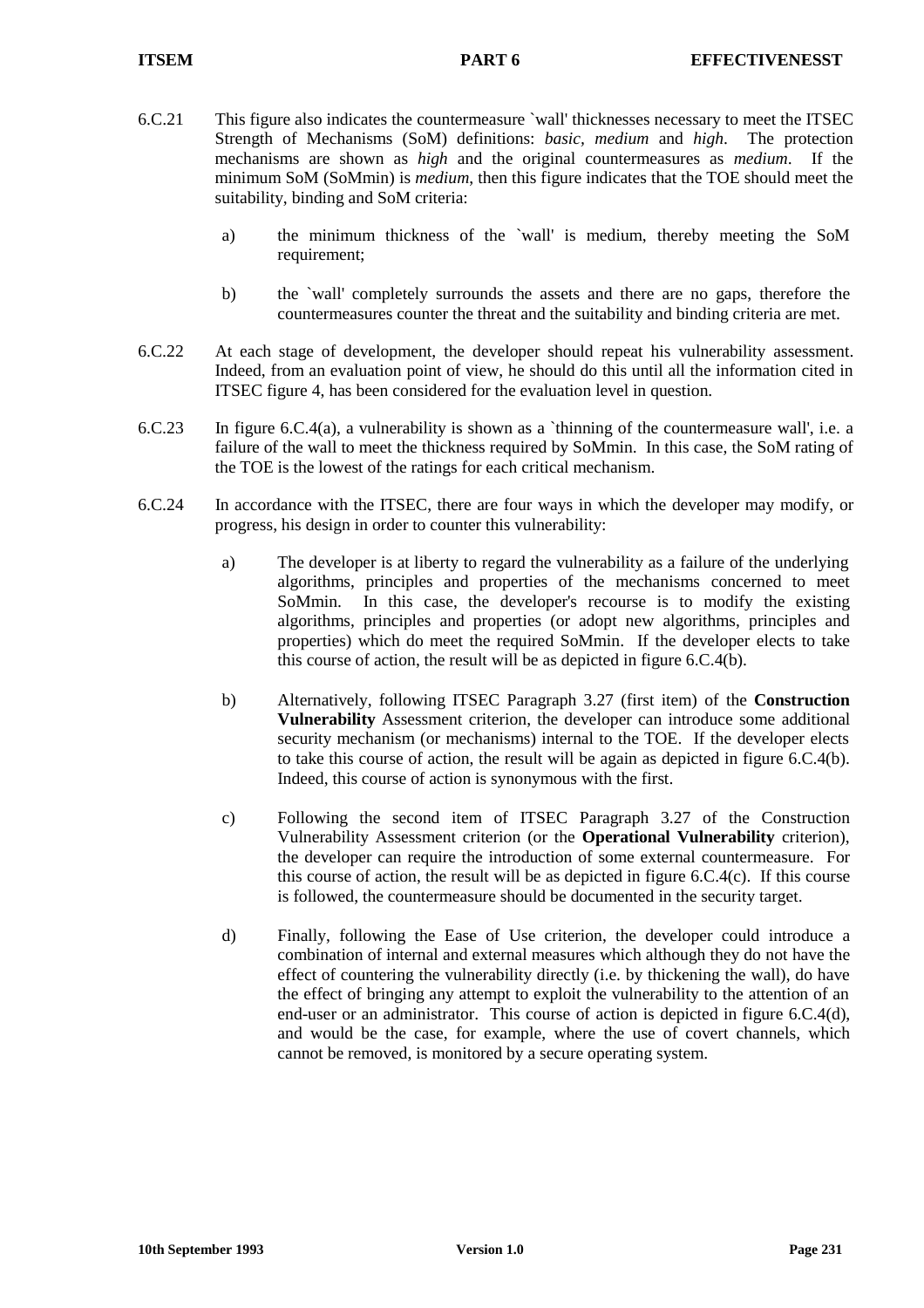

**Figure 6.C.4 Resolving Security Vulnerabilities**

- 6.C.25 Once the developer has chosen how he will counter the previously identified vulnerabilities, application of the Binding of Functionality criterion will check that the solution does indeed solve the vulnerability problem (as identified at this level of design) and does not introduce any further vulnerability. If a further vulnerability were to be discovered, then the developer would have to re-trace his steps, selecting different internal and external countermeasure solutions until the Binding of Functionality criterion is at last satisfied.
- 6.C.26 It should be noted that when a vulnerability is found, it will sometimes be possible to characterise it in more than one way; for instance, it may be difficult to decide whether it is a suitability or a binding problem. In practice, this is not a problem. It is more important to have confidence that all vulnerabilities have been found than to be easily able to distinguish between different types of vulnerability.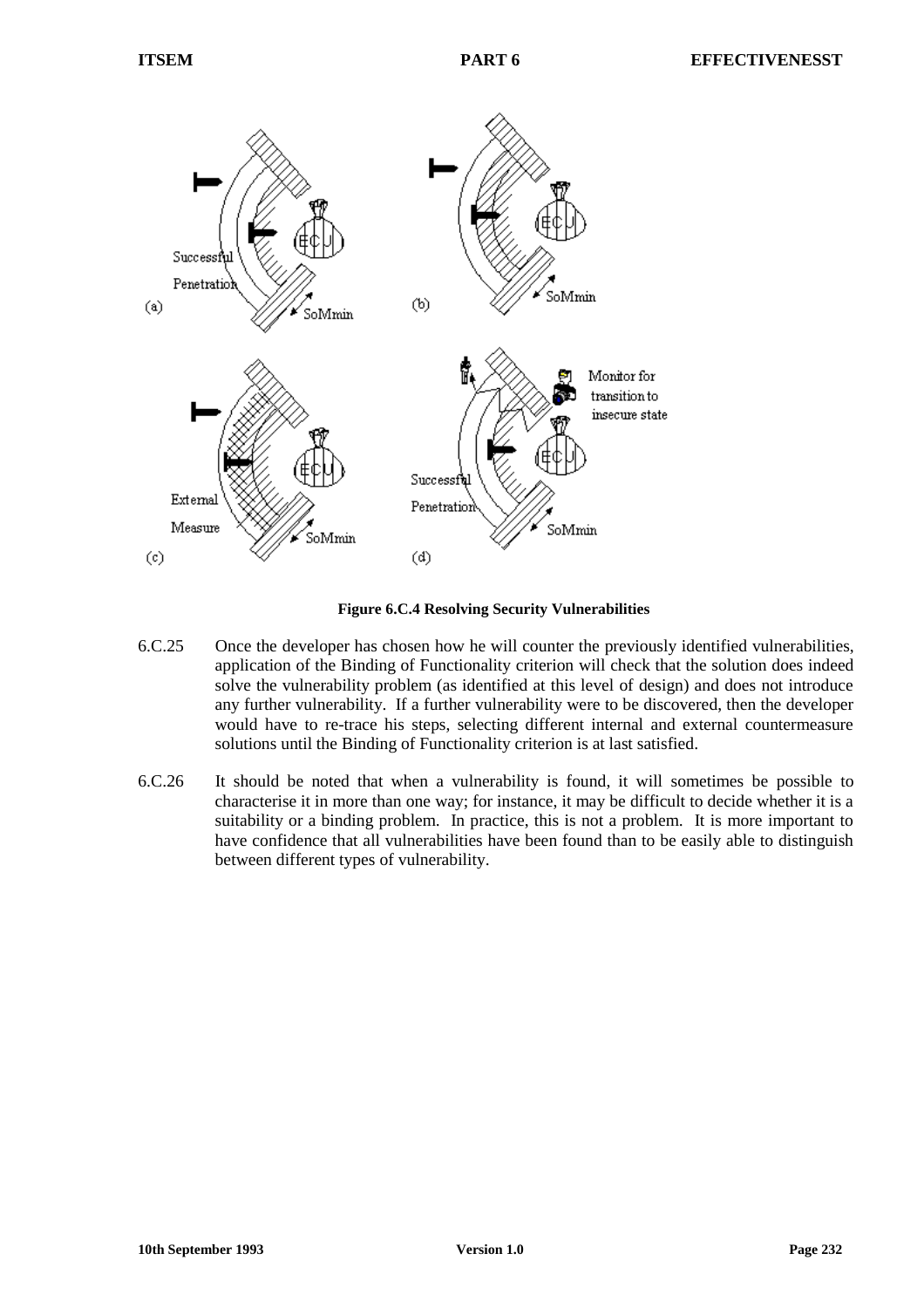- 6.C.27 To summarise, effectiveness errors can be of two types:
	- a) Errors in content, presentation and evidence for a particular effectiveness deliverable. This type of error will correspond to a particular effectiveness aspect;
	- b) Vulnerabilities found during penetration testing. It may be more difficult to assign an effectiveness aspect to this type of vulnerability.

## **Estimating Strength of Mechanisms**

- 6.C.28 According to the ITSEC (Paragraphs 3.6-3.8) the meaning of strength of mechanisms ratings is as follows:
	- a) For the minimum strength of a critical mechanism to be rated *basic* it shall be evident that it provides protection against random accidental subversion, although it may be capable of being defeated by knowledgeable attackers.
	- b) For the minimum strength of a critical mechanism to be rated *medium* it shall be evident that it provides protection against attackers with limited opportunities or resources.
	- c) For the minimum strength of a critical mechanism to be rated *high* it shall be evident that it could only be defeated by attackers possessing a high level of expertise, opportunity and resources, successful attack being judged to be beyond normal practicability.
- 6.C.29 These definitions are informal, intended to be meaningful to users of a TOE. This subsection gives guidance on more objective means of measurement.
- 6.C.30 Since strength of mechanisms concerns expertise, opportunity and resources, it is necessary to expand on the meaning of these terms:
	- a) *Expertise* concerns the knowledge required for persons to be able to attack a TOE. A *layman* is someone with no particular expertise; a *proficient* person is someone familiar with the internal workings of the TOE, and an *expert* is someone familiar with the underlying principles and algorithms involved in the TOE.
	- b) *Resources* concern the resources an attacker must expend to successfully attack the TOE. Evaluators are usually concerned with two types of resources: *time* and *equipment*. Time is the time taken by an attacker to perform an attack, not including study time. Equipment includes computers, electronic devices, hardware tools, and computer software. For the purposes of this discussion,
		- *In minutes* means an attack can succeed in under ten minutes; *in days* means an attack can succeed in less than a month, and *in months* means a successful attack requires at least a month.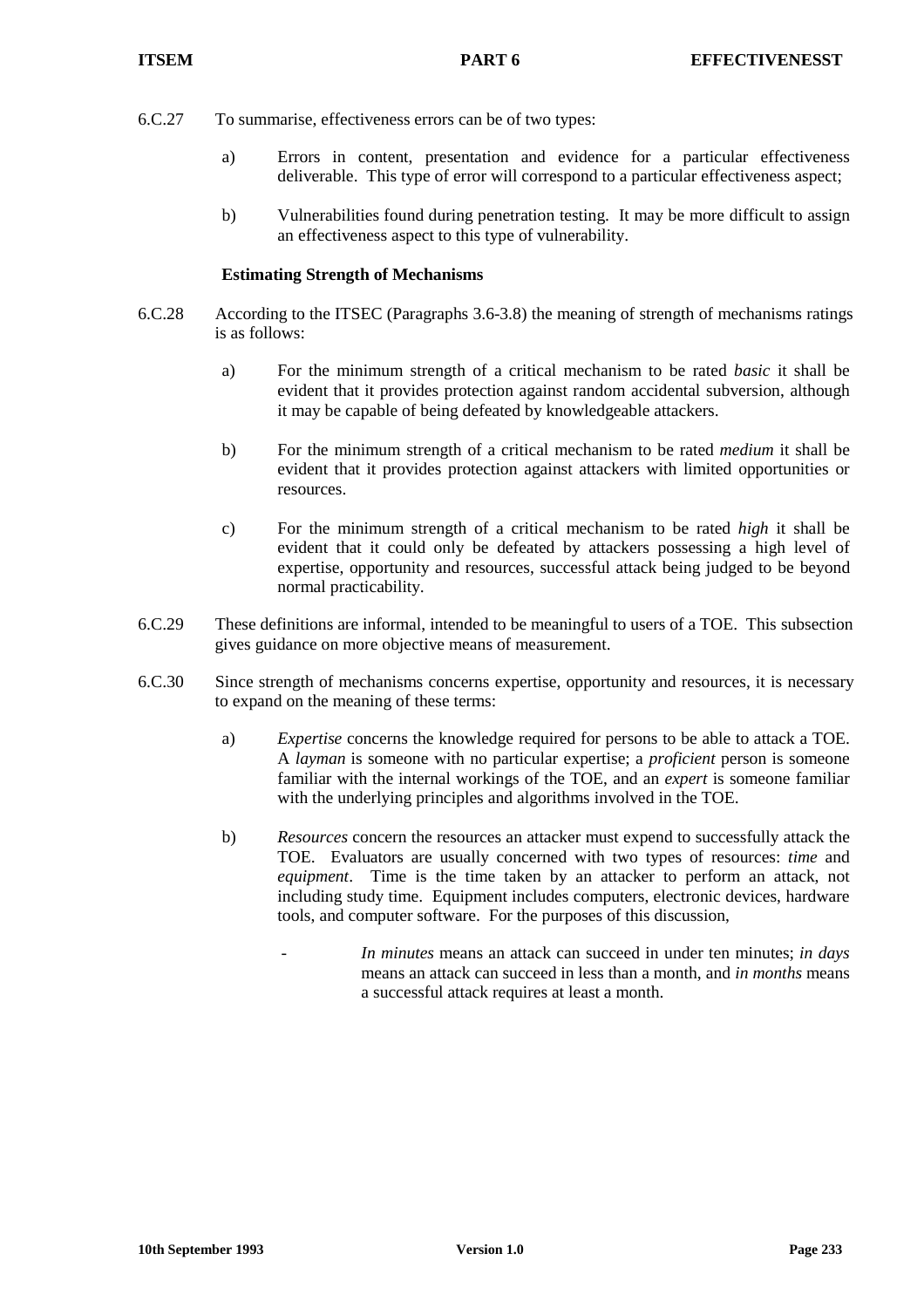- *Unaided* means no special equipment is required to effect an attack; *domestic equipment* is equipment which is readily available within the operational environment of the TOE, or is a part of the TOE itself, or can be purchased by the public; t*special equipment* is special-purpose equipment for carrying out an attack.

- c) *Opportunity* covers factors which would generally be considered outside an attacker's control, such as whether another person's assistance is required (collusion), the likelihood of some specific combination of circumstances arising (chance), and the likelihood and consequences of an attacker being caught (detection). These factors are difficult to rate in the general case. The case of collusion is covered here, but other factors may have to be considered. The following forms of *collusion* are discussed: *alone* if no collusion is required; *with a user* if collusion is required between an attacker and an untrusted user of the TOE for an attack to succeed; and *with an administrator* if collusion with a highly trusted user of the TOE is required. This definition of collusion presumes that the attacker is not an authorised user of the TOE.
- 6.C.31 The factors discussed above are not believed to be final or complete; they are intended for guidance only. Once the factors have been evaluated for a particular mechanism, the following rules can be used to calculate the mechanism's strength:
	- a) If the mechanism can be defeated by a layman in minutes unaided, then it does not achieve *basic*.
	- b) If the mechanism can only be defeated by an expert using special equipment, taking months, and requires collusion with an administrator, then the mechanism achieves *high*.
	- c) If the mechanism can only be defeated by collusion with a user, the mechanism achieves at least *medium*.
	- d) If the mechanism can only be defeated by collusion with an administrator, then the mechanism achieves at least *high*.
	- e) If a successful attack requires months, the mechanism achieves at least *medium*.
	- f) If a successful attack requires an expert, months of effort and special equipment then the mechanism rates *high*, regardless of whether collusion is required.
	- g) If successful attack requires days of effort then the mechanism must be rated at least *basic*.
	- h) If successful attack can be performed in minutes by anyone other than a layman then the mechanism is *basic*.
	- i) If successful attack requires an expert using domestic equipment over days then the mechanism is *medium*.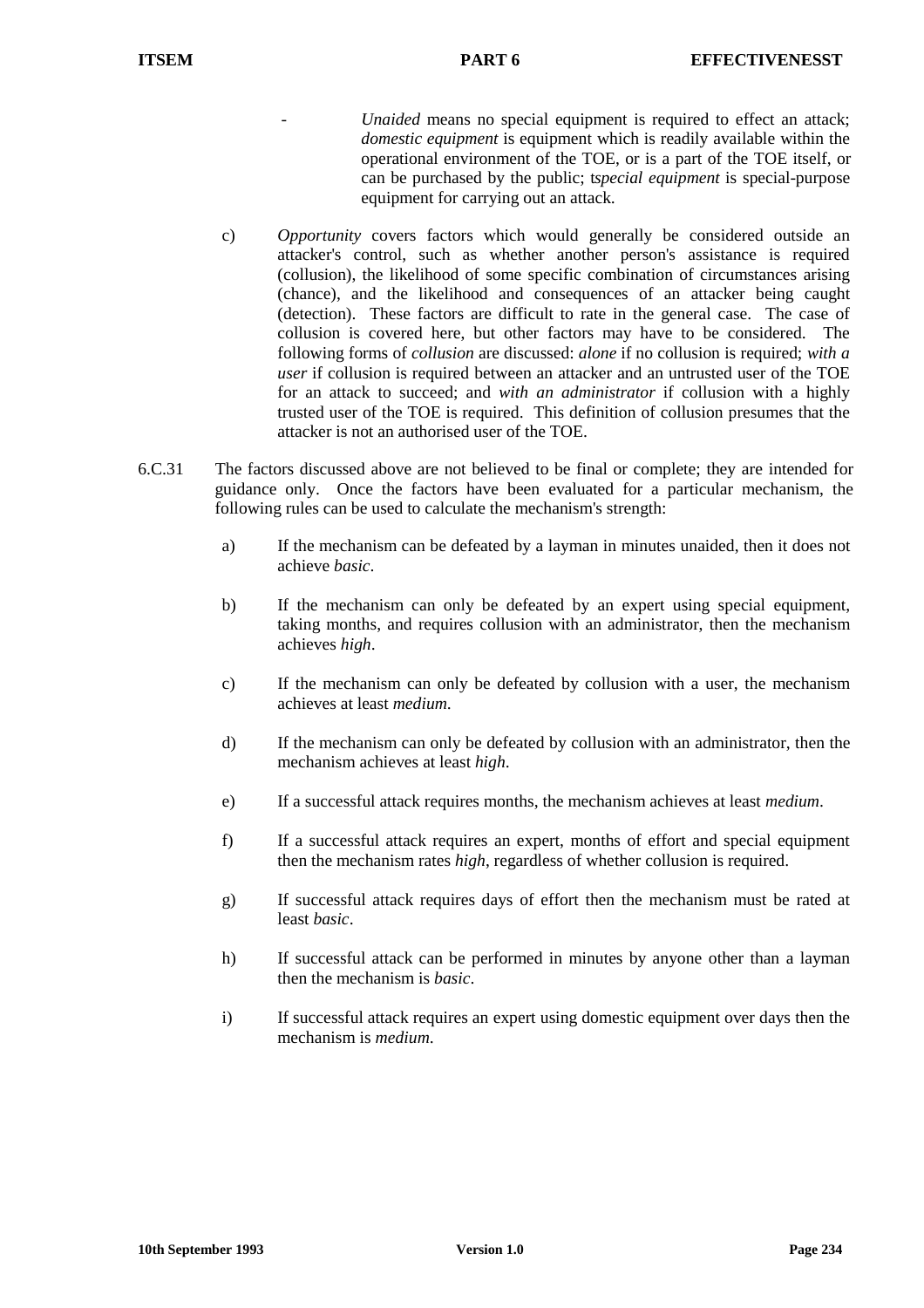- 6.C.32 Rather than compute these predicates, however, the evaluators may make use of the guidelines provided in figures 6.C.5 and 6.C.6. Add together the two numbers found by looking up TIME and COLLUSION in figure 6.C.5 and by looking up EXPERTISE and EQUIPMENT in figure 6.C.6:
	- a) If the result is 1 then the strength is not even *basic*..
	- b) If the result is greater than 1 but no higher than 12 then the strength is *basic*.
	- c) If the result is greater than 12 but no higher than 24 then the strength is *medium*..
	- d) If the result is greater than 24 then the strength is *high*.
- 6.C.33 The values contained within figures 6.C.5 and 6.C.6 only serve the purpose of evaluating the predicate. There is no other significance. For example a layman unaided within minutes, with a user (value 13) is no better or worse than an expert unaided taking months/years alone (value 22) - both are rated *medium*.

| Figure 6.C.5 Table for Time and Collusion |                  |             |                       |  |  |  |  |  |
|-------------------------------------------|------------------|-------------|-----------------------|--|--|--|--|--|
|                                           | <b>COLLUSION</b> |             |                       |  |  |  |  |  |
|                                           |                  |             |                       |  |  |  |  |  |
| TIME                                      | alone            | with a user | with an administrator |  |  |  |  |  |
| within minutes                            |                  | 12          | 24                    |  |  |  |  |  |
| Within days                               |                  | 12          | 24                    |  |  |  |  |  |
| Months/years                              | 16               | 16          | 24                    |  |  |  |  |  |

| Figure 6.C.6 Table for Expertise and Equipment |         |                             |                               |  |  |  |  |
|------------------------------------------------|---------|-----------------------------|-------------------------------|--|--|--|--|
| <b>EQUIPMENT</b>                               |         |                             |                               |  |  |  |  |
| <b>EXPERTISE</b>                               | unaided | Using domestic<br>equipment | using specialist<br>equipment |  |  |  |  |
| layman                                         |         | n/a                         | n/a                           |  |  |  |  |
| proficient                                     | 4       | 4                           | n/a                           |  |  |  |  |
| expert                                         | 6       | 8                           | 12                            |  |  |  |  |

6.C.34 These tables should be used as guidance since they may not be applicable to all mechanisms and operational environments. These tables are not to be used to rate cryptographic mechanisms (see ITSEC Paragraph 3.23).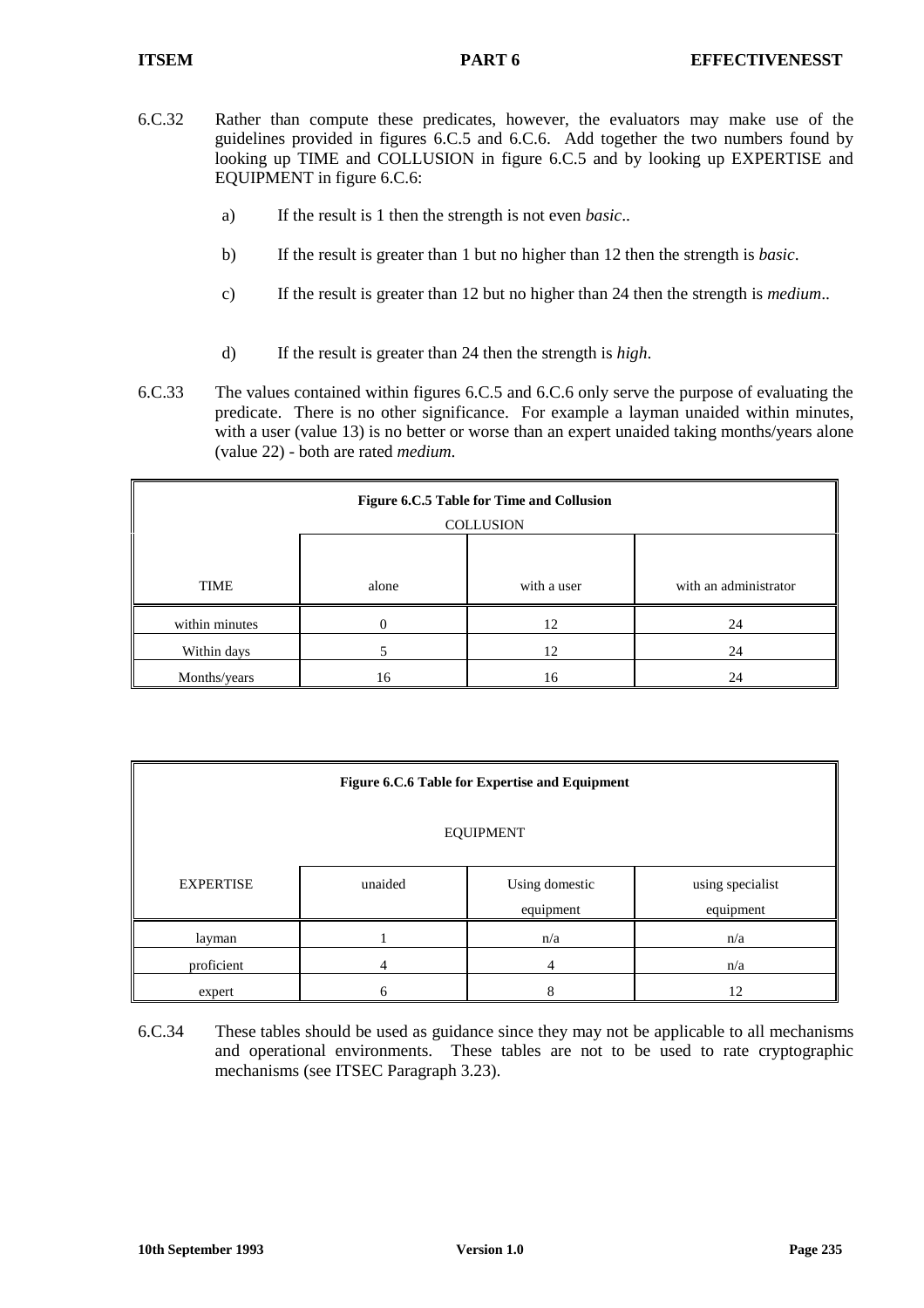# **Annex 6.D Impact Analysis for Re-evaluation**

## **Introduction**

- 6.D.1 It is unrealistic to assume that a TOE itself, its operational environment or its development environment will not change over time. It is more likely that the sequence of the processes in the IT security framework is permanently ongoing, as indicated in part 1 of the ITSEM, figure 1.1.1.
- 6.D.2 An evaluation result applies only for a specific release or version of an IT system or IT product. Therefore any change to the TOE or its deliverables could make a re-evaluation necessary. A complete evaluation each time a change occurs is unnecessary and it is possible to take advantage of previous evaluation results. As the impact of a change is not always security relevant, a process called impact analysis is required to indicate the consequences of a change in the above mentioned areas, i.e. whether a change results in a need for re-evaluation.
- 6.D.3 This annex gives basic guidance to sponsors, developers and system accreditors by describing the impact analysis process which involves the following issues:
	- a) how to establish the necessity of a re-evaluation;
	- b) how to identify the parts of the TOE affected;
	- c) which evaluator actions have to be repeated.
- 6.D.4 Part 3 of the ITSEM (describing *philosophy, concepts* and *principles*) and part 4 of the ITSEM (describing the *evaluation process*) are the basis for evaluation. Part 4, chapter 4.6, covering *re-use*, is closely related to this annex.

## **Impact Analysis**

## **Overview**

- 6.D.5 An evaluation result only applies to the release and version of a TOE that was evaluated. If a TOE, its operational environment, or its development environment is subsequently changed, it is the responsibility of the sponsor to determine the change type and the consequences for the certificate/certification report.
- 6.D.6 According to the change type it may be necessary for the sponsor/developer to notify the certification body of the change. If a re-evaluation is required, it will be necessary for the sponsor/developer to supply relevant deliverables to an ITSEF.
- 6.D.7 The main rule for this process is that all decisions have to be made according to the evaluation level which was awarded to the TOE. Since the awarded evaluation level is a measure of the confidence that can be held in a TOE fulfilling its security objectives, it is necessary for a change to be scrutinised with the same degree of rigour as during the initial evaluation. Otherwise the level of confidence cannot be maintained.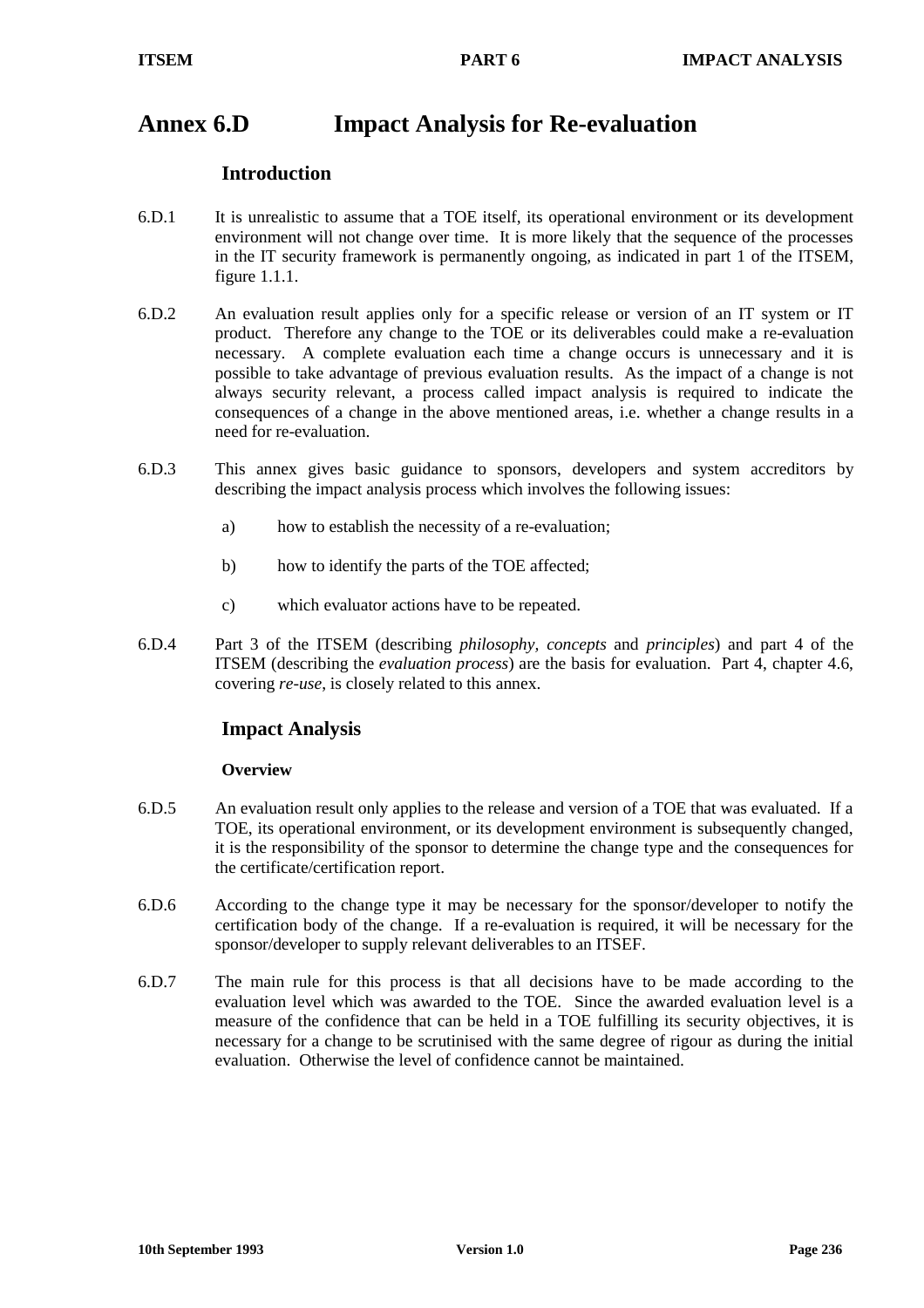- 6.D.8 A special case exists for changes in the development environment or the hardware platform. During the course of an evaluation, tools will be identified which are security relevant, e.g. the compiler used to create the object code.
- 6.D.9 Since the development tools used and their influence on the confidence held in the TOE vary widely, no universally applicable scheme for their treatment can be developed. Therefore changes in the development environment or the hardware platform have to be dealt with on a case by case basis. It is the task of the evaluation to identify those tools which are security relevant with respect to the target evaluation level. If requested these can be recorded in Chapter 7 of the ETR, together with other useful information for impact analysis.

## **Pre-Requisites**

- 6.D.10 The impact analysis process requires information about the components of the TOE and its development environment. If a sponsor believes re-evaluation is likely to be necessary for a TOE, he should request the ITSEF to record such information in Chapter 7 of the ETR.
- 6.D.11 A TOE and its development environment consists of a collection of components working together each component having one of the following properties. The component types are defined as follows (see part 3 of the ITSEM):
	- a) SE: Security Enforcing;
	- b) SR: Security Relevant;
	- c) SI: Security Irrelevant.
- 6.D.12 The following examples apply only for confidentiality requirements. The identification and authentication component of an operating system implements a security enforcing function and is therefore of the type SE. The scheduler of an operating system is security relevant software and therefore of the type SR. The memory management unit together with the data it operates on implemented in firmware and hardware is security enforcing and therefore of the type SE. The CPU of a machine, again a combination of firmware and hardware, is security relevant and therefore of the type SR. Unprivileged user programs are of the type SI.

## **The Process**

6.D.13 The concept of the impact analysis process is presented in figure 6.D.1. It consists of two steps, the first determines the change type, and the second leads to the decision about the necessity of re-evaluation and to the required actions depending on this change type.

## **Step 1 (Determine change type)**

- 6.D.14 The type of change made to the TOE has to be determined by means of figure 6.D.2. A detailed description of the process and the rationale follows:
- 6.D.15 A change could be related to the security target, the effectiveness criteria or the correctness criteria. This change could have a consequence on the confidence that can be held in a TOE.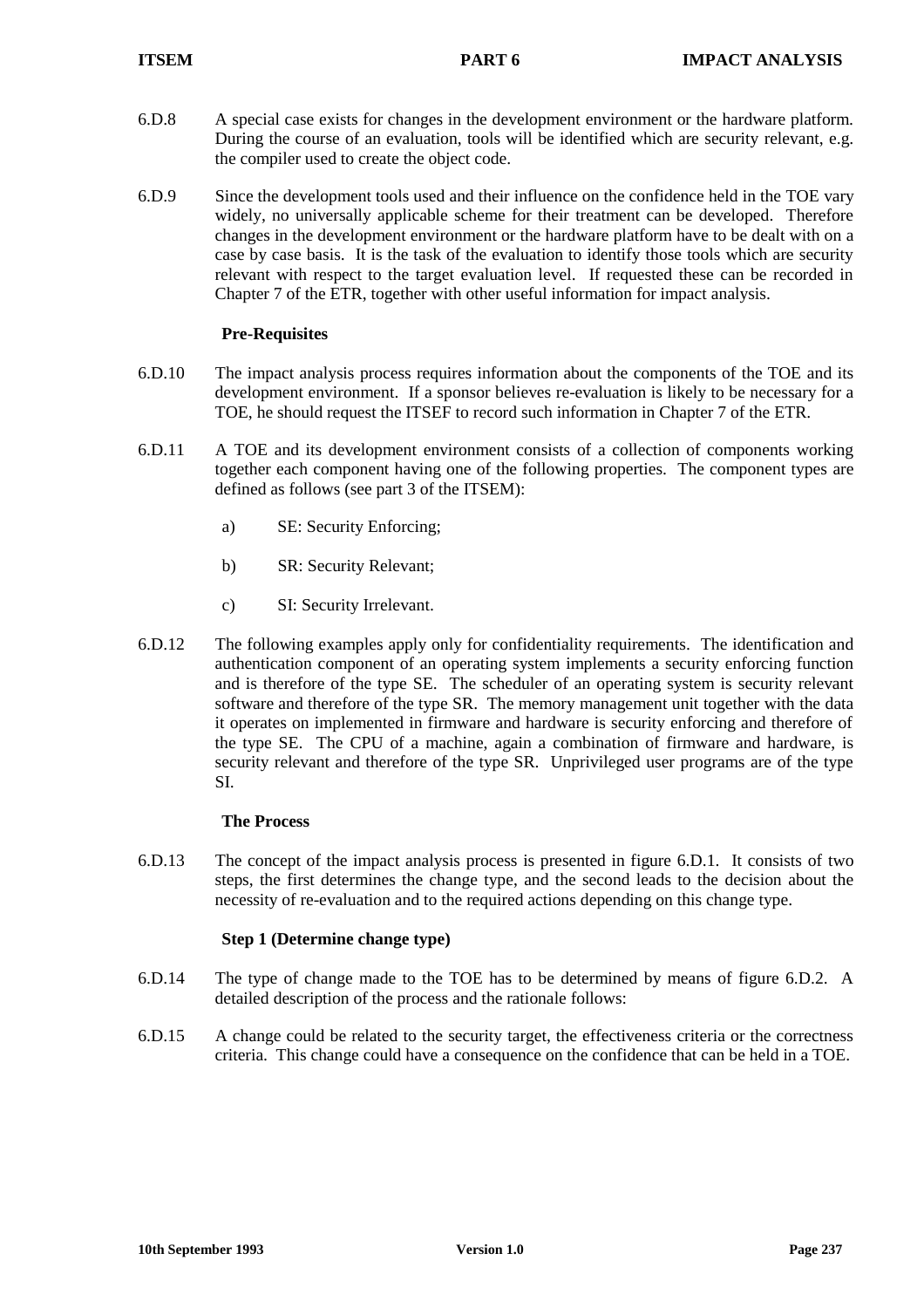

**Figure 6.D.1 Overview of the Impact Analysis Process**

- 6.D.16 The following figure shows possible causes and impacts of a change to a TOE. The figure has four columns: the cause of the change, the area to which the change is related, the relevant criteria of the ITSEC affected by the change and the resulting *change type*.
- 6.D.17 The change type has four possible values:
	- m:. for a change ultimately leading to a *modification* of the TOE;
	- i:. for a change which has only *indirect* effects on the TOE;
	- d:. for a change to *documentation* which could have a consequence on the operation of the TOE;
	- t:. for a change to a *tool* used during development.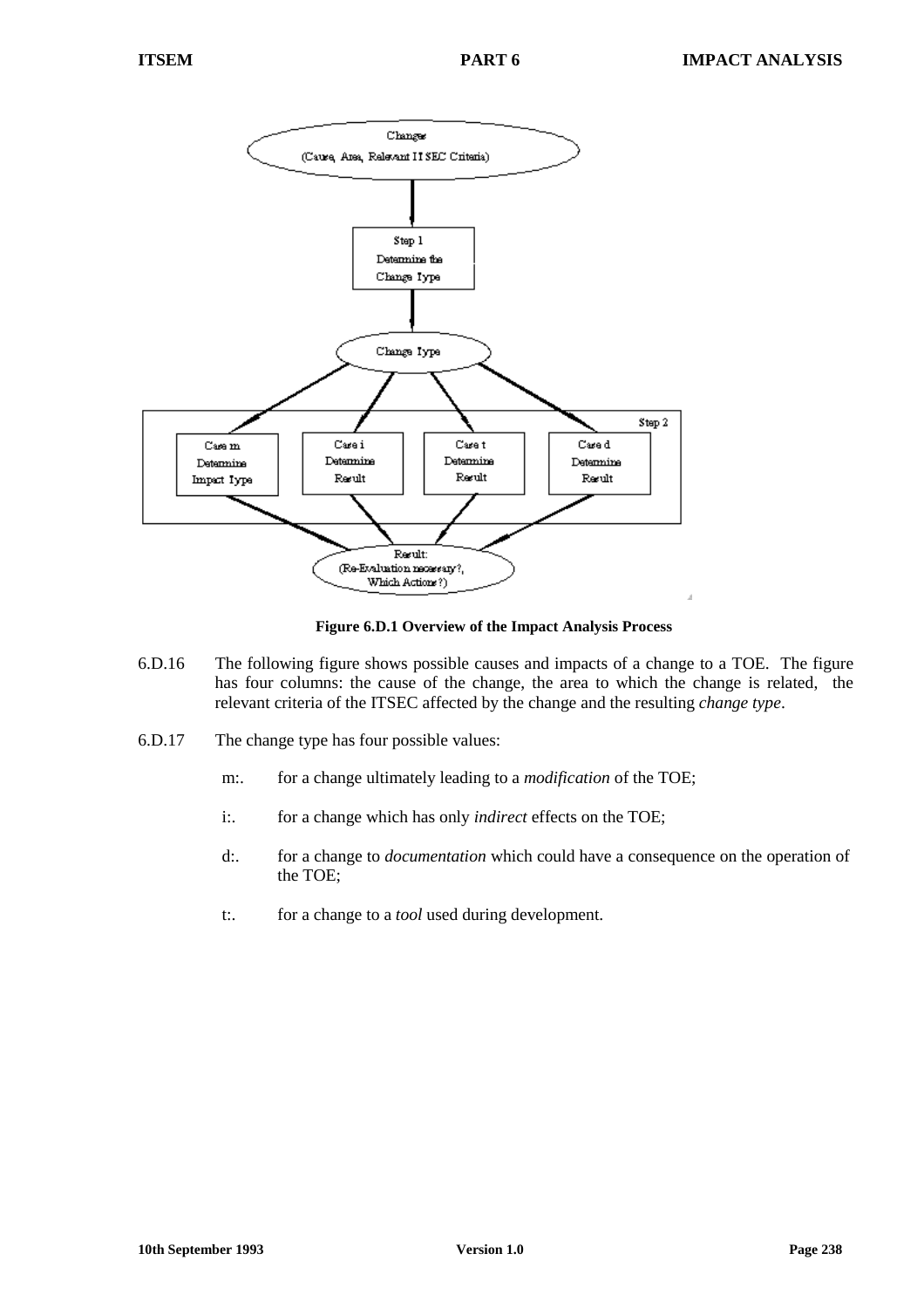| Cause                 | Area          | Relevant ITSEC Criteria                 |        | Change<br>Type |  |
|-----------------------|---------------|-----------------------------------------|--------|----------------|--|
| New threat added      | Security      | Phase 1 - Requirements                  | and/or | m              |  |
| New security          | Target        | Phase 2 - Architectural Design          | and/or | m              |  |
| enforcing function    |               | Phase 3 - Detailed Design               | and/or |                |  |
| added                 |               | Phase 4 - Implementation                |        | m              |  |
| Changed SoM rating    |               |                                         |        |                |  |
| Exploitable           | Effectiveness | Phase 1 - Requirements                  | and/or | m              |  |
| vulnerability found   |               | Phase 2 - Architectural Design          | and/or | m              |  |
|                       |               | Phase 3 - Detailed Design               | and/or | m              |  |
|                       |               | Phase 4 - Implementation                |        | m              |  |
| Change of             | Correctness   | Phase 1 - Requirements                  | and/or | m              |  |
| development process   |               | Phase 2 - Architectural Design          | and/or | m              |  |
|                       |               | Phase 3 - Detailed Design               | and/or | m              |  |
|                       |               | Phase $4$ – Implementation              |        | m              |  |
|                       |               |                                         |        |                |  |
| Change of             |               | Aspect 1 - Configuration Control        |        | $\mathbf{1}$   |  |
| development           |               | Aspect 2 - Prog. Languages and Compiler |        |                |  |
| environment           |               | <b>Aspect 3 - Developers Security</b>   |        | 1              |  |
|                       |               |                                         |        |                |  |
| Change of operational |               | Aspect 1 - User Documentation           |        | D              |  |
| documentation         |               | Aspect 2 - Administration Docn          |        | d              |  |
| Change of operational |               | Aspect 1 - Delivery and Configuration   |        | d              |  |
| environment           |               | Aspect 2 - Startup and Operation        |        | d              |  |

#### **Figure 6.D.2 Change Types To A TOE**

## **Step 2 (Determine Result)**

- 6.D.18 This step determines the result, i.e. whether a re-evaluation is necessary and which actions are required. It is divided into four different cases which are to be performed depending on the change type.
- 6.D.19 This section presumes that the component types are unchanged. This is not always true. For example, on one re-evaluation some components which were previously *security relevant* may become *security enforcing*, and vice versa. Also, if there is a change in architecture, the separation between security enforcing, security relevant, or security irrelevant components may change.

#### **Case m (Determine Result for change type "m")**

- 6.D.20 The change type m is subdivided into four different *sub change types* which are defined as follows:
	- m0: A change to the security target occurs.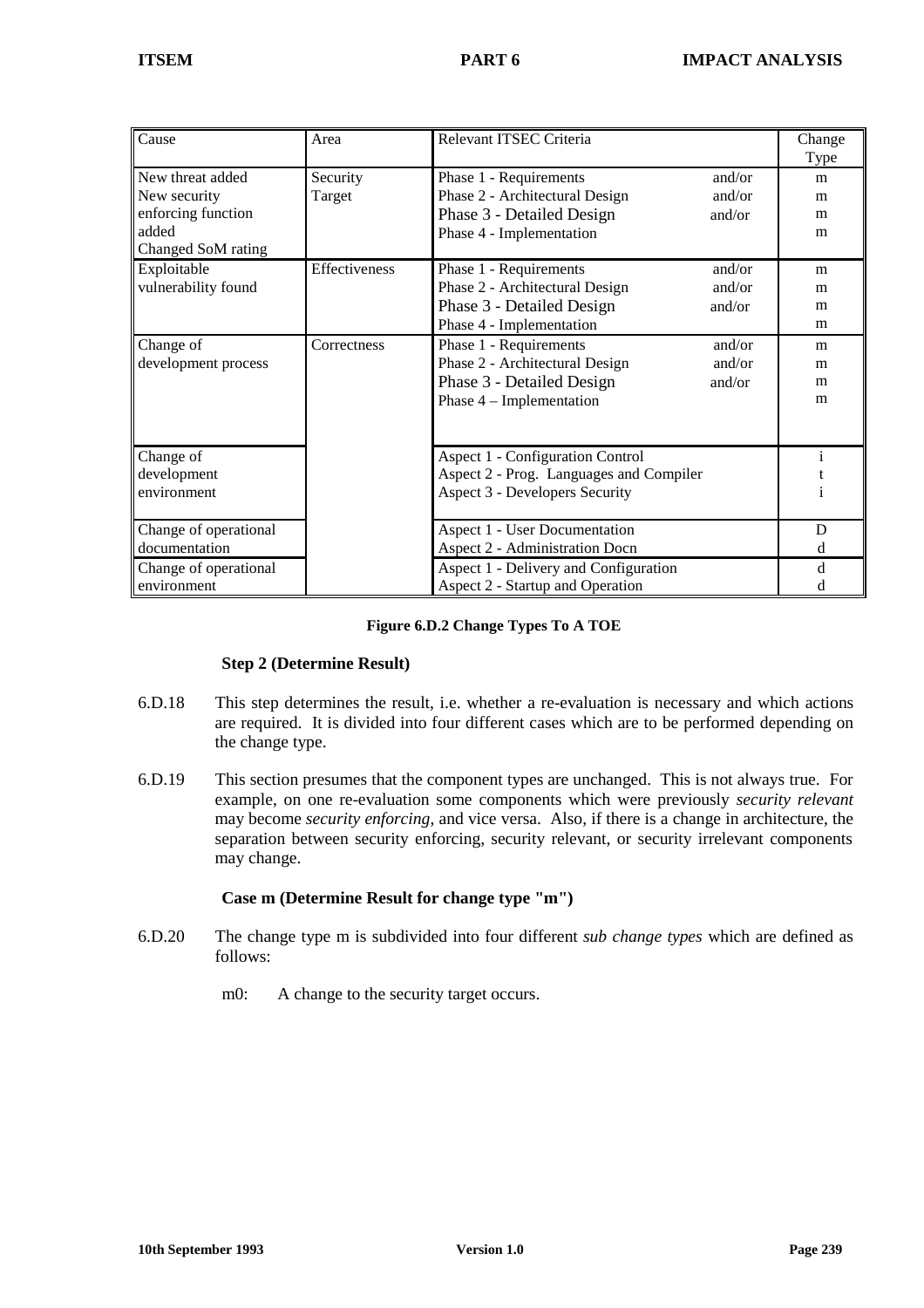- m1: At the architectural design level a change occurs which does not affect the security target.
- m2: At the detailed design level an isolated change occurs. This change is not visible at the architectural design level and therefore no update of the architectural design level documentation is necessary.
- m3: At the implementation level an isolated change occurs. This change is not visible at the detailed design level, therefore no update of the detailed design level documentation is necessary.
- 6.D.21 The following additional constraints have a consequence on the change sub types. If either for m2 or m3 a change cannot be identified to be 'isolated', e.g. it spreads over a number of basic components, the next higher type of change applies. So a change at the implementation level (m3) which does not have the property 'isolated' is equivalent to a type m2 change. The same rule applies to type m2 changes, they become a type m1 change. The evidence that a change is of type m0, m1, m2, or m3 has to be supplied by the sponsor/developer.
- 6.D.22 The impact type of the changes is determined using the appropriate table for the target evaluation level in figure 6.D.3. Each of the five defined impact types leads to a different result.
- 6.D.23 The following items have to be identified as input for this case:
	- a) the evaluation level the TOE has reached;
	- b) the sub change type (m0 to m3);
	- c) the component type (SE, SR or SI) of the changed component(s).
- 6.D.24 The output from the table is the impact type for this specific change. The impact type gives information on the actions to be performed by the sponsor/developer and the ITSEF.

## **Impact Types**

6.D.25 The entries in the tables of figure 6.D.3 distinguish five possible values (the impact types I1 - I5) which show the consequences of a change to the evaluated TOE. It must be noted that the impact type may change after a thorough analysis. Impact types are summarised in figure 6.D.4.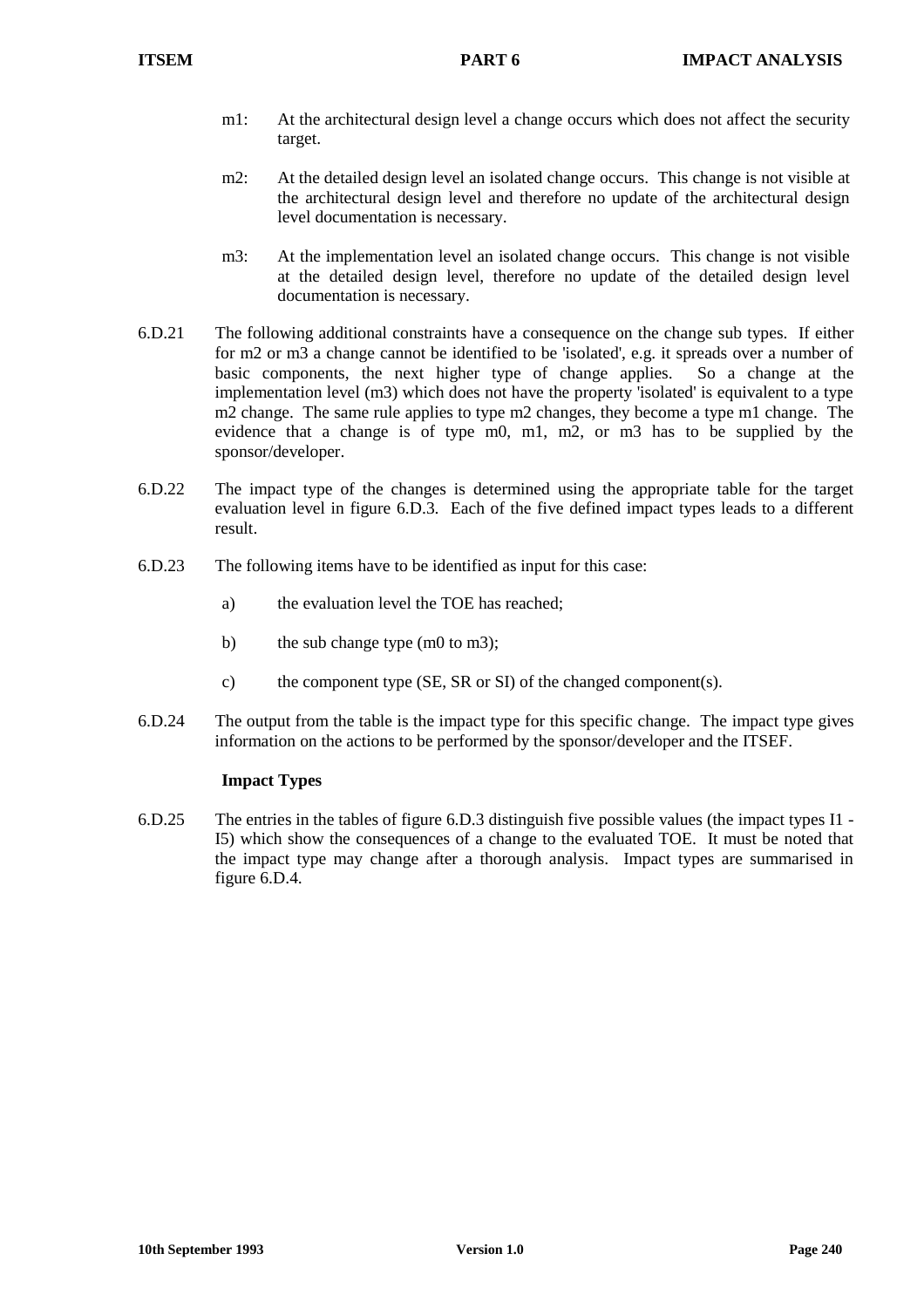|                |                                           |                |                | <b>Evaluation Level</b> |  | Sub-change type |                |                |                |                |
|----------------|-------------------------------------------|----------------|----------------|-------------------------|--|-----------------|----------------|----------------|----------------|----------------|
|                |                                           |                |                | Component Type          |  |                 | Impact Type    |                |                |                |
|                |                                           |                |                |                         |  |                 |                |                |                |                |
| E <sub>1</sub> | m <sub>0</sub>                            | m1             | m2             | m <sub>3</sub>          |  | E2              | m <sub>0</sub> | m1             | m2             | m <sub>3</sub> |
| $\rm SE$       | I <sub>5</sub>                            | I4             | 12             | I2                      |  | <b>SE</b>       | I <sub>5</sub> | I4             | I3             | 12             |
| <b>SR</b>      | I <sub>5</sub>                            | I3             | I2             | I2                      |  | <b>SR</b>       | I <sub>5</sub> | I3             | I3             | I2             |
| <b>SI</b>      | X                                         | I <sub>1</sub> | $_{\rm I1}$    | I <sub>1</sub>          |  | SI              | $\mathbf X$    | I <sub>1</sub> | $_{\rm II}$    | I <sub>1</sub> |
|                |                                           |                |                |                         |  |                 |                |                |                |                |
| E3             | m <sub>0</sub>                            | m1             | m2             | m <sub>3</sub>          |  | E4              | m <sub>0</sub> | ml             | m2             | m <sub>3</sub> |
| $\rm SE$       | I <sub>5</sub>                            | I <sub>4</sub> | $I$ 4          | I <sub>3</sub>          |  | SЕ              | I <sub>5</sub> | I <sub>5</sub> | I <sub>5</sub> | I <sub>4</sub> |
| <b>SR</b>      | I <sub>5</sub>                            | I4             | I <sub>3</sub> | I3                      |  | SR              | I <sub>5</sub> | I <sub>4</sub> | I <sub>3</sub> | I <sub>3</sub> |
| <b>SI</b>      | X                                         | $_{\rm I1}$    | I <sub>1</sub> | I <sub>1</sub>          |  | SI              | $\mathbf X$    | I <sub>1</sub> | I <sub>1</sub> | I1             |
|                |                                           |                |                |                         |  |                 |                |                |                |                |
| E <sub>5</sub> | m <sub>0</sub>                            | m1             | m2             | m <sub>3</sub>          |  | E6              | m <sub>0</sub> | ml             | m2             | m <sub>3</sub> |
| $\rm SE$       | I <sub>5</sub>                            | I <sub>5</sub> | I <sub>5</sub> | I4                      |  | SЕ              | I <sub>5</sub> | I <sub>5</sub> | I <sub>5</sub> | I <sub>5</sub> |
| <b>SR</b>      | I <sub>5</sub>                            | I <sub>5</sub> | I4             | I3                      |  | <b>SR</b>       | I <sub>5</sub> | I <sub>5</sub> | I <sub>5</sub> | I4             |
| <b>SI</b>      | X                                         | I <sub>1</sub> | I <sub>1</sub> | I <sub>1</sub>          |  | SI              | X              | I <sub>1</sub> | $_{\rm II}$    | $_{\rm II}$    |
|                | "X" reperesents an impossible combination |                |                |                         |  |                 |                |                |                |                |

| <b>Figure 6.D.4 Summary of Impact types</b> |                                                                                                           |
|---------------------------------------------|-----------------------------------------------------------------------------------------------------------|
| Impact                                      | <b>Required Actions</b>                                                                                   |
| Type                                        |                                                                                                           |
|                                             | Inform certification body                                                                                 |
| I2                                          | $I1$ + provide test documentation to                                                                      |
|                                             | certification body                                                                                        |
| I3                                          | provide deliverables to ITSEF<br>ITSEF checks deliverables<br>for<br>content<br>presentation and evidence |
| I4                                          | I3 + ITSEF performs all ITSEC<br>evaluator<br>actions                                                     |
|                                             | Full re-evaluation                                                                                        |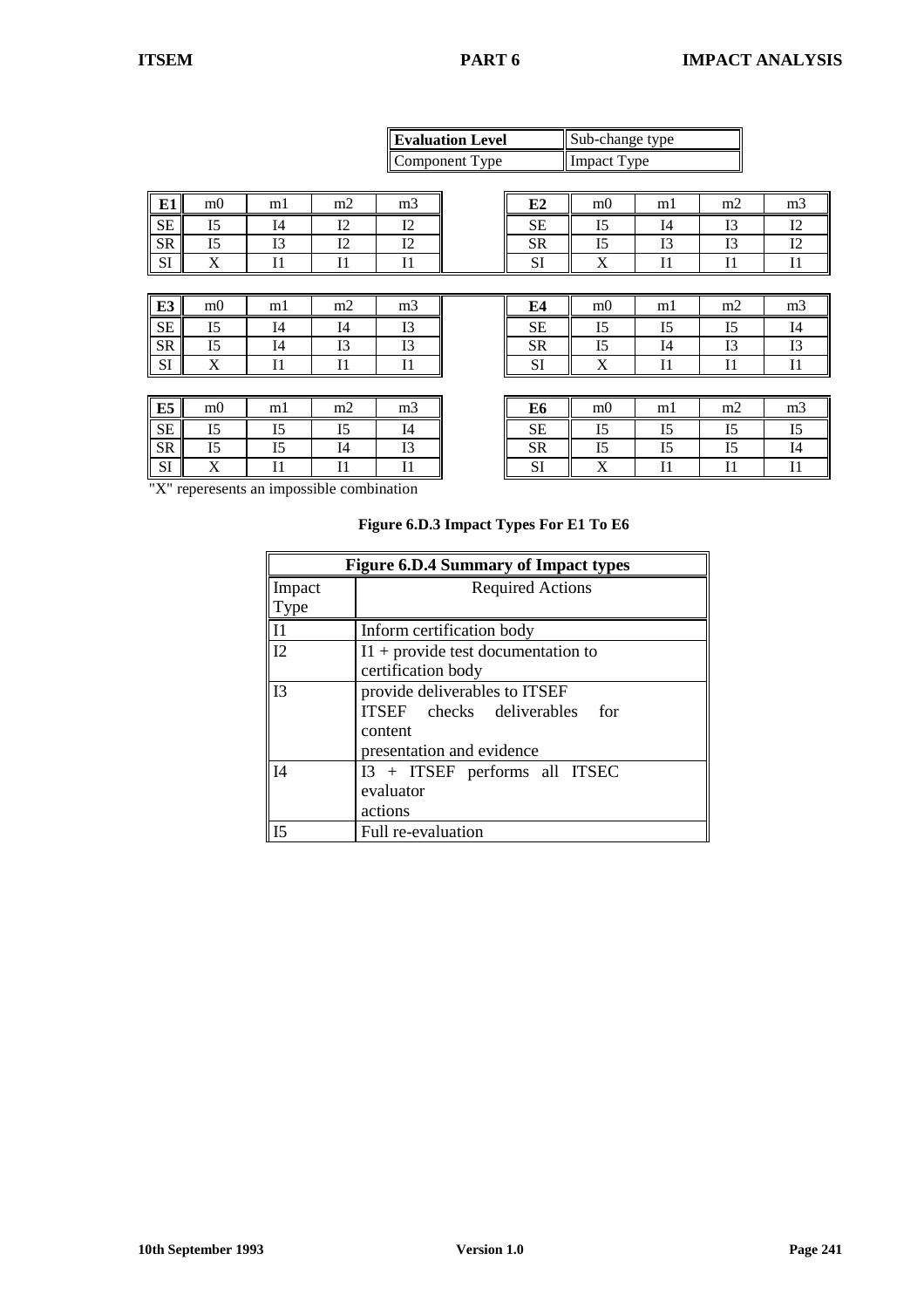## **Impact Type I1**

6.D.26 Changes which result in an impact type of I1 are security irrelevant and no action is required except when this change has editorial consequences to the evaluation result and certificate/certification report. Nevertheless the sponsor/developer should inform the certification body if there is any doubt.

## **Impact Type I2**

6.D.27 The certification body is informed about the change since there may be an impact on the enforcement of the security policy. Test documents are sent to the certification body together with a change notice appropriate to the respective evaluation level.

## **Impact Type I3**

6.D.28 The certification body is informed about the change, as changes of this type may also impact the enforcement of the security policy. The information accompanying the change notice has to fulfil the requirements for content, presentation, and evidence of the respective evaluation level and the relevant phase(s) or aspect(s). An ITSEF checks that the information provided meets all requirements for content, presentation, and evidence both for effectiveness and correctness. Evidence for effectiveness will not be required for changes of the m2 type in the table for E2 and changes of the m3 type in the table for E3 (since they are not required in the original evaluation).

## **Impact Type I4**

6.D.29 Changes which result in an impact type of I4 most probably affect the enforcement of the security policy. The same rules as in I3 apply, but the information supplied according to I3 is not sufficient to demonstrate that after the checks have been performed, the evaluation level is still valid. An ITSEF has to perform activities as identified in the evaluator actions of the ITSEC with respect to the evaluation level and phase for both correctness and effectiveness. Should, during the course of this activity, a correctness error or an exploitable vulnerability be found, the result type changes to I5.

## **Impact Type I5**

6.D.30 Changes which result in an impact type of I5 are always security relevant. The certification body is informed about the change. The information accompanying the change notice has to be sufficient for a meeting between the certification body, ITSEF and sponsor to be convened. In this meeting the scope of the re-evaluation necessary will be discussed. The certification body must be notified if a problem which gave rise to the proposed change. This notification should include an updated list of vulnerabilities.

## **Change Notices**

- 6.D.31 The information to be supplied with a change notice varies, but for I1 to I4 the following information is required:
	- a) evidence that the change type is as claimed;
	- b) evidence that the component type is as claimed;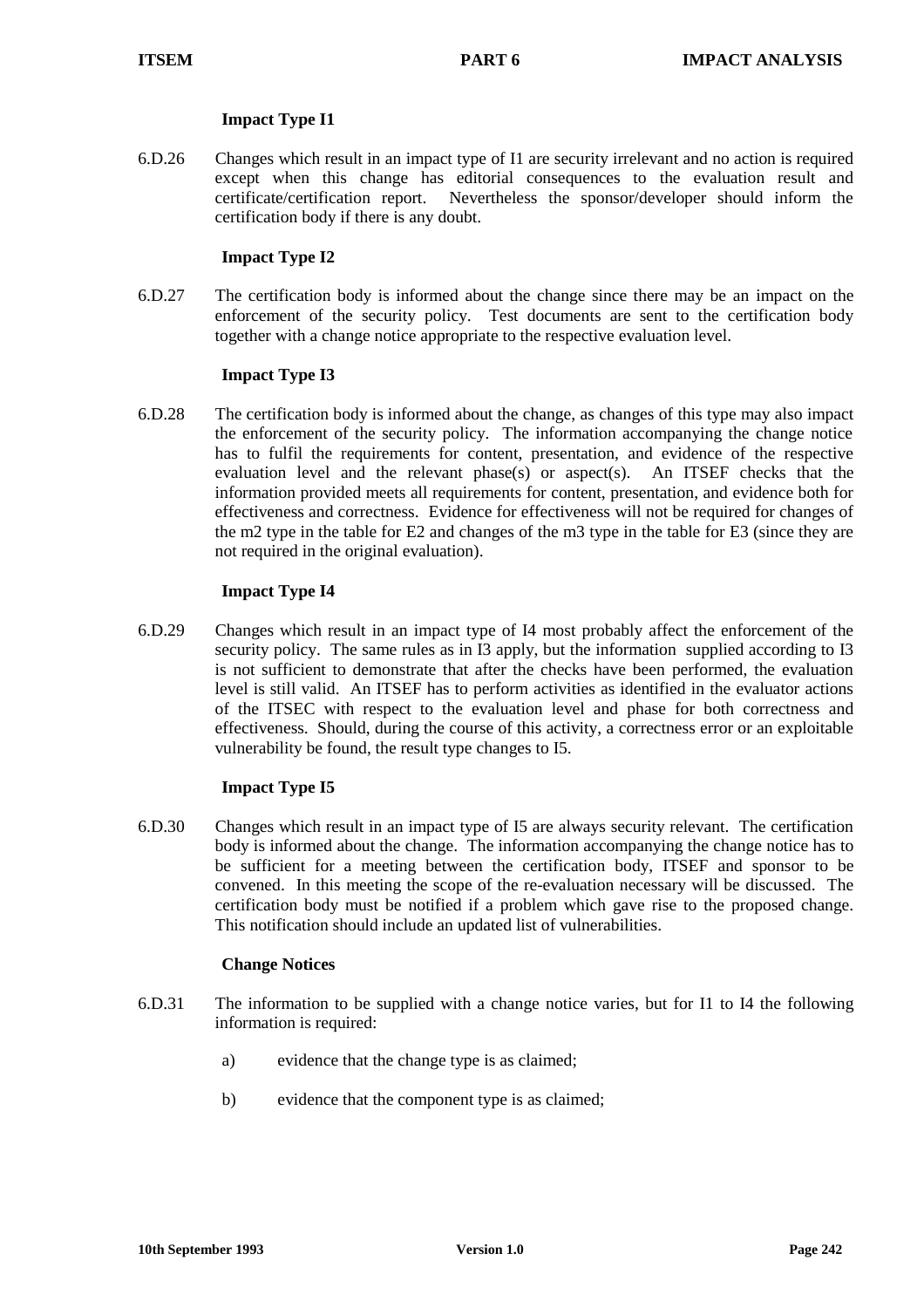- c) evidence appropriate to the new target evaluation level.
- 6.D.32 For example, evidence for item c) consists of the relevant deliverables with the changes identified together with an explanation why the criteria 'isolated' and 'not visible at the next design level' are met.

## **Case i (Determine Result for change type "i")**

6.D.33 For this change type it has to be checked with regard to the target evaluation level whether the requirements are still valid after the change.

## **Case d (Determine Result for change type "d")**

6.D.34 It has to be checked whether the change in the documentation could have an influence on the *correctness - operation, ease of use or operational vulnerability* criteria. If these are not affected, no further actions are required. If they are affected they have to be applied again.

## **Case t (Determine Result for change type "t")**

6.D.35 For this change type the evaluation result remains valid for a target evaluation level of E2 or lower. For a target evaluation level of E3 and higher it has to be checked with regard to the *programming languages and compilers criteria* whether the actual change can invalidate the confidence level held in the TOE.

## **The Re-Evaluation Process**

- 6.D.36 After the decision on the necessity for a re-evaluation and the actions required, the actual reevaluation is performed.
- 6.D.37 Since the evaluation level is a measure of the confidence that can be held in a TOE to fulfil its security objectives, it is necessary for a re-evaluation to be performed with the same degree of rigour as the initial evaluation, or with an even higher degree of rigour if the target evaluation level of the re-evaluation is higher. Otherwise the level of confidence cannot be upheld.
- 6.D.38 Note that there may have been improvements in the development procedures since the original evaluation (e.g. following problem reports). These changes could affect the level of work that the re-evaluators consider necessary for this or future re-evaluations.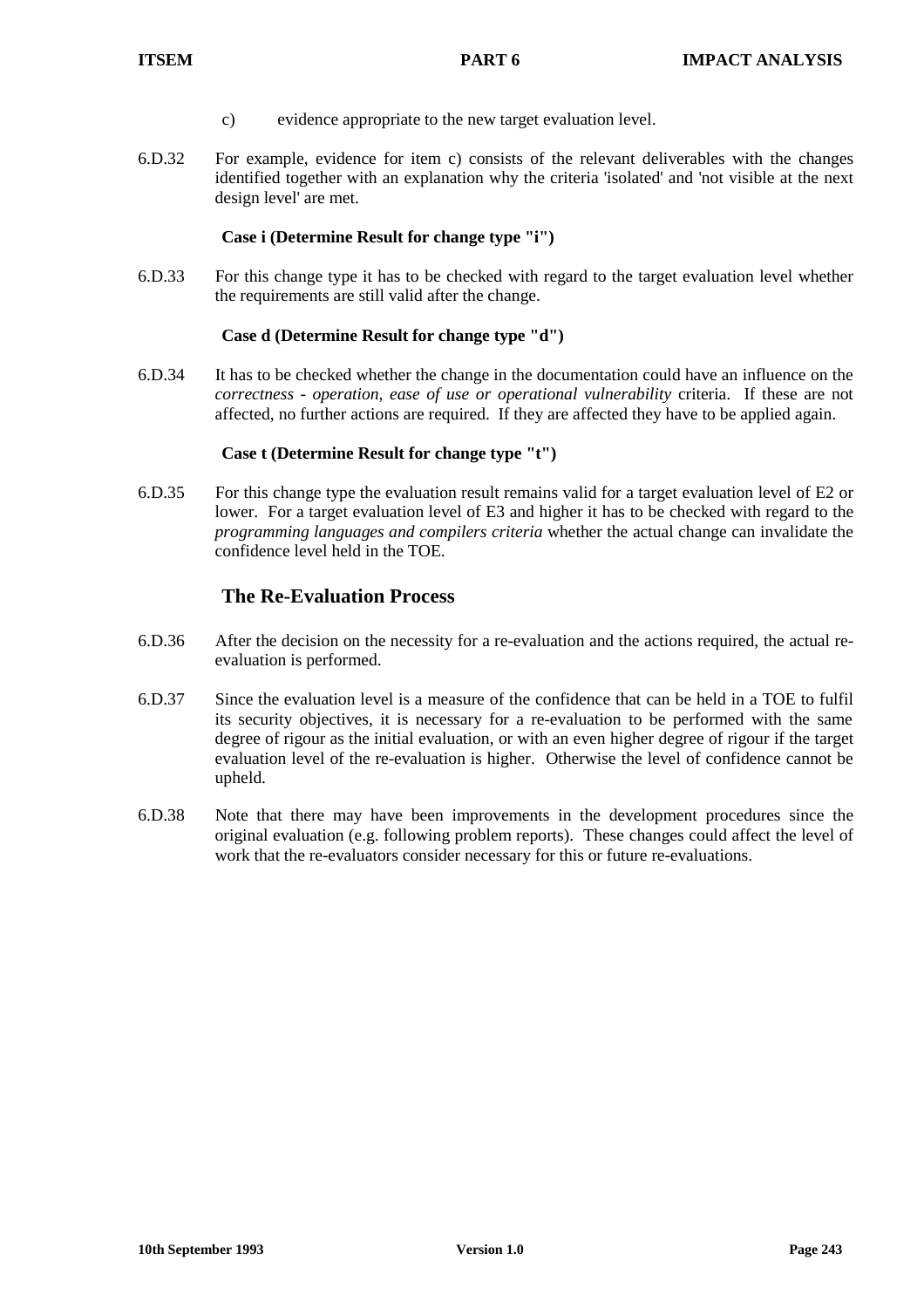# **Annex 6.E Guidance for Tool Providers: Building an Evaluation Workbench**

## **Introduction**

- 6.E.1 This annex describes various ideas for the specification and construction of an evaluation workbench. Tool providers or vendors should consider these concepts during their building of evaluation tools.
- 6.E.2 The basic ideas come from the software development engineering world. Computer Aided Software Engineering (CASE) provides developers with a set of tools implementing methods used to specify, design, program, test and validate software. An Integrated Project Support Environment (IPSE) is a software platform where a developer can place every tool needed to cover the complete development cycle. With addition of tools the IPSE becomes a Populated IPSE (PIPSE). A workbench built on a PIPSE may offer a development methodology (e.g. organisation) and a range of management tools to produce quality software.
- 6.E.3 The concept of this annex is to adapt these principles to the building of an Evaluation Workbench which will provide evaluators with tools to perform their work efficiently and to ensure that the evaluation principles of part 3 of the ITSEM are adhered to. The greatest challenge remains the variety of the evaluations conductable under ITSEC and the difficulty in finding common solutions to cover the whole IT field. This should be resolved by the ever greater tendency towards standardisation and openness in the field.
	- 6.E.4 The goal of this annex is therefore:
	- a) To present the basic concepts for building an evaluation PIPSE in order to show that benefit can be obtained from a close link between techniques and tools (described in part 4, chapter 4.5) to conduct evaluations.
	- b) To give the typical characteristics expected for the tools to populate the evaluator's workbench. No attempt is made here to address the specific tools and techniques used during the development of systems. Clearly, the greater commonality between development tools and evaluation tools, the cheaper the evaluation workbench will be.
	- c) To provide additional information on categories of tools where the selection of tools by the evaluators is difficult; the content of that section may evolve as IT evolves..

## **A PIPSE for the Evaluation Workbench**

## **Concept**

6.E.5 It is beneficial if the techniques and tools described in part 4, chapter 4.5 work together to support the whole evaluation process. To achieve this they can be organised within an IPSE. The IPSE provides an infrastructure (defined formats for data exchange, a shared evaluation database, common services for word processing, manipulation and display of results etc.) within which the individual tools may be integrated.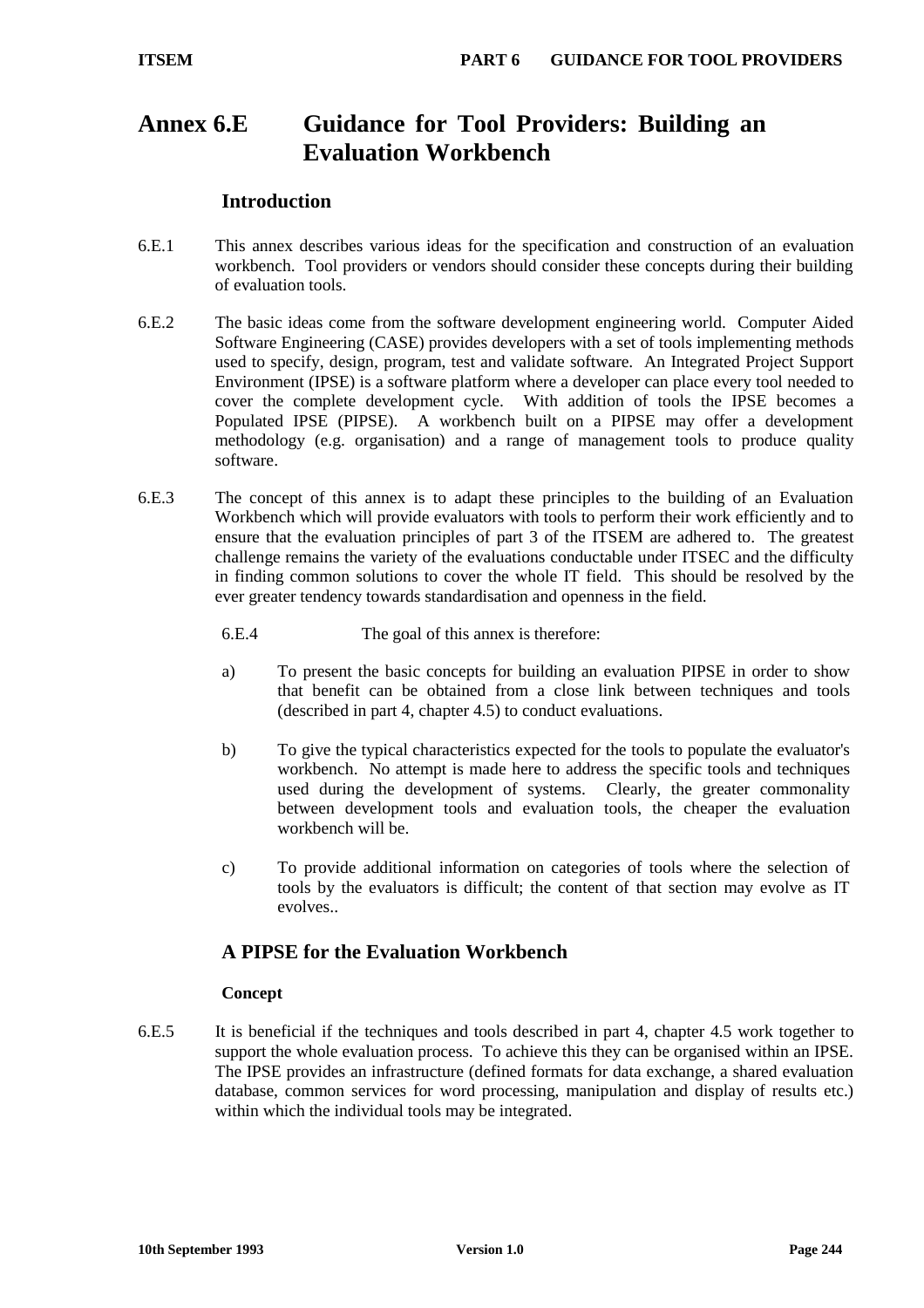- 6.E.6 The PIPSE addresses the major problems of evaluation productivity, duration and quality.
- 6.E.7 In compliance with international and European standards and approaches e.g. [ECMA], it is also important to aim at an Open System approach and to speak of an Open IPSE or Open PIPSE for evaluation. Finally it is useful to include hardware CAD or other TOE-specific tools..

## **Benefits**

- 6.E.8 The advantages of a PIPSE are that it facilitates:
	- a) evaluation project management: cost and timing estimation, evaluation project planning, scheduling of the evaluation activities etc.;
	- b) evaluation configuration management: the evaluation activities should be conducted under configuration management (particularly important in the case of correction of errors found during evaluation and also in the case of re-evaluation after modification of the TOE);
	- c) evaluation documentation production and management;
	- d) inter-PIPSE communication tools: it may be useful to link together evaluators who are working on the same TOE including, if security considerations allow, two or more ITSEFs;
	- e) the creation of an evaluation database: care is required when collecting and storing proprietary information from vendors;
	- f) other associated services: e.g. on-line help.
- 6.E.9 The PIPSE will also benefit from the integration of new tools to permit the automation of the evaluation process.

#### **Architecture**

- 6.E.10 Figure 6.E.1 shows a possible general layered architecture, which may be used to develop the evaluation PIPSE. The architecture includes:
	- a) an operating system which provides some basic security mechanisms used to protect the proprietary information evaluated (e.g. source code) and the information produced during the evaluation process;
	- b) a layer of common services providing support for an integrated software development environment (possibly common with the development environment for the TOE) providing the basis to integrate tools e.g. [PCTE];
	- c) a software backplane enforcing homogeneity of methods and tools and, if necessary, evaluation rules;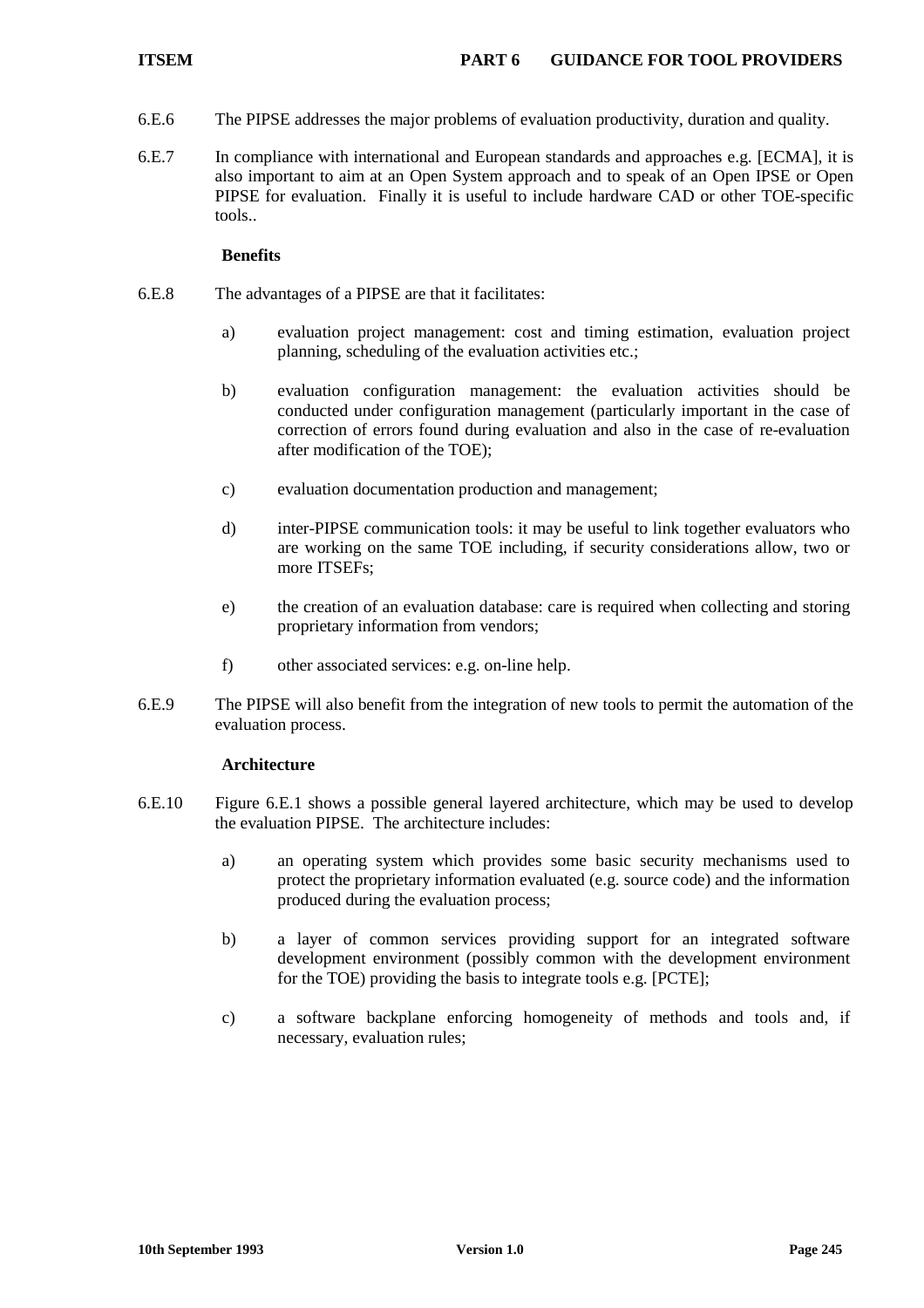- d) a horizontal environment providing basic management services like documentation editing and management functions, a configuration management tool, project management, electronic mail; this horizontal environment may also receive the developer's tools necessary for evaluation (compilers, libraries);
- e) a vertical environment where the different evaluation tools (as described in part 4, chapter 4.5) will be inserted;
- f) a user-friendly man-machine interface.



#### **Figure 6.E.1 Possible PIPSE Architecture**

#### **Checklists**

- 6.E.11 It is required to ensure that ITSEFs consider all relevant facts during the application of each ITSEC criterion. The ITSEC does not provide a general purpose checklist because the specific evaluator actions will be governed by the nature of the TOE and its security requirements as defined in its security target.
- 6.E.12 The workbench can aid in generating and validating consistent checklists across different evaluations so that if two ITSEFs were to evaluate the same TOE to the same security target they would generate the same checklists.

## **Populating an Evaluation Workbench**

#### **General**

6.E.13 This section describes the desirable features of evaluation tools. It concentrates mainly on the characteristics of the tools which aid in achieving the principles of *repeatability, reproducibility* and *objectivity*.

### **Technical Suitability of Tools**

6.E.14 The technical suitability of a tool can be characterised by its range of application and the degree of accuracy obtained.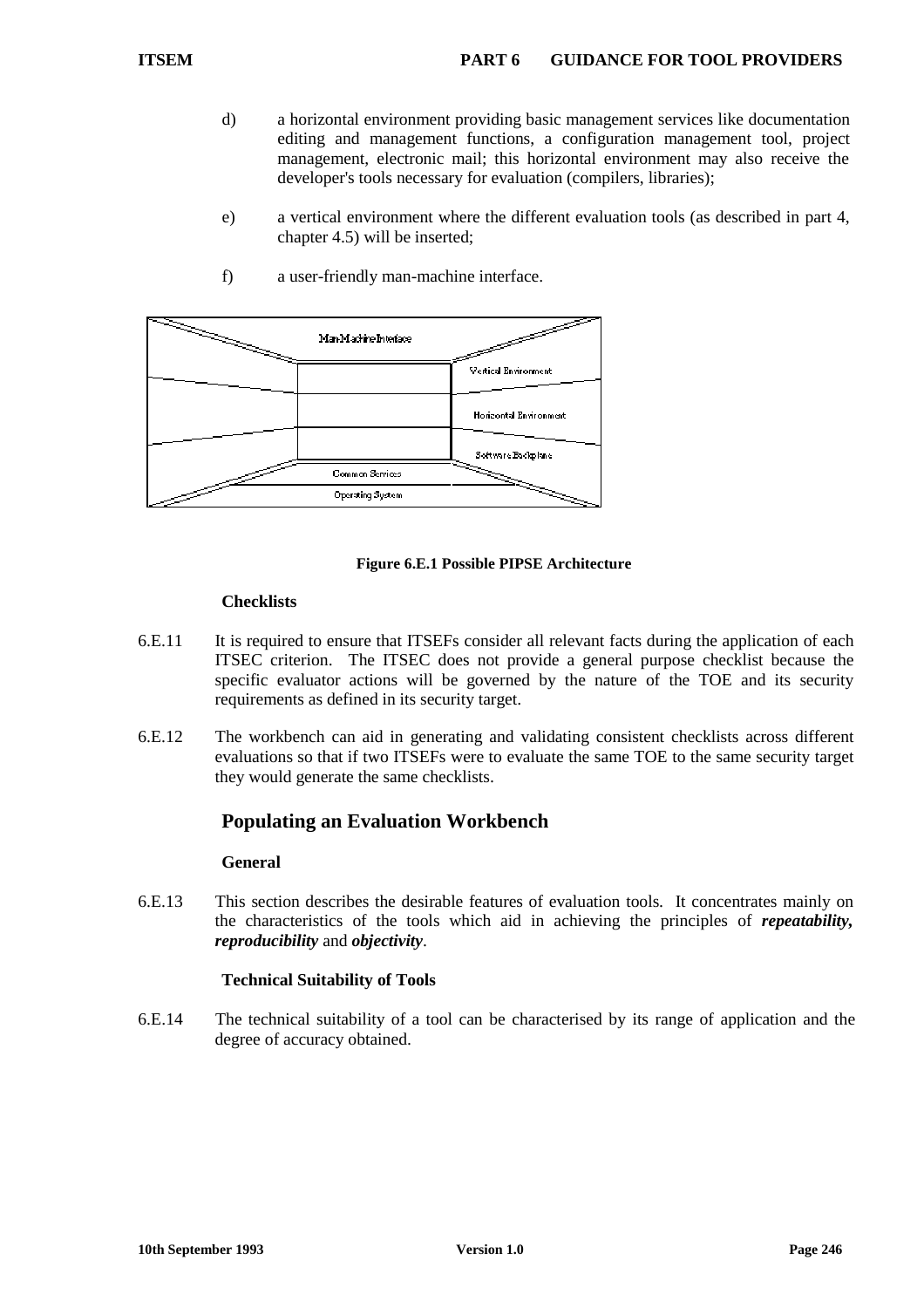- 6.E.15 *Range of application*: there are two possible approaches to the generation of tools for the evaluation activities. The first is to attempt to create tools which are as universal as possible; the second is to attempt to create a set of specialised tools.
- 6.E.16 The specialised tools have the disadvantage of limited applicability and a lack of flexibility. Thus it may be difficult to use specialised tools effectively. With the increasing standardisation of IT and the better definition of the evaluator's tasks the area of specialist tools will be of greater value.
- 6.E.17 The ability to combine tools is especially important for evaluation in areas where there is a lack of a single suitable tool. The PIPSE organisation allows efficient and flexible combination.
- 6.E.18 *Degree of formalisation*: as the level of evaluation rises, the tools must be able to support the semiformal and formal methods as required by the ITSEC. The tools' properties may be characterised as follows:
	- a) the input languages have a well-defined syntax and semantics;
	- b) a mathematical theory or a formal model exists which ensures the validity of the results produced.

### **Ease of Learning and Use of Tools**

- 6.E.19 The underlying technique on which the tool is based should be easy to learn and easy to use so as to preclude mistakes and false reasoning. This does not imply simplicity of the technique itself. Even where techniques are complex or have a complex underlying theory, evaluators should be able to use the tool effectively. Training is a key issue here.
- 6.E.20 *Ease of learning* is a basic requirement. Even if the task being automated is complex, a tool should permit useful results to be obtained. Factors which affect ease of learning are:
	- a) quality and relevance of documentation (including error messages and on-line help);
	- b) quality of training:
	- c) design of the man-machine interface;
	- d) adherence to standards.
- 6.E.21 The documentation should be complete, including guidance and examples of use in evaluation.
- 6.E.22 *Ease of preparation of input* is desirable for the tool to be as flexible as possible in accepting variations in the format of inputs.
- 6.E.23 *Ease of interaction* improves the effectiveness of evaluators. Consideration of the following will assist interaction, and hence will increase the tool's suitability:
	- a) screen display;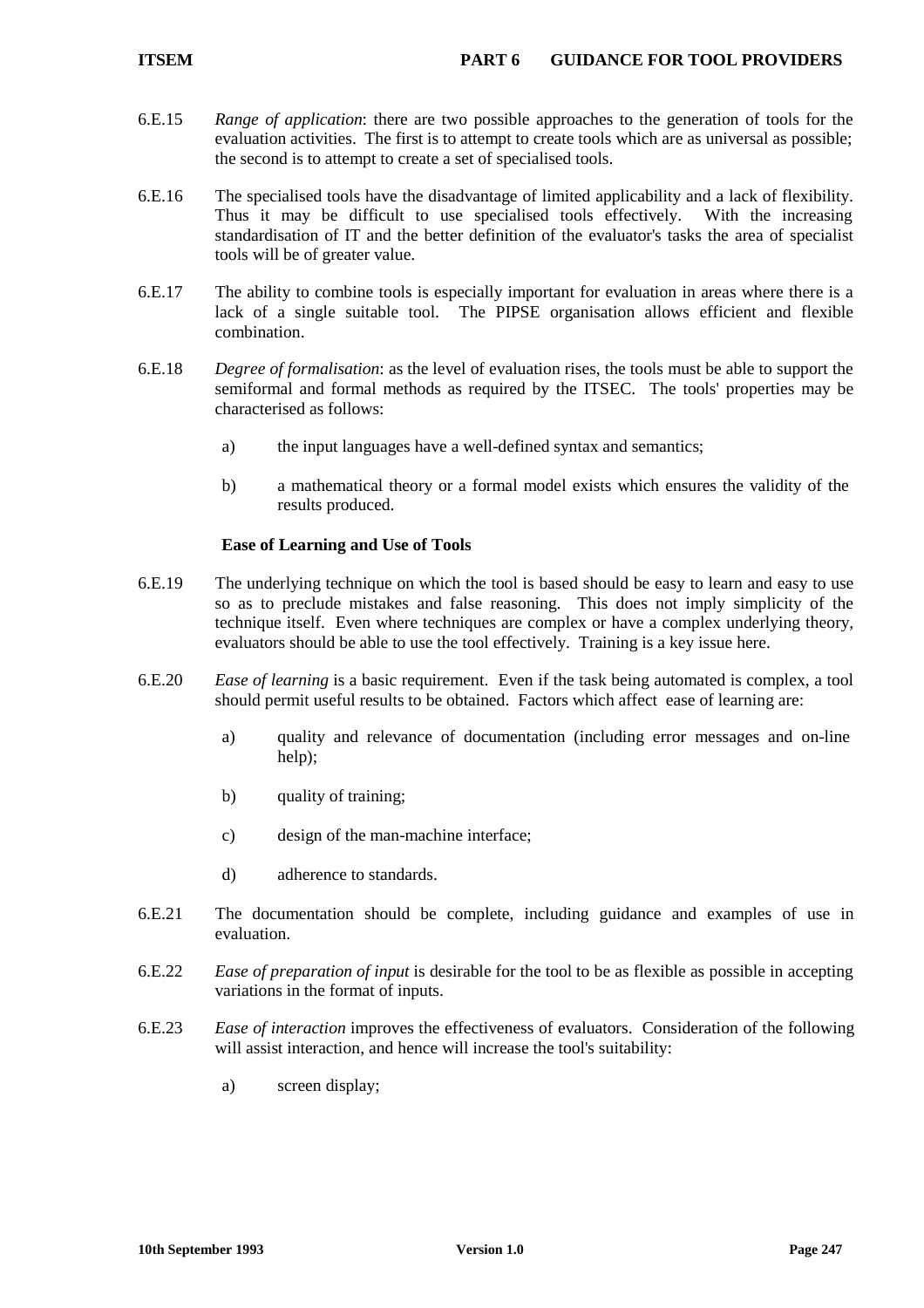b) command structure (i.e. menus, prompts) and how can they best be named.

#### **Requirements on Outputs for Tools**

- 6.E.24 *Suitability of output*: the suitability of a tool is enhanced by the relevance and clarity of its output. The ease of interpretation of the output of a tool is influenced by the same factors that influence the ease of preparation of input and the ease of interaction. The clarity of the output can have a significant impact on the usefulness of the tool.
- 6.E.25 Whatever the types of output, they should be well presented. The overall results should be provided in a straightforward manner, presenting precise conclusions.
- 6.E.26 Output requirements will be discussed under the following headings: *recording of evaluator activities, positive findings* and *validity of results*.
- 6.E.27 *Recording of evaluator activities*: the requirement for recording evaluator activities is particularly important in the case of using interactive tools. A means of repeating the application of the tool is required so that a result can be demonstrated to other evaluators or to other parties. One way of achieving this is for the tool to record every command sequence entered so that these can be re-entered manually or, preferably, be automatically recalled (this may be a standardised mechanism of the workbench itself). A detailed record of evaluator activities is one of the prime advantages of automating the evaluation process.
- 6.E.28 *Positive findings*: if the output from the tool is a statement that a pertinent result holds, then this is a clear advantage over the tool which simply produces no negative indication.
- 6.E.29 *Lack of negative findings*: it is important that if a tool is designed to search for certain undesirable features, their absence is easy to spot. The absence of negative findings provides evidence to the evaluation process even if it does not guarantee a lack of vulnerabilities but will be difficult to spot if the output is not clear.
- 6.E.30 *Validity of results*: tool output should be trustworthy; if the evidence is from a formal tool, this trustworthiness can be stated in terms of soundness. That is, if the tool can only prove 'true' results one should have more confidence than if it also can prove 'false' results.

#### **Commercial Viability of Tools**

- 6.E.31 Finally it is desirable to use only tools which have good commercial properties; these include portability, maintenance and enhancement.
- 6.E.32 *Portability*: the portability of a tool refers to whether the tool is available for different operating systems and types of hardware. In evaluation, because of the variety of operating systems that are worked on, portability is a major advantage. However, the question "will a port produce an identical tool ?" has to be addressed carefully.
- 6.E.33 *Maintainability*: it is important that the tool remains useable if the operating system on which it runs is upgraded. This is really a requirement on the tool's provider to continue to maintain it.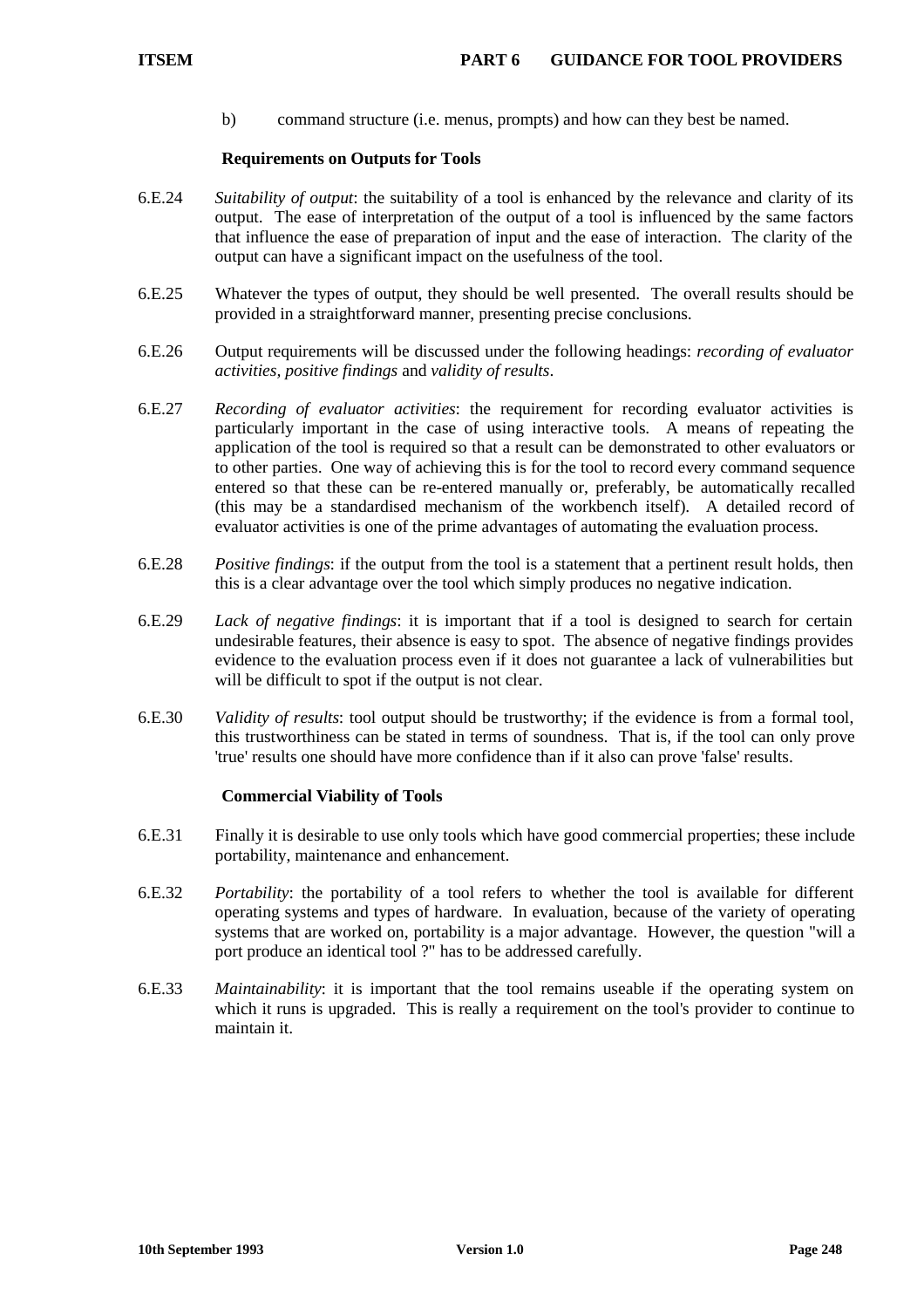6.E.34 *Enhancement*: tools evolve with the techniques they implement. Improved functionality can be added but, for reasons of repeatability, changing a tool should not change the applicability of results produced previously with that tool.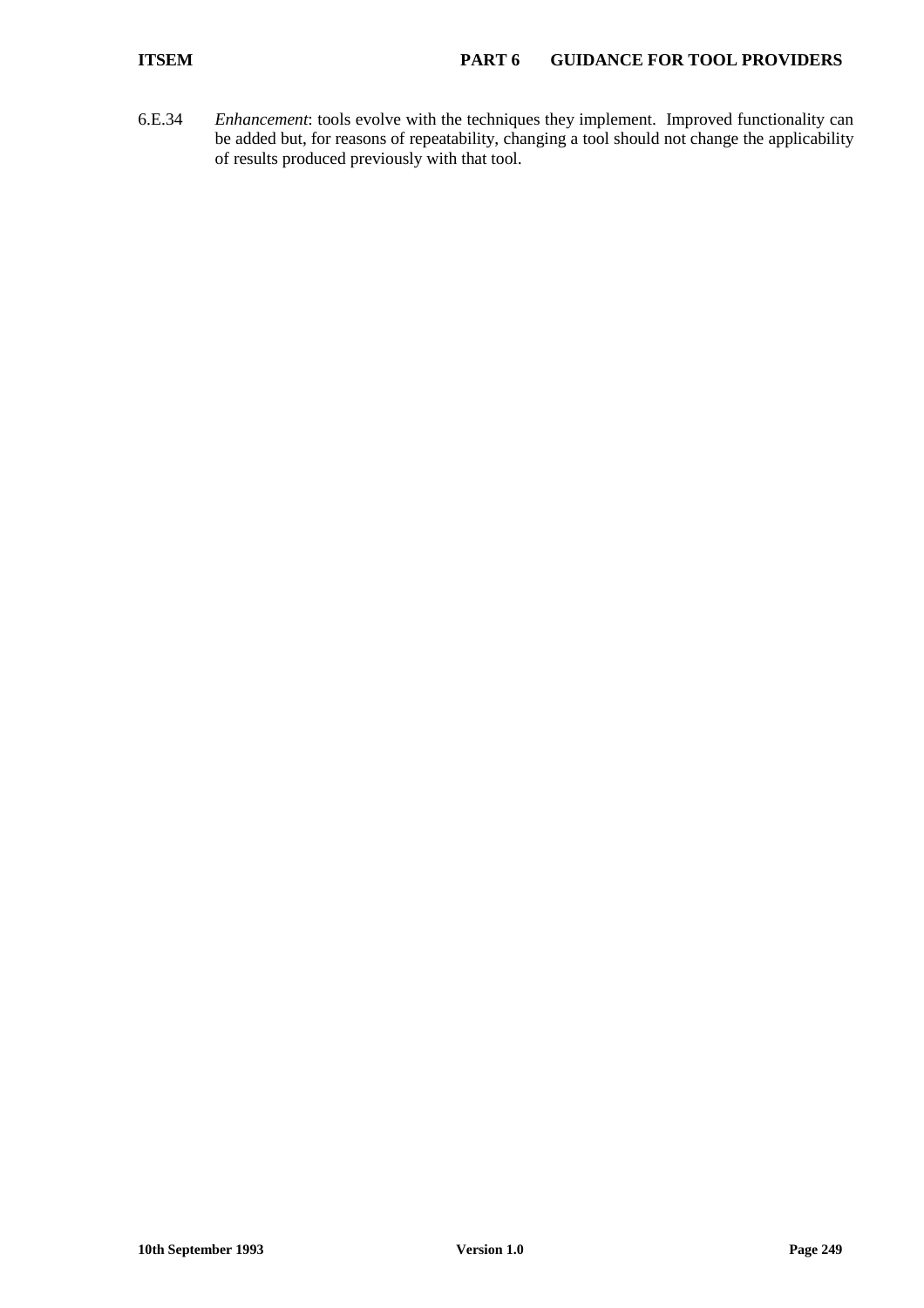# Annex 6.F Model for Composition and Example **Application**

## **Purpose**

- 6.F.1 This annex is addressed to sponsors, system integrators and system accreditors, who are concerned with the composition of previously evaluated TOEs.
- 6.F.2 The purpose of this annex is to:
	- a) describe a model for composition of previously evaluated TOEs;
	- b) describe by way of example how to use the model.
- 6.F.3 Due to the complexity of the general case only a simplified model can be described. Further guidance on this matter should be obtained from the certification bodies.

## **Summary**

- 6.F.4 This annex begins by describing a simple model of a component and then shows how the model can be used to describe the composition of two previously evaluated components.
- 6.F.5 Since there are a number of composition possibilities, two cases of composition are given to show the relevant properties of composition.
- 6.F.6 Practical experience in the composition of evaluated products is limited.

# **The Model for Composition**

- 6.F.7 In the context of composition, the term *component* is used in this annex to refer to a preevaluated component used in the construction of a TOE. The use of this term is in accordance with the definition in the ITSEC (i.e. a component is an identifiable and selfcontained portion of a TOE) since the result of the composition is itself a TOE.
- 6.F.8 A component is seen as a "white box" (indicating that its internal details are known to a certain degree, which depends on the evaluation level), in contrast to a "black box", where the internal details are not known.
- 6.F.9 A component in the model is described by:
	- a) a set of predicates P which it upholds;
	- b) an interface which delivers services to the environment in which the component resides and an interface for the provision of services to the component;
	- c) assumptions about the environment in which the component resides;
	- d) its internal details.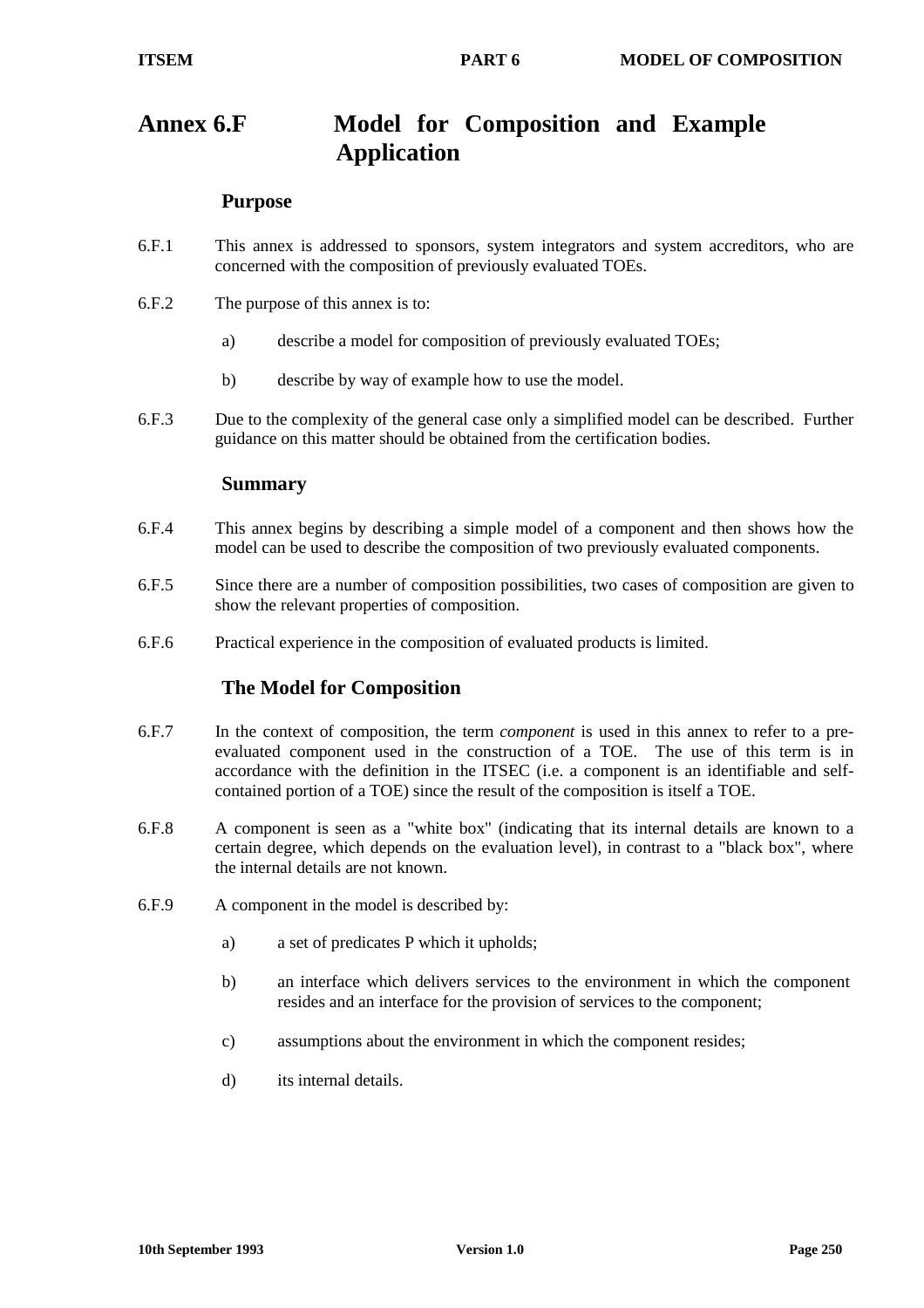- 6.F.10 The set of predicates P is directly related to the functionality of the component. This functionality can either be security enforcing (it is related to the security target) or it is security relevant (e.g. it is there to support a security enforcing function). The set of predicates can range from a complete security policy to a single predicate describing one necessary property of a component.
- 6.F.11 The services which the interface delivers are either to be used by another component or delivered to a user. This interface can be called a producer interface. The level of detail of the interface descriptions and the descriptions of the services it delivers, depends on the evaluation level.
- 6.F.12 Two types of assumption about the environment are possible:
	- a) One subset could describe necessary external non-IT services on which the secure operation of the component relies (correct operation encompasses correctness and effectiveness in terms of ITSEC).
	- b) The other subset could describe necessary external IT services on which the secure operation of the component relies. For these IT services, there needs to be an interface description together with a description of services expected. This interface can be called the consumer interface of the component.
- 6.F.13 Any arbitrary combinations of assumptions are possible. For instance, a database management system may make purely IT-related assumptions regarding the provision of services by an underlying operating system. Whereas the underlying operating system may make non-IT assumptions about the physical security environment in which it operates.
- 6.F.14 The internal details are described to a granularity depending on the evaluation level. The internal details are a source of vulnerabilities.
- 6.F.15 A pictorial representation of a component is given in figure 6.F.1.
- 6.F.16 Using the above definition of the model of a component, a combination of components can be described. For simplicity, in the following presentation it is assumed that the set of assumptions about non-IT services is empty.

# **Combination of Components - Case 1**

- 6.F.17 Component C1 uses services produced by component C2. An externally visible interface is delivered by component C1. C2 has a producer interface to component C1 but this interface is not visible to a user.
- 6.F.18 Example for Case 1:
	- a) component C1 client;
	- b) component C2 server.
- 6.F.19 A pictorial representation of Case 1 is given in figure 6.F.2. The arrow between the two components pointing at component C2 should be interpreted as C2 being used by C1.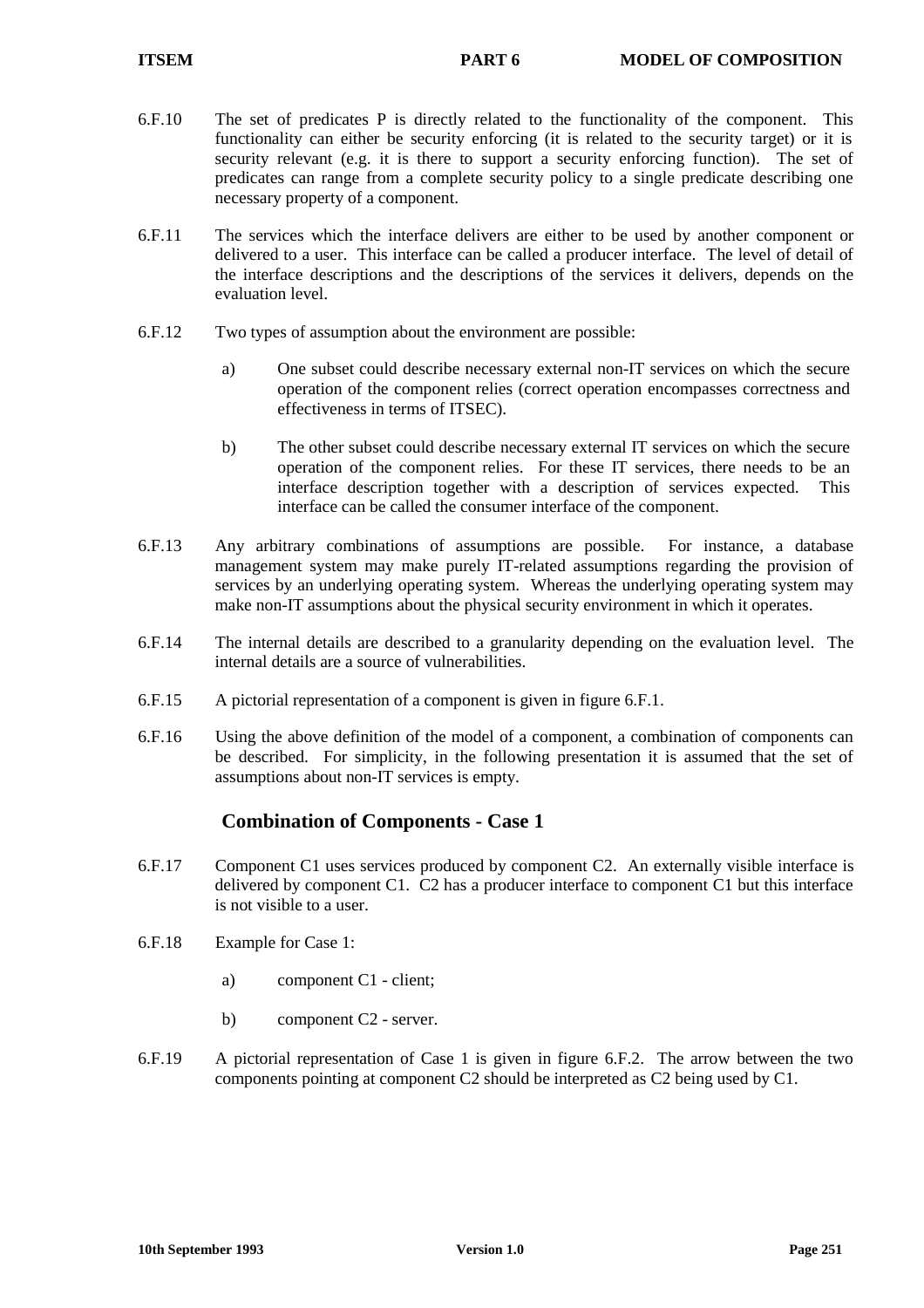







# **Combination of Components - Case 2**

6.F.20 Component C1 uses services produced by component C2. Externally visible interface delivered by components C1 and C2.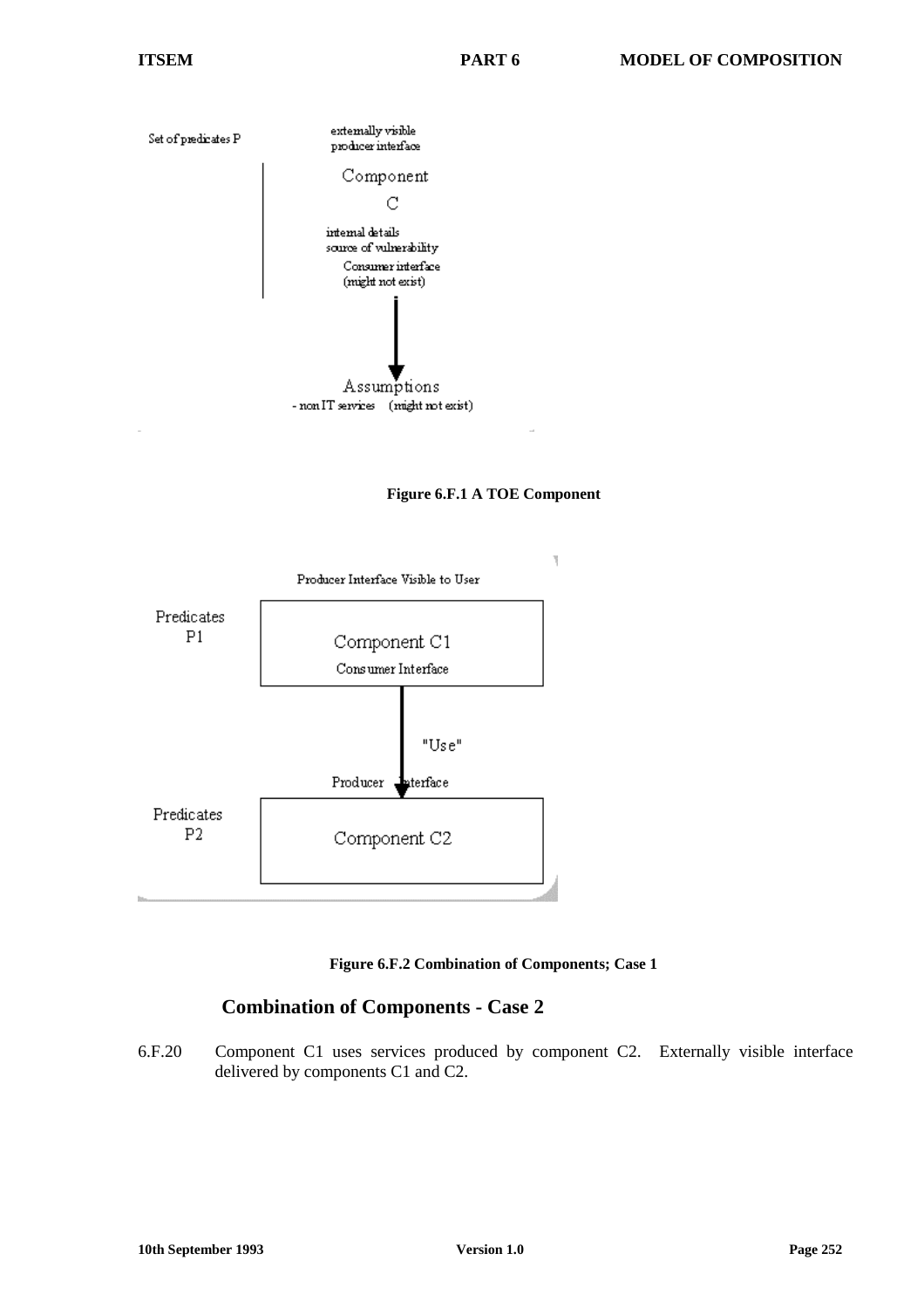

- a) component C1 virtual machine monitor (VMM);
- b) component C2 hardware platform.
- 6.F.22 The visible interface is provided by the VMM interface and Hardware platform's machine instructions.
- 6.F.23 A pictorial representation of Case 2 is given in figure 6.F.3.



**Figure 6.F.3 Combination of Components; Case 2**

# **Combination of Components - Case 3**

- 6.F.24 Component C1 uses services produced by component C2 and component C2 uses services produced by C1. External visible interface delivered by component C1 and component C2.
- 6.F.25 A pictorial representation of Case 3 is given in figure 6.F.4.

# **Compositions Resulting from Application of the Model**

6.F.26 In all cases of combination the resulting component is called C3. It has its own set of predicates P3 and all the other features of a component such as producer interface, internal details etc.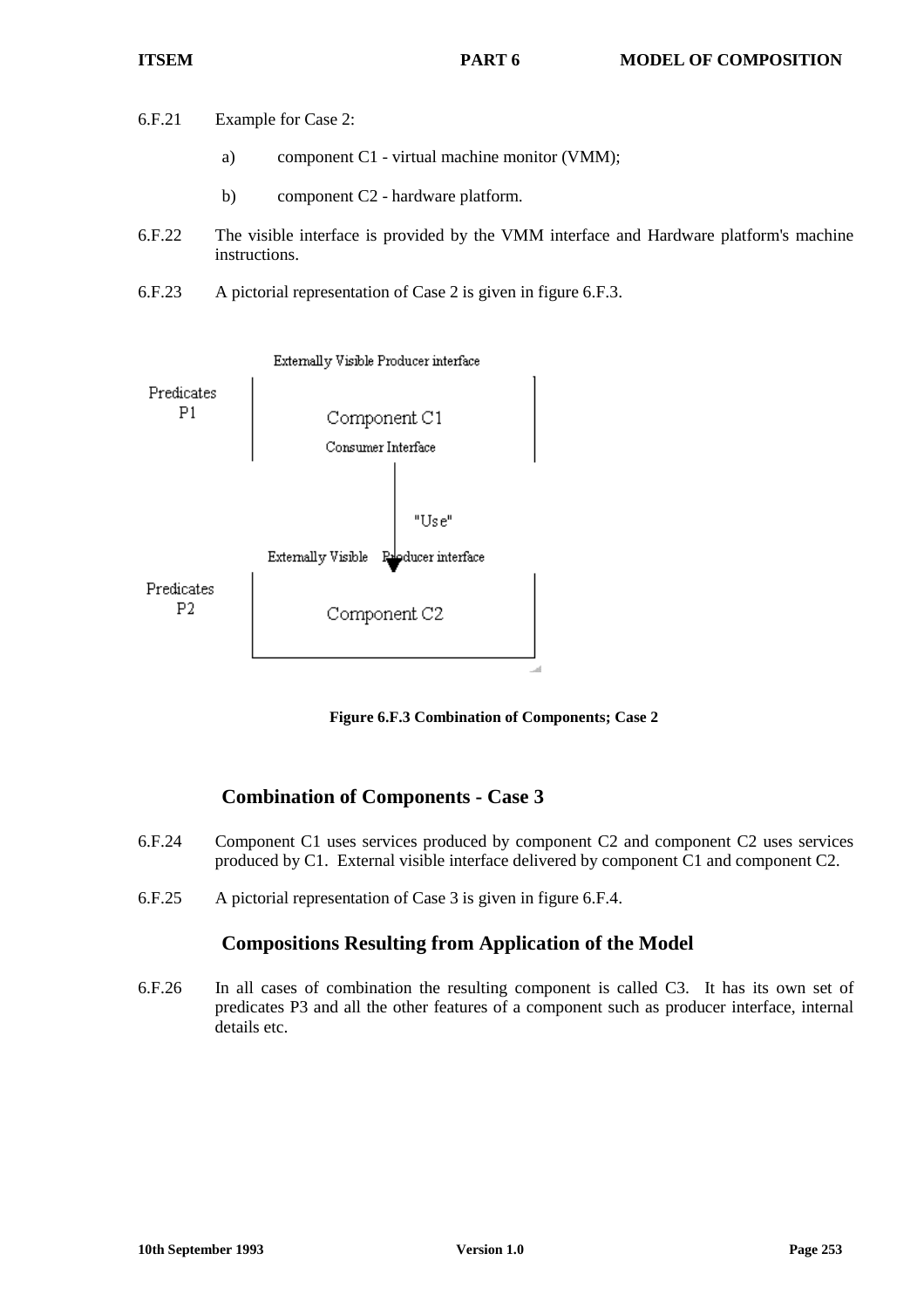



6.F.27 For example, if the combination is according to case 1, then for component C3 to maintain its predicates P3 the following conditions must be true:

| Condition 1: | C1 must be correctly implemented.                                                                                                                                                         |
|--------------|-------------------------------------------------------------------------------------------------------------------------------------------------------------------------------------------|
| Condition 2: | C <sub>2</sub> must be correctly implemented.                                                                                                                                             |
| Condition 3: | The consumer interface of C1 must exactly match the producer<br>interface of C2.                                                                                                          |
| Condition 4: | The combination of the predicates P1 and P2 results in the<br>predicates P3. This means that P3 is derived from P1 and P2.                                                                |
| Condition 5: | The predicates P2 must be preserved despite any vulnerabilities in<br>C2. This means that the vulnerabilities in C2 must be shown not to<br>be exploitable with respect to predicates P2. |
| Condition 6: | The predicates P1 must be preserved despite any vulnerabilities in<br>C1. This means that the vulnerabilities in C1 must be shown not to<br>be exploitable with respect to predicates P1. |
| Condition 7: | Vulnerabilities in C2 must be shown not to be exploitable with<br>respect to predicates P1.                                                                                               |
| Condition 8: | The use relation is really only from component C1 to component C2<br>(unidirectional).                                                                                                    |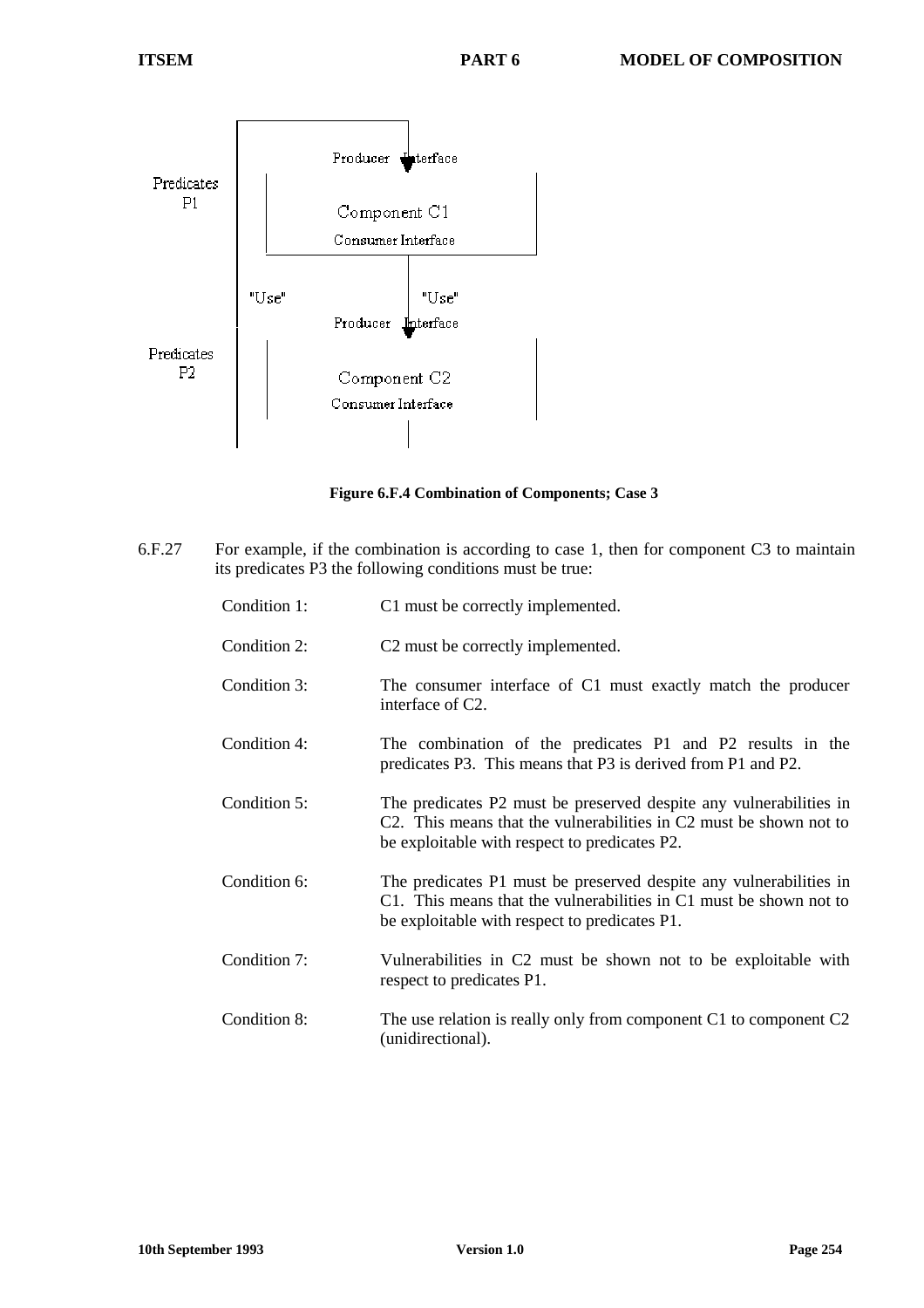- 6.F.28 The following is a list of possible problems in this scenario:
	- a) The confidence in the truth of condition 1 is different from the confidence in the truth of condition 2. This is the case where component C1 is evaluated to a different evaluation level than component C2.
	- b) Condition 3 is not true. Possible causes are:
		- the consumer interface of C1 is a subset of the producer interface of C2;
		- the consumer interface of C1 is a superset of the producer interface of C2;
		- the interface descriptions of consumer (C1) and producer (C2) interface are at different levels of detail.
	- c) How to prove that predicates P1 and P2 make up P3 when P1 and P2 may be any set of predicates.
	- d) The confidence in the truth of condition 5 is different from the confidence in the truth of condition 6. This is again the case where component C1 and C2 are evaluated at different levels.
	- e) It has to be proven at the evaluation level specified that the use relation is as intended unidirectional.
- 6.F.29 If the representations of entities are of different granularity, which is normally the case if they reside at different levels of abstraction, then one can find a transformation so that the predicates of component C1 and component C2 at least reference the same entities. The created predicates P1' can now be investigated if they make up together with P2 the predicates P3 of the combination. It is essential to identify any contradictions of the two sets of predicates.
- 6.F.30 Due to the arbitrary nature of the predicates P1 and P2 no general rules can be given as to if and how predicates P1 and P2 make up predicates P3.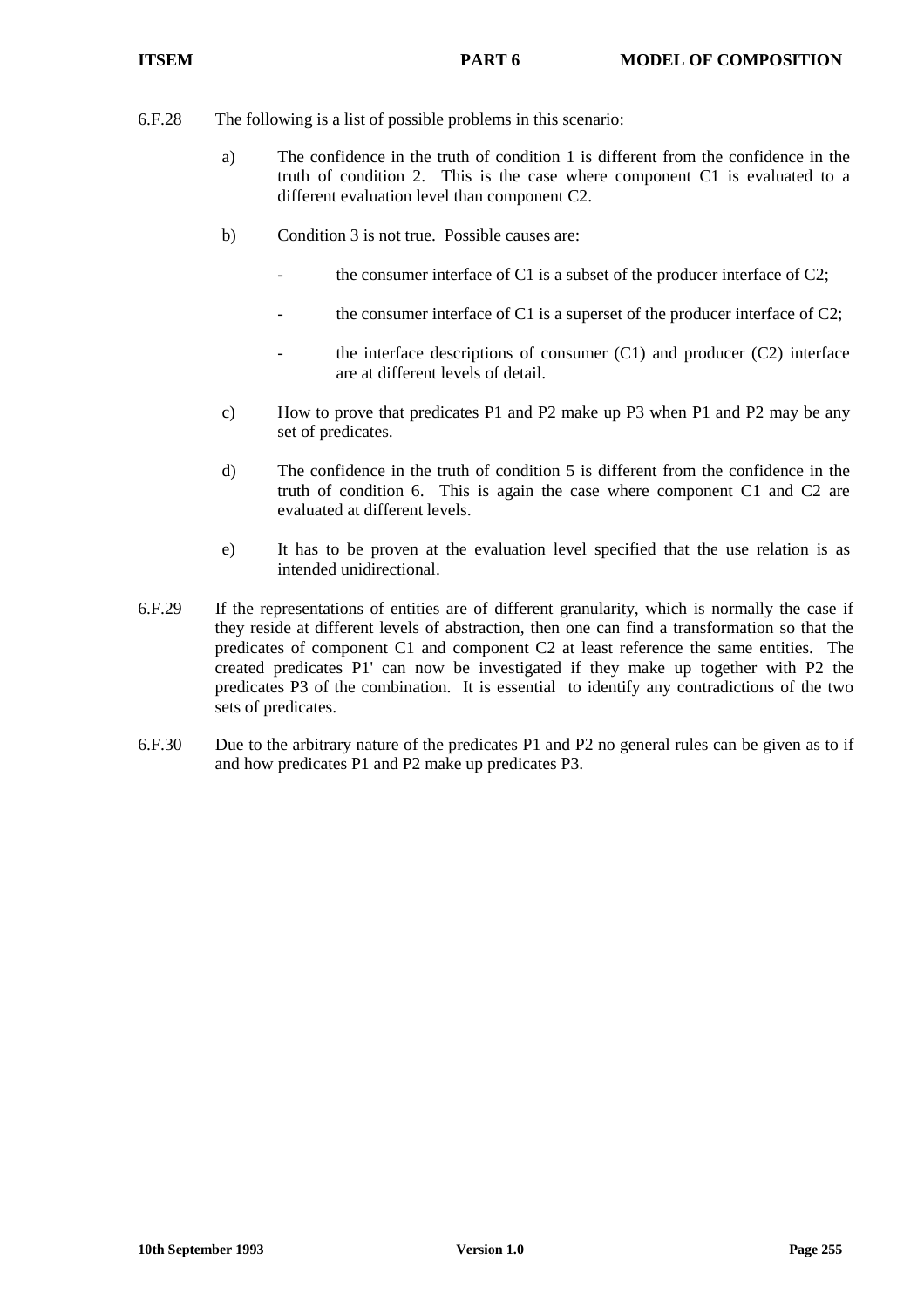This page is intentionally left blank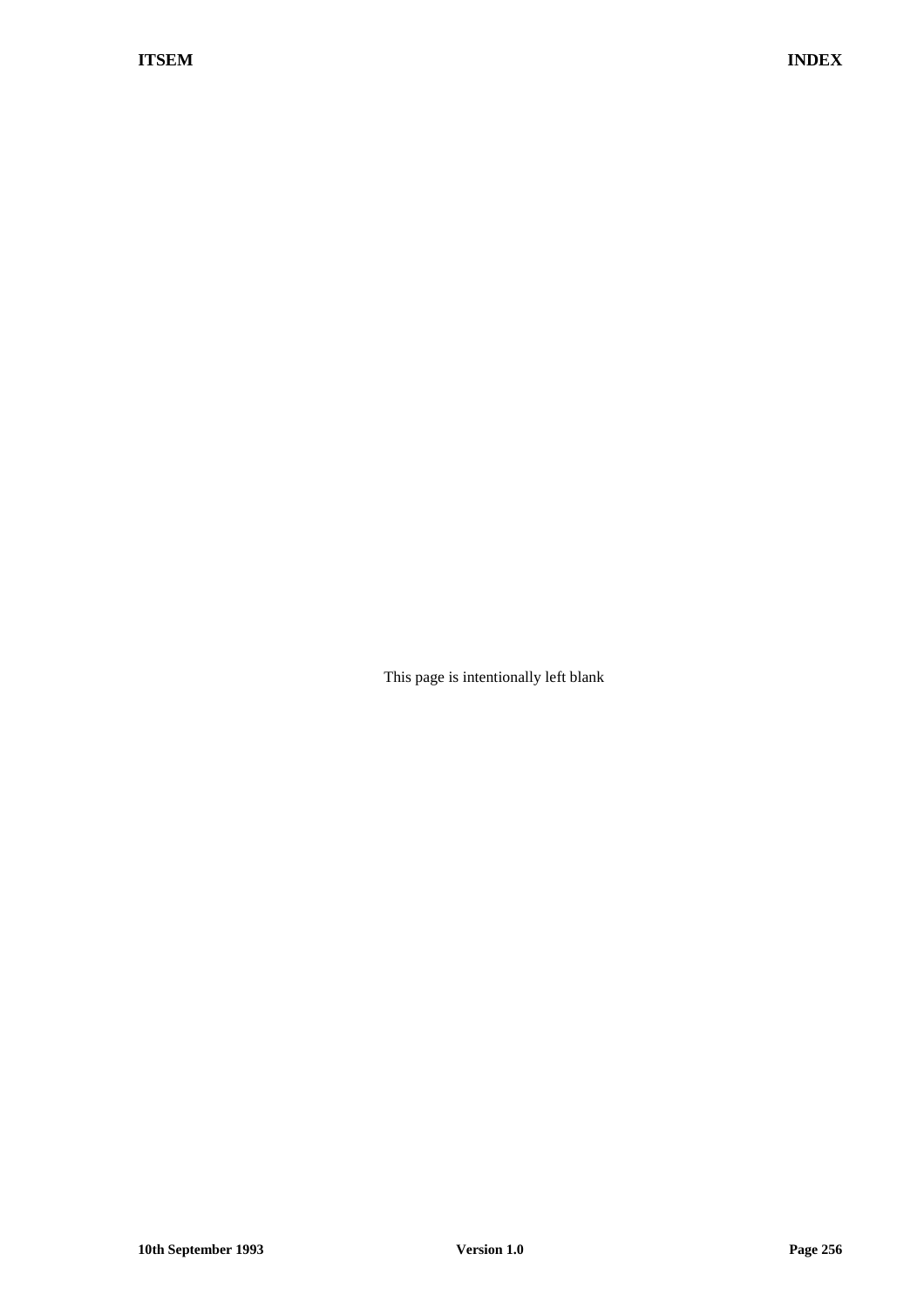# Terms from the ITSEC glossary are merked thus: O

| O Accreditation |  |
|-----------------|--|
|                 |  |
|                 |  |
|                 |  |
| Administration  |  |
|                 |  |
|                 |  |
|                 |  |
|                 |  |
|                 |  |
|                 |  |
|                 |  |
|                 |  |
|                 |  |
|                 |  |
| <b>Binding</b>  |  |
|                 |  |
|                 |  |
|                 |  |
|                 |  |
|                 |  |
|                 |  |
|                 |  |
|                 |  |
|                 |  |
|                 |  |
|                 |  |
|                 |  |
|                 |  |
|                 |  |
|                 |  |
|                 |  |
| Delivery        |  |
|                 |  |
|                 |  |
|                 |  |
|                 |  |
|                 |  |
|                 |  |
|                 |  |
|                 |  |
|                 |  |
|                 |  |
|                 |  |
|                 |  |
|                 |  |
|                 |  |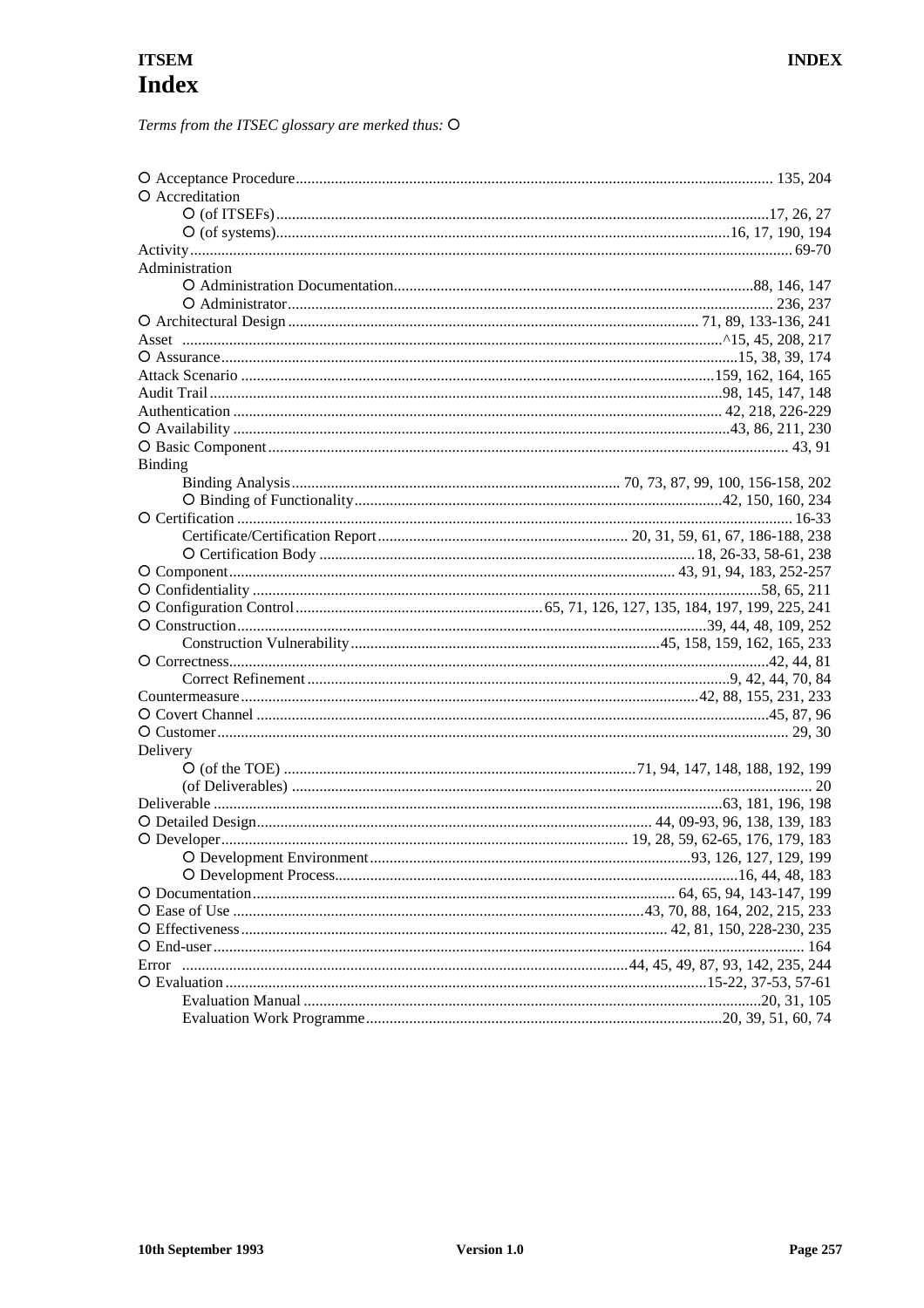# **ITSEM**

| <b>Evaluation Process</b> |  |
|---------------------------|--|
|                           |  |
|                           |  |
|                           |  |
|                           |  |
|                           |  |
|                           |  |
|                           |  |
|                           |  |
|                           |  |
|                           |  |
|                           |  |
|                           |  |
|                           |  |
|                           |  |
|                           |  |
|                           |  |
|                           |  |
|                           |  |
|                           |  |
|                           |  |
|                           |  |
|                           |  |
|                           |  |
|                           |  |
|                           |  |
|                           |  |
|                           |  |
|                           |  |
|                           |  |
|                           |  |
|                           |  |
|                           |  |
| Re-evaluation             |  |
|                           |  |
|                           |  |
|                           |  |
|                           |  |
|                           |  |
|                           |  |
|                           |  |
|                           |  |
|                           |  |
|                           |  |
| Risk                      |  |
|                           |  |